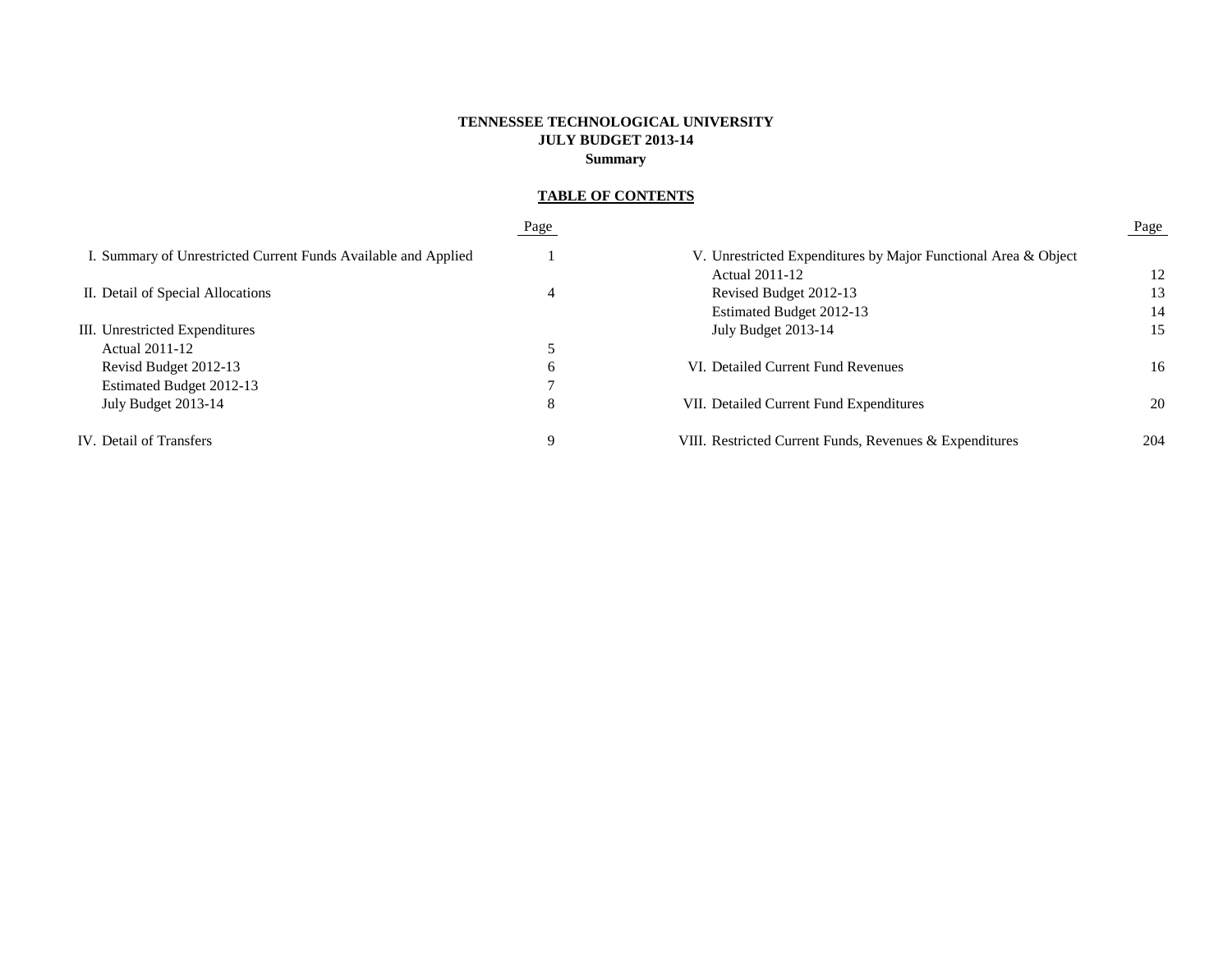Page 1<br>Run Date 02-MAY-2013 Run Date 02-MAY-2013 FZRJF01 TBR8: 1.1 Run Date 02-MAY-2013

# Form I Georgian Communication of the Communication of Tennessee Tech University Communication Run Time 01:47 PM Summary Of Unrestricted Current Funds Available And Applied July Budget 2013-14

|                                          | Actual<br>$2011 - 12$ | October<br>Budget<br>$2012 - 13$ | Estimated<br>Budget<br>$2012 - 13$ | % Change<br>Over<br>Actual | July<br>Budget<br>$2013 - 14$ | % Change<br>Over<br>Actual |
|------------------------------------------|-----------------------|----------------------------------|------------------------------------|----------------------------|-------------------------------|----------------------------|
| Unrestricted Current Fund Balances       |                       |                                  |                                    |                            |                               |                            |
| at Beginning of Period                   |                       |                                  |                                    |                            |                               |                            |
| Allocation for Encumbrances              | 554,947               | 353,100                          | 353,100                            | $-36.4$                    | 353,100                       | $-36.4$                    |
| Allocation for Working Capital           | 974,828               | 1,797,100                        | 1,797,100                          | 84.4                       | 1,797,100                     | 84.4                       |
| Special Allocations                      | 3,022,984             | 3,713,700                        | 3,713,700                          | 22.8                       | 1,039,300                     | $-65.6$                    |
| Unallocated Balance                      | 7,627,766             | 4,501,700                        | 4,501,700                          | $-41.0$                    | $\Omega$                      | $-100.0$                   |
| Total Unrestricted Current Fund Balances | 12,180,525            | 10,365,600                       | 10,365,600                         | $-14.9$                    | 3,189,500                     | $-73.8$                    |
| Revenues                                 |                       |                                  |                                    |                            |                               |                            |
| Education and General                    |                       |                                  |                                    |                            |                               |                            |
| Tuition and Fees                         | 75, 282, 563          | 81,722,100                       | 83,161,800                         | 10.5                       | 84, 182, 100                  | 11.8                       |
| State Appropriations                     | 35,747,117            | 36,658,000                       | 36,658,000                         | 02.5                       | 38,931,200                    | 08.9                       |
| Federal Grants and Contracts             | 1,054,244             | 890,400                          | 890,400                            | $-15.5$                    | 890,400                       | $-15.5$                    |
| Local Grants and Contracts               | $\Omega$              | 3,200                            | 3,200                              |                            | 3,200                         |                            |
| State Grants and Contracts               | 84,972                | 111,200                          | 111,200                            | 30.9                       | 21,200                        | $-75.1$                    |
| Private Grants and Contracts             | 47,701                | 39,100                           | 39,100                             | $-18.0$                    | 39,100                        | $-18.0$                    |
| Private Gifts                            | 211                   | $\Omega$                         | $\Omega$                           | $-100.0$                   | $\Omega$                      | $-100.0$                   |
| Sales & Services of Educ Activities      | 1,762,974             | 1,035,400                        | 1,304,000                          | $-26.0$                    | 1,161,100                     | $-34.1$                    |
| Sales & Services of Other Activities     | 7,826,763             | 7,645,100                        | 8,007,100                          | 02.3                       | 7,558,100                     | $-03.4$                    |
| Other Sources                            | 344,153               | 331,400                          | 308,100                            | $-10.5$                    | 308,100                       | $-10.5$                    |
| Total Education and General              | 122,150,698           | 128,435,900                      | 130,482,900                        | 06.8                       | 133,094,500                   | 09.0                       |
| Sales & Services of Aux Enterprises      |                       |                                  |                                    |                            |                               |                            |
| Sales and Services of Aux Enterprises    | 14,511,369            | 14,775,100                       | 15,346,500                         | 05.8                       | 15,344,000                    | 05.7                       |
| Total Revenues                           | 136,662,067           | 143, 211, 000                    | 145,829,400                        | 06.7                       | 148,438,500                   | 08.6                       |
| Expenditures and Transfers               |                       |                                  |                                    |                            |                               |                            |
| Education and General                    |                       |                                  |                                    |                            |                               |                            |
| Instruction                              | 51,764,465            | 60,103,100                       | 59,977,900                         | 15.9                       | 58,501,600                    | 13.0                       |
| Research                                 | 1,639,640             | 2,534,900                        | 2,757,900                          | 68.2                       | 1,594,500                     | $-02.8$                    |
| Public Service                           | 2,324,654             | 2,848,900                        | 3,127,800                          | 34.5                       | 2,382,300                     | 02.5                       |
| Academic Support                         | 9,736,427             | 11,378,200                       | 11,902,200                         | 22.2                       | 10,286,600                    | 05.7                       |
| Student Services                         | 18,691,997            | 20,636,700                       | 20,989,500                         | 12.3                       | 19,995,200                    | 07.0                       |
| Institutional Support                    | 10,651,151            | 12,787,500                       | 12,761,600                         | 19.8                       | 12,570,200                    | 18.0                       |
| Operation & Maintenance of Plant         | 11,784,737            | 12,523,600                       | 12,543,400                         | 06.4                       | 11,653,300                    | $-01.1$                    |
| Scholarships & Fellowships               | 5,784,225             | 8,010,400                        | 8,010,400                          | 38.5                       | 7,995,400                     | 38.2                       |
| Total Education and General              | 112,377,296           | 130,823,300                      | 132,070,700                        | 17.5                       | 124,979,100                   | 11.2                       |
| Mandatory Transfers for:                 |                       |                                  |                                    |                            |                               |                            |
| Principal & Interest                     | 517,170               | 518,000                          | 517,600                            | 00.1                       | 517,600                       | 00.1                       |
| Renewals & Replacements                  | $\Omega$              | $\Omega$                         | $\Omega$                           |                            | $\Omega$                      |                            |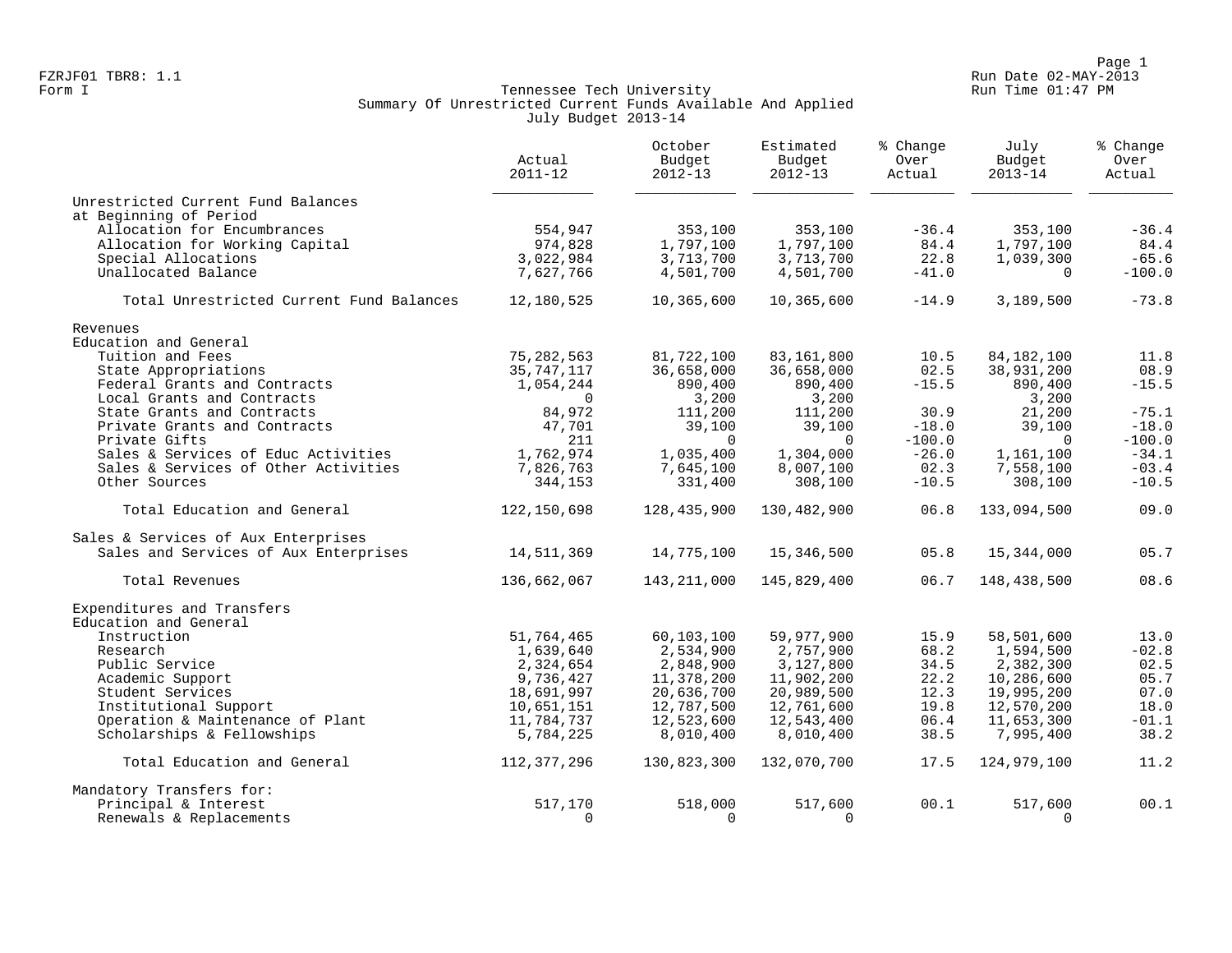Page 2<br>Run Date 02-MAY-2013 Run Date 02-MAY-2013 FZRJF01 TBR8: 1.1 Run Date 02-MAY-2013

# Form I Georgian Communication of the Communication of Tennessee Tech University Communication Run Time 01:47 PM Summary Of Unrestricted Current Funds Available And Applied July Budget 2013-14

|                                                                                                                                                                                                                                                      | Actual<br>$2011 - 12$                         | October<br>Budget<br>$2012 - 13$                                | Estimated<br>Budget<br>$2012 - 13$                           | % Change<br>Over<br>Actual                   | July<br>Budget<br>$2013 - 14$                                         | % Change<br>Over<br>Actual                   |
|------------------------------------------------------------------------------------------------------------------------------------------------------------------------------------------------------------------------------------------------------|-----------------------------------------------|-----------------------------------------------------------------|--------------------------------------------------------------|----------------------------------------------|-----------------------------------------------------------------------|----------------------------------------------|
| Loan Fund Matching Grant                                                                                                                                                                                                                             | $\Omega$                                      | $\Omega$                                                        | $\Omega$                                                     |                                              | $\Omega$                                                              |                                              |
| Total Mandatory Transfers                                                                                                                                                                                                                            | 517,170                                       | 518,000                                                         | 517,600                                                      | 00.1                                         | 517,600                                                               | 00.1                                         |
| Non-Mandatory Transfers for:<br>Transfers to Unexpended Plant Fund<br>Transfers to Renewal & Replacements<br>Transfers to Other Funds<br>Transfers from Unexpended Plant Fund<br>Transfers from Renewal & Replacements<br>Transfers from Other Funds | 3,302,640<br>7,192,148<br>576,351<br>$\Omega$ | 2,089,800<br>2,249,700<br>578,300<br>$\Omega$<br>$\cap$         | 2,089,800<br>2,397,900<br>583,000<br>$\mathbf 0$<br>$\Omega$ | $-36.7$<br>$-66.7$<br>01.2                   | 2,354,800<br>2,635,200<br>583,000<br>$\Omega$<br>$\Omega$             | $-28.7$<br>$-63.4$<br>01.2                   |
| Total Non-Mandatory Transfers                                                                                                                                                                                                                        | 11,071,139                                    | 4,917,800                                                       | 5,070,700                                                    | $-54.2$                                      | 5,573,000                                                             | $-49.7$                                      |
| Total Education and General                                                                                                                                                                                                                          | 123,965,605                                   | 136,259,100                                                     | 137,659,000                                                  | 11.0                                         | 131,069,700                                                           | 05.7                                         |
| Auxiliary Enterprises Expenditures<br>Auxiliary Enterprises Expenditures                                                                                                                                                                             | 7,181,268                                     | 6,893,400                                                       | 7,068,000                                                    | $-01.6$                                      | 6,892,900                                                             | $-04.0$                                      |
| Total Auxiliary Expenditures                                                                                                                                                                                                                         | 7,181,268                                     | 6,893,400                                                       | 7,068,000                                                    | $-01.6$                                      | 6,892,900                                                             | $-04.0$                                      |
| Mandatory Transfers for:<br>Principal & Interest<br>Renewals & Replacements<br>Loan Fund Matching Grant                                                                                                                                              | 2, 237, 771<br>$\Omega$                       | 2,835,800<br>$\Omega$                                           | 3,094,200<br>0<br>$\Omega$                                   | 38.3<br>00.0<br>00.0                         | 3,116,100<br>$\Omega$<br>$\Omega$                                     | 39.3<br>00.0<br>00.0                         |
| Total Mandatory Transfers                                                                                                                                                                                                                            | 2, 237, 771                                   | 2,835,800                                                       | 3,094,200                                                    | 38.3                                         | 3,116,100                                                             | 39.3                                         |
| Non-Mandatory Transfers for:<br>Tranfers to Unexpended Plant Fund<br>Transfers to Renewal & Replacements<br>Transfers to Other Funds<br>Transfers from Unexpended Plant Fund<br>Transfers from Renewal & Replacements<br>Transfers from Other Funds  | 5,092,330<br>n<br>$\Omega$<br>$\Omega$        | $\Omega$<br>5,045,900<br>U<br>$\mathbf 0$<br>$\Omega$<br>$\cap$ | $\Omega$<br>5,184,300<br>0<br>$\mathbf 0$<br>$\Omega$        | 00.0<br>01.8<br>00.0<br>00.0<br>00.0<br>00.0 | $\Omega$<br>5,335,000<br>$\Omega$<br>$\Omega$<br>$\Omega$<br>$\Omega$ | 00.0<br>04.8<br>00.0<br>00.0<br>00.0<br>00.0 |
| Total Non-Mandatory Transfers                                                                                                                                                                                                                        | 5,092,330                                     | 5,045,900                                                       | 5,184,300                                                    | 01.8                                         | 5,335,000                                                             | 04.8                                         |
| Total Auxiliary Enterprises                                                                                                                                                                                                                          | 14,511,369                                    | 14,775,100                                                      | 15,346,500                                                   | 05.8                                         | 15,344,000                                                            | 05.7                                         |
| Total Expenditures And Transfers                                                                                                                                                                                                                     | 138,476,974                                   | 151,034,200                                                     | 153,005,500                                                  | 10.5                                         | 146, 413, 700                                                         | 05.7                                         |
| Other<br>Prior Period Adjustments                                                                                                                                                                                                                    | $\mathbf 0$                                   | $\mathbf 0$                                                     | $\mathbf 0$                                                  | 00.0                                         | $\Omega$                                                              | 00.0                                         |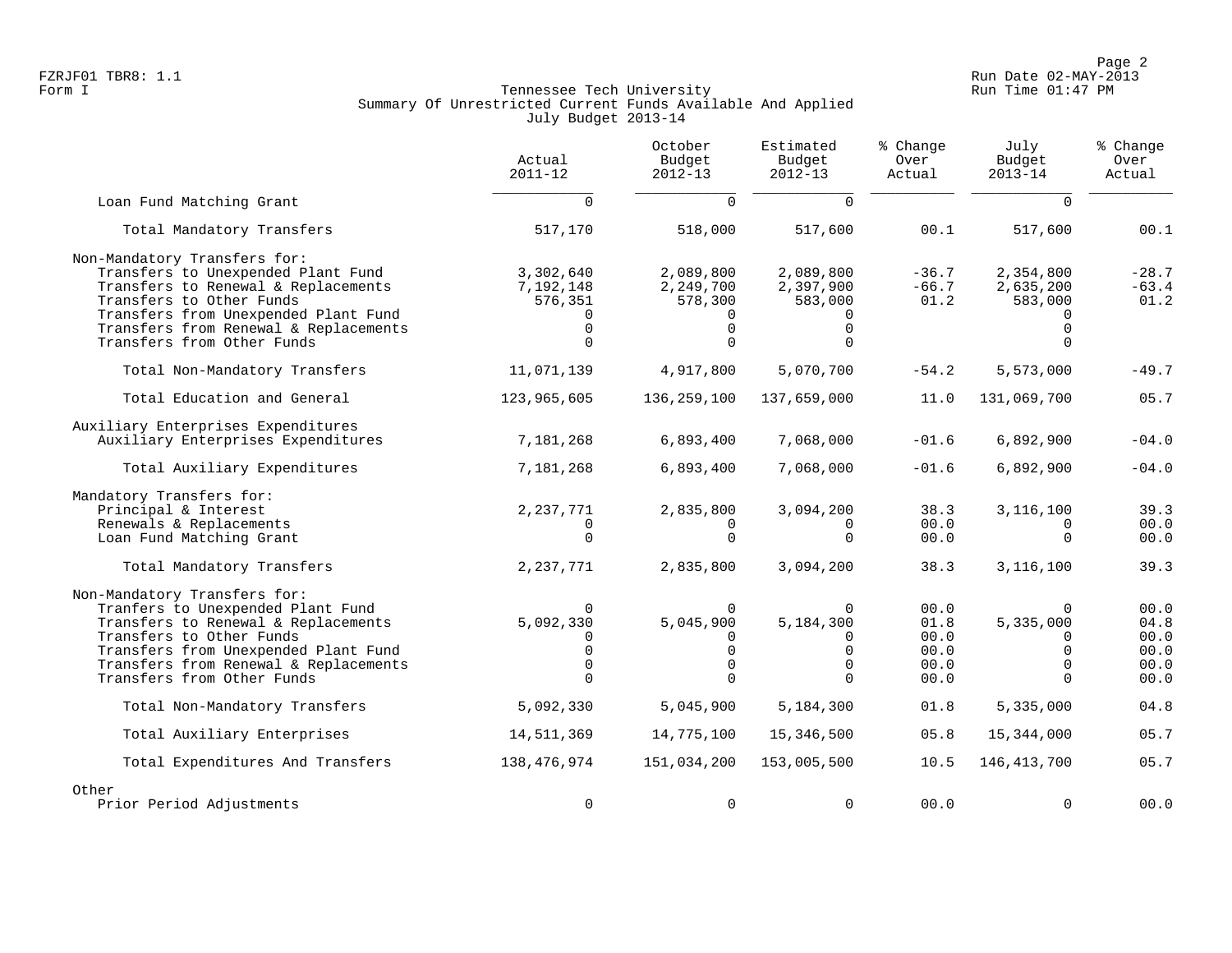Page 3<br>Run Date 02-MAY-2013 Run Date 02-MAY-2013

# Form I Georgian Communication of the Communication of Tennessee Tech University Communication Run Time 01:47 PM Summary Of Unrestricted Current Funds Available And Applied July Budget 2013-14

|                                                                                      | Actual<br>$2011 - 12$             | October<br>Budget<br>$2012 - 13$ | Estimated<br>Budget<br>$2012 - 13$ | % Change<br>Over<br>Actual | July<br>Budget<br>$2013 - 14$     | % Change<br>Over<br>Actual |
|--------------------------------------------------------------------------------------|-----------------------------------|----------------------------------|------------------------------------|----------------------------|-----------------------------------|----------------------------|
| Other Additions/Deductions                                                           | 0                                 |                                  | 0                                  | 00.0                       | 0                                 | 00.0                       |
| Total Other                                                                          | 0                                 | $\Omega$                         | $\Omega$                           | 00.0                       | $\overline{0}$                    | 00.0                       |
| Unrestricted Current Fund Balances<br>at End of Period                               |                                   |                                  |                                    |                            |                                   |                            |
| Allocation for Encumbrances<br>Allocation for Working Capital<br>Special Allocations | 353,083<br>1,797,148<br>3,713,652 | 353,100<br>1,797,100<br>392,200  | 353,100<br>1,797,100<br>1,039,300  | 00.0<br>00.0<br>$-72.0$    | 353,100<br>1,797,100<br>3,064,100 | 00.0<br>00.0<br>$-17.5$    |
| Unallocated Balance                                                                  | 4,501,735                         |                                  | 0                                  | $-100.0$                   | $\Omega$                          | $-100.0$                   |
| Total Unrestricted Current Fund Balances                                             | 10,365,618                        | 2,542,400                        | 3,189,500                          | $-69.2$                    | 5,214,300                         | $-49.7$                    |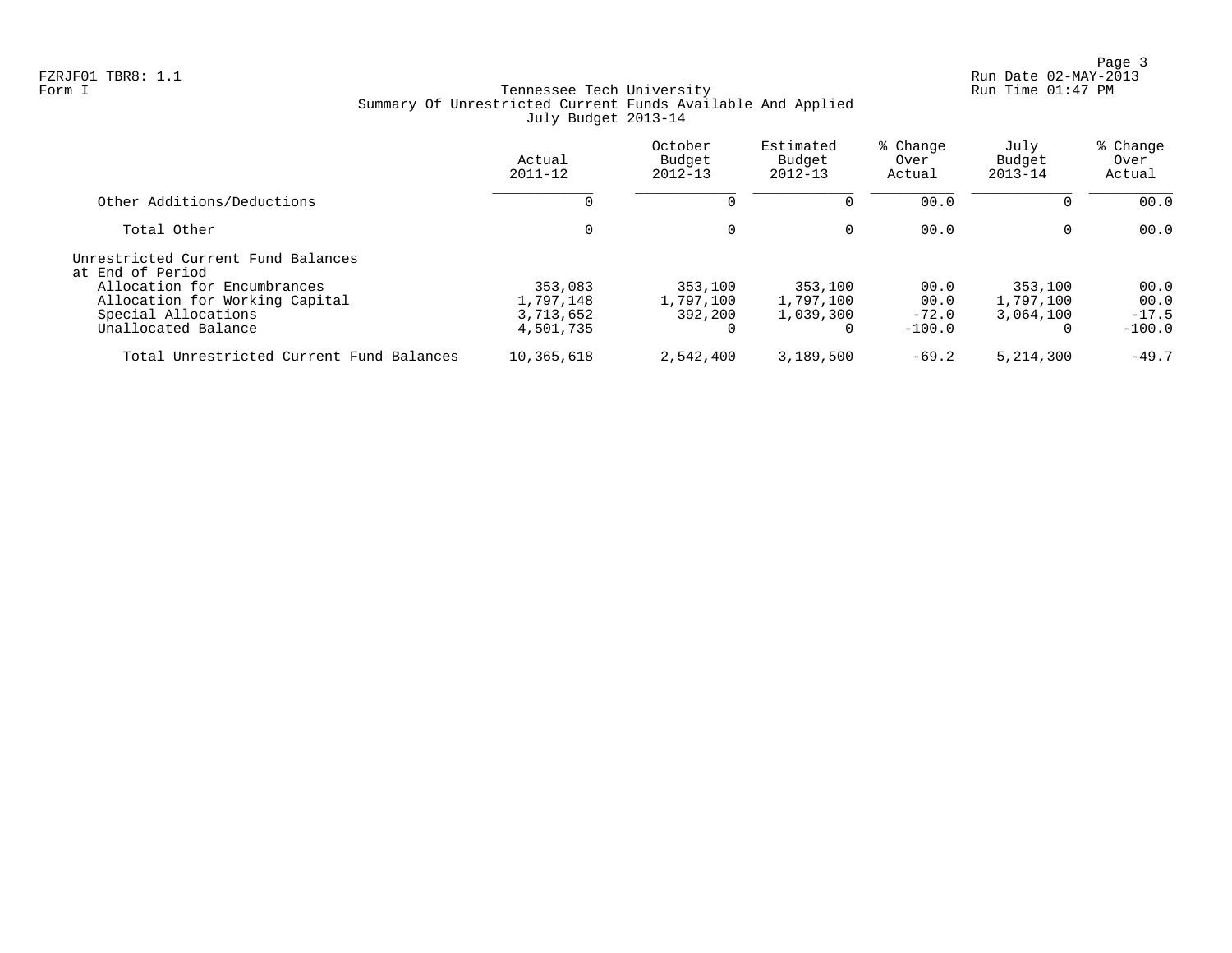Page 4 FZRJF01 TBR8: 1.1 Run Date 02-MAY-2013

Form I Georgian Communication of the Communication of Tennessee Tech University Communication Run Time 01:47 PM Summary Of Unrestricted Current Funds Available And Applied July Budget 2013-14 \* \* \* Report Control Information \* \* \* Parameters have been entered via Job Submission.

| Parameter Name         | Value  |
|------------------------|--------|
| Parameter Seq No:      | 816335 |
| $chart$ :              | т      |
| Budget Id:             | FY2013 |
| Budget Phase 5:        | 125A   |
| Budget Phase 2:        | 132R   |
| Budget Phase 3:        | 133E   |
| Budget Phase 4:        | 144P   |
| Fund:                  |        |
| Begin Page Number:     |        |
| Suppress Zero Amounts: | N      |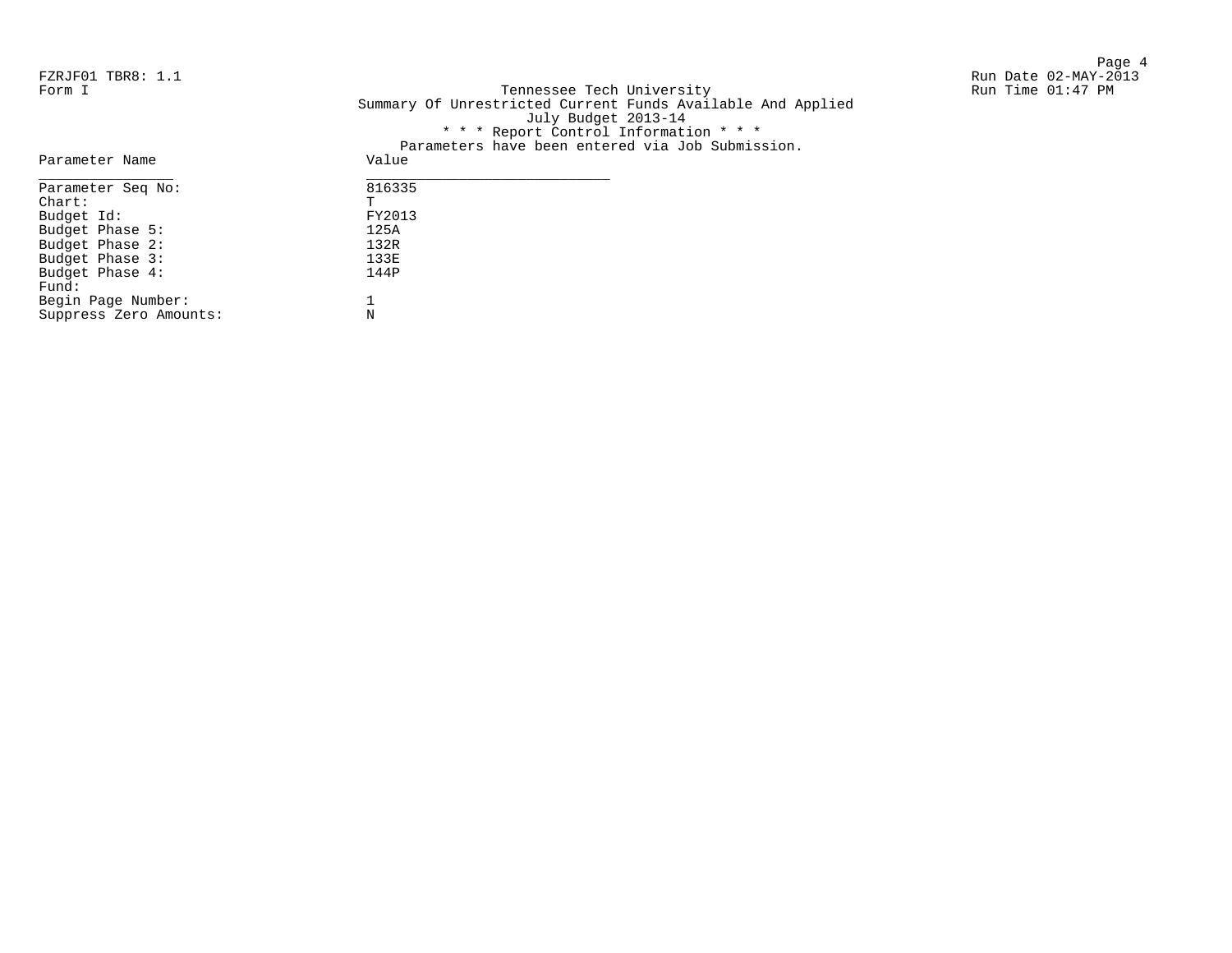# Form II Tennessee Tech University Run Time 02:17 PM Special Allocations July Budget 2013-14

|                                                 | Actual<br>$2011 - 12$ | October<br>Budget<br>$2012 - 13$ | Estimated<br>Budget<br>$2012 - 13$ | July<br>Budget<br>$2013 - 14$ |
|-------------------------------------------------|-----------------------|----------------------------------|------------------------------------|-------------------------------|
| At Beginning of Period                          |                       |                                  |                                    |                               |
| 2% to 5% Reserve                                | 8,053,400             | 8,809,160                        | 8,809,160                          | 6,093,000                     |
| Allocation for Compensated Absences             | $-3,034,160$          | $-2,995,760$                     | $-2,995,760$                       | $-2,995,760$                  |
| Allocation for Student Activity Fees            | 901,106               | 1,429,970                        | 1,429,970                          | 1,429,970                     |
| Allocation for Technology Access Fees           | 842,240               | 1,089,490                        | 1,089,490                          | 1,089,490                     |
| Allocation for Auxiliary Contingency            | 711,102               | 725,570                          | 725,570                            | 767,330                       |
| Allocation for Specialized Academic Course Fees | 568,556               | 468,630                          | 468,630                            | 468,630                       |
| Allocation for Unexpended Contracts             |                       |                                  |                                    |                               |
| Allocation for Conferences and Institutes       |                       |                                  |                                    |                               |
| Allocation for Floyd Scholarship                |                       |                                  |                                    |                               |
| Allocation for RODP                             |                       |                                  |                                    |                               |
| Allocation for TTC Equipment Appropriation      |                       |                                  |                                    |                               |
| Allocation for OPEB                             | $-5,019,260$          | $-5,813,400$                     | $-5,813,400$                       | $-5,813,400$                  |
| Allocation for Designated Appropriations        |                       |                                  |                                    |                               |
| Allocation for Sustainable Campus Fee           |                       |                                  |                                    |                               |
| Allocation for International Education Fee      |                       |                                  |                                    |                               |
| Total                                           | 3,022,984             | 3,713,660                        | 3,713,660                          | 1,039,260                     |
| At End of Period                                |                       |                                  |                                    |                               |
| 2% to 5% Reserve                                | 8,809,160             | 5,474,500                        | 6,093,000                          | 8,117,960                     |
| Allocation for Compensated Absences             | $-2,995,756$          | $-2,995,760$                     | $-2,995,760$                       | $-2,995,760$                  |
| Allocation for Student Activity Fees            | 1,429,965             | 1,429,970                        | 1,429,970                          | 1,429,970                     |
| Allocation for Technology Access Fees           | 1,089,490             | 1,089,490                        | 1,089,490                          | 1,089,490                     |
| Allocation for Auxiliary Contingency            | 725,568               | 738,760                          | 767,330                            | 767,200                       |
| Allocation for Specialized Academic Course Fees | 468,630               | 468,630                          | 468,630                            | 468,630                       |
| Allocation for Unexpended Contracts             |                       |                                  |                                    |                               |
| Allocation for Conferences and Institutes       |                       |                                  |                                    |                               |
| Allocation for Floyd Scholarship                |                       |                                  |                                    |                               |
| Allocation for RODP                             |                       |                                  |                                    |                               |
| Allocation for TTC Equipment Appropriation      |                       |                                  |                                    |                               |
| Allocation for OPEB                             | $-5,813,405$          | $-5,813,400$                     | $-5,813,400$                       | $-5,813,400$                  |
| Allocation for Designated Appropriations        |                       |                                  |                                    |                               |
| Allocation for Sustainable Campus Fee           |                       |                                  |                                    |                               |
| Allocation for International Education Fee      |                       |                                  |                                    |                               |
| Total                                           | 3,713,652             | 392,190                          | 1,039,260                          | 3,064,090                     |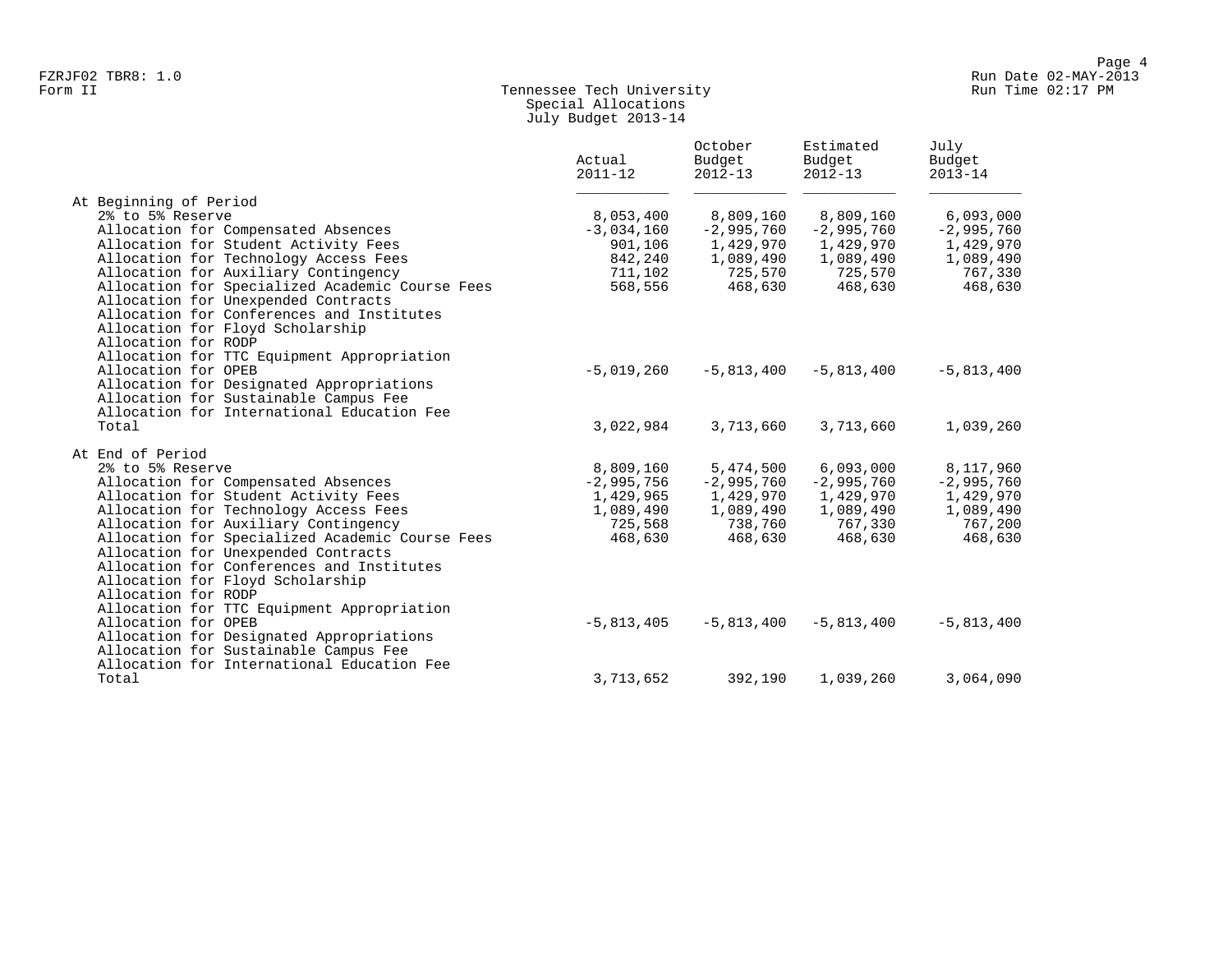en de la provincia de la provincia de la provincia de la provincia de la provincia de la provincia de la provi<br>Page 5 FZRJF02 TBR8: 1.0 Run Date 02-MAY-2013 Form II Tennessee Tech University Run Time 02:17 PM

| Tennessee Tech University                        |
|--------------------------------------------------|
| Special Allocations                              |
| July Budget 2013-14                              |
| * * * Report Control Information * * *           |
| Parameters have been entered via Job Submission. |
| Value                                            |
| 816361                                           |
| Ͳ                                                |
| FY2013                                           |
|                                                  |
| 4                                                |
| $\tau$                                           |
|                                                  |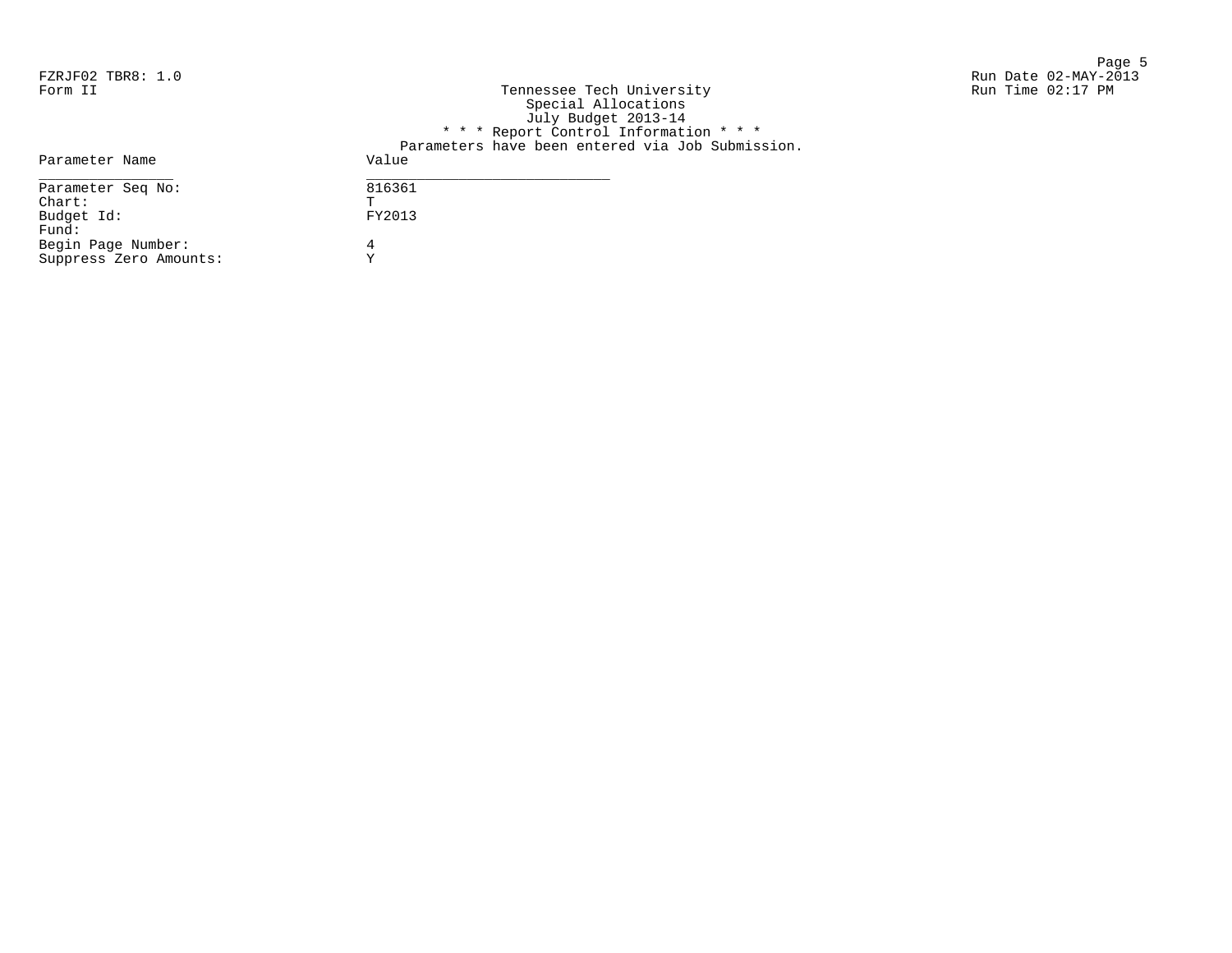#### Form III Tennessee Tech University Run Time 02:24 PM Unrestricted Educational And General Expenditures By Budget Category Actual 2011-12

| UNRESTRICTED EXPENDITURES     | Professional<br>Salaries | Other<br>Salaries | Employee<br>Benefits | Travel    | Operating<br>Expense | Capital<br>Outlay | Total       | % OF<br>Total<br>E & G |
|-------------------------------|--------------------------|-------------------|----------------------|-----------|----------------------|-------------------|-------------|------------------------|
| EDUCATION AND GENERAL         |                          |                   |                      |           |                      |                   |             |                        |
| Instruction                   | 30,723,403               | 2,737,952         | 10,925,068           | 370,464   | 6,573,210            | 434,368           | 51,764,465  | 46.06                  |
| Research                      | 392,999                  | 134,110           | 496,925              | 143,183   | 436,857              | 35,566            | 1,639,640   | 1.46                   |
| Public Service                | 505,206                  | 335,168           | 397,241              | 31,188    | 1,055,851            | $\mathbf 0$       | 2,324,654   | 2.07                   |
| Academic Support              | 4,831,557                | 1,716,813         | 2,601,430            | 282,050   | 6,946                | 297,631           | 9,736,427   | 8.66                   |
| Student Services              | 4,400,713                | 1,919,034         | 2,600,194            | 1,387,039 | 8,318,138            | 66,879            | 18,691,997  | 16.63                  |
| Institutional Support         | 4,473,628                | 1,925,087         | 2,724,609            | 114,493   | 1,413,334            | $\mathbf{0}$      | 10,651,151  | 9.48                   |
| Oper & Maint of Plant         | 662,178                  | 3,159,293         | 1,717,498            | 14,484    | 6,161,836            | 69,448            | 11,784,737  | 10.49                  |
| Scholarships & Fellow         | $\circ$                  | $\circ$           | $\mathbf 0$          | $\circ$   | 5,784,225            | $\circ$           | 5,784,225   | 5.15                   |
| Total Educational and General | 45,989,684               | 11,927,457        | 21, 462, 965         | 2,342,901 | 29,750,397           | 903,892           | 112,377,296 |                        |
| Auxiliary Enterprises         | 715,005                  | 1,883,726         | 879,669              | 9,907     | 3,692,961            | $\circ$           | 7,181,268   |                        |
| Total Unrestricted            | 46,704,689               | 13,811,183        | 22, 342, 634         | 2,352,808 | 33, 443, 358         | 903,892           | 119,558,564 |                        |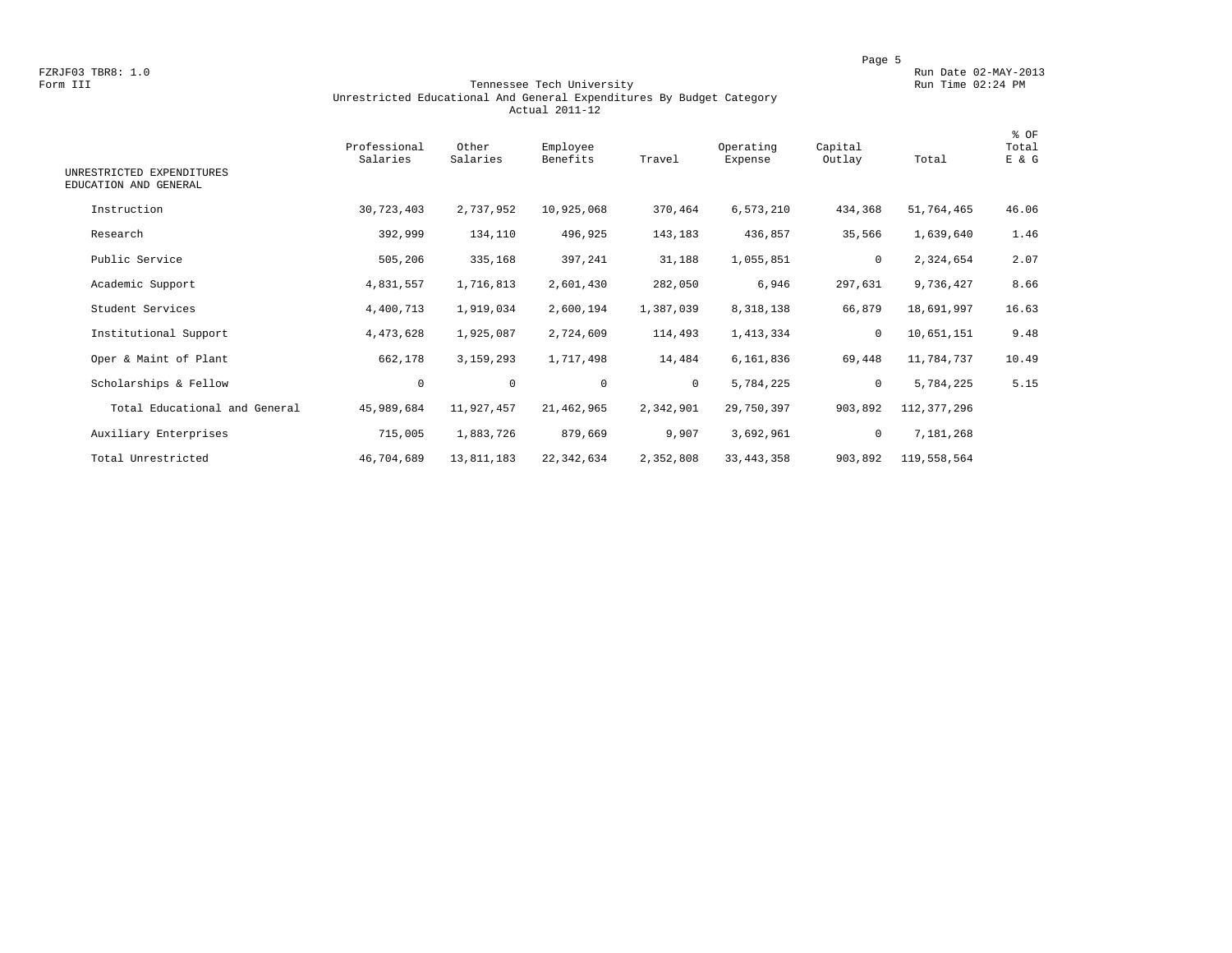#### Form III Tennessee Tech University Run Time 02:24 PM Unrestricted Educational And General Expenditures By Budget Category Revised 2012-13

| UNRESTRICTED EXPENDITURES<br>EDUCATION AND GENERAL | Professional<br>Salaries | Other<br>Salaries | Employee<br>Benefits | Travel       | Operating<br>Expense | Capital<br>Outlay | Total       | % OF<br>Total<br>E & G |
|----------------------------------------------------|--------------------------|-------------------|----------------------|--------------|----------------------|-------------------|-------------|------------------------|
|                                                    |                          |                   |                      |              |                      |                   |             |                        |
| Instruction                                        | 34,892,900               | 2,665,100         | 11,473,900           | 337,800      | 10,577,600           | 155,800           | 60,103,100  | 45.94                  |
| Research                                           | 233,200                  | 122,500           | 210,700              | 49,900       | 1,904,400            | 14,200            | 2,534,900   | 1.94                   |
| Public Service                                     | 581,100                  | 303,000           | 328,600              | 35,500       | 1,243,400            | 357,300           | 2,848,900   | 2.18                   |
| Academic Support                                   | 5,751,300                | 1,737,900         | 2,801,500            | 139,800      | 63,900               | 883,800           | 11,378,200  | 8.70                   |
| Student Services                                   | 4,723,400                | 2,035,600         | 2,890,100            | 1,238,900    | 9,748,700            | $\mathbf 0$       | 20,636,700  | 15.77                  |
| Institutional Support                              | 5,134,400                | 2,100,300         | 2,909,600            | 91,400       | 2,509,700            | 42,100            | 12,787,500  | 9.77                   |
| Oper & Maint of Plant                              | 736,100                  | 2,189,800         | 1,404,300            | 11,700       | 8,181,700            | $\mathbf 0$       | 12,523,600  | 9.57                   |
| Scholarships & Fellow                              | $\circ$                  | $\mathbf 0$       | $\mathbf 0$          | $\mathbf{0}$ | 8,010,400            | $\mathbf 0$       | 8,010,400   | 6.12                   |
| Total Educational and General                      | 52,052,400               | 11,154,200        | 22,018,700           | 1,905,000    | 42,239,800           | 1,453,200         | 130,823,300 |                        |
| Auxiliary Enterprises                              | 656,300                  | 1,501,800         | 741,700              | 8,900        | 3,984,700            | 0                 | 6,893,400   |                        |
| Total Unrestricted                                 | 52,708,700               | 12,656,000        | 22,760,400           | 1,913,900    | 46,224,500           | 1,453,200         | 137,716,700 |                        |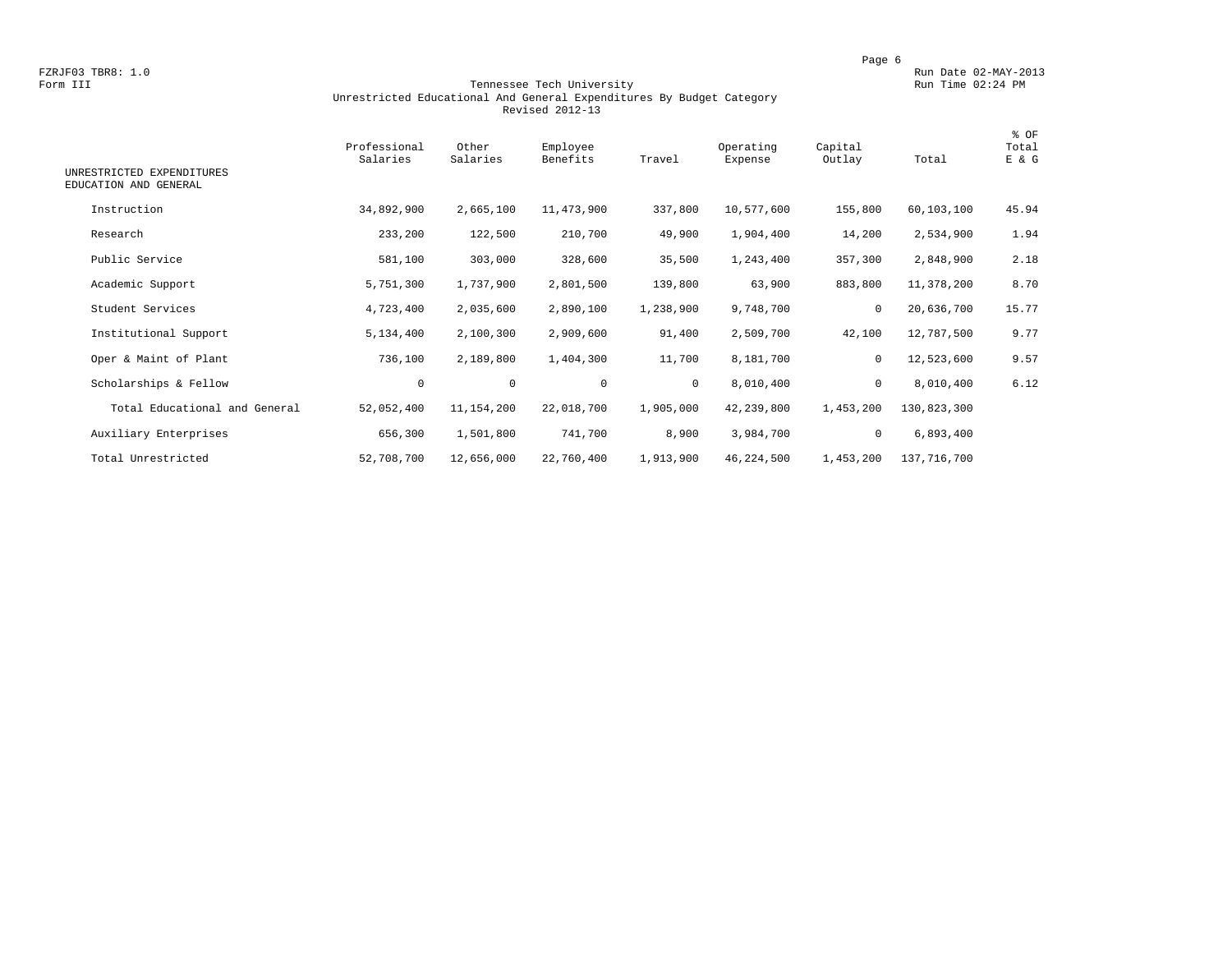#### Form III Tennessee Tech University Run Time 02:24 PM Unrestricted Educational And General Expenditures By Budget Category Estimated 2012-13

| UNRESTRICTED EXPENDITURES<br>EDUCATION AND GENERAL | Professional<br>Salaries | Other<br>Salaries | Employee<br>Benefits | Travel       | Operating<br>Expense | Capital<br>Outlay | Total       | % OF<br>Total<br>E & G |
|----------------------------------------------------|--------------------------|-------------------|----------------------|--------------|----------------------|-------------------|-------------|------------------------|
| Instruction                                        | 34,122,600               | 2,897,900         | 11,425,100           | 509,400      | 10,765,200           | 257,700           | 59,977,900  | 45.41                  |
| Research                                           | 385,500                  | 140,600           | 479,600              | 90,100       | 1,612,100            | 50,000            | 2,757,900   | 2.09                   |
| Public Service                                     | 613,600                  | 382,600           | 440,600              | 35,500       | 1,300,200            | 355,300           | 3,127,800   | 2.37                   |
| Academic Support                                   | 5,534,400                | 1,887,800         | 2,942,700            | 334,500      | 944,600              | 258,200           | 11,902,200  | 9.01                   |
| Student Services                                   | 4,801,100                | 2,189,000         | 3,012,200            | 1,491,200    | 9,461,500            | 34,500            | 20,989,500  | 15.89                  |
| Institutional Support                              | 4,964,700                | 2,065,600         | 2,947,000            | 162,200      | 2,587,000            | 35,100            | 12,761,600  | 9.66                   |
| Oper & Maint of Plant                              | 502,000                  | 2,007,400         | 1,280,800            | 13,000       | 8,740,200            | $\mathbf 0$       | 12,543,400  | 9.50                   |
| Scholarships & Fellow                              | $\mathbf 0$              | $\mathbf 0$       | $\mathbf 0$          | $\mathbf{0}$ | 8,010,400            | $\mathbf 0$       | 8,010,400   | 6.07                   |
| Total Educational and General                      | 50,923,900               | 11,570,900        | 22,528,000           | 2,635,900    | 43, 421, 200         | 990,800           | 132,070,700 |                        |
| Auxiliary Enterprises                              | 659,700                  | 1,538,800         | 752,500              | 11,100       | 4,105,900            | 0                 | 7,068,000   |                        |
| Total Unrestricted                                 | 51,583,600               | 13,109,700        | 23,280,500           | 2,647,000    | 47,527,100           | 990,800           | 139,138,700 |                        |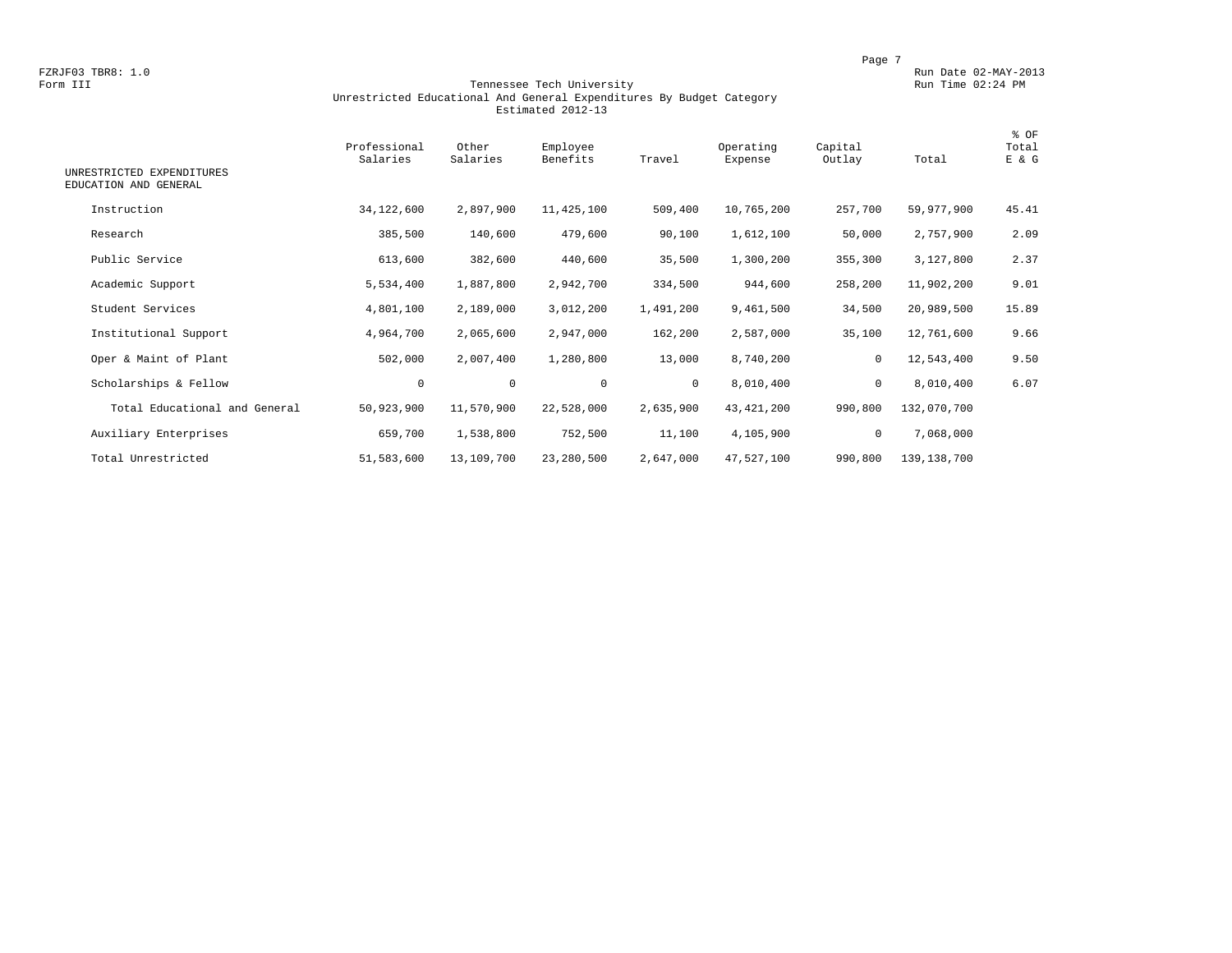#### Form III Tennessee Tech University Run Time 02:24 PM Unrestricted Educational And General Expenditures By Budget Category Proposed 2013-14

| UNRESTRICTED EXPENDITURES<br>EDUCATION AND GENERAL | Professional<br>Salaries | Other<br>Salaries | Employee<br>Benefits | Travel    | Operating<br>Expense | Capital<br>Outlay | Total       | % OF<br>Total<br>E & G |
|----------------------------------------------------|--------------------------|-------------------|----------------------|-----------|----------------------|-------------------|-------------|------------------------|
| Instruction                                        | 35, 297, 000             | 2,710,000         | 11,742,000           | 296,700   | 8,317,800            | 138,100           | 58,501,600  | 46.81                  |
| Research                                           | 203,500                  | 32,400            | 462,800              | 1,900     | 893,900              | $\mathbf{0}$      | 1,594,500   | 1.28                   |
| Public Service                                     | 580,400                  | 309,300           | 423,200              | 35,500    | 1,031,400            | 2,500             | 2,382,300   | 1.91                   |
| Academic Support                                   | 6, 245, 300              | 1,881,800         | 3,072,100            | 70,100    | $-1, 216, 100$       | 233,400           | 10,286,600  | 8.23                   |
| Student Services                                   | 4,819,300                | 2,048,600         | 3,009,900            | 1,059,600 | 9,057,800            | $\mathbf 0$       | 19,995,200  | 16.00                  |
| Institutional Support                              | 5,493,600                | 2,162,300         | 3,120,500            | 51,000    | 1,735,800            | 7,000             | 12,570,200  | 10.06                  |
| Oper & Maint of Plant                              | 789,300                  | 2,226,800         | 1,318,800            | 11,700    | 7,306,700            | 0                 | 11,653,300  | 9.32                   |
| Scholarships & Fellow                              | $\mathbf 0$              | $\mathbf 0$       | $\mathbf 0$          | $\circ$   | 7,995,400            | $\mathbf 0$       | 7,995,400   | 6.40                   |
| Total Educational and General                      | 53, 428, 400             | 11,371,200        | 23, 149, 300         | 1,526,500 | 35,122,700           | 381,000           | 124,979,100 |                        |
| Auxiliary Enterprises                              | 664,600                  | 1,576,100         | 750,800              | 12,000    | 3,889,400            | 0                 | 6,892,900   |                        |
| Total Unrestricted                                 | 54,093,000               | 12,947,300        | 23,900,100           | 1,538,500 | 39,012,100           | 381,000           | 131,872,000 |                        |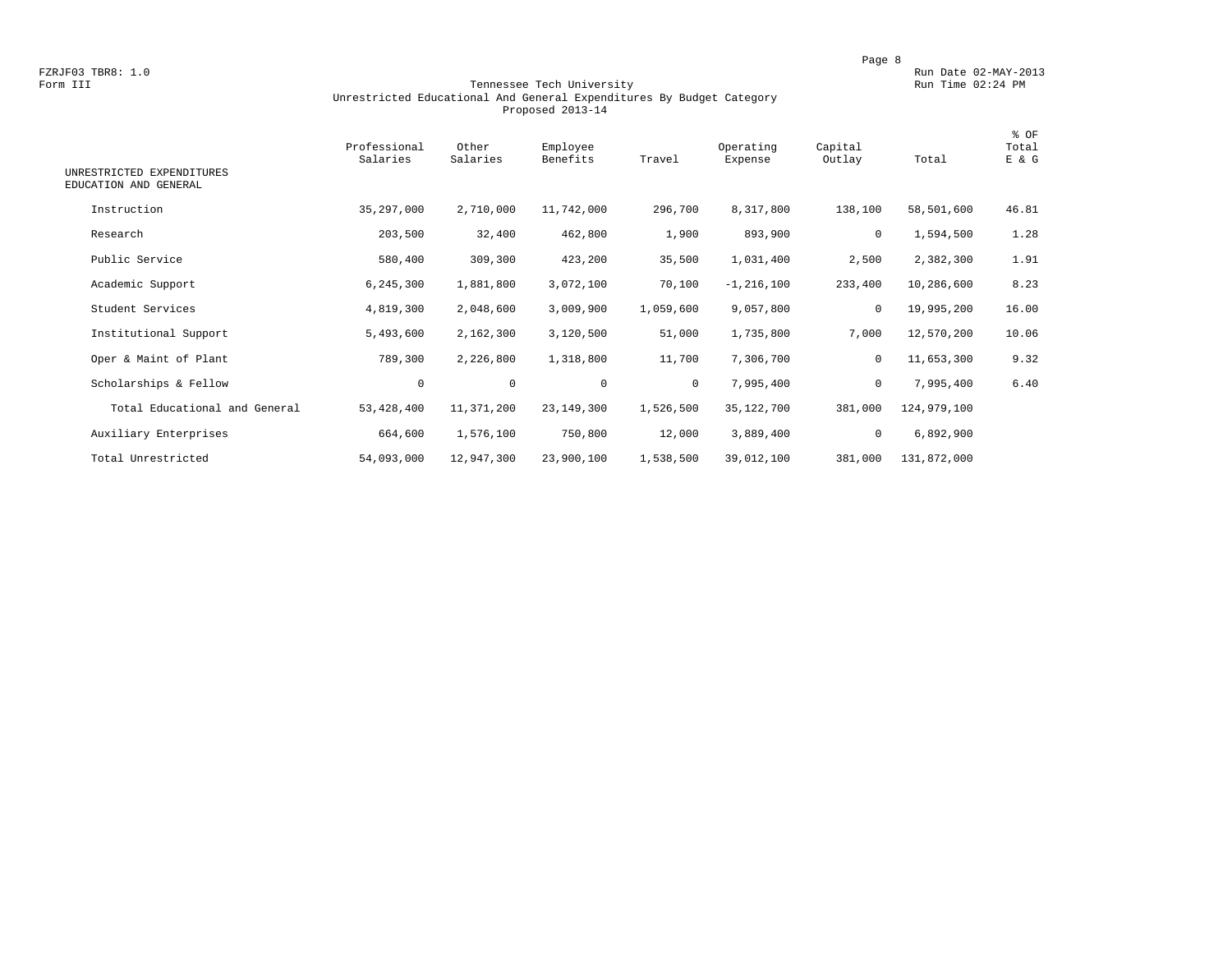Parameter Name

### FZRJF03 TBR8: 1.0<br>Form III Run Date 02-MAY-2013<br>Form III Run Time 02:24 PM Tennessee Tech University Unrestricted Educational And General Expenditures By Budget Category Proposed 2013-14 \* \* \* Report Control Information \* \* \*

# Parameters have been entered via Job Submission.<br>Value

| Parameter Seq No:      | 816369 |
|------------------------|--------|
| $Chart$ :              | T      |
| Budget Id:             | FY2013 |
| Budget Phase 5:        | 125A   |
| Budget Phase 2:        | 132R   |
| Budget Phase 3:        | 133E   |
| Budget Phase 4:        | 144P   |
| Fund:                  |        |
| Begin Page Number:     | 5      |
| Suppress Zero Amounts: | Y      |
|                        |        |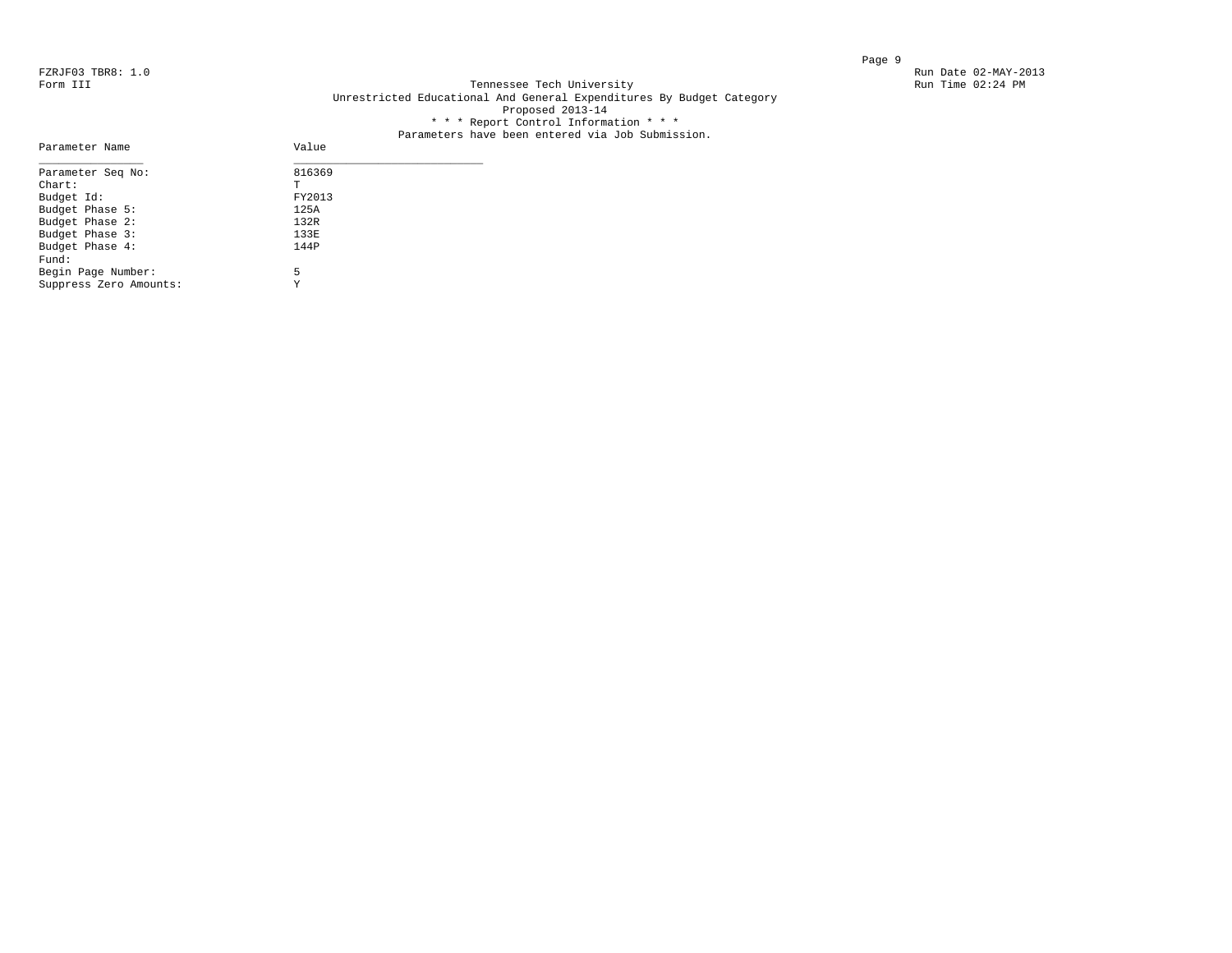# Form IV Tennessee Tech University Run Time 02:33 PM Detail Of Transfers July Budget 2013-14

|                                                                      | Actual<br>$2011 - 12$ | October<br>Budget<br>$2012 - 13$ | Estimated<br>Budget<br>$2012 - 13$ | July<br>Budget<br>$2013 - 14$ |
|----------------------------------------------------------------------|-----------------------|----------------------------------|------------------------------------|-------------------------------|
| Educational And General<br>Mandatory Transfers                       |                       |                                  |                                    |                               |
| Retirement of Indebtedness:                                          |                       |                                  |                                    |                               |
| ROI Energy Performance Contract                                      | 314,650               | 314,670                          | 315,060                            | 315,060                       |
| ROI Performance Contr Order 2                                        | 202,520               | 203,300                          | 202,540                            | 202,540                       |
| Loan Fund Matching-NDSL                                              |                       |                                  |                                    |                               |
| Renewals and Replacements:                                           |                       |                                  |                                    |                               |
| Total E&G Mandatory Transfers                                        | 517,170               | 517,970                          | 517,600                            | 517,600                       |
| Non-Mandatory Transfers To (From)                                    |                       |                                  |                                    |                               |
| Unexpended Plant Funds:                                              |                       |                                  |                                    |                               |
| Transf to Un Ex Plant Extra Maint                                    | 90,000                | 90,000                           | 90,000                             | 90,000                        |
| Transf to Un Ex Plant UC Blinds                                      | 57,040                | $\Omega$                         | $\Omega$                           | 0                             |
| Transf to Un Ex Plant Parkg Paving                                   | 214,800               | 214,800                          | 214,800                            | 214,800                       |
| Trf to Un Ex Plnt Learng Comms                                       | 100,740               | $\Omega$                         | 0                                  | $\Omega$                      |
| Trf to Un Ex Plnt Regional Health                                    | 774,690               | $\Omega$                         | $\Omega$                           | $\Omega$                      |
| Trf to Un Ex Plt Extra Maint Local<br>Trf to Un Ex Plt Var Acad Bldg | 17,000                | 60,000                           | 60,000<br>1,000,000                | 60,000<br>1,000,000           |
| Trf to Un Ex Plt Library Shades                                      | 1,045,370<br>75,000   | 1,000,000<br>0                   | 0                                  | $\mathbf 0$                   |
| Trf to Un Ex Plt JH 1ST Floor                                        | 70,000                | $\mathbf 0$                      | $\Omega$                           | $\mathbf 0$                   |
| Trf to Un Ex Plt DH 2ND Floor                                        | 200,000               | $\mathbf 0$                      | $\mathbf 0$                        | $\mathsf{O}$                  |
| Trf to Un Ex Plt Chem E Lab                                          | 40,000                | $\overline{0}$                   | 0                                  | $\mathsf 0$                   |
| Trf to Un Ex Plt Engr Learng Common                                  | 40,000                | $\Omega$                         | $\Omega$                           | $\mathsf{O}\xspace$           |
| Trf to Un Ex Plt Advising Center UC                                  | 28,000                | $\overline{0}$                   | $\Omega$                           | $\mathsf{O}\xspace$           |
| Trf to Un Ex Plt Foundation Hall                                     | 200,000               | $\Omega$                         | $\Omega$                           | $\mathsf{O}\xspace$           |
| Trf to Un Ex Plt DH 1st Flloor                                       | 100,000               | $\mathbf 0$                      | $\Omega$                           | $\mathsf{O}\xspace$           |
| Trf to Un Ex Plt Peachtree Street                                    | 250,000               | 500,000                          | 500,000                            | $\mathbf 0$                   |
| Trf to Un Ex Plt Stadium Stairs                                      | 0                     | 225,000                          | 225,000                            | $\Omega$                      |
| Trf to Un Ex Plt Facilities Develop                                  | $\Omega$              | $\Omega$                         | $\Omega$                           | 990,000                       |
| Renewals and Replacements:                                           |                       |                                  |                                    |                               |
| Transfers to RR Computer Ctr                                         | 300,000               | 300,000                          | 300,000                            | 300,000                       |
| Transfers to RR Motor Pool                                           | 330                   | $\Omega$                         | $\Omega$                           |                               |
| Transfers to RR MP Athletics                                         | 16,463                | 10,000                           | 6,000                              | 6,000                         |
| Transfers to RR MP Ext Educ                                          | 3,538                 | 1,000                            | 1,000                              | 1,000                         |
| Transfers to RR MP Arts n Sci                                        | 3,349                 | 1,000                            | 1,000                              | 1,000                         |
| Transfers to RR MP Water Ctr<br>Transfers to RR MP Coll of Bus       | 8,155<br>674          | 12,000<br>0                      | 12,000<br>$\Omega$                 | 12,000<br>$\overline{0}$      |
| Transfers to RR Reserves                                             | 1,000,000             | 1,491,220                        | 1,491,220                          | 1,500,000                     |
| Transfers to RR Athletic Fund                                        | 533,259               | 172,410                          | 324,580                            | 388,062                       |
| Transfers to RR Com Equipment Repl                                   | 77,110                | 77,110                           | 77,110                             | 77,110                        |
| Transfers to RR University Police                                    | 10,350                | 0                                | 0                                  | $\overline{0}$                |
| Transfers to RR Engineering                                          | 65,250                | 0                                | $\Omega$                           | $\Omega$                      |
| Transfers to RR Electronic Updates                                   | 0                     | 185,000                          | 185,000                            | 350,000                       |
| Transfers to RR Res Acad Bldgs                                       | 5,173,670             | $\Omega$                         | $\Omega$                           | $\Omega$                      |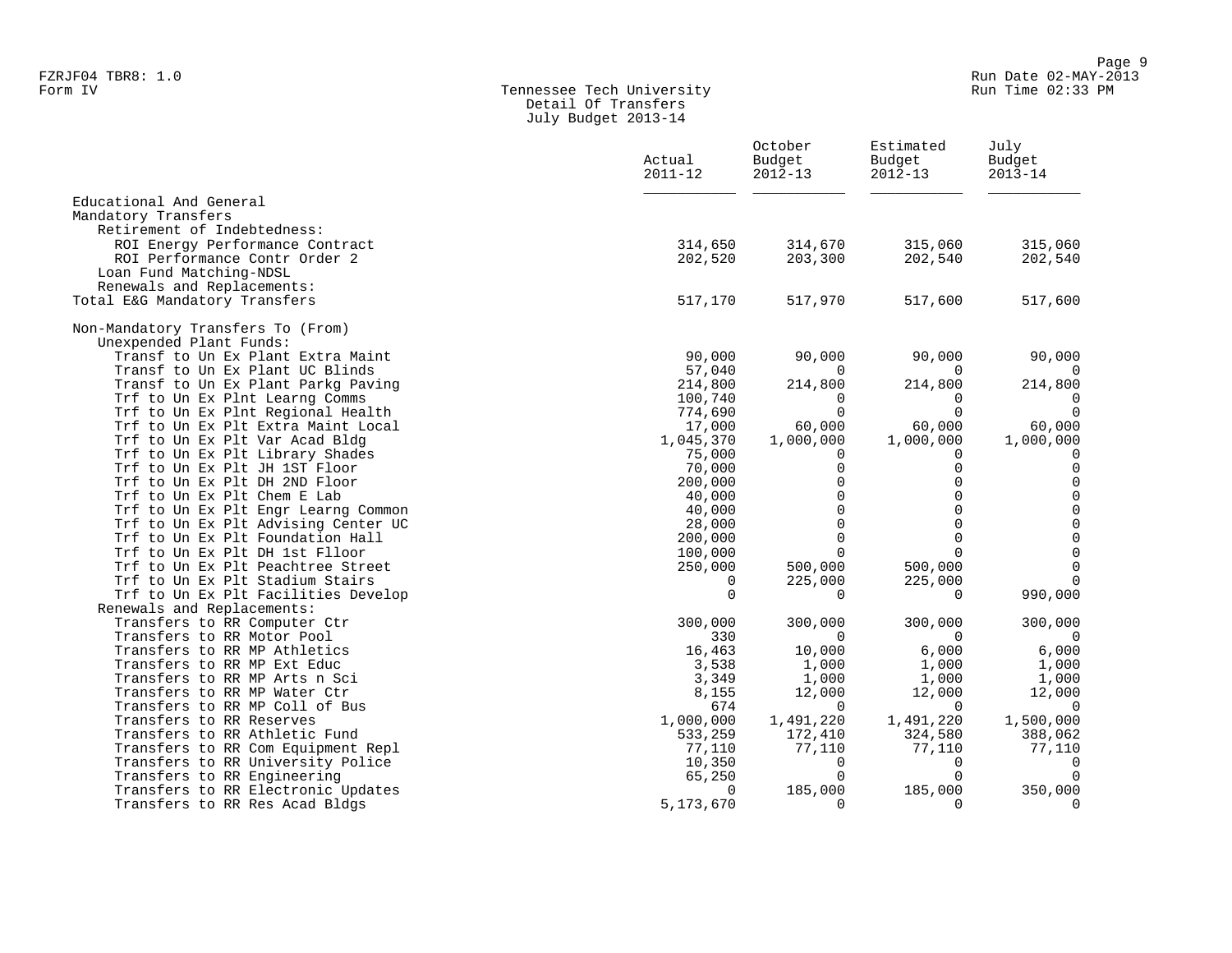# Form IV Tennessee Tech University Run Time 02:33 PM Detail Of Transfers July Budget 2013-14

|                                         | Actual<br>$2011 - 12$ | October<br>Budget<br>$2012 - 13$ | Estimated<br>Budget<br>$2012 - 13$ | July<br>Budget<br>$2013 - 14$ |
|-----------------------------------------|-----------------------|----------------------------------|------------------------------------|-------------------------------|
| Other:                                  |                       |                                  |                                    |                               |
| Transfers to ROI Fitness Center         | 258,364               | 259,250                          | 261,360                            | 261,360                       |
| Transfers to ROI Univ Center            | 99,371                | 99,700                           | 100,510                            | 100,510                       |
| Transfers to ROI Eblen Center           | 218,616               | 219,350                          | 221,130                            | 221,130                       |
| Total E&G Non-Mandatory Transfers       | 11,071,139            | 4,917,840                        | 5,070,710                          | 5,572,972                     |
| Total Educational And General           | 11,588,309            | 5,435,810                        | 5,588,310                          | 6,090,572                     |
| Auxiliary Enterprises                   |                       |                                  |                                    |                               |
| Mandatory Transfers                     |                       |                                  |                                    |                               |
| Retirement of Indebtedness:             |                       |                                  |                                    |                               |
| ROI Dorms 10TH Dixie 2002A 914 Bd       | 131,176               | $\Omega$                         | $\Omega$                           | 0                             |
| ROI Dorms 10TH D 2012C 914 (2004B)      | 393,472               | 427,810                          | 381,000                            | 354,320                       |
| ROI Dorms 10TH Dixie 2005A 914 Bd       | 35,772                | 172,050                          | 172,050                            | 166,160                       |
| ROI R H Rep 2007C 914 Bd                | 186,172               | 224,510                          | 224,510                            | 193,620                       |
| ROI New Dorm 2010 917                   | 1,465,106             | 1,944,810                        | 1,944,210                          | 1,887,210                     |
| ROI TV Apts 2012A 920                   | 17,680                | 43,600                           | 349,420                            | 461,790                       |
| ROI TV Apts Renov PH2 P921              | 8,393                 | 23,000                           | 23,000                             | 53,000                        |
| Renewals and Replacements:              |                       |                                  |                                    |                               |
| Total Auxiliary Mandatory Transfers     | 2,237,771             | 2,835,780                        | 3,094,190                          | 3,116,100                     |
| Non-Mandatory Transfers To (From)       |                       |                                  |                                    |                               |
| Unexpended Plant Funds:                 |                       |                                  |                                    |                               |
| Renewals and Replacements:              |                       |                                  |                                    |                               |
| Transfers to RR Housing                 | 3, 145, 175           | 2,644,543                        | 2,826,618                          | 2,989,115                     |
| Transfers to RR Aptments                | 78,751                | $\Omega$                         | $\Omega$                           | $\Omega$                      |
| Transfers to RR Bookstore               | 290,321               | 567,856                          | 567,826                            | 567,586                       |
| Transfers to RR Cafeteria               | 1,298,257             | 1,371,370                        | 1,373,150                          | 1,371,450                     |
| Transfers to RR Vending                 | 77,194                | 67,550                           | 62,680                             | 62,180                        |
| Transfers to RR Post Office             | 96,098                | 85,815                           | 99,795                             | 97,550                        |
| Transfers to RR Fitness Center          | 89,190                | 293,435                          | 239,785                            | 232,743                       |
| Transfers to RR CC Housing              | 16,856                | 14,996                           | 14,130                             | 14,096                        |
| Transfers to RR CC Contr SR             | 488                   | 300                              | 300                                | 300                           |
| Other:                                  |                       |                                  |                                    |                               |
| Total Auxiliary Non-Mandatory Transfers | 5,092,330             | 5,045,865                        | 5,184,284                          | 5,335,020                     |
| Total Auxiliary Enterprises             | 7,330,101             | 7,881,645                        | 8,278,474                          | 8,451,120                     |
| Total Transfers                         | 18,918,410            | 13, 317, 455                     | 13,866,784                         | 14,541,692                    |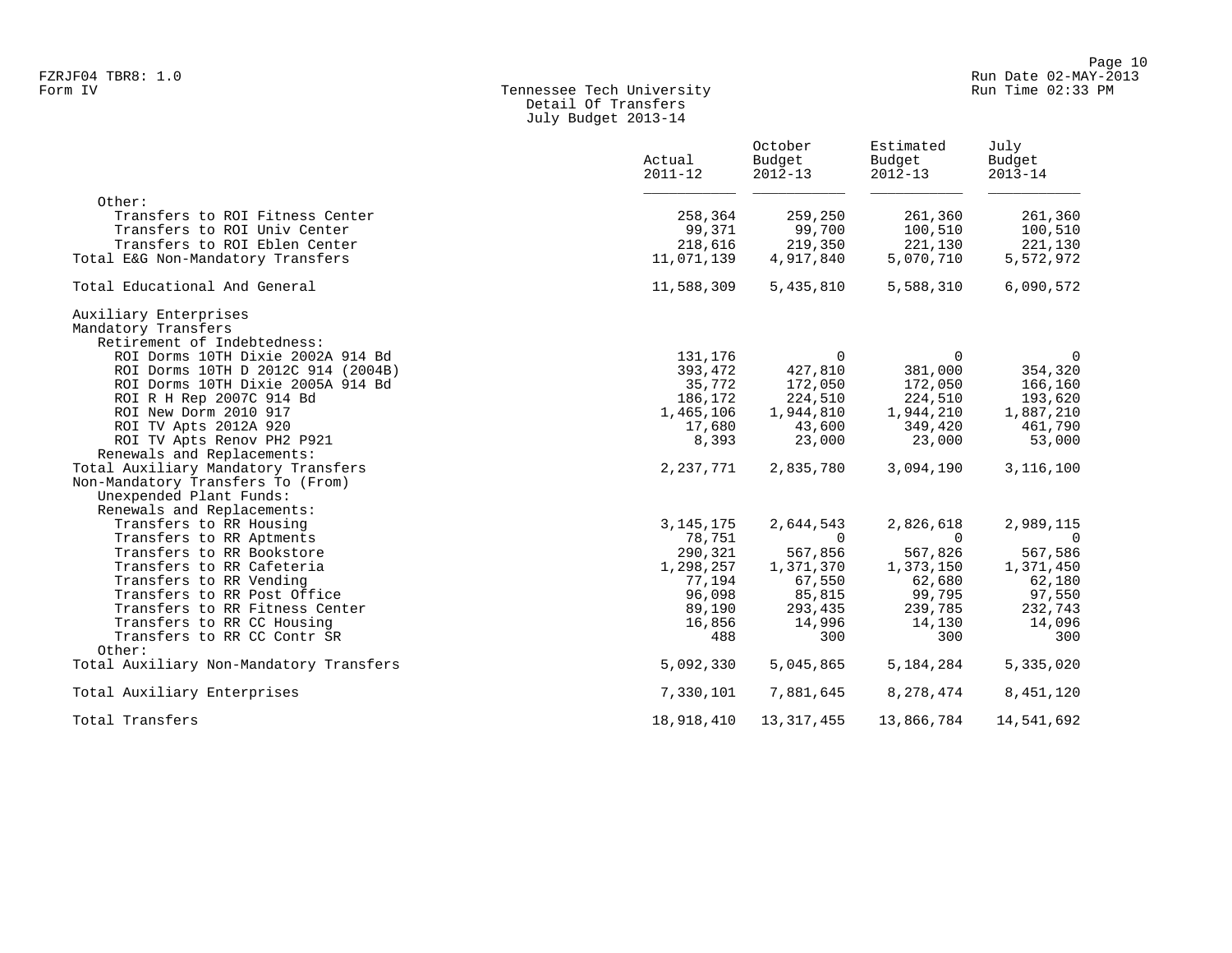| FZRJF04 TBR8: 1.0<br>Form IV | Tennessee Tech University<br>Detail Of Transfers              | Run Date 02-MAY-2013<br>Run Time $02:33$ PM |
|------------------------------|---------------------------------------------------------------|---------------------------------------------|
|                              | July Budget 2013-14<br>* * * Report Control Information * * * |                                             |
|                              | Parameters have been entered via Job Submission.              |                                             |
| Parameter Name               | Value                                                         |                                             |
| Parameter Seq No:            | 816376                                                        |                                             |
| Chart:                       | Ţ                                                             |                                             |
| Budget Id:                   | FY2013                                                        |                                             |
| Budget Phase 5:              | 125A                                                          |                                             |
| Budget Phase 2:              | 132R                                                          |                                             |

Budget Phase 3: 133E Budget Phase 4: 144P Fund:

Begin Page Number: 9 Suppress Zero Amounts: Y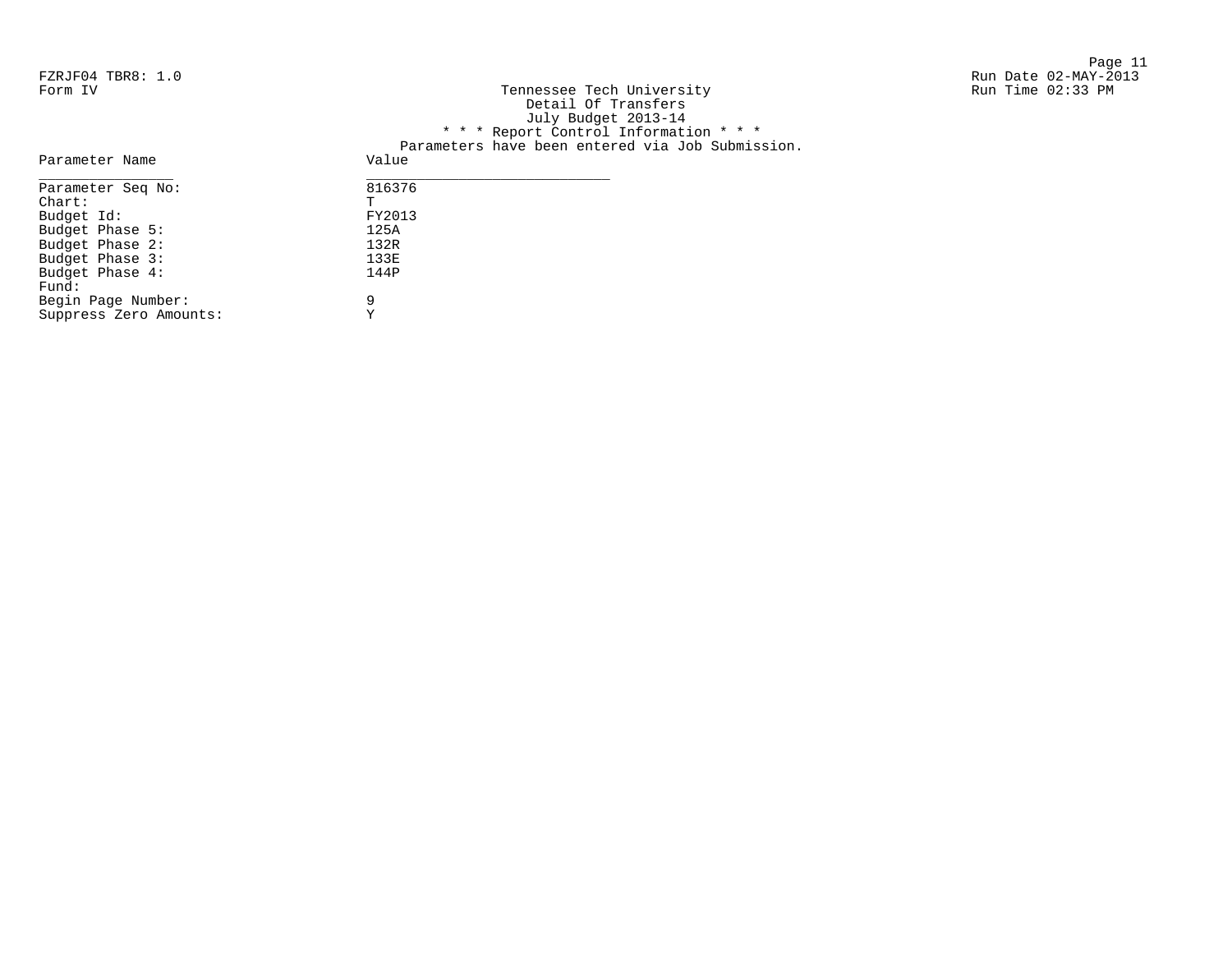#### Form V Tennessee Tech University Run Time 02:37 PM Unrestricted Expenditures And Transfers By Major Functional Area And Account For Fiscal Year Actual 2011-12

|                             |              |             | Public       | Academic     | Student     | Inst.          | Operation &  | Scholar/    | Total          |                     |               |
|-----------------------------|--------------|-------------|--------------|--------------|-------------|----------------|--------------|-------------|----------------|---------------------|---------------|
|                             | Instruction  | Research    | Service      | Support      | Services    | Support        | Maintenance  | Fellowships | $E$ & $G$      | Auxiliary           | Total         |
| Salaries                    |              |             |              |              |             |                |              |             |                |                     |               |
| Administrative/Professional | 82,335       | 5,853       | 31,266       | 1,262,378    | 252,702     | 1,694,923      | 111,000      | $^{\circ}$  | 3,440,457      | $\mathbf{0}$        | 3,440,457     |
| Academic                    | 29, 174, 213 | 281,400     | 51,558       | 686,202      | 8,302       | $\circ$        | $-567$       | $\Omega$    | 30, 201, 108   | $\mathsf{O}\xspace$ | 30, 201, 108  |
| Supporting                  | 2,048,540    | 80,839      | 220,872      | 1,525,584    | 1,609,265   | 1,860,706      | 3,142,839    | $\Omega$    | 10,488,645     | 1,270,341           | 11,758,986    |
| Students                    | 689,412      | 53,271      | 114,296      | 191,229      | 309,769     | 64,381         | 16,454       | $\Omega$    | 1,438,812      | 613,385             | 2,052,197     |
| Professional                | 1,466,855    | 105,746     | 422,382      | 2,882,977    | 4,139,709   | 2,778,705      | 551,745      | $\Omega$    | 12, 348, 119   | 715,005             | 13,063,124    |
| Total Salaries              | 33, 461, 355 | 527,109     | 840,374      | 6,548,370    | 6, 319, 747 | 6,398,715      | 3,821,471    | $\Omega$    | 57, 917, 141   | 2,598,731           | 60, 515, 872  |
| Employee Benefits           |              |             |              |              |             |                |              |             |                |                     |               |
| FICA                        | 2, 278, 729  | 33,242      | 56,070       | 452.621      | 430,086     | 441,183        | 272,419      | $\Omega$    | 3,964,350      | 141.059             | 4,105,409     |
| Retirement                  | 3, 443, 863  | 53,578      | 79,302       | 754,437      | 677,443     | 796,749        | 459,037      | $\Omega$    | 6,264,409      | 224,092             | 6,488,501     |
| Insurance                   | 4,281,995    | 57,483      | 111,099      | 1, 115, 459  | 1,137,214   | 1,186,182      | 963,900      | $\mathbf 0$ | 8,853,332      | 454,872             | 9,308,204     |
| Unemployment Compensation   | 40,710       | $^{\circ}$  | $\mathbf{0}$ | 10,951       | $\mathbf 0$ | 15,244         | 12,581       | $\mathbf 0$ | 79,486         | 1,897               | 81,383        |
| Other                       | 879,771      | 352,622     | 150,770      | 267,962      | 355,451     | 285,251        | 9,561        | $\Omega$    | 2,301,388      | 57,749              | 2,359,137     |
| Total Benefits              | 10,925,068   | 496,925     | 397,241      | 2,601,430    | 2,600,194   | 2,724,609      | 1,717,498    | $\Omega$    | 21, 462, 965   | 879,669             | 22, 342, 634  |
| Total Personal Serv.        | 44, 386, 423 | 1,024,034   | 1,237,615    | 9,149,800    | 8,919,941   | 9,123,324      | 5,538,969    | $\Omega$    | 79,380,106     | 3,478,400           | 82,858,506    |
| Other                       |              |             |              |              |             |                |              |             |                |                     |               |
| Travel                      | 370,464      | 143,183     | 31,188       | 282,050      | 1,387,039   | 114,493        | 14,484       | $\Omega$    | 2,342,901      | 9,907               | 2,352,808     |
| Printing, Duplicating, Film | 60,310       | 13,347      | 25,321       | 6,066        | 221,334     | $-312, 245$    | 1,308        | $\Omega$    | 15,441         | 4,833               | 20,274        |
| Processing                  |              |             |              |              |             |                |              |             |                |                     |               |
| Utilities & Fuel            | $\mathbf{0}$ | $\mathbf 0$ | 1,616        | 25, 274      | $-1,128$    | $^{\circ}$     | 5,486,090    | $\Omega$    | 5,511,852      | $\circ$             | 5,511,852     |
| Communications & Shipping   | 134,391      | 3,895       | 11,364       | 93,459       | 164.722     | $-524.914$     | 14,635       | $^{\circ}$  | $-102, 448$    | 508,386             | 405,938       |
| Cost                        |              |             |              |              |             |                |              |             |                |                     |               |
| Maintenance/Repairs         | 69,924       | 52,106      | 22,182       | 87,274       | 233,979     | 64,920         | 942,914      | $\Omega$    | 1,473,299      | 174,806             | 1,648,105     |
| Professional/Admin.         | 1,146,033    | 54,015      | 354,299      | 1,225,834    | 940,018     | 900,493        | 503,581      | $\mathbf 0$ | 5, 124, 273    | 180,452             | 5,304,725     |
| Services                    |              |             |              |              |             |                |              |             |                |                     |               |
| Supplies                    | 1,617,500    | 148,455     | 220,898      | 1,167,898    | 1,613,042   | 403,703        | 799,980      | $\mathbf 0$ | 5,971,476      | 284,449             | 6,255,925     |
| Rental & Insurance          | 234,498      | 27,936      | 11,547       | 58,738       | 147,222     | 60,963         | 106,421      | $\Omega$    | 647,325        | 247,664             | 894,989       |
| Motor Vehicle Operation     | 804          | 875         | 6,147        | 52,438       | 38,384      | 33,320         | 70,831       | $^{\circ}$  | 202,799        | 1.844               | 204,643       |
| Grants & Subsidies          | 1,200        | 15          | $\mathbf{0}$ | 969          | $\mathbf 0$ | 581            | $\mathbf{0}$ | $\mathbf 0$ | 2,765          | $\circ$             | 2,765         |
| Other Services & Expenses   | 62,819       | 190         | 83,680       | 381          | 67,066      | 710,316        | $-9,613$     | $^{\circ}$  | 914,839        | 18,241              | 933,080       |
| Stores for Resale           | $\mathbf{0}$ | $\mathbf 0$ | $\mathbf{0}$ | $\mathbb O$  | $\Omega$    | $^{\circ}$     | $\mathbf{0}$ | $\mathbf 0$ | $^{\circ}$     | 94,066              | 94,066        |
| Equipment                   | 411,237      | 35,566      | $\Omega$     | 57,397       | 66,879      | $\circ$        | 69,448       | $^{\circ}$  | 640,527        | $\mathbf{0}$        | 640,527       |
| Dept Revenue & Service      | 1,878,128    | 126,088     | 300,649      | $-2,739,662$ | 256,826     | 6,617          | $-1,754,311$ | $\Omega$    | $-1, 925, 665$ | 2,139,163           | 213,498       |
| Charges                     |              |             |              |              |             |                |              |             |                |                     |               |
| Library Holdings & Bindings | 23,131       | $^{\circ}$  | $\circ$      | 240,234      | $^{\circ}$  | $^{\circ}$     | $^{\circ}$   | $^{\circ}$  | 263,365        | $\mathbf{0}$        | 263,365       |
| Scholarships                | 1,367,603    | 9,935       | 18,148       | 28,277       | 4,636,673   | 69,580         | $\mathbf{0}$ | 5,784,225   | 11,914,441     | 39,057              | 11,953,498    |
| Total Other                 | 7,378,042    | 615,606     | 1,087,039    | 586,627      | 9,772,056   | 1,527,827      | 6,245,768    | 5,784,225   | 32,997,190     | 3,702,868           | 36,700,058    |
| Total E & G                 | 51,764,465   | 1,639,640   | 2,324,654    | 9,736,427    | 18,691,997  | 10,651,151     | 11,784,737   | 5,784,225   | 112, 377, 296  | 7,181,268           | 119,558,564   |
| Transfers & Debt Serv.      | $\Omega$     | $\mathbf 0$ | $\Omega$     | $^{\circ}$   | $\Omega$    | $\overline{0}$ | $^{\circ}$   | $\Omega$    | 11,588,309     | 7,330,101           | 18,918,410    |
| Grand Total                 | 51,764,465   | 1,639,640   | 2,324,654    | 9,736,427    | 18,691,997  | 10,651,151     | 11,784,737   | 5,784,225   | 123,965,605    | 14,511,369          | 138, 476, 974 |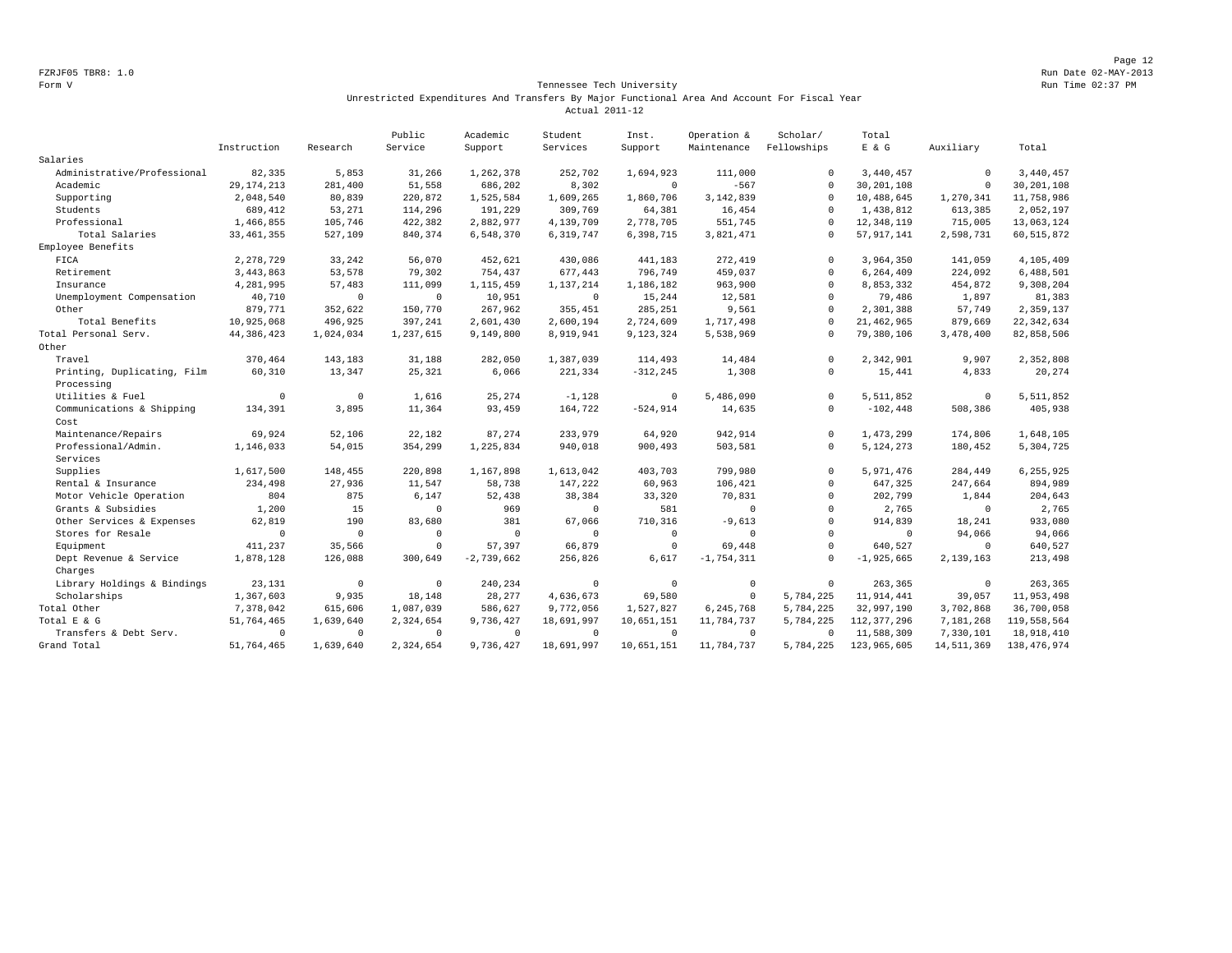Page 13 FZRJF05 TBR8: 1.0 Run Date 02-MAY-2013

#### Form V Tennessee Tech University Run Time 02:37 PM Unrestricted Expenditures And Transfers By Major Functional Area And Account For Fiscal Year Revised 2012-13

|                             |              |            | Public     | Academic     | Student    | Inst.        | Operation &  | Scholar/    | Total         |             |               |
|-----------------------------|--------------|------------|------------|--------------|------------|--------------|--------------|-------------|---------------|-------------|---------------|
|                             | Instruction  | Research   | Service    | Support      | Services   | Support      | Maintenance  | Fellowships | E & G         | Auxiliary   | Total         |
| Salaries                    |              |            |            |              |            |              |              |             |               |             |               |
| Administrative/Professional | 20,000       | $^{\circ}$ | $^{\circ}$ | 1,440,225    | 290,405    | 1,898,121    | 107,630      | $\Omega$    | 3,756,381     | $\mathbf 0$ | 3,756,381     |
| Academic                    | 32,848,273   | 143,091    | 7,250      | 829,710      | $\circ$    | 2,400        | $\Omega$     | $\Omega$    | 33,830,724    | 4,000       | 33,834,724    |
| Supporting                  | 2,197,398    | 71,341     | 246,171    | 1,634,679    | 1,776,110  | 2,040,387    | 2,173,044    | $\Omega$    | 10,139,130    | 875,188     | 11,014,318    |
| Students                    | 467,660      | 51,116     | 56,790     | 103,190      | 259,510    | 59,930       | 16,770       | $\Omega$    | 1,014,966     | 626,600     | 1,641,566     |
| Professional                | 2,024,600    | 90,068     | 573,801    | 3,481,327    | 4,433,018  | 3, 233, 856  | 628,446      | $\cap$      | 14, 465, 116  | 652,331     | 15, 117, 447  |
| Total Salaries              | 37,557,931   | 355,616    | 884,012    | 7,489,131    | 6,759,043  | 7,234,694    | 2,925,890    | $\Omega$    | 63, 206, 317  | 2,158,119   | 65, 364, 436  |
| Employee Benefits           |              |            |            |              |            |              |              |             |               |             |               |
| FICA                        | 1,835,821    | 33,709     | 52,574     | 448.235      | 462,409    | 465,530      | 224,682      | $\Omega$    | 3,522,960     | 118,678     | 3,641,638     |
| Retirement                  | 3,671,642    | 67,418     | 105,149    | 896,470      | 924,819    | 931,059      | 449,363      | $\Omega$    | 7,045,920     | 237,357     | 7,283,277     |
| Insurance                   | 5,048,507    | 92,699     | 144,580    | 1,232,647    | 1,271,626  | 1,280,206    | 617,874      | $\Omega$    | 9,688,139     | 326,366     | 10,014,505    |
| Unemployment Compensation   | 114,739      | 2,107      | 3,286      | 28,015       | 28,901     | 29,096       | 14,043       | $\cap$      | 220,187       | 7,417       | 227,604       |
| Other                       | 803,172      | 14,748     | 23,001     | 196,103      | 202,304    | 203,669      | 98,298       | $\Omega$    | 1,541,295     | 51,922      | 1,593,217     |
| Total Benefits              | 11, 473, 881 | 210,681    | 328,590    | 2,801,470    | 2,890,059  | 2,909,560    | 1,404,260    | $\Omega$    | 22,018,501    | 741,740     | 22,760,241    |
| Total Personal Serv.        | 49,031,812   | 566,297    | 1,212,602  | 10,290,601   | 9,649,102  | 10, 144, 254 | 4,330,150    | $\Omega$    | 85, 224, 818  | 2,899,859   | 88, 124, 677  |
| Other                       |              |            |            |              |            |              |              |             |               |             |               |
| Travel                      | 337,810      | 49,919     | 35,520     | 139,800      | 1,238,880  | 91,390       | 11,730       | $\Omega$    | 1,905,049     | 8,900       | 1,913,949     |
| Operating Expense Budget    | 6,624,790    | 1,739,484  | 815,860    | 3,386,165    | 4,065,640  | 3,981,190    | 4,583,122    | $\Omega$    | 25, 196, 251  | 1,751,786   | 26,948,037    |
| Capital Expenditure Budget  | 155,750      | 14,201     | 357,310    | 883,780      | 0          | 42,070       | $^{\circ}$   | $\Omega$    | 1,453,111     | $^{\circ}$  | 1,453,111     |
| Utilities & Fuel            | $\cap$       | $^{\circ}$ | $\Omega$   | $^{\circ}$   | $\Omega$   | $\Omega$     | 5,750,000    | $\Omega$    | 5,750,000     | 0           | 5,750,000     |
| Dept Revenue & Service      | 2,300,860    | 156,070    | 404,440    | $-3,339,510$ | 318,480    | $-1,579,780$ | $-2,151,380$ | $\Omega$    | $-3,890,820$  | 2,232,900   | $-1,657,920$  |
| Charges                     |              |            |            |              |            |              |              |             |               |             |               |
| Scholarships                | 1,651,950    | 8,860      | 23,130     | 17,230       | 5,364,580  | 108,270      | $^{\circ}$   | 8,010,400   | 15, 184, 420  | $^{\circ}$  | 15, 184, 420  |
| Total Other                 | 11,071,160   | 1,968,534  | 1,636,260  | 1,087,465    | 10,987,580 | 2,643,140    | 8,193,472    | 8,010,400   | 45,598,011    | 3,993,586   | 49,591,597    |
| Total E & G                 | 60,102,972   | 2,534,831  | 2,848,862  | 11,378,066   | 20,636,682 | 12,787,394   | 12,523,622   | 8,010,400   | 130,822,829   | 6,893,445   | 137, 716, 274 |
| Transfers & Debt Serv.      | $\Omega$     | $^{\circ}$ |            | $^{\circ}$   | $\Omega$   | $\Omega$     | $^{\circ}$   | $\Omega$    | 5,435,810     | 7,881,645   | 13, 317, 455  |
| Grand Total                 | 60,102,972   | 2,534,831  | 2,848,862  | 11,378,066   | 20,636,682 | 12,787,394   | 12,523,622   | 8,010,400   | 136, 258, 639 | 14,775,090  | 151,033,729   |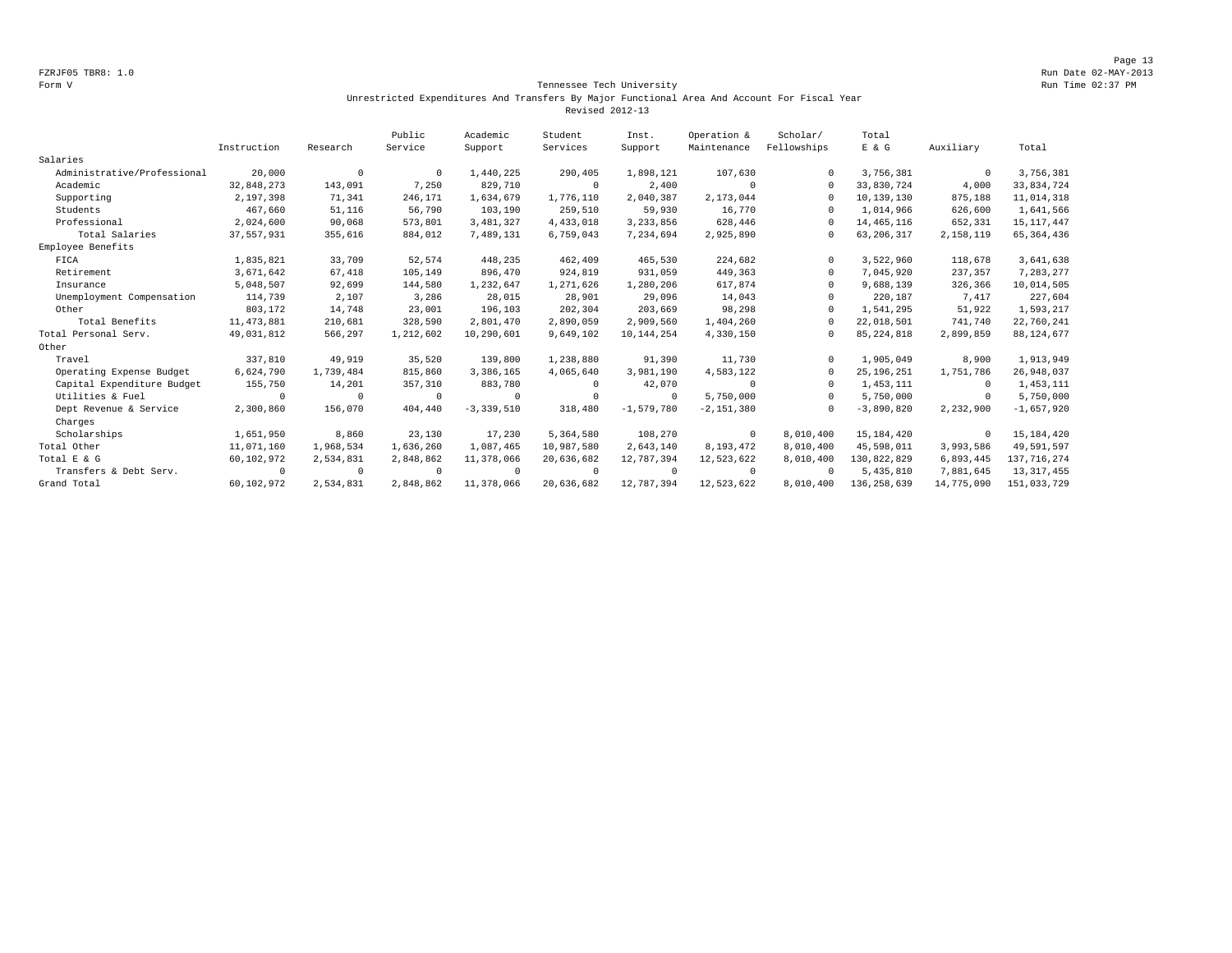Page 14 FZRJF05 TBR8: 1.0 Run Date 02-MAY-2013

#### Form V Tennessee Tech University **Form Constant Constant Constant Constant Constant Constant Constant Constant Constant Constant Constant Constant Public Constant Constant Public Constant Constant Public Constant Public Co**  Unrestricted Expenditures And Transfers By Major Functional Area And Account For Fiscal Year Estimated 2012-13

|                             |              |            | Public    | Academic     | Student     | Inst.        | Operation &  | Scholar/    | Total        |              |               |
|-----------------------------|--------------|------------|-----------|--------------|-------------|--------------|--------------|-------------|--------------|--------------|---------------|
|                             | Instruction  | Research   | Service   | Support      | Services    | Support      | Maintenance  | Fellowships | E & G        | Auxiliary    | Total         |
| Salaries                    |              |            |           |              |             |              |              |             |              |              |               |
| Administrative/Professional | 10,000       | 2,040      | $\Omega$  | 1,406,957    | 290,405     | 1,796,735    | 113,630      | $\Omega$    | 3,619,767    | $^{\circ}$   | 3,619,767     |
| Academic                    | 32, 214, 679 | 269,511    | 15,785    | 694,860      | 1,030       | 2,400        | $^{\circ}$   | $\Omega$    | 33, 198, 265 | $\mathbf{0}$ | 33, 198, 265  |
| Supporting                  | 2,198,156    | 77,341     | 280,524   | 1,722,374    | 1,897,611   | 1,980,509    | 1,990,668    | $\Omega$    | 10, 147, 183 | 851,394      | 10,998,577    |
| Students                    | 699,694      | 63,246     | 102,073   | 165,450      | 291,340     | 85,070       | 16,770       | $\Omega$    | 1,423,643    | 687,400      | 2, 111, 043   |
| Professional                | 1,897,920    | 113,992    | 597,809   | 3,432,597    | 4,509,618   | 3,165,536    | 388,333      | $\Omega$    | 14,105,805   | 659,671      | 14,765,476    |
| Total Salaries              | 37,020,449   | 526,130    | 996,191   | 7,422,238    | 6,990,004   | 7,030,250    | 2,509,401    | $\Omega$    | 62, 494, 663 | 2,198,465    | 64,693,128    |
| Employee Benefits           |              |            |           |              |             |              |              |             |              |              |               |
| FICA                        | 1,828,013    | 76,735     | 70,490    | 470,835      | 481,955     | 471,522      | 204,922      | $\Omega$    | 3,604,472    | 120,398      | 3,724,870     |
| Retirement                  | 3,656,026    | 153,471    | 140,980   | 941,670      | 963,910     | 943,043      | 409,843      | $\Omega$    | 7,208,943    | 240,797      | 7,449,740     |
| Insurance                   | 5,027,035    | 211,022    | 193,848   | 1,294,797    | 1,325,376   | 1,296,684    | 563,534      | $\Omega$    | 9,912,296    | 331,096      | 10,243,392    |
| Unemployment Compensation   | 114,251      | 4,796      | 4,406     | 29,427       | 30,122      | 29,470       | 12,808       |             | 225,280      | 7,525        | 232,805       |
| Other                       | 799,756      | 33,572     | 30,839    | 205,990      | 210,855     | 206,291      | 89,653       | $\Omega$    | 1,576,956    | 52,674       | 1,629,630     |
| Total Benefits              | 11, 425, 081 | 479,596    | 440,563   | 2,942,719    | 3,012,218   | 2,947,010    | 1,280,760    | $\Omega$    | 22,527,947   | 752,490      | 23, 280, 437  |
| Total Personal Serv.        | 48, 445, 530 | 1,005,726  | 1,436,754 | 10,364,957   | 10,002,222  | 9,977,260    | 3,790,161    | $\Omega$    | 85,022,610   | 2,950,955    | 87,973,565    |
| Other                       |              |            |           |              |             |              |              |             |              |              |               |
| Travel                      | 509,360      | 90,149     | 35,520    | 334,537      | 1,491,196   | 162,200      | 12,950       | $\Omega$    | 2,635,912    | 11,080       | 2,646,992     |
| Operating Expense Budget    | 6,649,767    | 1,438,019  | 848,797   | 4,581,036    | 4, 133, 229 | 4,066,999    | 5,046,105    | $\Omega$    | 26.763.952   | 1,875,305    | 28,639,257    |
| Capital Expenditure Budget  | 257,690      | 50,031     | 355,310   | 258,190      | 34,480      | 35,100       | $^{\circ}$   | $\Omega$    | 990,801      | $\mathbf{0}$ | 990,801       |
| Utilities & Fuel            | $\Omega$     | $\circ$    | $\Omega$  | $^{\circ}$   | $\mathbf 0$ | $^{\circ}$   | 5,782,480    | $\Omega$    | 5,782,480    | $\mathbf{0}$ | 5,782,480     |
| Dept Revenue & Service      | 2,436,390    | 165,260    | 428,260   | $-3,656,630$ | 336,255     | $-1,601,310$ | $-2,088,370$ | $\Omega$    | $-3,980,145$ | 2,190,100    | $-1,790,045$  |
| Charges                     |              |            |           |              |             |              |              |             |              |              |               |
| Scholarships                | 1,679,007    | 8,860      | 23,130    | 20,230       | 4,992,050   | 121,270      | $^{\circ}$   | 8,010,400   | 14,854,947   | 40,500       | 14,895,447    |
| Total Other                 | 11,532,214   | 1,752,319  | 1,691,017 | 1,537,363    | 10,987,210  | 2,784,259    | 8,753,165    | 8,010,400   | 47.047.947   | 4,116,985    | 51, 164, 932  |
| Total E & G                 | 59,977,744   | 2,758,045  | 3,127,771 | 11,902,320   | 20,989,432  | 12,761,519   | 12,543,326   | 8,010,400   | 132,070,557  | 7,067,940    | 139, 138, 497 |
| Transfers & Debt Serv.      | $\Omega$     | $^{\circ}$ | $\Omega$  | $^{\circ}$   | $\circ$     | $\Omega$     | $^{\circ}$   | $\Omega$    | 5,588,310    | 8,278,474    | 13,866,784    |
| Grand Total                 | 59,977,744   | 2,758,045  | 3,127,771 | 11,902,320   | 20,989,432  | 12,761,519   | 12,543,326   | 8,010,400   | 137,658,867  | 15, 346, 414 | 153,005,281   |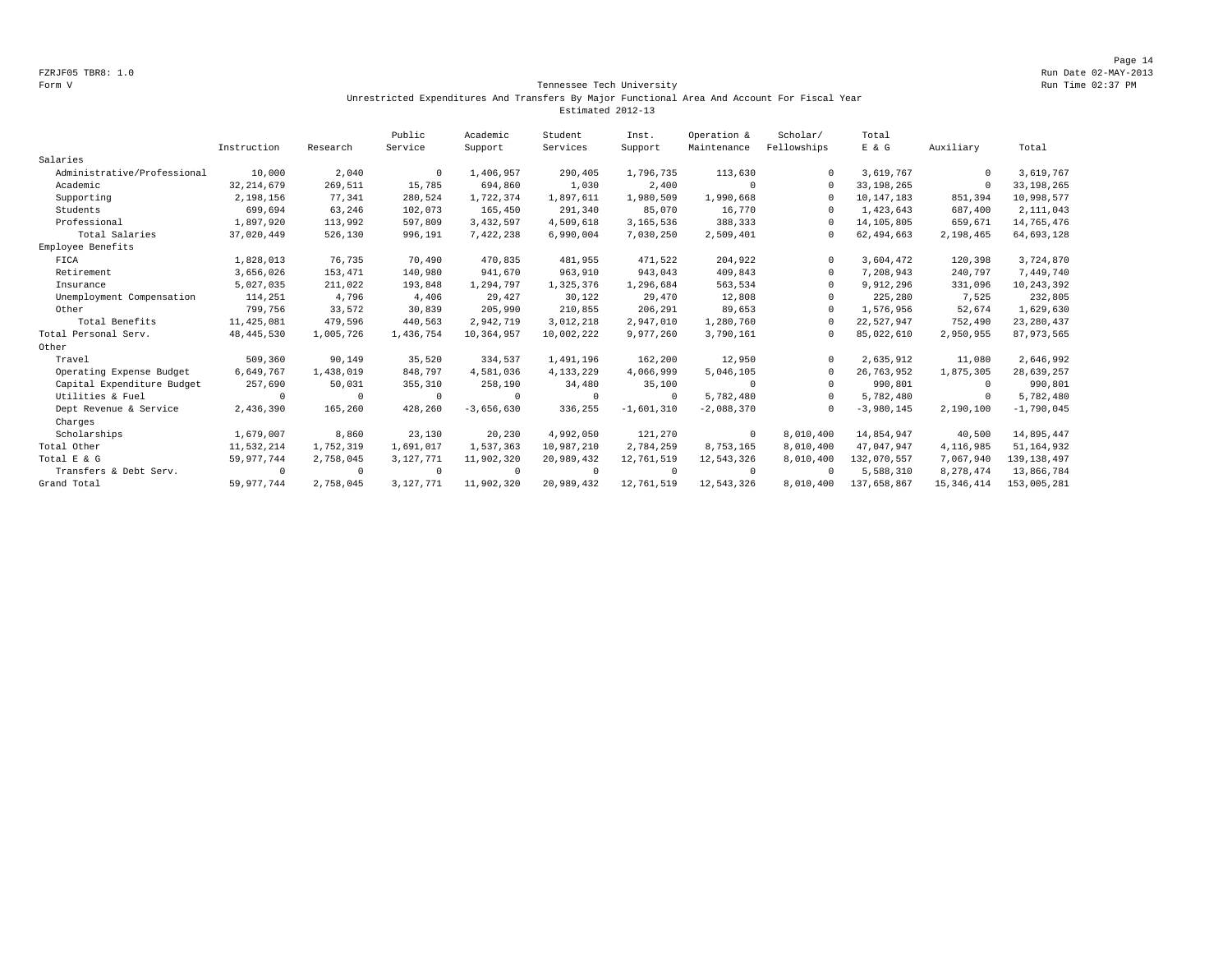Page 15 FZRJF05 TBR8: 1.0 Run Date 02-MAY-2013

#### Form V Tennessee Tech University Run Time 02:37 PM Unrestricted Expenditures And Transfers By Major Functional Area And Account For Fiscal Year Proposed 2013-14

|                             |              |            | Public    | Academic     | Student      | Inst.        | Operation &  | Scholar/    | Total        |              |               |
|-----------------------------|--------------|------------|-----------|--------------|--------------|--------------|--------------|-------------|--------------|--------------|---------------|
|                             | Instruction  | Research   | Service   | Support      | Services     | Support      | Maintenance  | Fellowships | $E$ & $G$    | Auxiliary    | Total         |
| Salaries                    |              |            |           |              |              |              |              |             |              |              |               |
| Administrative/Professional | 15,000       | $^{\circ}$ | $\Omega$  | 1,681,511    | 295,690      | 2,190,554    | 109,240      | $\Omega$    | 4,291,995    | $\mathbf 0$  | 4,291,995     |
| Academic                    | 33, 182, 130 | 132,659    | 7,250     | 878,940      | $\mathbf 0$  | 2,400        | $\Omega$     | $\cap$      | 34, 203, 379 | 4,000        | 34, 207, 379  |
| Supporting                  | 2, 253, 678  | 31,990     | 252,532   | 1,778,590    | 1,816,798    | 2,112,878    | 2,210,003    |             | 10,456,469   | 909,101      | 11,365,570    |
| Students                    | 456,350      | 390        | 56,790    | 103,190      | 231,850      | 49,410       | 16,770       |             | 914,750      | 666,950      | 1,581,700     |
| Professional                | 2,099,885    | 70,862     | 573,181   | 3,684,843    | 4,523,654    | 3,300,643    | 680,075      | $\Omega$    | 14,933,143   | 660,633      | 15,593,776    |
| Total Salaries              | 38,007,043   | 235,901    | 889,753   | 8,127,074    | 6,867,992    | 7,655,885    | 3,016,088    | $\Omega$    | 64,799,736   | 2,240,684    | 67,040,420    |
| Employee Benefits           |              |            |           |              |              |              |              |             |              |              |               |
| FICA                        | 1,878,725    | 74,045     | 67.707    | 491,528      | 481,590      | 499,274      | 211,011      | $\Omega$    | 3,703,880    | 120,134      | 3,824,014     |
| Retirement                  | 3,757,450    | 148,090    | 135,414   | 983,056      | 963,180      | 998,547      | 422,022      | $\Omega$    | 7,407,759    | 240,269      | 7,648,028     |
| Insurance                   | 5,166,493    | 203,623    | 186,195   | 1,351,702    | 1,324,373    | 1,373,002    | 580,281      | $\Omega$    | 10,185,669   | 330,370      | 10,516,039    |
| Unemployment Compensation   | 117,420      | 4,628      | 4,232     | 30,721       | 30,099       | 31,205       | 13,188       | $\Omega$    | 231,493      | 7,508        | 239,001       |
| Other                       | 821,942      | 32,395     | 29,622    | 215,044      | 210,696      | 218,432      | 92,317       | $\Omega$    | 1,620,448    | 52,559       | 1,673,007     |
| Total Benefits              | 11,742,030   | 462,781    | 423,170   | 3,072,051    | 3,009,938    | 3,120,460    | 1,318,819    | $\Omega$    | 23, 149, 249 | 750,840      | 23,900,089    |
| Total Personal Serv.        | 49,749,073   | 698,682    | 1,312,923 | 11, 199, 125 | 9,877,930    | 10,776,345   | 4,334,907    | 0           | 87,948,985   | 2,991,524    | 90,940,509    |
| Other                       |              |            |           |              |              |              |              |             |              |              |               |
| Travel                      | 296,740      | 1,940      | 35,520    | 70,100       | 1,059,560    | 50,970       | 11,730       | $\Omega$    | 1,526,560    | 11,960       | 1,538,520     |
| Operating Expense Budget    | 4,367,650    | 733,140    | 591,590   | 2, 211, 835  | 3,366,600    | 3, 213, 080  | 3,652,482    | $\Omega$    | 18, 136, 377 | 1,680,446    | 19,816,823    |
| Capital Expenditure Budget  | 138,100      | 0          | 2,500     | 233,420      | 0            | 6,970        | $\Omega$     | $\Omega$    | 380,990      | $^{\circ}$   | 380,990       |
| Utilities & Fuel            | $\Omega$     | $\Omega$   | $\cap$    | 0            | $\Omega$     | $\Omega$     | 5,782,480    | $\cap$      | 5,782,480    | 0            | 5,782,480     |
| Dept Revenue & Service      | 2,370,240    | 160,770    | 416,630   | $-3,445,190$ | 328,080      | $-1,585,520$ | $-2,128,300$ | $\Omega$    | $-3,883,290$ | 2,208,990    | $-1,674,300$  |
| Charges                     |              |            |           |              |              |              |              |             |              |              |               |
| Scholarships                | 1,579,940    | $\circ$    | 23,130    | 17,230       | 5, 363, 110  | 108,270      | $\circ$      | 7,995,400   | 15,087,080   | 0            | 15,087,080    |
| Total Other                 | 8,752,670    | 895,850    | 1,069,370 | $-912,605$   | 10, 117, 350 | 1,793,770    | 7,318,392    | 7,995,400   | 37,030,197   | 3,901,396    | 40,931,593    |
| Total E & G                 | 58,501,743   | 1,594,532  | 2,382,293 | 10,286,520   | 19,995,280   | 12,570,115   | 11,653,299   | 7,995,400   | 124,979,182  | 6,892,920    | 131,872,102   |
| Transfers & Debt Serv.      | $\Omega$     | $^{\circ}$ |           | $^{\circ}$   | $\Omega$     | $^{\circ}$   | $^{\circ}$   | $\Omega$    | 6,090,572    | 8,451,120    | 14,541,692    |
| Grand Total                 | 58, 501, 743 | 1,594,532  | 2,382,293 | 10,286,520   | 19,995,280   | 12,570,115   | 11,653,299   | 7,995,400   | 131,069,754  | 15, 344, 040 | 146, 413, 794 |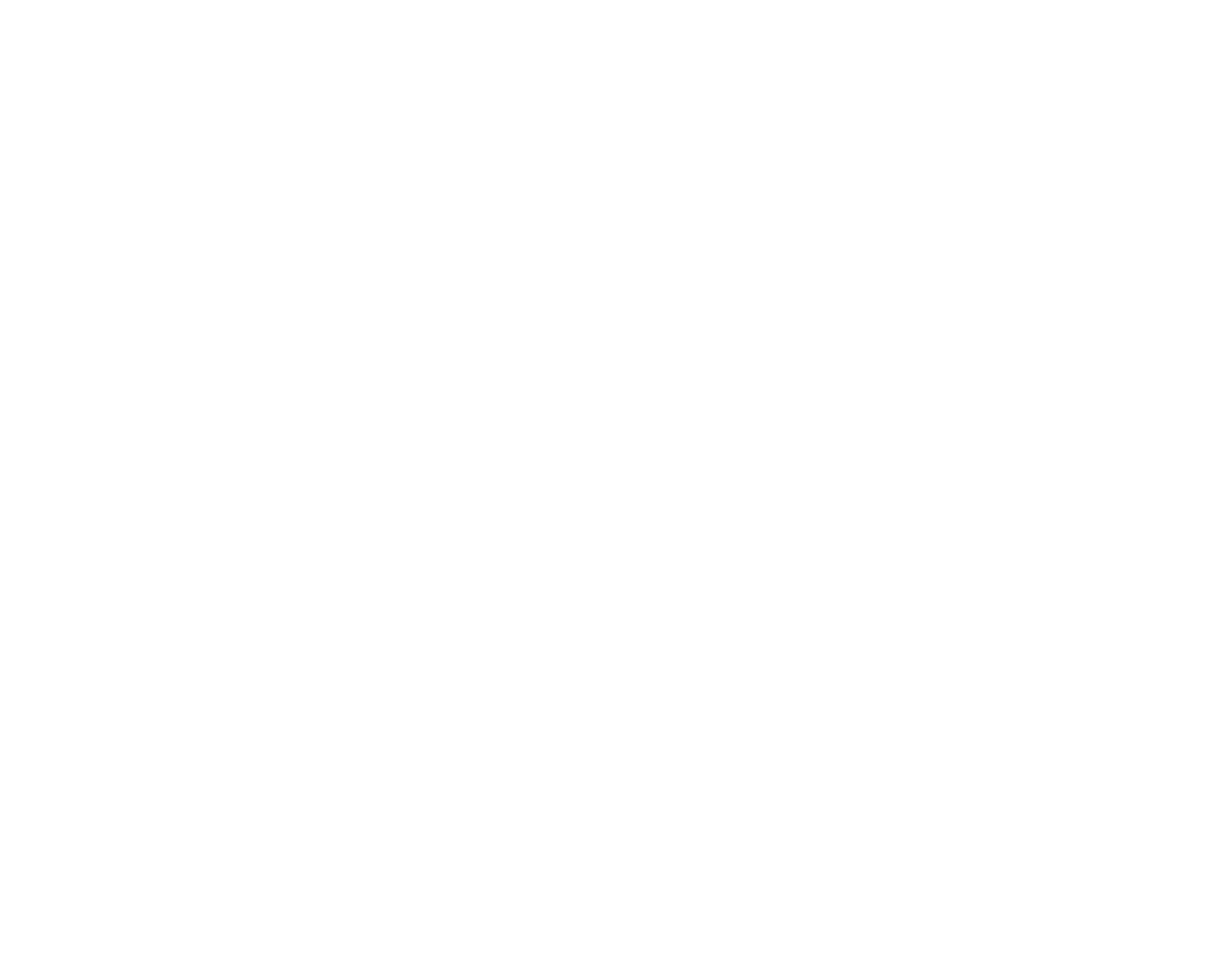# Form V Tennessee Tech University **Tennessee Tech University** Run Time 02:37 PM Unrestricted Expenditures And Transfers By Major Functional Area And Account For Fiscal Year \* \* \* Report Control Information \* \* \* Parameters have been entered via Job Submission.

| Parameter Name            | Value  |
|---------------------------|--------|
| Parameter Seq No:         | 816382 |
| Chart:                    | т      |
| Institution Type:         | 1      |
| Budget Id:                | FY2013 |
| Budget Phase 5:           | 125A   |
| Calc Employee Benefits 5: | N      |
| FICA 5:                   |        |
| Retirement 5:             |        |
| Insurance 5:              |        |
| Unemp Comp 5:             |        |
| Other 5:                  |        |
| Budget Phase 2:           | 132R   |
| Calc Employee Benefits 2: | Y      |
| FICA 2:                   | 16     |
| Retirement 2:             | 32     |
| Insurance 2:              | 44     |
| Unemp Comp 2:             | 1      |
| Other 2:                  | 7      |
| Budget Phase 3:           | 133E   |
| Calc Employee Benefits 3: | Y      |
| FICA 3:                   | 16     |
| Retirement 3:             | 32     |
| Insurance 3:              | 44     |
| Unemp Comp 3:             | 1      |
| Other 3:                  | 7      |
| Budget Phase 4:           | 144P   |
| Calc Employee Benefits 4: | Υ      |
| FICA 4:                   | 16     |
| Retirement 4:             | 32     |
| Insurance 4:              | 44     |
| Unemp Comp 4:             | 1      |
| Other 4:                  | 7      |
| Fund:                     |        |
| Begin Page Number:        | 12     |
| Suppress Zero Amounts:    | Υ      |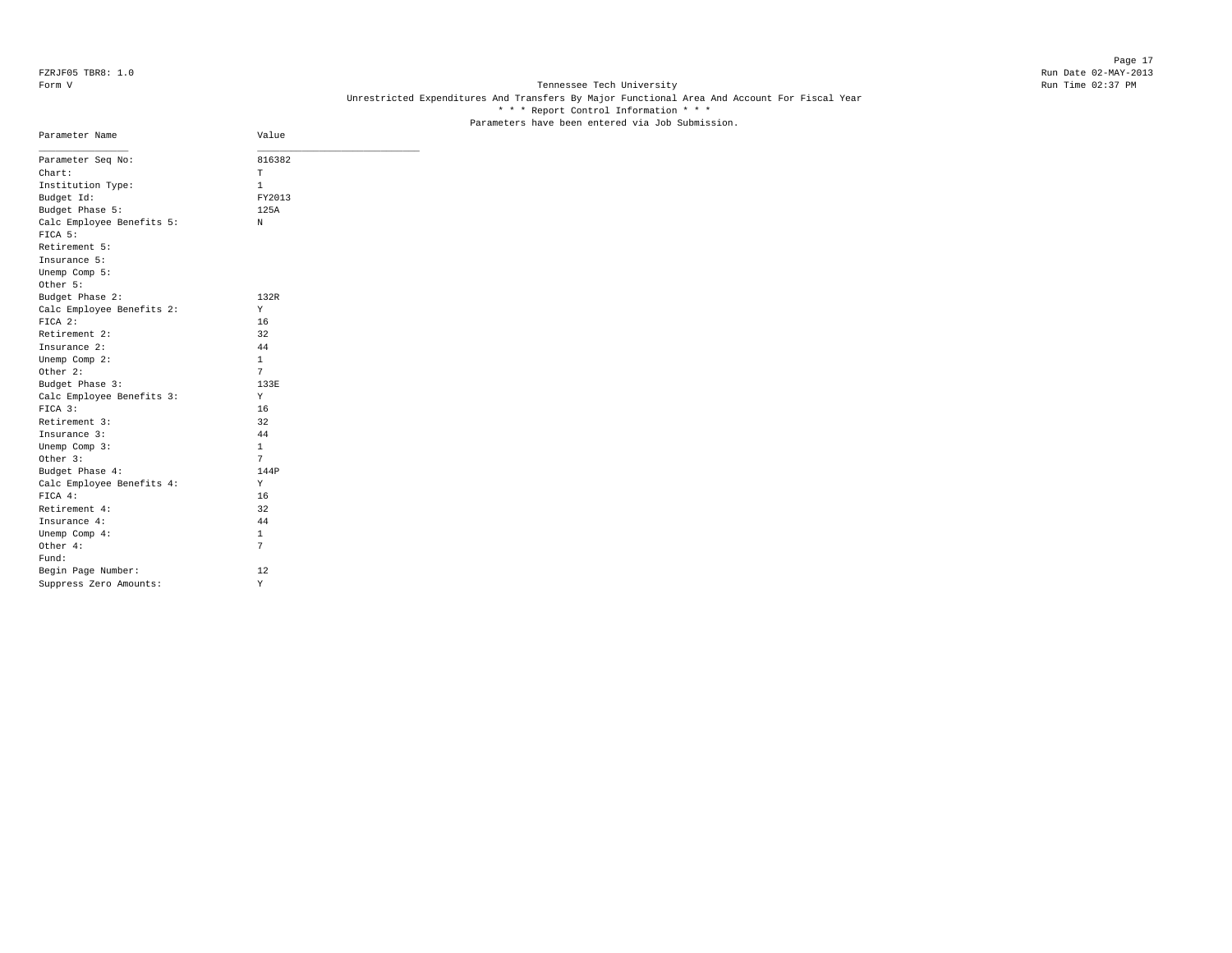### PAGE 16 FZRJF06 TBR8: 1.1 RUN DATE 02-MAY-2013 RUN TIME 02:42 PM

| Form VI | Tennessee Tech University |
|---------|---------------------------|
|         | Current Fund Revenues     |
|         | July Budget 2013-14       |

|                                     | Actual<br>$2011 - 12$ | October<br>Budget<br>$2012 - 13$ | Estimated<br>Budget<br>$2012 - 13$ | July<br>Budget<br>$2013 - 14$ |
|-------------------------------------|-----------------------|----------------------------------|------------------------------------|-------------------------------|
| Education and General               |                       |                                  |                                    |                               |
| Tuition and Fees                    |                       |                                  |                                    |                               |
| Mandatory Fees                      |                       |                                  |                                    |                               |
| Maintenance Fees                    | 57,465,289            | 60,127,480                       | 60,781,600                         | 61,662,600                    |
| Out-Of-State Tuition                | 7,701,498             | 10,657,500                       | 11,334,620                         | 11,334,620                    |
| Debt Service Fees                   | 576,350               | 578,300                          | 583,000                            | 583,000                       |
| General Access                      |                       |                                  |                                    |                               |
| Gen Access Schedule Change Reg Term | 142,481               | 155,800                          | 157,000                            | 6,300                         |
| Gen Access Schedule Change Sum Term | 12,834                | 0                                | $\Omega$                           | 0                             |
| Gen Access UG Graduation Reg Term   | 76,513                | 83,500                           | 84,000                             | 84,000                        |
| Gen Access UG Graduation Sum Term   | 6,850                 | $\Omega$                         | $\Omega$                           | $\Omega$                      |
| Technology Access Fee               | 2,334,466             | 2,338,700                        | 2,359,000                          | 2,359,000                     |
| Student Activity Fee                | 2,667,265             | 2,716,700                        | 2,736,200                          | 2,227,600                     |
| Facilities Fee                      | $\Omega$              | $\Omega$                         | $\Omega$                           | 990,000                       |
| Sustainable Campus Fee              | 152,370               | 152,400                          | 154,000                            | 154,000                       |
| International Fee                   | 290,256               | 291,000                          | 293,000                            | 293,000                       |
| Total Mandatory Fees                | 71,426,172            | 77,101,380                       | 78,482,420                         | 79,694,120                    |
| Non-Mandatory Fees                  |                       |                                  |                                    |                               |
| CEU Student Fees                    | 139,084               | 147,000                          | 164,000                            | 164,000                       |
| Application Fees                    | 254,670               | 266,200                          | 271,500                            | 271,500                       |
| Late Registration Fees              | 76,400                | 78,000                           | 77,000                             | 77,000                        |
| Institution On-Line Course Fee      | 333,149               | 347,000                          | 340,000                            | 340,000                       |
| RODP Fee                            | 525,596               | 526,000                          | 550,000                            | 550,000                       |
| Specialized Academic Course Fee     |                       |                                  |                                    |                               |
| SACFee Engineering Regr Term        | 592,870               | 910,480                          | 940,000                            | 940,000                       |
| SACFee Engineering Summ Term        | 23,831                | U                                |                                    |                               |
| SACFee Business Regr Term           | 575,634               | 635,390                          | 636,500                            | 636,500                       |
| SACFee Business Summ Term           | 55,006                | 0                                | $\Omega$                           | $\Omega$                      |
| SACFee Nursing Regr Term            | 137,706               | 215,600                          | 229,000                            | 229,000                       |
| SACFee Nursing Summ Term            | 3,379                 | $\Omega$                         | $\Omega$                           | 0                             |
| SACFee Nursing Regr Term RODP       | 15,613                | $\Omega$                         | $\Omega$                           | $\Omega$                      |
| SACFee Nursing Summ Term RODP       | 5,682                 | 0                                | $\mathbf 0$                        | $\mathbf 0$                   |
| SACFee Education Regr Term          | $\Omega$              | 400,000                          | 410,000                            | 410,000                       |
| Laboratory Materials Fees           | 231,750               | 242,620                          | 239,200                            | 14,100                        |
| Music Private Lesson Fees           | 108,713               | 133,820                          | 124,000                            | 124,000                       |
| Craft Ctr Studio Fees Regr Term     | 84,663                | 86,500                           | 76,700                             | 86,500                        |
| Craft Ctr Studio Fees Summer Term   | 1,407                 | 0                                | $\Omega$                           | $\Omega$                      |
| Craft Ctr Workshop Fees             | 64,391                | 60,000                           | 40,300                             | 60,000                        |
| Credit By Examination               | 2,200                 | $\Omega$                         | $\Omega$                           | $\Omega$                      |
| Return Check Fines                  | 4,890                 | 4,500                            | 5,000                              | 5,000                         |
| Laboratory Breakage                 | 0                     | 2,500                            | 2,500                              | 2,500                         |
| Deferred Payment Service Charge     | 83,500                | 106,250                          | 109,000                            | 109,000                       |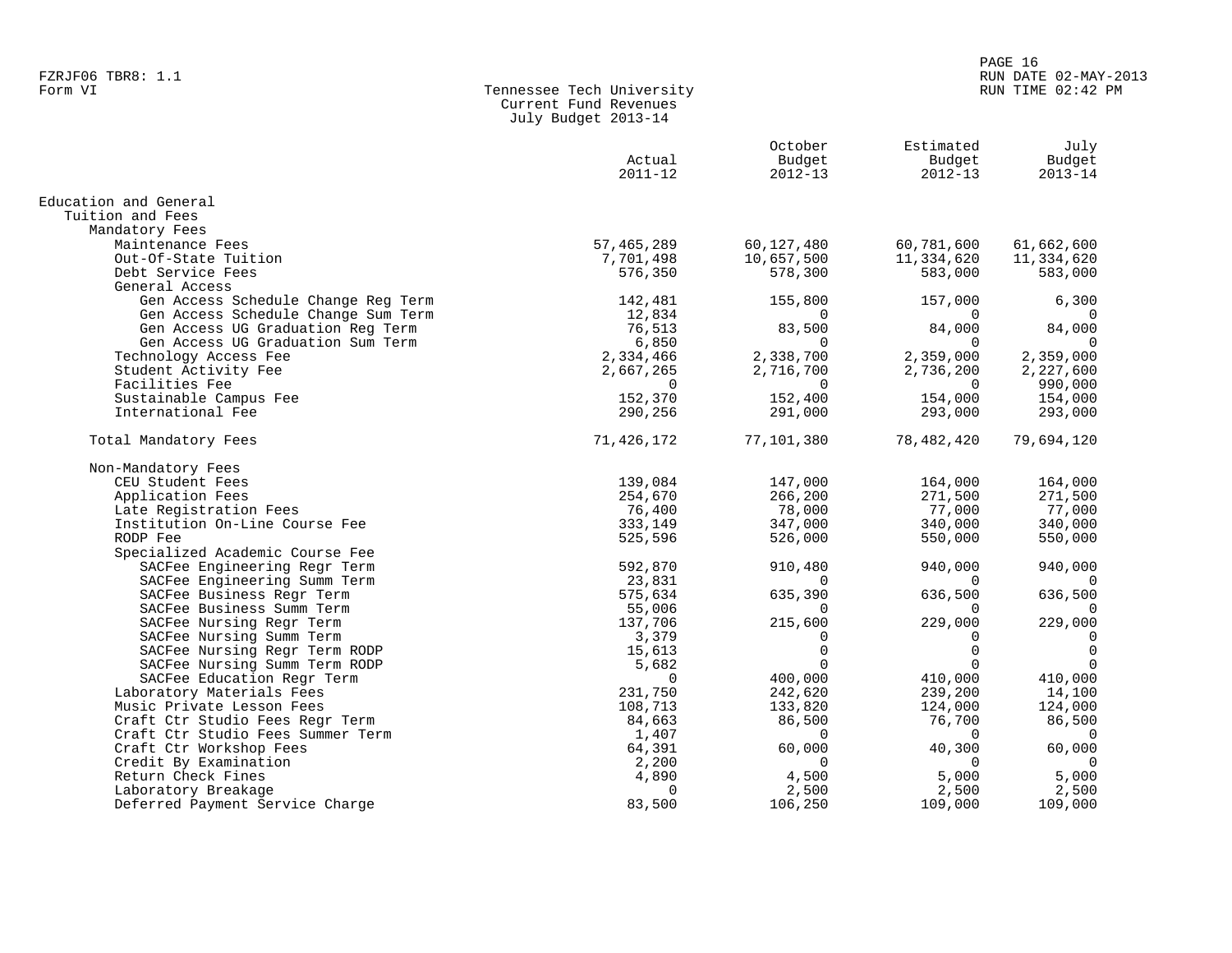| Form VI | Tennessee Tech University |
|---------|---------------------------|
|         | Current Fund Revenues     |
|         | July Budget 2013-14       |

|                                      | Actual<br>$2011 - 12$ | October<br>Budget<br>$2012 - 13$ | Estimated<br>Budget<br>$2012 - 13$ | July<br>Budget<br>$2013 - 14$ |
|--------------------------------------|-----------------------|----------------------------------|------------------------------------|-------------------------------|
| Deferred Payment Late Penalty        | 13,250                | $\Omega$                         | $\Omega$                           | $\overline{0}$                |
| Examination and Testing Fees         | 15,180                | 8,500                            | 8,500                              | 8,500                         |
| Examination and Tesing Nursing       | 26,670                | 27,000                           | 27,000                             | 27,000                        |
| Examination and Testing COMPASS      | 8,620                 | 6,000                            | 6,000                              | 6,000                         |
| Thesis Binding                       | 1,968                 | 2,000                            | 2,000                              | 2,000                         |
| Library Fines                        | 5,399                 | 6,700                            | 5,000                              | 9,200                         |
| LRC Library Fines                    | 2,081                 | 2,400                            | $\Omega$                           | $\overline{0}$                |
| DMBA Module Fee                      | 66,425                | 59,850                           | 59,850                             | 59,850                        |
| Eagle Card Replacement Fees          | 14,835                | 13,200                           | 14,000                             | 14,000                        |
| Laboratory Materials Fees Summer     | 7,955                 | $\Omega$                         | $\Omega$                           | 0                             |
| Alternative Del Fee Acad Yr Undrgrd  | 238,553               | 326,400                          | 335,000                            | 335,000                       |
| Alternative Del Fee Acad Yr Grad     | 72,165                | $\Omega$                         | $\Omega$                           | $\Omega$                      |
| Alternative Del Fee Sum Undrgrd      | 33,367                | $\Omega$                         | $\Omega$                           | $\Omega$                      |
| Alternative Del Fee Sum Grad         | 27,955                | $\Omega$                         | $\Omega$                           | $\Omega$                      |
| Recital Fees                         | 1,475                 | $\Omega$                         | $\Omega$                           | $\Omega$                      |
| NCLEX                                | 1,850                 | 1,800                            | 1,800                              | 1,800                         |
| Art Course Fee                       | $\Omega$              | 5,000                            | 5,500                              | 5,500                         |
| Sales Tax Transmitted                | $-1,491$              | $\Omega$                         | $\Omega$                           | $\mathbf 0$                   |
| Total Non-Mandatory Fees             | 3,856,391             | 4,620,710                        | 4,679,350                          | 4,487,950                     |
| Total Tuition & Fees                 | 75, 282, 563          | 81,722,090                       | 83, 161, 770                       | 84,182,070                    |
| State Appropriations                 | 35,747,117            | 36,658,000                       | 36,658,000                         | 38,931,200                    |
| Federal Grants and Contracts         | 1,054,244             | 890,370                          | 890,370                            | 890,370                       |
| State Grants & Contracts             | 84,972                | 111,200                          | 111,200                            | 21,200                        |
| Local Grants & Contracts             | $\Omega$              | 3,200                            | 3,200                              | 3,200                         |
| Private Grants & Contracts           | 47,701                | 39,100                           | 39,100                             | 39,100                        |
| Private Gifts                        | 211                   | $\Omega$                         | $\Omega$                           | $\Omega$                      |
| Sales & Services of Educ. Activities |                       |                                  |                                    |                               |
| Extramurals                          | $\Omega$              | 820                              | 820                                | 820                           |
| Band Camps                           | 57,686                | 53,330                           | 56,400                             | 53,330                        |
| Livestock Dairy Beef Cattle          | 490,604               | 325,050                          | 320,150                            | 325,050                       |
| Livestock Dairy Sheep                | 6,022                 | 6,900                            | 3,000                              | 6,900                         |
| Livestock Dairy Hogs                 | 27,282                | 13,870                           | 15,000                             | 13,870                        |
| Dramatics                            | 6,691                 | 2,420                            | 4,340                              | 2,420                         |
| Sales Svcs Edu Depts Taxable         | $\mathbf 0$           | 700                              | $\mathbf 0$                        | $\overline{0}$                |
| Sales Svcs Edu Depts Nontaxable      | 3,459                 | 4,610                            | 110                                | $\overline{0}$                |
| Workshop Fees                        | 43,425                | 25,500                           | 25,500                             | 25,500                        |
| Dairy Cattle                         | $\Omega$              | 430                              | $\Omega$                           | 430                           |
| Showing Fitting Services             | 3,421                 | 5,240                            | $\Omega$                           | 5,240                         |
| Bull Development Center              | 3,702                 | 6,000                            | 9,500                              | 6,000                         |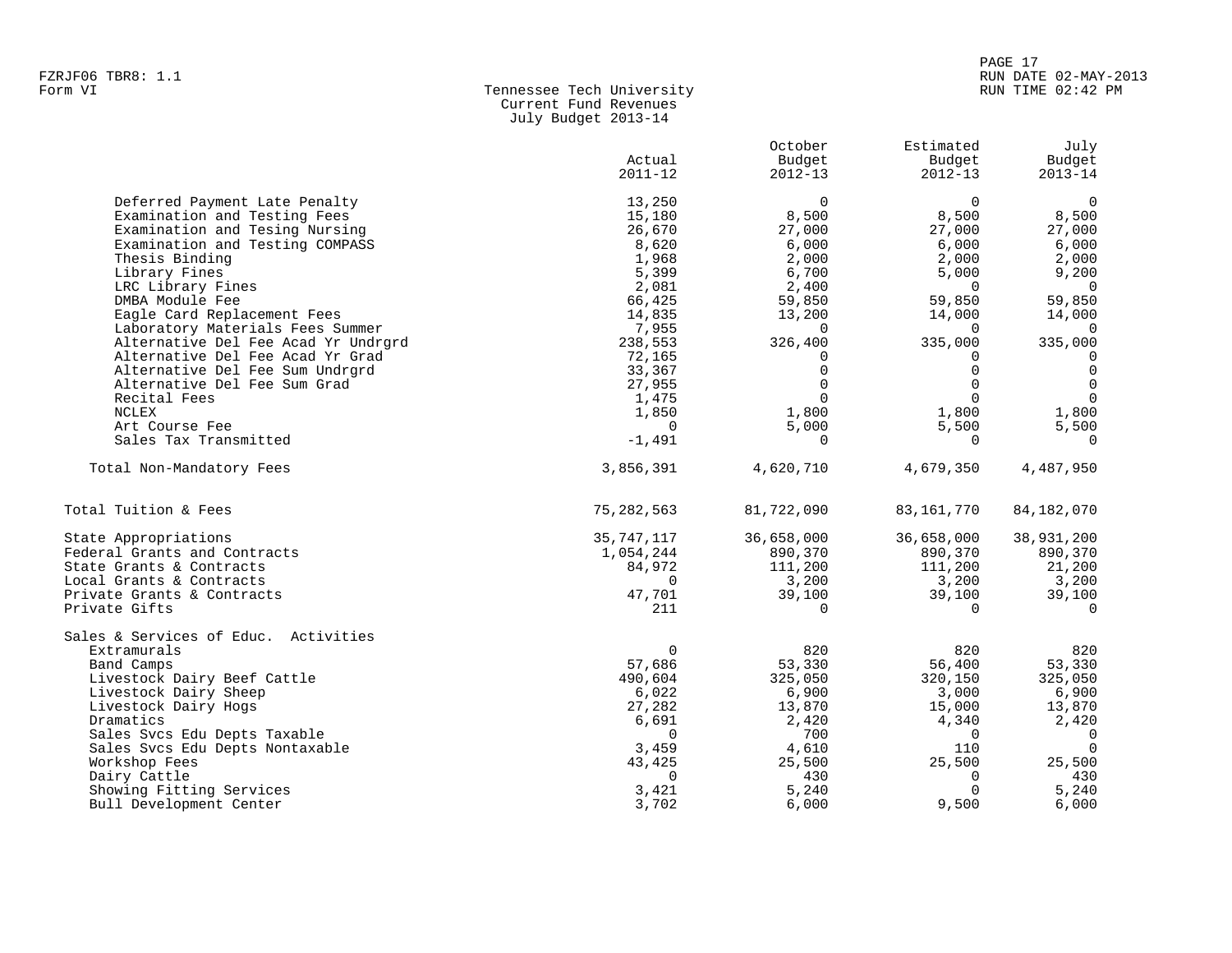### PAGE 18 FZRJF06 TBR8: 1.1 RUN DATE 02-MAY-2013 RUN TIME 02:42 PM

| Form VI | Tennessee Tech University |
|---------|---------------------------|
|         | Current Fund Revenues     |
|         | July Budget 2013-14       |

|                                                              | Actual<br>$2011 - 12$ | October<br>Budget<br>$2012 - 13$ | Estimated<br>Budget<br>$2012 - 13$ | July<br>Budget<br>$2013 - 14$ |
|--------------------------------------------------------------|-----------------------|----------------------------------|------------------------------------|-------------------------------|
| Business Media Service Center                                | 775,656               | 447,700                          | 523,670                            | 448,720                       |
| Ultrasound Services                                          | 4,591                 | $\Omega$                         | 5,560                              | $\overline{0}$                |
| Federal Program Income                                       | 3,219                 | $\Omega$                         | $\Omega$                           | $\Omega$                      |
| Vegetables and Garden Products                               | 70,166                | 6,000                            | 95,640                             | 56,000                        |
| Bull Sales                                                   | $\Omega$              | $\Omega$                         | 90,552                             | 50,000                        |
| Oakley Ag Ctr Student Rental                                 | 6,750                 | 15,000                           | 15,000                             | 15,000                        |
| Indirect Cost Recovery Unrestricted                          | 258,552               | 117,580                          | 136,570                            | 149,580                       |
| Plant Sales                                                  | 1,748                 | 2,220                            | 2,220                              | 2,220                         |
| Instructional Equipment Rental                               | $\Omega$              | 2,000                            | $\Omega$                           | $\Omega$                      |
| Total Sales & Services of Educ. Activities                   | 1,762,974             | 1,035,370                        | 1,304,032                          | 1,161,080                     |
| Sales & Services of Other Activities                         |                       |                                  |                                    |                               |
| Athletics                                                    | 5,543,090             | 5,590,390                        | 5,924,340                          | 5,498,890                     |
| Child Care Centers - noneducational                          | 194,303               | 200,000                          | 200,000                            | 241,040                       |
| Sales and Service Other Act Taxable                          | 41,926                | 35,350                           | 47,500                             | 35,350                        |
| Sales and Serv Other Act Nontaxable                          | 4,364                 | 2,000                            | 3,200                              | $\overline{0}$                |
| Sales & Serv Oth Sales Tax Transmit                          | $-18,796$             | $-4,130$                         | $-4,660$                           | $-4,130$                      |
| Parking Permits Taxable                                      | 43,414                | 45,700                           | 46,700                             | 46,700                        |
| Parking Permits Nontaxable                                   | 1,425                 | $\Omega$                         | $\Omega$                           | $\overline{0}$                |
| Campus Access Regular Term                                   | 476,603               | 520,000                          | 524,000                            | 524,000                       |
| Campus Access Summer Term                                    | 42,765                | $\Omega$                         | $\Omega$                           | $\overline{0}$                |
| Facilities Rental                                            | 131,361               | 109,240                          | 129,100                            | 109,240                       |
| Agric Pavilion Concessions Taxable                           | 37,743                | 46,000                           | 38,000                             | 46,000                        |
| Agric Pavilion Student Resid Rent                            | 4,750                 | 4,980                            | 4,700                              | 4,980                         |
| Salvage Income                                               | 39,162                | 30,000                           | 30,000                             | 30,000                        |
| Royalties Patents Copyrights                                 | 1,871                 | $\Omega$                         | $\Omega$                           | 0                             |
| Commissions on Other Sources                                 | 339,398               | 300,000                          | 270,000                            | 270,000                       |
| PSC Metals Salvage                                           | 11,745                | $\Omega$                         | $\Omega$                           | $\Omega$                      |
| Photo Services Sales Taxable                                 | 31,954                | 44,490                           | 32,490                             | 32,490                        |
| Photo Services Sales Nontaxable                              | 2,452                 | $\Omega$                         | $\Omega$                           | $\overline{0}$                |
| International Student Req Fee                                | 111,700               | 111,000                          | 111,000                            | 111,000                       |
| Airport Transportation Fee                                   | 7,440                 | 7,440                            | 7,440                              | 7,440                         |
| Intrastate Long Distance (9.75%)                             | 16,482<br>431         | 21,000<br>$\Omega$               | 21,000<br>$\Omega$                 | 21,000<br>$\Omega$            |
| Interstate Long Distance (8.50%)<br>Long Distance Nontaxable | 3,795                 | $\cap$                           |                                    | $\Omega$                      |
| Printing Services Taxable                                    |                       |                                  |                                    |                               |
| Printing Services Nontaxable                                 | 22,979<br>31,458      | 22,160<br>$\Omega$               | 22,160<br>$\Omega$                 | 22,160<br>$\Omega$            |
| Cable TV Taxable                                             | 654                   | 600                              | 600                                | 600                           |
| Recycling Salvage                                            | 236                   | $\Omega$                         | $\Omega$                           | $\Omega$                      |
| Clinics                                                      | 302,555               | 210,000                          | 236,900                            | 210,000                       |
| Career Services                                              | 63,176                | 43,100                           | 49,400                             | 43,100                        |
| Pharmacy                                                     | 56,515                | 53,800                           | 53,800                             | 53,800                        |
| Infirmary Lab                                                | 25,139                | 20,000                           | 20,000                             | 20,000                        |
|                                                              |                       |                                  |                                    |                               |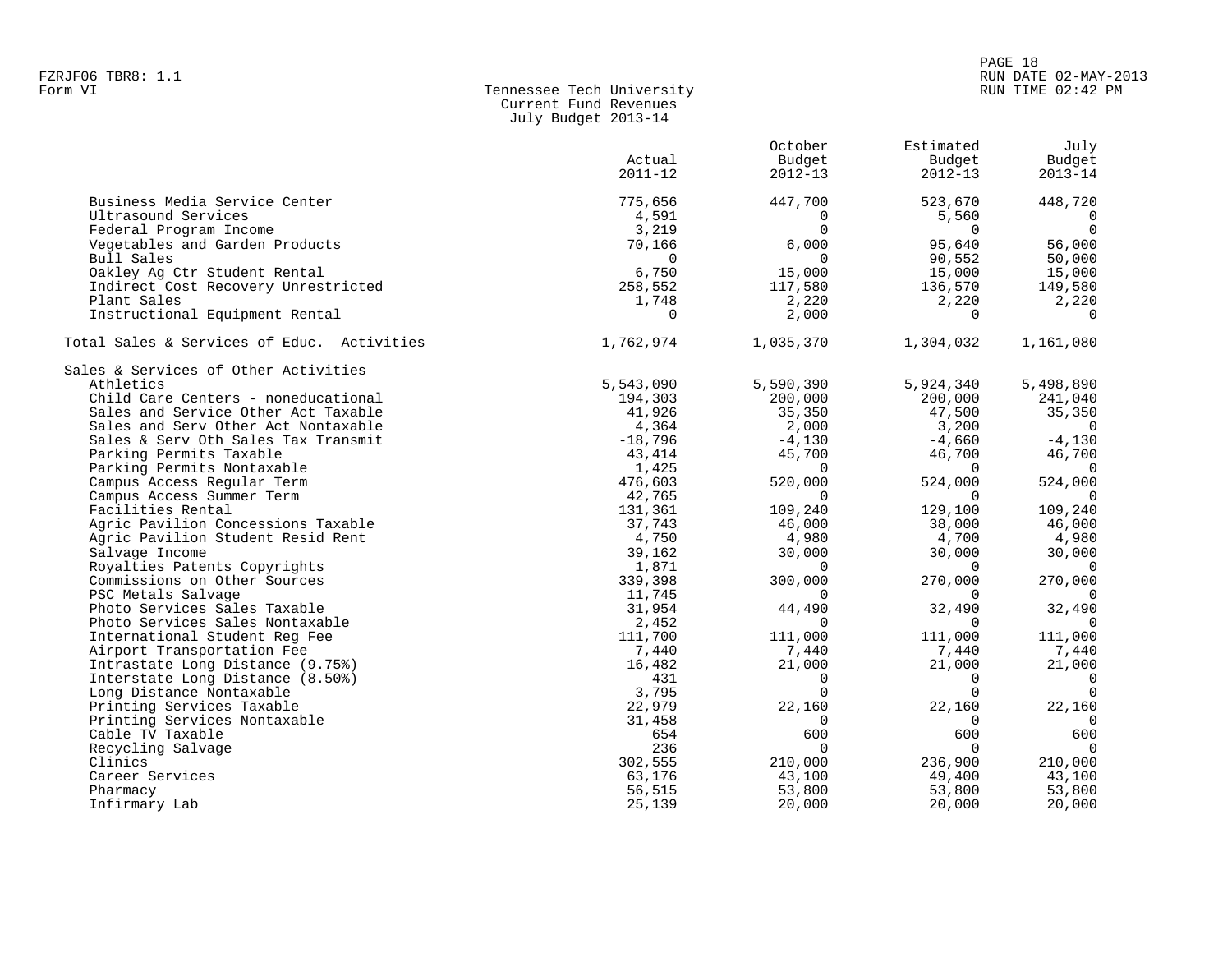| Form VI | Tennessee Tech University |
|---------|---------------------------|
|         | Current Fund Revenues     |
|         | July Budget 2013-14       |

|                                            | Actual<br>$2011 - 12$ | October<br>Budget<br>$2012 - 13$ | Estimated<br>Budget<br>$2012 - 13$ | July<br>Budget<br>$2013 - 14$ |
|--------------------------------------------|-----------------------|----------------------------------|------------------------------------|-------------------------------|
| Health Services Faculty Staff              | 2,490                 | $\Omega$                         | $\Omega$                           | $\Omega$                      |
| Student Orientation SOAR Req Fees          | 197,299               | 195,690                          | 195,690                            | 195,690                       |
| Student Orientation SOAR Hours Taxb        | 24,968                | 20,000                           | 20,000                             | 20,000                        |
| Career College Fair                        | 5,880                 | 3,400                            | 5,880                              | 5,880                         |
| Replacement Diplomas                       | 690                   | 250                              | 250                                | 250                           |
| Advertising                                | 14,548                | 6,140                            | 6,140                              | 6,140                         |
| Yearbook Sales Taxable                     | 2,000                 | 500                              | 500                                | 500                           |
| Yearbook Sales Nontaxable                  | 2,551                 | $\mathbf 0$                      | $\Omega$                           | $\Omega$                      |
| Copies Taxable                             | 4,248                 | 6,000                            | 11,000                             | 6,000                         |
| Over and Short Taxable                     | $-1$                  | $\Omega$                         | $\Omega$                           | $\Omega$                      |
| Total Sales & Services of Other Activities | 7,826,763             | 7,645,100                        | 8,007,130                          | 7,558,120                     |
| Other Sources                              |                       |                                  |                                    |                               |
| Traffic Fines                              | 131,887               | 124,000                          | 150,000                            | 150,000                       |
| ACT GED Testing                            | $\Omega$              | 0                                | 140                                | 70                            |
| Over and Short General Nontaxable          | $-19$                 | $\mathbf 0$                      | $\Omega$                           | $\overline{0}$                |
| Over and Short General Taxable             | 10                    | $\Omega$                         | $\Omega$                           | $\Omega$                      |
| Miscellaneous Income Nontaxable            | 84,358                | 11,420                           | 10,000                             | 10,000                        |
| Equipment Rental                           | $\Omega$              | $\Omega$                         | 2,000                              | 2,000                         |
| Interest Income                            | 141,506               | 195,000                          | 145,000                            | 145,000                       |
| Realized Gains and Losses                  | 173                   | $\Omega$                         | $\Omega$                           | $\Omega$                      |
| Unrealized Gains and Losses                | $-13,762$             | 1,000                            | 1,000                              | 1,000                         |
| Total Other Sources                        | 344,153               | 331,420                          | 308,140                            | 308,070                       |
| Total Educational & General                | 122, 150, 698         | 128,435,850                      | 130,482,942                        | 133,094,410                   |
| Auxiliary Enterprises Revenues             |                       |                                  |                                    |                               |
| Book & University Store                    | 326,773               | 609,100                          | 609,100                            | 609,100                       |
| Food Services                              | 1,589,693             | 1,683,160                        | 1,677,660                          | 1,677,660                     |
| Housing                                    | 10,991,251            | 10,689,210                       | 11,284,060                         | 11,284,060                    |
| Post Office                                | 356,554               | 341,700                          | 355,700                            | 355,700                       |
| Wellness Facility                          | 985,056               | 1,206,200                        | 1,174,170                          | 1,171,800                     |
| Other Auxiliaries                          | 262,042               | 245,720                          | 245,824                            | 245,720                       |
| Total Auxiliary Revenues                   | 14,511,369            | 14,775,090                       | 15,346,514                         | 15,344,040                    |
| Total Revenues                             | 136,662,067           | 143,210,940                      | 145,829,456                        | 148,438,450                   |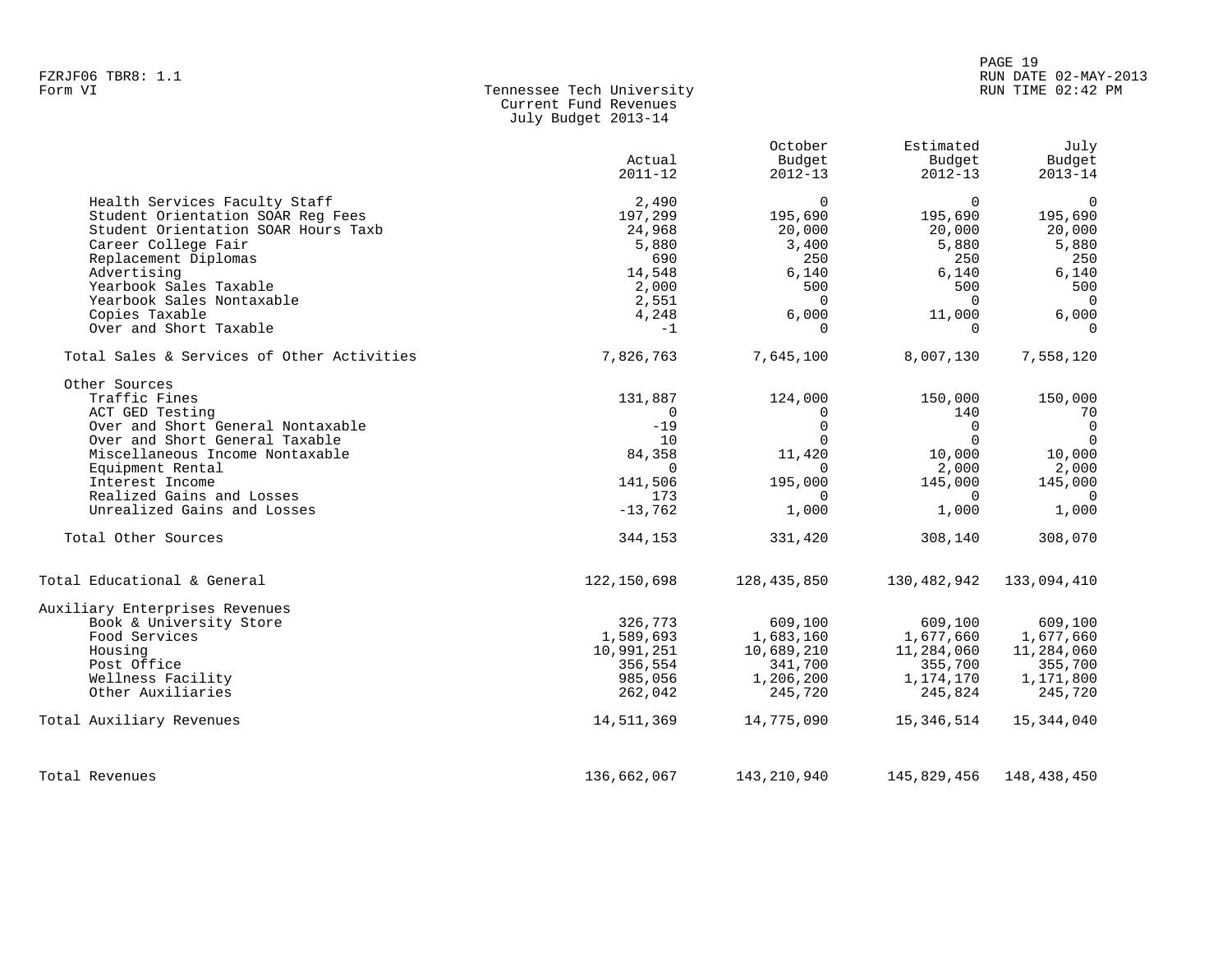PAGE 20 RUN TIME 02:42 PM

| FZRJF06 TBR8: 1.1 |                                                  | RUN DATE 02-MAY-2013 |
|-------------------|--------------------------------------------------|----------------------|
| Form VI           | Tennessee Tech University                        | RUN TIME 02:42 PM    |
|                   | Current Fund Revenues                            |                      |
|                   | July Budget 2013-14                              |                      |
|                   | * * * REPORT CONTROL INFORMATION * * *           |                      |
|                   | Parameters have been entered via Job Submission. |                      |
| Parameter Name    | Value                                            |                      |
| Parameter Seq No: | 816383                                           |                      |
| $char:$           | т                                                |                      |
| Budget Id:        | FY2013                                           |                      |
| Budget Phase 5:   | 125A                                             |                      |
| Budget Phase 2:   | 132R                                             |                      |
| Budget Phase 3:   | 133E                                             |                      |
| Budget Phase 4:   | 144P                                             |                      |

| Parameter seg no.      | 810383 |
|------------------------|--------|
| $chart$ :              | Ͳ      |
| Budget Id:             | FY2013 |
| Budget Phase 5:        | 125A   |
| Budget Phase 2:        | 132R   |
| Budget Phase 3:        | 133E   |
| Budget Phase 4:        | 144P   |
| Fund:                  |        |
| Print Account Codes:   | N      |
| Begin Page Number:     | 16     |
| Suppress Zero Amounts: | Y      |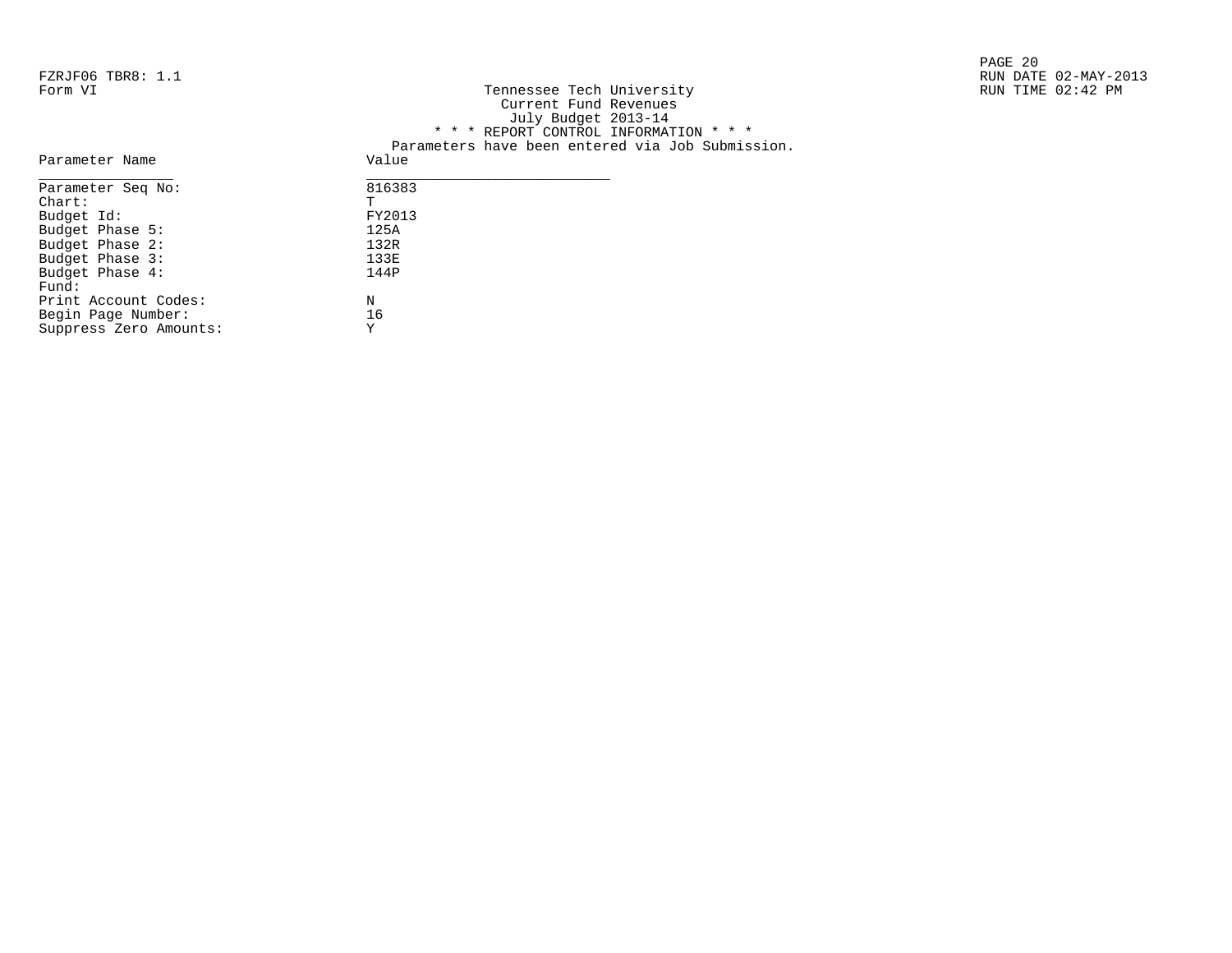|                                               | Actual<br>$2011 - 12$ | October<br>$2012 - 13$ | Estimated<br>$2012 - 13$ | July<br>$2013 - 14$ |
|-----------------------------------------------|-----------------------|------------------------|--------------------------|---------------------|
| Education and General                         |                       |                        |                          |                     |
| Instruction (20)                              |                       |                        |                          |                     |
| Instruction (200)                             |                       |                        |                          |                     |
| Summer School (120004)<br>Salaries - Academic | 1,684,451             | 1,680,690              | 1,771,840                | 1,509,620           |
| Salaries - Supporting                         | 4,302                 | 4,300                  | 4,300                    | 0                   |
| Salaries - Students                           | 9,902                 | 9,900                  | 9,900                    | $\Omega$            |
| Employee Benefits                             | 305,631               | 305,450                | 335,450                  | 311,720             |
| Total - Summer School (120004):               | 2,004,286             | 2,000,340              | 2,121,490                | 1,821,340           |
| Other Faculty (120025)                        |                       |                        |                          |                     |
| Salaries - Academic                           | 0                     | 187,830                | 187,830                  | 142,830             |
| Salaries - Supporting                         | $\mathbf 0$           | 32,320                 | 32,320                   | 32,320              |
| Total - Other Faculty $(120025)$ :            | 0                     | 220,150                | 220,150                  | 175,150             |
| SAF Student Success Fee (121000)              |                       |                        |                          |                     |
| Salaries - Academic                           | 230,603               | 237,372                | 231,812                  | 237,372             |
| Salaries - Supporting                         | 10,609                | 22,880                 | 11,890                   | 22,880              |
| Salaries - Students                           | 57,634                | 48,500                 | 58,800                   | 48,500              |
| Salaries - Professional                       | $\Omega$              | 40,970                 | 23,280                   | 81,168              |
| Employee Benefits                             | 54,435                | 56,030                 | 68,330                   | 81,230              |
| Travel                                        | 4,412                 | 5,000                  | 800                      | 5,000               |
| Operating Expenses                            | 22,357                | 69,440                 | 85,280                   | 54,000              |
| Total - SAF Student Success Fee (121000):     | 380,050               | 480,192                | 480,192                  | 530,150             |
|                                               |                       |                        |                          |                     |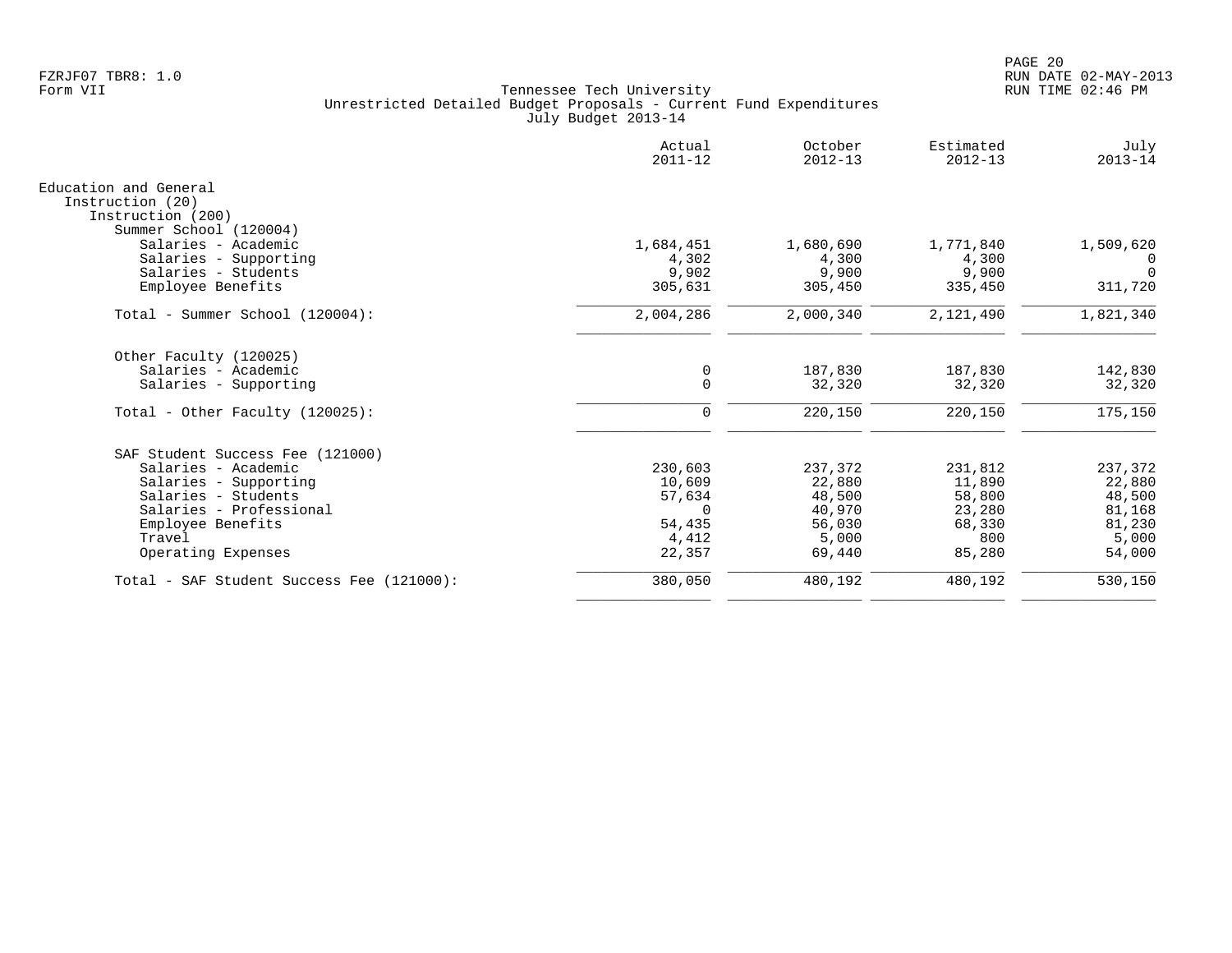|                                       | Actual<br>$2011 - 12$ | October<br>$2012 - 13$ | Estimated<br>$2012 - 13$ | July<br>$2013 - 14$ |
|---------------------------------------|-----------------------|------------------------|--------------------------|---------------------|
| SAF SS Fee Villages (121001)          |                       |                        |                          |                     |
| Salaries - Academic                   | 20,000                | 25,000                 | 25,000                   | 30,000              |
| Salaries - Students                   | 41,436                | 40,000                 | 40,000                   | 48,000              |
| Employee Benefits                     | 6,673                 | 7,000                  | 8,600                    | 8,600               |
| Travel                                | 147                   | $\Omega$               | 10,000                   | $\Omega$            |
| Operating Expenses                    | 58,890                | 732,570                | 728,170                  | 139,510             |
| Total - SAF SS Fee Villages (121001): | 127, 146              | 804,570                | 811,770                  | 226,110             |
| Instr TAF Equipment (121600)          |                       |                        |                          |                     |
| Operating Expenses                    | 145,101               | 446,590                | 438,590                  | 256,500             |
| Capital Outlay                        | 44,149                | 5,500                  | 15,500                   | 5,500               |
| Total - Instr TAF Equipment (121600): | 189,250               | 452,090                | 454,090                  | 262,000             |
| COOP Education (121801)               |                       |                        |                          |                     |
| Salaries - Professional               | 54,530                | 54,910                 | 54,910                   | 55,010              |
| Employee Benefits                     | 10,260                | 18,030                 | 18,030                   | 18,030              |
| Operating Expenses                    | 1,495                 | 1,500                  | 1,500                    | 1,500               |
| Total - COOP Education (121801):      | 66,285                | 74,440                 | 74,440                   | 74,540              |
| Honors Program (121900)               |                       |                        |                          |                     |
| Salaries - Academic                   | 57,480                | 71,500                 | 62,590                   | 71,500              |
| Salaries - Supporting                 | 21,182                | 22,984                 | 22,984                   | 23,495              |
| Salaries - Students                   | 3,780                 | 3,780                  | 4,000                    | 3,780               |
| Salaries - Professional               | 57,260                | 58,460                 | 57,630                   | 58,560              |
| Employee Benefits                     | 41,476                | 42,440                 | 45,040                   | 45,040              |
| Travel                                | 2,694                 | 2,340                  | 740                      | 2,340               |
| Operating Expenses                    | 13,333                | 2,710                  | 13,830                   | 2,710               |
| Total - Honors Program (121900):      | 197,205               | 204,214                | 206,814                  | 207,425             |
|                                       |                       |                        |                          |                     |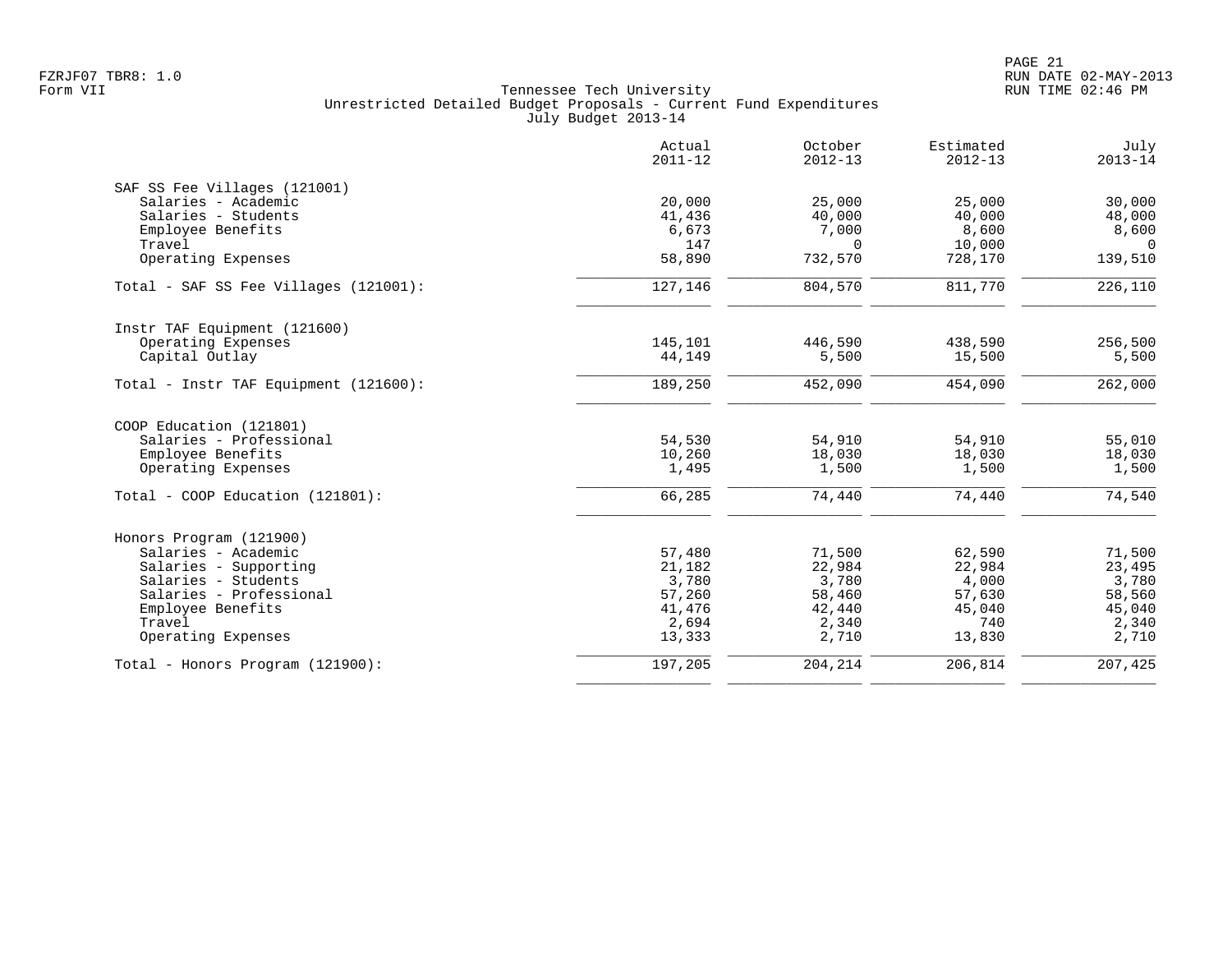|                                                                                        | Actual<br>$2011 - 12$     | October<br>$2012 - 13$    | Estimated<br>$2012 - 13$  | July<br>$2013 - 14$       |
|----------------------------------------------------------------------------------------|---------------------------|---------------------------|---------------------------|---------------------------|
| Federal College Work Study Program (122001)<br>Salaries - Students                     | 49,131                    | 57,730                    | 57,730                    | 57,730                    |
| Total - Federal College Work Study Program (122001):                                   | 49,131                    | 57,730                    | 57,730                    | 57,730                    |
| Military Science (125600)                                                              |                           |                           |                           |                           |
| Salaries - Supporting<br>Employee Benefits<br>Operating Expenses                       | 31,160<br>22,285<br>5,323 | 31,010<br>24,150<br>5,460 | 31,010<br>24,150<br>5,460 | 31,110<br>24,150<br>5,460 |
| Total - Military Science (125600):                                                     | 58,768                    | 60,620                    | 60,620                    | 60,720                    |
| Arts and Sci Grad Assist (130001)<br>Operating Expenses                                | 276,556                   | 271,990                   | 271,990                   | 271,990                   |
| Total - Arts and Sci Grad Assist (130001):                                             | 276,556                   | 271,990                   | 271,990                   | 271,990                   |
| Online Course Dev Arts and Science (130010)<br>Operating Expenses                      | 0                         | 4,250                     | 4,250                     | 22,040                    |
| Total - Online Course Dev Arts and Science (130010):                                   | $\mathbf 0$               | 4,250                     | 4,250                     | 22,040                    |
| Arts Science Instruct MOE Funding (130020)<br>Salaries - Academic<br>Employee Benefits | $-973$<br>3,590           | 0<br>$\Omega$             | 0<br>$\Omega$             | $\mathbf 0$<br>$\Omega$   |
| Total - Arts Science Instruct MOE Funding (130020):                                    | 2,617                     | 0                         | $\Omega$                  | $\Omega$                  |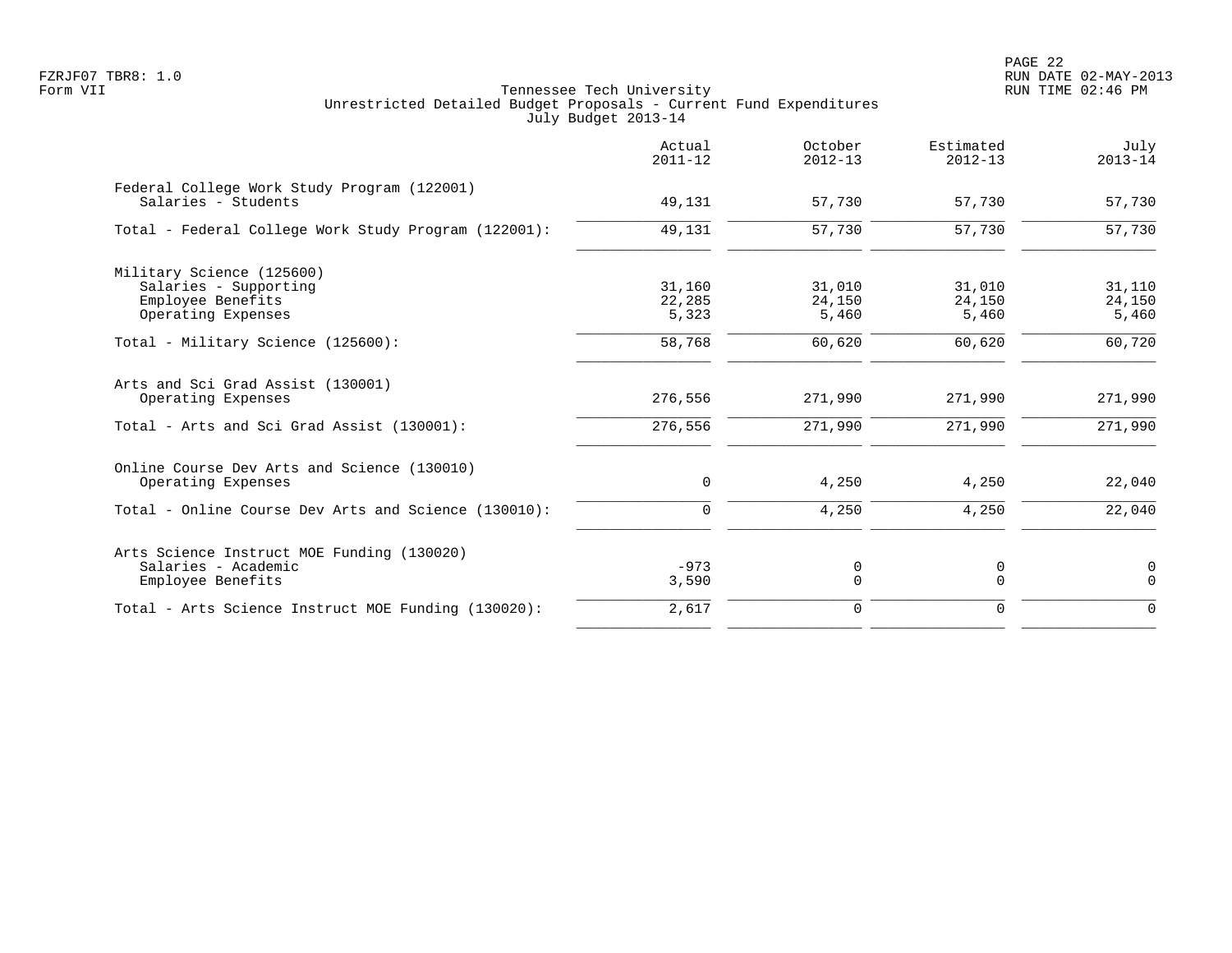|                                    | Actual<br>$2011 - 12$ | October<br>$2012 - 13$ | Estimated<br>$2012 - 13$ | July<br>$2013 - 14$ |
|------------------------------------|-----------------------|------------------------|--------------------------|---------------------|
| Biology (131000)                   |                       |                        |                          |                     |
| Salaries - Academic                | 1,049,816             | 1,167,056              | 1,138,156                | 1,160,750           |
| Salaries - Supporting              | 43,977                | 65,908                 | 65,908                   | 66,300              |
| Salaries - Students                | 74,300                | 46,500                 | 50,250                   | 46,500              |
| Salaries - Professional            | 76,753                | 77,844                 | 77,844                   | 79,578              |
| Employee Benefits                  | 432,731               | 446,940                | 446,940                  | 446,940             |
| Travel                             | $\Omega$              | $\Omega$               | 2,000                    | $\Omega$            |
| Operating Expenses                 | 36,650                | 27,890                 | 29,470                   | 22,890              |
| Capital Outlay                     | $\Omega$              | $\Omega$               | 5,400                    | $\Omega$            |
| $Total - Biology (131000):$        | 1,714,227             | 1,832,138              | 1,815,968                | 1,822,958           |
| Biology Lab Fees (131001)          |                       |                        |                          |                     |
| Travel                             | 9,785                 | 9,400                  | 10,400                   | 9,400               |
| Operating Expenses                 | 72,810                | 63,800                 | 55,600                   | 70,600              |
| Total - Biology Lab Fees (131001): | 82,595                | 73,200                 | 66,000                   | 80,000              |
| Chemistry (131500)                 |                       |                        |                          |                     |
| Salaries - Academic                | 1,318,050             | 1,441,509              | 1,342,009                | 1,418,350           |
| Salaries - Supporting              | 63,006                | 67,115                 | 67,115                   | 68,209              |
| Salaries - Students                | 28,740                | 12,800                 | 12,800                   | 12,800              |
| Salaries - Professional            | 41,445                | 49,062                 | 49,062                   | 51,166              |
| Employee Benefits                  | 456,299               | 455,260                | 455,260                  | 455,260             |
| Travel                             | 120                   | 2,000                  | 2,000                    | 2,000               |
| Operating Expenses                 | 58,613                | 23,930                 | 29,630                   | 23,930              |
| Department Revenues                | $-22$                 | 0                      | 0                        | $\Omega$            |
| Total - Chemistry $(131500)$ :     | 1,966,251             | 2,051,676              | 1,957,876                | 2,031,715           |
|                                    |                       |                        |                          |                     |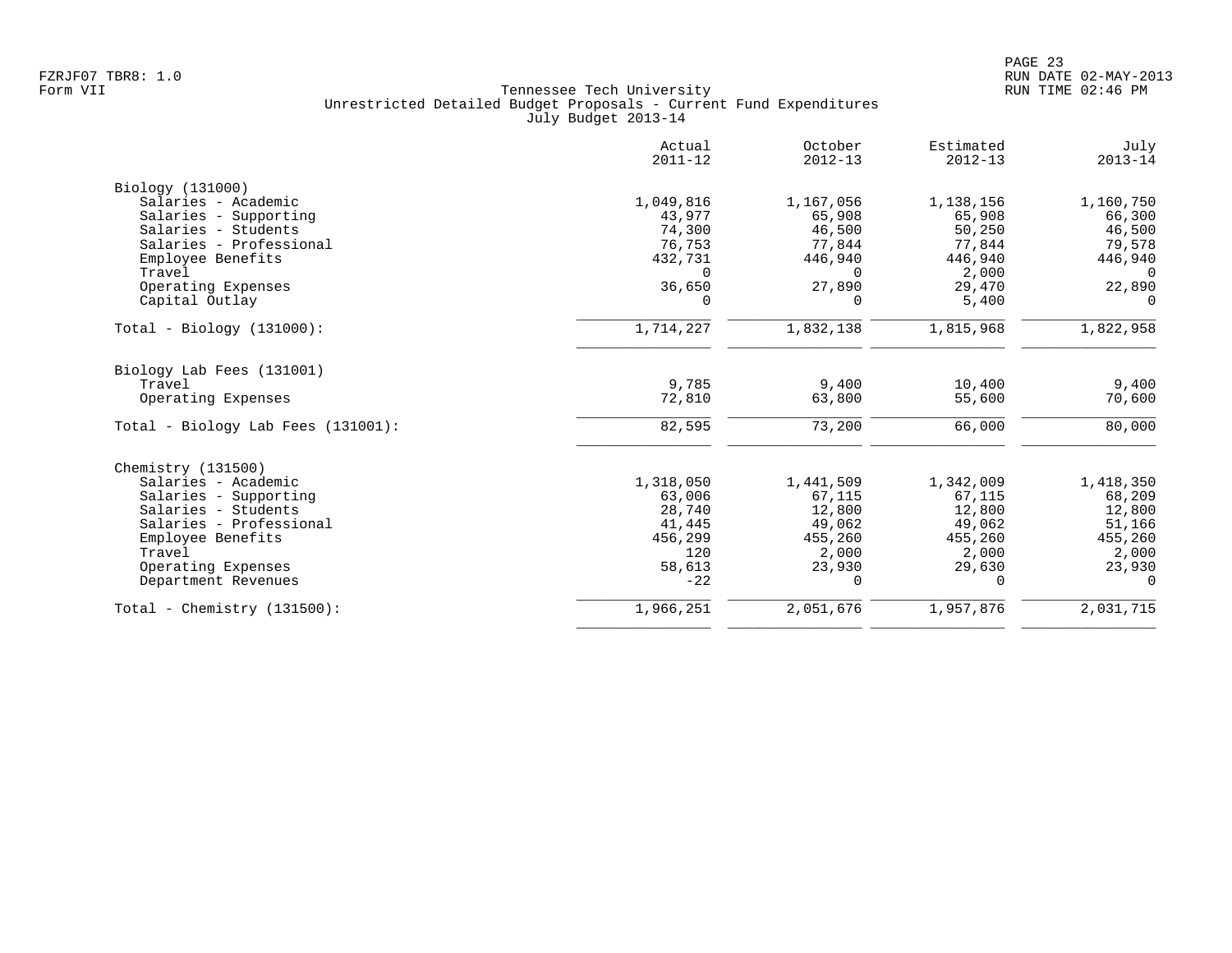|                                             | Actual<br>$2011 - 12$ | October<br>$2012 - 13$ | Estimated<br>$2012 - 13$ | July<br>$2013 - 14$ |
|---------------------------------------------|-----------------------|------------------------|--------------------------|---------------------|
| Chemistry NMR Maint (131501)                |                       |                        |                          |                     |
| Operating Expenses                          | 23,324                | 26,680                 | 26,680                   | 25,000              |
| Total - Chemistry NMR Maint (131501):       | 23,324                | 26,680                 | 26,680                   | 25,000              |
| Chemistry Lab Fees (131502)                 |                       |                        |                          |                     |
| Operating Expenses                          | 47,409                | 51,500                 | 51,500                   | 59,000              |
| Total - Chemistry Lab Fees (131502):        | 47,409                | 51,500                 | 51,500                   | 59,000              |
| Preprof Health Services (131503)            |                       |                        |                          |                     |
| Salaries - Supporting                       | 7,533                 | 19,550                 | 19,550                   | 19,550              |
| Employee Benefits                           | 2,084                 | 2,760                  | 2,760                    | 2,760               |
| Travel<br>Operating Expenses                | $\Omega$<br>1,358     | 500<br>860             | 500<br>860               | 500<br>860          |
| Total - Preprof Health Services (131503):   | 10,975                | 23,670                 | 23,670                   | 23,670              |
| Environmental Science PHD (131504)          |                       |                        |                          |                     |
| Salaries - Academic                         | 52,419                | 37,000                 | 57,041                   | 37,000              |
| Salaries - Supporting                       | 8,409                 | 0                      | 1,800                    | $\overline{0}$      |
| Salaries - Students                         | 3,091                 | $\Omega$               | 15,710                   | $\Omega$            |
| Salaries - Professional                     | 11,948                | 87,580                 | 26,997                   | 87,580              |
| Employee Benefits                           | 643                   | 600                    | 4,900                    | 4,900               |
| Travel<br>Operating Expenses                | 3,567<br>7,010        | 3,700<br>5,660         | 3,700<br>28,692          | 3,700<br>5,660      |
| Total - Environmental Science PHD (131504): | 87,087                | 134,540                | 138,840                  | 138,840             |
|                                             |                       |                        |                          |                     |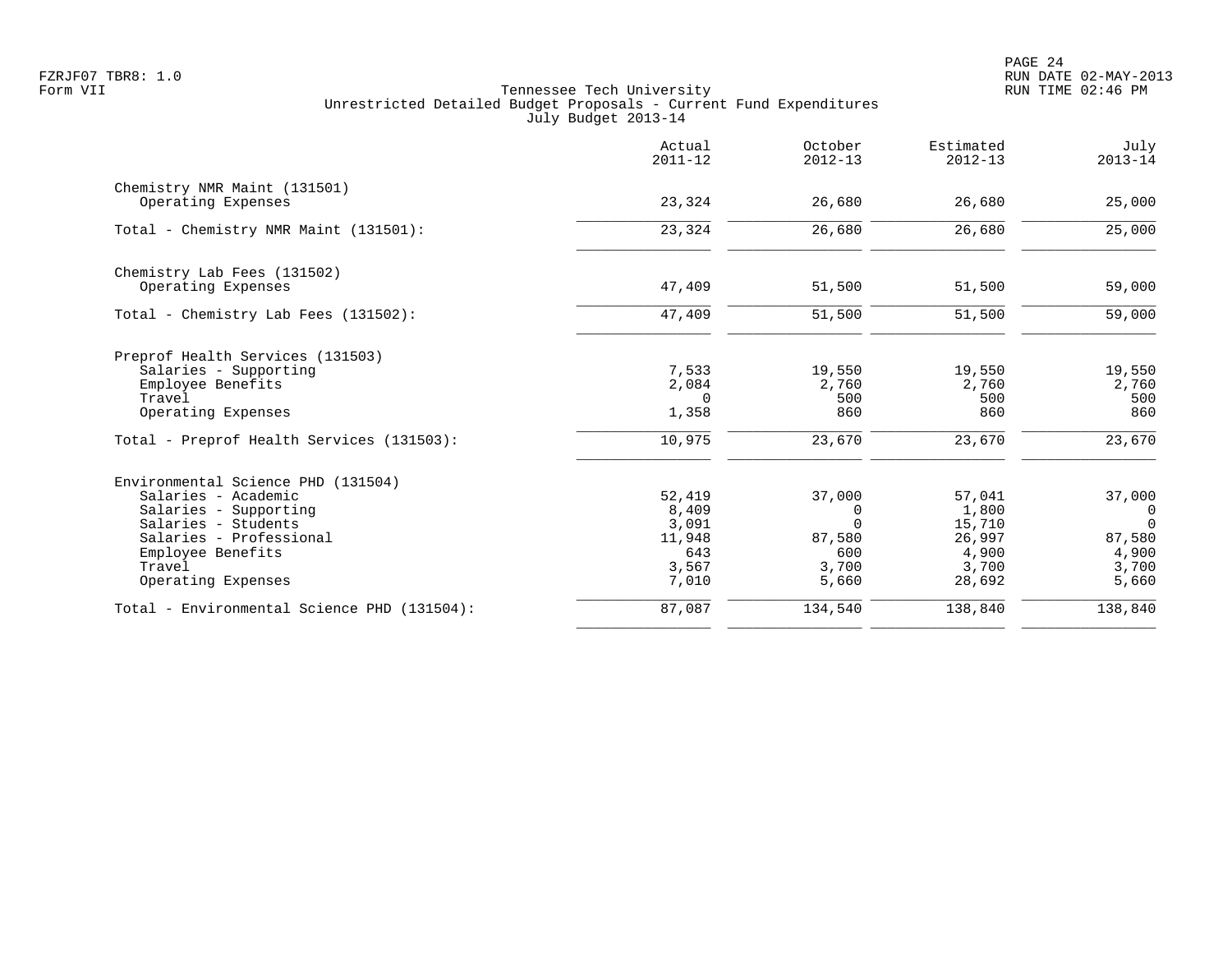PAGE 25 FZRJF07 TBR8: 1.0 RUN DATE 02-MAY-2013

|                                                | Actual<br>$2011 - 12$ | October<br>$2012 - 13$ | Estimated<br>$2012 - 13$ | July<br>$2013 - 14$ |
|------------------------------------------------|-----------------------|------------------------|--------------------------|---------------------|
| Chemistry Equip Maintenance (131505)           |                       |                        |                          |                     |
| Operating Expenses                             | $\mathbf 0$           | 0                      | $\mathbf 0$              | 68,000              |
| Total - Chemistry Equip Maintenance (131505):  | $\mathbf 0$           | $\Omega$               | $\Omega$                 | 68,000              |
| Computer Science (132000)                      |                       |                        |                          |                     |
| Salaries - Academic                            | 697,548               | 679,304                | 715,054                  | 681,870             |
| Salaries - Supporting                          | 27,190                | 27,468                 | 27,468                   | 27,710              |
| Salaries - Students                            | 6,358                 | 6,000                  | 21,000                   | 6,000               |
| Salaries - Professional                        | 47,320                | 48,380                 | 29,050                   | 46,860              |
| Employee Benefits                              | 231,657               | 234,050                | 234,050                  | 234,050             |
| Travel                                         | 4,240                 | 3,000                  | 3,000                    | $\Omega$            |
| Operating Expenses                             | 14,270                | 16,840                 | 38,890                   | 15,830              |
| Department Revenues                            | $-1,200$              | $\Omega$               | $\Omega$                 | $\Omega$            |
| Total - Computer Science (132000):             | 1,027,383             | 1,015,042              | 1,068,512                | 1,012,320           |
| Computer Science Grad Assist (132001)          |                       |                        |                          |                     |
| Operating Expenses                             | 28,356                | 29,010                 | 29,010                   | 29,010              |
| Total - Computer Science Grad Assist (132001): | 28,356                | 29,010                 | 29,010                   | 29,010              |
| Earth Sciences (132500)                        |                       |                        |                          |                     |
| Salaries - Academic                            | 386,985               | 492,118                | 458,118                  | 496,190             |
| Salaries - Supporting                          | 23,687                | 25,525                 | 25,525                   | 26,283              |
| Salaries - Students                            | 5,528                 | 5,300                  | 5,300                    | 5,300               |
| Employee Benefits                              | 161,416               | 186,440                | 186,440                  | 186,440             |
| Travel                                         | 488                   | $\Omega$               | 130                      | $\Omega$            |
| Operating Expenses                             | 27,992                | 17,680                 | 17,550                   | 13,400              |
| Total - Earth Sciences (132500):               | 606,096               | 727,063                | 693,063                  | 727,613             |
|                                                |                       |                        |                          |                     |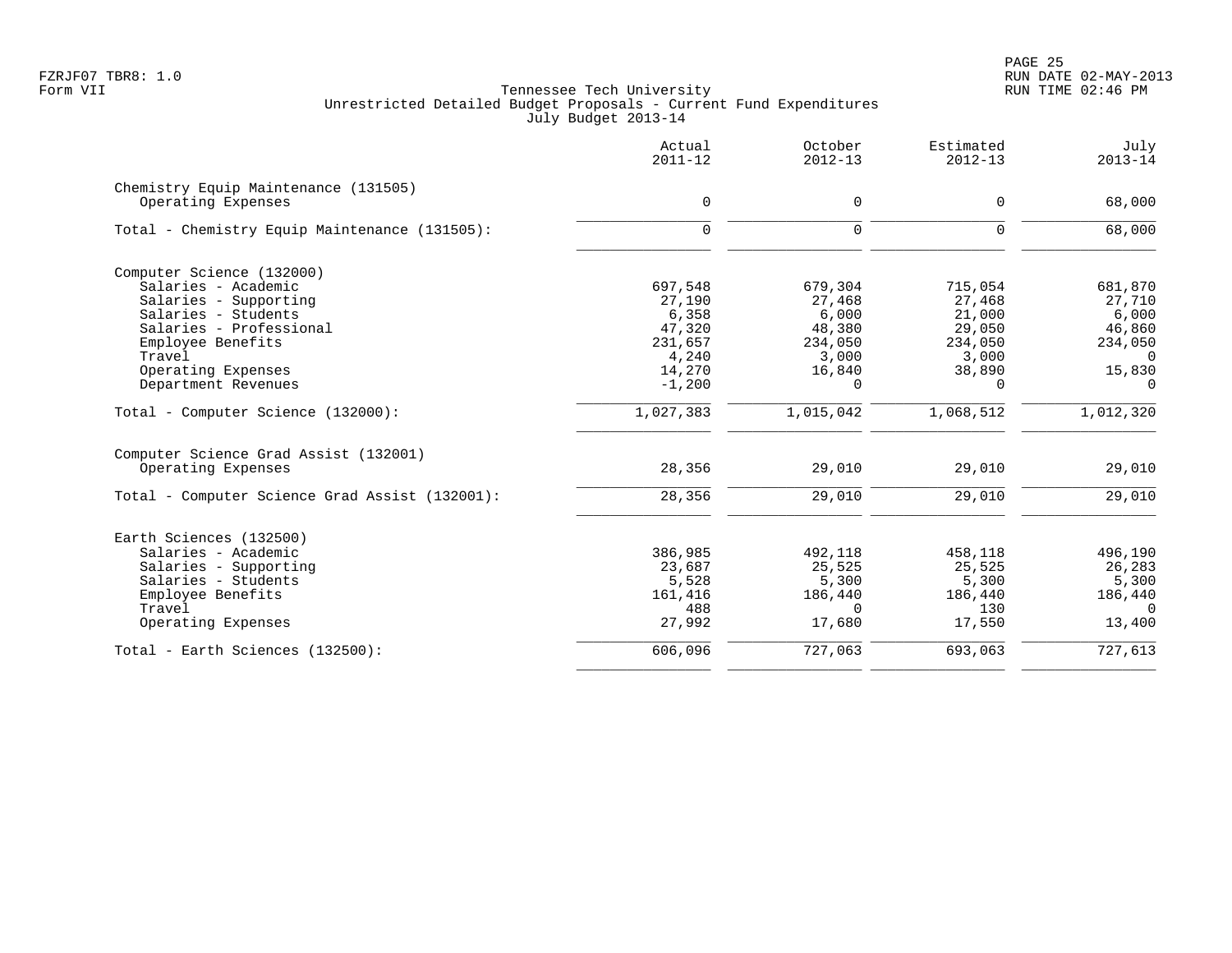|                                           | Actual<br>$2011 - 12$ | October<br>$2012 - 13$ | Estimated<br>$2012 - 13$ | July<br>$2013 - 14$ |
|-------------------------------------------|-----------------------|------------------------|--------------------------|---------------------|
| Earth Sciences Lab Fees (132501)          |                       |                        |                          |                     |
| Travel                                    | 4,759                 | $\Omega$               | $\mathbf 0$              | $\mathbf 0$         |
| Operating Expenses                        | 4,520                 | 10,300                 | 9,800                    | 9,800               |
| Total - Earth Sciences Lab Fees (132501): | 9,279                 | 10,300                 | 9,800                    | 9,800               |
| English (133000)                          |                       |                        |                          |                     |
| Salaries - Academic                       | 2,130,156             | 2,142,382              | 2,129,772                | 1,629,650           |
| Salaries - Supporting                     | 46,216                | 49,603                 | 49,603                   | 49,610              |
| Salaries - Students                       | 4,051                 | 3,000                  | 4,600                    | $\Omega$            |
| Employee Benefits                         | 705,223               | 703,800                | 703,800                  | 703,800             |
| Travel                                    | 520                   | 500                    | 500                      | $\Omega$            |
| Operating Expenses                        | 36,469                | 27,070                 | 33,200                   | 27,670              |
| Total - English $(133000)$ :              | 2,922,635             | 2,926,355              | 2,921,475                | 2,410,730           |
| Speech (133001)                           |                       |                        |                          |                     |
| Travel                                    | 19,837                | 10,000                 | 20,000                   | 10,000              |
| Operating Expenses                        | 94                    | $\Omega$               | $\Omega$                 | $\Omega$            |
| Total - Speech $(133001)$ :               | 19,931                | 10,000                 | 20,000                   | 10,000              |
| Communication (133003)                    |                       |                        |                          |                     |
| Salaries - Academic                       | $\mathbf 0$           | $\overline{0}$         | $\Omega$                 | 549,100             |
| Salaries - Supporting                     | 25,110                | 26,648                 | 26,648                   | 27,310              |
| Employee Benefits                         | 20,124                | 20,100                 | 21,100                   | 21,100              |
| Operating Expenses                        | 933                   | 3,130                  | 4,330                    | 11,000              |
| Total - Communication (133003):           | 46,167                | 49,878                 | 52,078                   | 608,510             |
|                                           |                       |                        |                          |                     |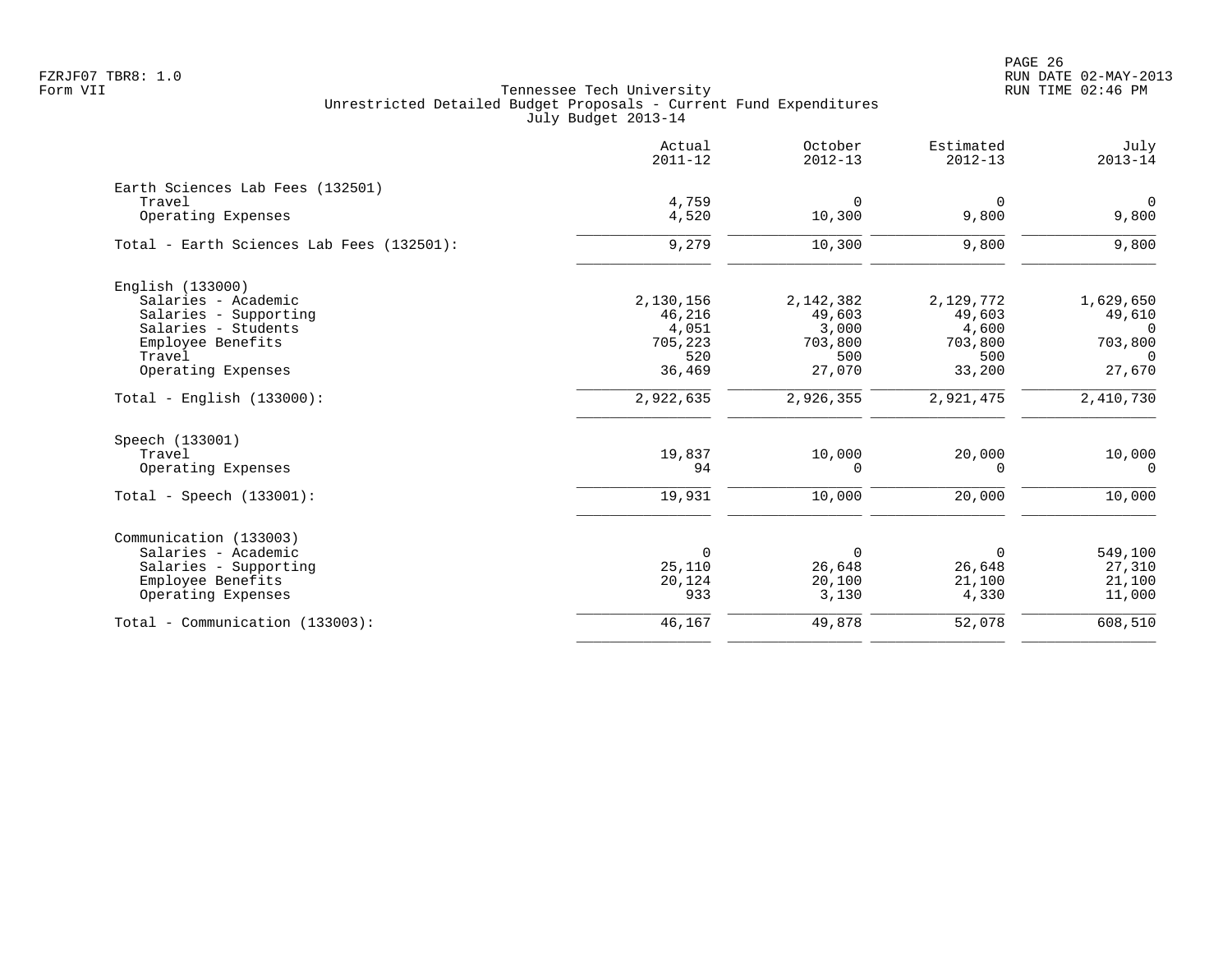|                                           | Actual<br>$2011 - 12$ | October<br>$2012 - 13$ | Estimated<br>$2012 - 13$ | July<br>$2013 - 14$ |
|-------------------------------------------|-----------------------|------------------------|--------------------------|---------------------|
| Theatre (133004)                          |                       |                        |                          |                     |
| Operating Expenses                        | 6,125                 | 2,440                  | 4,360                    | 2,440               |
| Total - Theatre $(133004)$ :              | 6,125                 | 2,440                  | 4,360                    | 2,440               |
| Living Writers Projects (133005)          |                       |                        |                          |                     |
| Operating Expenses                        | $\mathbf 0$           | $\mathsf{O}$           | 250                      | 0                   |
| Total - Living Writers Projects (133005): | $\Omega$              | $\mathbf 0$            | 250                      | $\Omega$            |
| Foreign Languages (133500)                |                       |                        |                          |                     |
| Salaries - Academic                       | 458,614               | 444,472                | 475,462                  | 460,530             |
| Salaries - Supporting                     | 24,210                | 26,048                 | 26,048                   | 26,810              |
| Salaries - Students                       | 2,980<br>158,159      | 5,220<br>156,730       | 3,420<br>156,730         | 5,220<br>156,730    |
| Employee Benefits<br>Operating Expenses   | 12,013                | 8,000                  | 9,800                    | 8,000               |
| Total - Foreign Languages (133500):       | 655,976               | 640,470                | 671,460                  | 657,290             |
| History (134000)                          |                       |                        |                          |                     |
| Salaries - Academic                       | 698,789               | 700,872                | 723,987                  | 706,062             |
| Salaries - Supporting                     | 24,601                | 24,290                 | 24,290                   | 24,390              |
| Salaries - Students                       | $\Omega$              | $\Omega$               | 600                      | $\Omega$            |
| Employee Benefits<br>Travel               | 259,431<br>2,000      | 261,770<br>$\Omega$    | 241,770<br>$\Omega$      | 241,770<br>$\Omega$ |
| Operating Expenses                        | 15,159                | 10,810                 | 13,020                   | 10,810              |
| Total - History $(134000)$ :              | 999,980               | 997,742                | 1,003,667                | 983,032             |
|                                           |                       |                        |                          |                     |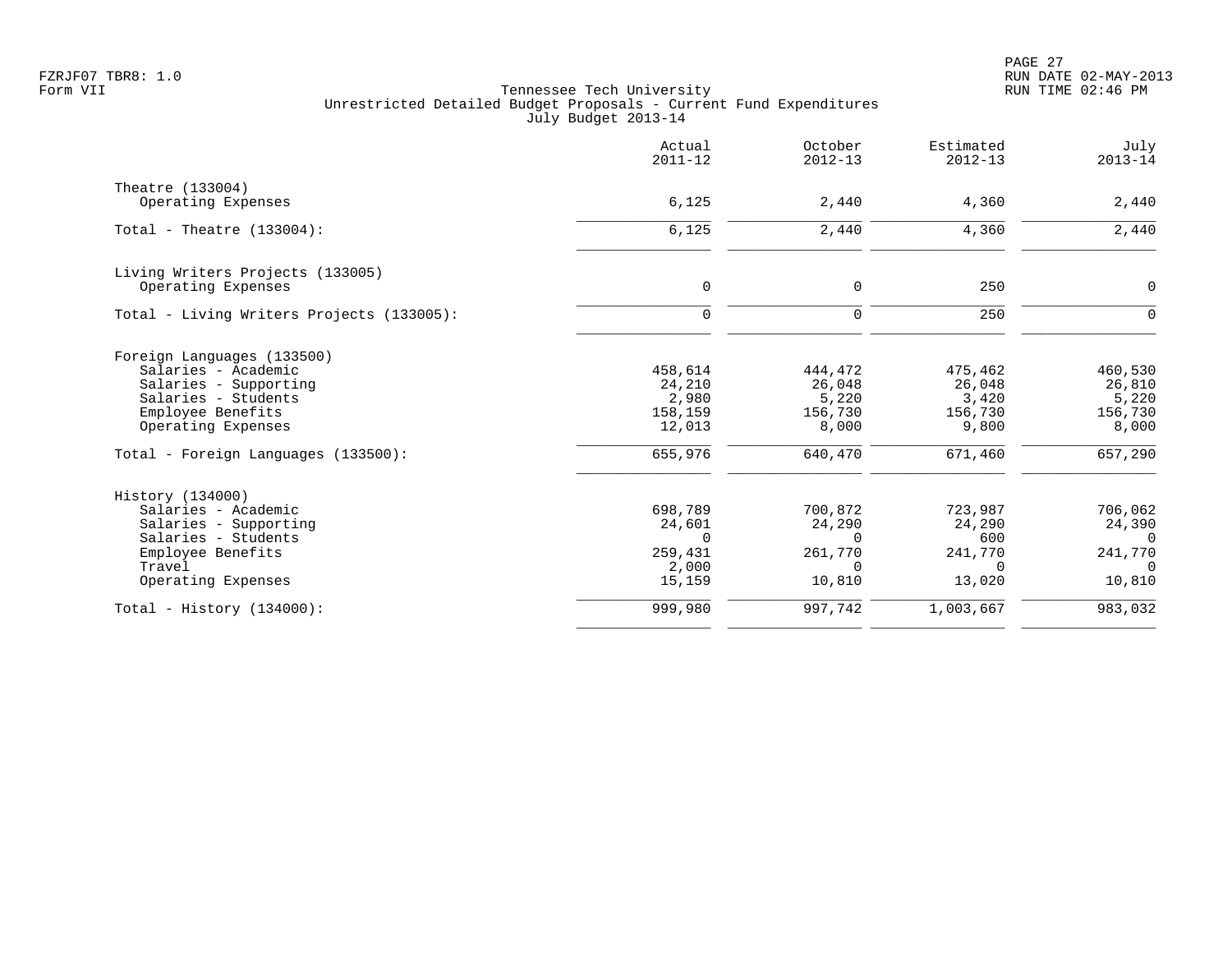|                                         | Actual<br>$2011 - 12$ | October<br>$2012 - 13$ | Estimated<br>$2012 - 13$ | July<br>$2013 - 14$ |
|-----------------------------------------|-----------------------|------------------------|--------------------------|---------------------|
| Mathematics (134500)                    |                       |                        |                          |                     |
| Salaries - Academic                     | 1,240,605             | 1,426,677              | 1,394,419                | 1,424,370           |
| Salaries - Supporting                   | 51,105                | 53,290                 | 53,290                   | 54,280              |
| Salaries - Students                     | 4,397                 | 870                    | 870                      | 870                 |
| Employee Benefits                       | 409,423               | 447,660                | 422,660                  | 422,660             |
| Travel                                  | 3,709                 | 4,000                  | 4,000                    | $\Omega$            |
| Operating Expenses                      | 23,691                | 27,750                 | 48,458                   | 22,880              |
| Total - Mathematics (134500):           | 1,732,930             | 1,960,247              | 1,923,697                | 1,925,060           |
| Math Grad Assist TIKI (134502)          |                       |                        |                          |                     |
| Salaries - Academic                     | 7,676                 | 0                      | 0                        | 0                   |
| Salaries - Professional                 | $\Omega$              | $\Omega$               | 15,000                   | $\mathbf 0$         |
| Operating Expenses                      | 7,416                 | 14,910                 | 14,910                   | $\mathbf 0$         |
| Total - Math Grad Assist TIKI (134502): | 15,092                | 14,910                 | 29,910                   | $\mathbf 0$         |
|                                         |                       |                        |                          |                     |
| Physics (135000)                        |                       |                        |                          |                     |
| Salaries - Academic                     | 503,406               | 591,434                | 591,434                  | 596,070             |
| Salaries - Supporting                   | 67,403                | 69,236                 | 69,236                   | 69,844              |
| Salaries - Students                     | 11,373                | 12,640                 | 17,640                   | 12,640              |
| Employee Benefits                       | 191,589               | 191,540                | 198,540                  | 198,540             |
| Operating Expenses                      | 8,657                 | 16,840                 | 16,840                   | 10,790              |
| Total - Physics $(135000)$ :            | 782,428               | 881,690                | 893,690                  | 887,884             |
| Physics Lab Fees (135001)               |                       |                        |                          |                     |
| Operating Expenses                      | 18,395                | 20,900                 | 21,500                   | 21,500              |
| Total - Physics Lab Fees (135001):      | 18,395                | 20,900                 | 21,500                   | 21,500              |
|                                         |                       |                        |                          |                     |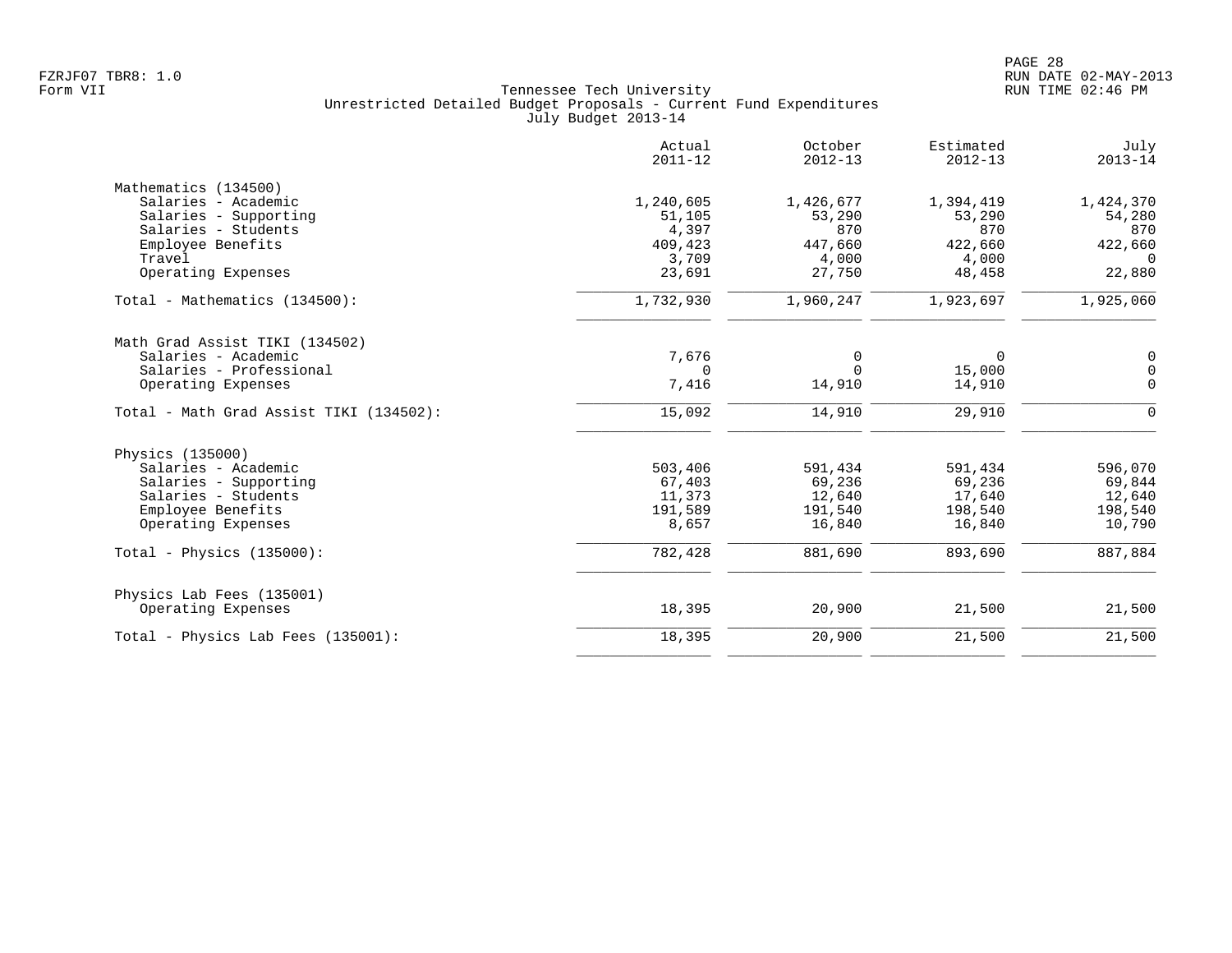|                                                       | Actual<br>$2011 - 12$ | October<br>$2012 - 13$ | Estimated<br>$2012 - 13$ | July<br>$2013 - 14$ |
|-------------------------------------------------------|-----------------------|------------------------|--------------------------|---------------------|
| Sociology and Political Science (135500)              |                       |                        |                          |                     |
| Salaries - Academic                                   | 861,358               | 880,256                | 904,126                  | 924,590             |
| Salaries - Supporting                                 | 30,250                | 25,624                 | 25,624                   | 26,615              |
| Employee Benefits                                     | 306,179               | 305,700                | 305,700                  | 305,700             |
| Travel                                                | 5,240                 | $\Omega$               | 4,000                    | $\Omega$            |
| Operating Expenses                                    | 61,865                | 32,600                 | 67,830                   | 14,670              |
| Total - Sociology and Political Science (135500):     | 1,264,892             | 1,244,180              | 1,307,280                | 1,271,575           |
| Gen Curr Student Success (136000)                     |                       |                        |                          |                     |
| Salaries - Supporting                                 | 24,640                | 25,190                 | 24,690                   | 25,290              |
| Salaries - Students                                   | 656                   | 1,800                  | 2,200                    | 1,800               |
| Salaries - Professional                               | 69,270                | 71,450                 | 71,450                   | 71,740              |
| Employee Benefits                                     | 23,348                | 35,250                 | 35,250                   | 35,250              |
| Operating Expenses                                    | 2,858                 | 3,050                  | 3,150                    | 3,050               |
| Total - Gen Curr Student Success (136000):            | 120,772               | 136,740                | 136,740                  | 137,130             |
| Gen Curr Studt Succ Grad Assist (136001)              |                       |                        |                          |                     |
| Operating Expenses                                    | 7,715                 | 10,710                 | 10,710                   | 10,710              |
| Total - Gen Curr Studt Succ Grad Assist (136001):     | 7,715                 | 10,710                 | 10,710                   | 10,710              |
| SACF Engineering Spec Acad Crs Fees (137001)          |                       |                        |                          |                     |
| Salaries - Administrative                             | 4,550                 | $\Omega$               | $\Omega$                 | $\overline{0}$      |
| Salaries - Academic                                   | 124,179               | 90,000                 | 124,240                  | 90,000              |
| Salaries - Students                                   | 83,760                | 73,000                 | 73,000                   | 73,000              |
| Salaries - Professional                               | 30,420                | $\Omega$               | $\Omega$                 | $\Omega$            |
| Employee Benefits                                     | 31,716                | 46,600                 | 46,600                   | 46,600              |
| Travel                                                | 47,477                | 36,000                 | 36,000                   | 36,000              |
| Operating Expenses                                    | 204,898               | 788,900                | 663,440                  | 566,270             |
| Capital Outlay                                        | 211,969               | $\Omega$               | 71,540                   | 6,000               |
| Total - SACF Engineering Spec Acad Crs Fees (137001): | 738,969               | 1,034,500              | 1,014,820                | 817,870             |
|                                                       |                       |                        |                          |                     |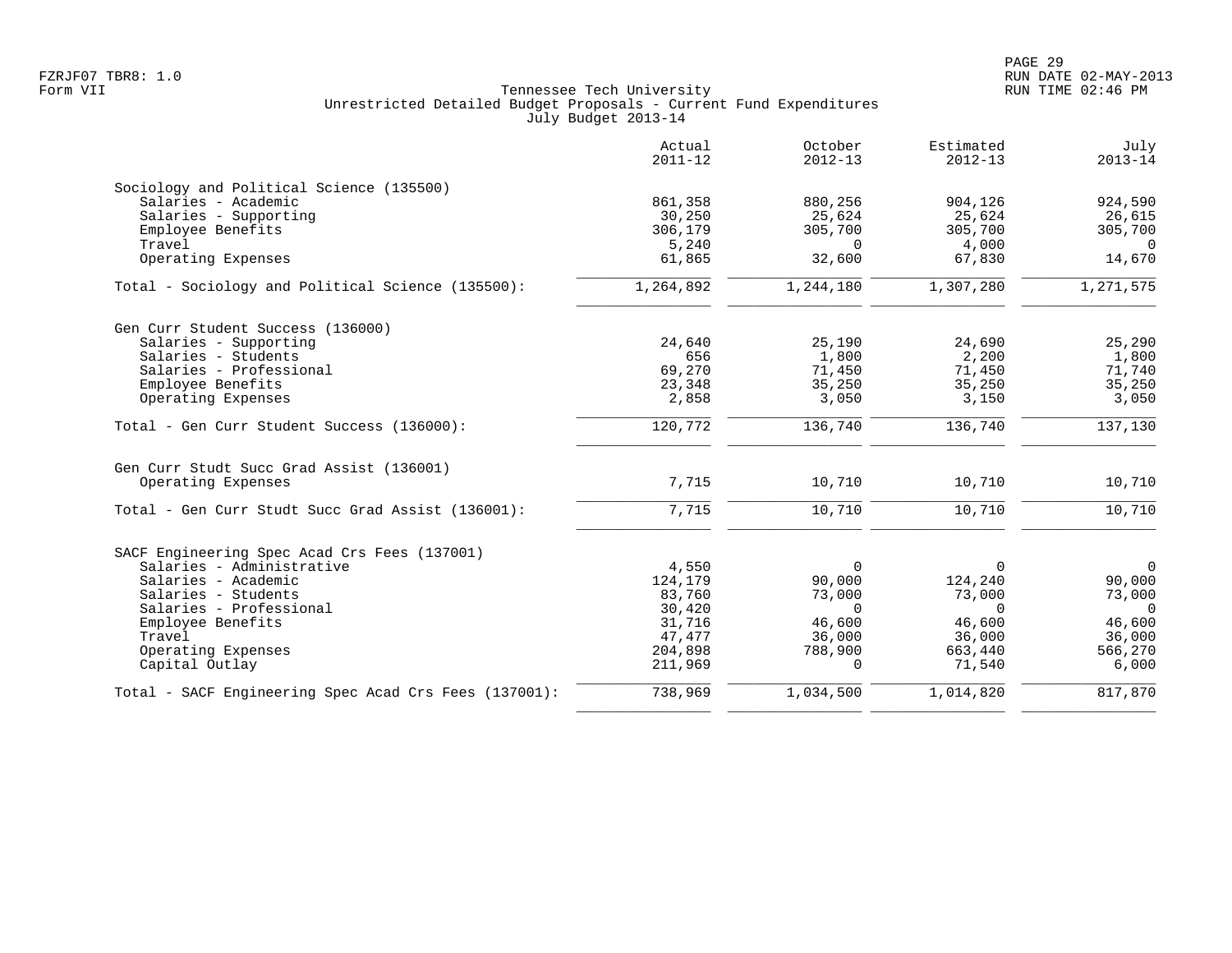|                                                | Actual<br>$2011 - 12$ | October<br>$2012 - 13$ | Estimated<br>$2012 - 13$ | July<br>$2013 - 14$ |
|------------------------------------------------|-----------------------|------------------------|--------------------------|---------------------|
| SACF Enginrg Student Success (137002)          |                       |                        |                          |                     |
| Salaries - Supporting                          | $\Omega$              | 55,900                 | 55,900                   | 58,486              |
| Salaries - Professional                        | $\Omega$              | 50,190                 | 50,190                   | 63,640              |
| Employee Benefits                              |                       | 0                      | 6,800                    | 6,800               |
| Operating Expenses                             | $\Omega$              | $\Omega$               | 42,400                   | $-6,800$            |
| Total - SACF Enginrg Student Success (137002): | $\mathbf 0$           | 106,090                | 155,290                  | 122, 126            |
| Engineering MOE Funding (137020)               |                       |                        |                          |                     |
| Salaries - Academic                            | 397,306               | 442,148                | 442,148                  | 448,500             |
| Employee Benefits                              | 117,904               | 118,000                | 118,000                  | 118,000             |
| Total - Engineering MOE Funding (137020):      | 515,210               | 560,148                | 560,148                  | 566,500             |
| Basic Engineering (137200)                     |                       |                        |                          |                     |
| Salaries - Academic                            | 234,630               | 301,708                | 254,958                  | 226,270             |
| Salaries - Supporting                          | 38,150                | 38,000                 | 28,340                   | 26,910              |
| Salaries - Students                            | 3,968                 | $\Omega$               | $\Omega$                 | $\Omega$            |
| Employee Benefits                              | 86,436                | 142,120                | 112,120                  | 112,120             |
| Travel                                         | 2,179                 | $\Omega$               | 800                      | $\Omega$            |
| Operating Expenses                             | 10,013                | 11,420                 | 10,620                   | 11,420              |
| Total - Basic Engineering (137200):            | 375,376               | 493,248                | 406,838                  | 376,720             |
| Basic Engr Lab Fees (137203)                   |                       |                        |                          |                     |
| Operating Expenses                             | 16,724                | 19,930                 | 18,400                   | 18,400              |
| Total - Basic Engr Lab Fees (137203):          | 16,724                | 19,930                 | 18,400                   | 18,400              |
|                                                |                       |                        |                          |                     |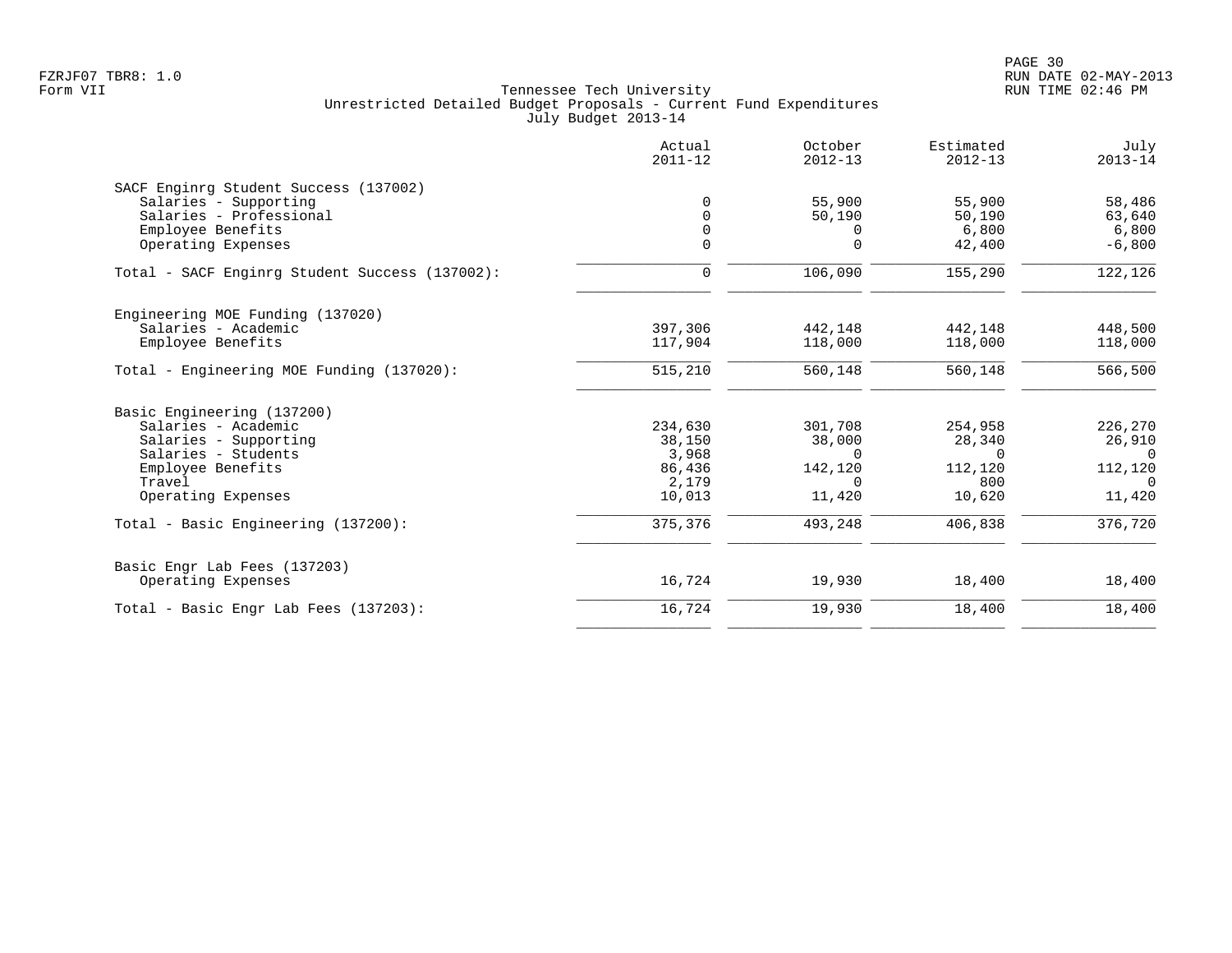|                                                | Actual<br>$2011 - 12$ | October<br>$2012 - 13$ | Estimated<br>$2012 - 13$ | July<br>$2013 - 14$ |
|------------------------------------------------|-----------------------|------------------------|--------------------------|---------------------|
| Chemical Engineering (137400)                  |                       |                        |                          |                     |
| Salaries - Academic                            | 472,401               | 542,294                | 537,444                  | 519,210             |
| Salaries - Supporting                          | 84,708                | 69,320                 | 88,320                   | 70,310              |
| Salaries - Students                            | 4,800                 | $\Omega$               | $\cap$                   | $\Omega$            |
| Salaries - Professional                        |                       | $\Omega$               | 35,100                   | $\Omega$            |
| Employee Benefits                              | 171,538               | 171,510                | 171,510                  | 171,510             |
| Travel                                         | 408                   | $\Omega$               | $\Omega$                 | $\Omega$            |
| Operating Expenses                             | 31,301                | 9,700                  | 17,940                   | 9,700               |
| Total - Chemical Engineering (137400):         | 765,156               | 792,824                | 850,314                  | 770,730             |
| Chemical Engr Grad Assistant (137401)          |                       |                        |                          |                     |
| Operating Expenses                             | 18,265                | 19,910                 | 25,290                   | 8,120               |
| Total - Chemical Engr Grad Assistant (137401): | 18,265                | 19,910                 | 25,290                   | 8,120               |
| Chemical Engr Lab Fees (137402)                |                       |                        |                          |                     |
| Operating Expenses                             | 4,553                 | 5,160                  | 5,800                    | 5,800               |
| Total - Chemical Engr Lab Fees (137402):       | 4,553                 | 5,160                  | 5,800                    | 5,800               |
| Chem Engr Chall Grad Assit (137408)            |                       |                        |                          |                     |
| Salaries - Professional                        | 16,400                | $\Omega$               | 15,000                   | 0                   |
| Operating Expenses                             | 7,622                 | 2,360                  | 2,360                    | $\Omega$            |
| Total - Chem Engr Chall Grad Assit (137408):   | 24,022                | 2,360                  | 17,360                   | 0                   |
|                                                |                       |                        |                          |                     |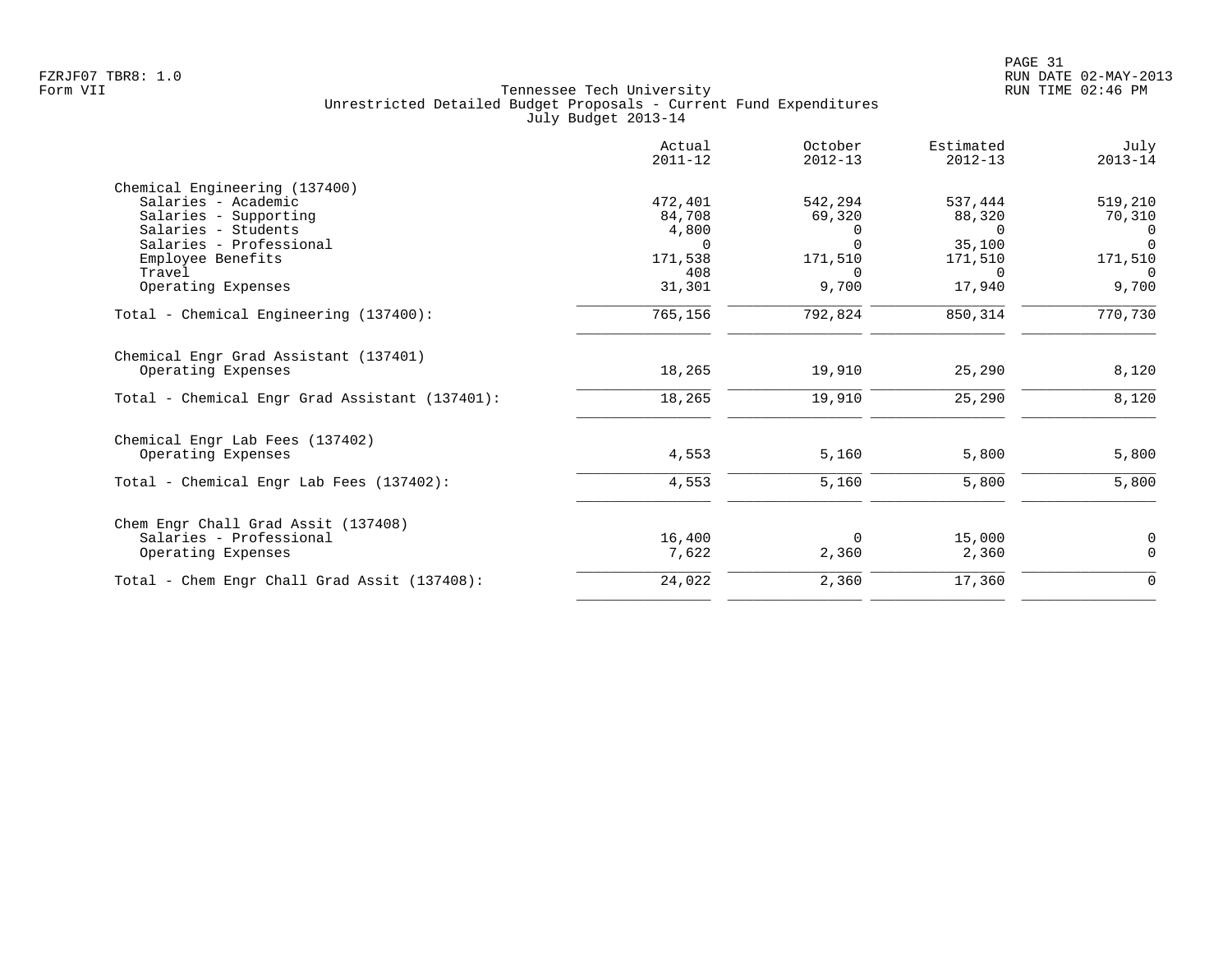|                                                       | Actual<br>$2011 - 12$ | October<br>$2012 - 13$ | Estimated<br>$2012 - 13$ | July<br>$2013 - 14$ |
|-------------------------------------------------------|-----------------------|------------------------|--------------------------|---------------------|
| Civil and Environmental Engineering (137600)          |                       |                        |                          |                     |
| Salaries - Academic                                   | 1,090,685             | 1,337,872              | 1,142,308                | 1,402,580           |
| Salaries - Supporting                                 | 87,160                | 94,630                 | 94,131                   | 94,430              |
| Salaries - Students                                   | 400                   | $\Omega$               | 9,510                    | $\Omega$            |
| Salaries - Professional                               |                       | $\Omega$               | 18,060                   | $\Omega$            |
| Employee Benefits                                     | 361,019               | 361,040                | 367,040                  | 367,040             |
| Travel                                                | 8,742                 | $\Omega$               | 1,300                    | $\Omega$            |
| Operating Expenses                                    | 69,062                | 25,180                 | 75,056                   | 18,550              |
| Capital Outlay                                        | $\Omega$              | 18,120                 | 18,120                   | $\Omega$            |
| Total - Civil and Environmental Engineering (137600): | 1,617,068             | 1,836,842              | 1,725,525                | 1,882,600           |
| Civil and Envir Grad Assistant (137601)               |                       |                        |                          |                     |
| Operating Expenses                                    | 40,857                | 24,390                 | 36,067                   | 24,390              |
| Total - Civil and Envir Grad Assistant (137601):      | 40,857                | 24,390                 | 36,067                   | 24,390              |
| Civil and Envir Lab Fees (137602)                     |                       |                        |                          |                     |
| Operating Expenses                                    | 4,290                 | 4,290                  | 4,000                    | 4,000               |
| Total - Civil and Envir Lab Fees (137602):            | 4,290                 | 4,290                  | 4,000                    | 4,000               |
| Civil and Envir Teaching Assist (137604)              |                       |                        |                          |                     |
| Operating Expenses                                    | 0                     | 8,650                  | 4,530                    | 0                   |
| Total - Civil and Envir Teaching Assist (137604):     | 0                     | 8,650                  | 4,530                    | $\mathbf 0$         |
|                                                       |                       |                        |                          |                     |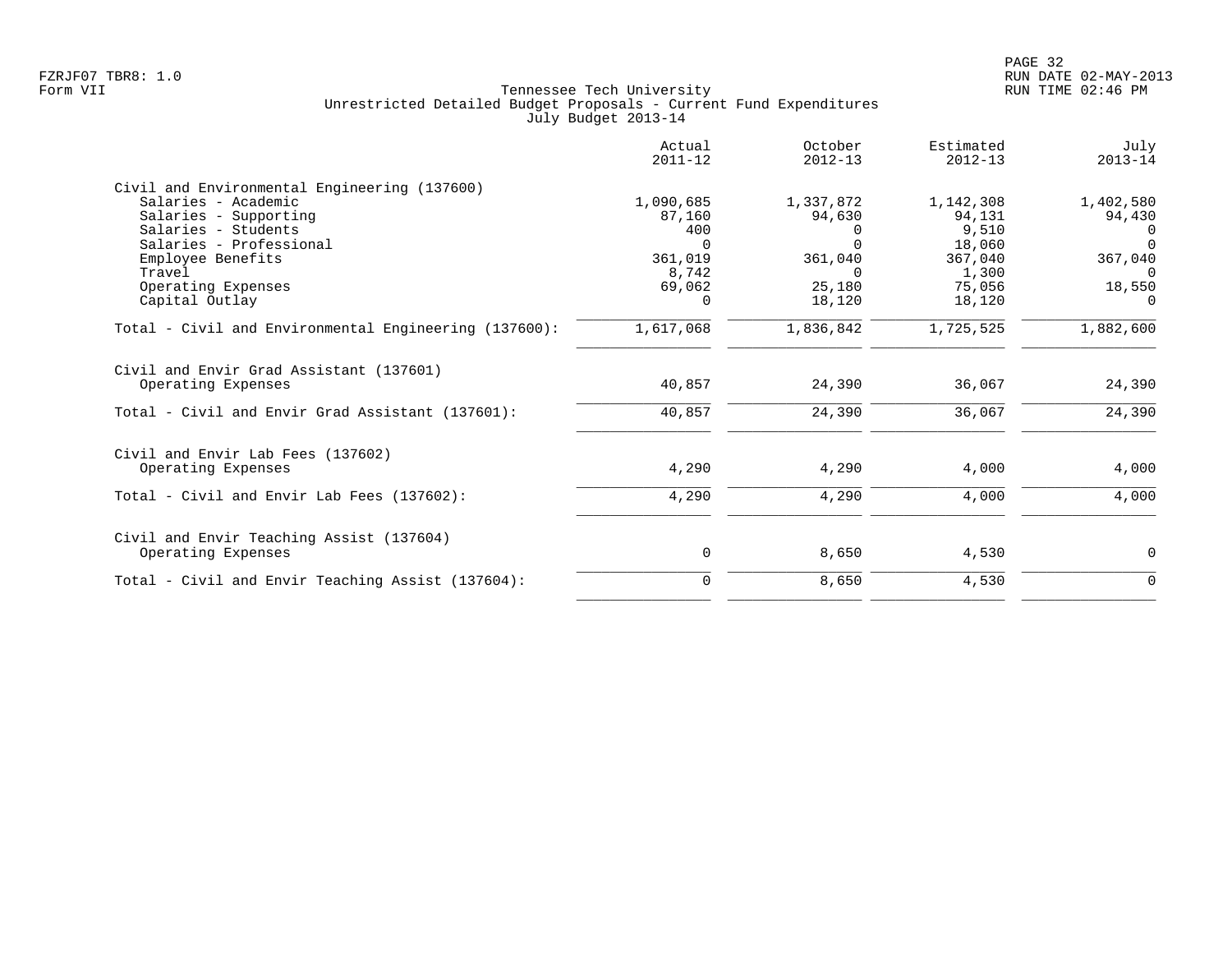|                                                                | Actual<br>$2011 - 12$ | October<br>$2012 - 13$ | Estimated<br>$2012 - 13$ | July<br>$2013 - 14$ |
|----------------------------------------------------------------|-----------------------|------------------------|--------------------------|---------------------|
| Elect and Comptr Engr Office (137800)                          |                       |                        |                          |                     |
| Salaries - Academic                                            | 1,157,837             | 1,348,718              | 1,156,038                | 1,331,180           |
| Salaries - Supporting                                          | 91,941                | 109,353                | 106,163                  | 112,850             |
| Salaries - Students                                            | 1,550                 | $\Omega$               | 1,690                    | $\bigcirc$          |
| Salaries - Professional                                        | 53,180                | 56,945                 | 57,445                   | 58,520              |
| Employee Benefits                                              | 445,769               | 489,420                | 450,420                  | 450,420             |
| Travel                                                         | 8,017                 | 990                    | 990                      | 990                 |
| Operating Expenses                                             | 96,388                | 19,250                 | 33,630                   | 19,250              |
| Capital Outlay                                                 | 27,867                | 0                      |                          | $\Omega$            |
| Department Revenues                                            | $-12$                 | $\mathbf 0$            | $\Omega$                 | $\Omega$            |
| Total - Elect and Comptr Engr Office (137800):                 | 1,882,537             | 2,024,676              | 1,806,376                | 1,973,210           |
| Elect and Comp Engr Grad Assist (137801)<br>Operating Expenses | 53,631                | 45,180                 | 78,490                   | 32,510              |
| Total - Elect and Comp Engr Grad Assist (137801):              | 53,631                | 45,180                 | 78,490                   | 32,510              |
| Elect and Comp Lab Fees (137802)                               |                       |                        |                          |                     |
| Operating Expenses                                             | 4,166                 | 4,720                  | 4,500                    | 4,500               |
| Total - Elect and Comp Lab Fees (137802):                      | 4,166                 | 4,720                  | 4,500                    | 4,500               |
| Indust and Syst Engr Lab Fees (138002)                         |                       |                        |                          |                     |
| Travel                                                         | 558                   | 0                      | 0                        | 0                   |
| Operating Expenses                                             | 17                    | $\mathbf 0$            | $\Omega$                 | $\Omega$            |
| Total - Indust and Syst Engr Lab Fees (138002):                | 575                   | $\mathbf 0$            | 0                        | $\overline{0}$      |
|                                                                |                       |                        |                          |                     |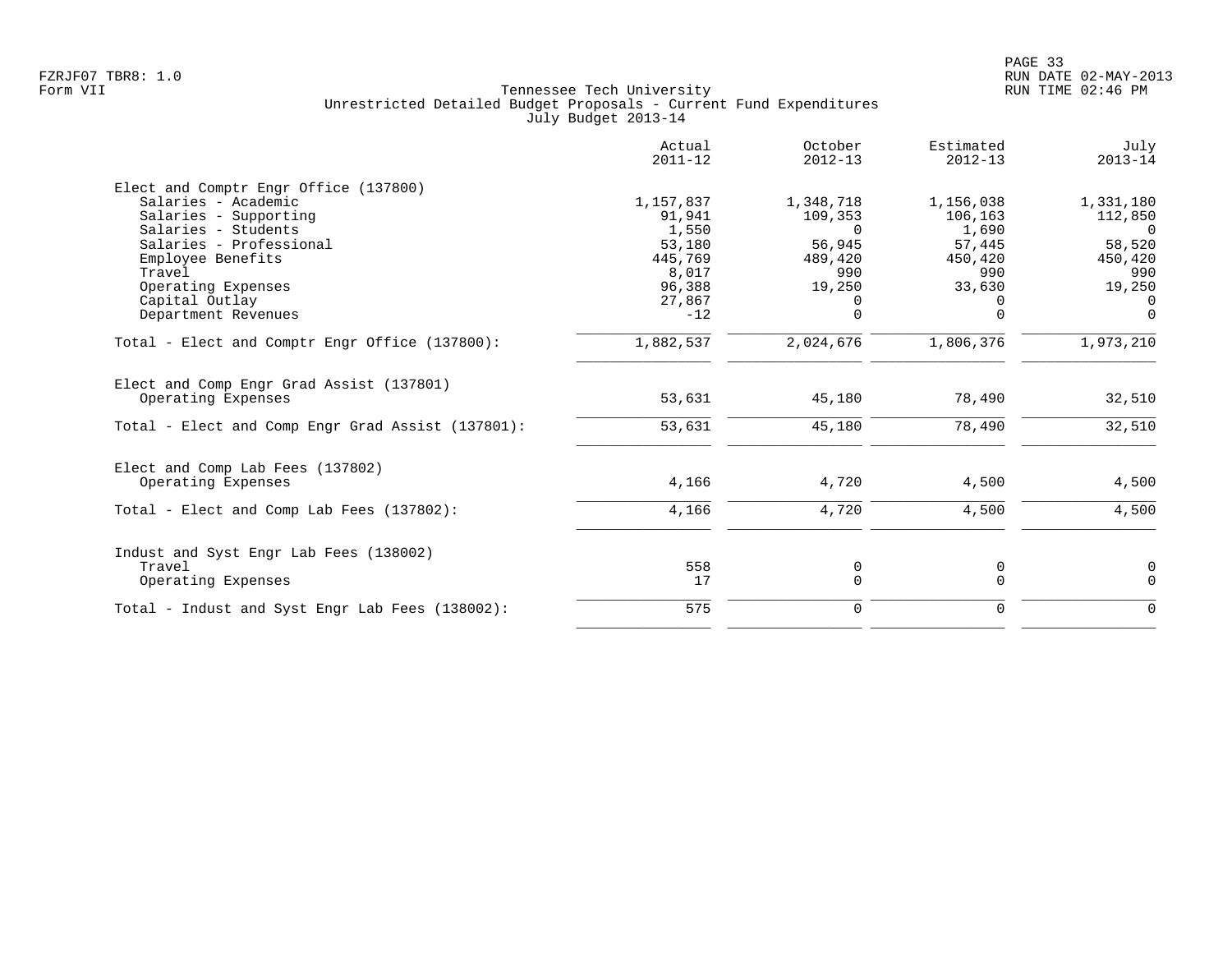| Actual<br>$2011 - 12$ | October<br>$2012 - 13$ | Estimated<br>$2012 - 13$ | July<br>$2013 - 14$  |
|-----------------------|------------------------|--------------------------|----------------------|
|                       |                        |                          |                      |
| 360,244               | 384,630                | 357,220                  | 385,930              |
| 70,350                | 71,170                 | 71,170                   | 71,690               |
| 150,760               | 149,250                | 149,250                  | 149,250              |
| 11,019                | 18,390                 | 22,830                   | 11,050               |
| 592,373               | 623,440                | 600,470                  | 617,920              |
|                       |                        |                          |                      |
| 3,247                 | 5,700                  | 5,000                    | 5,000                |
| 3,247                 | 5,700                  | 5,000                    | 5,000                |
|                       |                        |                          |                      |
|                       |                        |                          | 1,705,130            |
|                       |                        |                          | 104,182              |
| 88,558                | 89,886                 | 82,236                   | 89,611               |
| 511,508               | 531,740                | 481,740                  | 481,740              |
| 15                    | $\Omega$               | $\Omega$                 | $\Omega$             |
| 46,927                | 24,540                 | 48,470                   | 24,540               |
| 55,500                | $\Omega$               | $\Omega$                 | $\Omega$             |
| 2,314,381             | 2,440,888              | 2, 217, 208              | 2,405,203            |
|                       |                        |                          |                      |
| 36,943                | 32,510                 | 53,320                   | 32,510               |
| 36,943                | 32,510                 | 53,320                   | 32,510               |
|                       | 1,514,754<br>97,119    | 1,692,312<br>102,410     | 1,503,492<br>101,270 |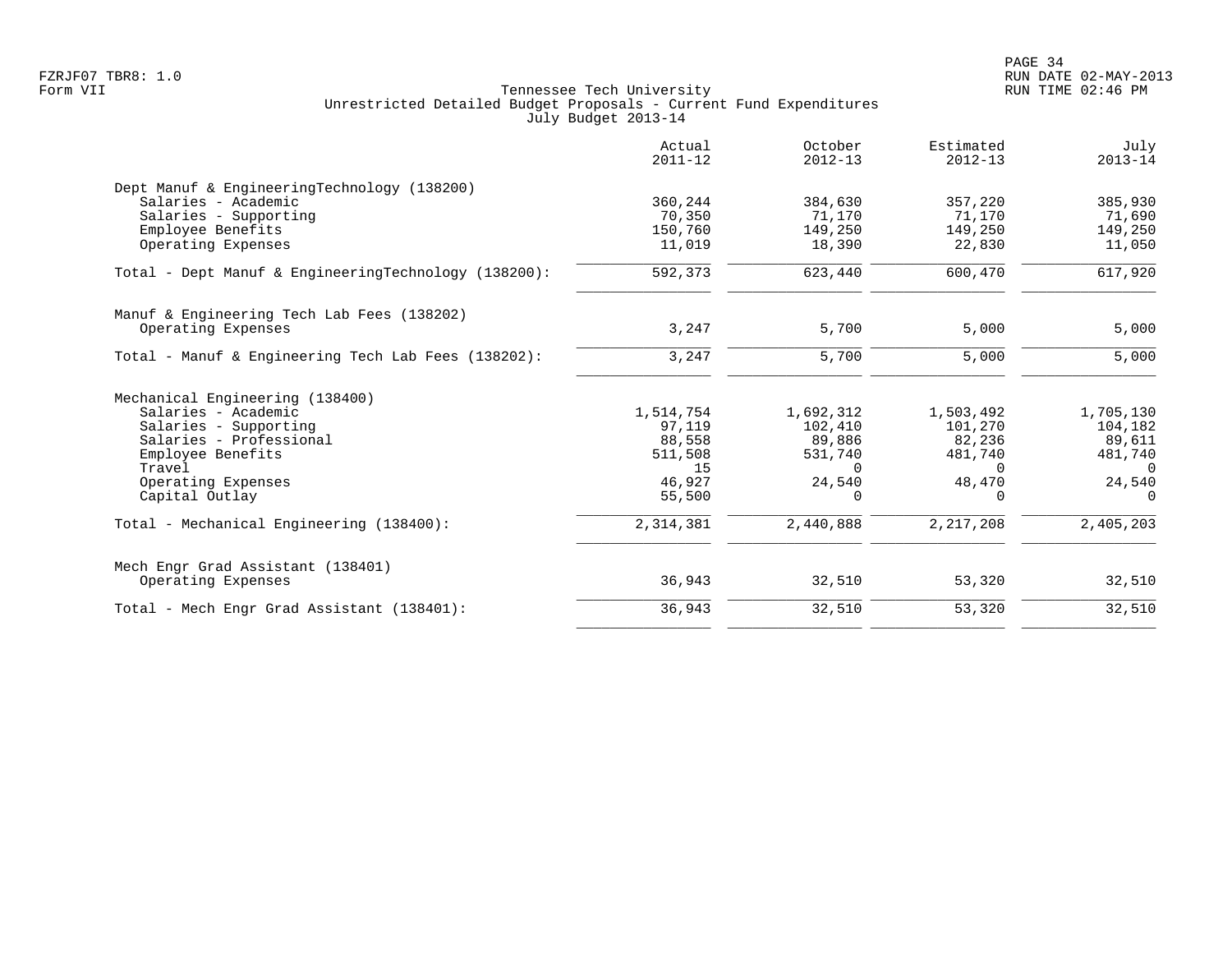|                                                       | Actual<br>$2011 - 12$ | October<br>$2012 - 13$ | Estimated<br>$2012 - 13$ | July<br>$2013 - 14$ |
|-------------------------------------------------------|-----------------------|------------------------|--------------------------|---------------------|
| Mech Engr Lab Fees (138402)<br>Operating Expenses     | 5,060                 | 7,560                  | 12,200                   | 12,200              |
| Total - Mech Engr Lab Fees (138402):                  | 5,060                 | 7,560                  | 12,200                   | 12,200              |
| The Institute of Komputing Int TIKI (139501)          |                       |                        |                          |                     |
| Salaries - Students                                   | 8,444                 | 4,210                  | 8,610                    | 0                   |
| Salaries - Professional                               | 7,500                 | 0                      | 15,000                   | $\mathbf 0$         |
| Employee Benefits                                     | 500                   | $\Omega$               | $\Omega$                 | $\mathbf 0$         |
| Operating Expenses                                    | 6,080                 | 25,000                 | 29,100                   | $\mathbf 0$         |
| Total - The Institute of Komputing Int TIKI (139501): | 22,524                | 29,210                 | 52,710                   | $\mathbf 0$         |
| SACF Business Spec Acad Course Fee (140002)           |                       |                        |                          |                     |
| Salaries - Administrative                             | 5,186                 | $\Omega$               | $\Omega$                 | 0                   |
| Salaries - Academic                                   | 72,030                | $\Omega$               | 131,300                  | $\mathbf 0$         |
| Salaries - Supporting                                 | 8,947                 | $\Omega$               | 7,400                    | $\overline{0}$      |
| Salaries - Students                                   | 26,228                | $\Omega$               | 35,000                   | $\Omega$            |
| Salaries - Professional                               | $\Omega$              | 5,329                  | 5,329                    | 5,329               |
| Employee Benefits                                     | 15,172                | 14,390                 | 22,390                   | 22,390              |
| Travel                                                | 56,750                | 25,000                 | 25,000                   | 25,000              |
| Operating Expenses                                    | 62,887                | 361,030                | 264,360                  | 250,140             |
| Capital Outlay                                        | 15,280                | $\Omega$               | $\Omega$                 | $\Omega$            |
| Total - SACF Business Spec Acad Course Fee (140002):  | 262,480               | 405,749                | 490,779                  | 302,859             |
| Online Course Dev Business Admin (140110)             |                       |                        |                          |                     |
| Operating Expenses                                    | 0                     | 7,130                  | 7,130                    | 91,470              |
| Total - Online Course Dev Business Admin (140110):    | $\mathbf 0$           | 7,130                  | 7,130                    | 91,470              |
|                                                       |                       |                        |                          |                     |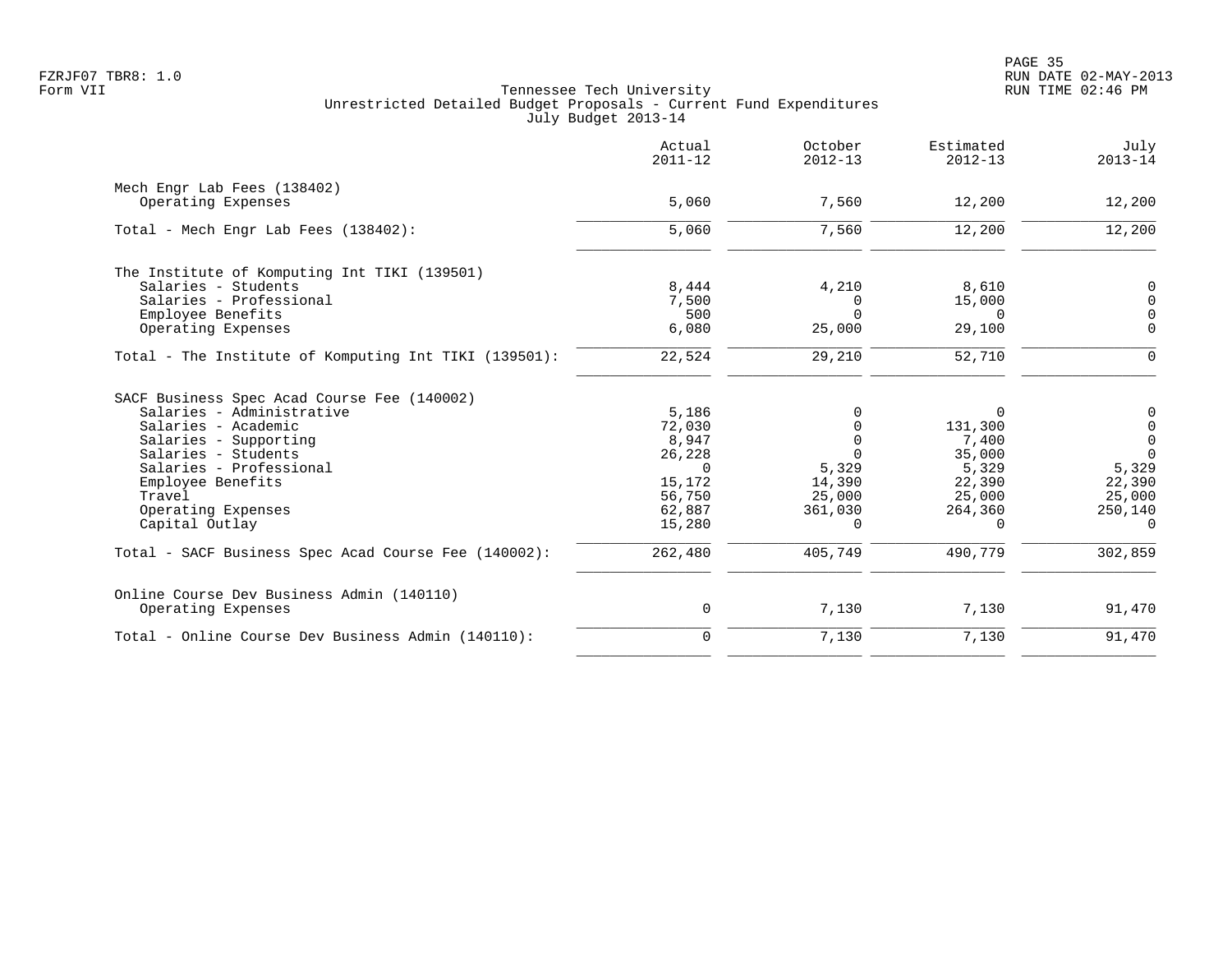|                                               | Actual<br>$2011 - 12$ | October<br>$2012 - 13$ | Estimated<br>$2012 - 13$ | July<br>$2013 - 14$ |
|-----------------------------------------------|-----------------------|------------------------|--------------------------|---------------------|
| Accounting and Bus Law (141500)               |                       |                        |                          |                     |
| Salaries - Academic                           | 597,914               | 827,919                | 827,919                  | 904,192             |
| Salaries - Supporting                         | 23,032                | 25,468                 | 25,468                   | 25,048              |
| Salaries - Students                           | 1,162                 | 930                    | 930                      | 930                 |
| Employee Benefits                             | 197,215               | 222,100                | 222,100                  | 222,100             |
| Operating Expenses                            | 9,468                 | 70,800                 | 70,800                   | $\Omega$            |
| Total - Accounting and Bus Law (141500):      | 828,791               | 1,147,217              | 1,147,217                | 1,152,270           |
| SACF Accounting and Bus Law (141501)          |                       |                        |                          |                     |
| Salaries - Academic                           | 36,754                | 69,733                 | 69,733                   | 70,128              |
| Employee Benefits                             | 11,641                | 16,230                 | 18,030                   | 18,030              |
| Travel                                        | $\Omega$              | 15,000                 | 15,000                   | $\Omega$            |
| Operating Expenses                            | $-78$                 | $\Omega$               | $\Omega$                 | $\Omega$            |
| Total - SACF Accounting and Bus Law (141501): | 48,317                | 100,963                | 102,763                  | 88,158              |
| MBA Studies (142000)                          |                       |                        |                          |                     |
| Salaries - Administrative                     | 9,000                 | 10,000                 | 10,000                   | 10,000              |
| Salaries - Supporting                         | 19,410                | 18,900                 | 18,900                   | 19,000              |
| Salaries - Students                           | 450                   | $\Omega$               | $\Omega$                 | $\overline{0}$      |
| Salaries - Professional                       | 50,600                | 52,910                 | 52,910                   | 52,910              |
| Employee Benefits                             | 11,582                | 11,610                 | 11,610                   | 11,610              |
| Operating Expenses                            | 4,811                 | 4,000                  | 4,000                    | $\Omega$            |
| Total - MBA Studies (142000):                 | 95,853                | 97,420                 | 97,420                   | 93,520              |
|                                               |                       |                        |                          |                     |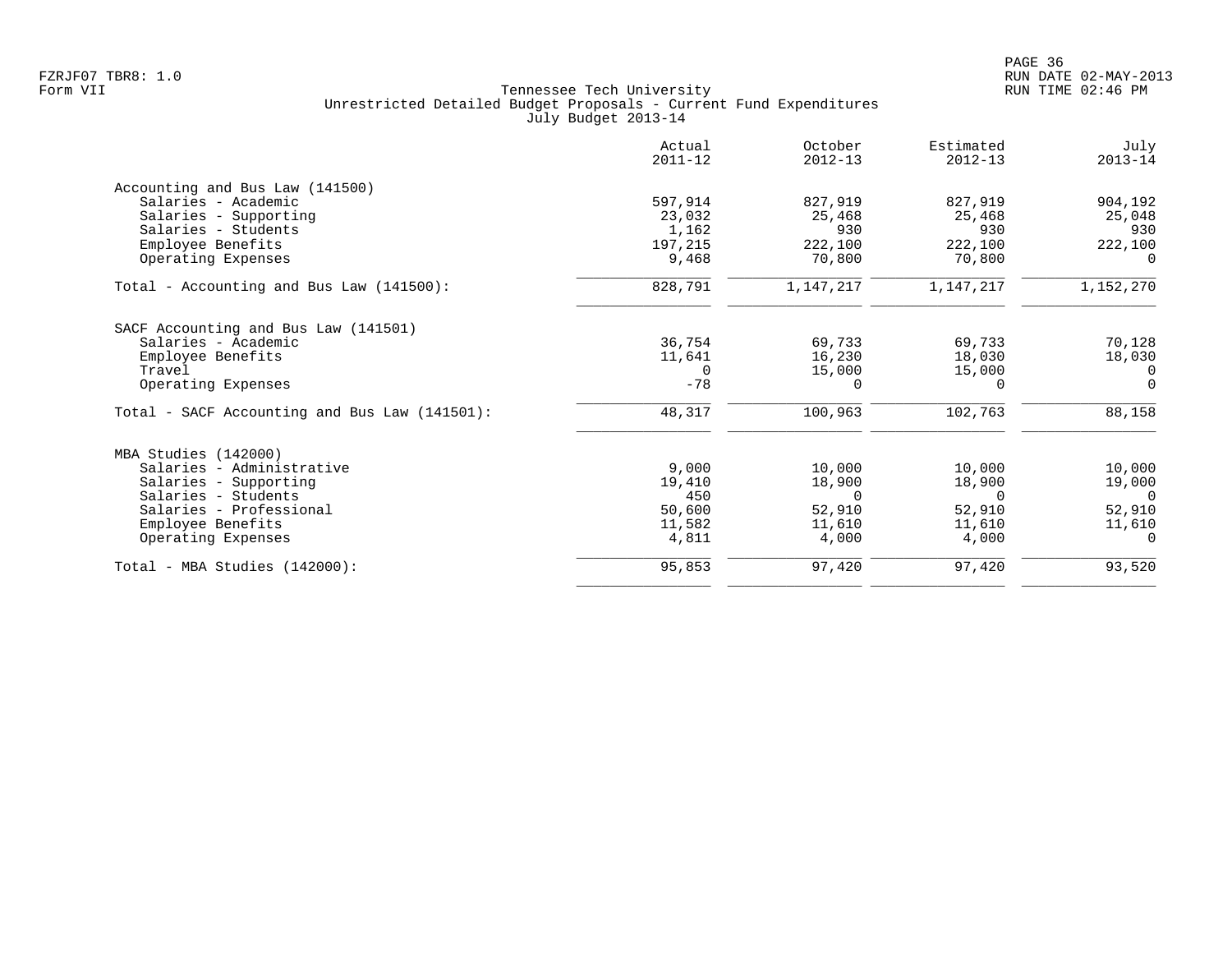PAGE 37 FZRJF07 TBR8: 1.0 RUN DATE 02-MAY-2013

|                                                   | Actual<br>$2011 - 12$ | October<br>$2012 - 13$ | Estimated<br>$2012 - 13$ | July<br>$2013 - 14$ |
|---------------------------------------------------|-----------------------|------------------------|--------------------------|---------------------|
| Management Programs (142002)                      |                       |                        |                          |                     |
| Salaries - Supporting                             | 15,610                | 16,000                 | 16,000                   | 16,000              |
| Employee Benefits                                 | 6,445                 | 17,570                 | 17,570                   | 17,570              |
| Total - Management Programs (142002):             | 22,055                | 33,570                 | 33,570                   | 33,570              |
| MBA Bus Grad Assist (142004)                      |                       |                        |                          |                     |
| Operating Expenses                                | 125,864               | 112,000                | 112,000                  | 112,000             |
| Total - MBA Bus Grad Assist (142004):             | 125,864               | 112,000                | 112,000                  | 112,000             |
| Economics Finance and Marketing (142500)          |                       |                        |                          |                     |
| Salaries - Academic                               | 926,567               | 1,138,308              | 1, 113, 228              | 1,087,380           |
| Salaries - Supporting                             | 33,180                | 33,030                 | 33,030                   | 33,130              |
| Salaries - Students                               | $\Omega$              | $\Omega$               | 530                      | $\Omega$            |
| Employee Benefits                                 | 273,620               | 335,040                | 285,040                  | 285,040             |
| Operating Expenses                                | 11,310                | 11,000                 | 14,000                   | $\Omega$            |
| Total - Economics Finance and Marketing (142500): | 1,244,677             | 1,517,378              | 1,445,828                | 1,405,550           |
| SACF Econ Fin and Marketing (142501)              |                       |                        |                          |                     |
| Salaries - Academic                               | 134,131               | 238,286                | 137,866                  | 115,560             |
| Employee Benefits                                 | 36,236                | 36,300                 | 36,300                   | 36,300              |
| Travel                                            | 1,832                 | 15,000                 | 30,000                   | $\Omega$            |
| Total - SACF Econ Fin and Marketing (142501):     | 172,199               | 289,586                | 204,166                  | 151,860             |
|                                                   |                       |                        |                          |                     |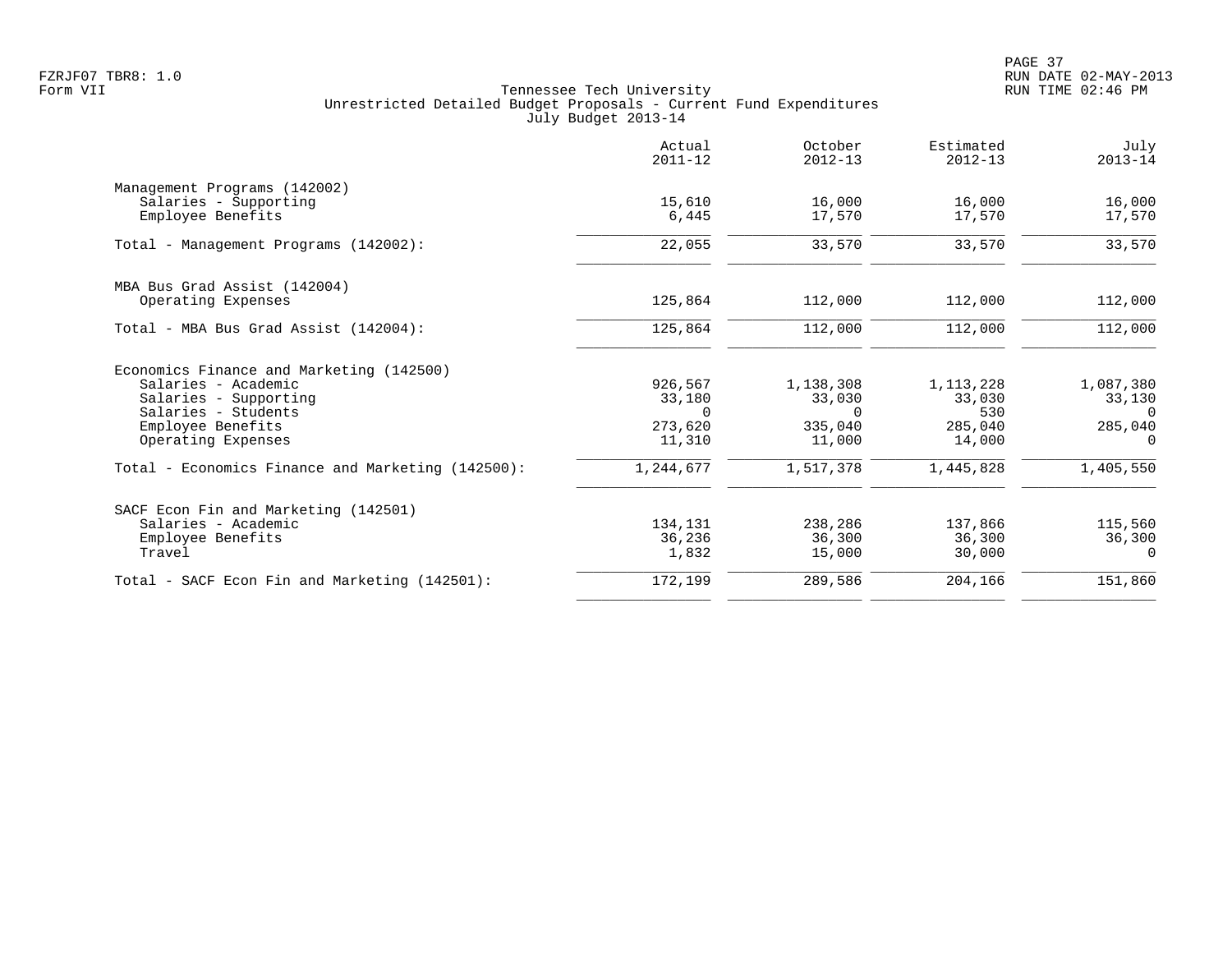|                                                     | Actual<br>$2011 - 12$ | October<br>$2012 - 13$ | Estimated<br>$2012 - 13$ | July<br>$2013 - 14$ |
|-----------------------------------------------------|-----------------------|------------------------|--------------------------|---------------------|
| Basic Business (143000)                             |                       |                        |                          |                     |
| Salaries - Supporting                               | 73,157                | 67,760                 | 67,760                   | 67,860              |
| Salaries - Professional                             | 57,875                | 63,025                 | 63,025                   | 64,340              |
| Employee Benefits                                   | 47,177                | 52,030                 | 52,030                   | 52,030              |
| Operating Expenses                                  | 5,488                 | 5,500                  | 5,500                    | $\Omega$            |
| Total - Basic Business (143000):                    | 183,697               | 188,315                | 188,315                  | 184,230             |
| SACF Basic Business (143001)                        |                       |                        |                          |                     |
| Salaries - Supporting                               | 19,353                | $\Omega$               | 0                        | $\overline{0}$      |
| Salaries - Professional                             | 0                     | 23,810                 | 23,810                   | 24,980              |
| Employee Benefits                                   | 2,037                 | 2,000                  | 2,000                    | 2,000               |
| Total - SACF Basic Business (143001):               | 21,390                | 25,810                 | 25,810                   | 26,980              |
| Decision Sciences and Management (144000)           |                       |                        |                          |                     |
| Salaries - Academic                                 | 1,124,339             | 1,117,309              | 1,117,309                | 1,121,310           |
| Salaries - Supporting                               | 24,476                | 26,393                 | 26,393                   | 27,210              |
| Employee Benefits                                   | 316,230               | 315,830                | 295,830                  | 295,830             |
| Travel                                              | 2,718                 | $\Omega$               | 0                        | 0                   |
| Operating Expenses                                  | 10,865                | 8,000                  | 8,000                    | $\overline{0}$      |
| Total - Decision Sciences and Management (144000):  | 1,478,628             | 1,467,532              | 1,447,532                | 1,444,350           |
| SACF Decision Sciences and Mangmt (144001)          |                       |                        |                          |                     |
| Salaries - Academic                                 | 49,568                | 50,808                 | 50,808                   | 50,808              |
| Employee Benefits                                   | 13,653                | 15,830                 | 15,830                   | 15,830              |
| Travel                                              | 2,411                 | 10,000                 | 13,000                   | $\Omega$            |
| Total - SACF Decision Sciences and Mangmt (144001): | 65,632                | 76,638                 | 79,638                   | 66,638              |
|                                                     |                       |                        |                          |                     |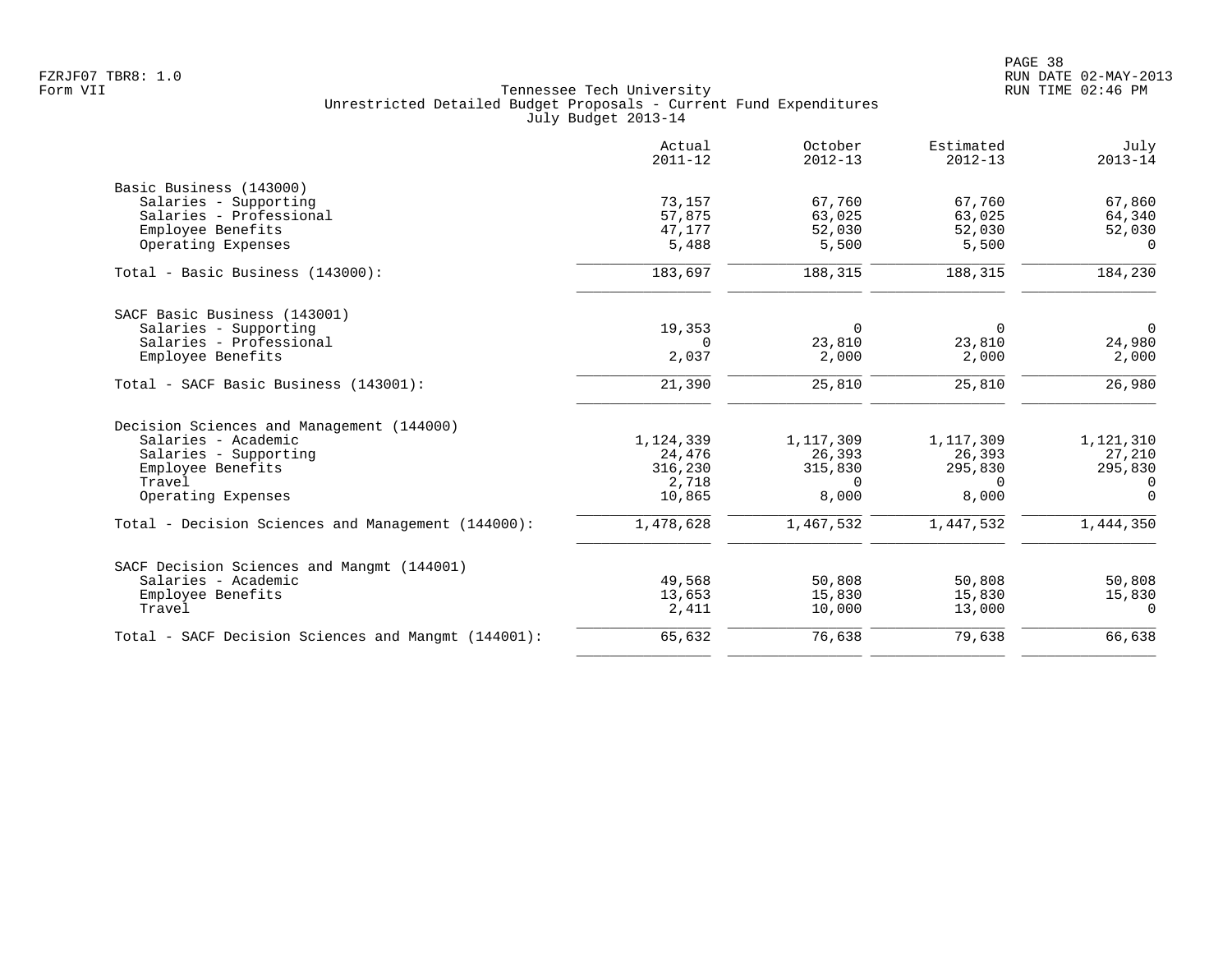|                                                   | Actual<br>$2011 - 12$ | October<br>$2012 - 13$ | Estimated<br>$2012 - 13$ | July<br>$2013 - 14$ |
|---------------------------------------------------|-----------------------|------------------------|--------------------------|---------------------|
| World Cultures (144003)                           |                       |                        |                          |                     |
| Operating Expenses                                | 240                   | 950                    | 950                      | 950                 |
| Total - World Cultures (144003):                  | 240                   | 950                    | 950                      | 950                 |
| Fleetquard Cummins Computer Ctr (145000)          |                       |                        |                          |                     |
| Salaries - Professional                           | 1,207                 | 2,400                  | 2,400                    | 2,400               |
| Employee Benefits                                 | 211                   | 750                    | 750                      | 750                 |
| Operating Expenses                                | 3,318                 | 3,420                  | 3,420                    | 3,420               |
| Total - Fleetguard Cummins Computer Ctr (145000): | 4,736                 | 6,570                  | 6,570                    | 6,570               |
| SACF Fleetgd Cum Computer Ctr (145001)            |                       |                        |                          |                     |
| Employee Benefits                                 | $\mathbf 0$           | 300                    | 0                        | $\mathbf 0$         |
| Total - SACF Fleetgd Cum Computer Ctr (145001):   | $\Omega$              | 300                    | $\mathbf 0$              | $\Omega$            |
| External Relations (146000)                       |                       |                        |                          |                     |
| Salaries - Supporting                             | 23,128                | 25,820                 | 25,820                   | 26,810              |
| Employee Benefits                                 | 10,880                | 32,780                 | 32,780                   | 32,780              |
| Total - External Relations (146000):              | 34,008                | 58,600                 | 58,600                   | 59,590              |
| Governors Schools (148000)                        |                       |                        |                          |                     |
| Salaries - Academic                               | 17,506                | 14,500                 | 27,500                   | 14,500              |
| Salaries - Supporting                             | 3,200                 | 4,000                  | 4,000                    | 4,000               |
| Employee Benefits                                 | 2,813                 | 1,000                  | 3,000                    | 3,000               |
| Operating Expenses                                | 173                   | 35,440                 | 21,600                   | 3,130               |
| Total - Governors Schools (148000):               | 23,692                | 54,940                 | 56,100                   | 24,630              |
|                                                   |                       |                        |                          |                     |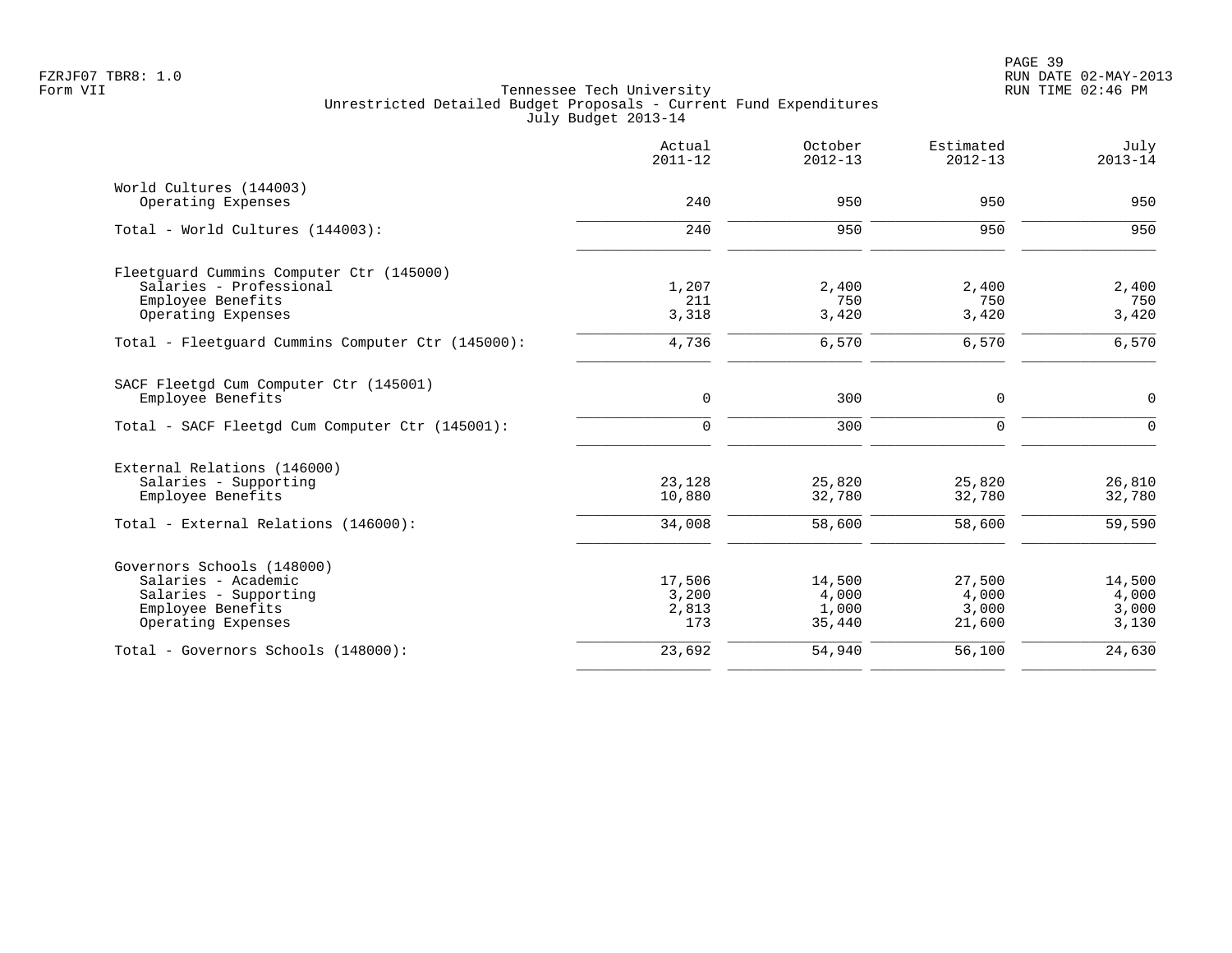PAGE 40 FZRJF07 TBR8: 1.0 RUN DATE 02-MAY-2013

|                                                                                                                                                  | Actual<br>$2011 - 12$          | October<br>$2012 - 13$                                    | Estimated<br>$2012 - 13$                                   | July<br>$2013 - 14$                                       |
|--------------------------------------------------------------------------------------------------------------------------------------------------|--------------------------------|-----------------------------------------------------------|------------------------------------------------------------|-----------------------------------------------------------|
| Dean of College of Education Office (150000)<br>Salaries - Professional<br>Employee Benefits                                                     | 1,000<br>247                   | 0<br>$\mathbf 0$                                          | 0<br>$\mathbf 0$                                           | 0<br>0                                                    |
| Total - Dean of College of Education Office (150000):                                                                                            | 1,247                          | 0                                                         | $\mathbf 0$                                                | $\Omega$                                                  |
| Education Grad Assistant (150001)<br>Operating Expenses                                                                                          | 256,220                        | 275,280                                                   | 275,280                                                    | 275,280                                                   |
| Total - Education Grad Assistant (150001):                                                                                                       | 256,220                        | 275,280                                                   | 275,280                                                    | 275,280                                                   |
| Educ TIKI Grad Assistant (150002)<br>Salaries - Professional<br>Operating Expenses                                                               | 6,750<br>10,126                | $\mathbf 0$<br>8,630                                      | 15,000<br>8,630                                            | 0<br>$\Omega$                                             |
| Total - Educ TIKI Grad Assistant (150002):                                                                                                       | 16,876                         | 8,630                                                     | 23,630                                                     | $\Omega$                                                  |
| SACF Education (150009)<br>Salaries - Academic<br>Salaries - Professional<br>Employee Benefits<br>Travel<br>Operating Expenses<br>Capital Outlay | 0<br>$\Omega$<br>0<br>$\Omega$ | 82,000<br>100,000<br>38,000<br>60,000<br>93,400<br>26,600 | 82,000<br>100,000<br>38,000<br>60,000<br>103,400<br>26,600 | 82,000<br>93,450<br>38,000<br>60,000<br>109,950<br>26,600 |
| Total - SACF Education (150009):                                                                                                                 | $\mathbf 0$                    | 400,000                                                   | 410,000                                                    | 410,000                                                   |
|                                                                                                                                                  |                                |                                                           |                                                            |                                                           |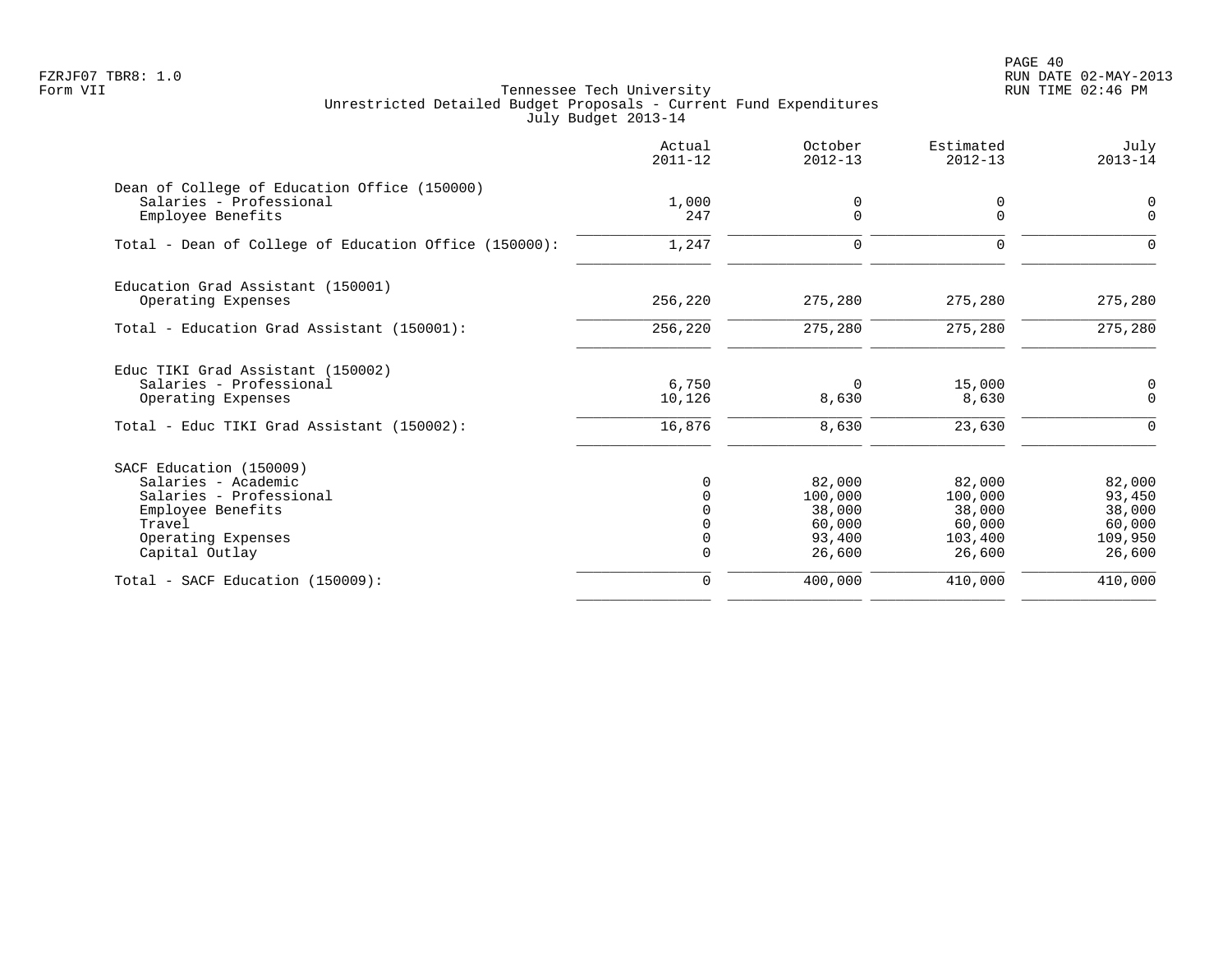PAGE 41 FZRJF07 TBR8: 1.0 RUN DATE 02-MAY-2013

|                                                                                                                                                                                                             | Actual<br>$2011 - 12$                                              | October<br>$2012 - 13$                                              | Estimated<br>$2012 - 13$                                            | July<br>$2013 - 14$                                                 |
|-------------------------------------------------------------------------------------------------------------------------------------------------------------------------------------------------------------|--------------------------------------------------------------------|---------------------------------------------------------------------|---------------------------------------------------------------------|---------------------------------------------------------------------|
| Online Course Dev Education (150010)<br>Operating Expenses                                                                                                                                                  | $\mathbf 0$                                                        | 9,560                                                               | 9,560                                                               | 5,300                                                               |
| Total - Online Course Dev Education (150010):                                                                                                                                                               | $\mathbf 0$                                                        | 9,560                                                               | 9,560                                                               | 5,300                                                               |
| Education MOE Funding (150020)<br>Salaries - Academic<br>Employee Benefits                                                                                                                                  | 350<br>27                                                          | 0<br>$\mathbf 0$                                                    | 0<br>$\mathbf 0$                                                    | 0<br>$\mathbf 0$                                                    |
| Total - Education MOE Funding (150020):                                                                                                                                                                     | 377                                                                | $\mathbf 0$                                                         | $\Omega$                                                            | $\Omega$                                                            |
| Learning Support Program (151000)<br>Salaries - Academic<br>Salaries - Supporting<br>Salaries - Students<br>Employee Benefits<br>Travel<br>Operating Expenses<br>Total - Learning Support Program (151000): | 288,167<br>30,368<br>17,403<br>126,168<br>197<br>10,560<br>472,863 | 320,482<br>30,885<br>7,820<br>126,390<br>1,420<br>11,630<br>498,627 | 320,482<br>30,885<br>7,820<br>126,390<br>1,420<br>11,630<br>498,627 | 323,280<br>31,990<br>7,820<br>126,390<br>1,420<br>11,630<br>502,530 |
| Associate Dean Coll of Educ (151500)<br>Salaries - Administrative<br>Salaries - Supporting<br>Salaries - Professional<br>Employee Benefits<br>Operating Expenses                                            | 63,599<br>37,116<br>43,591<br>50,784<br>2,023                      | $\mathbf 0$<br>53,654<br>152,344<br>62,910<br>2,580                 | $\Omega$<br>53,654<br>115,914<br>62,910<br>2,580                    | $\overline{0}$<br>54,745<br>154,348<br>62,910<br>12,580             |
| Total - Associate Dean Coll of Educ (151500):                                                                                                                                                               | 197,113                                                            | 271,488                                                             | 235,058                                                             | 284,583                                                             |
|                                                                                                                                                                                                             |                                                                    |                                                                     |                                                                     |                                                                     |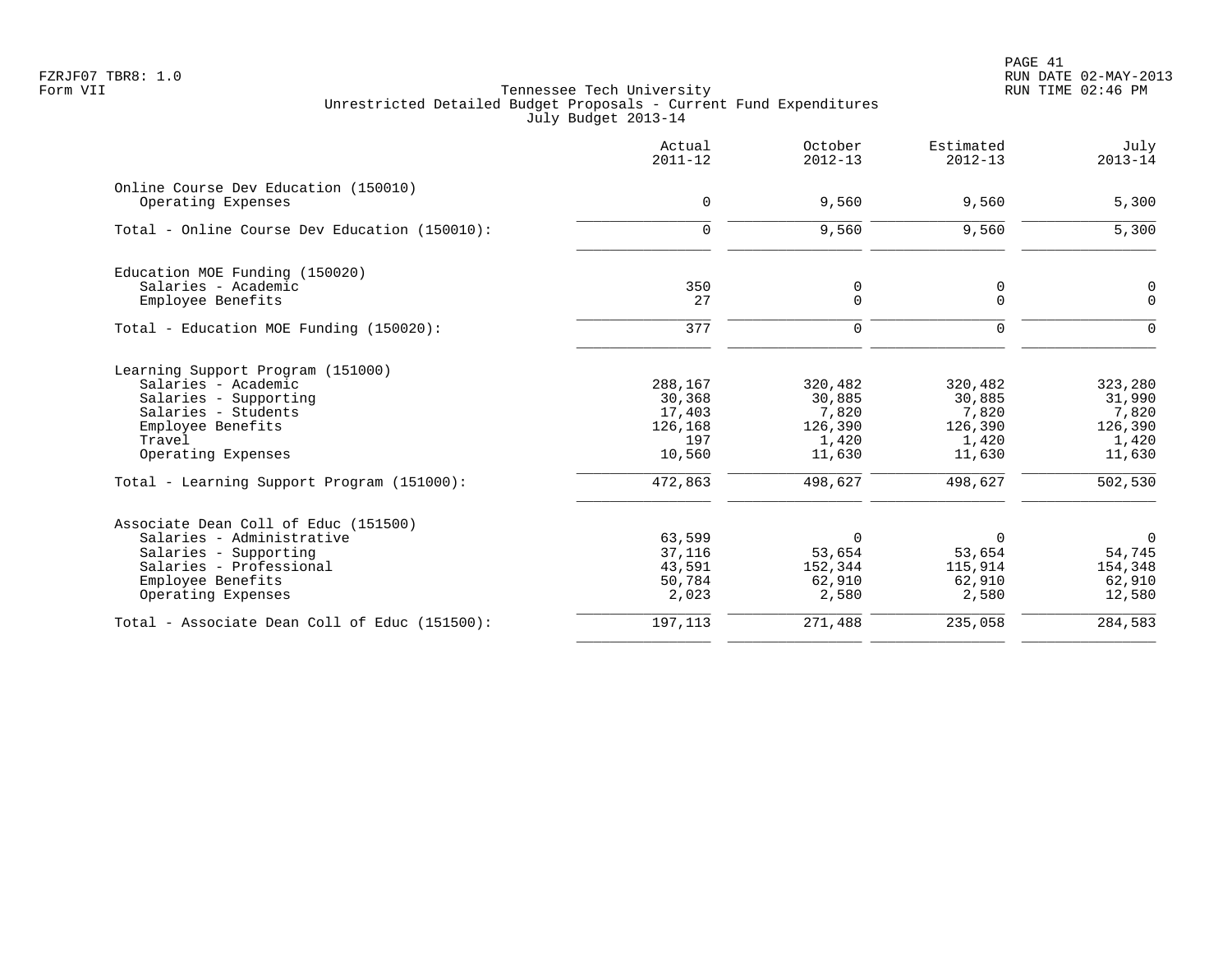|                                                   | Actual<br>$2011 - 12$ | October<br>$2012 - 13$ | Estimated<br>$2012 - 13$ | July<br>$2013 - 14$ |
|---------------------------------------------------|-----------------------|------------------------|--------------------------|---------------------|
| Education PHD (151501)                            |                       |                        |                          |                     |
| Salaries - Academic                               | 9,568                 | 15,490                 | 15,490                   | 15,490              |
| Salaries - Students                               | 3,085                 | $\Omega$               | $\Omega$                 | $\Omega$            |
| Salaries - Professional                           | 63,000                | 84,000                 | 84,000                   | 84,000              |
| Employee Benefits                                 | 1,766                 | 6,300                  | 6,300                    | 6,300               |
| Operating Expenses                                | 3,955                 | 21,620                 | 21,620                   | 4,120               |
| Total - Education PHD (151501):                   | 81,374                | 127,410                | 127,410                  | 109,910             |
| Exceptional Learning Grad Asst (151502)           |                       |                        |                          |                     |
| Operating Expenses                                | 39,735                | 86,730                 | 86,730                   | 86,730              |
| Total - Exceptional Learning Grad Asst (151502):  | 39,735                | 86,730                 | 86,730                   | 86,730              |
| Counseling and Psychology (152000)                |                       |                        |                          |                     |
| Salaries - Academic                               | 841,046               | 923,544                | 894,294                  | 927,624             |
| Salaries - Supporting                             | 40,922                | 41,790                 | 42,060                   | 41,890              |
| Salaries - Students                               | 14,581                | 860                    | 12,000                   | 860                 |
| Employee Benefits                                 | 301,641               | 302,300                | 302,300                  | 302,300             |
| Travel                                            | 8,121                 | $\Omega$               | 15,000                   | $\Omega$            |
| Operating Expenses                                | 58,389                | 9,780                  | 60,520                   | 9,780               |
| Total - Counseling and Psychology (152000):       | 1,264,700             | 1,278,274              | 1,326,174                | 1,282,454           |
| Department of Teacher Education (152500)          |                       |                        |                          |                     |
| Salaries - Academic                               | 121,932               | 128,634                | 128,634                  | 129,220             |
| Salaries - Supporting                             | 49,917                | 51,851                 | 51,851                   | 52,468              |
| Salaries - Students                               | 1,385                 | 2,200                  | 2,200                    | 1,000               |
| Salaries - Professional                           | 11,571                | 7,500                  | 8,000                    | $\Omega$            |
| Employee Benefits                                 | 72,844                | 72,510                 | 72,510                   | 72,510              |
| Travel                                            | 24,276                | 22,650                 | 22,650                   | 22,650              |
| Operating Expenses                                | 41,661                | 40,290                 | 39,790                   | 40,290              |
| Total - Department of Teacher Education (152500): | 323,586               | 325,635                | 325,635                  | 318,138             |
|                                                   |                       |                        |                          |                     |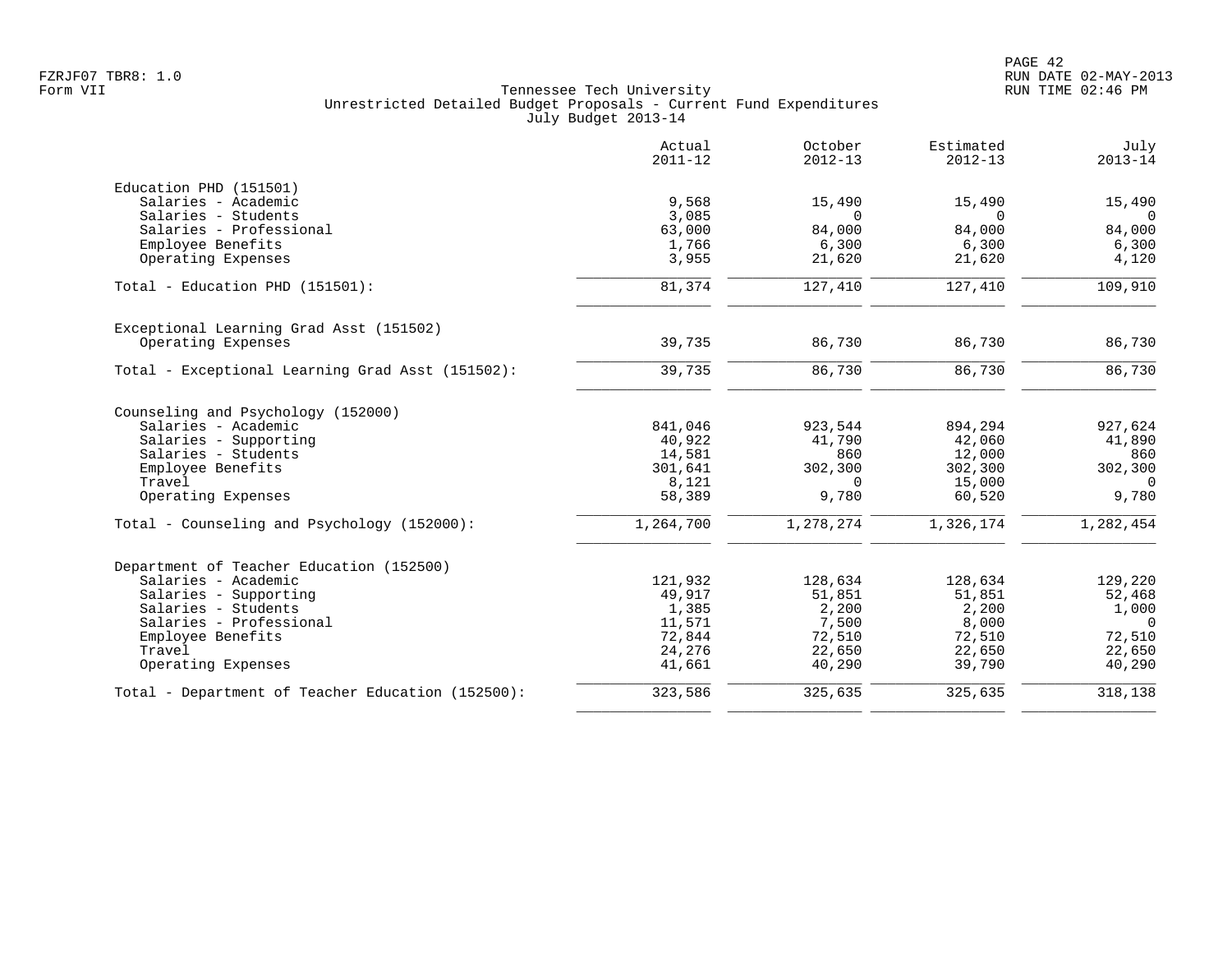|                                                   | Actual<br>$2011 - 12$ | October<br>$2012 - 13$ | Estimated<br>$2012 - 13$ | July<br>$2013 - 14$ |
|---------------------------------------------------|-----------------------|------------------------|--------------------------|---------------------|
| Match Dept of Teacher Educ (152515)               |                       |                        |                          |                     |
| Salaries - Academic                               | 3,486                 | $\Omega$               | 0                        | 0                   |
| Employee Benefits                                 | 1,382                 | $\mathbf 0$            | 0                        | $\Omega$            |
| Operating Expenses                                | 500                   | $\Omega$               | $\Omega$                 | $\Omega$            |
| Total - Match Dept of Teacher Educ (152515):      | 5,368                 | $\mathbf 0$            | 0                        | $\Omega$            |
| Curriculum and Instr Office (153000)              |                       |                        |                          |                     |
| Salaries - Academic                               | 1,670,888             | 2,179,420              | 1,951,420                | 2,156,835           |
| Salaries - Supporting                             | 216,762               | 94,943                 | 94,943                   | 96,357              |
| Salaries - Students                               | 2,150                 | $\Omega$               | $\Omega$                 | $\Omega$            |
| Employee Benefits                                 | 565,271               | 551,700                | 608,700                  | 608,700             |
| Travel                                            | 11,049                | 5,490                  | 31,490                   | 490                 |
| Operating Expenses                                | 42,646                | 53,160                 | 27,160                   | 50,080              |
| Total - Curriculum and Instr Office (153000):     | 2,508,766             | 2,884,713              | 2,713,713                | 2,912,462           |
| Matching Curriculum Instruction (153005)          |                       |                        |                          |                     |
| Salaries - Academic                               | 27,103                | 0                      | 0                        | 0                   |
| Employee Benefits                                 | 9,115                 | $\Omega$               | $\Omega$                 | $\mathbf 0$         |
| Travel                                            | 6,377                 | $\mathbf 0$            | 0                        | $\mathbf 0$         |
| Operating Expenses                                | 30                    | $\mathbf 0$            | $\Omega$                 | $\Omega$            |
| Total - Matching Curriculum Instruction (153005): | 42,625                | $\mathbf 0$            | 0                        | $\mathbf 0$         |
| Two Plus Two Tullahoma (153050)                   |                       |                        |                          |                     |
| Salaries - Academic                               | 101,304               | 102,418                | 96,418                   | 102,730             |
| Employee Benefits                                 | 38,483                | 47,520                 | 47,520                   | 47,520              |
| Total - Two Plus Two Tullahoma (153050):          | 139,787               | 149,938                | 143,938                  | 150,250             |
|                                                   |                       |                        |                          |                     |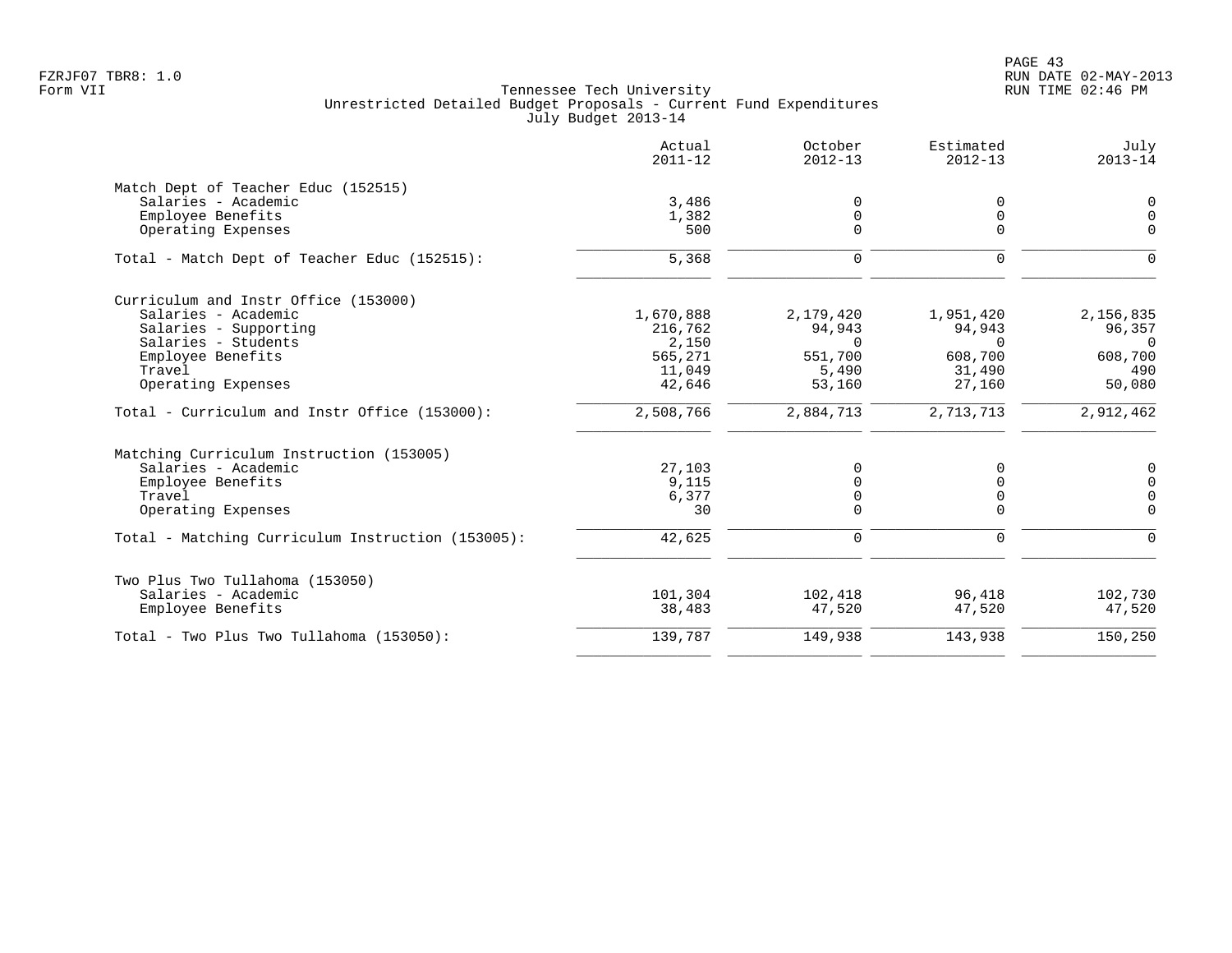|                                            | Actual<br>$2011 - 12$ | October<br>$2012 - 13$ | Estimated<br>$2012 - 13$ | July<br>$2013 - 14$ |
|--------------------------------------------|-----------------------|------------------------|--------------------------|---------------------|
| Two Plus Two Crossville (153051)           |                       |                        |                          |                     |
| Salaries - Academic                        | 103,916               | 105,330                | 99,330                   | 105,110             |
| Salaries - Supporting                      | 10,222                | 11,338                 | 11,338                   | 11,730              |
| Employee Benefits                          | 44,493                | 44,590                 | 44,590                   | 44,590              |
| Total - Two Plus Two Crossville (153051):  | 158,631               | 161,258                | 155,258                  | 161,430             |
| Two Plus Two Oak Ridge (153052)            |                       |                        |                          |                     |
| Salaries - Academic                        | 168,498               | 181,318                | 181,318                  | 184,230             |
| Salaries - Supporting                      | 10,222                | 11,338                 | 11,338                   | 11,730              |
| Employee Benefits                          | 75,754                | 75,740                 | 75,740                   | 75,740              |
| Total - Two Plus Two Oak Ridge (153052):   | 254,474               | 268,396                | 268,396                  | 271,700             |
| Two Plus Two Pellissippi (153053)          |                       |                        |                          |                     |
| Salaries - Academic                        | 202,878               | 225,412                | 225,412                  | 228,560             |
| Salaries - Supporting                      | 9,647                 | 10,211                 | 10,211                   | 10,228              |
| Employee Benefits                          | 70,647                | 71,510                 | 84,510                   | 84,510              |
| Total - Two Plus Two Pellissippi (153053): | 283,172               | 307,133                | 320,133                  | 323,298             |
| Two Plus Two Chattanooga (153054)          |                       |                        |                          |                     |
| Salaries - Academic                        | 127,660               | 150,040                | 144,040                  | 149,940             |
| Salaries - Supporting                      | 10,307                | 11,338                 | 11,338                   | 11,730              |
| Employee Benefits                          | 46,100                | 57,530                 | 57,530                   | 57,530              |
| Total - Two Plus Two Chattanooga (153054): | 184,067               | 218,908                | 212,908                  | 219,200             |
|                                            |                       |                        |                          |                     |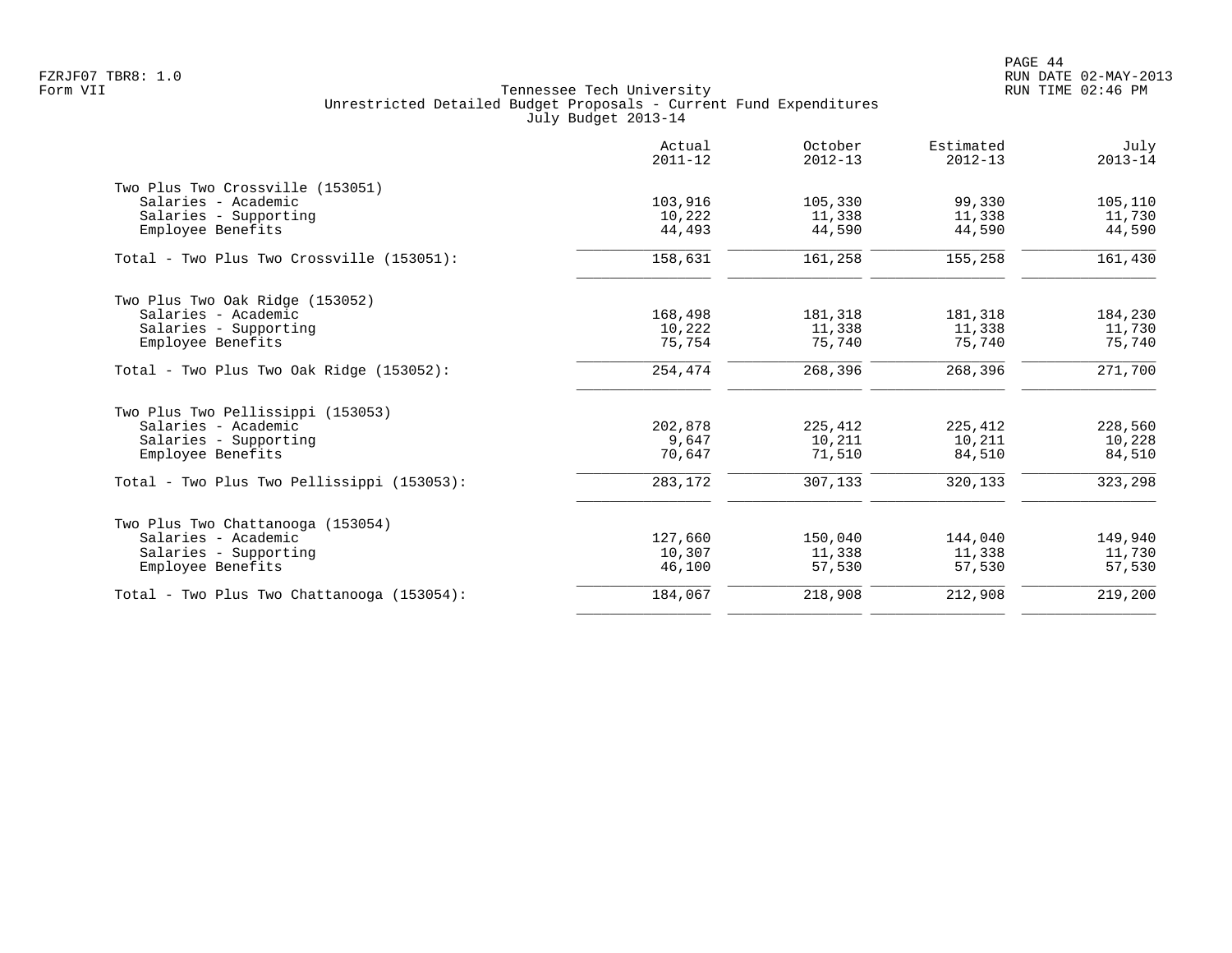|                                                     | Actual<br>$2011 - 12$ | October<br>$2012 - 13$ | Estimated<br>$2012 - 13$ | July<br>$2013 - 14$ |
|-----------------------------------------------------|-----------------------|------------------------|--------------------------|---------------------|
| Two Plus Two Motlow (153055)                        |                       |                        |                          |                     |
| Salaries - Academic                                 | 108,702               | 109,622                | 103,622                  | 109,190             |
| Salaries - Supporting                               | 10,251                | 11,335                 | 11,335                   | 11,730              |
| Employee Benefits                                   | 57,393                | 57,270                 | 57,270                   | 57,270              |
| Total - Two Plus Two Motlow (153055):               | 176,346               | 178,227                | 172,227                  | 178,190             |
| Two Plus Two Roane St Harriman (153056)             |                       |                        |                          |                     |
| Salaries - Academic                                 | 104,374               | 109,696                | 109,696                  | 111,010             |
| Employee Benefits                                   | 47,688                | 47,670                 | 47,670                   | 47,670              |
| Total - Two Plus Two Roane St Harriman (153056):    | 152,062               | 157,366                | 157,366                  | 158,680             |
| Two Plus Two Scott Co (153059)                      |                       |                        |                          |                     |
| Salaries - Academic                                 | 44,660                | 44,840                 | 44,840                   | 44,940              |
| Employee Benefits                                   | 8,536                 | 31,470                 | 11,470                   | 11,470              |
| Total - Two Plus Two Scott Co (153059):             | 53,196                | 76,310                 | 56,310                   | 56,410              |
| Exercise Sci Physical Ed Wellness (154000)          |                       |                        |                          |                     |
| Salaries - Academic                                 | 527,498               | 483,150                | 504,900                  | 481,130             |
| Salaries - Supporting                               | 41,286                | 48,700                 | 48,700                   | 46,200              |
| Salaries - Students                                 | $\Omega$              | 100                    | 100                      | 100                 |
| Salaries - Professional                             | 18,580                | 5,800                  | 5,800                    | 5,800               |
| Employee Benefits                                   | 210,170               | 229,690                | 204,690                  | 204,690             |
| Travel                                              | 4,525                 | 1,570                  | 2,240                    | $\overline{0}$      |
| Operating Expenses<br>Capital Outlay                | 35,256<br>0           | 45,070<br>5,530        | 32,650<br>5,530          | 25,490<br>$\Omega$  |
|                                                     |                       |                        |                          |                     |
| Total - Exercise Sci Physical Ed Wellness (154000): | 837,315               | 819,610                | 804,610                  | 763,410             |
|                                                     |                       |                        |                          |                     |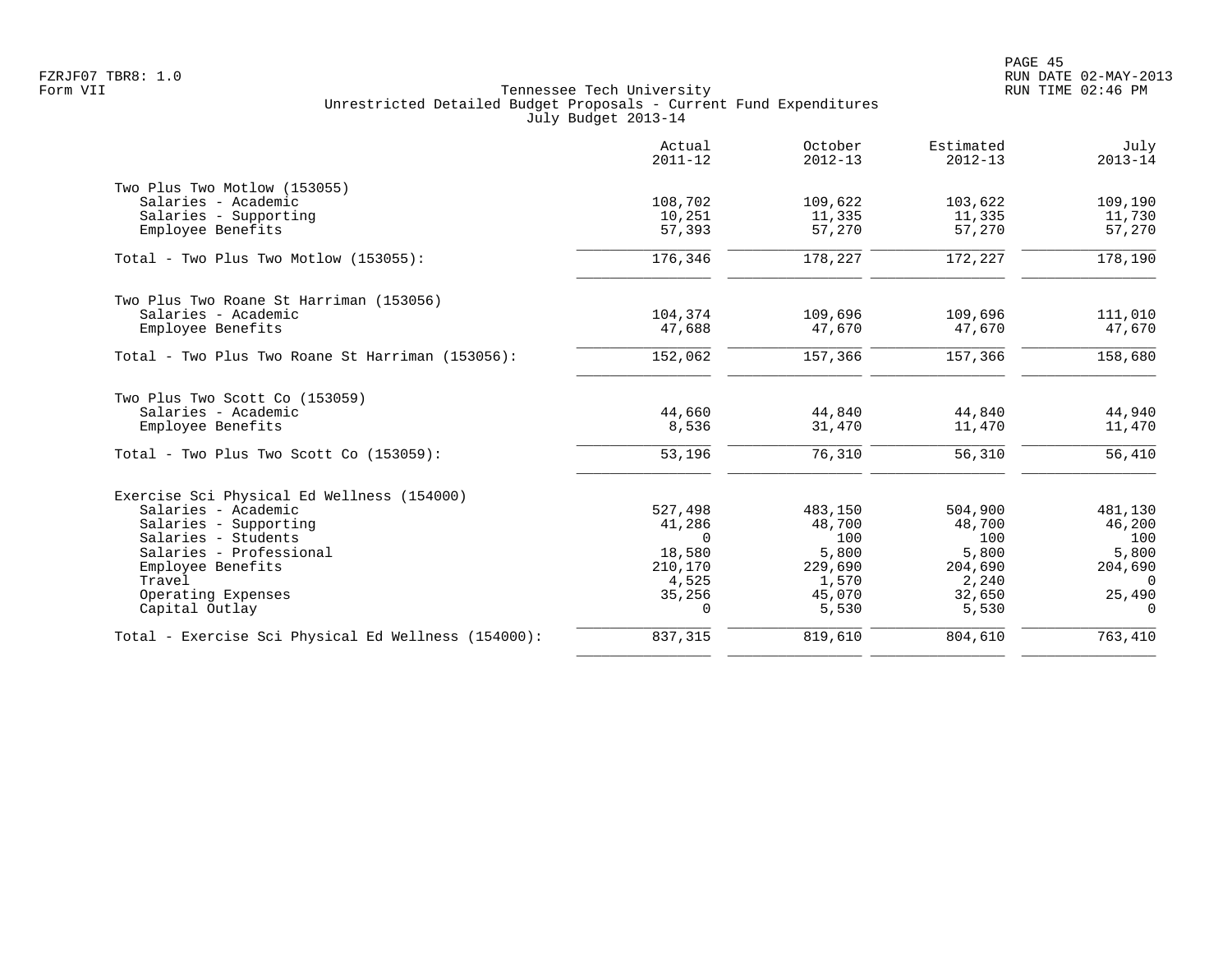|                                                      | Actual<br>$2011 - 12$ | October<br>$2012 - 13$ | Estimated<br>$2012 - 13$ | July<br>$2013 - 14$ |
|------------------------------------------------------|-----------------------|------------------------|--------------------------|---------------------|
| EXPW Special Courses (154001)                        |                       |                        |                          |                     |
| Employee Benefits                                    | $\mathbf 0$           | 30                     | 30                       | 30                  |
| Total - EXPW Special Courses (154001):               | $\mathbf 0$           | 30                     | 30                       | 30                  |
| EXPW Special Courses Transf In (154002)              |                       |                        |                          |                     |
| Salaries - Students                                  | 3,429                 | 3,000                  | 3,000                    | 3,000               |
| Employee Benefits                                    | 65                    | $\Omega$               | $\Omega$                 | $\Omega$            |
| Operating Expenses                                   | 4,725                 | 5,000                  | 5,000                    | 5,000               |
| Total - EXPW Special Courses Transf In (154002):     | 8,219                 | 8,000                  | 8,000                    | 8,000               |
| Athletic Exer Sci Phys Ed Wellness (154007)          |                       |                        |                          |                     |
| Salaries - Academic                                  | $\mathbf 0$           | 86,031                 | 86,031                   | 87,159              |
| Salaries - Supporting                                | $\mathbf 0$           | 6,973                  | 6,973                    | 7,024               |
| Employee Benefits                                    | $\mathbf 0$           | 36,600                 | 36,600                   | 36,600              |
| Total - Athletic Exer Sci Phys Ed Wellness (154007): | $\mathbf 0$           | 129,604                | 129,604                  | 130,783             |
| Music (155000)                                       |                       |                        |                          |                     |
| Salaries - Academic                                  | 1,634,310             | 1,522,034              | 1,535,394                | 1,517,730           |
| Salaries - Supporting                                | 87,823                | 89,282                 | 89,282                   | 90,583              |
| Salaries - Students                                  | 3,409                 | 2,000                  | 2,000                    | 1,000               |
| Employee Benefits                                    | 610,022               | 504,000                | 524,000                  | 524,000             |
| Travel                                               | 7,501                 | $\Omega$               | 32,500                   | $\Omega$            |
| Operating Expenses<br>Department Revenues            | 67,864<br>$-320$      | 92,640<br>0            | 141,420<br>$\Omega$      | 82,820<br>$\Omega$  |
|                                                      |                       |                        |                          |                     |
| Total - Music (155000):                              | 2,410,609             | 2,209,956              | 2,324,596                | 2, 216, 133         |
|                                                      |                       |                        |                          |                     |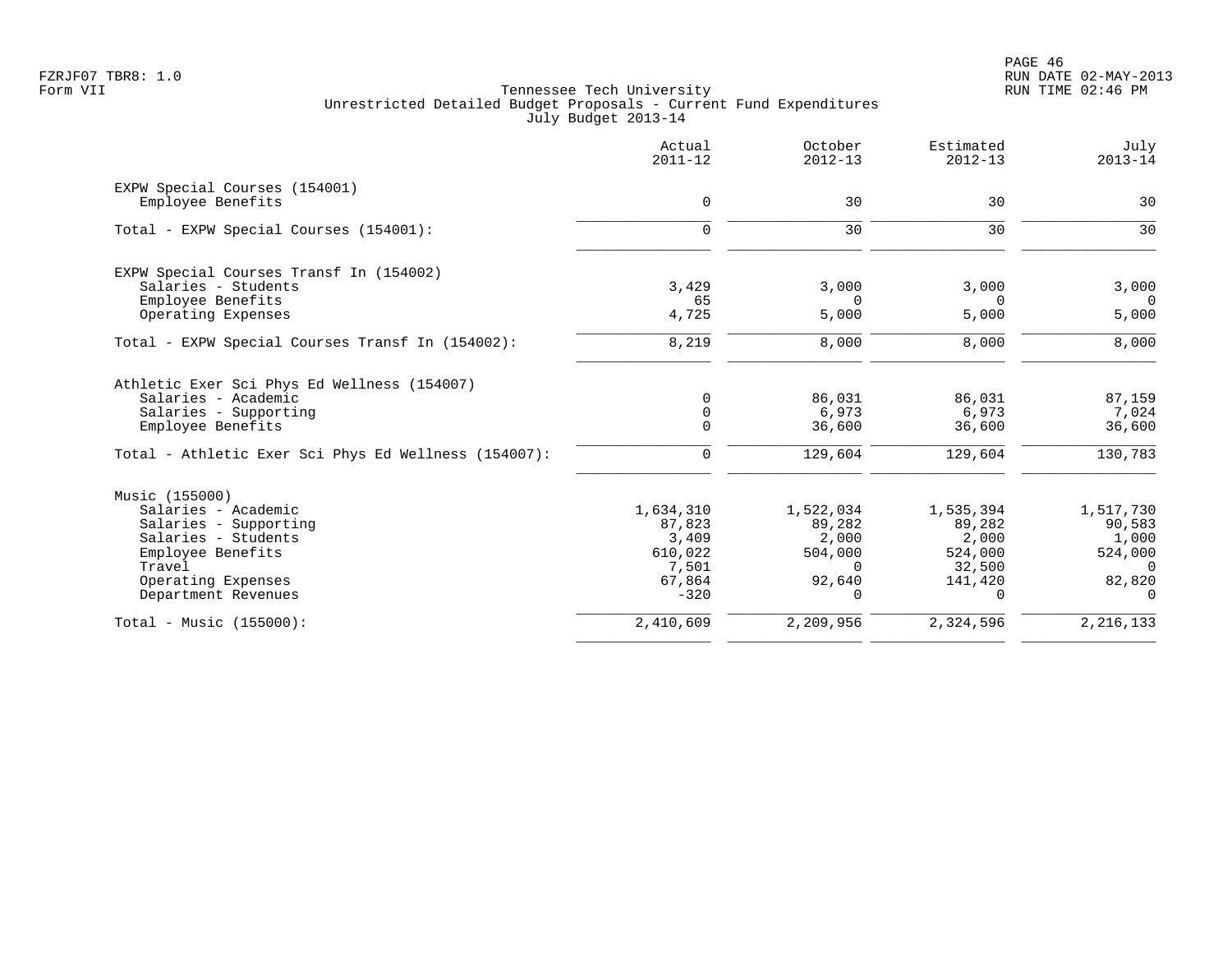|                                            | Actual<br>$2011 - 12$ | October<br>$2012 - 13$ | Estimated<br>$2012 - 13$ | July<br>$2013 - 14$ |
|--------------------------------------------|-----------------------|------------------------|--------------------------|---------------------|
| Music Scholarships (155005)                |                       |                        |                          |                     |
| Operating Expenses                         | 367,273               | 383,880                | 383,880                  | 383,880             |
| Total - Music Scholarships (155005):       | 367,273               | 383,880                | 383,880                  | 383,880             |
| Art (155300)                               |                       |                        |                          |                     |
| Salaries - Academic                        | $\Omega$              | 353,526                | 353,526                  | 361,710             |
| Salaries - Supporting                      | $\Omega$              | 25,000                 | 25,000                   | 22,980              |
| Employee Benefits                          | $\Omega$              | 121,200                | 104,200                  | 104,200             |
| Travel                                     | 0                     | 1,000                  | 1,800                    | $\Omega$            |
| Operating Expenses                         | $\mathbf 0$           | 13,000                 | 12,200                   | 14,000              |
| Total - Art $(155300)$ :                   | $\mathbf 0$           | 513,726                | 496,726                  | 502,890             |
| Art Course Fee (155301)                    |                       |                        |                          |                     |
| Operating Expenses                         | $\mathbf 0$           | 5,000                  | 5,000                    | 5,000               |
| Total - Art Course Fee (155301):           | $\mathbf 0$           | 5,000                  | 5,000                    | 5,000               |
| Craft Center Instruction (155500)          |                       |                        |                          |                     |
| Salaries - Academic                        | 315,248               | 333,002                | 335,602                  | 337,730             |
| Salaries - Supporting                      | 15,009                | 12,600                 | 12,600                   | 12,600              |
| Salaries - Students                        | 218                   | $\Omega$               | $\Omega$                 | $\Omega$            |
| Salaries - Professional                    | 80,090                | 81,110                 | 47,110                   | 78,910              |
| Employee Benefits                          | 152,144               | 133,390                | 133,390                  | 133,390             |
| Travel                                     | 1,344                 | $\Omega$               | 600                      | $\Omega$            |
| Operating Expenses                         | 58,704                | 61,850                 | 69,550                   | 61,850              |
| Total - Craft Center Instruction (155500): | 622,757               | 621,952                | 598,852                  | 624,480             |
|                                            |                       |                        |                          |                     |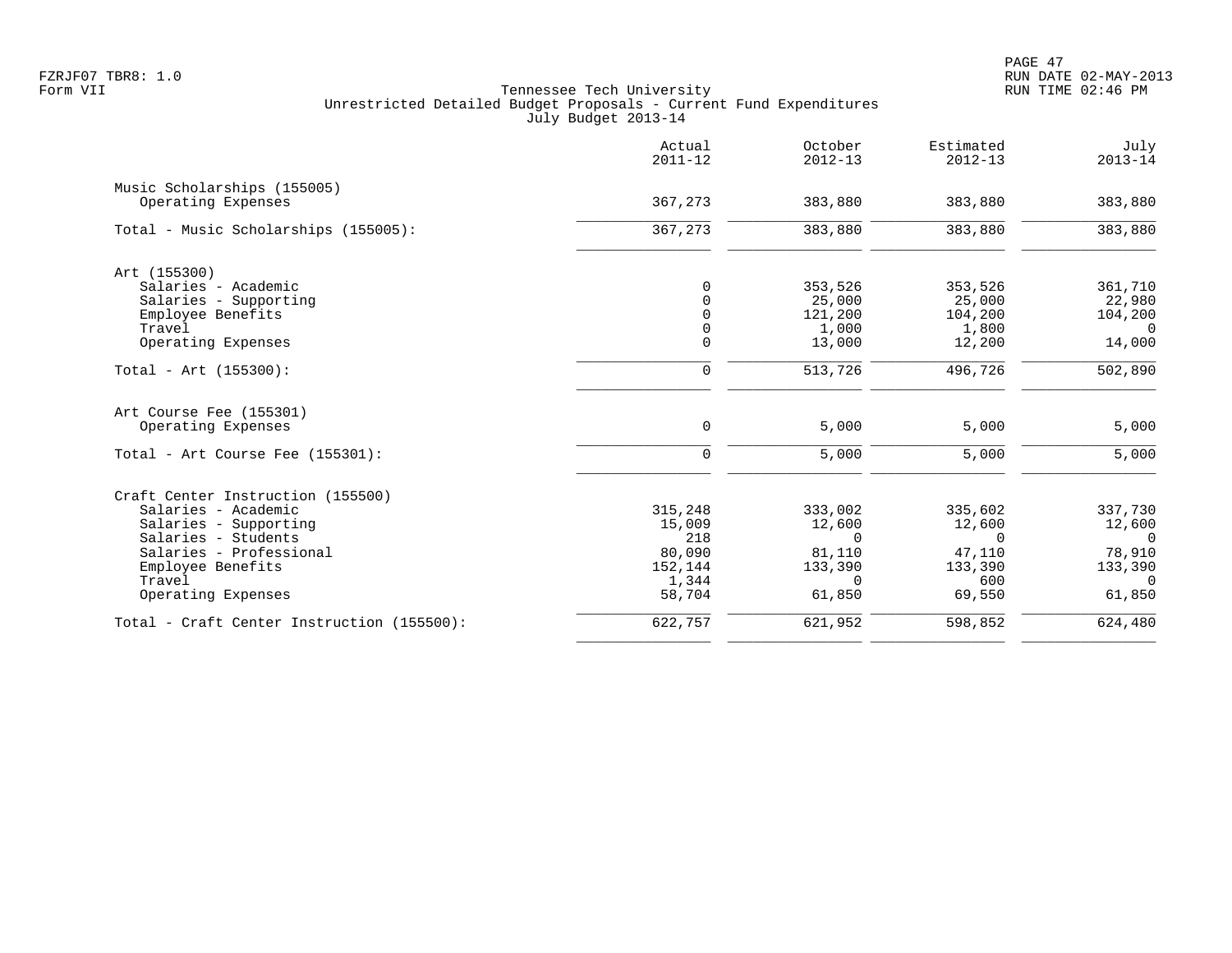|                                                      | Actual<br>$2011 - 12$ | October<br>$2012 - 13$ | Estimated<br>$2012 - 13$ | July<br>$2013 - 14$ |
|------------------------------------------------------|-----------------------|------------------------|--------------------------|---------------------|
| Craft Center Arts (155600)                           |                       |                        |                          |                     |
| Salaries - Administrative                            | 0                     | 5,000                  | 0                        | 0                   |
| Salaries - Supporting                                | $\Omega$              | 9,000                  | $\Omega$                 | $\Omega$            |
| Total - Craft Center Arts (155600):                  | $\Omega$              | 14,000                 | $\Omega$                 | $\Omega$            |
| Online Course Dev Ag and Human Sci (160010)          |                       |                        |                          |                     |
| Operating Expenses                                   | $\mathbf 0$           | 7,550                  | 7,550                    | 10,010              |
| Total - Online Course Dev Ag and Human Sci (160010): | $\mathbf 0$           | 7,550                  | 7,550                    | 10,010              |
| School of Agriculture (163000)                       |                       |                        |                          |                     |
| Salaries - Academic                                  | 512,243               | 530,615                | 507,465                  | 663,328             |
| Salaries - Supporting                                | 25,457                | 27,058                 | 27,058                   | 27,410              |
| Salaries - Students                                  | $\Omega$              | 20                     | 20                       | 20                  |
| Salaries - Professional                              | 103,000               | 109,630                | 109,630                  | 110,980             |
| Employee Benefits                                    | 210,510               | 224,370                | 214,370                  | 252,170             |
| Travel                                               | 281                   | 500                    | 3,000                    | 500                 |
| Operating Expenses                                   | 9,511                 | 14,230                 | 34,880                   | 9,230               |
| Department Revenues                                  | $-358$                | O.                     | $\Omega$                 | $\Omega$            |
| Total - School of Agriculture (163000):              | 860,644               | 906,423                | 896,423                  | 1,063,638           |
| Lab Fee Agriculture (163001)                         |                       |                        |                          |                     |
| Travel                                               | 834                   | 220                    | 220                      | 220                 |
| Operating Expenses                                   | 7,939                 | 11,560                 | 15,980                   | 15,980              |
| Total - Lab Fee Agriculture (163001):                | 8,773                 | 11,780                 | 16,200                   | 16,200              |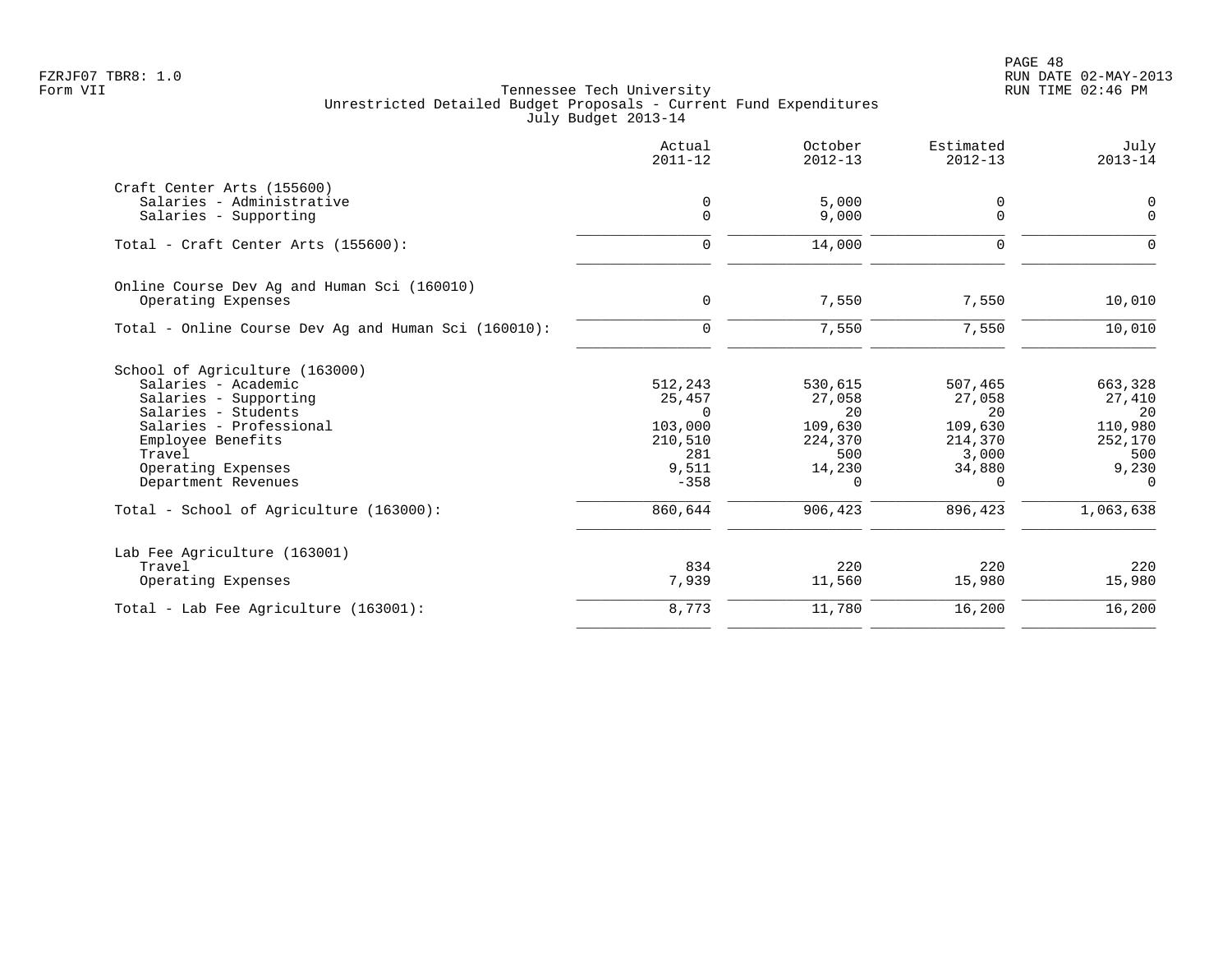|                                           | Actual<br>$2011 - 12$ | October<br>$2012 - 13$ | Estimated<br>$2012 - 13$ | July<br>$2013 - 14$ |
|-------------------------------------------|-----------------------|------------------------|--------------------------|---------------------|
| School of Human Ecology (165000)          |                       |                        |                          |                     |
| Salaries - Academic                       | 420,301               | 426,554                | 483,174                  | 426,450             |
| Salaries - Supporting                     | 24,244                | 27,005                 | 27,005                   | 25,048              |
| Salaries - Professional                   | 43,490                | 77,060                 | 18,440                   | 77,060              |
| Employee Benefits                         | 179,303               | 184,660                | 174,660                  | 174,660             |
| Travel                                    | 2,000                 | $\Omega$               | $\Omega$                 | $\Omega$            |
| Operating Expenses                        | 6,043                 | 3,280                  | 6,280                    | 4,280               |
| Total - School of Human Ecology (165000): | 675,381               | 718,559                | 709,559                  | 707,498             |
| Lab Fee Human Ecology (165001)            |                       |                        |                          |                     |
| Operating Expenses                        | 4,363                 | 3,880                  | 3,500                    | 3,500               |
| Total - Lab Fee Human Ecology (165001):   | 4,363                 | 3,880                  | 3,500                    | 3,500               |
| Lab Fee Nursing (166000)                  |                       |                        |                          |                     |
| Operating Expenses                        | 23,929                | 26,200                 | 22,800                   | 22,800              |
| Capital Outlay                            | 8,798                 | 0                      | 0                        | 0                   |
| Total - Lab Fee Nursing (166000):         | 32,727                | 26,200                 | 22,800                   | 22,800              |
| Nursing Instruction (166001)              |                       |                        |                          |                     |
| Salaries - Academic                       | 803,465               | 1,070,746              | 1,048,016                | 1,078,182           |
| Salaries - Supporting                     | 45,815                | 47,624                 | 49,591                   | 51,787              |
| Salaries - Professional                   | 155,456               | 198,470                | 164,280                  | 201,320             |
| Employee Benefits                         | 318,026               | 353,140                | 338,140                  | 338,140             |
| Travel                                    | 26,812                | 4,690                  | 39,190                   | 4,690               |
| Operating Expenses                        | 25,396                | 25,430                 | 48,850                   | 18,160              |
| Total - Nursing Instruction (166001):     | 1,374,970             | 1,700,100              | 1,688,067                | 1,692,279           |
|                                           |                       |                        |                          |                     |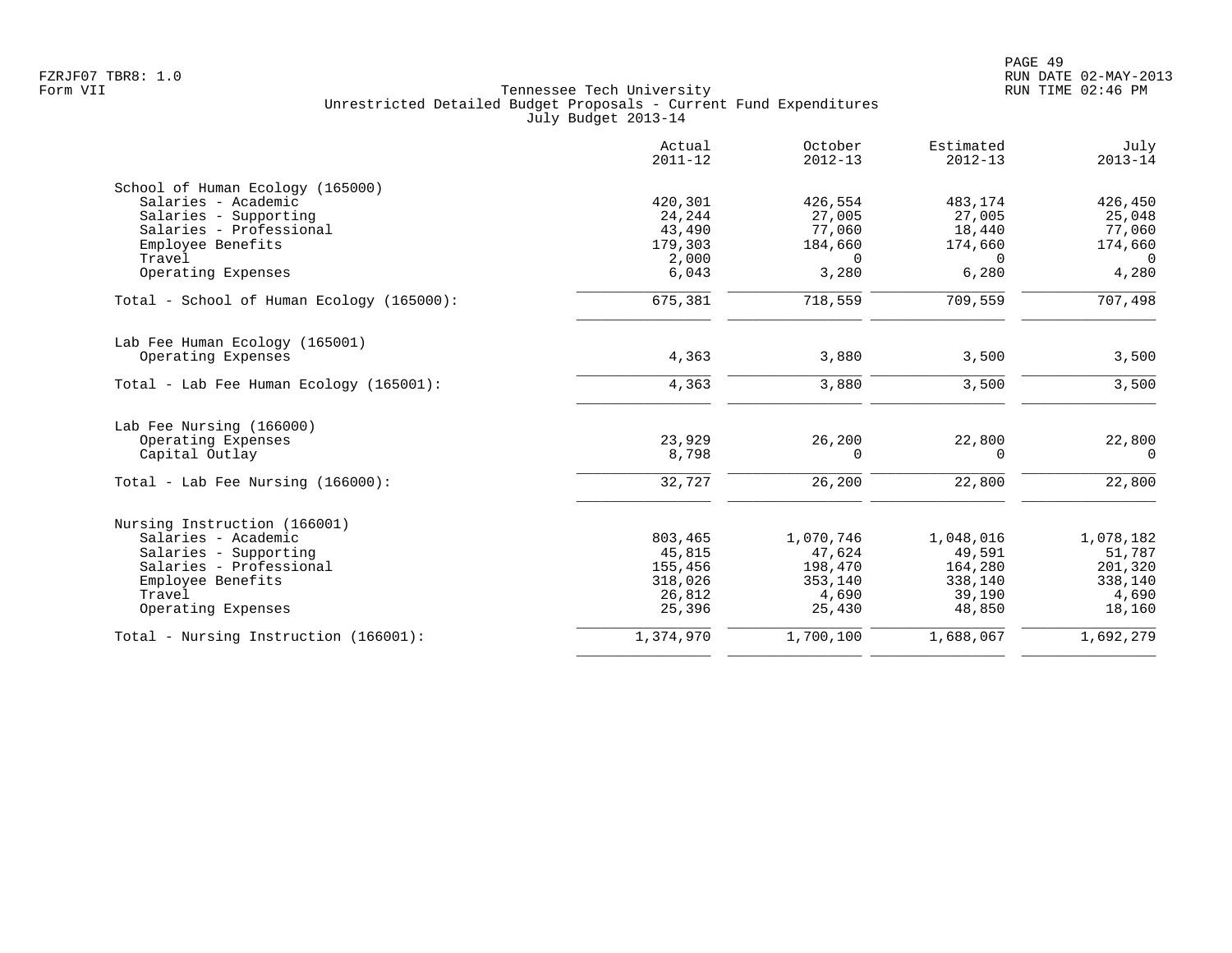|                                               | Actual<br>$2011 - 12$ | October<br>$2012 - 13$ | Estimated<br>$2012 - 13$ | July<br>$2013 - 14$ |
|-----------------------------------------------|-----------------------|------------------------|--------------------------|---------------------|
| Nursing Exam and Testing (166002)             |                       |                        |                          |                     |
| Salaries - Academic                           | 7,875                 | 3,500                  | 3,500                    | 3,500               |
| Employee Benefits                             | 602                   | 500                    | 500                      | 500                 |
| Operating Expenses                            | 11,343                | 34,020                 | 34,020                   | 24,800              |
| Total - Nursing Exam and Testing (166002):    | 19,820                | 38,020                 | 38,020                   | 28,800              |
| SACF Nursing (166003)                         |                       |                        |                          |                     |
| Salaries - Academic                           | 108,780               | 136,480                | 178,480                  | 178,480             |
| Employee Benefits                             | 38,725                | 23,020                 | 23,020                   | 23,020              |
| Operating Expenses                            | 349                   | 70,630                 | 42,030                   | 27,500              |
| Total - SACF Nursing (166003):                | 147,854               | 230,130                | 243,530                  | 229,000             |
| Online Course Dev Nursing (166010)            |                       |                        |                          |                     |
| Operating Expenses                            | $\mathbf 0$           | 0                      | $\mathbf 0$              | 37,710              |
| Total - Online Course Dev Nursing (166010):   | $\mathbf 0$           | $\mathbf 0$            | $\mathbf 0$              | 37,710              |
| GA Instruction Pool (170006)                  |                       |                        |                          |                     |
| Operating Expenses                            | $\mathsf{O}$          | 75,000                 | $\mathbf 0$              | 75,000              |
| Total - GA Instruction Pool (170006):         | $\mathbf 0$           | 75,000                 | $\Omega$                 | 75,000              |
| Minority Graduate Assistant (176004)          |                       |                        |                          |                     |
| Salaries - Students                           | 750                   | 0                      | 0                        | $\overline{0}$      |
| Salaries - Professional                       | 59,750                | 49,910                 | 49,910                   | 49,910              |
| Employee Benefits                             | 239                   | $\Omega$               | $\Omega$                 | $\Omega$            |
| Operating Expenses                            | 39,061                | 357,160                | 357,160                  | 156,870             |
| Total - Minority Graduate Assistant (176004): | 99,800                | 407,070                | 407,070                  | 206,780             |
|                                               |                       |                        |                          |                     |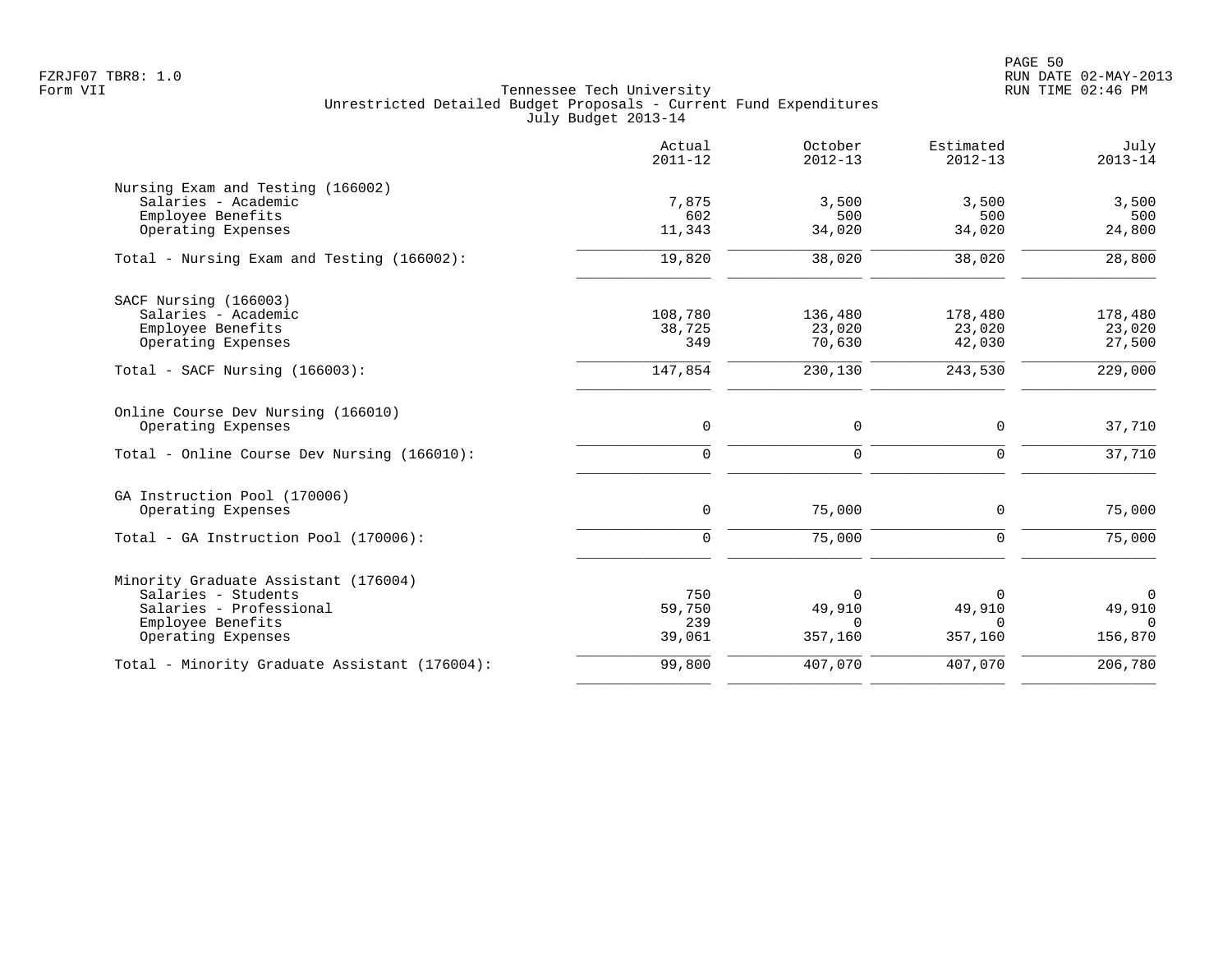|                                      | Actual<br>$2011 - 12$ | October<br>$2012 - 13$ | Estimated<br>$2012 - 13$ | July<br>$2013 - 14$ |
|--------------------------------------|-----------------------|------------------------|--------------------------|---------------------|
| Ext Edu Off Campus (180003)          |                       |                        |                          |                     |
| Salaries - Academic                  | 165,654               | 287,070                | 246,070                  | 287,070             |
| Salaries - Supporting                | 35,552                | 35,000                 | 35,000                   | 35,000              |
| Salaries - Students                  | $\Omega$              | 650                    | 650                      | 650                 |
| Salaries - Professional              | 1,648                 | 960                    | 3,960                    | 960                 |
| Employee Benefits                    | 14,417                | 15,110                 | 17,110                   | 17,110              |
| Travel                               | 18,673                | 48,450                 | 48,450                   | 48,450              |
| Operating Expenses                   | 55,375                | 55,130                 | 55,130                   | 55,130              |
| Department Revenues                  | $-570$                | $\Omega$               | $\Omega$                 | $\Omega$            |
| Total - Ext Edu Off Campus (180003): | 290,749               | 442,370                | 406,370                  | 444,370             |
| Ext Educ Overload (180005)           |                       |                        |                          |                     |
| Salaries - Academic                  | 5,700                 | 22,440                 | 22,440                   | 22,440              |
| Employee Benefits                    | 1,020                 | 5,010                  | 5,010                    | 5,010               |
| Total - Ext Educ Overload (180005):  | 6,720                 | 27,450                 | 27,450                   | 27,450              |
| Extended Education (180012)          |                       |                        |                          |                     |
| Salaries - Students                  | 320                   | 0                      | $\mathbf 0$              | $\Omega$            |
| Total - Extended Education (180012): | 320                   | 0                      | $\mathbf 0$              | $\Omega$            |
| Distance MBA (180500)                |                       |                        |                          |                     |
| Salaries - Academic                  | 279,131               | 288,190                | 294,190                  | 288,190             |
| Salaries - Students                  | 11,038                | $\Omega$               | 50                       | $\overline{0}$      |
| Salaries - Professional              | 55,454                | 84,152                 | 85,002                   | 84,252              |
| Employee Benefits                    | 77,336                | 95,290                 | 95,290                   | 95,290              |
| Travel                               | 747                   | $\Omega$               | 2,550                    | $\Omega$            |
| Operating Expenses                   | 101,889               | 116,800                | 107,350                  | 116,800             |
| Total - Distance MBA (180500):       | 525,595               | 584,432                | 584,432                  | 584,532             |
|                                      |                       |                        |                          |                     |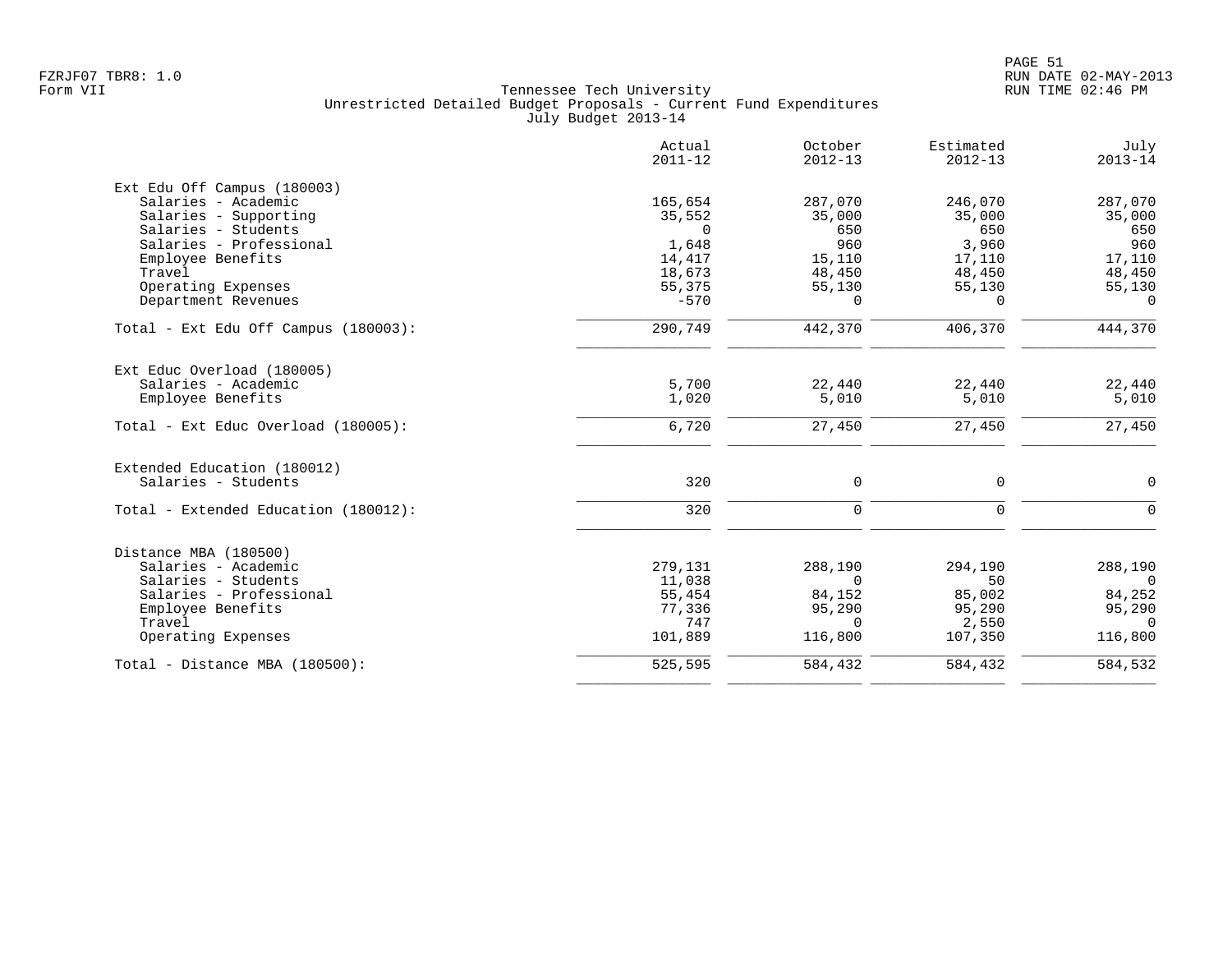|                                                  | Actual<br>$2011 - 12$ | October<br>$2012 - 13$ | Estimated<br>$2012 - 13$ | July<br>$2013 - 14$ |
|--------------------------------------------------|-----------------------|------------------------|--------------------------|---------------------|
| Distance MBA Modules (180501)                    |                       |                        |                          |                     |
| Salaries - Academic                              | 17,600                | 15,750                 | 15,750                   | 15,750              |
| Salaries - Students                              | 5,915                 | $\Omega$               | 2,500                    | $\Omega$            |
| Salaries - Professional                          | 6,069                 | 4,918                  | 7,468                    | 3,888               |
| Employee Benefits                                | 5,954                 | 8,030                  | 8,030                    | 8,030               |
| Travel                                           | 2,251                 | $\Omega$               | $\Omega$                 | $\Omega$            |
| Operating Expenses                               | 7,028                 | 31,150                 | 26,100                   | 32,180              |
| Total - Distance MBA Modules (180501):           | 44,817                | 59,848                 | 59,848                   | 59,848              |
| Non Credit Ext Educ Instuction (181001)          |                       |                        |                          |                     |
| Salaries - Academic                              | 25,889                | 9,110                  | 27,110                   | 9,110               |
| Salaries - Supporting                            | 29,460                | 29,310                 | 29,310                   | 29,410              |
| Salaries - Professional                          | 47,900                | 48,150                 | 48,150                   | 48,250              |
| Employee Benefits                                | 37,804                | 37,760                 | 37,760                   | 37,760              |
| Travel                                           | 1,743                 | 600                    | 1,600                    | 600                 |
| Operating Expenses                               | 18,635                | 39,990                 | 20,990                   | 39,990              |
| Total - Non Credit Ext Educ Instuction (181001): | 161,431               | 164,920                | 164,920                  | 165,120             |
| Non Credit Ext Ed (181002)                       |                       |                        |                          |                     |
| Salaries - Academic                              | 23,949                | 22,000                 | 19,500                   | 22,000              |
| Salaries - Supporting                            | $\Omega$              | 1,700                  | 1,700                    | 1,700               |
| Salaries - Professional                          | 28,130                | 28,835                 | 31,335                   | 28,835              |
| Employee Benefits                                | 11,492                | 30,610                 | 30,610                   | 30,610              |
| Travel                                           | 166                   | 200                    | 200                      | 200                 |
| Operating Expenses                               | 5,275                 | 3,980                  | 3,980                    | 3,980               |
| Department Revenues                              | $-17$                 | $\Omega$               | $\Omega$                 | $\Omega$            |
| Total - Non Credit Ext Ed (181002):              | 68,995                | 87,325                 | 87,325                   | 87,325              |
|                                                  |                       |                        |                          |                     |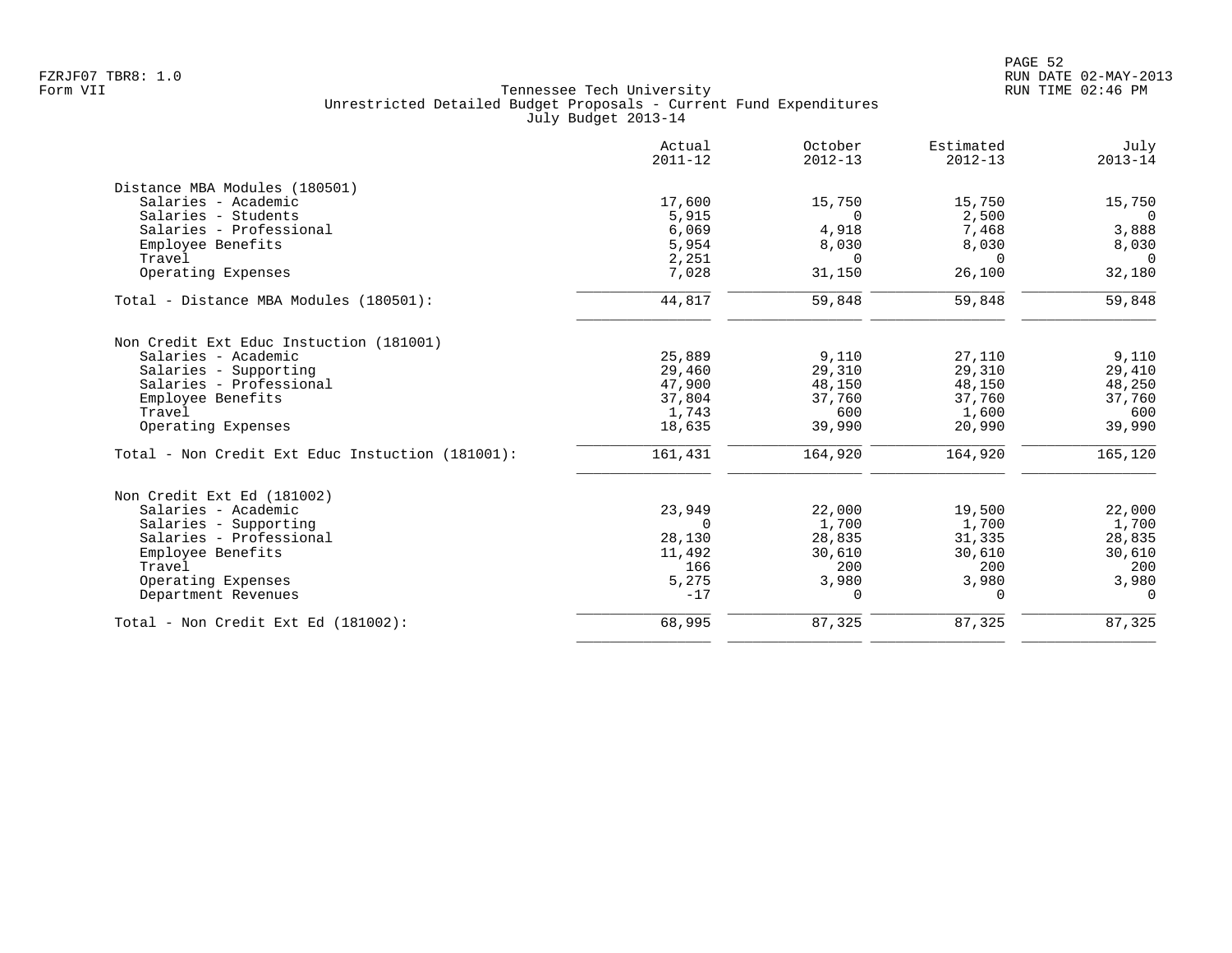|                                                       | Actual<br>$2011 - 12$ | October<br>$2012 - 13$ | Estimated<br>$2012 - 13$ | July<br>$2013 - 14$ |
|-------------------------------------------------------|-----------------------|------------------------|--------------------------|---------------------|
| Governor Sch fr Emerging Technology (183000)          |                       |                        |                          |                     |
| Salaries - Academic                                   | 10,172                | 29,870                 | 29,870                   | 29,870              |
| Salaries - Supporting                                 | 3,413                 | $\Omega$               | $\Omega$                 | $\overline{0}$      |
| Employee Benefits<br>Operating Expenses               | 1,396<br>615          | 7,100<br>10,460        | 7,100<br>11,950          | 7,100<br>10,460     |
| Total - Governor Sch fr Emerging Technology (183000): | 15,596                | 47,430                 | 48,920                   | 47,430              |
| Two Plus Two Eled Crossville (184000)                 |                       |                        |                          |                     |
| Salaries - Academic                                   | 6,600                 | 6,250                  | 6,250                    | 6,250               |
| Employee Benefits                                     | 282                   | 310                    | 310                      | 310                 |
| Travel                                                | 10,726                | 2,940                  | 4,940                    | 4,940               |
| Operating Expenses                                    | 3,991                 | 6,540                  | 4,540                    | 4,540               |
| Total - Two Plus Two Eled Crossville (184000):        | 21,599                | 16,040                 | 16,040                   | 16,040              |
| Two Plus Two Eled Oak Ridge (184001)                  |                       |                        |                          |                     |
| Salaries - Academic                                   | 3,000                 | 12,150                 | 6,150                    | 6,150               |
| Salaries - Supporting                                 | 10,262                | 7,050                  | 10,050                   | 10,050              |
| Employee Benefits                                     | 1,014                 | 990                    | 990                      | 990                 |
| Travel                                                | 5,300                 | 8,720                  | 8,720                    | 8,720               |
| Operating Expenses                                    | 11,270                | 10,910                 | 5,910                    | 5,910               |
| Total - Two Plus Two Eled Oak Ridge (184001):         | 30,846                | 39,820                 | 31,820                   | 31,820              |
| Two Plus Two Eled Pellissippii (184002)               |                       |                        |                          |                     |
| Salaries - Academic                                   | 10,913                | 13,110                 | 9,110                    | 9,110               |
| Salaries - Supporting                                 | 9,864                 | 8,130                  | 10,130                   | 10,130              |
| Employee Benefits                                     | 1,478                 | 1,460                  | 1,460                    | 1,460               |
| Travel                                                | 10,261                | 11,640                 | 11,640                   | 11,640              |
| Operating Expenses                                    | 16,420                | 19,470                 | 11,470                   | 11,470              |
| Total - Two Plus Two Eled Pellissippii (184002):      | 48,936                | 53,810                 | 43,810                   | 43,810              |
|                                                       |                       |                        |                          |                     |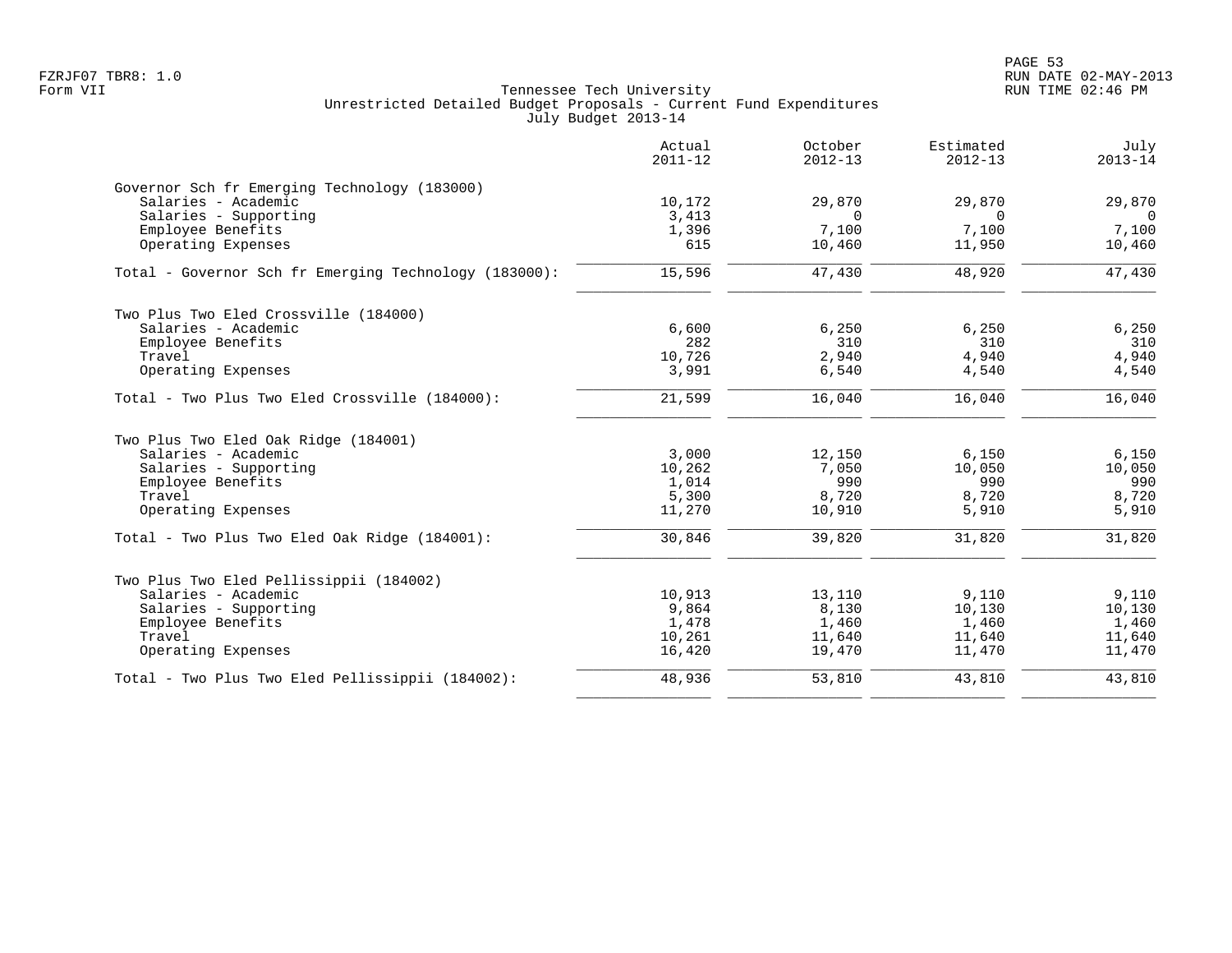|                                                 | Actual<br>$2011 - 12$ | October<br>$2012 - 13$ | Estimated<br>$2012 - 13$ | July<br>$2013 - 14$ |
|-------------------------------------------------|-----------------------|------------------------|--------------------------|---------------------|
| Two Plus Two Eled Chattanooga (184003)          |                       |                        |                          |                     |
| Salaries - Academic                             | 3,000                 | 2,520                  | 2,520                    | 2,520               |
| Employee Benefits<br>Travel                     | 230                   | 350                    | 350                      | 350                 |
| Operating Expenses                              | 5,130<br>10,936       | 4,980<br>14,740        | 8,980<br>10,740          | 8,980<br>10,740     |
| Total - Two Plus Two Eled Chattanooga (184003): | 19,296                | 22,590                 | 22,590                   | 22,590              |
| Two Plus Two Eled Motlow (184004)               |                       |                        |                          |                     |
| Salaries - Academic                             | 3,000                 | 8,910                  | 6,910                    | 6,910               |
| Employee Benefits                               | 44                    | 1,040                  | 1,040                    | 1,040               |
| Travel                                          | 2,985                 | 5,380                  | 6,380                    | 6,380               |
| Operating Expenses                              | 9,800                 | 13,150                 | 12,150                   | 12,150              |
| Total - Two Plus Two Eled Motlow (184004):      | 15,829                | 28,480                 | 26,480                   | 26,480              |
| Two Plus Two Eled Tullahoma (184005)            |                       |                        |                          |                     |
| Salaries - Academic                             | 3,600                 | 3,530                  | 3,530                    | 3,530               |
| Employee Benefits                               | 164                   | 300                    | 300                      | 300                 |
| Travel                                          | 8,763                 | 4,200                  | 7,200                    | 7,200               |
| Operating Expenses                              | 10,771                | 8,250                  | 5,250                    | 5,250               |
| Total - Two Plus Two Eled Tullahoma (184005):   | 23,298                | 16,280                 | 16,280                   | 16,280              |
| Two Plus Two Eled RS Harriman (184006)          |                       |                        |                          |                     |
| Salaries - Academic                             | 3,000                 | 6,050                  | 6,050                    | 6,050               |
| Employee Benefits                               | 118                   | 1,000                  | 1,000                    | 1,000               |
| Travel                                          | 4,131                 | 4,500                  | 4,500                    | 4,500               |
| Operating Expenses                              | 1,898                 | 8,840                  | 5,840                    | 5,840               |
| Total - Two Plus Two Eled RS Harriman (184006): | 9,147                 | 20,390                 | 17,390                   | 17,390              |
|                                                 |                       |                        |                          |                     |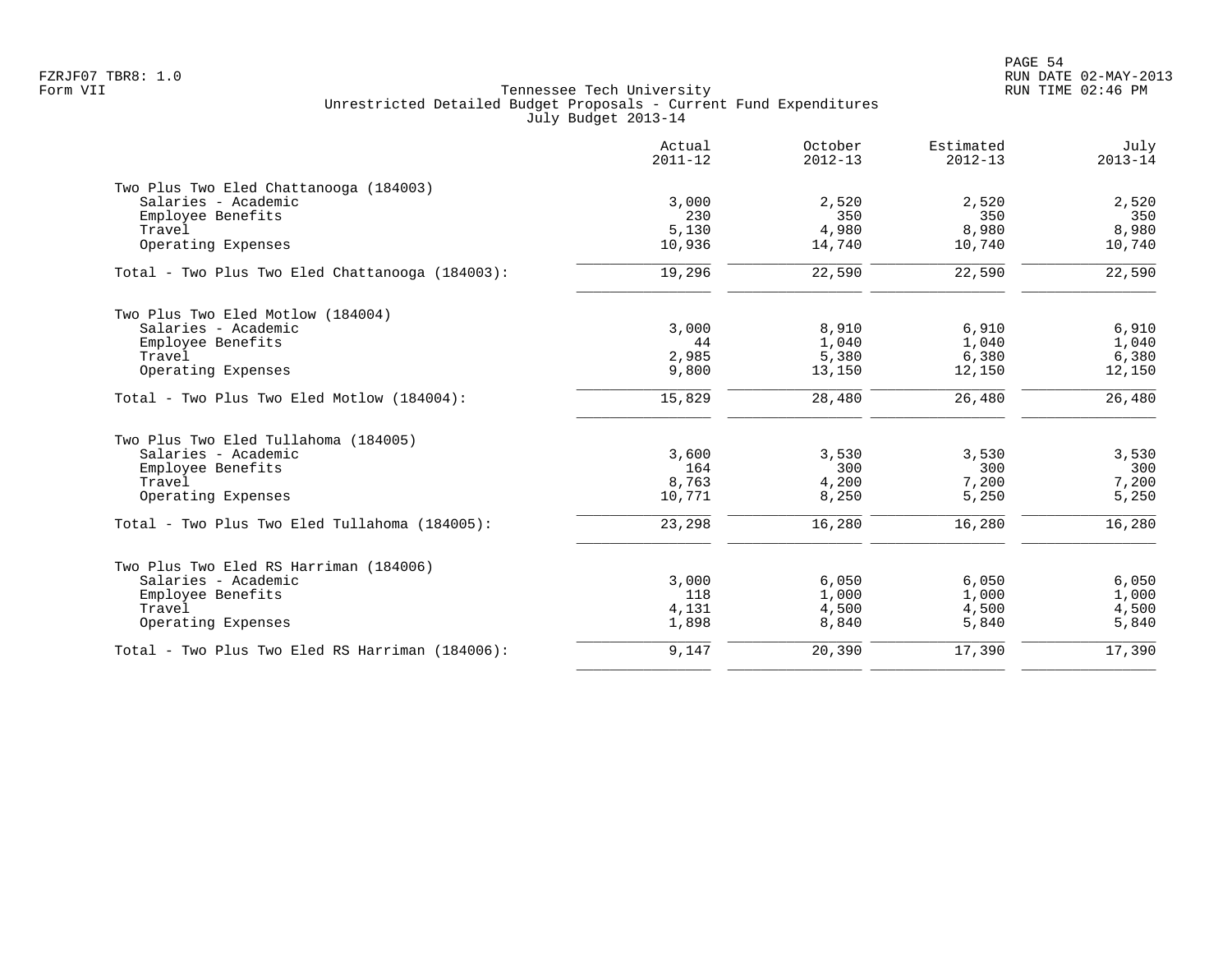|                                                      | Actual<br>$2011 - 12$ | October<br>$2012 - 13$ | Estimated<br>$2012 - 13$ | July<br>$2013 - 14$ |
|------------------------------------------------------|-----------------------|------------------------|--------------------------|---------------------|
| Two Plus Two Eled Scott Co (184007)                  |                       |                        |                          |                     |
| Salaries - Academic                                  | 6,000                 | 6,710                  | 6,710                    | 6,710               |
| Salaries - Supporting                                | 14,625                | $\Omega$               | 15,000                   | 15,000              |
| Employee Benefits                                    | 1,578                 | 1,600                  | 1,600                    | 1,600               |
| Travel                                               | 3,667                 | 0                      | 4,000                    | 4,000               |
| Operating Expenses                                   | 2,472                 | $\Omega$               | 4,000                    | 4,000               |
| Total - Two Plus Two Eled Scott Co (184007):         | 28,342                | 8,310                  | 31,310                   | 31,310              |
| Interdisciplinary Studies Instruct (185000)          |                       |                        |                          |                     |
| Salaries - Academic                                  | 56,323                | 1,100                  | 24,020                   | 54,290              |
| Salaries - Supporting                                | $\Omega$              | 21,600                 | 21,600                   | 21,600              |
| Salaries - Professional                              | 4,490                 | $\Omega$               | $\Omega$                 | $\Omega$            |
| Employee Benefits                                    | 20,648                | 30,800                 | 30,800                   | 30,800              |
| Total - Interdisciplinary Studies Instruct (185000): | 81,461                | 53,500                 | 76,420                   | 106,690             |
| Professional Studies (185001)                        |                       |                        |                          |                     |
| Salaries - Academic                                  | 0                     | $\Omega$               | 0                        | 51,460              |
| Salaries - Supporting                                | $\mathsf{O}$          | 21,600                 | 21,600                   | 21,600              |
| Employee Benefits                                    | $\mathbf 0$           | 7,560                  | 7,560                    | 7,560               |
| Total - Professional Studies (185001):               | $\mathbf 0$           | 29,160                 | 29,160                   | 80,620              |
| RODP Instruction (185002)                            |                       |                        |                          |                     |
| Salaries - Academic                                  | 588,602               | 499,282                | 690,072                  | 393,990             |
| Salaries - Supporting                                | 32,485                | 34,870                 | 34,870                   | 34,970              |
| Salaries - Professional                              | 72,620                | 67,610                 | 67,610                   | 67,710              |
| Employee Benefits                                    | 162,768               | 161,330                | 175,530                  | 175,530             |
| Travel                                               | 9,979                 | 4,330                  | 4,330                    | 4,330               |
| Operating Expenses                                   | 28,737                | 16,980                 | 16,980                   | 16,980              |
| Total - RODP Instruction (185002):                   | 895,191               | 784,402                | 989,392                  | 693,510             |
|                                                      |                       |                        |                          |                     |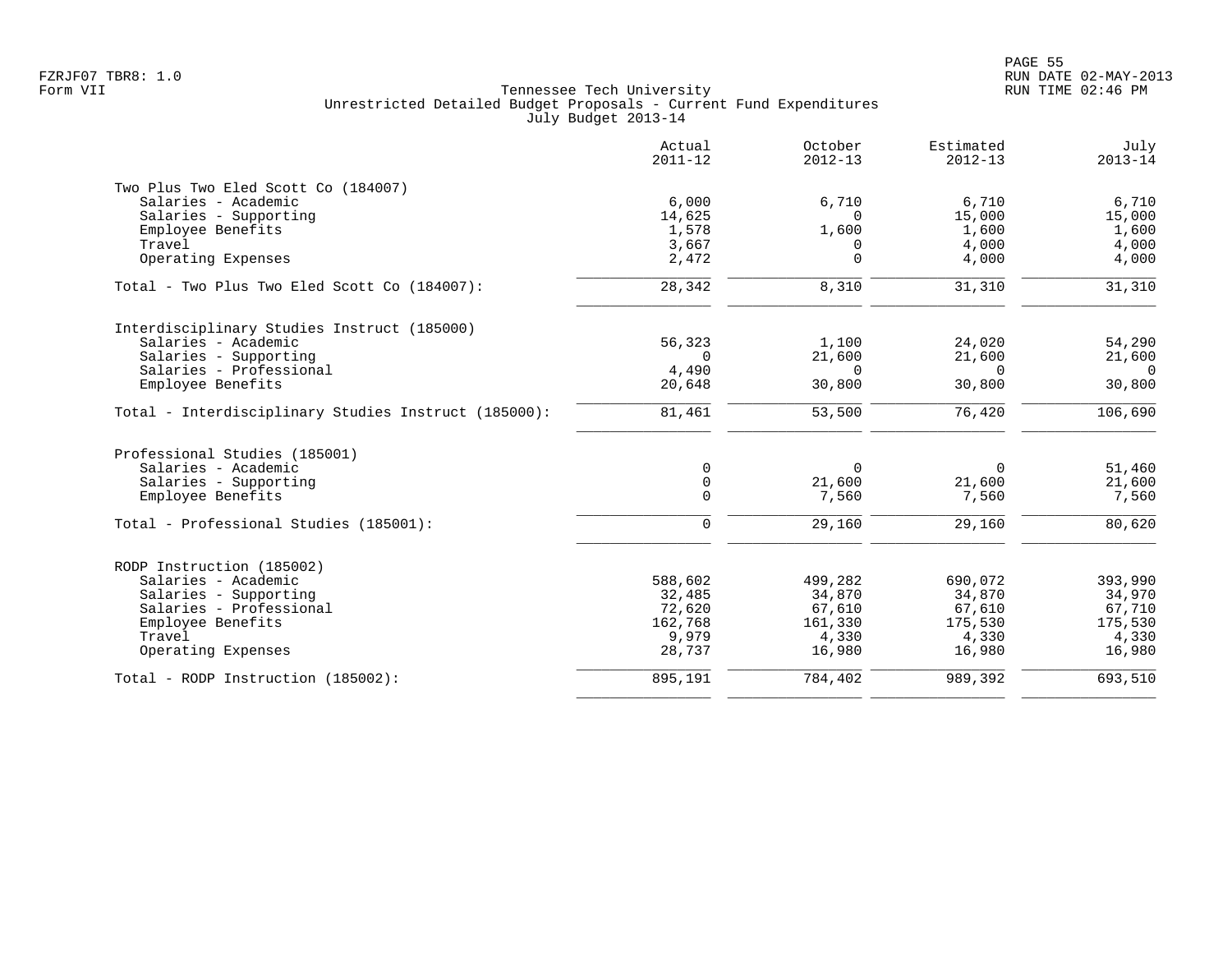|                                                                    | Actual<br>$2011 - 12$ | October<br>$2012 - 13$ | Estimated<br>$2012 - 13$ | July<br>$2013 - 14$ |
|--------------------------------------------------------------------|-----------------------|------------------------|--------------------------|---------------------|
| Environmental Studies Udrgrd (185005)                              |                       |                        |                          |                     |
| Salaries - Administrative                                          | <sup>0</sup>          | 5,000                  | $\Omega$                 | 5,000               |
| Salaries - Academic                                                |                       | 54,000                 | 28,852                   | 55,900              |
| Salaries - Supporting                                              |                       | 21,600                 | 6,900                    | 29,186              |
| Salaries - Students                                                |                       | $\Omega$               | 574                      | 0                   |
| Salaries - Professional                                            |                       | $\Omega$               | 4,583                    | $\Omega$            |
| Employee Benefits                                                  |                       | 16,200                 | 16,200                   | 16,200              |
| Travel                                                             |                       | 1,900                  | 1,900                    | 1,900               |
| Operating Expenses                                                 | $\Omega$              | 5,000                  | 44,691                   | 5,000               |
| Total - Environmental Studies Udrgrd (185005):                     | $\mathbf 0$           | 103,700                | 103,700                  | 113,186             |
| Interdiscip Studies Campus Instr (185007)<br>Employee Benefits     | $\mathbf 0$           | 9,830                  | 9,830                    | 9,830               |
| Total - Interdiscip Studies Campus Instr (185007):                 | $\Omega$              | 9,830                  | 9,830                    | 9,830               |
| Online Course Dev Interdiscipl Stys (185010)<br>Operating Expenses | 0                     | 22,670                 | 22,670                   | 26,190              |
|                                                                    |                       |                        |                          |                     |
| Total - Online Course Dev Interdiscipl Stys (185010):              | 0                     | 22,670                 | 22,670                   | 26,190              |
|                                                                    |                       |                        |                          |                     |
| Environmental Sci Grad Assist (188000)<br>Operating Expenses       | 0                     | 45,000                 | 45,000                   | 45,000              |
| Total - Environmental Sci Grad Assist (188000):                    | 0                     | 45,000                 | 45,000                   | 45,000              |
|                                                                    |                       |                        |                          |                     |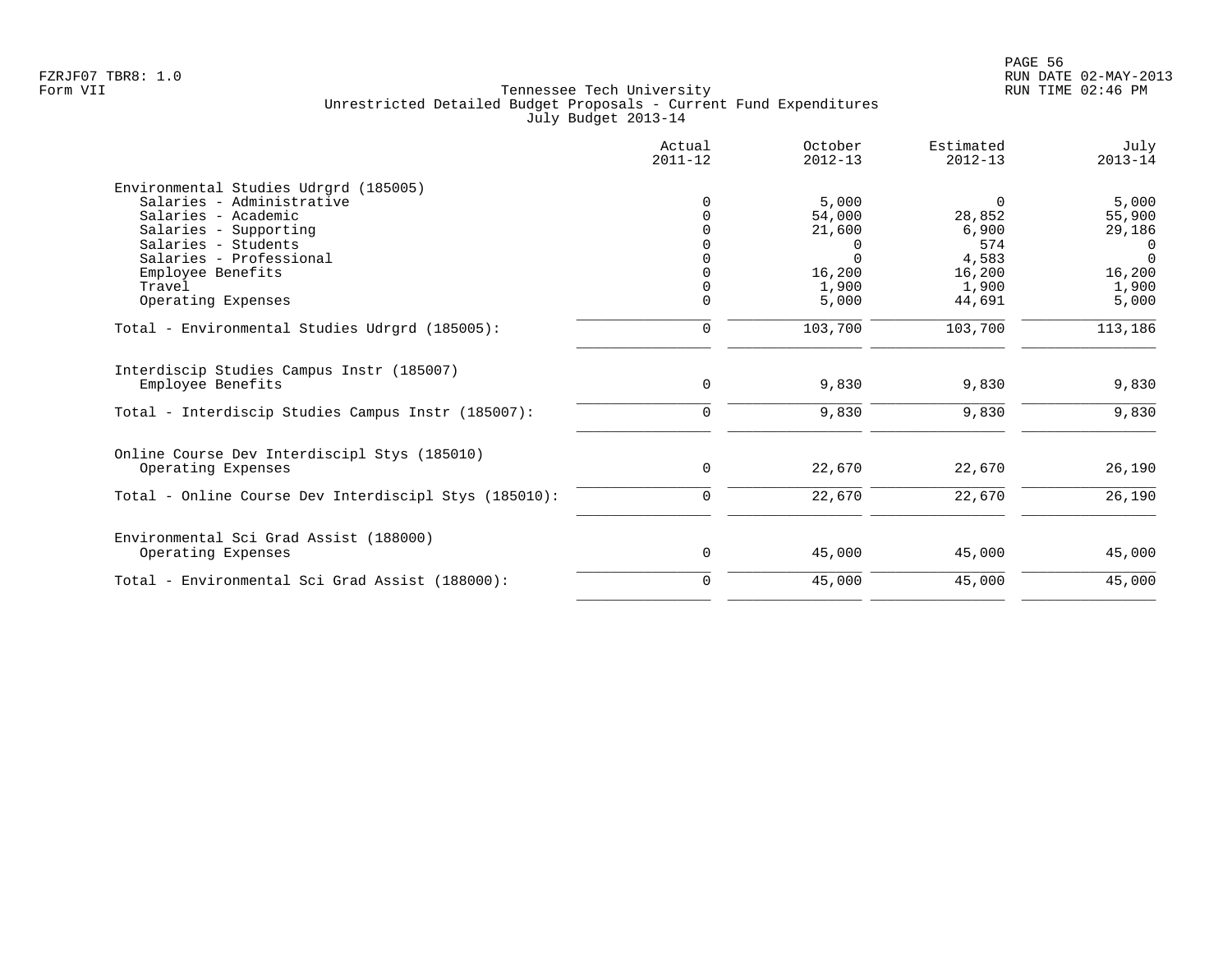|                                                                                                                                                                       | Actual<br>$2011 - 12$                                | October<br>$2012 - 13$                                 | Estimated<br>$2012 - 13$                               | July<br>$2013 - 14$                                    |
|-----------------------------------------------------------------------------------------------------------------------------------------------------------------------|------------------------------------------------------|--------------------------------------------------------|--------------------------------------------------------|--------------------------------------------------------|
| EVS Challenge (188001)<br>Salaries - Professional                                                                                                                     | $\mathbf 0$                                          | 0                                                      | 15,000                                                 | 0                                                      |
| Total - EVS Challenge (188001):                                                                                                                                       | $\mathbf 0$                                          | 0                                                      | 15,000                                                 | 0                                                      |
| COIS Student Success Center (189000)<br>Salaries - Professional<br>Employee Benefits                                                                                  | 0<br>$\Omega$                                        | 91,000<br>30,000                                       | 91,000<br>$\Omega$                                     | 91,000<br>$\Omega$                                     |
| Total - COIS Student Success Center (189000):                                                                                                                         | $\Omega$                                             | 121,000                                                | 91,000                                                 | 91,000                                                 |
| TAF Technology Access Fee (190006)<br>Salaries - Students<br>Employee Benefits<br>Operating Expenses<br>Capital Outlay<br>Total - TAF Technology Access Fee (190006): | 191,610<br>3,185<br>1,466,949<br>70,805<br>1,732,549 | 118,830<br>15,310<br>2,551,470<br>100,000<br>2,785,610 | 234,690<br>15,310<br>2,438,910<br>115,000<br>2,803,910 | 118,830<br>15,310<br>1,643,690<br>100,000<br>1,877,830 |
| Craft Center Instuct Transfer (200007)<br>Operating Expenses                                                                                                          | $-374,000$                                           | $-374,000$                                             | $-374,000$                                             | $-374,000$                                             |
| Total - Craft Center Instuct Transfer (200007):                                                                                                                       | $-374,000$                                           | $-374,000$                                             | $-374,000$                                             | $-374,000$                                             |
| TBR Spouse Dependent Discount (700000)<br>Employee Benefits                                                                                                           | 218,984                                              | 221,140                                                | 226,140                                                | 226,140                                                |
| Total - TBR Spouse Dependent Discount (700000):                                                                                                                       | 218,984                                              | 221,140                                                | 226,140                                                | 226,140                                                |
|                                                                                                                                                                       |                                                      |                                                        |                                                        |                                                        |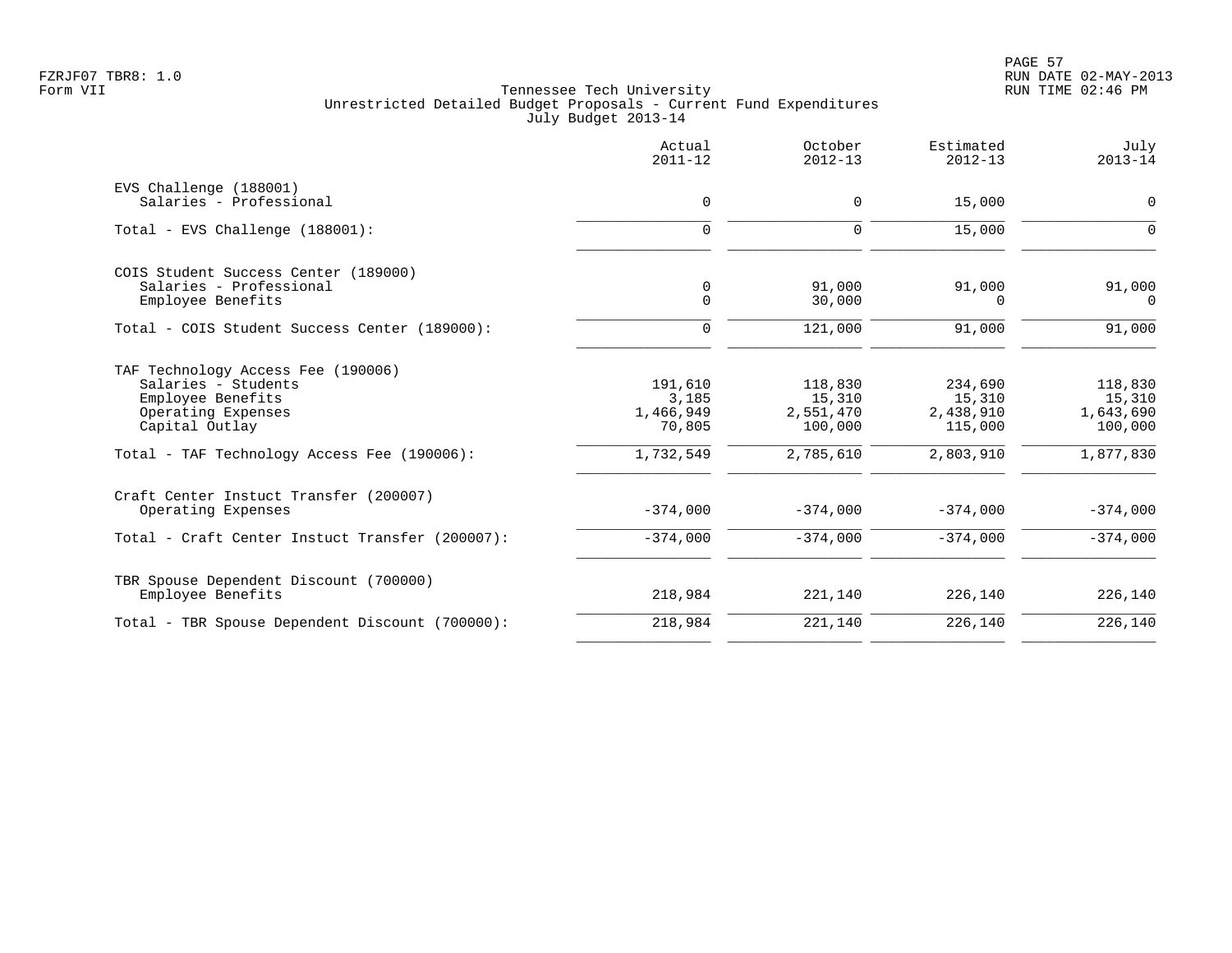PAGE 58 FZRJF07 TBR8: 1.0 RUN DATE 02-MAY-2013

|                                                                                                                                                  | Actual<br>$2011 - 12$                      | October<br>$2012 - 13$                              | Estimated<br>$2012 - 13$                            | July<br>$2013 - 14$                                 |
|--------------------------------------------------------------------------------------------------------------------------------------------------|--------------------------------------------|-----------------------------------------------------|-----------------------------------------------------|-----------------------------------------------------|
| TBR Employ Remission PC191 (700001)<br>Employee Benefits                                                                                         | 60,439                                     | 62,600                                              | 62,600                                              | 62,600                                              |
| Total - TBR Employ Remission PC191 (700001):                                                                                                     | 60,439                                     | 62,600                                              | 62,600                                              | 62,600                                              |
| E and G Data Processing Allocation (700003)<br>Department Revenues                                                                               | 1,858,877                                  | 2,300,860                                           | 2,436,390                                           | 2,370,240                                           |
| Total - E and G Data Processing Allocation (700003):                                                                                             | 1,858,877                                  | 2,300,860                                           | 2,436,390                                           | 2,370,240                                           |
| E and G Claims Adjustment (700004)<br>Operating Expenses                                                                                         | 147,971                                    | 164,440                                             | 164,440                                             | 164,440                                             |
| Total - E and G Claims Adjustment $(700004)$ :                                                                                                   | 147,971                                    | 164,440                                             | 164,440                                             | 164,440                                             |
| $E$ and G Support (700005)<br>Salaries - Academic<br>Salaries - Supporting<br>Salaries - Professional<br>Employee Benefits<br>Operating Expenses | $\Omega$<br>$\cap$<br>441,854<br>$-28,117$ | 18,530<br>1,820<br>$\Omega$<br>324,000<br>$-74,010$ | 18,530<br>1,820<br>$\Omega$<br>441,900<br>$-28,140$ | 434,940<br>31,230<br>25,820<br>731,880<br>$-14,360$ |
| Total - E and G Support $(700005)$ :                                                                                                             | 413,737                                    | 270,340                                             | 434,110                                             | 1,209,510                                           |
| Pool Reclass (700007)<br>Salaries - Supporting                                                                                                   | 0                                          | 10,000                                              | 10,000                                              | 10,000                                              |
| Total - Pool Reclass (700007):                                                                                                                   | $\mathbf 0$                                | 10,000                                              | 10,000                                              | 10,000                                              |
|                                                                                                                                                  |                                            |                                                     |                                                     |                                                     |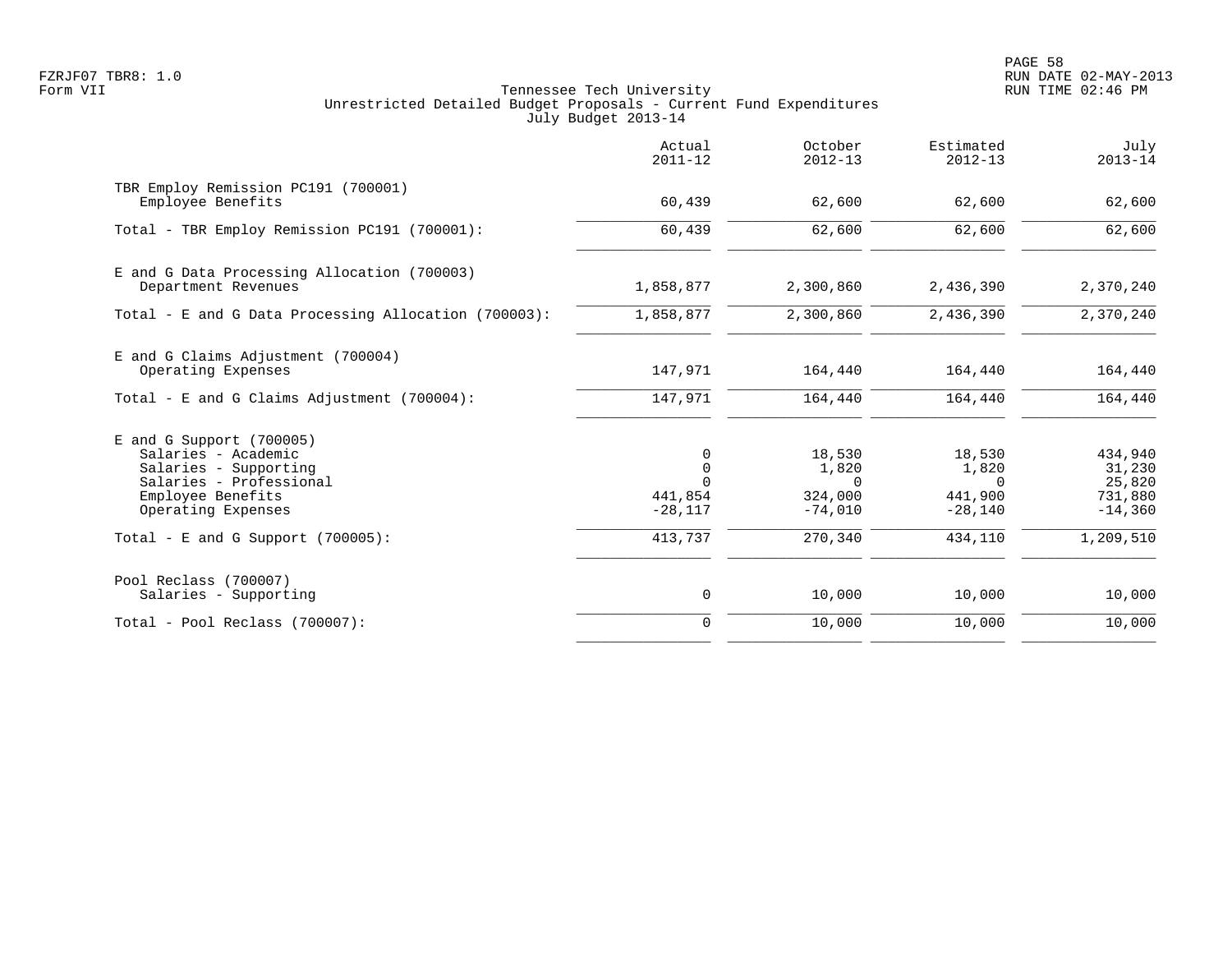|                                             | Actual<br>$2011 - 12$ | October<br>$2012 - 13$ | Estimated<br>$2012 - 13$ | July<br>$2013 - 14$  |
|---------------------------------------------|-----------------------|------------------------|--------------------------|----------------------|
| Pool Degree Adj (700008)                    |                       |                        |                          |                      |
| Salaries - Academic                         | $\mathsf{O}$          | 5,000                  | 5,000                    | 5,000                |
| Total - Pool Degree Adj (700008):           | $\Omega$              | 5,000                  | 5,000                    | 5,000                |
| E and G Other Salary Pool (700009)          |                       |                        |                          |                      |
| Salaries - Academic                         | $\mathbf 0$           | 110,800                | 110,800                  | 110,800              |
| Salaries - Supporting                       | $\mathbf 0$           | 5,650                  | 5,650                    | 5,650                |
| Total - E and G Other Salary Pool (700009): | $\overline{0}$        | 116,450                | 116,450                  | 116,450              |
| Post Office Allocation (700045)             |                       |                        |                          |                      |
| Operating Expenses                          | $\mathbf 0$           | 22,860                 | 22,860                   | 22,860               |
| Department Revenues                         | 21,750                | $\Omega$               | $\Omega$                 | $\Omega$             |
| Total - Post Office Allocation (700045):    | 21,750                | 22,860                 | 22,860                   | 22,860               |
| TQI TBR System Charge (700063)              |                       |                        |                          |                      |
| Operating Expenses                          | 117,400               | 0                      | 0                        | $\mathbf 0$          |
| Total - TQI TBR System Charge (700063):     | 117,400               | $\mathbf 0$            | $\Omega$                 | $\Omega$             |
| Total - Instruction (200):                  |                       |                        |                          |                      |
| Salaries - Administrative                   | 82,335                | 20,000                 | 10,000                   | 15,000               |
| Salaries - Academic                         | 29, 174, 213          | 32,848,273             | 32, 214, 679             | 33, 182, 130         |
| Salaries - Supporting                       | 2,048,540             | 2,197,398              | 2,198,156                | 2, 253, 678          |
| Salaries - Students                         | 689,412               | 467,660                | 699,694                  | 456,350              |
| Salaries - Professional                     | 1,466,855             | 2,024,600              | 1,897,920                | 2,099,885            |
| Employee Benefits                           | 10,925,068            | 11, 473, 880           | 11,425,080               | 11,742,030           |
| Travel                                      | 370,464               | 337,810                | 509,360                  | 296,740              |
| Operating Expenses<br>Capital Outlay        | 4,695,082<br>434,368  | 8,276,740<br>155,750   | 8,328,774<br>257,690     | 5,947,590<br>138,100 |
| Department Revenues                         | 1,878,128             | 2,300,860              | 2,436,390                | 2,370,240            |
| Total                                       | 51,764,465            | 60,102,971             | 59,977,743               | 58,501,743           |
|                                             |                       |                        |                          |                      |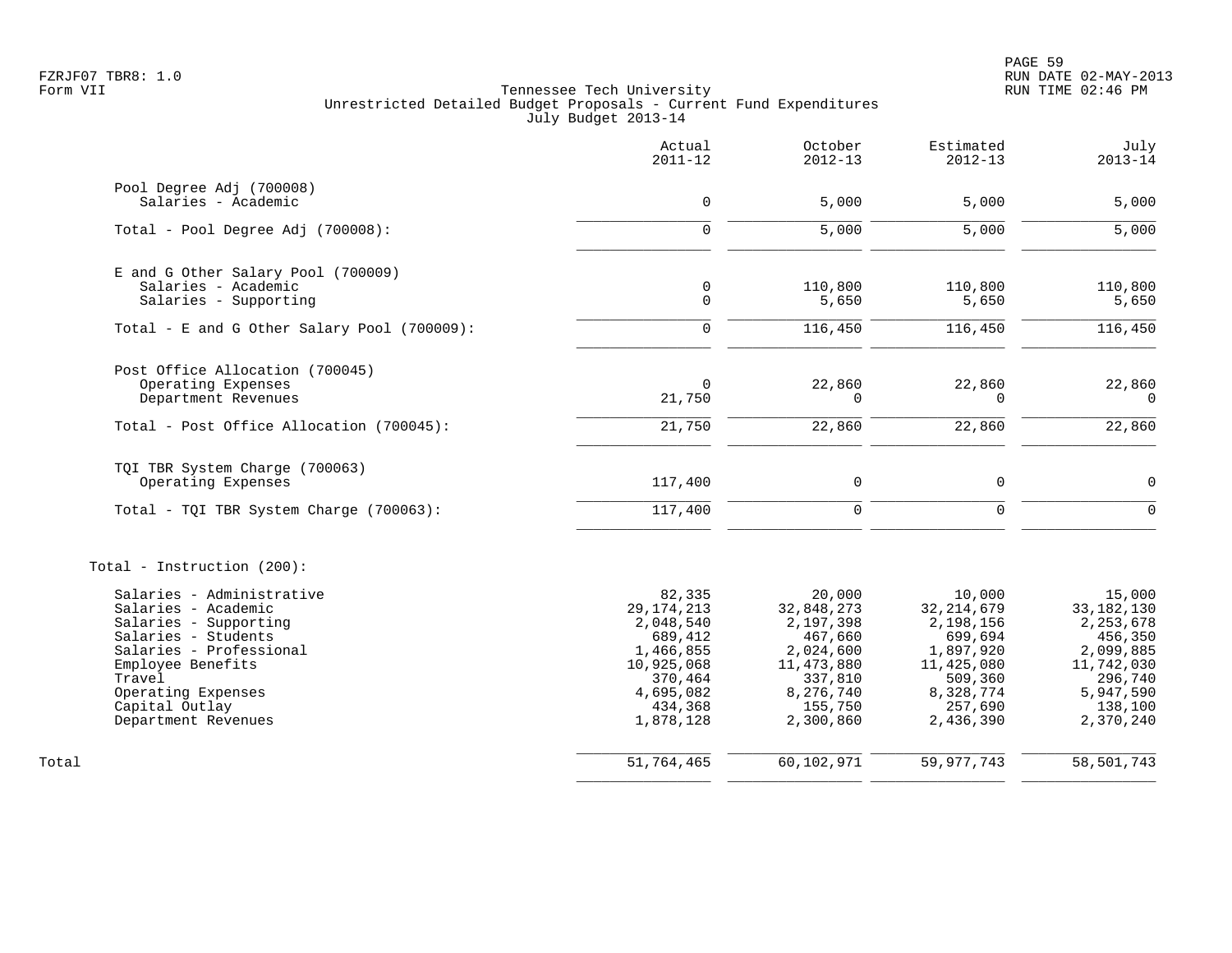|                                                                               | Actual<br>$2011 - 12$ | October<br>$2012 - 13$ | Estimated<br>$2012 - 13$ | July<br>$2013 - 14$ |
|-------------------------------------------------------------------------------|-----------------------|------------------------|--------------------------|---------------------|
| Total - Instruction (20):                                                     |                       |                        |                          |                     |
| Salaries - Administrative                                                     | 82,335                | 20,000                 | 10,000                   | 15,000              |
| Salaries - Academic                                                           | 29, 174, 213          | 32,848,273             | 32, 214, 679             | 33, 182, 130        |
| Salaries - Supporting                                                         | 2,048,540             | 2,197,398              | 2,198,156                | 2, 253, 678         |
| Salaries - Students                                                           | 689,412               | 467,660                | 699,694                  | 456,350             |
| Salaries - Professional                                                       | 1,466,855             | 2,024,600              | 1,897,920                | 2,099,885           |
| Employee Benefits                                                             | 10,925,068            | 11, 473, 880           | 11,425,080               | 11,742,030          |
| Travel                                                                        | 370,464               | 337,810                | 509,360                  | 296,740             |
| Operating Expense                                                             | 4,695,082             | 8,276,740              | 8,328,774                | 5,947,590           |
| Capital Outlay                                                                | 434,368               | 155,750                | 257,690                  | 138,100             |
| Department Revenues                                                           | 1,878,128             | 2,300,860              | 2,436,390                | 2,370,240           |
| Total                                                                         | 51,764,465            | 60,102,971             | 59,977,743               | 58,501,743          |
| Research (25)<br>Research (250)<br>Distinguished Faculty Fellowships (120024) |                       |                        |                          |                     |
| Salaries - Academic                                                           | 9,500                 | 7,500                  | 7,500                    | 7,500               |
| Salaries - Students                                                           | 1,626                 | $\Omega$               | 3,600                    | $\Omega$            |
| Employee Benefits                                                             | 2,633                 | 5,300                  | 5,300                    | 5,300               |
| Travel                                                                        | 1,270                 | $\Omega$               | $\Omega$                 | $\overline{0}$      |
| Operating Expenses                                                            | 1,218                 | 15,220                 | 11,620                   | 12,500              |
| Total - Distinguished Faculty Fellowships (120024):                           | 16,247                | 28,020                 | 28,020                   | 25,300              |
| SAF Undergrad Research Initiative (121002)                                    |                       |                        |                          |                     |
| Salaries - Students                                                           | 27,736                | 30,000                 | 30,000                   | 0                   |
| Employee Benefits                                                             | 1,674                 | 6,000                  | 6,000                    | $\mathbf 0$         |
| Travel                                                                        | 8,862                 | 10,000                 | 10,000                   | 0                   |
| Operating Expenses                                                            | 5,009                 | 110,720                | 110,720                  | $\mathbf 0$         |
| Total - SAF Undergrad Research Initiative (121002):                           | 43,281                | 156,720                | 156,720                  | $\Omega$            |
|                                                                               |                       |                        |                          |                     |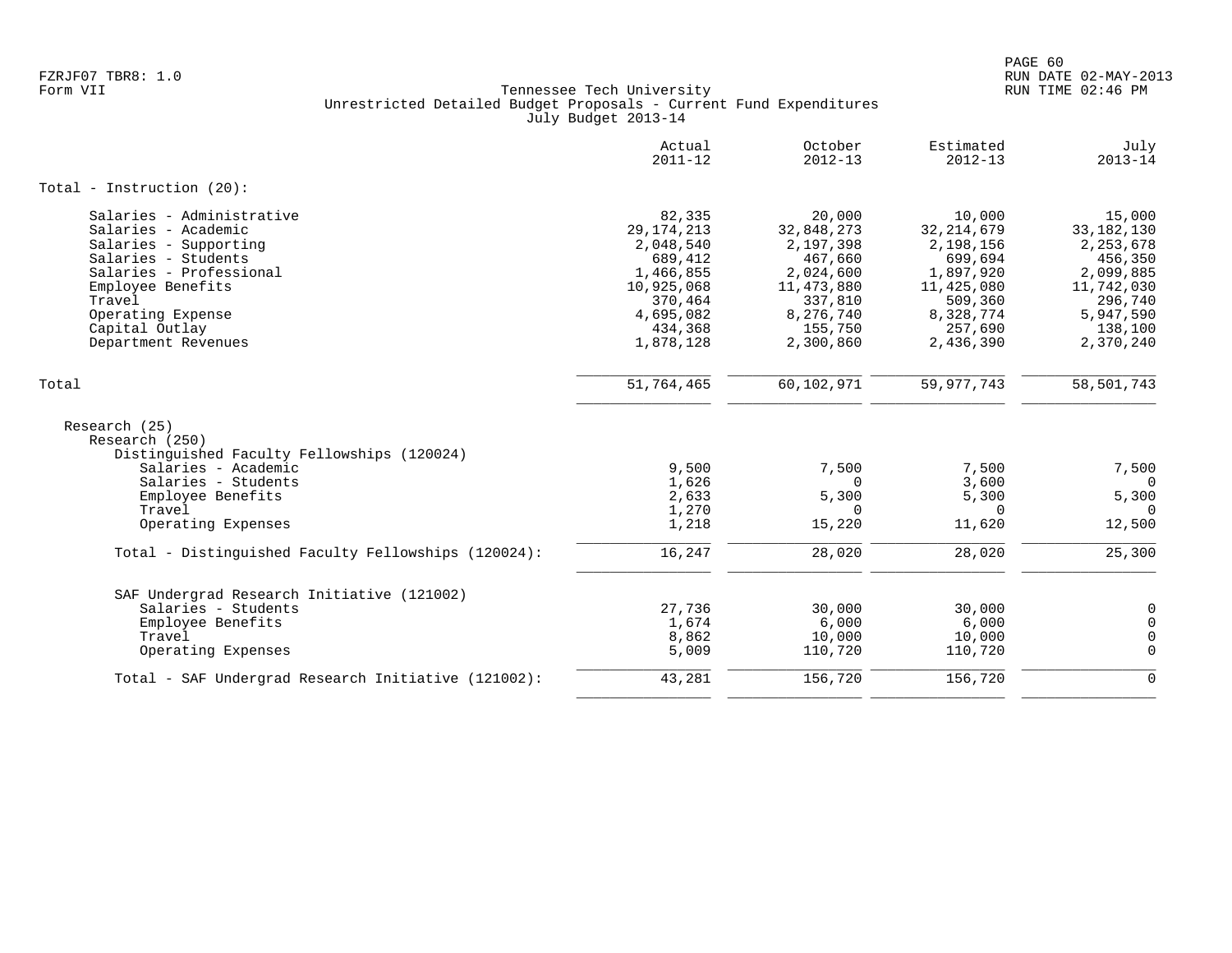|                                                      | Actual<br>$2011 - 12$ | October<br>$2012 - 13$ | Estimated<br>$2012 - 13$ | July<br>$2013 - 14$ |
|------------------------------------------------------|-----------------------|------------------------|--------------------------|---------------------|
| QEP Operating (121702)                               |                       |                        |                          |                     |
| Salaries - Academic                                  | 5,000                 | 17,450                 | 17,450                   | 5,000               |
| Salaries - Supporting                                | 1,450                 | $\Omega$               | $\Omega$                 | 0                   |
| Salaries - Professional                              | 100                   | $\Omega$               | 760                      | $\Omega$            |
| Employee Benefits                                    | 1,652                 | 7,200                  | 7,200                    | 9,200               |
| Travel                                               | 6,442                 | 7,500                  | 7,500                    | 1,000               |
| Operating Expenses                                   | 28,128                | 62,810                 | 62,050                   | 72,000              |
| Total - QEP Operating $(121702)$ :                   | 42,772                | 94,960                 | 94,960                   | 87,200              |
| Federal College Work Study Program (122001)          |                       |                        |                          |                     |
| Salaries - Students                                  | 1,467                 | 390                    | 390                      | 390                 |
| Total - Federal College Work Study Program (122001): | 1,467                 | 390                    | 390                      | 390                 |
| Upper Cumberland Hum Sci (130008)                    |                       |                        |                          |                     |
| Travel                                               | $\Omega$              | 470                    | 470                      | 470                 |
| Operating Expenses                                   | 1,438                 | 970                    | 970                      | 970                 |
| Total - Upper Cumberland Hum Sci (130008):           | 1,438                 | 1,440                  | 1,440                    | 1,440               |
| Upper Cumb Hum Soc Sci Institute (130009)            |                       |                        |                          |                     |
| Operating Expenses                                   | 190                   | 0                      | $\mathbf 0$              | 0                   |
| Total - Upper Cumb Hum Soc Sci Institute (130009):   | 190                   | $\mathbf 0$            | 0                        | $\mathbf 0$         |
|                                                      |                       |                        |                          |                     |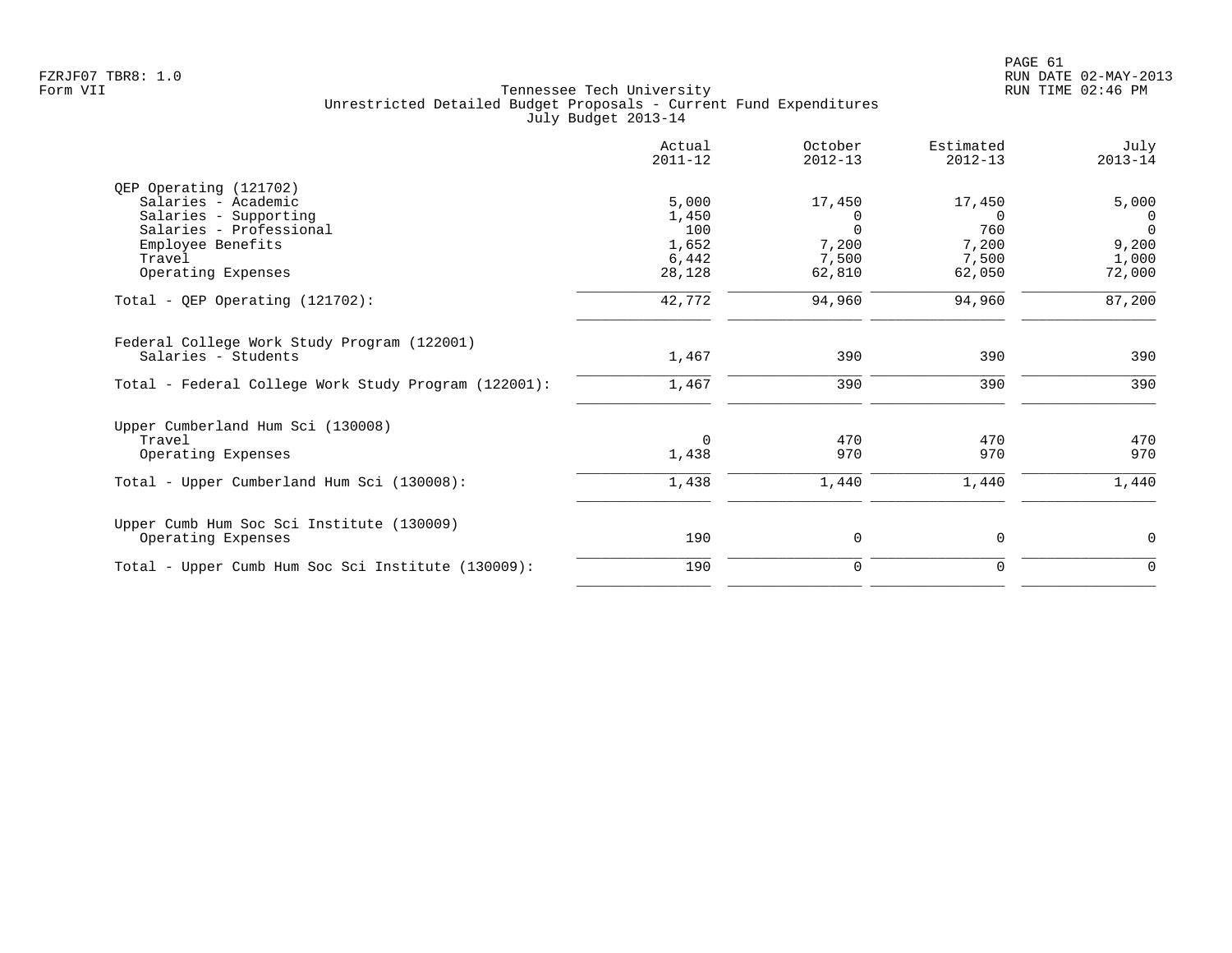|                                                      | Actual<br>$2011 - 12$ | October<br>$2012 - 13$ | Estimated<br>$2012 - 13$ | July<br>$2013 - 14$ |
|------------------------------------------------------|-----------------------|------------------------|--------------------------|---------------------|
| Research Arts and Science (130014)                   |                       |                        |                          |                     |
| Travel                                               | 2,000                 | $\Omega$               | 2,000                    | 0                   |
| Operating Expenses                                   | $\Omega$              | 2,000                  | $\Omega$                 | $\Omega$            |
| Total - Research Arts and Science (130014):          | 2,000                 | 2,000                  | 2,000                    | $\Omega$            |
| IC Faculty Upper Cumb Hum Sci Inst (130021)          |                       |                        |                          |                     |
| Operating Expenses                                   | $\mathsf{O}$          | 130                    | $\mathbf 0$              | $\mathsf{O}$        |
| Total - IC Faculty Upper Cumb Hum Sci Inst (130021): | $\mathbf 0$           | 130                    | $\mathbf 0$              | $\mathbf 0$         |
| Indirect Cost Arts and Science (130029)              |                       |                        |                          |                     |
| Salaries - Academic                                  | $\mathbf 0$           | $\Omega$               | 100                      | $\mathbf 0$         |
| Operating Expenses                                   | 18,318                | 36,860                 | 31,030                   | $\Omega$            |
| Capital Outlay                                       | 7,056                 | $\Omega$               | 5,830                    | $\mathbf 0$         |
| Total - Indirect Cost Arts and Science (130029):     | 25,374                | 36,860                 | 36,960                   | $\Omega$            |
| Match Biology (131005)                               |                       |                        |                          |                     |
| Salaries - Academic                                  | 2,582                 | 0                      | $\mathbf 0$              | $\mathbf 0$         |
| Employee Benefits                                    | 984                   | $\Omega$               | $\Omega$                 | $\overline{0}$      |
| Operating Expenses                                   | 0                     | 2,340                  | 2,340                    | $\mathbf 0$         |
| Total - Match Biology (131005):                      | 3,566                 | 2,340                  | 2,340                    | $\mathbf 0$         |
| IC Faculty Biology (131011)                          |                       |                        |                          |                     |
| Salaries - Academic                                  | 4,403                 | $\mathbf 0$            | 5,920                    | 0                   |
| Salaries - Professional                              | 408                   | $\mathbf 0$            | 670                      | $\mathbf 0$         |
| Employee Benefits                                    | 843                   | $\Omega$               | 1,340                    | 0                   |
| Operating Expenses                                   | 5,907                 | 2,220                  | 5,990                    | $\Omega$            |
| Total - IC Faculty Biology (131011):                 | 11,561                | 2,220                  | 13,920                   | $\Omega$            |
|                                                      |                       |                        |                          |                     |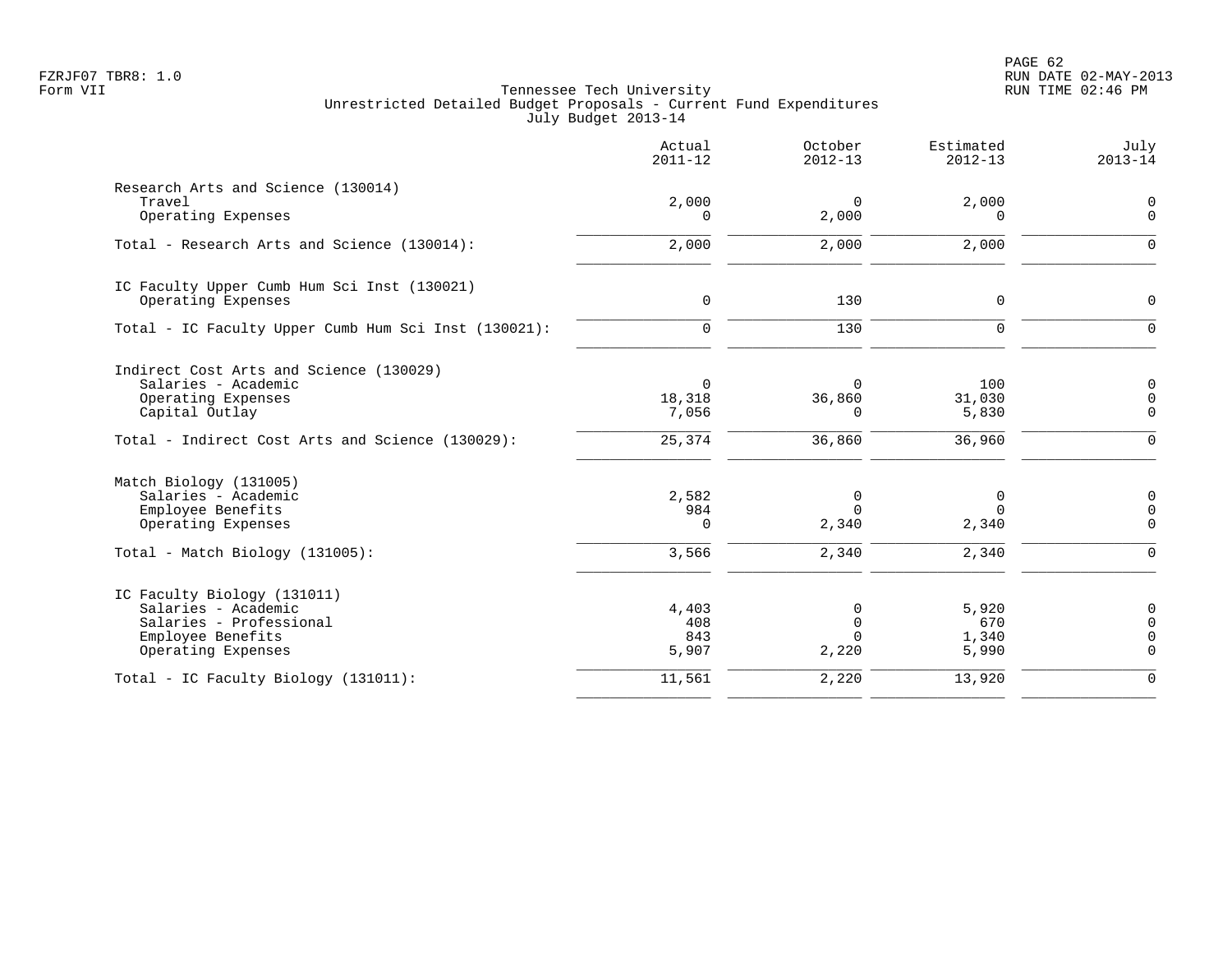|                                                                                                               | Actual<br>$2011 - 12$     | October<br>$2012 - 13$                | Estimated<br>$2012 - 13$ | July<br>$2013 - 14$                                               |
|---------------------------------------------------------------------------------------------------------------|---------------------------|---------------------------------------|--------------------------|-------------------------------------------------------------------|
| Restricted Biology (131013)<br>Operating Expenses                                                             | $\mathbf 0$               | 860                                   | 860                      | $\mathbf 0$                                                       |
| Total - Restricted Biology (131013):                                                                          | $\Omega$                  | 860                                   | 860                      | $\mathbf 0$                                                       |
| Biology Faculty Research (131014)<br>Salaries - Students<br>Employee Benefits<br>Travel<br>Operating Expenses | 1,500<br>58<br>430<br>560 | 0<br>$\mathbf 0$<br>$\Omega$<br>5,000 | 0<br>0<br>5,000          | $\mathsf{O}$<br>$\mathsf{O}\xspace$<br>$\mathbf 0$<br>$\mathbf 0$ |
| Total - Biology Faculty Research (131014):                                                                    | 2,548                     | 5,000                                 | 5,000                    | $\mathbf 0$                                                       |
| IC Faculty Fisheries (131021)<br>Operating Expenses                                                           | 1,981                     | 10,290                                | 17,100                   | $\mathbf 0$                                                       |
| Total - IC Faculty Fisheries (131021):                                                                        | 1,981                     | 10,290                                | 17,100                   | $\mathbf 0$                                                       |
| Indirect Cost Biology (131029)<br>Salaries - Students<br>Travel<br>Operating Expenses                         | 595<br>164<br>17,722      | 0<br>$\Omega$<br>15,490               | 0<br>$\Omega$<br>15,490  | 0<br>$\mathbf 0$<br>$\mathbf 0$                                   |
| Total - Indirect Cost Biology (131029):                                                                       | 18,481                    | 15,490                                | 15,490                   | $\mathbf 0$                                                       |
| Indirect Cost Fisheries (131039)<br>Operating Expenses                                                        | 8,826                     | 10,420                                | 10,420                   | 0                                                                 |
| Total - Indirect Cost Fisheries (131039):                                                                     | 8,826                     | 10,420                                | 10,420                   | $\mathbf 0$                                                       |
|                                                                                                               |                           |                                       |                          |                                                                   |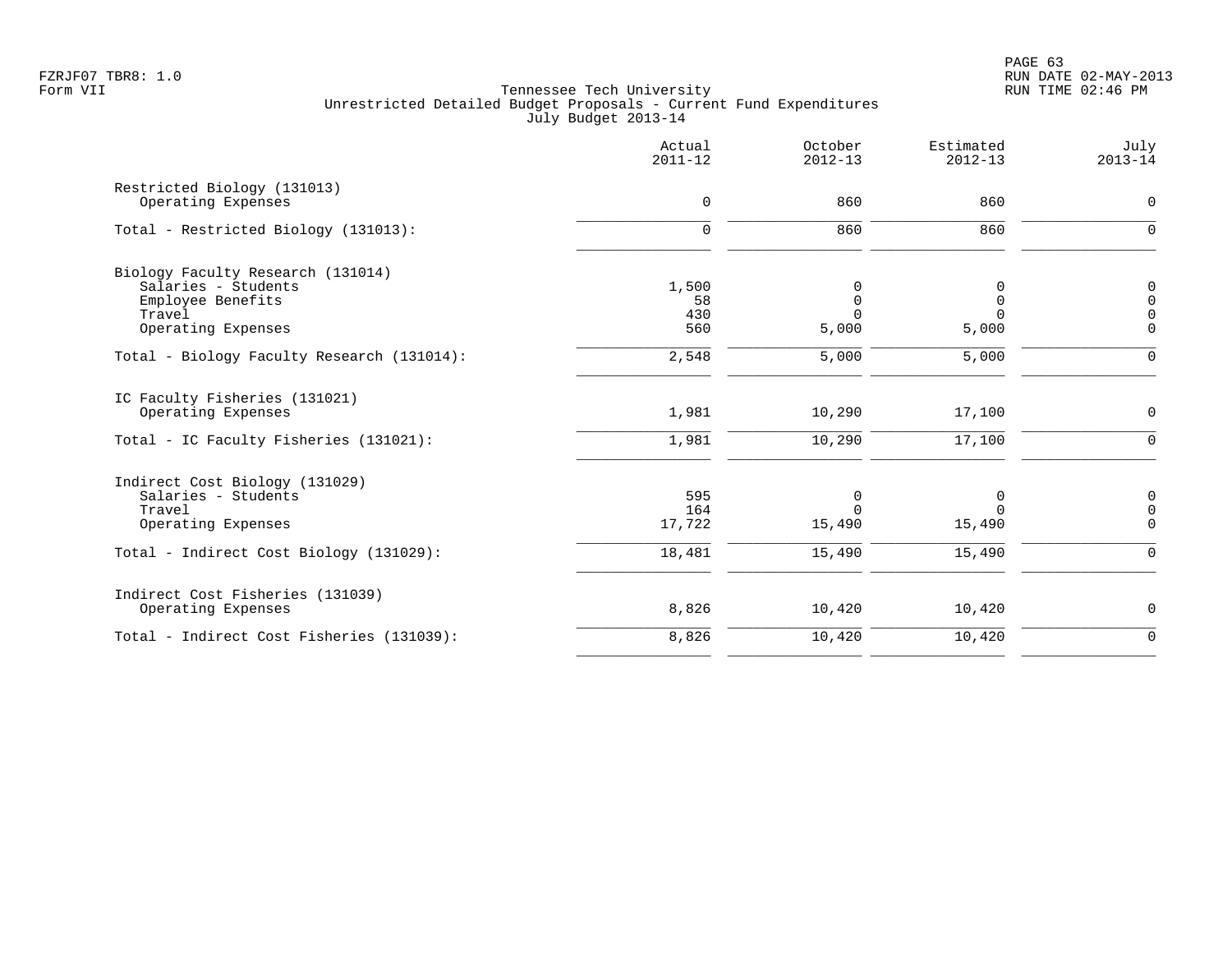|                                                 | Actual<br>$2011 - 12$ | October<br>$2012 - 13$ | Estimated<br>$2012 - 13$ | July<br>$2013 - 14$ |
|-------------------------------------------------|-----------------------|------------------------|--------------------------|---------------------|
| IC Faculty Chemistry (131511)                   |                       |                        |                          |                     |
| Salaries - Academic                             | 196                   | 0                      | $\Omega$                 | 0                   |
| Employee Benefits                               | 35                    | $\mathbf 0$            | $\mathbf 0$              | $\Omega$            |
| Travel                                          | 1,079                 | $\Omega$               | $\Omega$                 |                     |
| Operating Expenses                              | 510                   | 290                    | 890                      | $\Omega$            |
| Total - IC Faculty Chemistry (131511):          | 1,820                 | 290                    | 890                      | $\Omega$            |
| Faculty Research Chemistry (131514)             |                       |                        |                          |                     |
| Salaries - Students                             | 5,567                 | 5,000                  | 7,340                    | 0                   |
| Employee Benefits                               | 293                   | $\Omega$               | 0                        | $\Omega$            |
| Travel                                          | 1,064                 | 2,000                  | $\Omega$                 | $\Omega$            |
| Operating Expenses                              | 15,353                | 16,900                 | 16,560                   | $\mathbf 0$         |
| Total - Faculty Research Chemistry (131514):    | 22,277                | 23,900                 | 23,900                   | $\mathbf 0$         |
| Indirect Cost Chemistry (131529)                |                       |                        |                          |                     |
| Salaries - Academic                             | $\mathbf 0$           | $\mathbf 0$            | 170                      | $\Omega$            |
| Operating Expenses                              | 2,037                 | 1,860                  | 1,870                    | $\Omega$            |
| Total - Indirect Cost Chemistry (131529):       | 2,037                 | 1,860                  | 2,040                    | $\Omega$            |
| Faculty Research Computer Sci (132004)          |                       |                        |                          |                     |
| Salaries - Students                             | 1,085                 | 0                      | 0                        | 0                   |
| Travel                                          | 2,394                 | $\Omega$               | $\Omega$                 | $\Omega$            |
| Operating Expenses                              | $\mathbf 0$           | 1,850                  | 1,850                    | $\Omega$            |
| Total - Faculty Research Computer Sci (132004): | 3,479                 | 1,850                  | 1,850                    | $\mathbf 0$         |
|                                                 |                       |                        |                          |                     |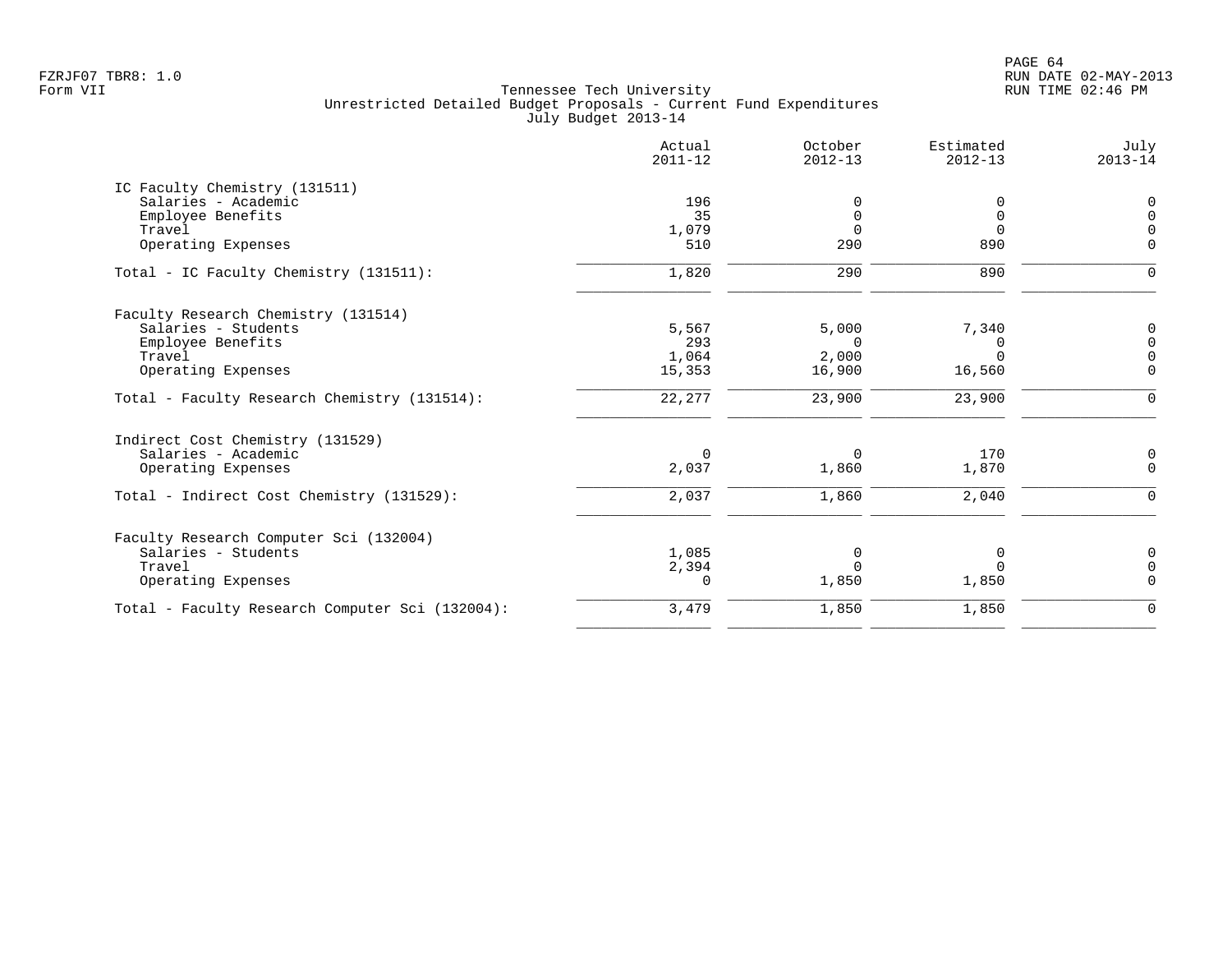|                                                                                                                             | Actual<br>$2011 - 12$      | October<br>$2012 - 13$                    | Estimated<br>$2012 - 13$               | July<br>$2013 - 14$          |
|-----------------------------------------------------------------------------------------------------------------------------|----------------------------|-------------------------------------------|----------------------------------------|------------------------------|
| Match Computer Science (132005)<br>Salaries - Academic<br>Employee Benefits                                                 | 49,999<br>16,556           | 50,000                                    | 50,000                                 | 50,000<br>$\Omega$           |
| Total - Match Computer Science (132005):                                                                                    | 66,555                     | 50,000                                    | 50,000                                 | 50,000                       |
| IC Faculty Computer Sci (132011)<br>Salaries - Academic<br>Salaries - Students<br>Employee Benefits<br>Operating Expenses   | 1,504<br>468<br>288<br>8   | $\Omega$<br>$\Omega$<br>$\Omega$<br>1,480 | 3,860<br>$\Omega$<br>$\Omega$<br>2,860 | $\Omega$<br>$\Omega$         |
| Total - IC Faculty Computer Sci (132011):                                                                                   | 2,268                      | 1,480                                     | 6,720                                  | $\mathbf 0$                  |
| Indirect Cost Computer Science (132029)<br>Travel<br>Operating Expenses<br>Total - Indirect Cost Computer Science (132029): | 6,000<br>$\Omega$<br>6,000 | $\Omega$<br>7,780<br>7,780                | 5,000<br>2,780<br>7,780                | 0<br>$\mathbf 0$<br>$\Omega$ |
| Faculty Research Earth Science (132504)<br>Travel<br>Total - Faculty Research Earth Science (132504):                       | 3,600<br>3,600             | 0<br>$\mathbf 0$                          | $\mathbf 0$<br>$\Omega$                | $\Omega$<br>$\Omega$         |
| Match Earth Science (132505)<br>Salaries - Academic<br>Employee Benefits                                                    | 818<br>367                 | 0<br>$\mathbf 0$                          | $\mathbf 0$<br>$\mathbf 0$             | $\mathbf 0$<br>$\Omega$      |
| Total - Match Earth Science (132505):                                                                                       | 1,185                      | $\mathbf 0$                               | $\mathbf 0$                            | $\Omega$                     |
|                                                                                                                             |                            |                                           |                                        |                              |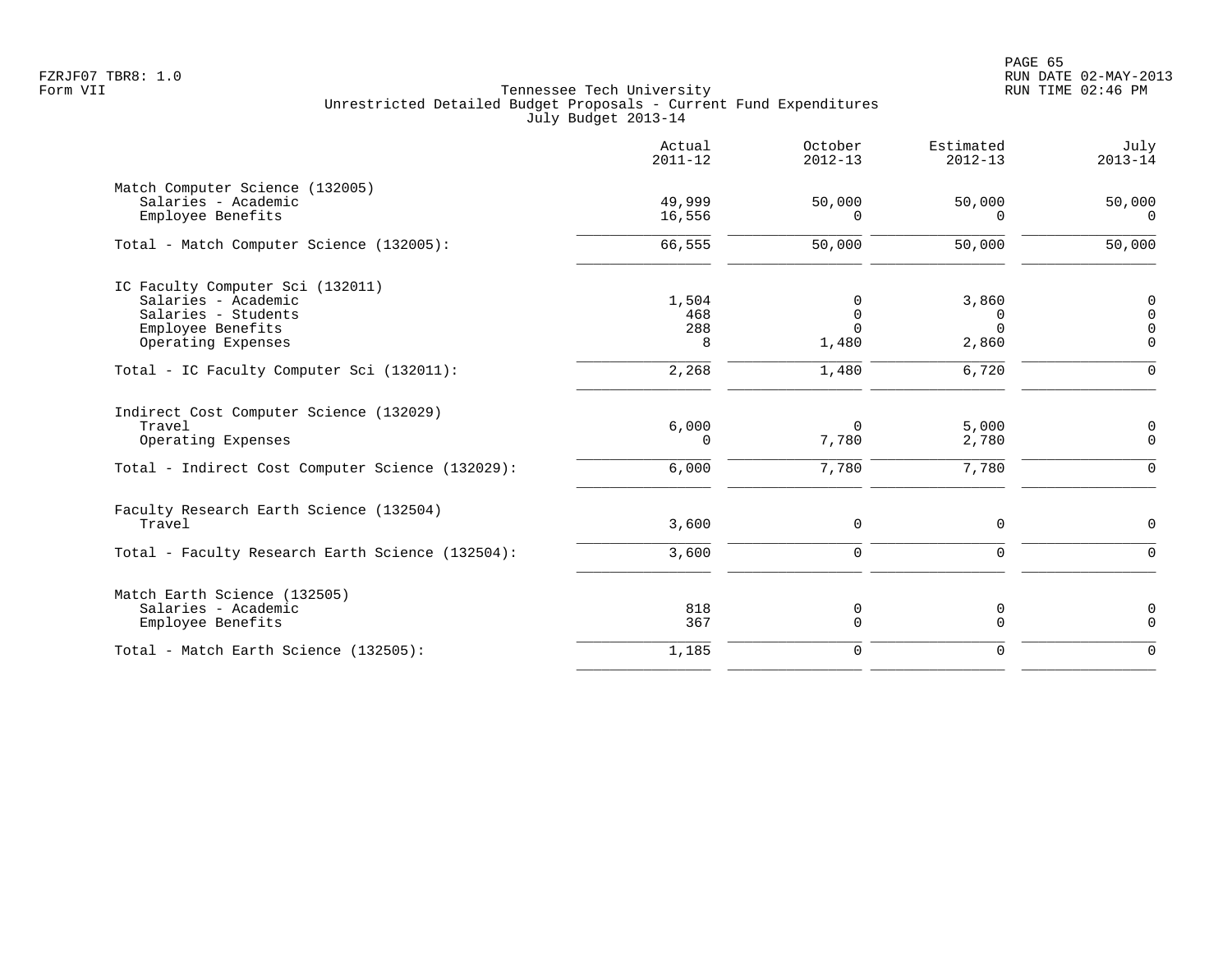|                                                                                                                                                   | Actual<br>$2011 - 12$ | October<br>$2012 - 13$ | Estimated<br>$2012 - 13$ | July<br>$2013 - 14$                 |
|---------------------------------------------------------------------------------------------------------------------------------------------------|-----------------------|------------------------|--------------------------|-------------------------------------|
| IC Faculty Earth Science (132511)<br>Salaries - Academic<br>Employee Benefits<br>Operating Expenses                                               | 111<br>20<br>$\Omega$ | 0<br>$\Omega$<br>2,470 | 0<br>$\Omega$<br>2,470   | $\mathbf 0$<br>$\Omega$<br>$\Omega$ |
| Total - IC Faculty Earth Science (132511):                                                                                                        | 131                   | 2,470                  | 2,470                    | $\Omega$                            |
| Indirect Cost Earth Sciences (132529)<br>Operating Expenses                                                                                       | $\mathbf 0$           | 7,390                  | 7,390                    | $\Omega$                            |
| Total - Indirect Cost Earth Sciences (132529):                                                                                                    | $\Omega$              | 7,390                  | 7,390                    | $\Omega$                            |
| IC Faculty English and Communicatns (133011)<br>Salaries - Academic<br>Employee Benefits<br>Total - IC Faculty English and Communicatns (133011): | 102<br>17<br>119      | 0<br>0<br>0            | 0<br>$\mathbf 0$<br>0    | 0<br>$\Omega$<br>$\Omega$           |
|                                                                                                                                                   |                       |                        |                          |                                     |
| Faculty Research English (133014)<br>Travel<br>Operating Expenses                                                                                 | 2,306<br>$\Omega$     | 2,500<br>650           | 2,500<br>650             | 0<br>$\Omega$                       |
| Total - Faculty Research English (133014):                                                                                                        | 2,306                 | 3,150                  | 3,150                    | $\Omega$                            |
| Indirect Cost English Communicat (133029)<br>Operating Expenses                                                                                   | 0                     | 730                    | 880                      | 0                                   |
| Total - Indirect Cost English Communicat (133029):                                                                                                | $\Omega$              | 730                    | 880                      | $\Omega$                            |
|                                                                                                                                                   |                       |                        |                          |                                     |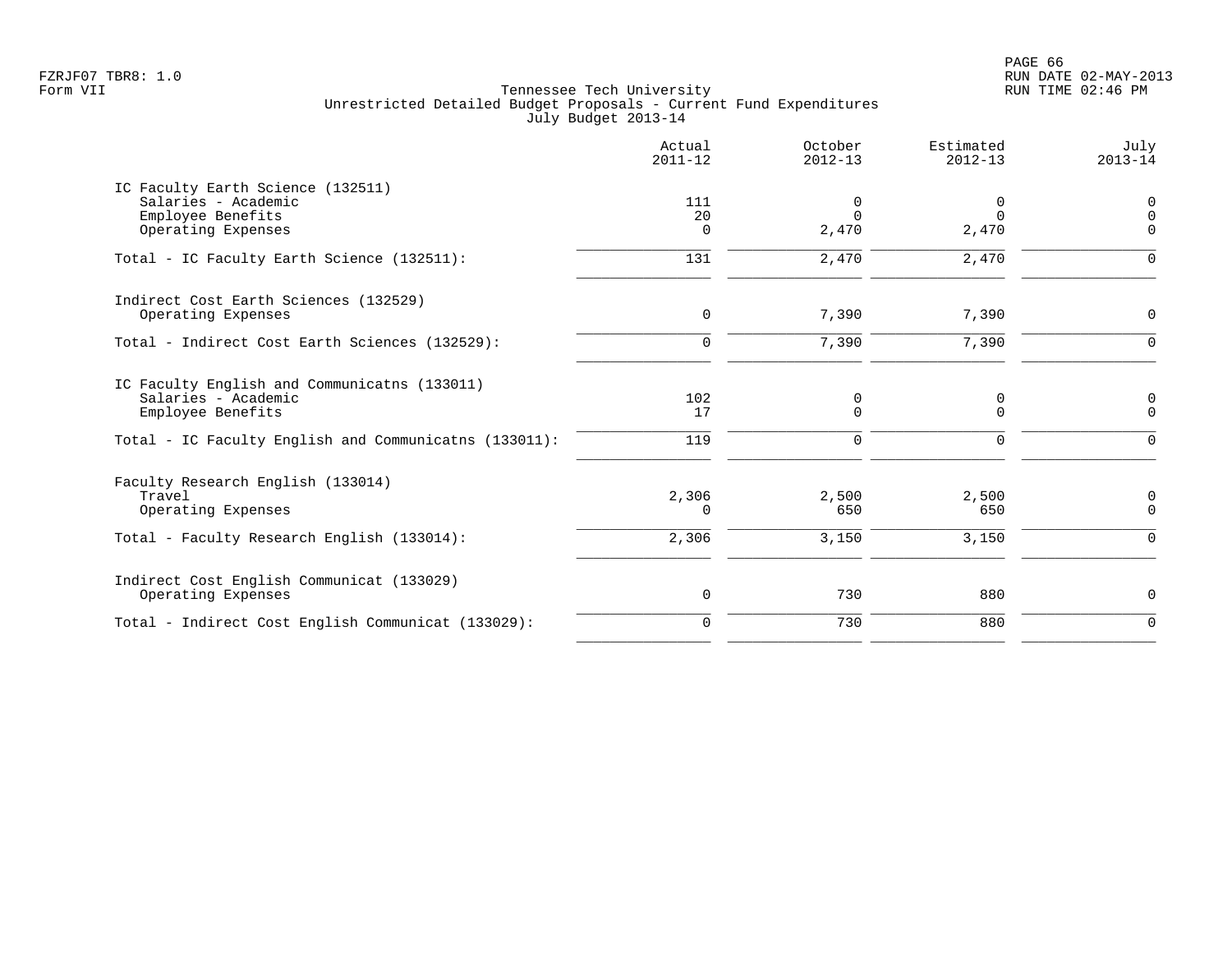|                                                                                                                                               | Actual<br>$2011 - 12$                  | October<br>$2012 - 13$      | Estimated<br>$2012 - 13$          | July<br>$2013 - 14$                                   |
|-----------------------------------------------------------------------------------------------------------------------------------------------|----------------------------------------|-----------------------------|-----------------------------------|-------------------------------------------------------|
| Faculty Research Foreign Lang (133514)<br>Salaries - Supporting<br>Travel<br>Operating Expenses                                               | $\mathbf 0$<br>$\mathbf 0$<br>$\Omega$ | 1,250<br>1,500<br>690       | 1,250<br>1,500<br>690             | 0<br>0<br>$\Omega$                                    |
| Total - Faculty Research Foreign Lang (133514):                                                                                               | $\Omega$                               | 3,440                       | 3,440                             | $\Omega$                                              |
| Indirect Cost History (134029)<br>Operating Expenses                                                                                          | $\mathbf 0$                            | 260                         | 310                               | 0                                                     |
| Total - Indirect Cost History (134029):                                                                                                       | $\Omega$                               | 260                         | 310                               | $\mathbf 0$                                           |
| IC Faculty Mathematics (134511)<br>Salaries - Academic<br>Employee Benefits<br>Operating Expenses<br>Total - IC Faculty Mathematics (134511): | 1,997<br>348<br>$\Omega$<br>2,345      | 0<br>$\Omega$<br>330<br>330 | 1,820<br>$\Omega$<br>330<br>2,150 | $\mathsf 0$<br>$\mathsf 0$<br>$\Omega$<br>$\mathbf 0$ |
| Faculty Research Mathematics (134514)<br>Travel<br>Operating Expenses<br>Total - Faculty Research Mathematics (134514):                       | 500<br>500<br>1,000                    | 500<br>1,000<br>1,500       | 500<br>1,000<br>1,500             | $\mathsf 0$<br>$\Omega$<br>$\Omega$                   |
| Indirect Cost Mathematics (134529)<br>Salaries - Academic<br>Operating Expenses                                                               | 0<br>$\mathbf 0$                       | $\mathbf 0$<br>10,420       | 350<br>10,510                     | 0<br>$\mathbf 0$                                      |
| Total - Indirect Cost Mathematics (134529):                                                                                                   | $\mathbf 0$                            | 10,420                      | 10,860                            | $\mathbf 0$                                           |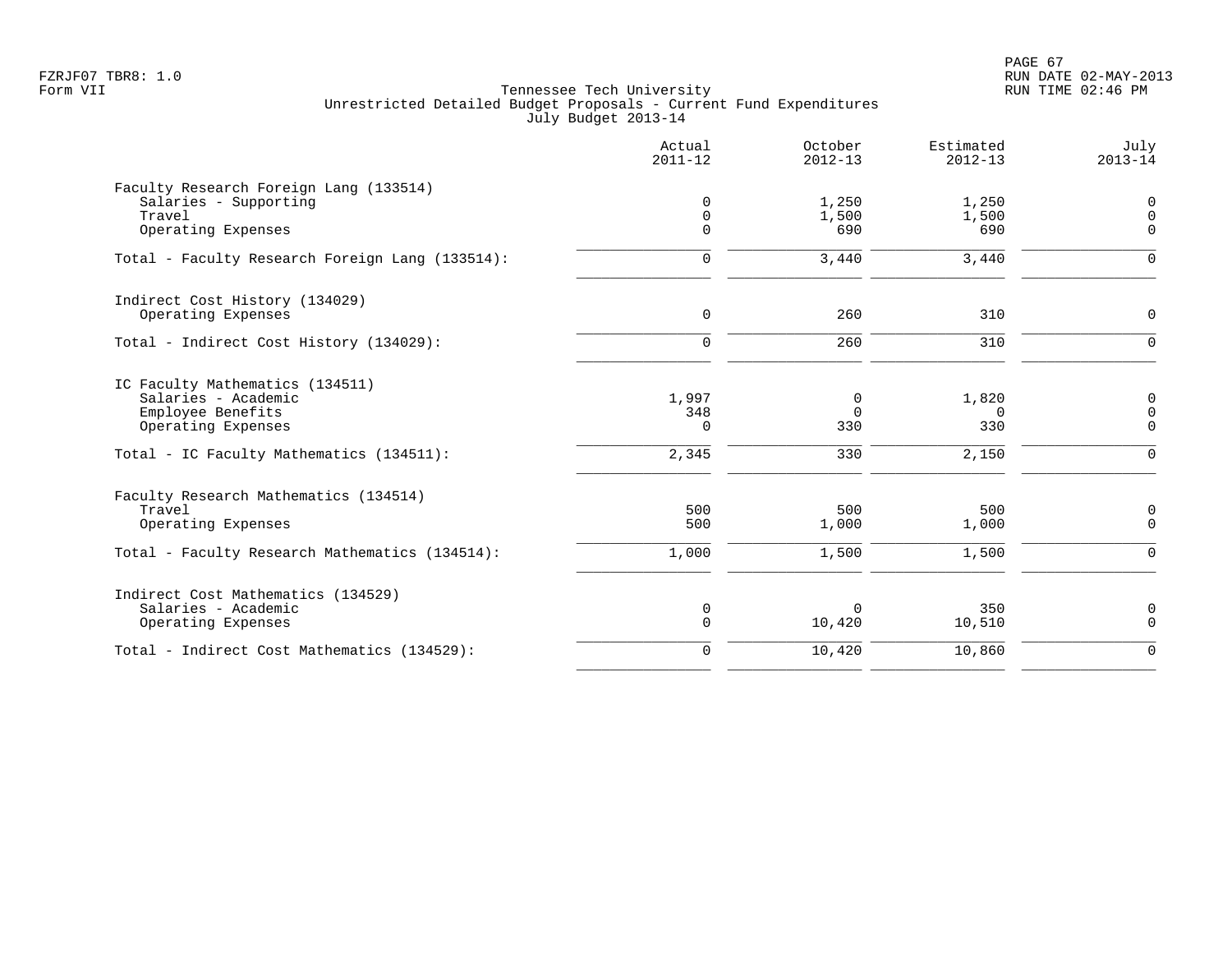|                                                    | Actual<br>$2011 - 12$ | October<br>$2012 - 13$ | Estimated<br>$2012 - 13$ | July<br>$2013 - 14$ |
|----------------------------------------------------|-----------------------|------------------------|--------------------------|---------------------|
| IC Faculty Physics (135011)                        |                       |                        |                          |                     |
| Salaries - Academic                                | 2,162                 | $\Omega$               | 1,140                    | $\mathbf 0$         |
| Employee Benefits                                  | 423                   | $\mathbf 0$            | $\Omega$                 | $\Omega$            |
| Travel                                             | 423                   | $\Omega$               | $\Omega$                 | $\Omega$            |
| Operating Expenses                                 | 725                   | 3,040                  | 5,280                    | $\Omega$            |
| Total - IC Faculty Physics (135011):               | 3,733                 | 3,040                  | 6,420                    | $\mathbf 0$         |
| Indirect Cost Physics (135029)                     |                       |                        |                          |                     |
| Salaries - Students                                | 770                   | 0                      | 0                        | $\mathbf 0$         |
| Employee Benefits                                  | 36                    | $\Omega$               | $\mathbf 0$              | $\Omega$            |
| Travel                                             | 2,149                 | $\Omega$               | $\Omega$                 | $\Omega$            |
| Operating Expenses                                 | 5,144                 | 6,740                  | 6,740                    | $\mathbf 0$         |
| Total - Indirect Cost Physics (135029):            | 8,099                 | 6,740                  | 6,740                    | $\Omega$            |
| IC Faculty Sociology and Pol Sci (135511)          |                       |                        |                          |                     |
| Salaries - Academic                                | 2,558                 | 0                      | 5,110                    | 0                   |
| Employee Benefits                                  | 465                   | $\Omega$               | $\Omega$                 | $\mathbf 0$         |
| Operating Expenses                                 | 678                   | 100                    | 100                      | $\mathbf 0$         |
| Total - IC Faculty Sociology and Pol Sci (135511): | 3,701                 | 100                    | 5,210                    | $\Omega$            |
| Indirect Cost Soc and Pol Sci (135529)             |                       |                        |                          |                     |
| Operating Expenses                                 | 0                     | 9,590                  | 9,590                    | $\mathbf 0$         |
| Total - Indirect Cost Soc and Pol Sci (135529):    | $\mathbf 0$           | 9,590                  | 9,590                    | $\mathbf 0$         |
|                                                    |                       |                        |                          |                     |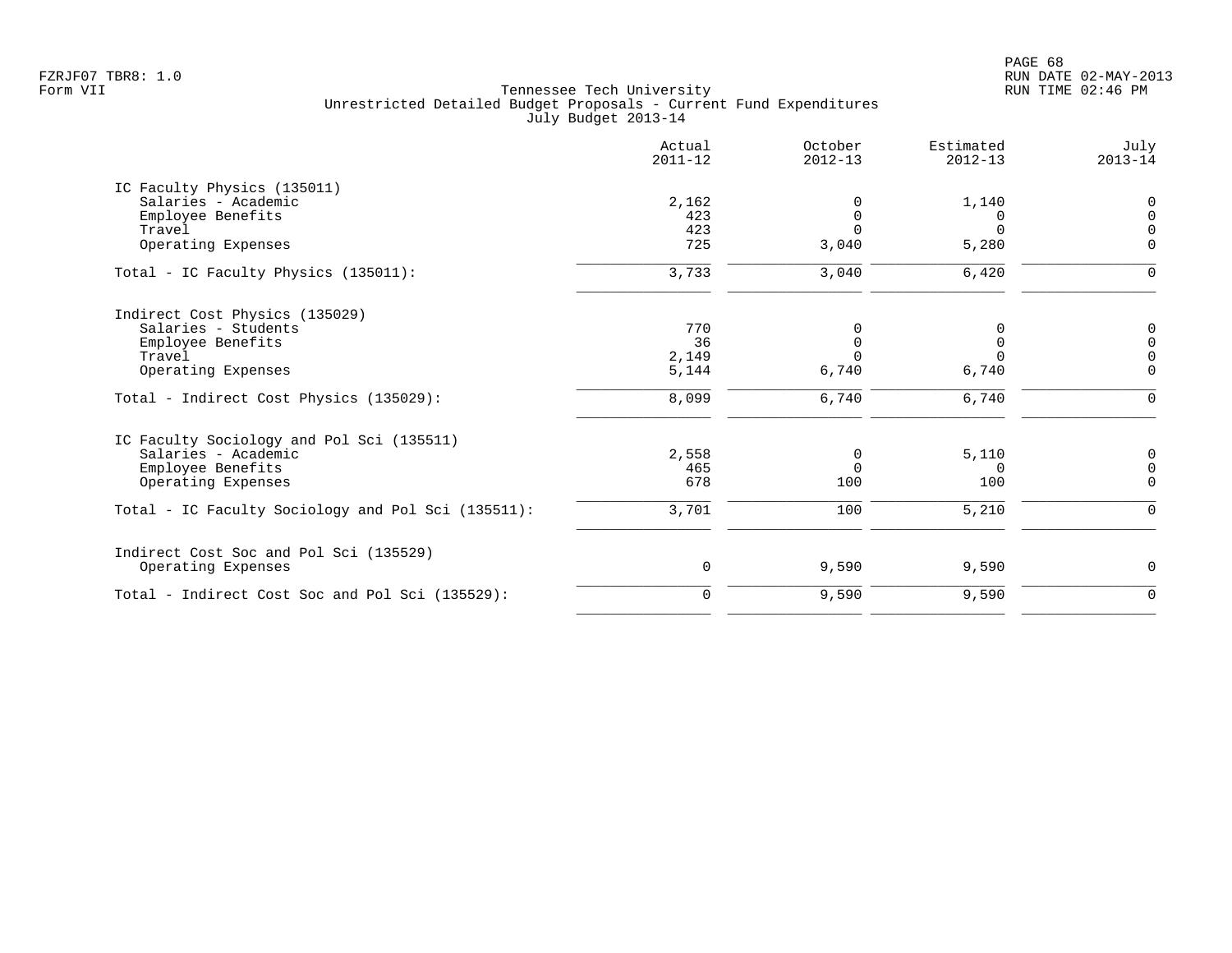PAGE 69 FZRJF07 TBR8: 1.0 RUN DATE 02-MAY-2013

|                                                                          | Actual<br>$2011 - 12$ | October<br>$2012 - 13$ | Estimated<br>$2012 - 13$ | July<br>$2013 - 14$     |
|--------------------------------------------------------------------------|-----------------------|------------------------|--------------------------|-------------------------|
| Research College of Engineering (137004)<br>Travel<br>Operating Expenses | 2,500<br>$\Omega$     | $\Omega$<br>2,500      | 2,500                    | $\mathbf 0$<br>$\Omega$ |
|                                                                          |                       |                        |                          |                         |
| Total - Research College of Engineering (137004):                        | 2,500                 | 2,500                  | 2,500                    | 0                       |
| Indirect Cost Coll of Engineering (137029)                               |                       |                        |                          |                         |
| Salaries - Academic                                                      |                       | $\Omega$               | 17,000                   | 0                       |
| Employee Benefits                                                        |                       | $\Omega$               | 3,300                    | $\Omega$                |
| Travel                                                                   | 8,065                 | $\Omega$               | 3,000                    | $\Omega$                |
| Operating Expenses                                                       | 44,212                | 242,850                | 219,550                  | $\Omega$                |
| Total - Indirect Cost Coll of Engineering (137029):                      | 52,277                | 242,850                | 242,850                  | $\mathbf 0$             |
| IC Faculty Basic Engineering (137211)                                    |                       |                        |                          |                         |
| Salaries - Academic                                                      | 1,828                 | $\Omega$               | 350                      | 0                       |
| Employee Benefits                                                        | 411                   | $\Omega$               | 80                       | $\Omega$                |
| Travel                                                                   | $\Omega$              | $\Omega$               | 2,070                    | $\mathbf 0$             |
| Operating Expenses                                                       |                       | 8,900                  | 6,830                    | $\mathbf 0$             |
| Total - IC Faculty Basic Engineering (137211):                           | 2,239                 | 8,900                  | 9,330                    | $\Omega$                |
| Indirect Cost Basic Engineering (137229)                                 |                       |                        |                          |                         |
| Operating Expenses                                                       | 684                   | 12,250                 | 12,250                   | 0                       |
| Total - Indirect Cost Basic Engineering (137229):                        | 684                   | 12,250                 | 12,250                   | $\mathbf 0$             |
|                                                                          |                       |                        |                          |                         |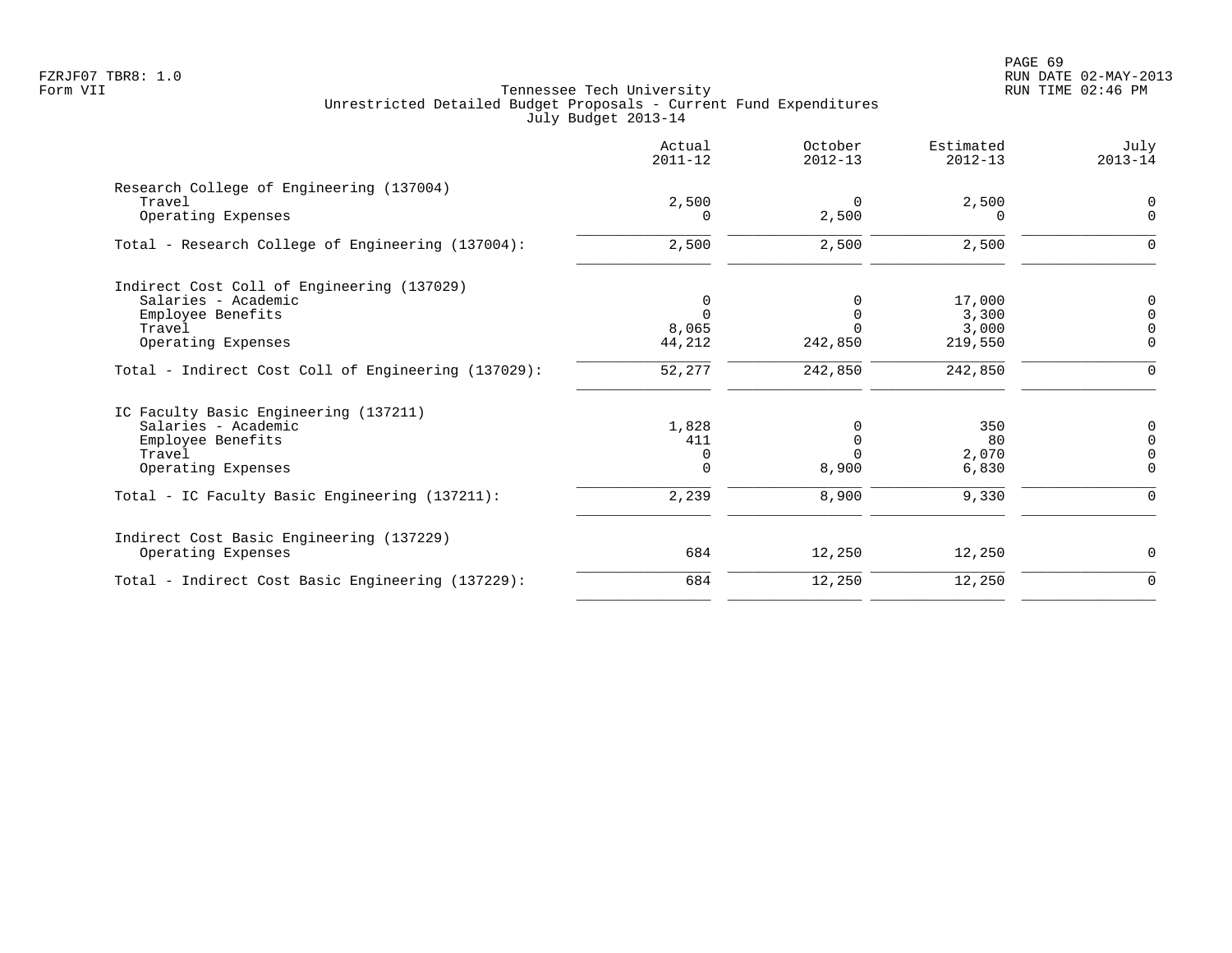PAGE 70 FZRJF07 TBR8: 1.0 RUN DATE 02-MAY-2013

| Faculty Research Chem Engineering (137404)                                                                                          |                               |                                    |                                 |                                                          |
|-------------------------------------------------------------------------------------------------------------------------------------|-------------------------------|------------------------------------|---------------------------------|----------------------------------------------------------|
| Salaries - Students<br>Travel<br>Operating Expenses                                                                                 | $\mathbf 0$<br>2,523<br>1,352 | 2,700<br>$\Omega$<br>8,050         | 2,700<br>380<br>7,670           | $\mathbf 0$<br>$\mathbf 0$<br>$\Omega$                   |
| Total - Faculty Research Chem Engineering (137404):                                                                                 | 3,875                         | 10,750                             | 10,750                          | $\Omega$                                                 |
| IC Faculty Chemical Engineering (137411)<br>Travel<br>Operating Expenses                                                            | $\mathbf 0$<br>191            | $\mathbf 0$<br>3,840               | 3,870<br>1,990                  | $\mathbf 0$<br>0                                         |
| Total - IC Faculty Chemical Engineering (137411):                                                                                   | 191                           | 3,840                              | 5,860                           | $\Omega$                                                 |
| Indirect Cost Chemical Engineering (137429)<br>Travel<br>Operating Expenses<br>Total - Indirect Cost Chemical Engineering (137429): | 10,478<br>520<br>10,998       | $\Omega$<br>6,880<br>6,880         | 440<br>6,440<br>6,880           | $\mathbf 0$<br>$\Omega$<br>$\Omega$                      |
| Match Civil and Envir Engrg (137605)<br>Salaries - Supporting<br>Employee Benefits<br>Total - Match Civil and Envir Engrg (137605): | 446<br>130<br>576             | 0<br>0<br>$\mathbf 0$              | 0<br>$\mathbf 0$<br>0           | $\mathbf 0$<br>$\mathbf 0$<br>$\Omega$                   |
| IC Faculty Civil and Envir Engr (137611)<br>Salaries - Academic<br>Employee Benefits<br>Travel<br>Operating Expenses                | 5,642<br>959<br>3,408<br>623  | 0<br>$\Omega$<br>$\Omega$<br>4,760 | 6,400<br>0<br>$\Omega$<br>6,020 | $\mathbf 0$<br>$\mathbf 0$<br>$\overline{0}$<br>$\Omega$ |
| Total - IC Faculty Civil and Envir Engr (137611):                                                                                   | 10,632                        | 4,760                              | 12,420                          | $\Omega$                                                 |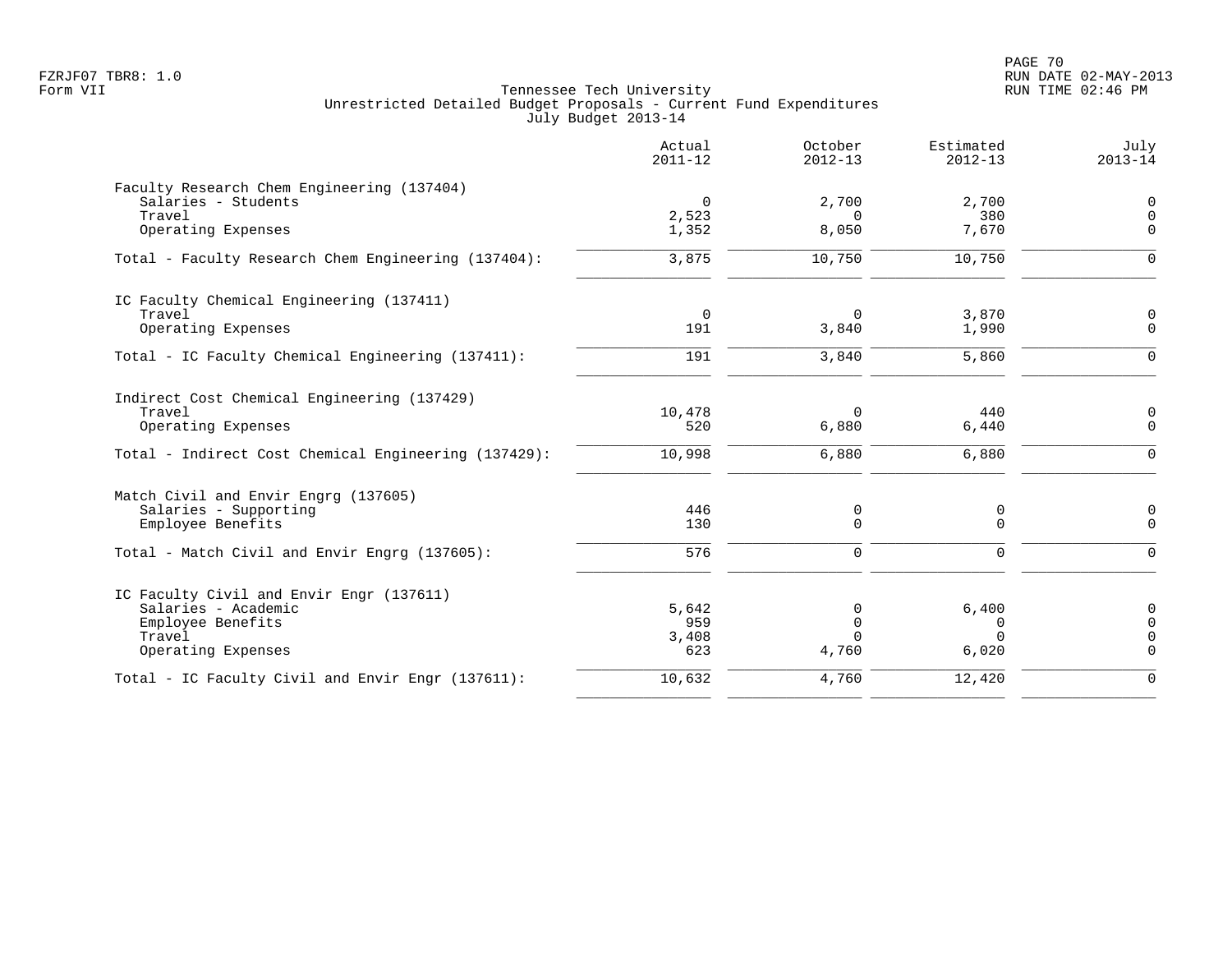PAGE 71 FZRJF07 TBR8: 1.0 RUN DATE 02-MAY-2013

| Actual<br>$2011 - 12$                     | October<br>$2012 - 13$        | Estimated<br>$2012 - 13$                | July<br>$2013 - 14$                                                           |
|-------------------------------------------|-------------------------------|-----------------------------------------|-------------------------------------------------------------------------------|
| 3,013<br>436                              | 1,500<br>4,500                | 1,500<br>4,500                          | $\mathbf 0$<br>$\Omega$                                                       |
| 3,449                                     | 6,000                         | 6,000                                   | 0                                                                             |
| $\overline{0}$<br>317                     | $\Omega$<br>58,750            | 1,230<br>57,510                         | 0<br>$\mathbf 0$                                                              |
| 317                                       | 58,750                        | 58,740                                  | $\Omega$                                                                      |
| $\mathbf 0$<br>$\Omega$                   | 2,500<br>6,500                | 2,500<br>6,500                          | 0<br>$\mathbf 0$                                                              |
| $\mathbf 0$                               | 9,000                         | 9,000                                   | $\Omega$                                                                      |
| 23,034<br>$\Omega$<br>3,696<br>1,000<br>0 | $\Omega$<br>$\Omega$<br>8,620 | 1,790<br>1,200<br>250<br>2,000<br>5,170 | $\mathsf{0}$<br>$\mathsf{O}\xspace$<br>$\mathbf 0$<br>$\mathbf 0$<br>$\Omega$ |
| 27,730                                    | 8,620                         | 10,410                                  | $\mathbf 0$                                                                   |
|                                           |                               |                                         |                                                                               |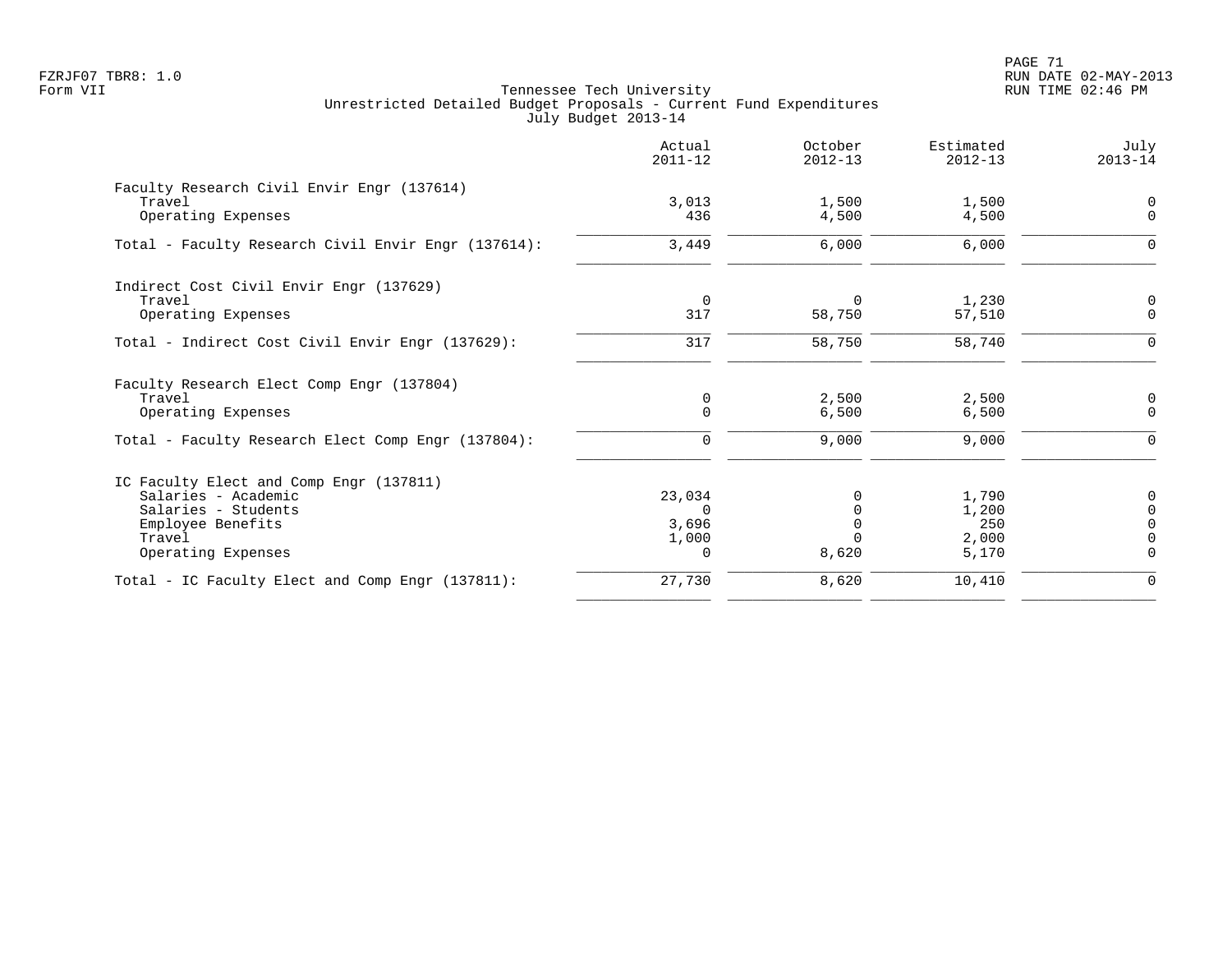|                                                       | Actual<br>$2011 - 12$ | October<br>$2012 - 13$ | Estimated<br>$2012 - 13$ | July<br>$2013 - 14$ |
|-------------------------------------------------------|-----------------------|------------------------|--------------------------|---------------------|
| Indirect Cost Elect Comp Engr (137829)                |                       |                        |                          |                     |
| Salaries - Academic                                   | 5,562                 |                        | $\Omega$                 | $\Omega$            |
| Salaries - Students                                   | $\Omega$              | $\Omega$               | 1,260                    | $\Omega$            |
| Employee Benefits                                     | 987                   | $\Omega$               | 30                       | $\Omega$            |
| Travel                                                | 8,571                 | 430                    | 8,060                    | $\cap$              |
| Operating Expenses                                    | 19,089                | 49,850                 | 40,920                   | $\Omega$            |
| Total - Indirect Cost Elect Comp Engr (137829):       | 34,209                | 50,280                 | 50,270                   | $\Omega$            |
| Faculty Research Manuf Enginrg Tech (138204)          |                       |                        |                          |                     |
| Salaries - Students                                   | $\overline{0}$        | 3,000                  | 3,000                    | 0                   |
| Travel                                                | 1,248                 | 2,000                  | 2,000                    | $\Omega$            |
| Operating Expenses                                    | 2,798                 | 10,960                 | 10,960                   | $\Omega$            |
| Total - Faculty Research Manuf Enginrg Tech (138204): | 4,046                 | 15,960                 | 15,960                   | $\Omega$            |
| Matching Manuf & Engineering Tech (138205)            |                       |                        |                          |                     |
| Salaries - Academic                                   | 72                    | 0                      | 0                        | 0                   |
| Employee Benefits                                     | 15                    | $\Omega$               | $\Omega$                 | $\Omega$            |
| Total - Matching Manuf & Engineering Tech (138205):   | 87                    | $\mathbf 0$            | $\mathbf 0$              | $\Omega$            |
| IC Faculty Manuf & Engineering Tech (138211)          |                       |                        |                          |                     |
| Salaries - Academic                                   | 2,252                 | 0                      | 1,990                    | 0                   |
| Employee Benefits                                     | 358                   | $\mathbf 0$            | 0                        | $\mathbf 0$         |
| Travel                                                | 1,411                 | $\Omega$               | $\Omega$                 | $\Omega$            |
| Operating Expenses                                    | $\Omega$              | 3,390                  | 3,390                    | $\Omega$            |
| Total - IC Faculty Manuf & Engineering Tech (138211): | 4,021                 | 3,390                  | 5,380                    | $\mathbf 0$         |
|                                                       |                       |                        |                          |                     |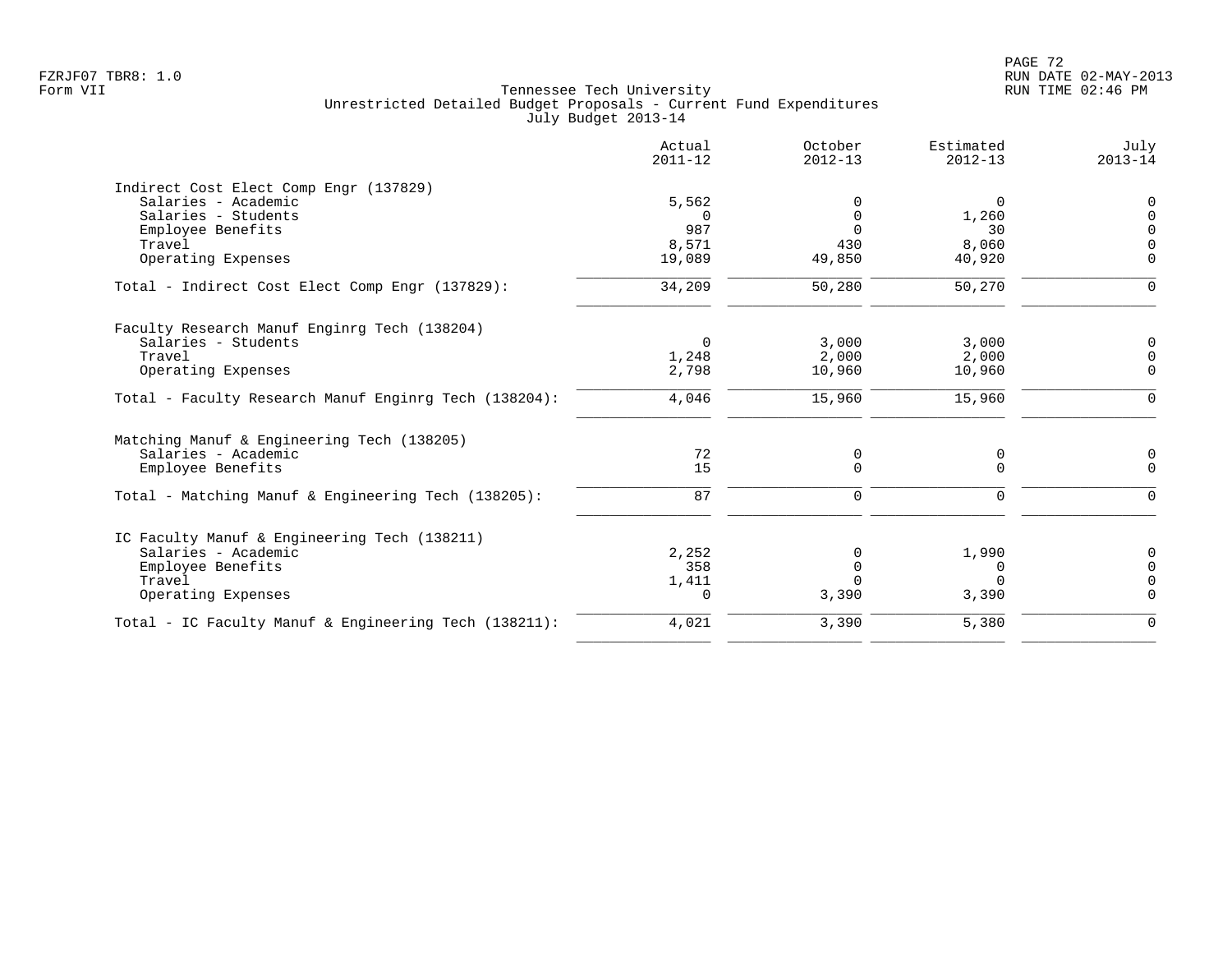| $2011 - 12$ | $2012 - 13$                                    | $2012 - 13$                                  | $2013 - 14$                               |
|-------------|------------------------------------------------|----------------------------------------------|-------------------------------------------|
|             |                                                |                                              | $\mathbf 0$                               |
|             |                                                |                                              |                                           |
| $\Omega$    | 14,200                                         | 14,200                                       | $\Omega$                                  |
|             |                                                |                                              |                                           |
| 10,322      | 0                                              | 8,310                                        | $\mathbf 0$                               |
| 2,182       | $\Omega$                                       | 1,710                                        | $\Omega$                                  |
| $\Omega$    |                                                |                                              | $\Omega$                                  |
| 12,504      | 10,330                                         | 10,330                                       | ∩                                         |
|             |                                                |                                              |                                           |
| 6,724       | 0                                              | 12,620                                       | $\mathbf 0$                               |
| 1,234       | 0                                              | $\Omega$                                     | $\Omega$                                  |
|             |                                                | $\cap$                                       | $\Omega$                                  |
|             |                                                |                                              | $\Omega$                                  |
| 12,454      | 27,090                                         | 39,710                                       | $\Omega$                                  |
|             |                                                |                                              |                                           |
| 2,178       | $\Omega$                                       | $\Omega$                                     | 0                                         |
| $\Omega$    | 4,500                                          | 4,500                                        | $\Omega$                                  |
| 167         | <sup>n</sup>                                   | $\cap$                                       |                                           |
|             |                                                |                                              | $\Omega$                                  |
|             |                                                |                                              | $\Omega$                                  |
| 2,750       | 10,500                                         | 10,500                                       | $\Omega$                                  |
|             | $\mathbf 0$<br>688<br>3,808<br>$\Omega$<br>405 | 14,200<br>10,330<br>27,090<br>3,000<br>3,000 | 14,200<br>310<br>27,090<br>3,000<br>3,000 |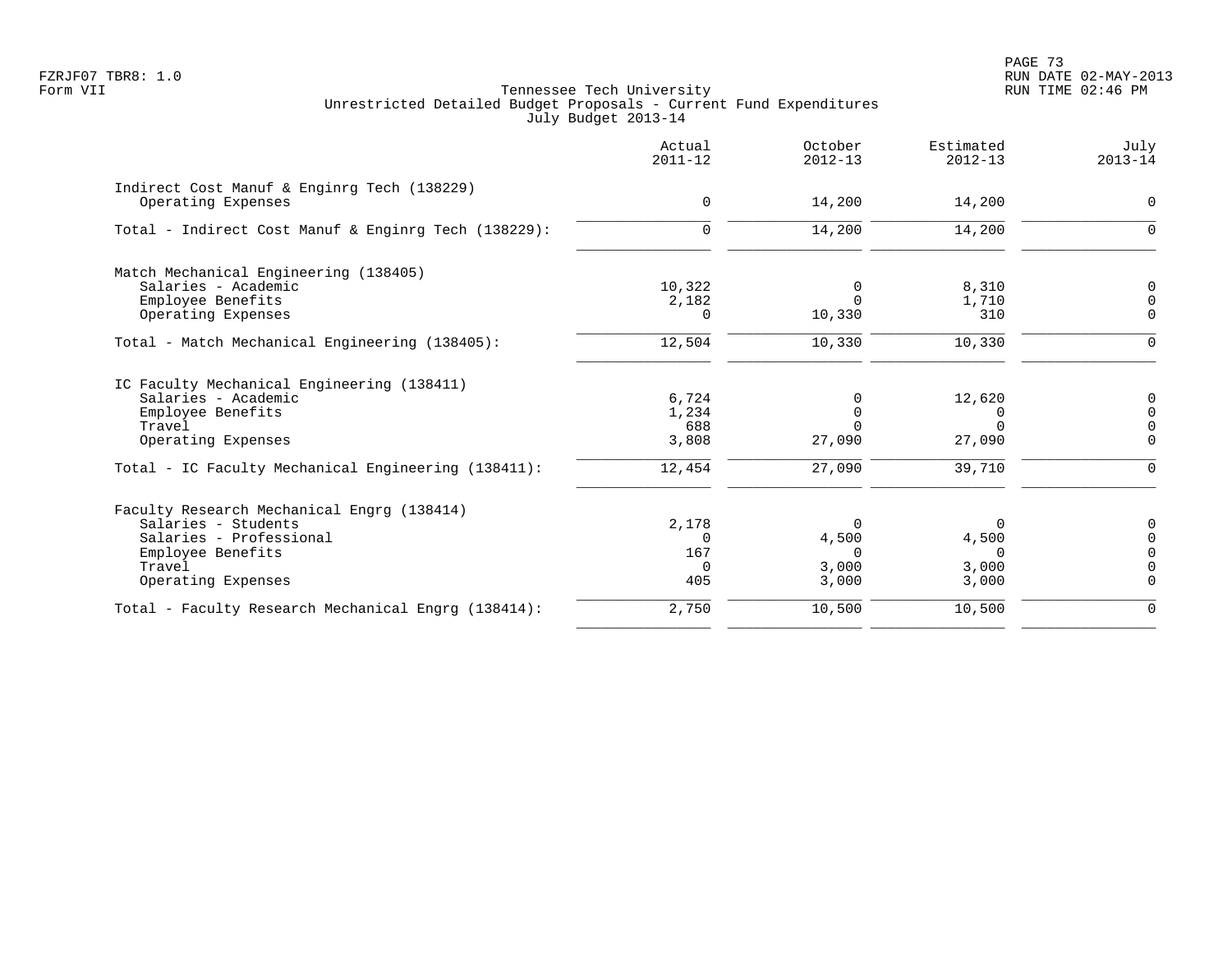|                                                      | Actual<br>$2011 - 12$ | October<br>$2012 - 13$ | Estimated<br>$2012 - 13$ | July<br>$2013 - 14$ |
|------------------------------------------------------|-----------------------|------------------------|--------------------------|---------------------|
| Indirect Cost Mech Engr (138429)                     |                       |                        |                          |                     |
| Travel                                               | 7,479                 | $\Omega$               | $\Omega$                 | $\mathbf 0$         |
| Operating Expenses                                   | 14,931                | 31,630                 | 32,130                   | $\mathbf 0$         |
| Total - Indirect Cost Mech Engr (138429):            | 22,410                | 31,630                 | 32,130                   | $\Omega$            |
| IC Faculty Manufacturing Center (139011)             |                       |                        |                          |                     |
| Salaries - Academic                                  | 2,138                 | $\Omega$               | 6,050                    | 0                   |
| Salaries - Professional                              | 2,961                 |                        | ∩                        | $\mathbf 0$         |
| Employee Benefits                                    | 939                   | $\Omega$               | ∩                        | $\mathbf 0$         |
| Travel                                               | 7,905                 | $\Omega$               | $\Omega$                 | $\mathbf 0$         |
| Operating Expenses                                   | 5,654                 | 53,740                 | 67,350                   | $\Omega$            |
| Total - IC Faculty Manufacturing Center (139011):    | 19,597                | 53,740                 | 73,400                   | $\Omega$            |
| Indirect Cost Manuf Res Center (139029)              |                       |                        |                          |                     |
| Travel                                               | 10,055                | $\Omega$               |                          | $\mathbf 0$         |
| Operating Expenses                                   | 27,879                | 60,440                 | 74,845                   | 40,910              |
| Capital Outlay                                       | 14,085                | $\Omega$               | $\Omega$                 | $\Omega$            |
| Total - Indirect Cost Manuf Res Center (139029):     | 52,019                | 60,440                 | 74,845                   | 40,910              |
| IC Faculty Energy Sys Research Ctr (139211)          |                       |                        |                          |                     |
| Salaries - Academic                                  | 4,743                 | 0                      | 940                      | 0                   |
| Employee Benefits                                    | 590                   | $\mathbf 0$            | 80                       | $\mathbf 0$         |
| Travel                                               | 3,756                 | $\overline{0}$         | $\Omega$                 | $\Omega$            |
| Operating Expenses                                   | $\Omega$              | 120                    | 120                      | $\mathbf 0$         |
| Total - IC Faculty Energy Sys Research Ctr (139211): | 9,089                 | 120                    | 1,140                    | $\mathbf{0}$        |
|                                                      |                       |                        |                          |                     |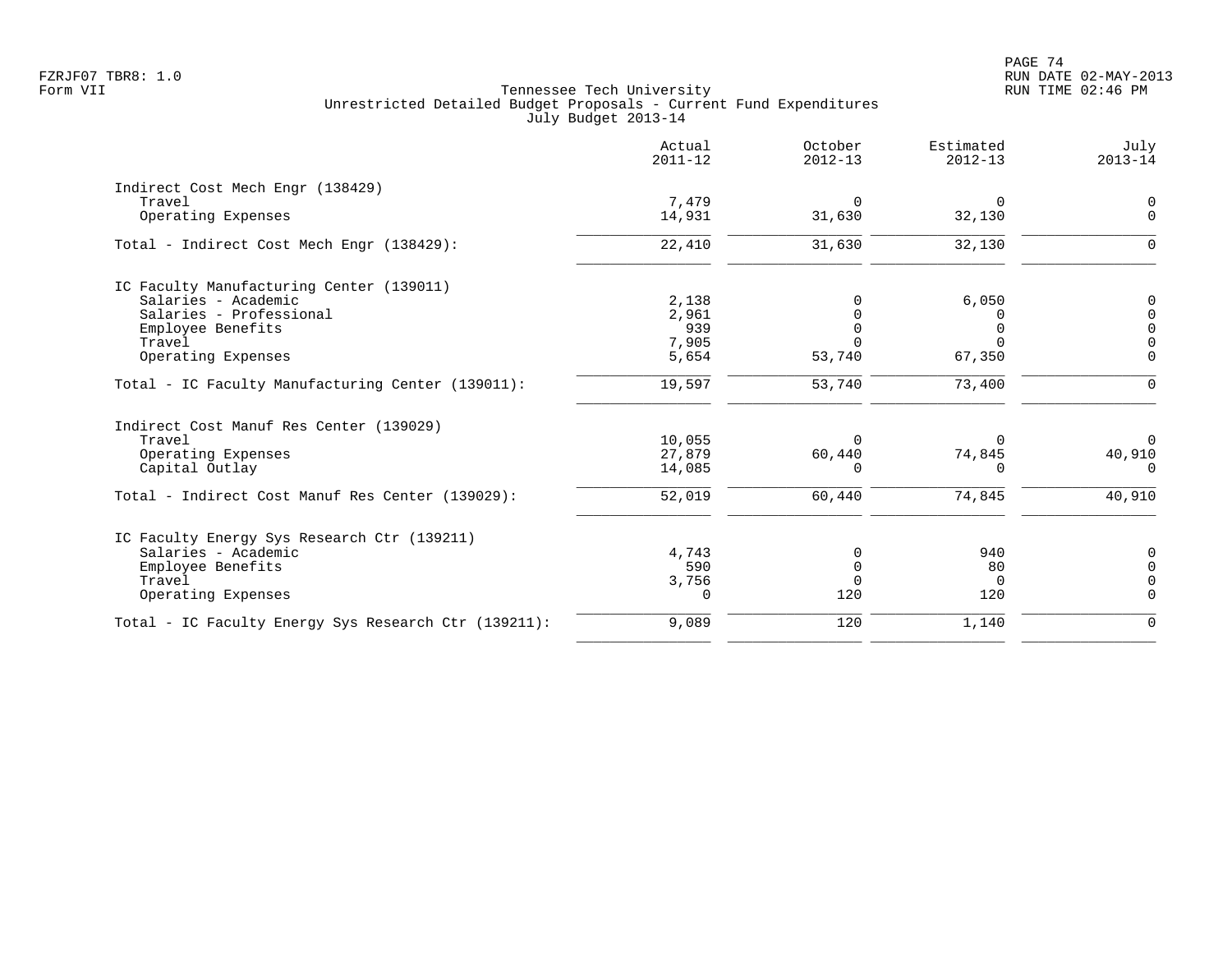PAGE 75 FZRJF07 TBR8: 1.0 RUN DATE 02-MAY-2013

| Actual<br>$2011 - 12$ | October<br>$2012 - 13$ | Estimated<br>$2012 - 13$ | July<br>$2013 - 14$ |
|-----------------------|------------------------|--------------------------|---------------------|
|                       |                        |                          |                     |
| 14,865                | 110                    | 100                      | $\Omega$            |
| 5,425                 | 0                      | 0                        | $\mathbf 0$         |
| 20,290                | 110                    | 100                      |                     |
|                       |                        |                          |                     |
| 705                   | 0                      | 1,230                    | $\mathbf 0$         |
| 126                   | $\Omega$               | $\Omega$                 | $\Omega$            |
| 1,238                 |                        |                          | $\Omega$            |
| 2,069                 | 2,470                  | 2,800                    | $\Omega$            |
|                       |                        |                          |                     |
| $\mathbf 0$           | 3,011                  |                          | $\mathbf 0$         |
| $\mathbf 0$           | 1,200                  | 1,200                    | $\mathbf 0$         |
| 0                     | 4,211                  | 4,211                    | $\mathbf 0$         |
|                       |                        |                          |                     |
| 4,188                 | U                      | $\Omega$                 | $\overline{0}$      |
| $\cap$                |                        | 3,730                    | $\mathsf 0$         |
| 321                   |                        | 10                       | $\mathbf 0$         |
| 1,953                 |                        | $\Omega$                 | $\Omega$            |
| 9,628                 | 5,730                  | 3,600                    | 5,490               |
| 16,090                | 5,730                  | 7,340                    | 5,490               |
|                       |                        | 2,470                    | 1,570<br>3,011      |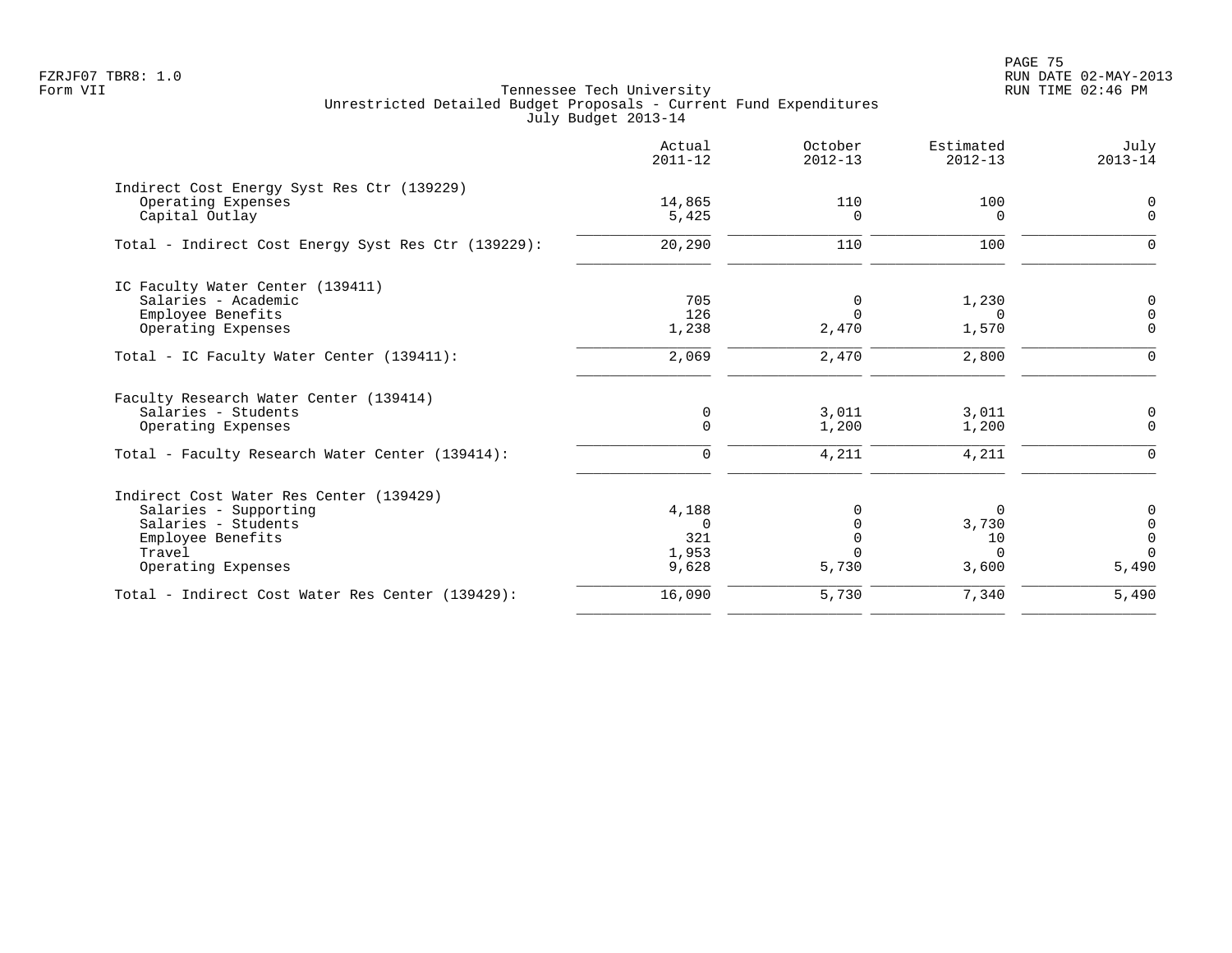|                                                                                                                                         | Actual<br>$2011 - 12$             | October<br>$2012 - 13$       | Estimated<br>$2012 - 13$  | July<br>$2013 - 14$                   |
|-----------------------------------------------------------------------------------------------------------------------------------------|-----------------------------------|------------------------------|---------------------------|---------------------------------------|
| Indirect Cost Dean Coll of Bus (140029)<br>Operating Expenses                                                                           | $\mathbf 0$                       | 5,550                        | 5,550                     | 0                                     |
| Total - Indirect Cost Dean Coll of Bus (140029):                                                                                        | 0                                 | 5,550                        | 5,550                     | $\mathbf 0$                           |
| Indirect Cost Business Media Center (140129)<br>Salaries - Students<br>Employee Benefits<br>Operating Expenses                          | 2,946<br>226<br>$\Omega$          | 6,950                        | 6,950                     | $\mathbf 0$<br>$\Omega$<br>$\Omega$   |
| Total - Indirect Cost Business Media Center (140129):                                                                                   | 3,172                             | 6,950                        | 6,950                     | $\Omega$                              |
| MBA Studies (142000)<br>Salaries - Administrative<br>Employee Benefits<br>Total - MBA Studies (142000):                                 | 1,000<br>318<br>1,318             | 0<br>$\mathbf 0$<br>$\Omega$ | 0<br>$\Omega$<br>$\Omega$ | 0<br>$\Omega$<br>$\Omega$             |
| IC Faculty Econ Finance Marketing (142511)<br>Salaries - Students<br>Salaries - Professional<br>Employee Benefits<br>Operating Expenses | 2,391<br>2,295<br>367<br>$\Omega$ | $\Omega$<br>1,100            | 3,490<br>∩<br>1,100       | 0<br>$\Omega$<br>$\Omega$<br>$\Omega$ |
| Total - IC Faculty Econ Finance Marketing (142511):                                                                                     | 5,053                             | 1,100                        | 4,590                     | $\Omega$                              |
|                                                                                                                                         |                                   |                              |                           |                                       |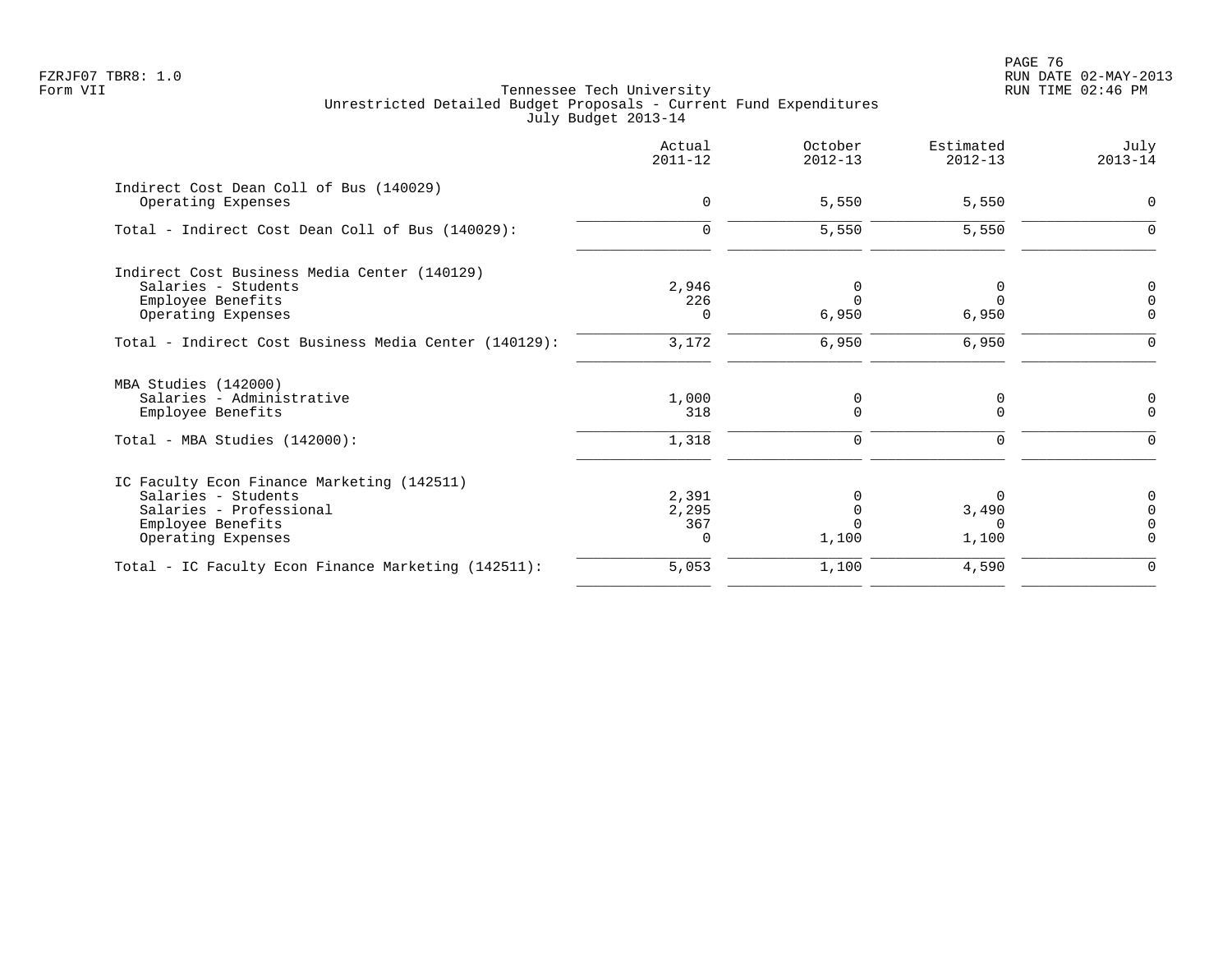PAGE 77 FZRJF07 TBR8: 1.0 RUN DATE 02-MAY-2013

|                                                                                                                      | Actual<br>$2011 - 12$                | October<br>$2012 - 13$             | Estimated<br>$2012 - 13$          | July<br>$2013 - 14$                      |
|----------------------------------------------------------------------------------------------------------------------|--------------------------------------|------------------------------------|-----------------------------------|------------------------------------------|
| Indirect Cost Econ and Finance (142529)<br>Operating Expenses                                                        | 704                                  | 10,170                             | 10,180                            | $\mathbf 0$                              |
| Total - Indirect Cost Econ and Finance (142529):                                                                     | 704                                  | 10,170                             | 10,180                            | $\Omega$                                 |
| Indirect Cost Dec Sci and Mgnt (144029)<br>Salaries - Academic<br>Operating Expenses                                 | $\mathbf 0$<br>$\Omega$              | $\mathbf 0$<br>70                  | 590<br>70                         | 0<br>$\Omega$                            |
| Total - Indirect Cost Dec Sci and Mgnt (144029):                                                                     | $\mathbf 0$                          | 70                                 | 660                               | $\Omega$                                 |
| SBDC Match (147005)<br>Salaries - Professional<br>Employee Benefits<br>Total - SBDC Match $(147005)$ :               | 4,264<br>1,902<br>6,166              | 0<br>0<br>$\Omega$                 | 0<br>$\mathbf 0$<br>$\Omega$      | $\mathbf 0$<br>$\mathbf 0$<br>$\Omega$   |
| Indirect Cost College of Educ (150029)<br>Salaries - Supporting<br>Employee Benefits<br>Travel<br>Operating Expenses | 12,850<br>3,598<br>$\Omega$<br>4,058 | 3,450<br>200<br>$\Omega$<br>19,800 | 9,450<br>2,200<br>1,300<br>10,500 | 0<br>$\Omega$<br>$\mathbf 0$<br>$\Omega$ |
| Total - Indirect Cost College of Educ (150029):                                                                      | 20,506                               | 23,450                             | 23,450                            | $\Omega$                                 |
| Research Education (151504)<br>Travel<br>Operating Expenses                                                          | 1,581<br>$\mathbf 0$                 | 0<br>3,610                         | 2,500<br>1,110                    | $\mathbf 0$<br>$\Omega$                  |
| Total - Research Education (151504):                                                                                 | 1,581                                | 3,610                              | 3,610                             | $\Omega$                                 |
|                                                                                                                      |                                      |                                    |                                   |                                          |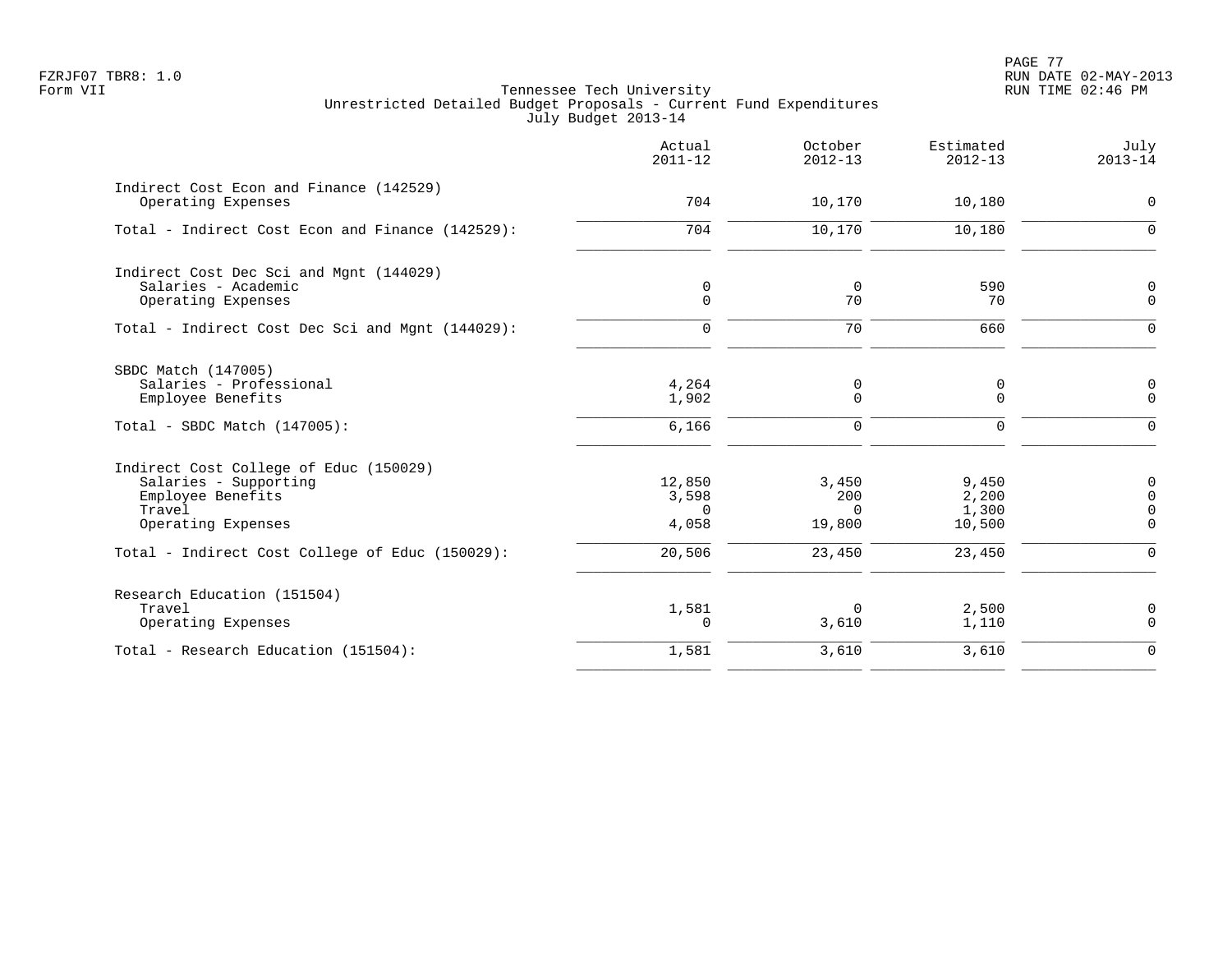PAGE 78 FZRJF07 TBR8: 1.0 RUN DATE 02-MAY-2013

|                                                                                      | Actual<br>$2011 - 12$ | October<br>$2012 - 13$ | Estimated<br>$2012 - 13$ | July<br>$2013 - 14$ |
|--------------------------------------------------------------------------------------|-----------------------|------------------------|--------------------------|---------------------|
| IC Faculty Assoc Dean Education (151511)<br>Salaries - Academic                      | $\mathbf 0$           | $\mathbf 0$            | 100                      | $\mathbf 0$         |
| Total - IC Faculty Assoc Dean Education (151511):                                    | $\Omega$              | $\Omega$               | 100                      | $\Omega$            |
| Indirect Cost Assoc Dean Educ (151529)<br>Travel<br>Operating Expenses               | 921<br>77             | 80<br>5,250            | 80<br>5,250              | 0<br>$\Omega$       |
| Total - Indirect Cost Assoc Dean Educ (151529):                                      | 998                   | 5,330                  | 5,330                    | $\Omega$            |
| Counseling and Psychology (152000)<br>Employee Benefits                              | $\mathbf 0$           | 200                    | 200                      | 200                 |
| Total - Counseling and Psychology (152000):                                          | $\mathbf 0$           | 200                    | 200                      | 200                 |
| Match Counseling Psychology (152005)<br>Salaries - Academic<br>Employee Benefits     | 9,353<br>2,769        | 0<br>$\Omega$          | 0<br>$\mathbf 0$         | 0<br>$\Omega$       |
| Total - Match Counseling Psychology (152005):                                        | 12,122                | 0                      | 0                        | $\Omega$            |
| IC Faculty Counseling and Psych (152011)<br>Salaries - Academic<br>Employee Benefits | 2,558<br>383          | 0<br>$\Omega$          | 5,110<br>$\Omega$        | 0<br>$\Omega$       |
| Total - IC Faculty Counseling and Psych (152011):                                    | 2,941                 | 0                      | 5,110                    | $\Omega$            |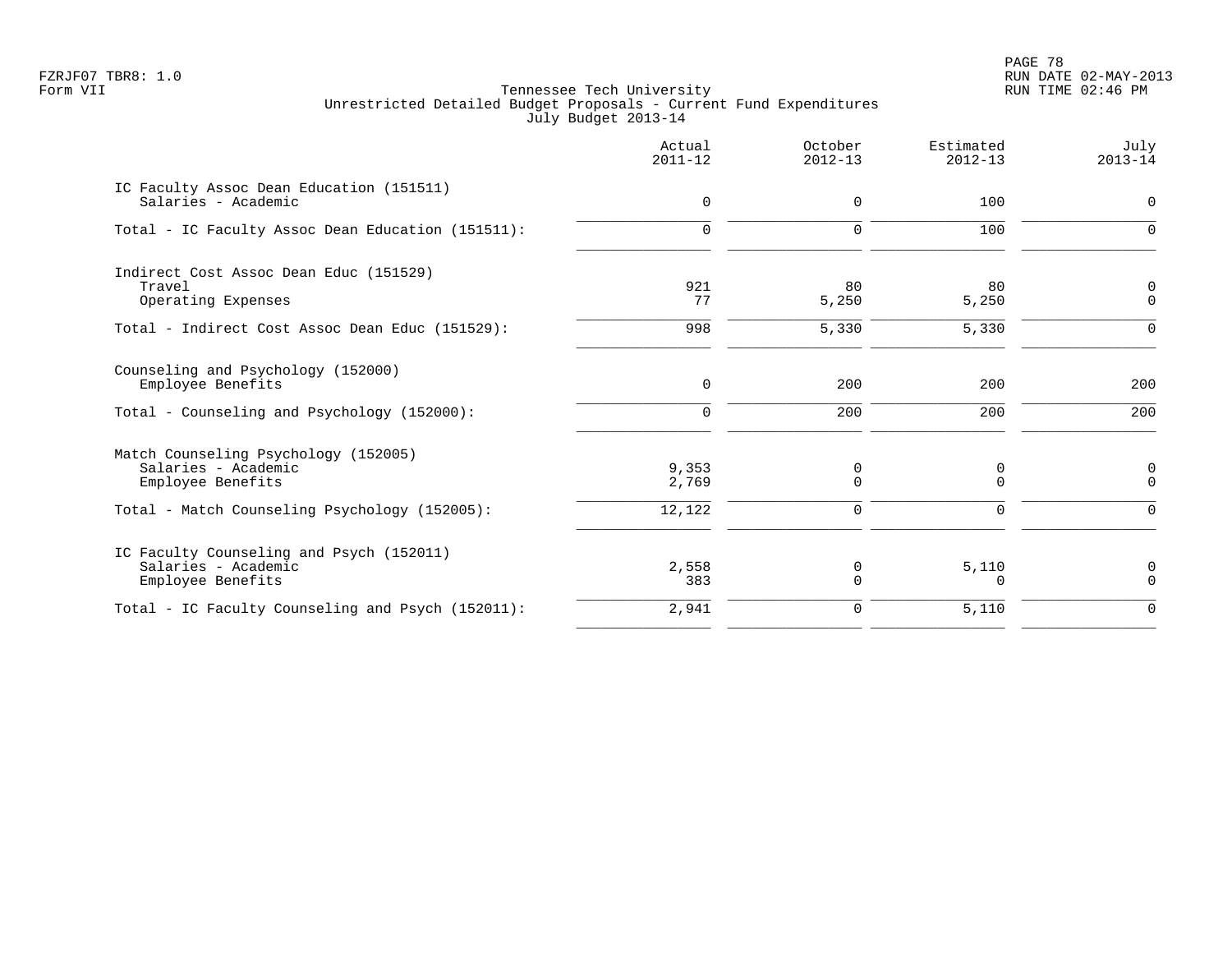|                                                      | Actual<br>$2011 - 12$ | October<br>$2012 - 13$ | Estimated<br>$2012 - 13$ | July<br>$2013 - 14$ |
|------------------------------------------------------|-----------------------|------------------------|--------------------------|---------------------|
| Faculty Research Counsel and Psych (152014)          |                       |                        |                          |                     |
| Salaries - Supporting                                | $\Omega$              | 500                    | 500                      | $\mathbf 0$         |
| Salaries - Students                                  | $\Omega$              | 1,055                  | 1,055                    | $\Omega$            |
| Travel                                               | $\Omega$              | 3,072                  | 3,072                    | $\Omega$            |
| Operating Expenses                                   | $\mathbf 0$           | 600                    | 600                      | $\mathbf 0$         |
| Total - Faculty Research Counsel and Psych (152014): | 0                     | 5,227                  | 5,227                    | $\mathbf 0$         |
| Indirect Cost Counsel and Psychol (152029)           |                       |                        |                          |                     |
| Operating Expenses                                   | 3,404                 | 6,190                  | 6,190                    | $\mathbf 0$         |
| Total - Indirect Cost Counsel and Psychol (152029):  | 3,404                 | 6,190                  | 6,190                    | $\mathbf 0$         |
| Faculty Research Curr Instruct (153004)              |                       |                        |                          |                     |
| Salaries - Academic                                  | 372                   | $\mathbf 0$            | 0                        | $\mathbf 0$         |
| Salaries - Supporting                                | 355                   | 300                    | 300                      | $\mathbf 0$         |
| Salaries - Students                                  | 0                     | 1,300                  | 1,300                    | $\mathbf 0$         |
| Employee Benefits                                    | 170                   | 0                      | 0                        | $\mathbf 0$         |
| Travel                                               | $\Omega$              | 3,857                  | 3,857                    | $\Omega$            |
| Operating Expenses                                   | 9,332                 | 9,565                  | 9,565                    | $\Omega$            |
| Capital Outlay                                       | 0                     | 9,201                  | 9,201                    | $\mathbf 0$         |
| Total - Faculty Research Curr Instruct (153004):     | 10,229                | 24,223                 | 24,223                   | $\mathbf 0$         |
| IC Faculty Curr and Instruction (153011)             |                       |                        |                          |                     |
| Salaries - Academic                                  | 10,020                | 0                      | 7,520                    | $\mathbf 0$         |
| Employee Benefits                                    | 2,239                 | $\Omega$               | $\Omega$                 | $\mathbf 0$         |
| Operating Expenses                                   | $\Omega$              | 8,110                  | 8,110                    | $\Omega$            |
| Total - IC Faculty Curr and Instruction (153011):    | 12,259                | 8,110                  | 15,630                   | $\mathbf 0$         |
|                                                      |                       |                        |                          |                     |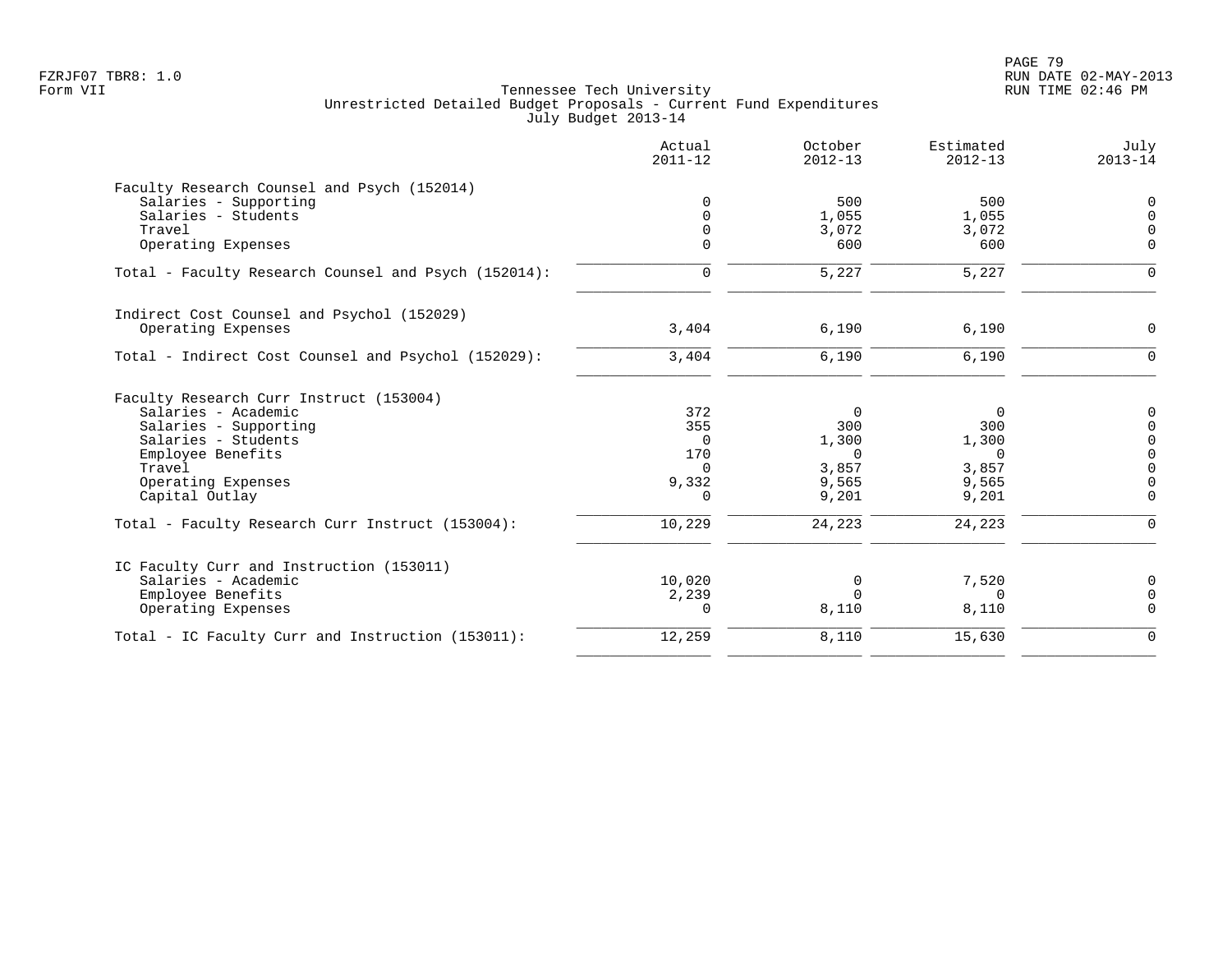PAGE 80 FZRJF07 TBR8: 1.0 RUN DATE 02-MAY-2013

|                                                                                                                     | Actual<br>$2011 - 12$       | October<br>$2012 - 13$                 | Estimated<br>$2012 - 13$   | July<br>$2013 - 14$                               |
|---------------------------------------------------------------------------------------------------------------------|-----------------------------|----------------------------------------|----------------------------|---------------------------------------------------|
| Indirect Cost Curr and Instruct (153029)<br>Salaries - Academic<br>Travel<br>Operating Expenses                     | $\mathbf 0$<br>15,552<br>64 | 0<br>$\Omega$<br>25,530                | 640<br>0<br>25,530         | $\mathsf 0$<br>$\mathbf 0$<br>$\Omega$            |
| Total - Indirect Cost Curr and Instruct (153029):                                                                   | 15,616                      | 25,530                                 | 26,170                     | $\Omega$                                          |
| IC Faculty Child Dev Lab (153411)<br>Operating Expenses                                                             | $\mathbf 0$                 | 490                                    | 490                        | $\Omega$                                          |
| Total - IC Faculty Child Dev Lab (153411):                                                                          | $\Omega$                    | 490                                    | 490                        | $\Omega$                                          |
| Child Dev Lab Indirect Costs (153429)<br>Operating Expenses                                                         | $\mathbf 0$                 | 510                                    | 510                        | $\mathbf 0$                                       |
| Total - Child Dev Lab Indirect Costs (153429):                                                                      | $\Omega$                    | 510                                    | 510                        | $\Omega$                                          |
| Faculty Research Music Art (155014)<br>Travel<br>Operating Expenses<br>Total - Faculty Research Music Art (155014): | 1,442<br>4,228<br>5,670     | 500<br>14,900<br>15,400                | 500<br>14,900<br>15,400    | 0<br>$\mathbf 0$<br>$\Omega$                      |
|                                                                                                                     |                             |                                        |                            |                                                   |
| Match STEM (156005)<br>Salaries - Academic<br>Salaries - Professional<br>Employee Benefits<br>Operating Expenses    | 1,975<br>494<br>801<br>0    | 0<br>$\mathbf 0$<br>$\mathbf 0$<br>360 | 0<br>7,844<br>2,536<br>360 | 0<br>$\mathbf 0$<br>$\mathbf 0$<br>$\overline{0}$ |
| Total - Match STEM (156005):                                                                                        | 3,270                       | 360                                    | 10,740                     | $\Omega$                                          |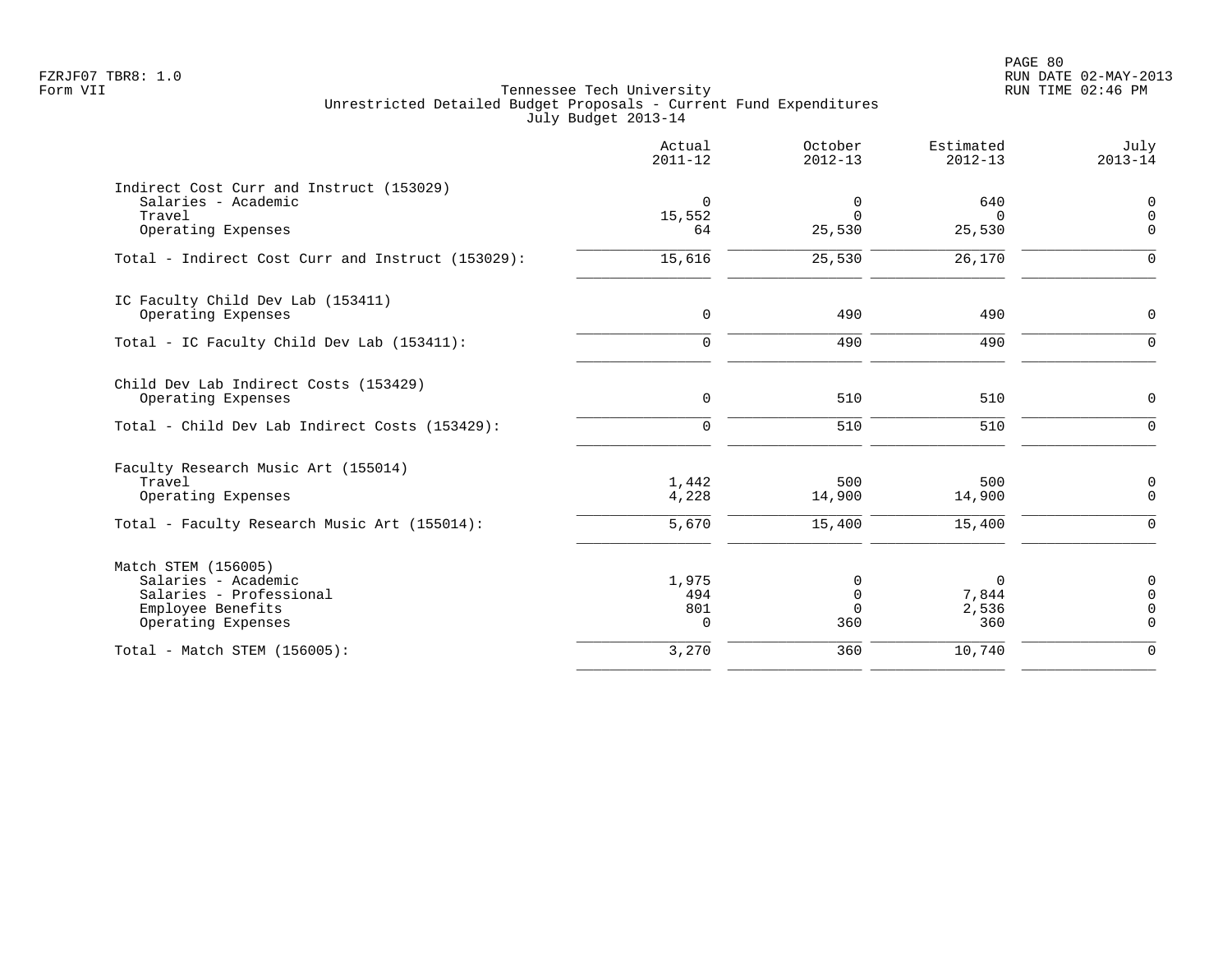PAGE 81 FZRJF07 TBR8: 1.0 RUN DATE 02-MAY-2013

|                                                           | Actual<br>$2011 - 12$ | October<br>$2012 - 13$ | Estimated<br>$2012 - 13$ | July<br>$2013 - 14$                           |
|-----------------------------------------------------------|-----------------------|------------------------|--------------------------|-----------------------------------------------|
| Indirect Costs STEM Center (156009)<br>Operating Expenses | 831                   | 6,560                  | 6,560                    | $\mathbf 0$                                   |
| Total - Indirect Costs STEM Center (156009):              | 831                   | 6,560                  | 6,560                    | 0                                             |
| IC Faculty STEM (156021)<br>Travel                        | 3,427                 | $\overline{0}$         | $\Omega$                 |                                               |
| Operating Expenses                                        | $\Omega$              | 220                    | 1,440                    | $\begin{smallmatrix}0\\0\\0\end{smallmatrix}$ |
| Total - IC Faculty STEM (156021):                         | 3,427                 | 220                    | 1,440                    | $\mathbf 0$                                   |
| Indirect Cost Rural Educ (156029)<br>Operating Expenses   | $\mathbf 0$           | 30                     | 30                       | $\mathbf 0$                                   |
| Total - Indirect Cost Rural Educ (156029):                | $\mathbf 0$           | 30                     | 30                       | $\mathbf 0$                                   |
| Horticulture Rest Staff (160001)                          |                       |                        |                          |                                               |
| Salaries - Academic                                       | 65,237                | 66,341                 | 66,341                   | 66,649                                        |
| Salaries - Supporting                                     | 31,610                | 31,460                 | 31,460                   | 31,560                                        |
| Salaries - Professional                                   | 51,850                | 52,200                 | 52,200                   | 52,300                                        |
| Employee Benefits<br>Travel                               | 53,378<br>500         | 53,560<br>470          | 55,050<br>470            | 55,050<br>470                                 |
| Operating Expenses                                        | 6,870                 | 6,900                  | 6,900                    | 6,900                                         |
| Total - Horticulture Rest Staff (160001):                 | 209,445               | 210,931                | 212,421                  | 212,929                                       |
|                                                           |                       |                        |                          |                                               |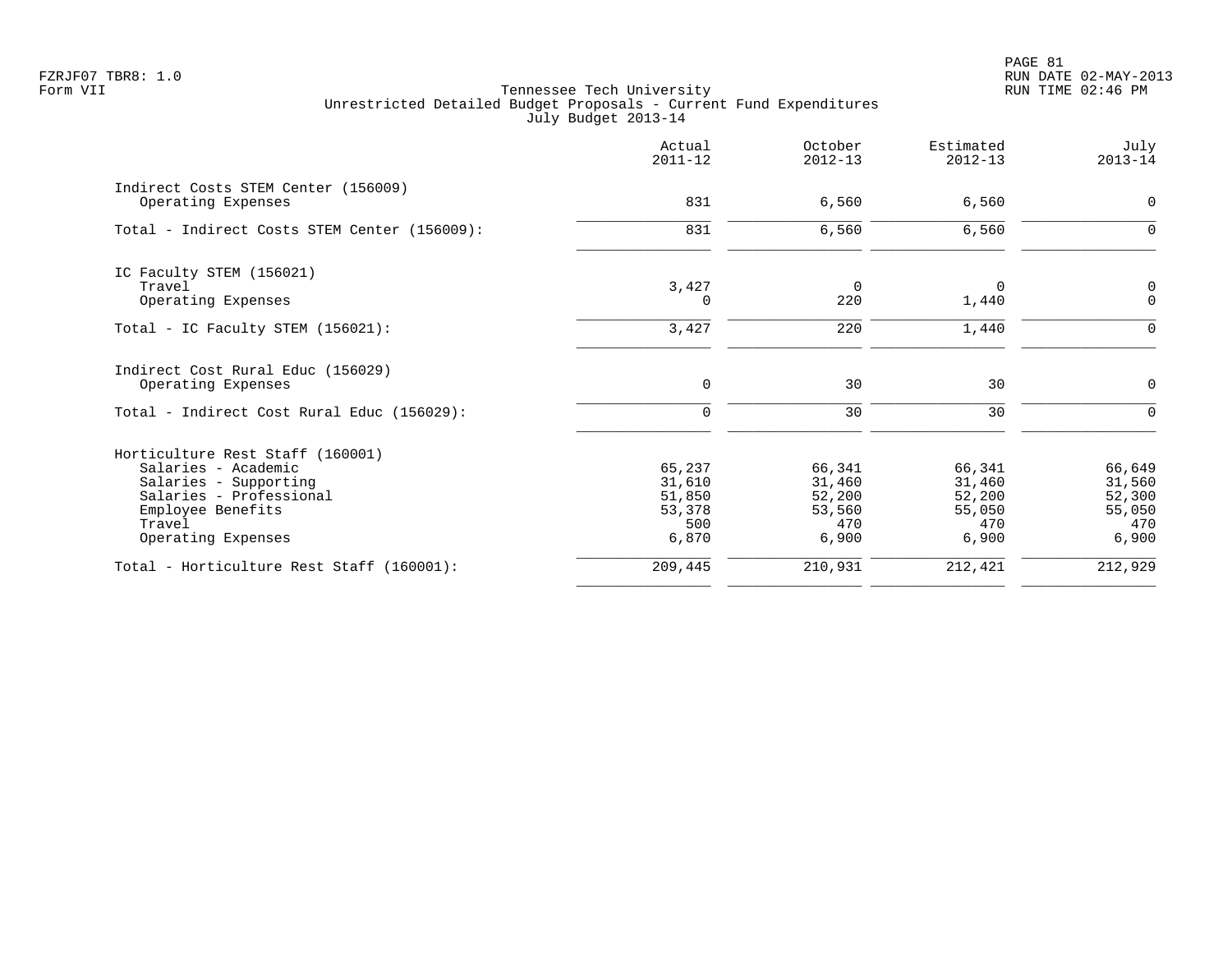|                                                    | Actual<br>$2011 - 12$ | October<br>$2012 - 13$ | Estimated<br>$2012 - 13$ | July<br>$2013 - 14$  |
|----------------------------------------------------|-----------------------|------------------------|--------------------------|----------------------|
| Faculty Research Ag and Hum Sci (160014)           |                       |                        |                          |                      |
| Salaries - Students                                | 3,987                 | 3,660                  | 3,660                    | $\mathbf 0$          |
| Employee Benefits<br>Travel                        | 64                    | $\Omega$<br>340        | $\Omega$<br>340          | $\Omega$             |
| Operating Expenses                                 | $\Omega$<br>137       | 2,320                  | 2,320                    | $\Omega$<br>$\Omega$ |
|                                                    |                       |                        |                          |                      |
| Total - Faculty Research Ag and Hum Sci (160014):  | 4,188                 | 6,320                  | 6,320                    | $\mathbf 0$          |
| Indirect Cost Coll of Aq Hum Sci (160029)          |                       |                        |                          |                      |
| Travel                                             | 307                   | 0                      | 3,310                    | 0                    |
| Operating Expenses                                 | 13,477                | 18,230                 | 14,920                   | $\mathbf 0$          |
| Total - Indirect Cost Coll of Aq Hum Sci (160029): | 13,784                | 18,230                 | 18,230                   | 0                    |
| IC Faculty School of Gen Aq (163011)               |                       |                        |                          |                      |
| Salaries - Academic                                | 1,410                 | 0                      | 1,260                    | $\mathbf 0$          |
| Employee Benefits                                  | 103                   | $\Omega$               | $\Omega$                 | $\mathbf 0$          |
| Operating Expenses                                 | 200                   | 910                    | 910                      | $\Omega$             |
| Total - IC Faculty School of Gen Aq (163011):      | 1,713                 | 910                    | 2,170                    | $\Omega$             |
| Faculty Research Agriculture (163014)              |                       |                        |                          |                      |
| Salaries - Supporting                              | $\Omega$              | 300                    | 300                      | $\mathbf 0$          |
| Salaries - Students                                | $\Omega$              | 800                    | 800                      | $\Omega$             |
| Travel                                             | $\Omega$              | 450                    | 450                      | $\Omega$             |
| Operating Expenses                                 | $\mathbf 0$           | 1,200                  | 1,200                    | $\Omega$             |
| Total - Faculty Research Agriculture (163014):     | $\mathbf 0$           | 2,750                  | 2,750                    | $\mathbf 0$          |
|                                                    |                       |                        |                          |                      |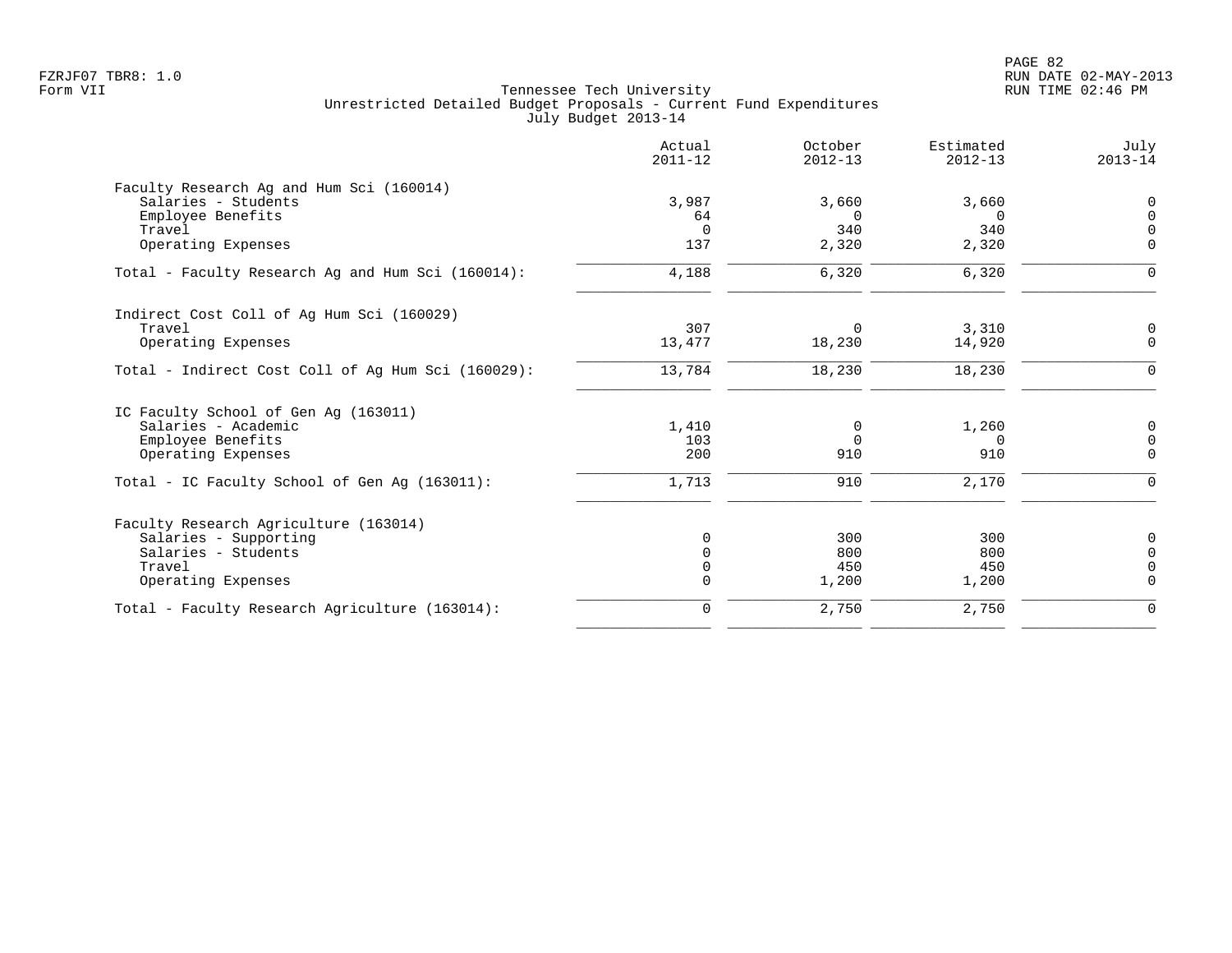PAGE 83 FZRJF07 TBR8: 1.0 RUN DATE 02-MAY-2013

| Actual<br>$2011 - 12$ | October<br>$2012 - 13$                                                                                          | Estimated<br>$2012 - 13$                                                                                                    | July<br>$2013 - 14$                                                                                            |
|-----------------------|-----------------------------------------------------------------------------------------------------------------|-----------------------------------------------------------------------------------------------------------------------------|----------------------------------------------------------------------------------------------------------------|
|                       |                                                                                                                 |                                                                                                                             |                                                                                                                |
|                       | $\overline{0}$                                                                                                  | $\Omega$                                                                                                                    | $\mathbf 0$                                                                                                    |
|                       |                                                                                                                 |                                                                                                                             | $\Omega$                                                                                                       |
| 7,463                 | 4,840                                                                                                           | 4,980                                                                                                                       | $\Omega$                                                                                                       |
|                       |                                                                                                                 |                                                                                                                             |                                                                                                                |
|                       |                                                                                                                 |                                                                                                                             | 0                                                                                                              |
|                       |                                                                                                                 |                                                                                                                             | 0                                                                                                              |
|                       |                                                                                                                 |                                                                                                                             | $\Omega$                                                                                                       |
|                       |                                                                                                                 |                                                                                                                             | $\Omega$                                                                                                       |
|                       |                                                                                                                 |                                                                                                                             | $\Omega$                                                                                                       |
| 0                     | 4,790                                                                                                           | 5,680                                                                                                                       | $\mathbf 0$                                                                                                    |
| 8,422                 | 4,790                                                                                                           | 9,770                                                                                                                       | $\mathbf 0$                                                                                                    |
|                       |                                                                                                                 |                                                                                                                             |                                                                                                                |
|                       |                                                                                                                 |                                                                                                                             | 0                                                                                                              |
|                       |                                                                                                                 |                                                                                                                             | $\Omega$                                                                                                       |
|                       |                                                                                                                 |                                                                                                                             | $\Omega$                                                                                                       |
| 9,421                 | 26,830                                                                                                          | 26,860                                                                                                                      | $\Omega$                                                                                                       |
| 17,697                | 27,080                                                                                                          | 27,110                                                                                                                      | $\Omega$                                                                                                       |
|                       |                                                                                                                 |                                                                                                                             |                                                                                                                |
|                       |                                                                                                                 |                                                                                                                             | 0                                                                                                              |
|                       |                                                                                                                 |                                                                                                                             | $\Omega$                                                                                                       |
|                       |                                                                                                                 |                                                                                                                             | $\Omega$                                                                                                       |
|                       |                                                                                                                 |                                                                                                                             | $\Omega$                                                                                                       |
| $\Omega$              | 5,000                                                                                                           | 5,000                                                                                                                       | $\Omega$                                                                                                       |
| $\mathbf 0$           | 9,900                                                                                                           | 9,900                                                                                                                       | $\mathbf 0$                                                                                                    |
|                       | 955<br>6,508<br>4,853<br>1,664<br>18<br>992<br>895<br>4,200<br>321<br>3,755<br>$\Omega$<br>$\Omega$<br>$\Omega$ | 4,840<br>$\Omega$<br>$\Omega$<br>$\Omega$<br>$\Omega$<br>$\Omega$<br>0<br>$\Omega$<br>250<br>1,000<br>200<br>2,000<br>1,700 | 4,980<br>2,040<br>2,050<br>0<br>$\Omega$<br>$\Omega$<br>0<br>$\Omega$<br>250<br>1,000<br>200<br>2,000<br>1,700 |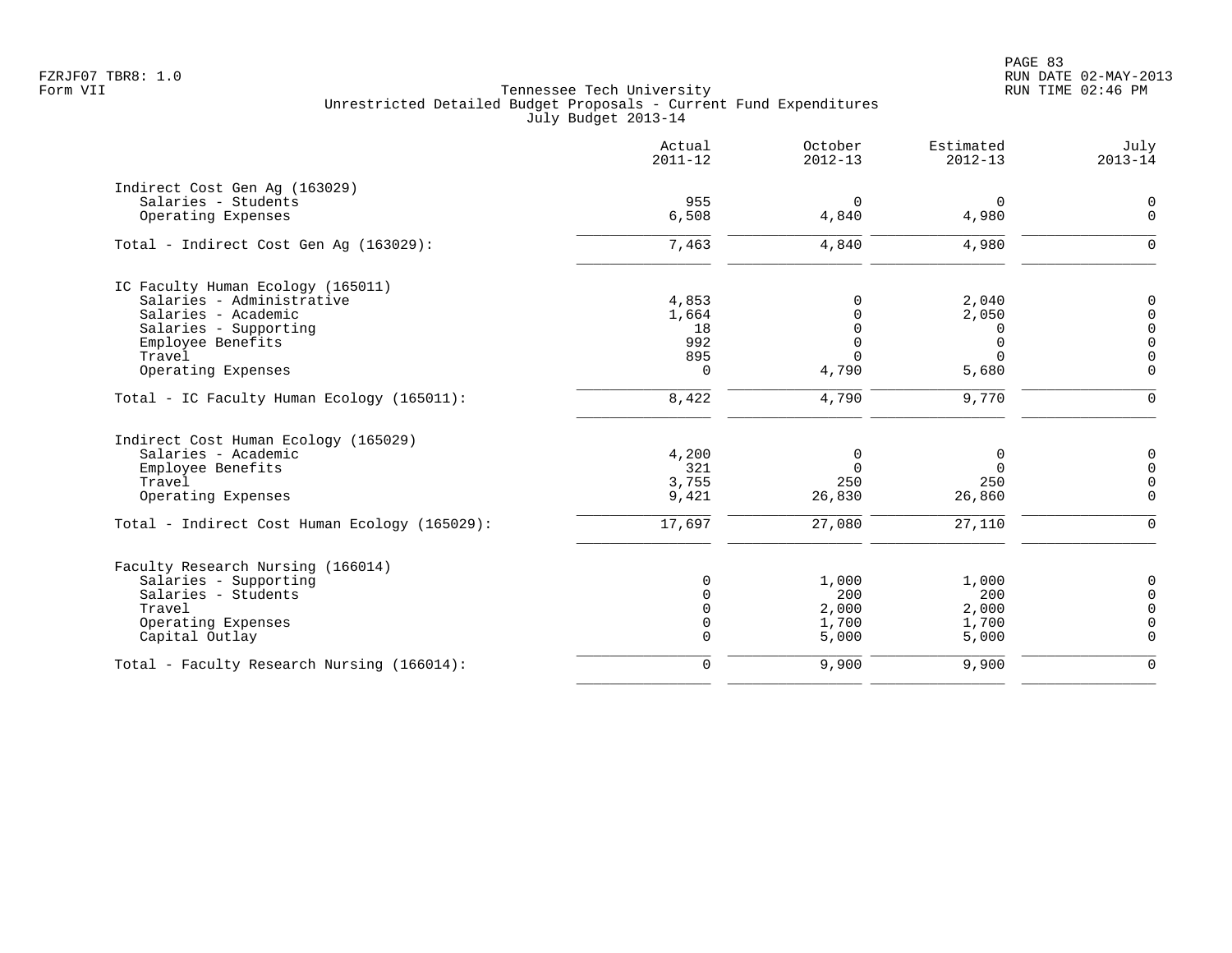|                                                                                                                           | Actual<br>$2011 - 12$                       | October<br>$2012 - 13$                         | Estimated<br>$2012 - 13$                      | July<br>$2013 - 14$                                 |
|---------------------------------------------------------------------------------------------------------------------------|---------------------------------------------|------------------------------------------------|-----------------------------------------------|-----------------------------------------------------|
| Research Admin (170001)<br>Salaries - Professional<br>Employee Benefits<br>Travel<br>Operating Expenses<br>Capital Outlay | 43,374<br>6,119<br>2,067<br>54,063<br>9,000 | 33,368<br>2,000<br>5,000<br>34,100<br>$\Omega$ | 44,528<br>6,700<br>10,000<br>64,100<br>30,000 | 17,532<br>2,000<br>$\Omega$<br>$\Omega$<br>$\Omega$ |
| Total - Research Admin (170001):                                                                                          | 114,623                                     | 74,468                                         | 155,328                                       | 19,532                                              |
| Research Leave (170002)<br>Employee Benefits                                                                              | $\mathbf 0$                                 | 15,010                                         | 0                                             | 0                                                   |
| Total - Research Leave (170002):                                                                                          | $\Omega$                                    | 15,010                                         | $\mathbf 0$                                   | $\Omega$                                            |
| IC Faculty Office of Research (170011)<br>Operating Expenses                                                              | $\mathbf 0$                                 | 1,680                                          | 1,680                                         | $\mathbf 0$                                         |
| Total - IC Faculty Office of Research (170011):                                                                           | $\mathbf 0$                                 | 1,680                                          | 1,680                                         | $\Omega$                                            |
| TTU Matching (171000)<br>Operating Expenses                                                                               | $\mathsf{O}$                                | 260                                            | 260                                           | $\mathbf 0$                                         |
| Total - TTU Matching (171000):                                                                                            | $\mathbf 0$                                 | 260                                            | 260                                           | $\Omega$                                            |
| Indirect Cost Pool 20 Percent (172000)<br>Operating Expenses                                                              | $\mathsf{O}$                                | 0                                              | 0                                             | 285,990                                             |
| Total - Indirect Cost Pool 20 Percent (172000):                                                                           | $\Omega$                                    | $\mathbf 0$                                    | $\Omega$                                      | 285,990                                             |
|                                                                                                                           |                                             |                                                |                                               |                                                     |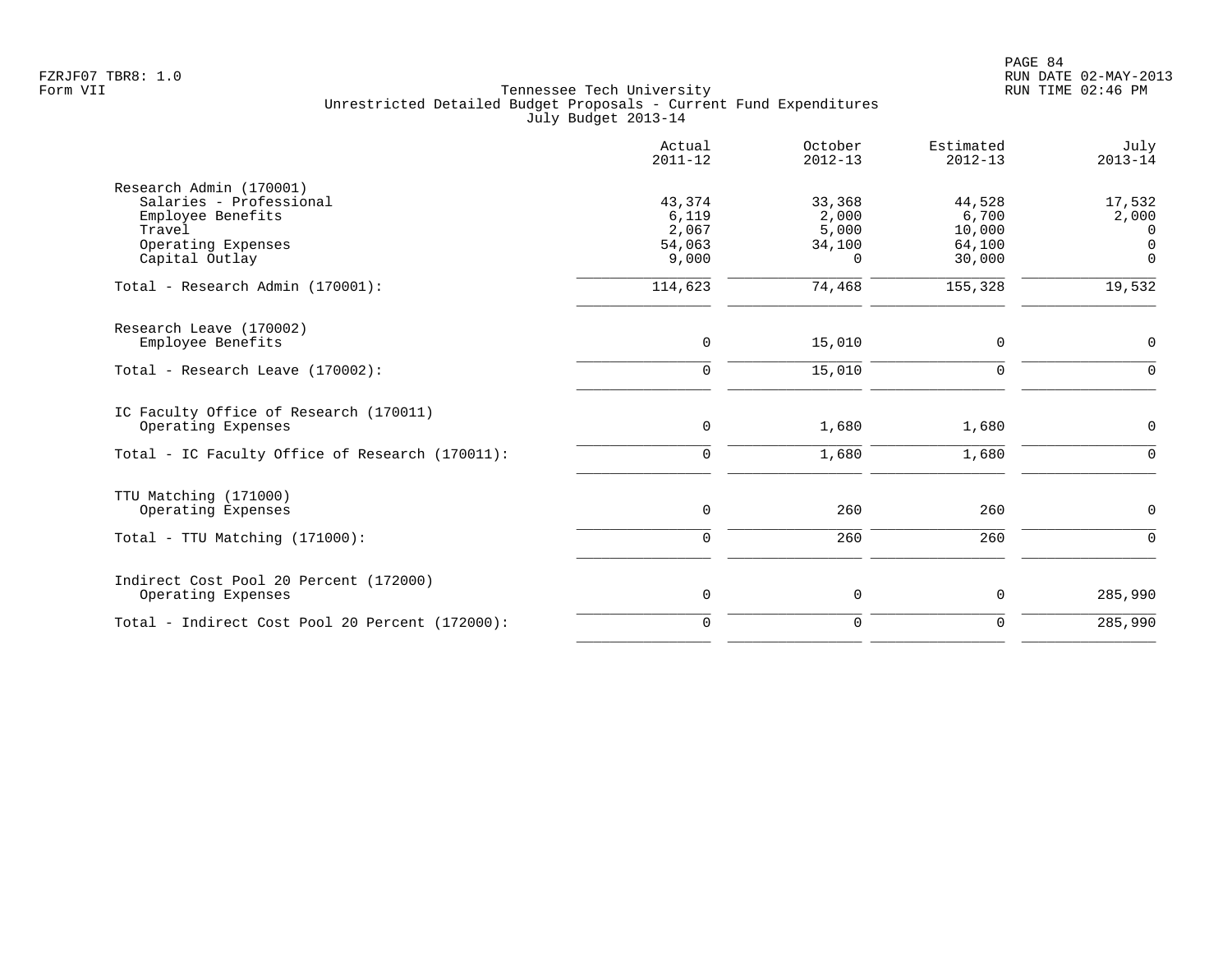PAGE 85 FZRJF07 TBR8: 1.0 RUN DATE 02-MAY-2013

|                                                                                                                       | Actual<br>$2011 - 12$        | October<br>$2012 - 13$        | Estimated<br>$2012 - 13$    | July<br>$2013 - 14$                 |
|-----------------------------------------------------------------------------------------------------------------------|------------------------------|-------------------------------|-----------------------------|-------------------------------------|
| Indirect Cost Pool Faculty 10 Per (172005)<br>Operating Expenses                                                      | $\mathbf 0$                  | 110,790                       | 520                         | 115,000                             |
| Total - Indirect Cost Pool Faculty 10 Per (172005):                                                                   | $\Omega$                     | 110,790                       | 520                         | 115,000                             |
| Faculty Research 30 Percent (174000)<br>Salaries - Supporting<br>Employee Benefits<br>Operating Expenses              | 29,922<br>22,746<br>$\Omega$ | 33,081<br>19,700<br>415,309   | 33,081<br>19,700<br>300,449 | $\overline{0}$<br>19,700<br>259,050 |
| Total - Faculty Research 30 Percent (174000):                                                                         | 52,668                       | 468,090                       | 353,230                     | 278,750                             |
| Fac Research Combined (174001)<br>Salaries - Academic<br>Employee Benefits<br>Total - Fac Research Combined (174001): | 40,657<br>11,673<br>52,330   | $\mathbf 0$<br>9,840<br>9,840 | 34,000<br>9,840<br>43,840   | $\overline{0}$<br>9,840<br>9,840    |
| Indirect Costs Extended Programs (180029)<br>Operating Expenses                                                       | 0                            | 3,520                         | 3,520                       | $\mathbf 0$                         |
| Total - Indirect Costs Extended Programs (180029):                                                                    | $\mathbf 0$                  | 3,520                         | 3,520                       | $\Omega$                            |
| TBR Spouse Dependent Discount (700000)<br>Employee Benefits                                                           | 34,520                       | 35,150                        | 35,150                      | 35,150                              |
| Total - TBR Spouse Dependent Discount (700000):                                                                       | 34,520                       | 35,150                        | 35,150                      | 35,150                              |
|                                                                                                                       |                              |                               |                             |                                     |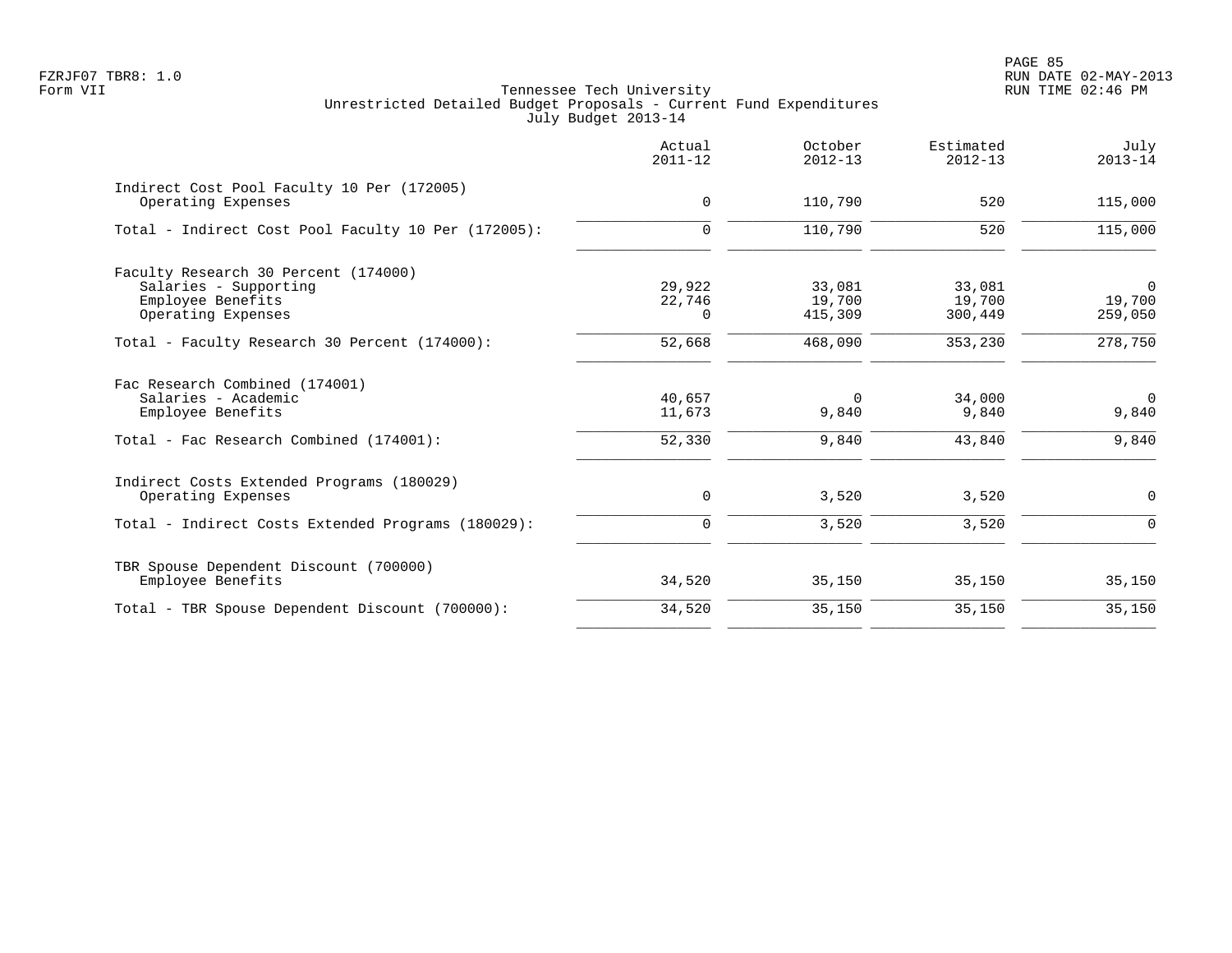PAGE 86 FZRJF07 TBR8: 1.0 RUN DATE 02-MAY-2013

|                                                                                                                                                  | Actual<br>$2011 - 12$                       | October<br>$2012 - 13$                           | Estimated<br>$2012 - 13$                 | July<br>$2013 - 14$                       |
|--------------------------------------------------------------------------------------------------------------------------------------------------|---------------------------------------------|--------------------------------------------------|------------------------------------------|-------------------------------------------|
| TBR Employ Remission PC191 (700001)<br>Employee Benefits                                                                                         | 15,626                                      | 23,120                                           | 23,120                                   | 23,120                                    |
| Total - TBR Employ Remission PC191 (700001):                                                                                                     | 15,626                                      | 23,120                                           | 23,120                                   | 23,120                                    |
| E and G Data Processing Allocation (700003)<br>Department Revenues                                                                               | 126,088                                     | 156,070                                          | 165,260                                  | 160,770                                   |
| Total - E and G Data Processing Allocation (700003):                                                                                             | 126,088                                     | 156,070                                          | 165,260                                  | 160,770                                   |
| E and G Claims Adjustment (700004)<br>Operating Expenses                                                                                         | 23, 215                                     | 23,000                                           | 23,000                                   | 23,000                                    |
| Total - E and G Claims Adjustment $(700004)$ :                                                                                                   | 23, 215                                     | 23,000                                           | 23,000                                   | 23,000                                    |
| $E$ and G Support (700005)<br>Salaries - Academic<br>Salaries - Supporting<br>Salaries - Professional<br>Employee Benefits<br>Operating Expenses | $\mathbf 0$<br>$\Omega$<br>299,803<br>3,598 | 0<br>$\mathbf 0$<br>$\Omega$<br>33,400<br>67,140 | $\Omega$<br>$\Omega$<br>299,800<br>3,630 | 1,710<br>430<br>1,030<br>303,220<br>3,630 |
| Total - E and G Support $(700005)$ :                                                                                                             | 303,401                                     | 100,540                                          | 303,430                                  | 310,020                                   |
| E and G Salary Increase Pool (700010)<br>Salaries - Academic                                                                                     | $\mathsf{O}$                                | 1,800                                            | 1,800                                    | 1,800                                     |
| Total - E and G Salary Increase Pool (700010):                                                                                                   | $\mathbf 0$                                 | 1,800                                            | 1,800                                    | 1,800                                     |
|                                                                                                                                                  |                                             |                                                  |                                          |                                           |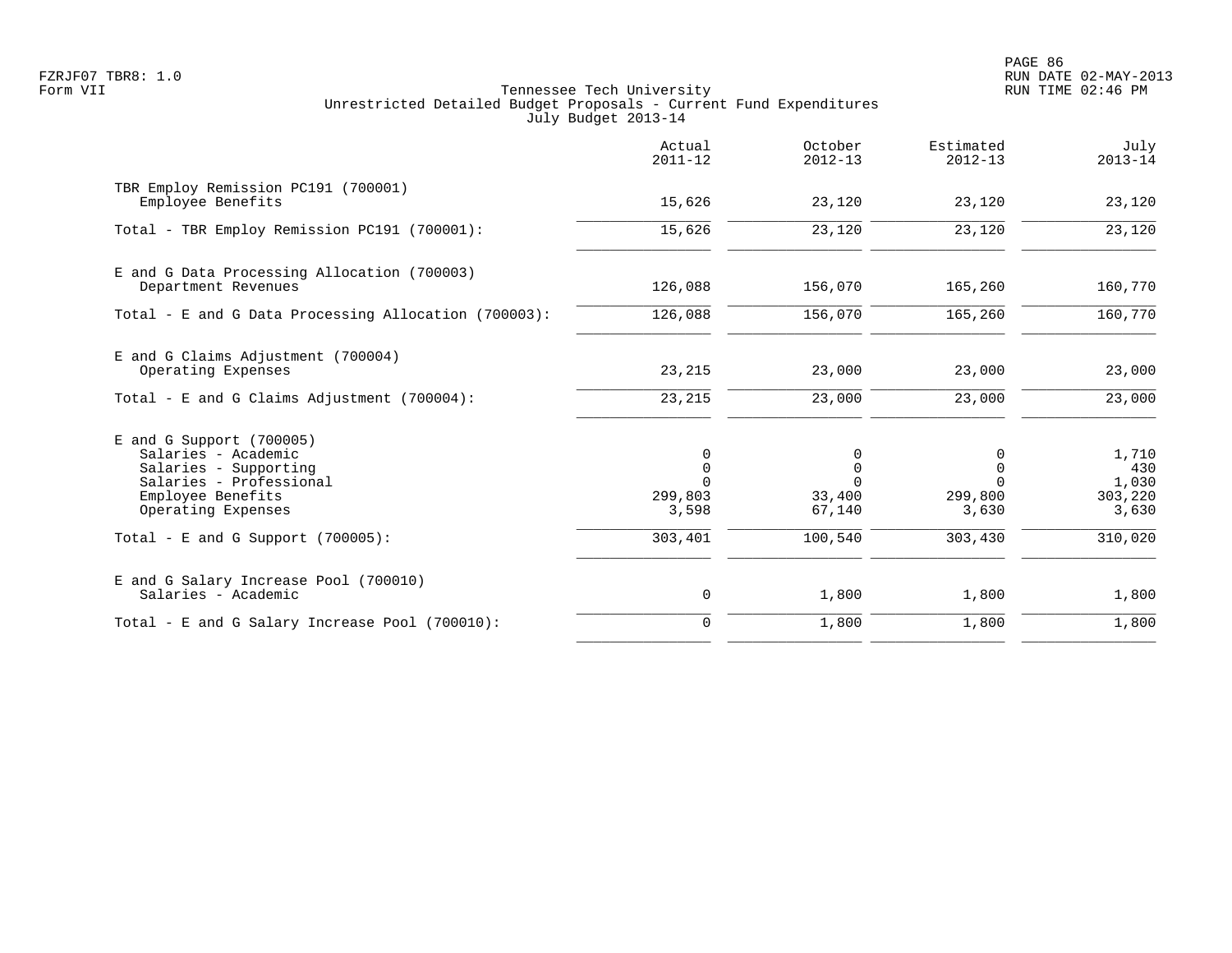# FZRJF07 TBR8: 1.0 RUN DATE 02-MAY-2013 Tennessee Tech University Unrestricted Detailed Budget Proposals - Current Fund Expenditures July Budget 2013-14

|                                                                                                                                                                                                                           | Actual<br>$2011 - 12$                                                                                 | October<br>$2012 - 13$                                                                                   | Estimated<br>$2012 - 13$                                                                               | July<br>$2013 - 14$                                                                                     |
|---------------------------------------------------------------------------------------------------------------------------------------------------------------------------------------------------------------------------|-------------------------------------------------------------------------------------------------------|----------------------------------------------------------------------------------------------------------|--------------------------------------------------------------------------------------------------------|---------------------------------------------------------------------------------------------------------|
| Horticulure Rest Staff Alloc (700050)<br>Operating Expenses                                                                                                                                                               | $-92,300$                                                                                             | $-92,300$                                                                                                | $-92,300$                                                                                              | $-92,300$                                                                                               |
| Total - Horticulure Rest Staff Alloc (700050):                                                                                                                                                                            | $-92,300$                                                                                             | $-92,300$                                                                                                | $-92,300$                                                                                              | $-92,300$                                                                                               |
| Total - Research (250):                                                                                                                                                                                                   |                                                                                                       |                                                                                                          |                                                                                                        |                                                                                                         |
| Salaries - Administrative<br>Salaries - Academic<br>Salaries - Supporting<br>Salaries - Students<br>Salaries - Professional<br>Employee Benefits<br>Travel<br>Operating Expenses<br>Capital Outlay<br>Department Revenues | 5,853<br>281,400<br>80,839<br>53,271<br>105,746<br>496,925<br>143,183<br>310,769<br>35,566<br>126,088 | $\Omega$<br>143,091<br>71,341<br>51,116<br>90,068<br>210,680<br>49,919<br>1,748,344<br>14,201<br>156,070 | 2,040<br>269,511<br>77,341<br>63,246<br>113,992<br>479,596<br>90,149<br>1,446,879<br>50,031<br>165,260 | $\mathbf 0$<br>132,659<br>31,990<br>390<br>70,862<br>462,780<br>1,940<br>733,140<br>$\Omega$<br>160,770 |
| Total                                                                                                                                                                                                                     | 1,639,640                                                                                             | 2,534,830                                                                                                | 2,758,045                                                                                              | 1,594,531                                                                                               |
| Total - Research $(25)$ :                                                                                                                                                                                                 |                                                                                                       |                                                                                                          |                                                                                                        |                                                                                                         |
| Salaries - Administrative<br>Salaries - Academic<br>Salaries - Supporting<br>Salaries - Students<br>Salaries - Professional<br>Employee Benefits<br>Travel<br>Operating Expense<br>Capital Outlay<br>Department Revenues  | 5,853<br>281,400<br>80,839<br>53,271<br>105,746<br>496,925<br>143,183<br>310,769<br>35,566<br>126,088 | 0<br>143,091<br>71,341<br>51,116<br>90,068<br>210,680<br>49,919<br>1,748,344<br>14,201<br>156,070        | 2,040<br>269,511<br>77,341<br>63,246<br>113,992<br>479,596<br>90,149<br>1,446,879<br>50,031<br>165,260 | $\mathbf 0$<br>132,659<br>31,990<br>390<br>70,862<br>462,780<br>1,940<br>733,140<br>$\Omega$<br>160,770 |
| Total                                                                                                                                                                                                                     | 1,639,640                                                                                             | 2,534,830                                                                                                | 2,758,045                                                                                              | 1,594,531                                                                                               |

 Public Service (30) Public Service (300)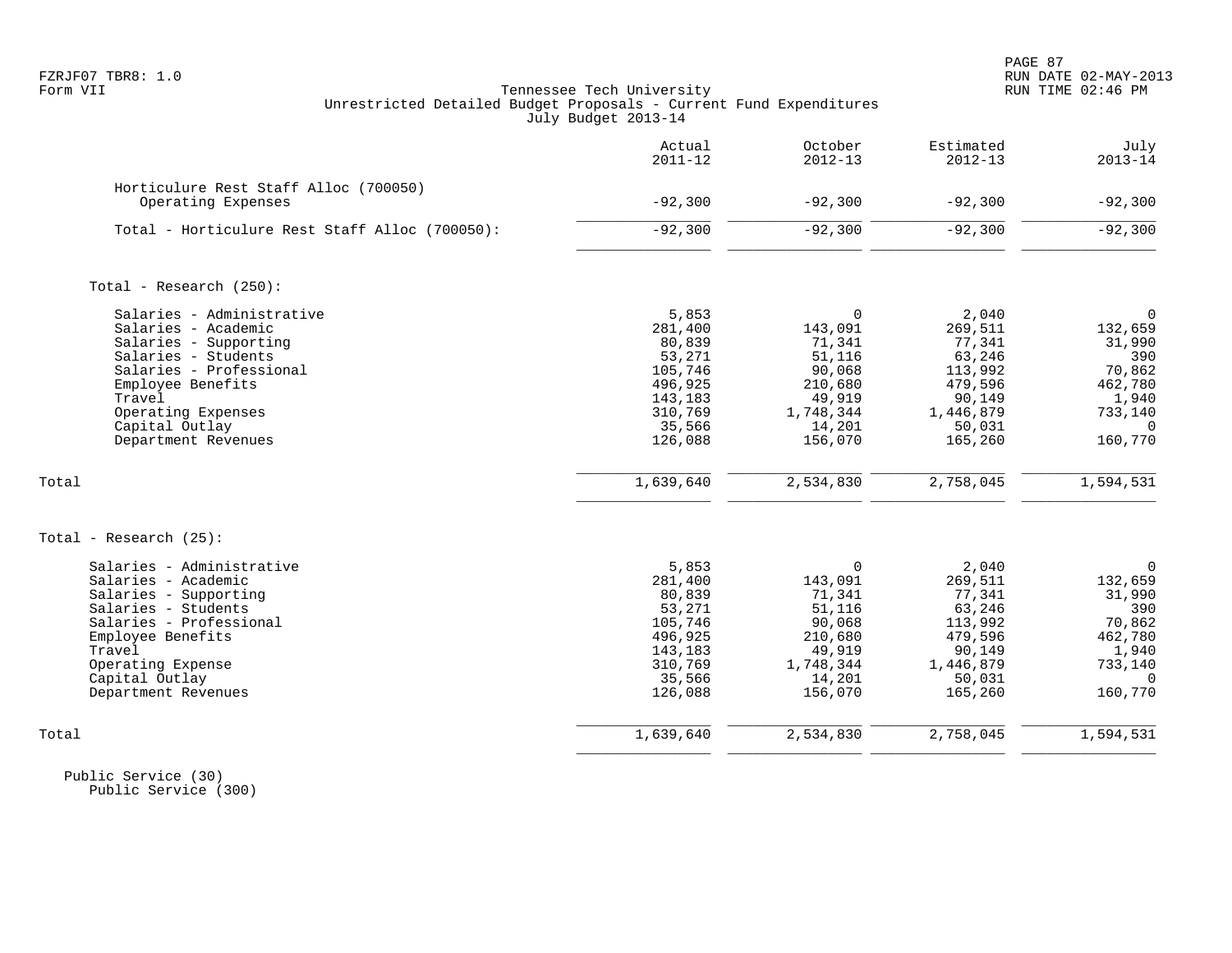|                                                      | Actual<br>$2011 - 12$ | October<br>$2012 - 13$ | Estimated<br>$2012 - 13$ | July<br>$2013 - 14$ |
|------------------------------------------------------|-----------------------|------------------------|--------------------------|---------------------|
| Craft Center Workshops (121762)                      |                       |                        |                          |                     |
| Salaries - Academic                                  | 916                   | 750                    | 750                      | 750                 |
| Salaries - Supporting                                | 8,022                 | 15,750                 | 15,750                   | 15,750              |
| Salaries - Students                                  | 488                   | 4,000                  | 1,830                    | 4,000               |
| Salaries - Professional                              | $\Omega$              | 31,000                 | 7,750                    | 31,000              |
| Employee Benefits                                    | 1,143                 | 13,530                 | 13,530                   | 13,530              |
| Travel                                               | 424                   | 600                    | 600                      | 600                 |
| Operating Expenses                                   | 51,136                | 45,240                 | 37,540                   | 45,240              |
| Department Revenues                                  | $-1,750$              | $\Omega$               | $\Omega$                 | $\Omega$            |
|                                                      |                       |                        |                          |                     |
| Total - Craft Center Workshops (121762):             | 60,379                | 110,870                | 77,750                   | 110,870             |
| Craft Center Workshops Transf In (121763)            |                       |                        |                          |                     |
| Operating Expenses                                   | $-50,000$             | $-50,000$              | $-50,000$                | $-50,000$           |
| Total - Craft Center Workshops Transf In (121763):   | $-50,000$             | $-50,000$              | $-50,000$                | $-50,000$           |
| Craft Center Exhibitions (121769)                    |                       |                        |                          |                     |
| Salaries - Supporting                                | 1,700                 | 1,000                  | 1,000                    | 1,000               |
| Employee Benefits                                    | 383                   | 760                    | 760                      | 760                 |
| Travel                                               | 16                    | 100                    | 100                      | 100                 |
| Operating Expenses                                   | 2,376                 | 2,180                  | 2,180                    | 2,180               |
| Total - Craft Center Exhibitions (121769):           | 4,475                 | 4,040                  | 4,040                    | 4,040               |
| Federal College Work Study Program (122001)          |                       |                        |                          |                     |
| Salaries - Students                                  | 17,632                | 2,360                  | 2,360                    | 2,360               |
| Total - Federal College Work Study Program (122001): | 17,632                | 2,360                  | 2,360                    | 2,360               |
|                                                      |                       |                        |                          |                     |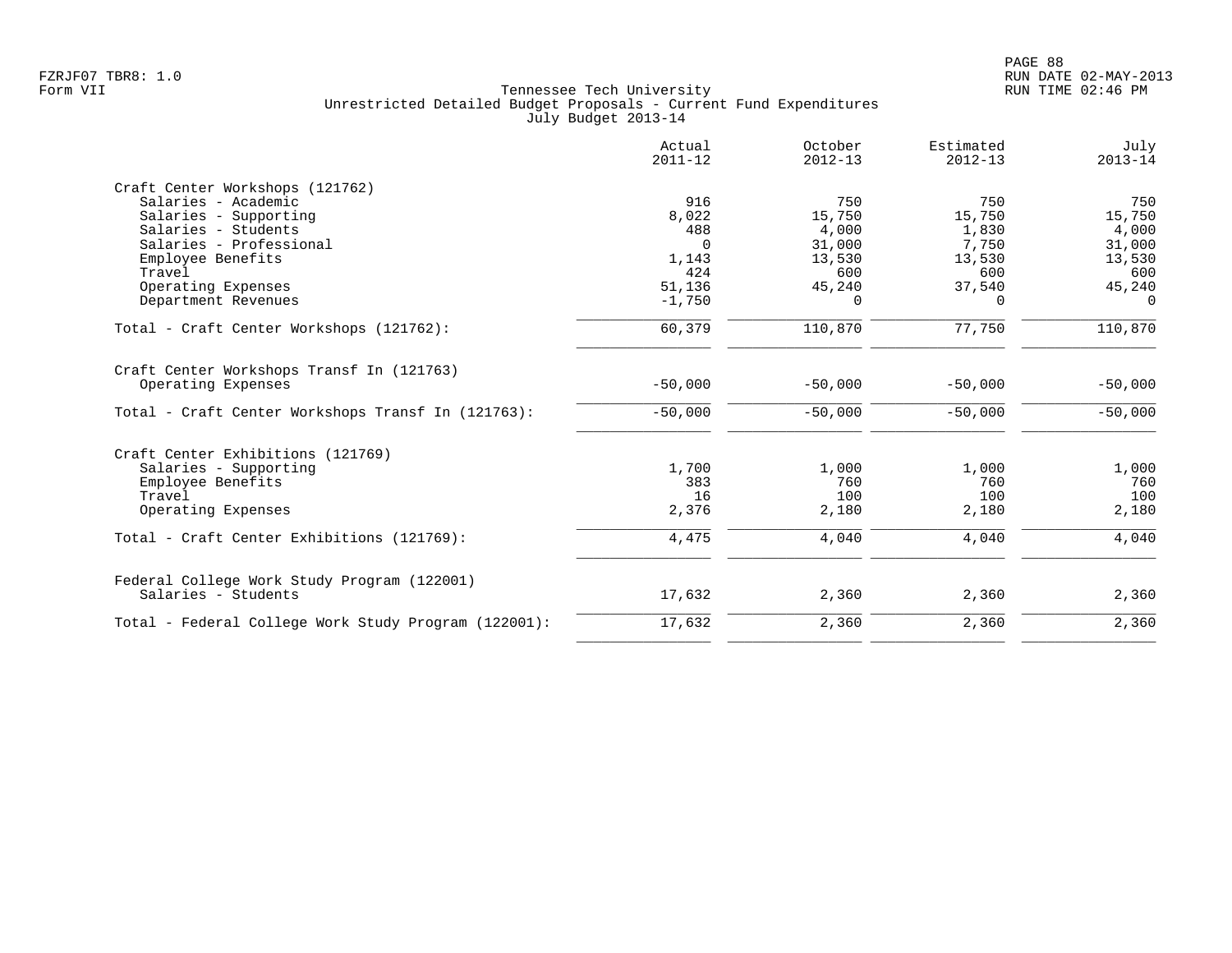|                                                                 | Actual<br>$2011 - 12$ | October<br>$2012 - 13$ | Estimated<br>$2012 - 13$ | July<br>$2013 - 14$ |
|-----------------------------------------------------------------|-----------------------|------------------------|--------------------------|---------------------|
| Intern Student Registration Fees (123702)<br>Operating Expenses | 19                    | 0                      | 0                        | $\mathbf 0$         |
|                                                                 |                       |                        |                          |                     |
| Total - Intern Student Registration Fees (123702):              | 19                    | $\mathbf 0$            | $\Omega$                 | $\Omega$            |
| WTTU Tech Radio (127904)                                        |                       |                        |                          |                     |
| Salaries - Students                                             | 7,708                 | 10,880                 | 7,730                    | 10,880              |
| Salaries - Professional                                         | $\Omega$              | 1,800                  | 1,800                    | 1,800               |
| Employee Benefits                                               | 117                   | 5,830                  | 5,830                    | 5,830               |
| Operating Expenses                                              | 5,975                 | 7,360                  | 8,510                    | 5,080               |
| Total - WTTU Tech Radio (127904):                               | 13,800                | 25,870                 | 23,870                   | 23,590              |
| Cheerleader Clinic (129006)                                     |                       |                        |                          |                     |
| Salaries - Supporting                                           | 31,841                | 41,141                 | 41,141                   | 42,202              |
| Salaries - Students                                             | 19,408                | 28,650                 | 28,650                   | 28,650              |
| Salaries - Professional                                         | 8,522                 | 12,573                 | 24,573                   | 12,732              |
| Employee Benefits                                               | 20,916                | 23,220                 | 23,220                   | 23,220              |
| Travel                                                          | $\Omega$              | 2,000                  | 2,000                    | 2,000               |
| Operating Expenses                                              | 221,617               | 94,920                 | 96,920                   | 93,700              |
| Capital Outlay                                                  | $\Omega$              | 2,500                  | 500                      | 2,500               |
| Total - Cheerleader Clinic (129006):                            | 302,304               | 205,004                | 217,004                  | 205,004             |
| Science Fair (130005)                                           |                       |                        |                          |                     |
| Employee Benefits                                               | 0                     | 2,600                  | 2,600                    | 2,600               |
| $Total - Science Fair (130005):$                                | $\Omega$              | 2,600                  | 2,600                    | 2,600               |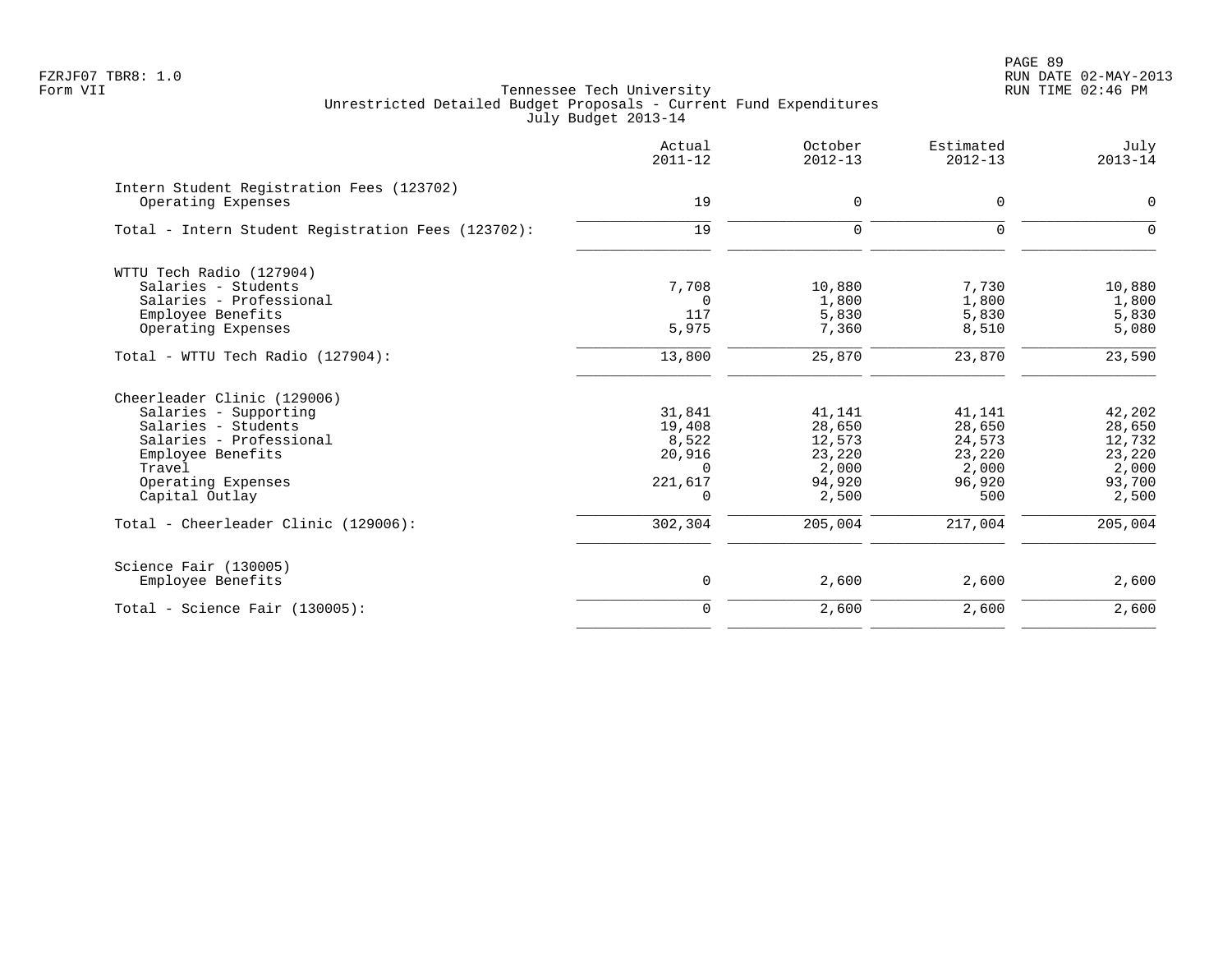PAGE 90 FZRJF07 TBR8: 1.0 RUN DATE 02-MAY-2013

|                                                 | Actual<br>$2011 - 12$ | October<br>$2012 - 13$ | Estimated<br>$2012 - 13$ | July<br>$2013 - 14$ |
|-------------------------------------------------|-----------------------|------------------------|--------------------------|---------------------|
| COOP Fisheries Unit (131002)                    |                       |                        |                          |                     |
| Salaries - Supporting                           | 32,980                | 32,830                 | 32,830                   | 32,930              |
| Employee Benefits                               | 19,275                | 19,650                 | 19,650                   | 19,650              |
| Total - COOP Fisheries Unit (131002):           | 52,255                | 52,480                 | 52,480                   | 52,580              |
| Match History (134004)                          |                       |                        |                          |                     |
| Salaries - Academic                             | 1,535                 | 0                      | 1,535                    | $\mathbf 0$         |
| Employee Benefits                               | 581                   | $\mathbf 0$            | $\Omega$                 | $\overline{0}$      |
| Total - Match History (134004):                 | 2,116                 | 0                      | 1,535                    | $\Omega$            |
| Engineering MOE Funding (137020)                |                       |                        |                          |                     |
| Salaries - Academic                             | 12,260                | $\Omega$               | $\Omega$                 | $\Omega$            |
| Employee Benefits                               | 2,453                 | 2,500                  | 2,500                    | 2,500               |
| Total - Engineering MOE Funding (137020):       | 14,713                | 2,500                  | 2,500                    | 2,500               |
| Pres Academy Emerg Technology (137210)          |                       |                        |                          |                     |
| Salaries - Academic                             | 2,702                 | $\Omega$               | 7,000                    | 0                   |
| Salaries - Supporting                           | 1,685                 |                        | 1,000                    | $\overline{0}$      |
| Salaries - Students                             | 2,328                 |                        | 1,000                    | $\mathbf 0$         |
| Employee Benefits                               | 713                   |                        | 1,500                    | $\overline{0}$      |
| Travel                                          | 85                    |                        | $\Omega$                 | $\Omega$            |
| Operating Expenses                              | 6,656                 | $\Omega$               | 10,300                   | $\Omega$            |
| Total - Pres Academy Emerg Technology (137210): | 14,169                | 0                      | 20,800                   | $\mathbf 0$         |
|                                                 |                       |                        |                          |                     |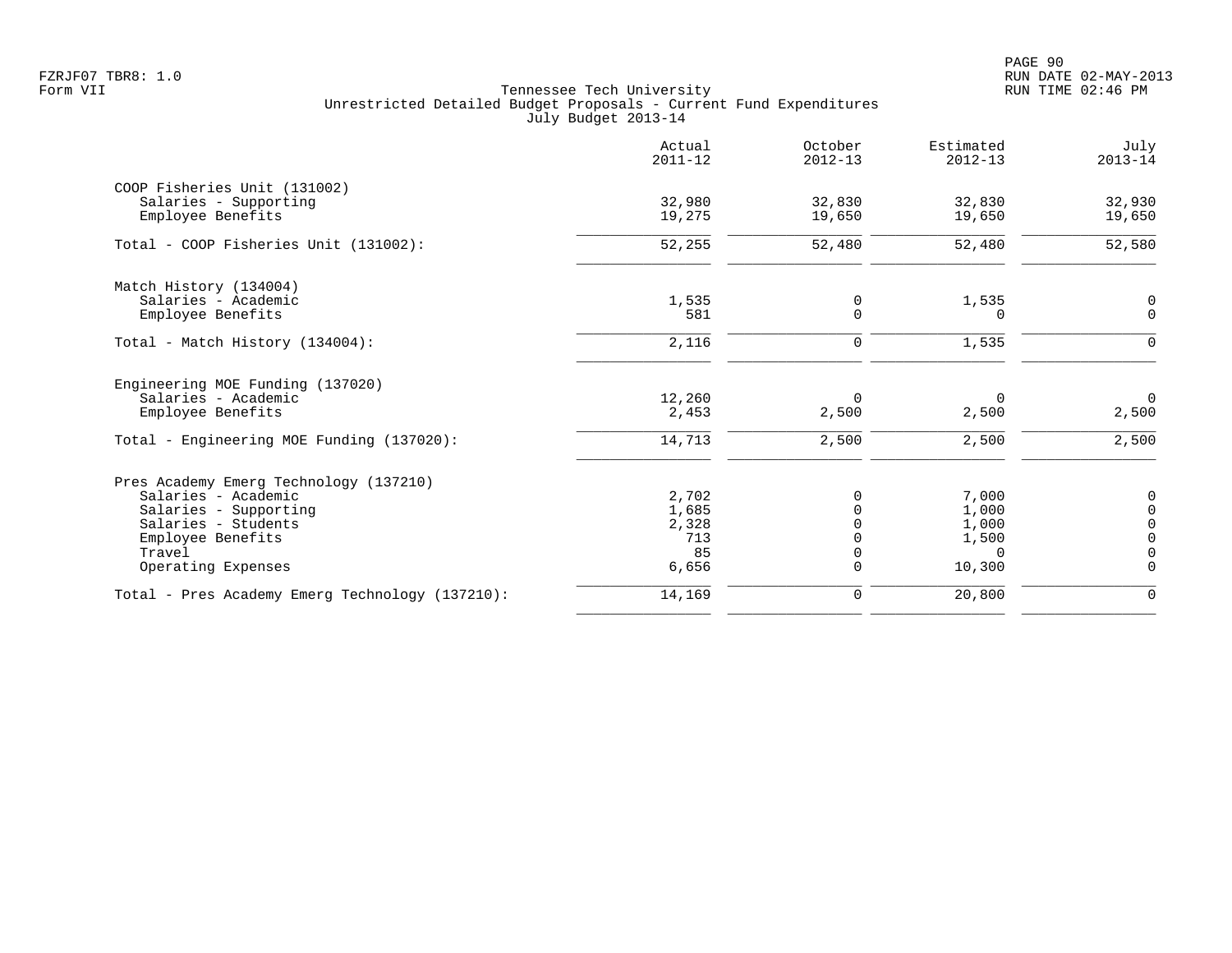PAGE 91 FZRJF07 TBR8: 1.0 RUN DATE 02-MAY-2013

| Actual<br>$2011 - 12$ | October<br>$2012 - 13$                                                                    | Estimated<br>$2012 - 13$                                                                     | July<br>$2013 - 14$                                                                                              |
|-----------------------|-------------------------------------------------------------------------------------------|----------------------------------------------------------------------------------------------|------------------------------------------------------------------------------------------------------------------|
|                       |                                                                                           |                                                                                              |                                                                                                                  |
| 8,684                 | 0                                                                                         | 0                                                                                            | $\mathbf 0$                                                                                                      |
|                       |                                                                                           |                                                                                              | $\mathbf 0$                                                                                                      |
| 11,119                | $\mathbf 0$                                                                               | $\mathbf 0$                                                                                  | $\Omega$                                                                                                         |
|                       |                                                                                           |                                                                                              |                                                                                                                  |
| $\Omega$              | $\Omega$                                                                                  |                                                                                              | 0                                                                                                                |
|                       |                                                                                           |                                                                                              | $\mathbf 0$                                                                                                      |
| $\Omega$              | 48,100                                                                                    | 9,697                                                                                        | $\mathbf 0$<br>$\Omega$                                                                                          |
| 17,551                | 48,100                                                                                    | 88,793                                                                                       | $\Omega$                                                                                                         |
|                       |                                                                                           |                                                                                              |                                                                                                                  |
| 11,771                | $\Omega$                                                                                  | $\mathbf 0$                                                                                  | $\Omega$                                                                                                         |
|                       |                                                                                           |                                                                                              | 7,000                                                                                                            |
|                       |                                                                                           |                                                                                              | 214,577                                                                                                          |
|                       |                                                                                           |                                                                                              | 38,300                                                                                                           |
| 182,634               | 118,760                                                                                   | 190,100                                                                                      | 30,000<br>302,070                                                                                                |
| 403,930               | 391,956                                                                                   | 486,742                                                                                      | 591,947                                                                                                          |
|                       |                                                                                           |                                                                                              |                                                                                                                  |
| 1,601                 | 0                                                                                         | 0                                                                                            | $\mathsf{O}$                                                                                                     |
| 798                   | $\Omega$                                                                                  | $\Omega$                                                                                     | $\mathbf 0$                                                                                                      |
| 3,994                 | $\Omega$                                                                                  | 16,875                                                                                       | $\Omega$                                                                                                         |
|                       |                                                                                           |                                                                                              | 800                                                                                                              |
|                       |                                                                                           |                                                                                              | $\cap$                                                                                                           |
| $-25, 299$            |                                                                                           | $\Omega$                                                                                     | 34,200<br>$\Omega$                                                                                               |
| 3,823                 | 70,370                                                                                    | 88,545                                                                                       | 35,000                                                                                                           |
|                       | 2,435<br>13,101<br>4,450<br>22,291<br>126,267<br>31,698<br>29,269<br>718<br>299<br>21,712 | 0<br>$\Omega$<br>$\Omega$<br>7,000<br>207,596<br>28,600<br>30,000<br>800<br>$\cap$<br>69,570 | $\mathbf 0$<br>28,403<br>40,693<br>10,000<br>7,000<br>219,942<br>39,700<br>30,000<br>2,100<br>$\Omega$<br>69,570 |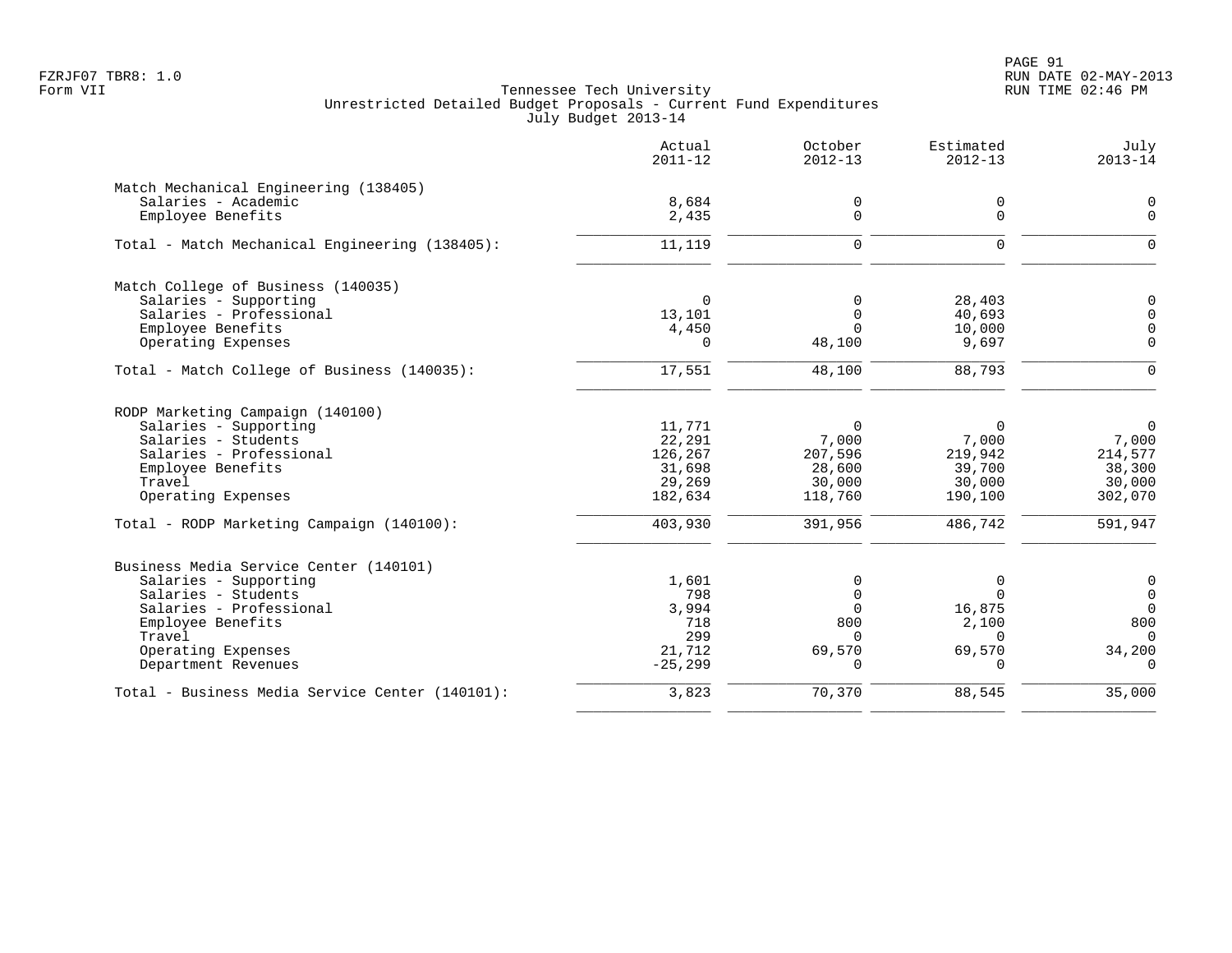|                                                                                              | Actual<br>$2011 - 12$ | October<br>$2012 - 13$ | Estimated<br>$2012 - 13$ | July<br>$2013 - 14$        |
|----------------------------------------------------------------------------------------------|-----------------------|------------------------|--------------------------|----------------------------|
| Match Business Media Service Center (140105)<br>Salaries - Professional<br>Employee Benefits | 17,579<br>5,524       | 0<br>0                 | 13,741<br>$\Omega$       | 0<br>$\mathbf 0$           |
| Total - Match Business Media Service Center (140105):                                        | 23,103                | 0                      | 13,741                   | $\Omega$                   |
| SACF SBDC (147001)<br>Salaries - Professional<br>Employee Benefits                           | 17,134<br>4,271       | 0<br>850               | $\overline{0}$<br>850    | $\Omega$<br>850            |
| Total - SACF SBDC (147001):                                                                  | 21,405                | 850                    | 850                      | 850                        |
| Restricted Curr and Instruction (153003)<br>Salaries - Professional<br>Employee Benefits     | 0<br>$\mathbf 0$      | 16,060<br>12,900       | 16,060<br>12,900         | 0<br>$\mathbf 0$           |
| Total - Restricted Curr and Instruction (153003):                                            | 0                     | 28,960                 | 28,960                   | $\overline{0}$             |
| Matching Curriculum Instruction (153005)<br>Employee Benefits<br>Operating Expenses          | 11,854<br>0           | $\mathbf 0$<br>800     | $\mathbf 0$<br>800       | 0<br>$\mathbf 0$           |
| Total - Matching Curriculum Instruction (153005):                                            | 11,854                | 800                    | 800                      | $\mathbf 0$                |
| Match Child Development Lab (153405)<br>Salaries - Supporting<br>Employee Benefits           | 1,223<br>94           | 0<br>$\mathbf 0$       | 0<br>$\mathbf 0$         | $\mathbf 0$<br>$\mathbf 0$ |
| Total - Match Child Development Lab (153405):                                                | 1,317                 | $\mathbf 0$            | $\mathbf 0$              | $\Omega$                   |
|                                                                                              |                       |                        |                          |                            |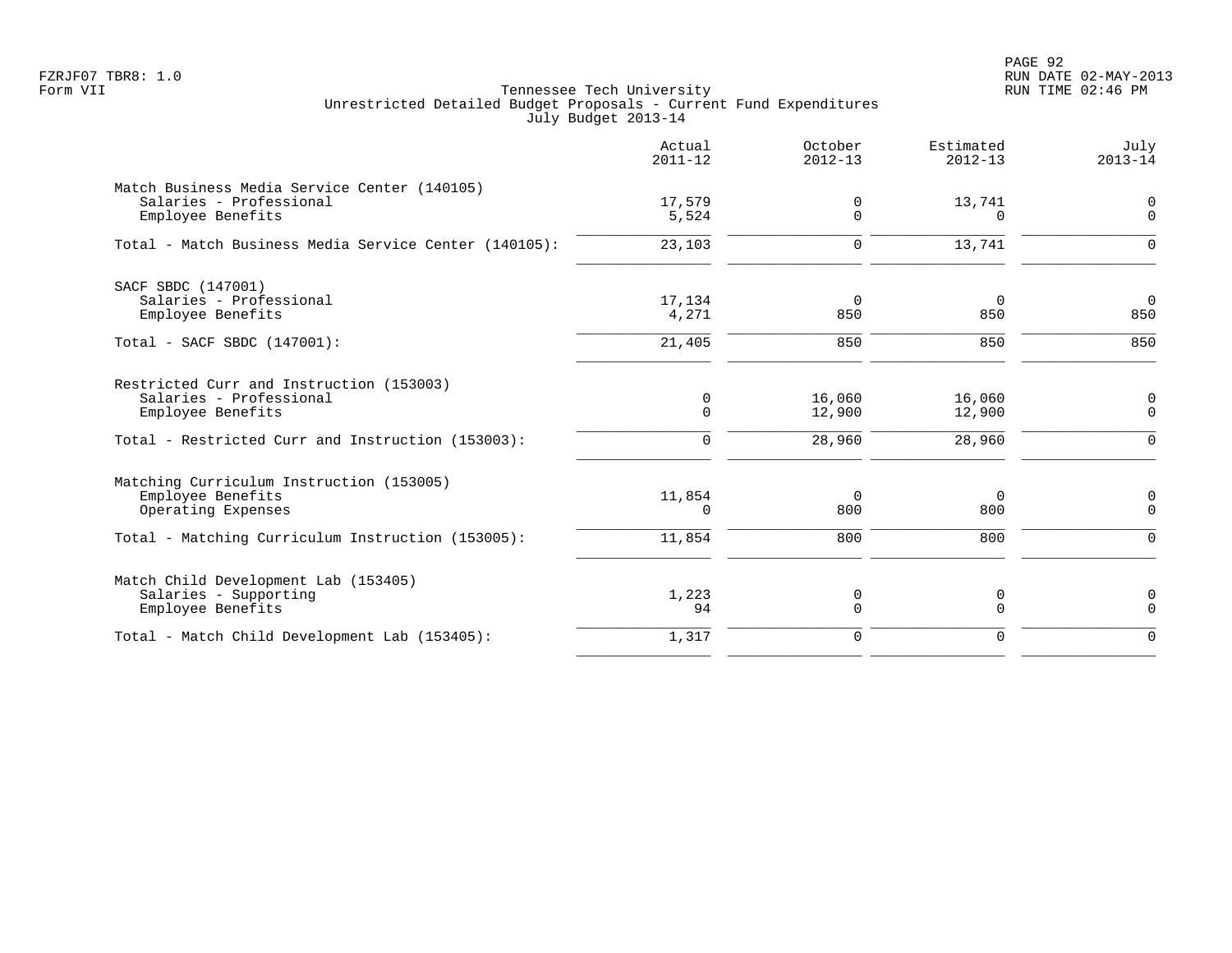| Actual<br>$2011 - 12$ | October<br>$2012 - 13$                                                                          | Estimated<br>$2012 - 13$                                                               | July<br>$2013 - 14$                                                                                      |
|-----------------------|-------------------------------------------------------------------------------------------------|----------------------------------------------------------------------------------------|----------------------------------------------------------------------------------------------------------|
| 178                   | $\mathbf 0$                                                                                     | 0                                                                                      | $\overline{0}$                                                                                           |
| 29,685                | 33,520                                                                                          | 36,590                                                                                 | 33,330                                                                                                   |
| 29,863                | 33,520                                                                                          | 36,590                                                                                 | 33,330                                                                                                   |
|                       |                                                                                                 |                                                                                        |                                                                                                          |
|                       |                                                                                                 |                                                                                        | $\mathsf{O}$<br>$\mathbf 0$                                                                              |
|                       |                                                                                                 |                                                                                        | 2,000                                                                                                    |
| 12,894                | 22,000                                                                                          | 22,000                                                                                 | 18,000                                                                                                   |
| 36,284                | 24,000                                                                                          | 24,000                                                                                 | 20,000                                                                                                   |
|                       |                                                                                                 |                                                                                        |                                                                                                          |
|                       |                                                                                                 |                                                                                        | $\mathbf 0$                                                                                              |
|                       |                                                                                                 |                                                                                        | 1,670                                                                                                    |
| $\Omega$              | 28,560                                                                                          | 1,670                                                                                  | 1,670                                                                                                    |
|                       |                                                                                                 |                                                                                        |                                                                                                          |
|                       |                                                                                                 |                                                                                        | 0                                                                                                        |
| $-15$                 | $\mathbf 0$                                                                                     | $\mathbf 0$                                                                            | $\overline{0}$                                                                                           |
|                       |                                                                                                 |                                                                                        |                                                                                                          |
|                       |                                                                                                 |                                                                                        | 124,110                                                                                                  |
|                       |                                                                                                 |                                                                                        | 400<br>179,542                                                                                           |
| 72,074                | 79,600                                                                                          | 89,064                                                                                 | 91,600                                                                                                   |
| 4,934                 | 2,820                                                                                           | 2,820                                                                                  | 2,820                                                                                                    |
| $\Omega$              | 350,000                                                                                         | 350,000                                                                                | 4,240<br>$\Omega$                                                                                        |
| 404,167               | 842,752                                                                                         | 844,372                                                                                | 402, 712                                                                                                 |
|                       | 18,418<br>1,695<br>3,277<br>0<br>$\mathbf 0$<br>$-15$<br>73,040<br>16,163<br>132,266<br>105,690 | 0<br>$\Omega$<br>2,000<br>26,890<br>1,670<br>0<br>122,080<br>400<br>177,692<br>110,160 | 0<br>$\Omega$<br>2,000<br>$\mathbf 0$<br>1,670<br>$\mathbf 0$<br>127,030<br>31,003<br>129,295<br>115,160 |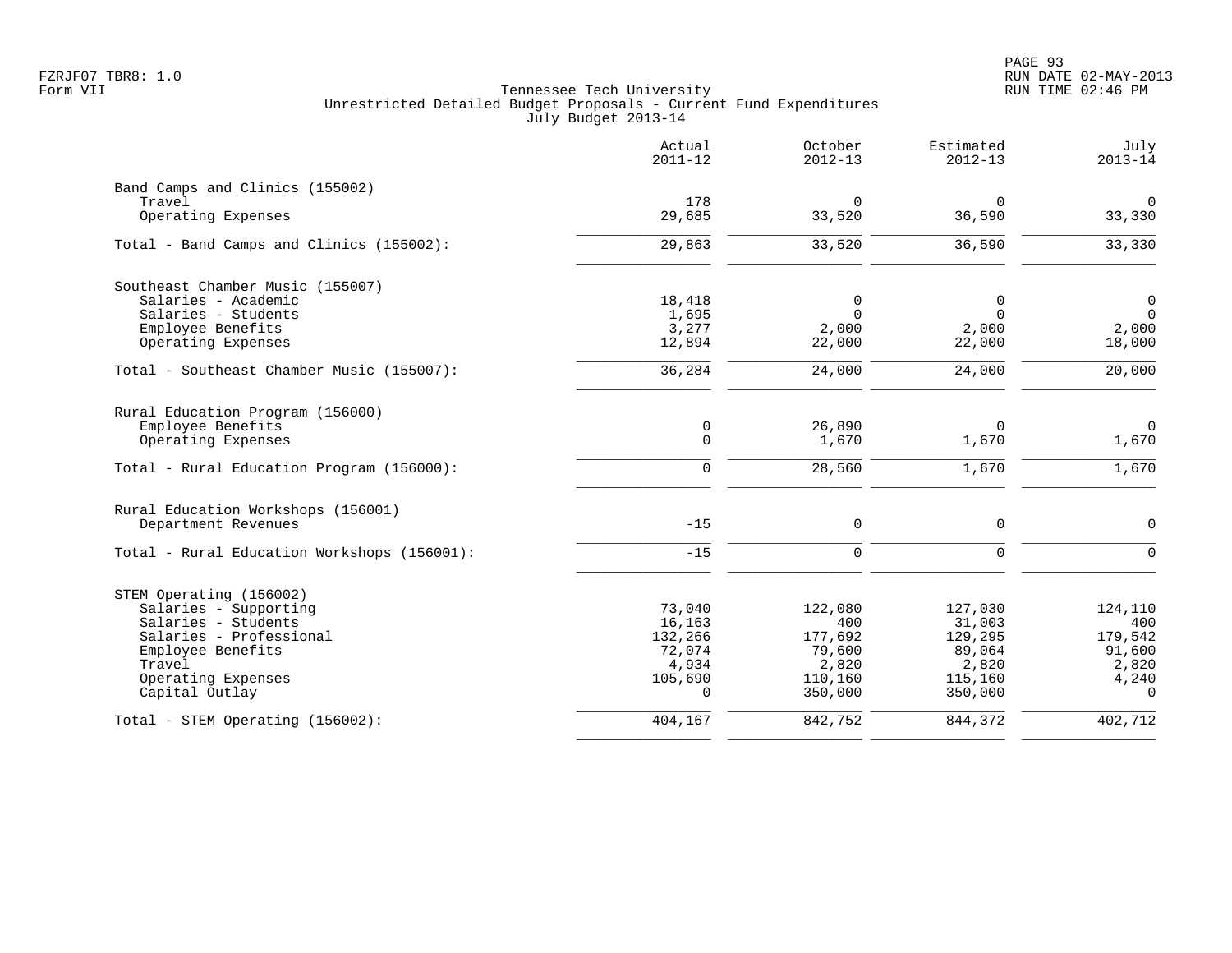|                                           | Actual<br>$2011 - 12$ | October<br>$2012 - 13$ | Estimated<br>$2012 - 13$ | July<br>$2013 - 14$ |
|-------------------------------------------|-----------------------|------------------------|--------------------------|---------------------|
| STEM Graduate Assistant (156003)          |                       |                        |                          |                     |
| Operating Expenses                        | 14,398                | 23,130                 | 23,130                   | 23,130              |
| Total - STEM Graduate Assistant (156003): | 14,398                | 23,130                 | 23,130                   | 23,130              |
| STEM Workshops (156004)                   |                       |                        |                          |                     |
| Salaries - Academic                       | 7,043                 | 6,500                  | 6,500                    | 6,500               |
| Salaries - Students                       | 1,001                 | 500                    | 500                      | 500                 |
| Employee Benefits                         | 1,064                 | 1,600                  | 1,600                    | 1,600               |
| Operating Expenses                        | 12,762                | 26,800                 | 26,800                   | 11,400              |
| Department Revenues                       | $-15$                 | $\Omega$               | $\Omega$                 | $\Omega$            |
| Total - STEM Workshops (156004):          | 21,855                | 35,400                 | 35,400                   | 20,000              |
| STEM Equip Rental (156006)                |                       |                        |                          |                     |
| Operating Expenses                        | $-1,428$              | 3,430                  | 5,430                    | 2,000               |
| Total - STEM Equip Rental (156006):       | $-1,428$              | 3,430                  | 5,430                    | 2,000               |
| Ag Pavilion Operating (161000)            |                       |                        |                          |                     |
| Salaries - Supporting                     | 42,020                | 33,370                 | 33,370                   | 33,370              |
| Salaries - Students                       | 24,151                | 3,000                  | 22,000                   | 3,000               |
| Salaries - Professional                   | 54,378                | 56,520                 | 56,520                   | 56,620              |
| Employee Benefits                         | 45,768                | 45,960                 | 46,960                   | 46,960              |
| Operating Expenses                        | 84,772                | 69,590                 | 69,900                   | 69,590              |
| Total - Ag Pavilion Operating (161000):   | 251,089               | 208,440                | 228,750                  | 209,540             |
|                                           |                       |                        |                          |                     |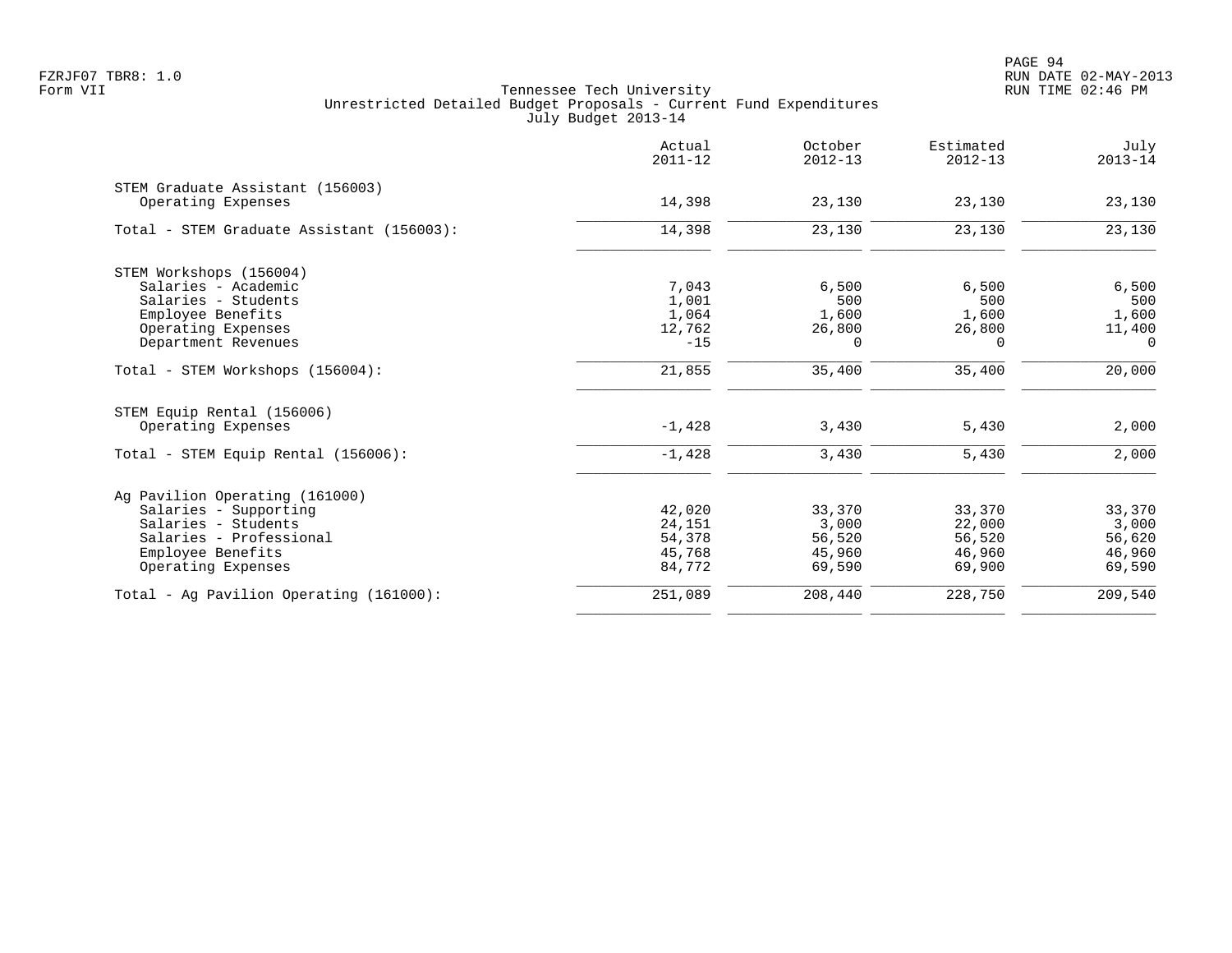PAGE 95 FZRJF07 TBR8: 1.0 RUN DATE 02-MAY-2013

|                                                                                                   | Actual<br>$2011 - 12$ | October<br>$2012 - 13$      | Estimated<br>$2012 - 13$ | July<br>$2013 - 14$   |
|---------------------------------------------------------------------------------------------------|-----------------------|-----------------------------|--------------------------|-----------------------|
| M and R Ag Pavilion (161001)<br>Operating Expenses                                                | 60                    | $\mathbf 0$                 | 0                        | $\mathbf 0$           |
| Total - M and R Ag Pavilion (161001):                                                             | 60                    | $\Omega$                    | 0                        | $\Omega$              |
| Extended Education (180001)<br>Salaries - Supporting<br>Employee Benefits                         | 1,276<br>98           | $\mathbf 0$<br>100          | $\mathbf 0$<br>100       | $\overline{0}$<br>100 |
| Total - Extended Education (180001):                                                              | 1,374                 | 100                         | 100                      | 100                   |
| Extended Education ITV (180002)<br>Operating Expenses<br>Total - Extended Education ITV (180002): | 1,419<br>1,419        | $\mathsf{O}$<br>$\mathbf 0$ | $\mathbf 0$<br>0         | 0<br>$\mathbf 0$      |
|                                                                                                   |                       |                             |                          |                       |
| Ext Prog Vehicles (180007)<br>Travel<br>Operating Expenses                                        | $-916$<br>3,503       | $\Omega$<br>1,000           | $\Omega$<br>1,000        | $\mathbf 0$<br>1,000  |
| Total - Ext Prog Vehicles (180007):                                                               | 2,587                 | 1,000                       | 1,000                    | 1,000                 |
| Ext Prog Vehicles Transfer In (180008)<br>Travel<br>Operating Expenses                            | $-5, 259$<br>$-866$   | $\Omega$<br>$-2,000$        | $-2,000$                 | $\Omega$<br>$-2,000$  |
| Total - Ext Prog Vehicles Transfer In (180008):                                                   | $-6, 125$             | $-2,000$                    | $-2,000$                 | $-2,000$              |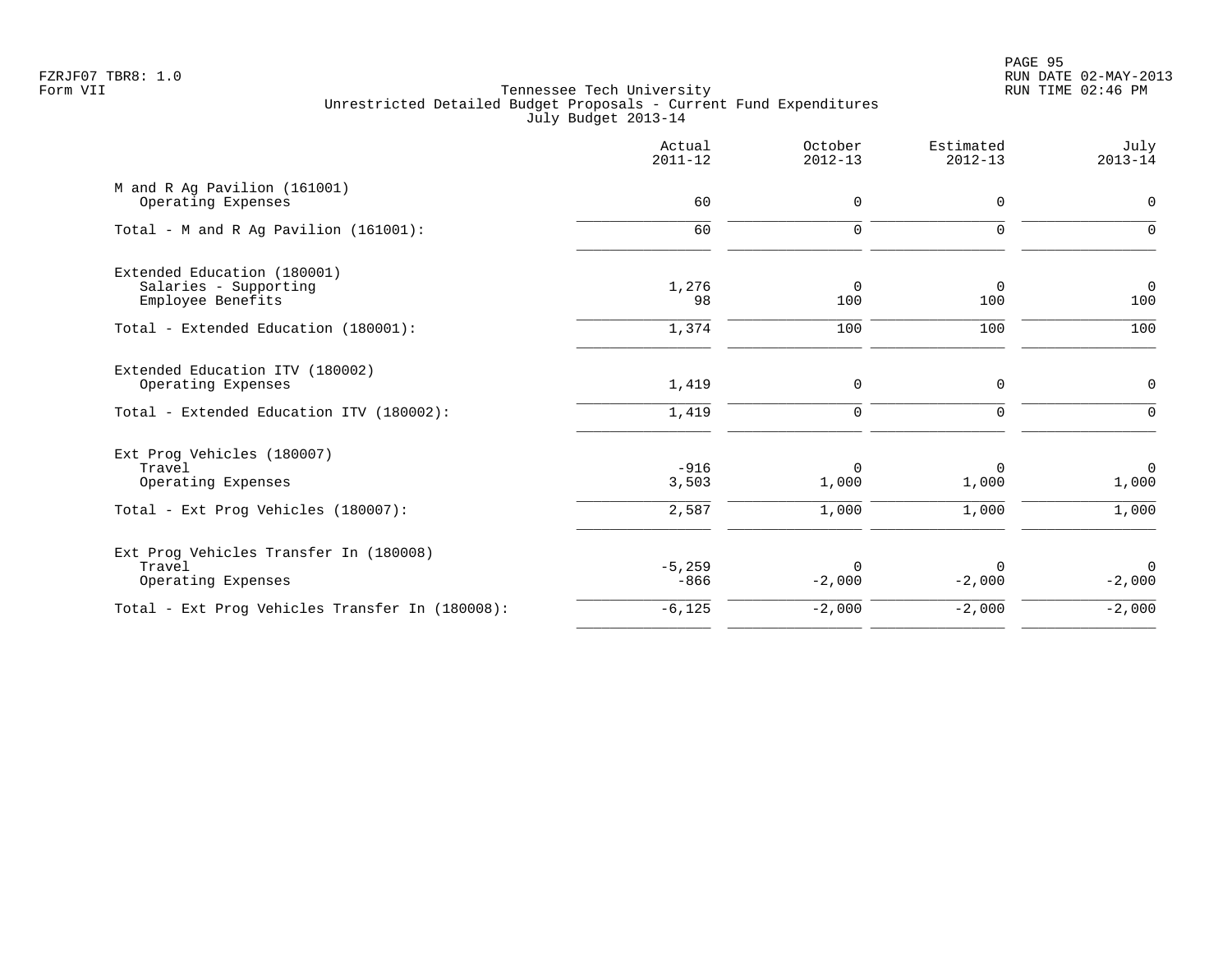|                                                   | Actual<br>$2011 - 12$ | October<br>$2012 - 13$ | Estimated<br>$2012 - 13$ | July<br>$2013 - 14$ |
|---------------------------------------------------|-----------------------|------------------------|--------------------------|---------------------|
| Match Ext Progs Reg Dev (180015)                  |                       |                        |                          |                     |
| Salaries - Administrative                         | 31,016                |                        |                          |                     |
| Salaries - Supporting                             | 6,762                 |                        |                          |                     |
| Salaries - Professional                           | 37,606                |                        |                          |                     |
| Employee Benefits                                 | 21,274                |                        |                          |                     |
| Operating Expenses                                | $\Omega$              | 101,530                | 101,530                  | $\Omega$            |
| Total - Match Ext Progs Reg Dev (180015):         | 96,658                | 101,530                | 101,530                  | $\Omega$            |
| Regional Economic Dev Institute (180200)          |                       |                        |                          |                     |
| Salaries - Administrative                         | 250                   |                        | O                        |                     |
| Salaries - Supporting                             | 1,839                 |                        |                          |                     |
| Salaries - Students                               | 633                   |                        |                          |                     |
| Salaries - Professional                           | 2,775                 |                        |                          | $\Omega$            |
| Employee Benefits                                 | 384                   |                        |                          | $\Omega$            |
| Travel                                            | 1,853                 |                        |                          | $\Omega$            |
| Operating Expenses                                | 35,121                | 8,540                  | 10,140                   | $\Omega$            |
| Capital Outlay                                    | 0                     | 4,810                  | 4,810                    | $\Omega$            |
| Total - Regional Economic Dev Institute (180200): | 42,855                | 13,350                 | 14,950                   | $\Omega$            |
| Highlands Workforce Development (180201)          |                       |                        |                          |                     |
| Salaries - Supporting                             | 5,112                 |                        | $\Omega$                 | 0                   |
| Salaries - Professional                           | 8,760                 |                        |                          | $\Omega$            |
| Employee Benefits                                 | 1,061                 |                        | 2,900                    | 2,900               |
| Operating Expenses                                | $\Omega$              | 25,070                 | 65,070                   | $\cap$              |
| Total - Highlands Workforce Development (180201): | 14,933                | 25,070                 | 67,970                   | 2,900               |
|                                                   |                       |                        |                          |                     |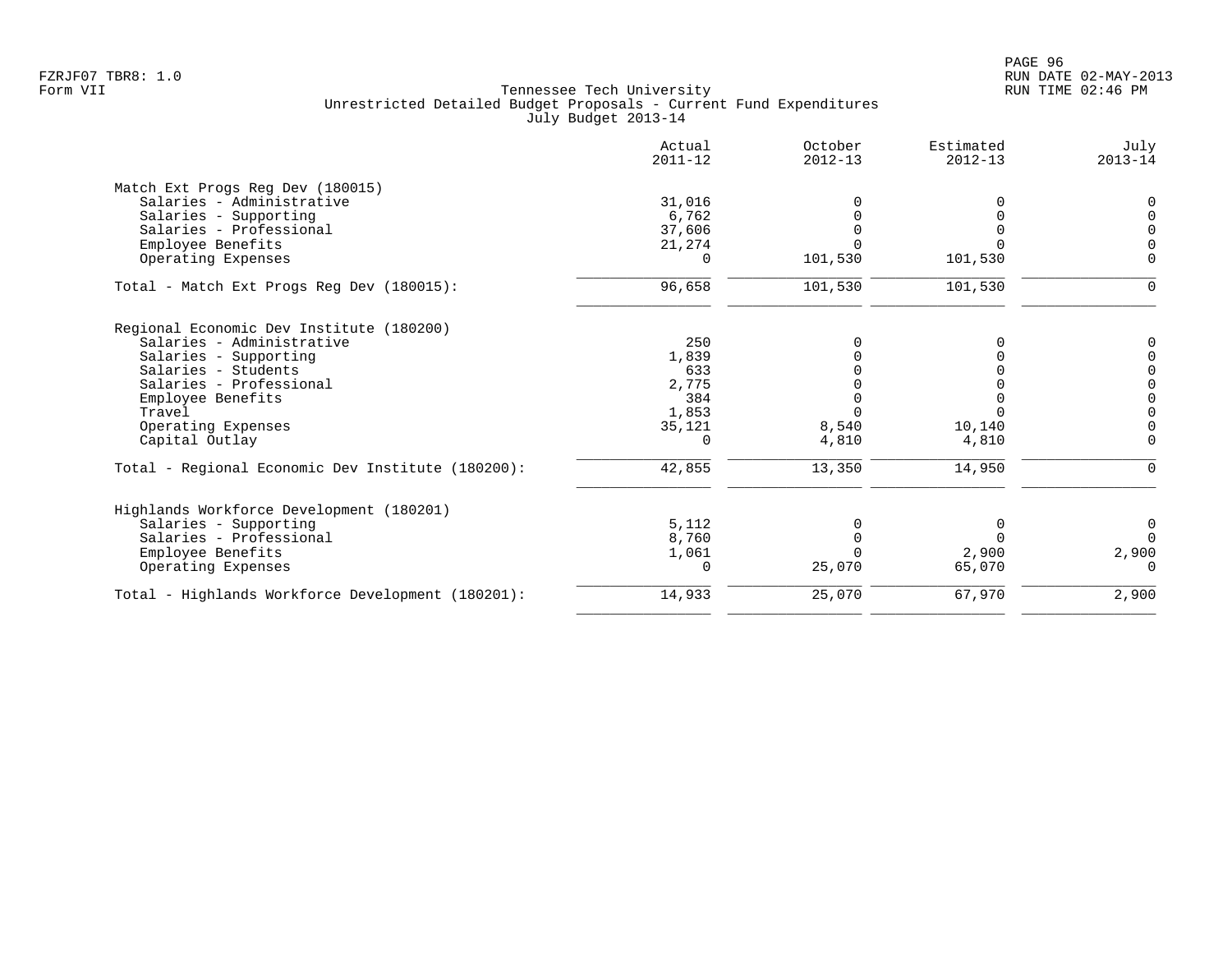PAGE 97 FZRJF07 TBR8: 1.0 RUN DATE 02-MAY-2013

|                                                                                                                               | Actual<br>$2011 - 12$        | October<br>$2012 - 13$     | Estimated<br>$2012 - 13$   | July<br>$2013 - 14$        |
|-------------------------------------------------------------------------------------------------------------------------------|------------------------------|----------------------------|----------------------------|----------------------------|
| Non Credit Extended Educ (181000)<br>Operating Expenses                                                                       | 7                            | $\mathbf 0$                | $\mathbf 0$                | 0                          |
| Total - Non Credit Extended Educ (181000):                                                                                    | 7                            | $\mathbf 0$                | $\Omega$                   | $\Omega$                   |
| Ext Educ NC Seminars (181004)<br>Travel<br>Operating Expenses                                                                 | 305<br>455                   | $\mathbf 0$<br>1,800       | $\Omega$<br>1,800          | $\mathbf 0$<br>1,800       |
| Total - Ext Educ NC Seminars (181004):                                                                                        | 760                          | 1,800                      | 1,800                      | 1,800                      |
| Service Learning Center (187000)<br>Salaries - Professional<br>Employee Benefits<br>Total - Service Learning Center (187000): | $\mathbf 0$<br>$\Omega$<br>0 | 32,160<br>14,650<br>46,810 | 32,160<br>14,650<br>46,810 | 32,160<br>14,650<br>46,810 |
| TBR Spouse Dependent Discount (700000)<br>Employee Benefits                                                                   | 11,206                       | 11,580                     | 11,580                     | 11,580                     |
| Total - TBR Spouse Dependent Discount (700000):                                                                               | 11,206                       | 11,580                     | 11,580                     | 11,580                     |
| TBR Employ Remission PC191 (700001)<br>Employee Benefits                                                                      | 9,636                        | 11,840                     | 11,840                     | 11,840                     |
| Total - TBR Employ Remission PC191 (700001):                                                                                  | 9,636                        | 11,840                     | 11,840                     | 11,840                     |
|                                                                                                                               |                              |                            |                            |                            |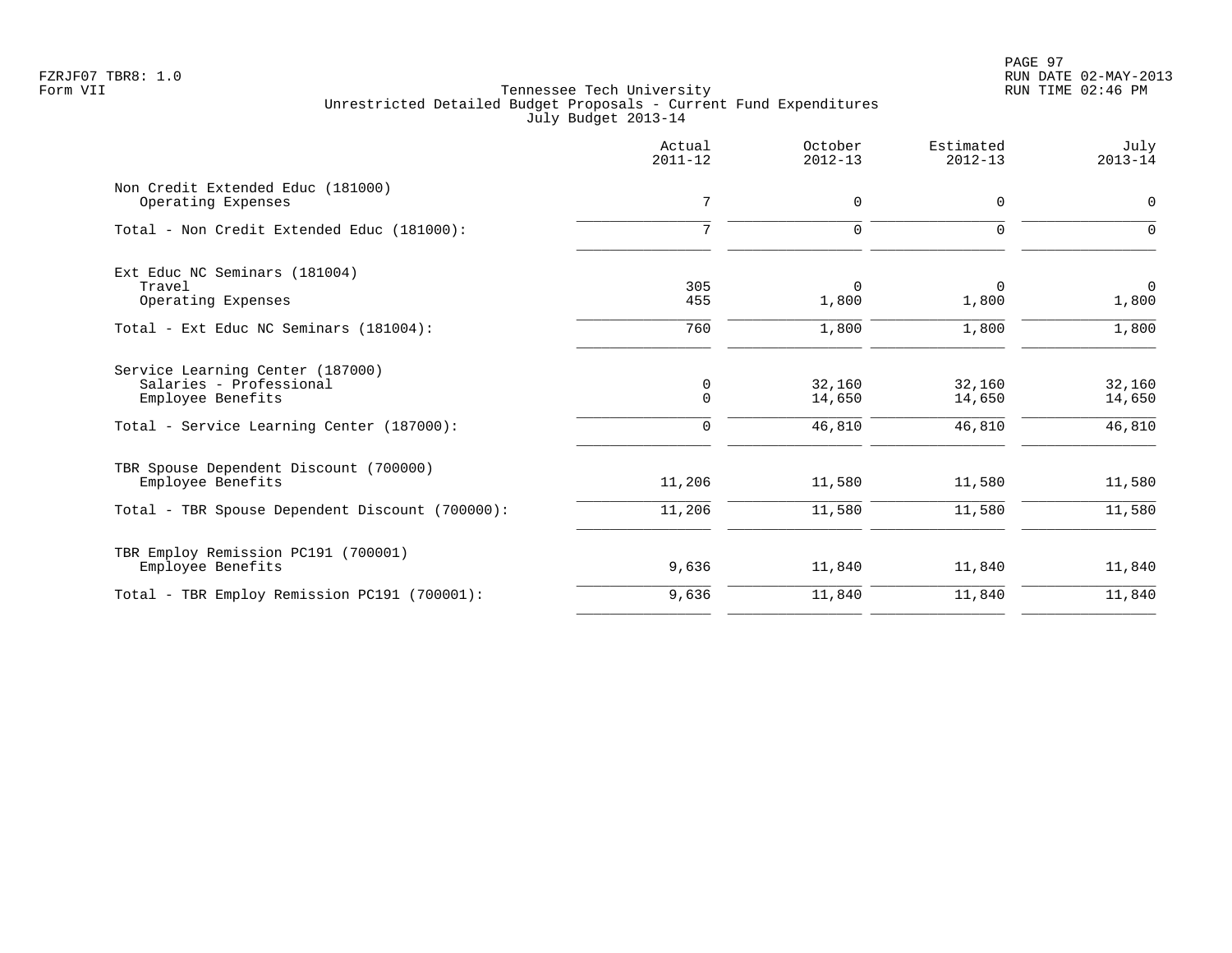PAGE 98 FZRJF07 TBR8: 1.0 RUN DATE 02-MAY-2013

|                                                                                                                                                                   | Actual<br>$2011 - 12$                        | October<br>$2012 - 13$                      | Estimated<br>$2012 - 13$                            | July<br>$2013 - 14$                           |
|-------------------------------------------------------------------------------------------------------------------------------------------------------------------|----------------------------------------------|---------------------------------------------|-----------------------------------------------------|-----------------------------------------------|
| E and G Data Processing Allocation (700003)<br>Department Revenues                                                                                                | 326,748                                      | 404,440                                     | 428,260                                             | 416,630                                       |
| Total - E and G Data Processing Allocation (700003):                                                                                                              | 326,748                                      | 404,440                                     | 428,260                                             | 416,630                                       |
| E and G Claims Adjustment (700004)<br>Operating Expenses                                                                                                          | 8,604                                        | 11,090                                      | 11,090                                              | 11,090                                        |
| Total - E and G Claims Adjustment (700004):                                                                                                                       | 8,604                                        | 11,090                                      | 11,090                                              | 11,090                                        |
| $E$ and G Support (700005)<br>Salaries - Supporting<br>Salaries - Professional<br>Employee Benefits<br>Operating Expenses<br>Total - E and G Support $(700005)$ : | 0<br>$\Omega$<br>124,774<br>6,001<br>130,775 | 0<br>$\Omega$<br>23,130<br>63,710<br>86,840 | $\Omega$<br>$\Omega$<br>124,730<br>5,980<br>130,710 | 3,170<br>6,350<br>131,900<br>5,980<br>147,400 |
| E and G Salary Increase Pool (700010)<br>Salaries - Professional                                                                                                  | 0                                            | 38,400                                      | 38,400                                              | 38,400                                        |
| Total - E and G Salary Increase Pool (700010):                                                                                                                    | $\mathbf 0$                                  | 38,400                                      | 38,400                                              | 38,400                                        |
| Post Office Allocation (700045)<br>Operating Expenses<br>Department Revenues                                                                                      | $\Omega$<br>980                              | 1,020<br>$\Omega$                           | 1,020<br>$\Omega$                                   | 1,020<br>$\Omega$                             |
| Total - Post Office Allocation (700045):                                                                                                                          | 980                                          | 1,020                                       | 1,020                                               | 1,020                                         |
|                                                                                                                                                                   |                                              |                                             |                                                     |                                               |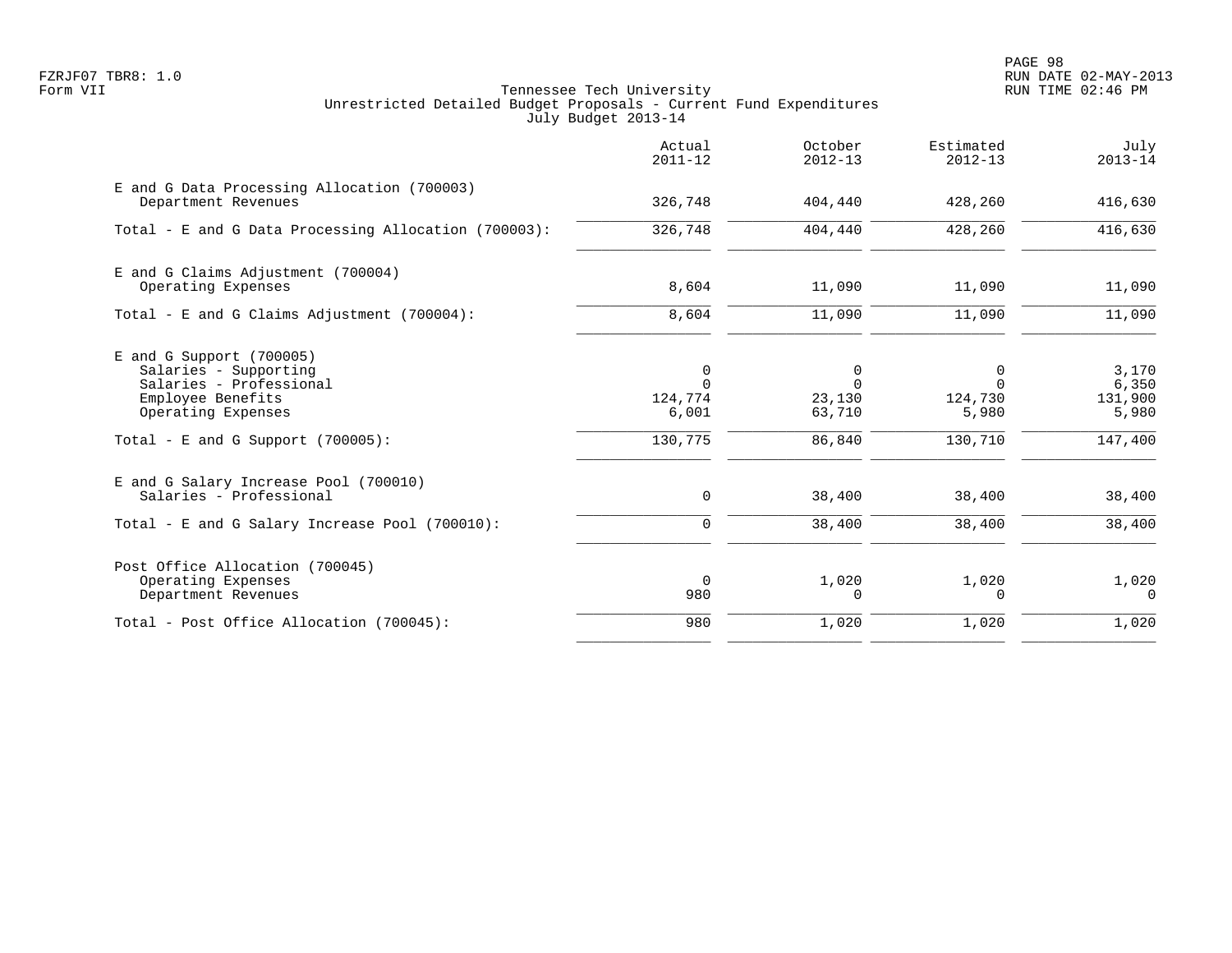## FZRJF07 TBR8: 1.0 RUN DATE 02-MAY-2013 Tennessee Tech University Unrestricted Detailed Budget Proposals - Current Fund Expenditures July Budget 2013-14

|                               | Actual<br>$2011 - 12$ | October<br>$2012 - 13$ | Estimated<br>$2012 - 13$ | July<br>$2013 - 14$ |
|-------------------------------|-----------------------|------------------------|--------------------------|---------------------|
| Total - Public Service (300): |                       |                        |                          |                     |
| Salaries - Administrative     | 31,266                | $\Omega$               | $\Omega$                 | $\Omega$            |
| Salaries - Academic           | 51,558                | 7,250                  | 15,785                   | 7,250               |
| Salaries - Supporting         | 220,872               | 246,171                | 280,524                  | 252,532             |
| Salaries - Students           | 114,296               | 56,790                 | 102,073                  | 56,790              |
| Salaries - Professional       | 422,382               | 573,801                | 597,809                  | 573,181             |
| Employee Benefits             | 397,241               | 328,590                | 440,564                  | 423,170             |
| Travel                        | 31,188                | 35,520                 | 35,520                   | 35,520              |
| Operating Expenses            | 755,202               | 838,990                | 871,927                  | 614,720             |
| Capital Outlay                | $\Omega$              | 357,310                | 355,310                  | 2,500               |
| Department Revenues           | 300,649               | 404,440                | 428,260                  | 416,630             |
| Total                         | 2,324,654             | 2,848,862              | 3, 127, 772              | 2,382,293           |
|                               |                       |                        |                          |                     |
| Total - Public Service (30):  |                       |                        |                          |                     |
| Salaries - Administrative     | 31,266                | $\Omega$               | $\Omega$                 | $\Omega$            |
| Salaries - Academic           | 51,558                | 7,250                  | 15,785                   | 7,250               |
| Salaries - Supporting         | 220,872               | 246,171                | 280,524                  | 252,532             |
| Salaries - Students           | 114,296               | 56,790                 | 102,073                  | 56,790              |
| Salaries - Professional       | 422,382               | 573,801                | 597,809                  | 573,181             |
| Employee Benefits             | 397,241               | 328,590                | 440,564                  | 423,170             |
| Travel                        | 31,188                | 35,520                 | 35,520                   | 35,520              |
| Operating Expense             | 755,202               | 838,990                | 871,927                  | 614,720             |
| Capital Outlay                | $\Omega$              | 357,310                | 355,310                  | 2,500               |
| Department Revenues           | 300,649               | 404,440                | 428,260                  | 416,630             |
| Total                         | 2,324,654             | 2,848,862              | 3, 127, 772              | 2,382,293           |
|                               |                       |                        |                          |                     |

 Academic Support (35) Academic Support (350)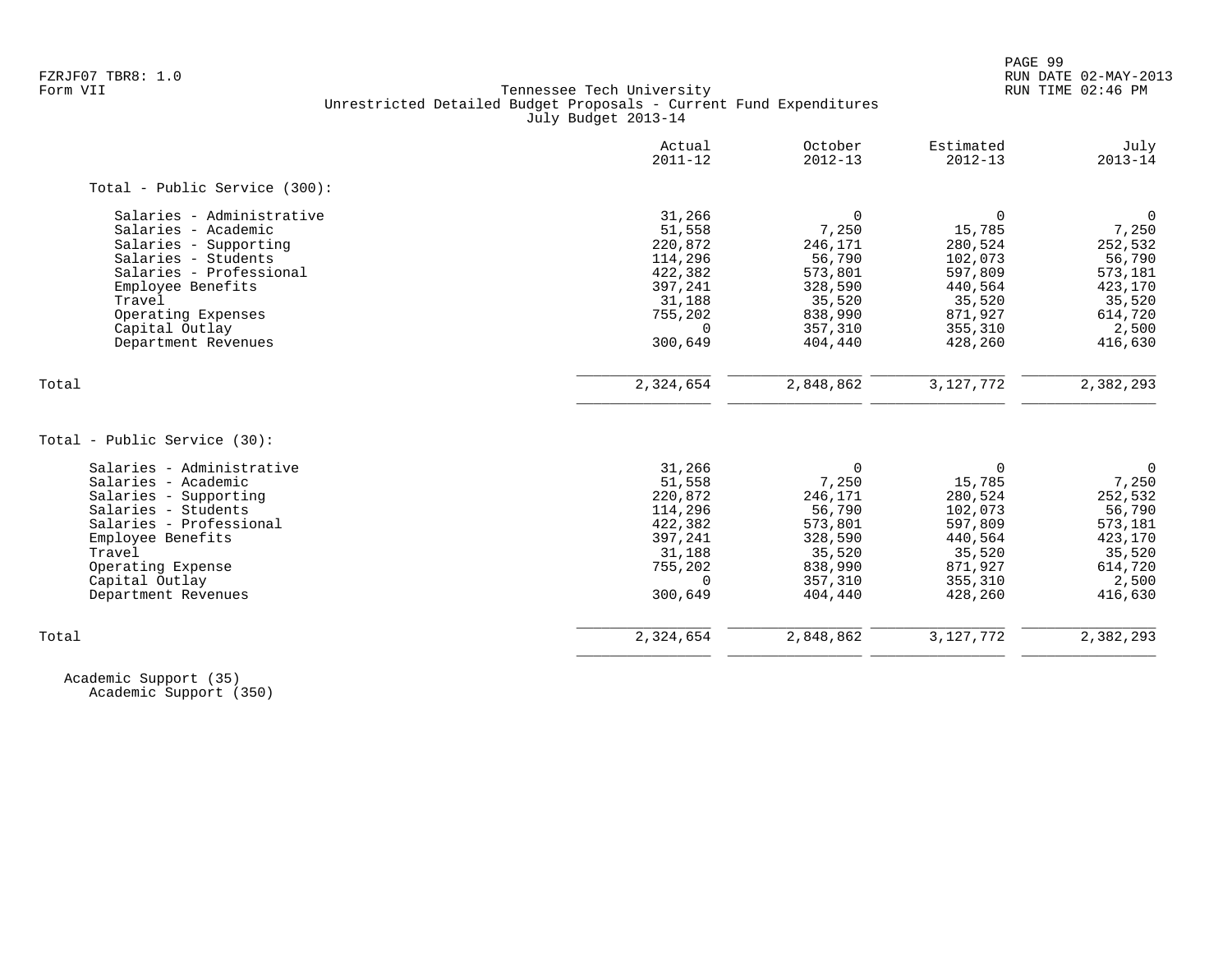|                                               | Actual<br>$2011 - 12$ | October<br>$2012 - 13$ | Estimated<br>$2012 - 13$ | July<br>$2013 - 14$ |
|-----------------------------------------------|-----------------------|------------------------|--------------------------|---------------------|
| Testing and Surveys (120006)                  |                       |                        |                          |                     |
| Operating Expenses                            | 29,315                | 32,400                 | 32,400                   | 32,400              |
| Total - Testing and Surveys (120006):         | 29,315                | 32,400                 | 32,400                   | 32,400              |
| Self Study Accred Fee (120007)                |                       |                        |                          |                     |
| Employee Benefits                             | $\Omega$              | 3,400                  | 3,400                    | 3,400               |
| Travel                                        | 5,925                 | 3,100                  | 3,100                    | 1,100               |
| Operating Expenses                            | 29,638                | 43,000                 | 53,000                   | 45,000              |
| Total - Self Study Accred Fee (120007):       | 35,563                | 49,500                 | 59,500                   | 49,500              |
| Faculty Recruitment (120008)                  |                       |                        |                          |                     |
| Travel                                        | 55,975                | 12,620                 | 41,620                   | 12,620              |
| Operating Expenses                            | 7,894                 | 6,440                  | 6,440                    | 6,440               |
| Total - Faculty Recruitment (120008):         | 63,869                | 19,060                 | 48,060                   | 19,060              |
| Faculty Moving (120009)                       |                       |                        |                          |                     |
| Travel                                        | 49,708                | 7,450                  | 69,835                   | 4,620               |
| Total - Faculty Moving (120009):              | 49,708                | 7,450                  | 69,835                   | 4,620               |
| Academic Affairs Discretion (120010)          |                       |                        |                          |                     |
| Salaries - Academic                           | 28,000                | 0                      | 34,000                   | $\mathsf{O}$        |
| Salaries - Students                           | 2,412                 | $\Omega$               | 6,000                    | $\mathbf 0$         |
| Employee Benefits                             | 7,480                 | 3,500                  | 8,100                    | 3,500               |
| Travel                                        | 11,205                | $\Omega$               | 10,000                   | $\Omega$            |
| Operating Expenses                            | 43,092                | 588,720                | 346,020                  | 3,000               |
| Total - Academic Affairs Discretion (120010): | 92,189                | 592,220                | 404,120                  | 6,500               |
|                                               |                       |                        |                          |                     |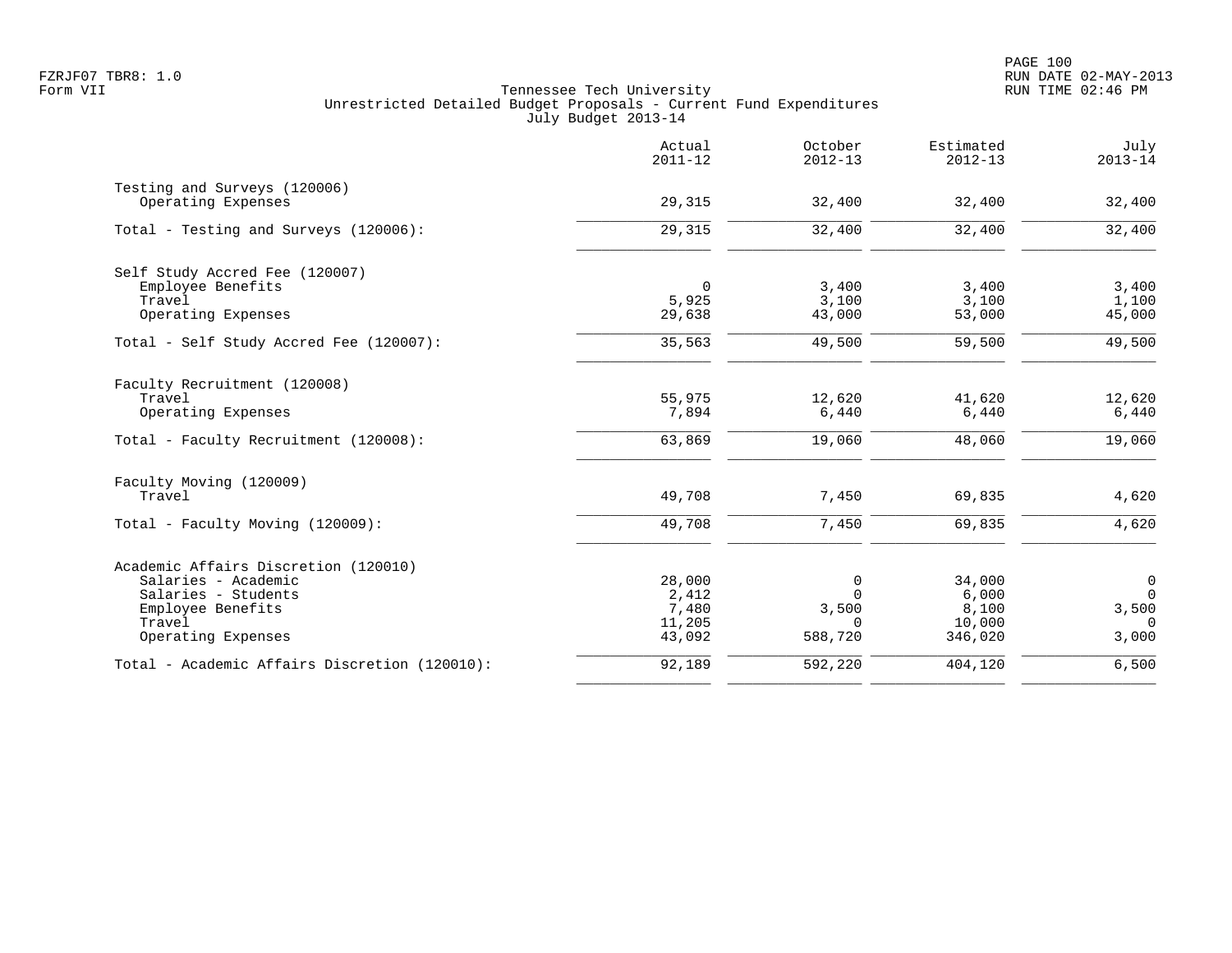|                                                | Actual<br>$2011 - 12$ | October<br>$2012 - 13$ | Estimated<br>$2012 - 13$ | July<br>$2013 - 14$ |
|------------------------------------------------|-----------------------|------------------------|--------------------------|---------------------|
| Faculty Development (120011)                   |                       |                        |                          |                     |
| Salaries - Students                            | 1,195                 | $\Omega$               | 0                        | $\mathbf{0}$        |
| Employee Benefits                              | $\Omega$              | 1,000                  | 1,000                    | 1,000               |
| Travel                                         | 27,202                | 34,900                 | 25,685                   | 14,900              |
| Operating Expenses                             | 4,729                 | $\Omega$               | 9,215                    | $\Omega$            |
| Total - Faculty Development (120011):          | 33,126                | 35,900                 | 35,900                   | 15,900              |
| Non Instr Faculty Assignment (120012)          |                       |                        |                          |                     |
| Salaries - Academic                            | 0                     | 11,000                 | 11,000                   | 44,000              |
| Employee Benefits                              | $\mathbf 0$           | 12,750                 | $\Omega$                 | $\Omega$            |
| Total - Non Instr Faculty Assignment (120012): | 0                     | 23,750                 | 11,000                   | 44,000              |
| Faculty Award (120016)                         |                       |                        |                          |                     |
| Travel                                         | 634                   | 0                      | $\Omega$                 | $\overline{0}$      |
| Operating Expenses                             | 7,500                 | 7,740                  | 7,740                    | 7,740               |
| Total - Faculty Award (120016):                | 8,134                 | 7,740                  | 7,740                    | 7,740               |
| Faculty Evaluations (120017)                   |                       |                        |                          |                     |
| Salaries - Students                            | 880                   | $\Omega$               | 1,600                    | $\mathbf 0$         |
| Employee Benefits                              | $\Omega$              | 1,750                  | 1,750                    | 1,750               |
| Travel                                         | 1,509                 | 0                      | 600                      | $\cap$              |
| Operating Expenses                             | 21,994                | 15,220                 | 23,020                   | 15,220              |
| Total - Faculty Evaluations (120017):          | 24,383                | 16,970                 | 26,970                   | 16,970              |
|                                                |                       |                        |                          |                     |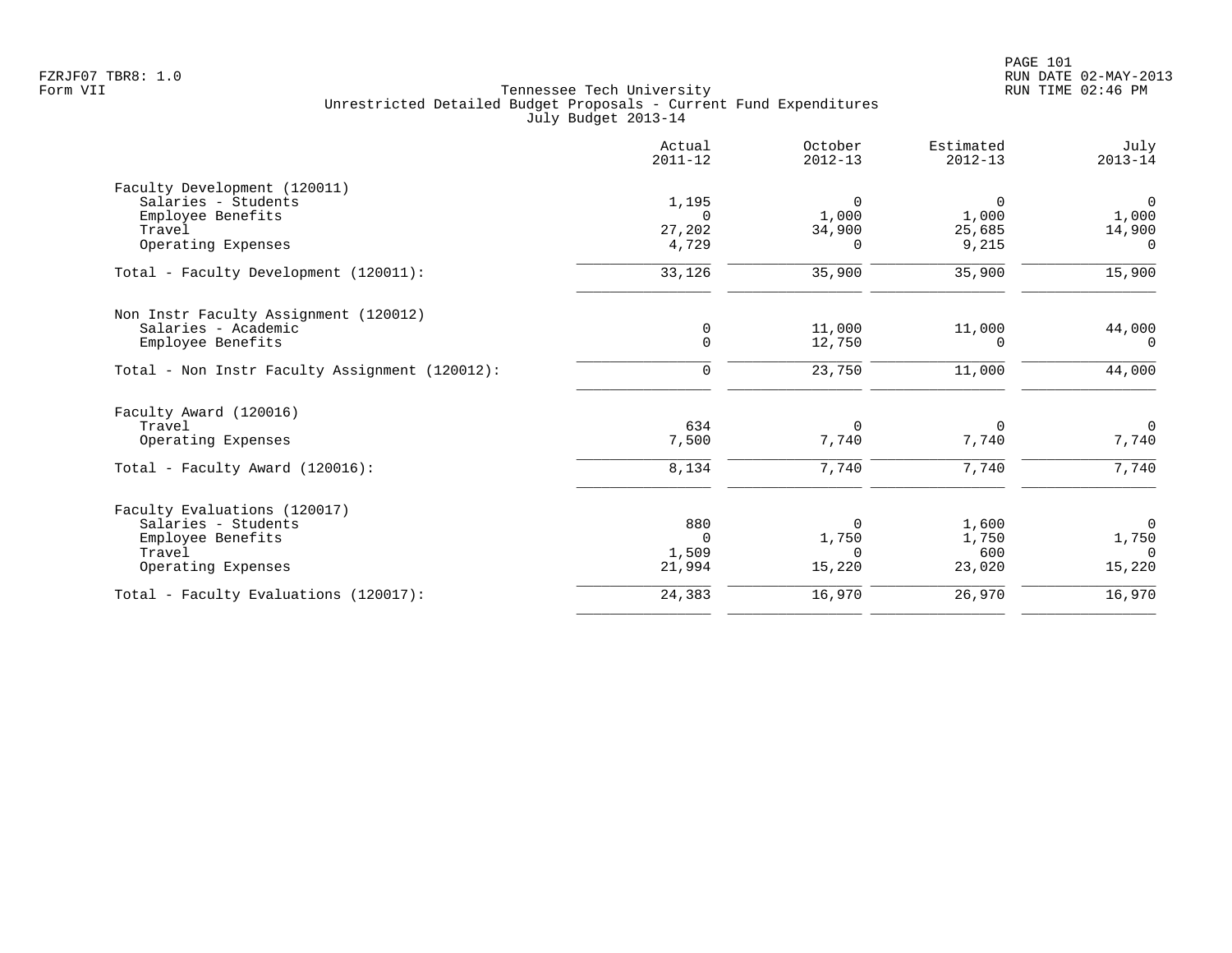|                                                                                                                                                                                                     | Actual<br>$2011 - 12$                                           | October<br>$2012 - 13$                                           | Estimated<br>$2012 - 13$                                         | July<br>$2013 - 14$                                              |
|-----------------------------------------------------------------------------------------------------------------------------------------------------------------------------------------------------|-----------------------------------------------------------------|------------------------------------------------------------------|------------------------------------------------------------------|------------------------------------------------------------------|
| Office of Assoc VP Acad Affairs (121700)<br>Salaries - Administrative<br>Salaries - Supporting<br>Salaries - Professional<br>Employee Benefits<br>Travel<br>Operating Expenses                      | 107,886<br>41,148<br>64,459<br>71,473<br>6,310<br>8,821         | 133,471<br>40,010<br>66,198<br>73,010<br>1,920<br>2,950          | 128,471<br>40,010<br>66,198<br>75,310<br>1,920<br>7,950          | 265,898<br>40,010<br>66,634<br>114,310<br>1,920<br>2,950         |
| Total - Office of Assoc VP Acad Affairs (121700):                                                                                                                                                   | 300,097                                                         | 317,559                                                          | 319,859                                                          | 491,722                                                          |
| Craft Center Admin (121760)<br>Salaries - Supporting<br>Salaries - Students<br>Salaries - Professional<br>Employee Benefits<br>Travel<br>Operating Expenses<br>Total - Craft Center Admin (121760): | 39,888<br>6,147<br>78,389<br>47,001<br>417<br>38,695<br>210,537 | 23,310<br>10,870<br>79,888<br>48,490<br>700<br>32,100<br>195,358 | 22,410<br>10,870<br>56,068<br>35,490<br>700<br>32,100<br>157,638 | 20,801<br>10,870<br>79,488<br>35,490<br>700<br>32,100<br>179,449 |
| Federal College Work Study Program (122001)<br>Salaries - Students<br>Total - Federal College Work Study Program (122001):                                                                          | 29,124<br>29,124                                                | 36,980<br>36,980                                                 | 36,980<br>36,980                                                 | 36,980<br>36,980                                                 |
| Student Exchance Program (123703)<br>Operating Expenses                                                                                                                                             | 2,809                                                           | 0                                                                | 0                                                                | $\mathbf 0$                                                      |
| Total - Student Exchance Program (123703):                                                                                                                                                          | 2,809                                                           | $\mathbf 0$                                                      | $\mathbf 0$                                                      | $\Omega$                                                         |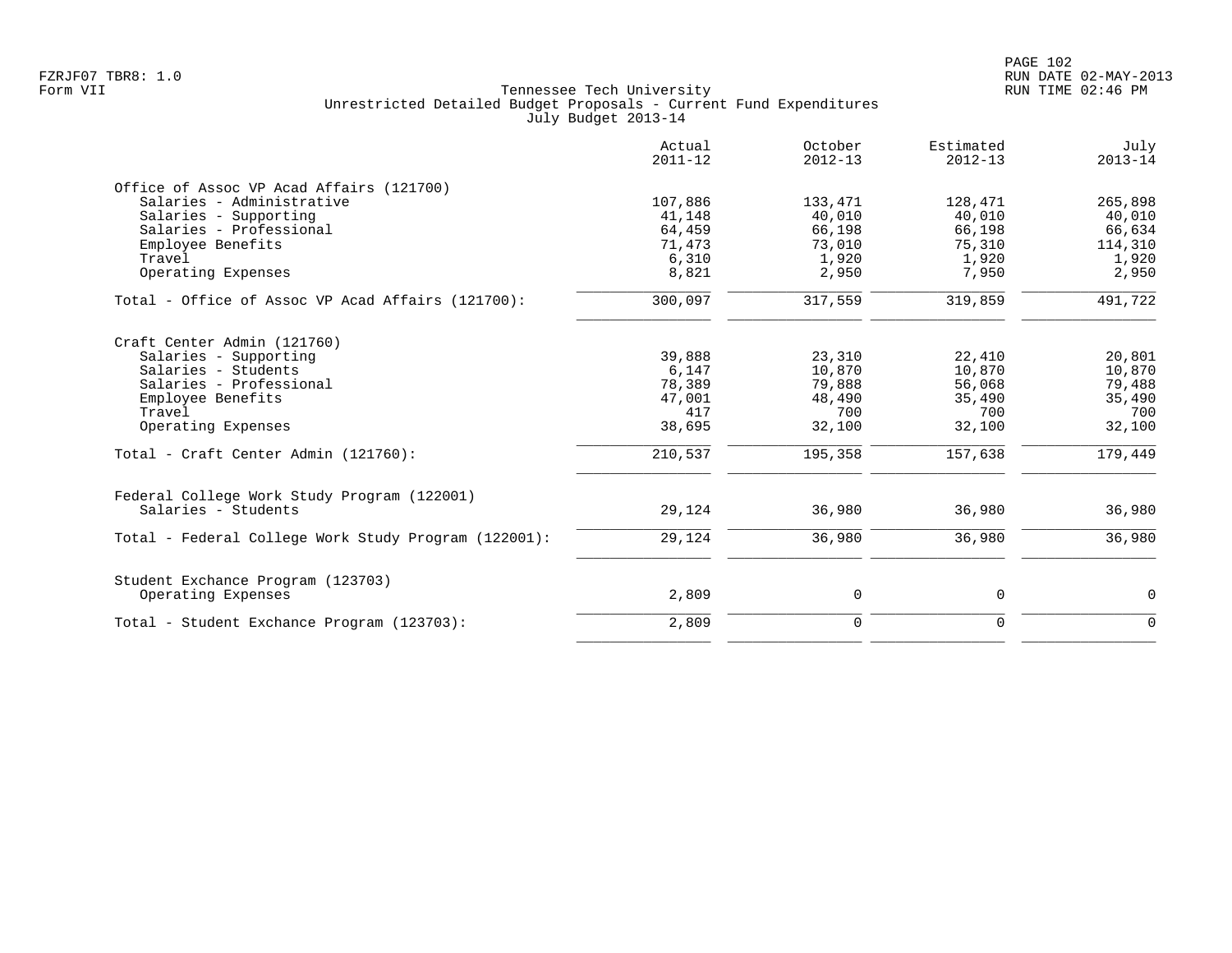|                                                           | Actual<br>$2011 - 12$ | October<br>$2012 - 13$ | Estimated<br>$2012 - 13$ | July<br>$2013 - 14$ |
|-----------------------------------------------------------|-----------------------|------------------------|--------------------------|---------------------|
| Exchange BA ENG Course Fee (123704)<br>Operating Expenses | 5,444                 | 2,500                  | 2,500                    | 2,500               |
| Total - Exchange BA ENG Course Fee (123704):              | 5,444                 | 2,500                  | 2,500                    | 2,500               |
| Library Administration (124000)                           |                       |                        |                          |                     |
| Salaries - Administrative                                 | 123,600               | 126,690                | 126,690                  | 126,990             |
| Salaries - Supporting                                     | 34,560                | 34,430                 | 34,430                   | 34,530              |
| Employee Benefits                                         | 56,944                | 60,480                 | 60,480                   | 60,480              |
| Travel                                                    | 640                   | 1,660                  | 1,660                    | 1,660               |
| Total - Library Administration (124000):                  | 215,744               | 223,260                | $\overline{223}$ , 260   | 223,660             |
| Library Operating (124001)                                |                       |                        |                          |                     |
| Salaries - Academic                                       | 645,408               | 785,280                | 580,920                  | 789,890             |
| Salaries - Supporting                                     | 377,402               | 424,670                | 405,277                  | 442,435             |
| Salaries - Students                                       | 45,869                | 35,000                 | 35,000                   | 35,000              |
| Salaries - Professional                                   | 87,878                | 100,181                | 92,991                   | 93,915              |
| Employee Benefits                                         | 457,590               | 480,540                | 480,540                  | 480,540             |
| Travel                                                    | 5,809                 | 4,850                  | 4,850                    | 4,850               |
| Operating Expenses                                        | 125,050               | 339,890                | 599,960                  | 87,530              |
| Capital Outlay                                            | 46,718                | $\Omega$               | $\Omega$                 | $\Omega$            |
| Department Revenues                                       | $-69,654$             | $\Omega$               | $-105, 150$              | $\Omega$            |
| Total - Library Operating (124001):                       | 1,722,070             | 2,170,411              | 2,094,388                | 1,934,160           |
| Library Binding (124002)                                  |                       |                        |                          |                     |
| Operating Expenses                                        | 2,973                 | $\Omega$               | 0                        | $\mathbf 0$         |
| Capital Outlay                                            | 0                     | 20,000                 | 3,250                    | $\Omega$            |
| Total - Library Binding (124002):                         | 2,973                 | 20,000                 | 3,250                    | $\Omega$            |
|                                                           |                       |                        |                          |                     |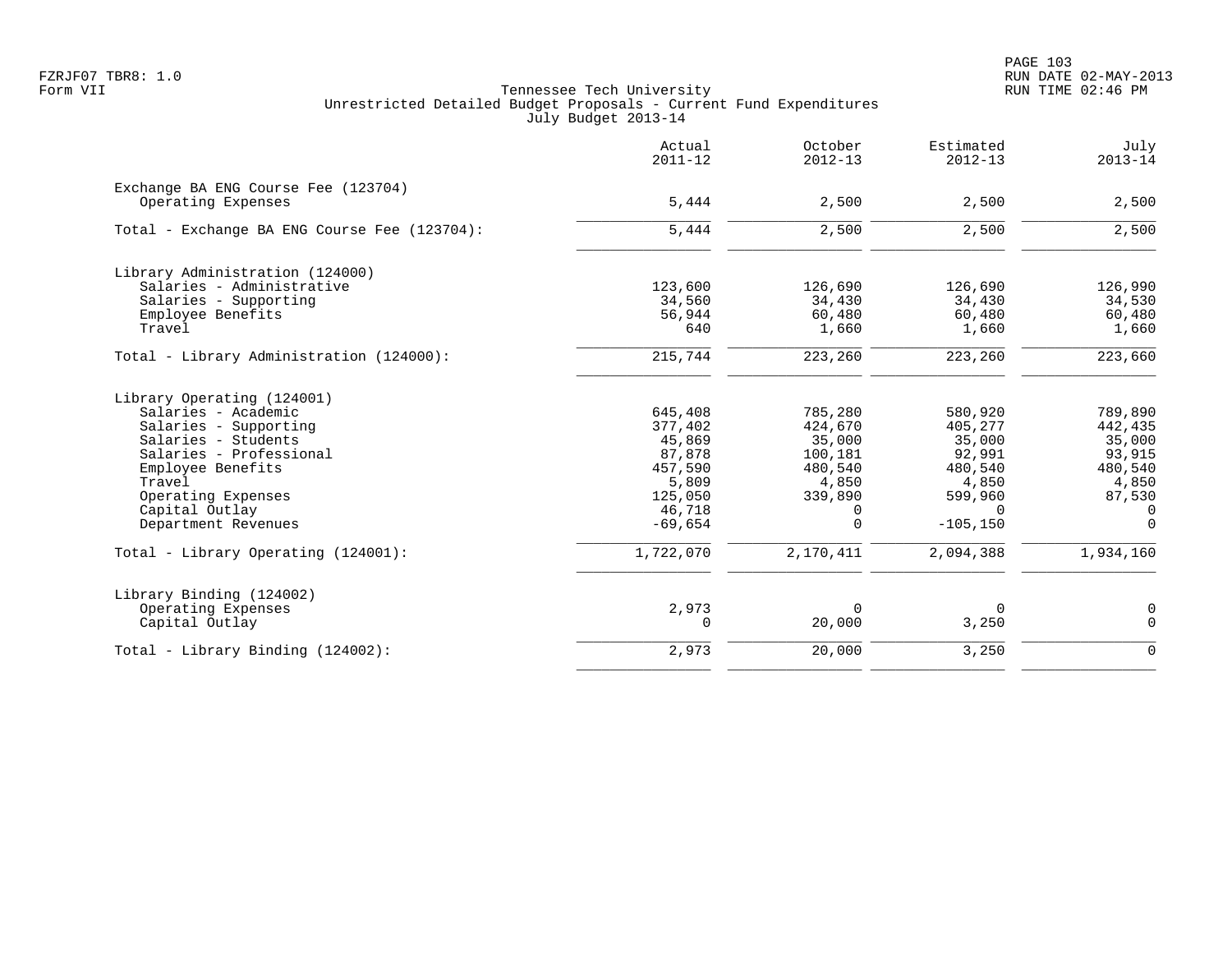|                                                   | Actual<br>$2011 - 12$ | October<br>$2012 - 13$ | Estimated<br>$2012 - 13$ | July<br>$2013 - 14$ |
|---------------------------------------------------|-----------------------|------------------------|--------------------------|---------------------|
| Library Microfilms (124003)                       |                       |                        |                          |                     |
| Capital Outlay                                    | 20,173                | 25,000                 | 21,520                   | $\mathbf 0$         |
| Total - Library Microfilms (124003):              | 20,173                | 25,000                 | 21,520                   | $\Omega$            |
| Library Copying (124004)                          |                       |                        |                          |                     |
| Operating Expenses                                | 10,067                | 10,300                 | 10,300                   | 10,300              |
| Department Revenues                               | $\Omega$              | $-50$                  | $-50$                    | $-50$               |
| Total - Library Copying (124004):                 | 10,067                | 10,250                 | 10,250                   | 10,250              |
| Library Books and Periodicals (124008)            |                       |                        |                          |                     |
| Operating Expenses                                | 712,647               | 155,710                | 881,300                  | 670,360             |
| Capital Outlay                                    | 220,061               | 825,360                | 220,000                  | 220,000             |
| Total - Library Books and Periodicals (124008):   | 932,708               | 981,070                | 1,101,300                | 890,360             |
| Dean of Arts and Science Office (130000)          |                       |                        |                          |                     |
| Salaries - Administrative                         | 153,683               | 155,680                | 155,680                  | 155,780             |
| Salaries - Supporting                             | 63,997                | 62,487                 | 62,487                   | 62,702              |
| Salaries - Professional                           | 96,840                | 104,240                | 104,240                  | 104,340             |
| Employee Benefits                                 | 103,263               | 125,760                | 105,760                  | 105,760             |
| Travel                                            | 22,373                | 11,410                 | 20,140                   | 1,040               |
| Operating Expenses                                | 15,435                | 15,930                 | 45,570                   | 9,740               |
| Total - Dean of Arts and Science Office (130000): | 455,591               | 475,507                | 493,877                  | 439,362             |
|                                                   |                       |                        |                          |                     |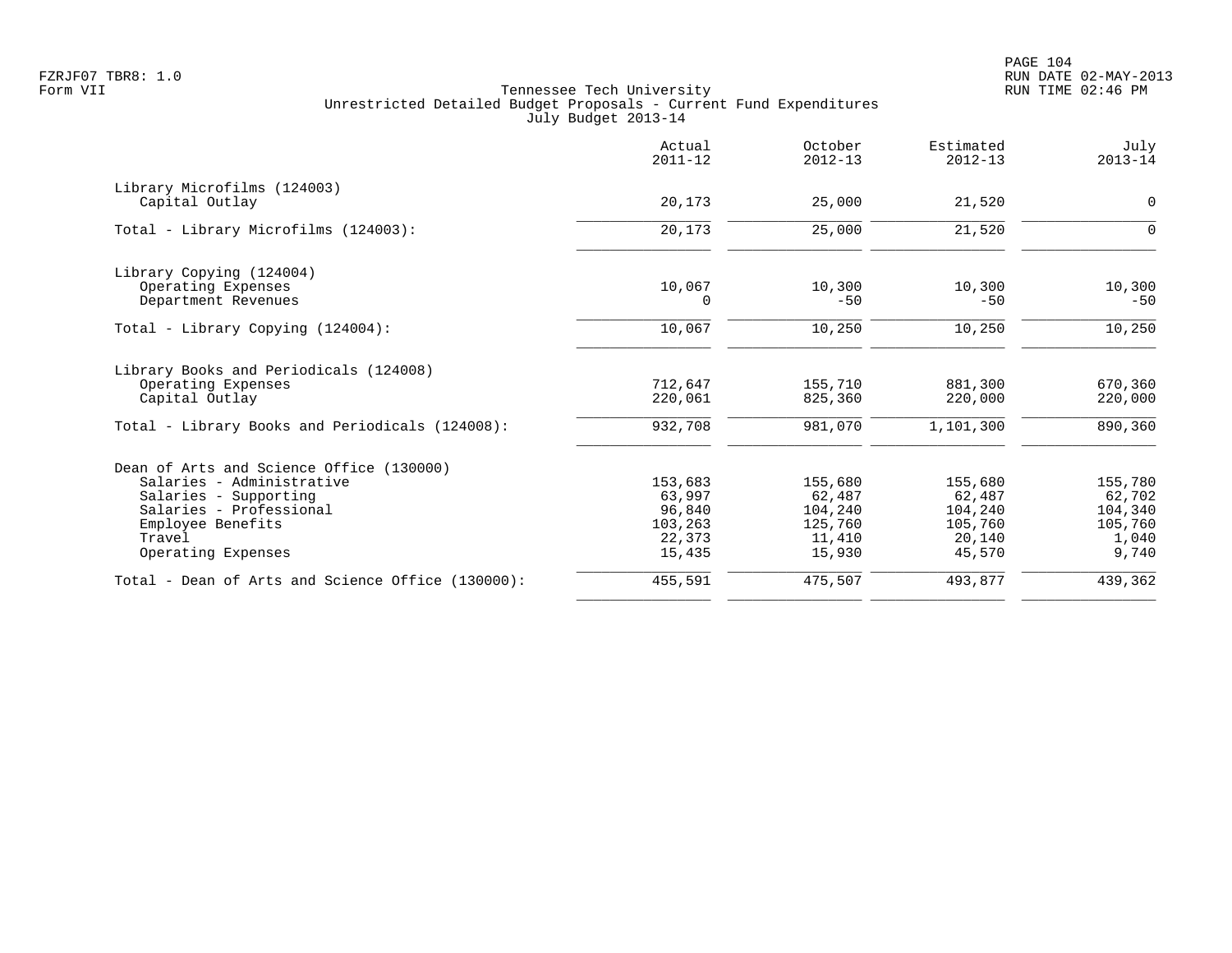|                                                      | Actual<br>$2011 - 12$ | October<br>$2012 - 13$ | Estimated<br>$2012 - 13$ | July<br>$2013 - 14$ |
|------------------------------------------------------|-----------------------|------------------------|--------------------------|---------------------|
| Arts and Sci Vehicles (131003)                       |                       |                        |                          |                     |
| Operating Expenses                                   | 12,887                | 3,860                  | 9,360                    | 3,860               |
| Total - Arts and Sci Vehicles (131003):              | 12,887                | 3,860                  | 9,360                    | 3,860               |
| Arts and Sci Vehicles Revenue (131004)               |                       |                        |                          |                     |
| Travel                                               | $-16,236$             | $\Omega$               | 0                        | $\Omega$            |
| Department Revenues                                  | $\Omega$              | $-4,860$               | $-10, 360$               | $-4,860$            |
| Total - Arts and Sci Vehicles Revenue (131004):      | $-16, 236$            | $-4,860$               | $-10,360$                | $-4,860$            |
| Dean of Engineering Admin Office (137000)            |                       |                        |                          |                     |
| Salaries - Administrative                            | 196,838               | 210,130                | 210,130                  | 210,130             |
| Salaries - Academic                                  | $\Omega$              | 0                      | 40,010                   | $\overline{0}$      |
| Salaries - Supporting                                | 22,552                | 100                    | 60,900                   | 100                 |
| Salaries - Students                                  | $\Omega$              | $\Omega$               | 10,500                   | $\overline{0}$      |
| Salaries - Professional                              | 423,463               | 438,888                | 447,048                  | 451,343             |
| Employee Benefits                                    | 190,706               | 203,920                | 203,920                  | 203,920             |
| Travel                                               | 96                    | $\Omega$               | 3,000                    | $\Omega$            |
| Operating Expenses                                   | 68,032                | 22,825                 | 364,981                  | 12,825              |
| Capital Outlay                                       | 8,179                 | 0                      | 0                        | $\Omega$            |
| Department Revenues                                  | $-458$                | $\Omega$               | $\Omega$                 | $\Omega$            |
| Total - Dean of Engineering Admin Office (137000):   | 909,408               | 875,863                | 1,340,489                | 878,318             |
| Dean College of Interdiscp Studies (139300)          |                       |                        |                          |                     |
| Salaries - Administrative                            | $\Omega$              | $\Omega$               | 0                        | 132,400             |
| Salaries - Supporting                                |                       | 23,860                 | 23,860                   | 27,222              |
| Salaries - Professional                              | $\Omega$              | $\Omega$               | $\Omega$                 | 101,302             |
| Employee Benefits                                    | $\Omega$              | 8,350                  | 8,350                    | 8,350               |
| Total - Dean College of Interdiscp Studies (139300): | 0                     | 32,210                 | 32,210                   | 269,274             |
|                                                      |                       |                        |                          |                     |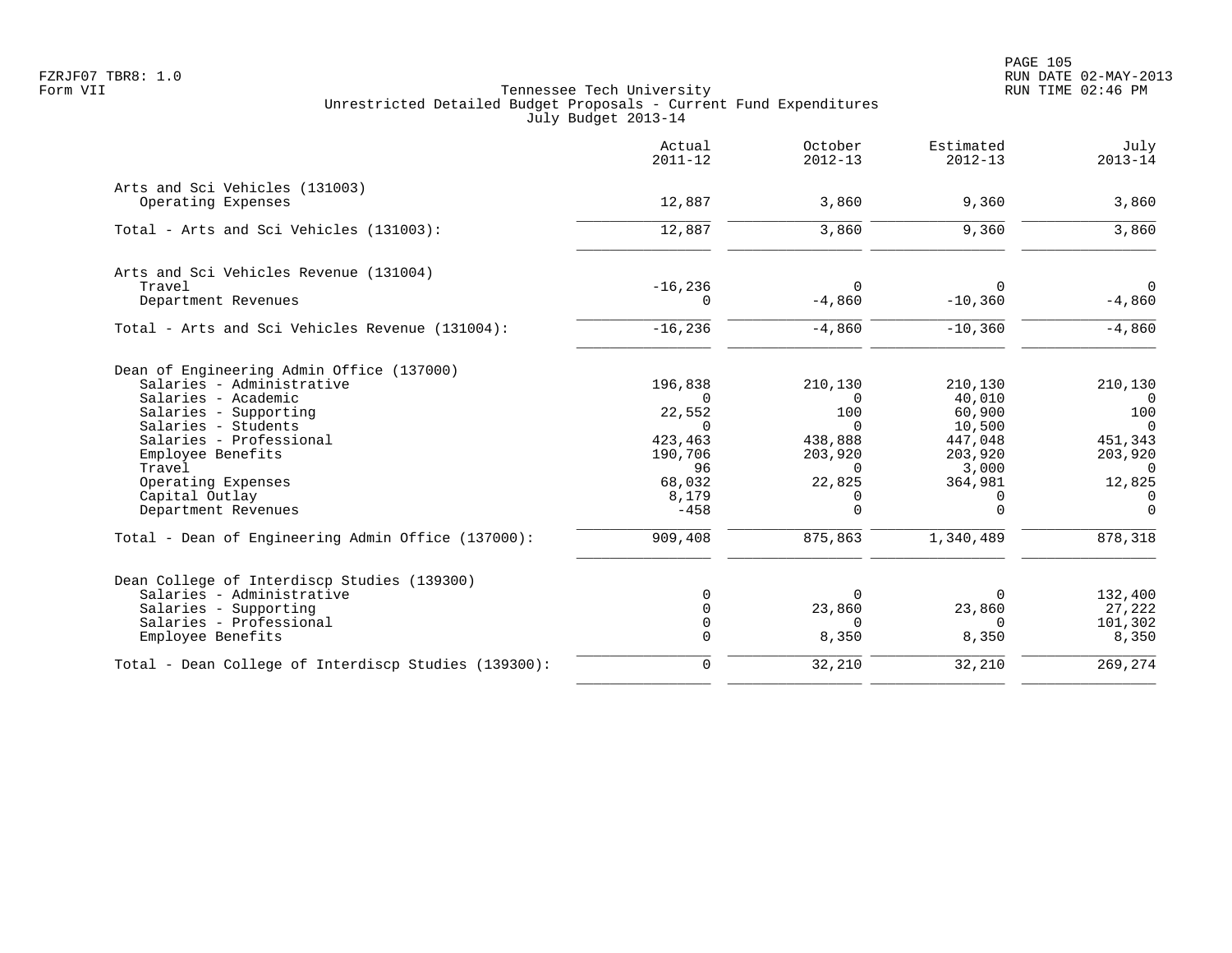| 425<br>16<br>220<br>27 | $\Omega$                                                            |                                                                           | 0                                                   |
|------------------------|---------------------------------------------------------------------|---------------------------------------------------------------------------|-----------------------------------------------------|
|                        |                                                                     |                                                                           |                                                     |
|                        |                                                                     |                                                                           |                                                     |
|                        |                                                                     |                                                                           | $\overline{0}$                                      |
|                        |                                                                     |                                                                           | $\overline{0}$                                      |
|                        |                                                                     |                                                                           | $\Omega$                                            |
| 10,347                 | 13,000                                                              | 13,000                                                                    | 13,000                                              |
| 11,035                 | 13,000                                                              | 13,000                                                                    | 13,000                                              |
|                        |                                                                     |                                                                           |                                                     |
|                        |                                                                     |                                                                           | $\Omega$                                            |
| 0                      | $-25,000$                                                           | $-25,000$                                                                 | $-25,000$                                           |
| $-19,190$              | $-25,000$                                                           | $-25,000$                                                                 | $-25,000$                                           |
|                        |                                                                     |                                                                           |                                                     |
|                        |                                                                     |                                                                           | 155,700                                             |
|                        |                                                                     |                                                                           | 6,980                                               |
|                        |                                                                     |                                                                           | 65,650                                              |
|                        |                                                                     |                                                                           | 84,443                                              |
|                        |                                                                     |                                                                           | 97,860                                              |
| 170                    | $\Omega$                                                            | $\Omega$                                                                  | $\overline{0}$                                      |
| 30,738                 | 70,920                                                              | 21,790                                                                    | 3,390                                               |
| 428,928                | 481,112                                                             | 427,482                                                                   | 414,023                                             |
|                        |                                                                     |                                                                           |                                                     |
| 8                      | 0                                                                   | 0                                                                         | $\mathbf 0$                                         |
|                        |                                                                     |                                                                           | $\Omega$                                            |
|                        | $-19,190$<br>157,988<br>$\Omega$<br>66,350<br>77,860<br>95,822<br>8 | $\Omega$<br>155,600<br>6,980<br>65,450<br>84,302<br>97,860<br>$\mathbf 0$ | 155,600<br>2,480<br>65,450<br>84,302<br>97,860<br>0 |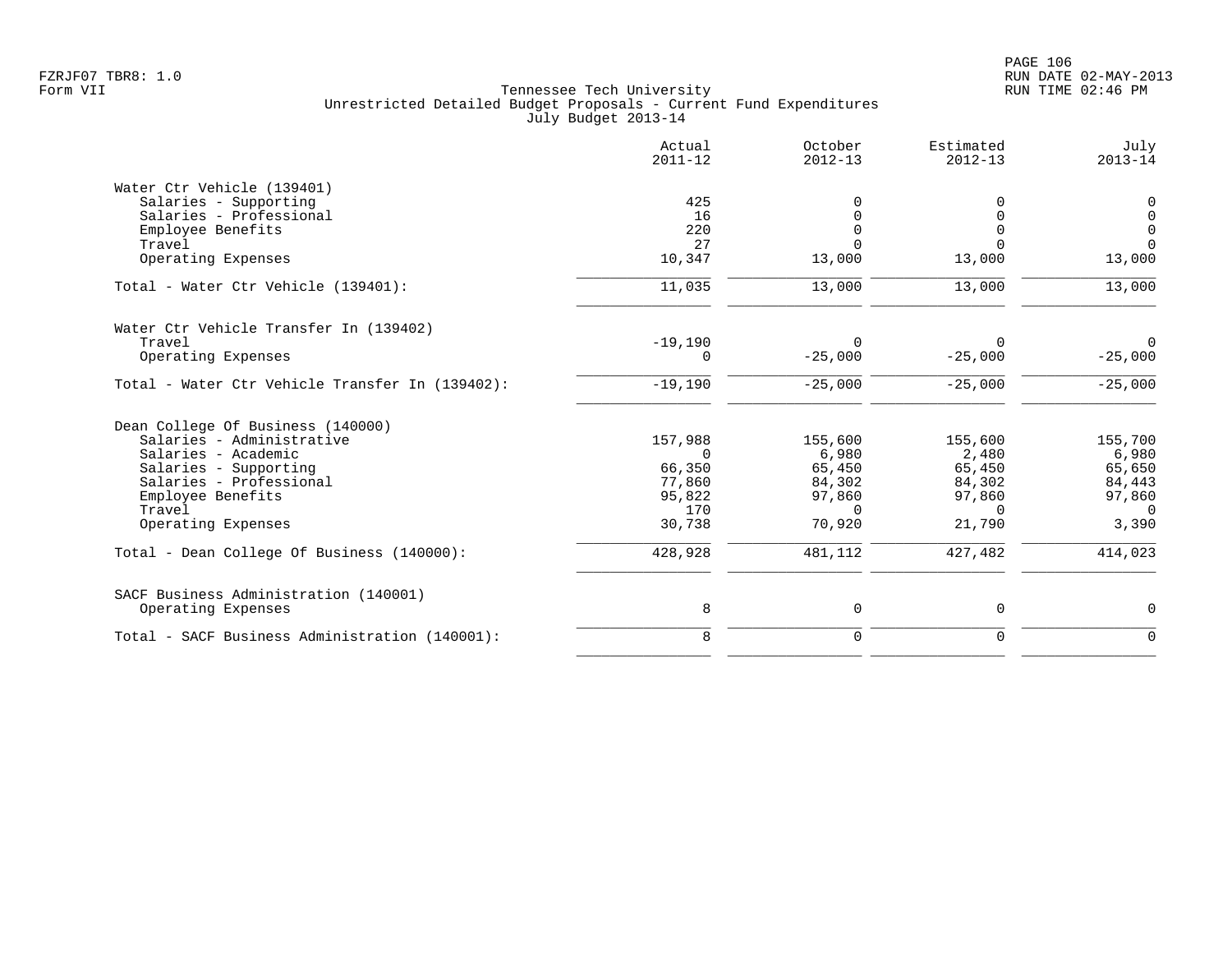|                                                                                                                            | Actual<br>$2011 - 12$         | October<br>$2012 - 13$    | Estimated<br>$2012 - 13$         | July<br>$2013 - 14$                    |
|----------------------------------------------------------------------------------------------------------------------------|-------------------------------|---------------------------|----------------------------------|----------------------------------------|
| Business Admin Vehicles (140004)<br>Operating Expenses                                                                     | 180                           | 0                         | $\mathbf 0$                      | 0                                      |
| Total - Business Admin Vehicles (140004):                                                                                  | 180                           | $\mathbf 0$               | $\Omega$                         | $\Omega$                               |
| Business Admin Vehicle Revenue (140005)<br>Travel                                                                          | $-855$                        | 0                         | $\mathbf 0$                      | 0                                      |
| Total - Business Admin Vehicle Revenue (140005):                                                                           | $-855$                        | $\mathbf 0$               | $\Omega$                         | $\Omega$                               |
| Business Copying (140006)<br>Operating Expenses                                                                            | 4,184                         | 4,220                     | 4,220                            | 4,220                                  |
| Total - Business Copying (140006):                                                                                         | 4,184                         | 4,220                     | 4,220                            | 4,220                                  |
| Bus Copying Transfer In (140007)<br>Operating Expenses<br>Department Revenues<br>Total - Bus Copying Transfer In (140007): | $-5,136$<br>$-67$<br>$-5,203$ | 0<br>$-4,220$<br>$-4,220$ | $\Omega$<br>$-4,220$<br>$-4,220$ | $\overline{0}$<br>$-4,220$<br>$-4,220$ |
|                                                                                                                            |                               |                           |                                  |                                        |
| Bus Technology Support (140009)<br>Salaries - Students                                                                     | 160                           | 0                         | $\mathbf 0$                      | $\mathbf 0$                            |
| Total - Bus Technology Support (140009):                                                                                   | 160                           | $\mathbf 0$               | $\mathbf 0$                      | $\mathbf 0$                            |
|                                                                                                                            |                               |                           |                                  |                                        |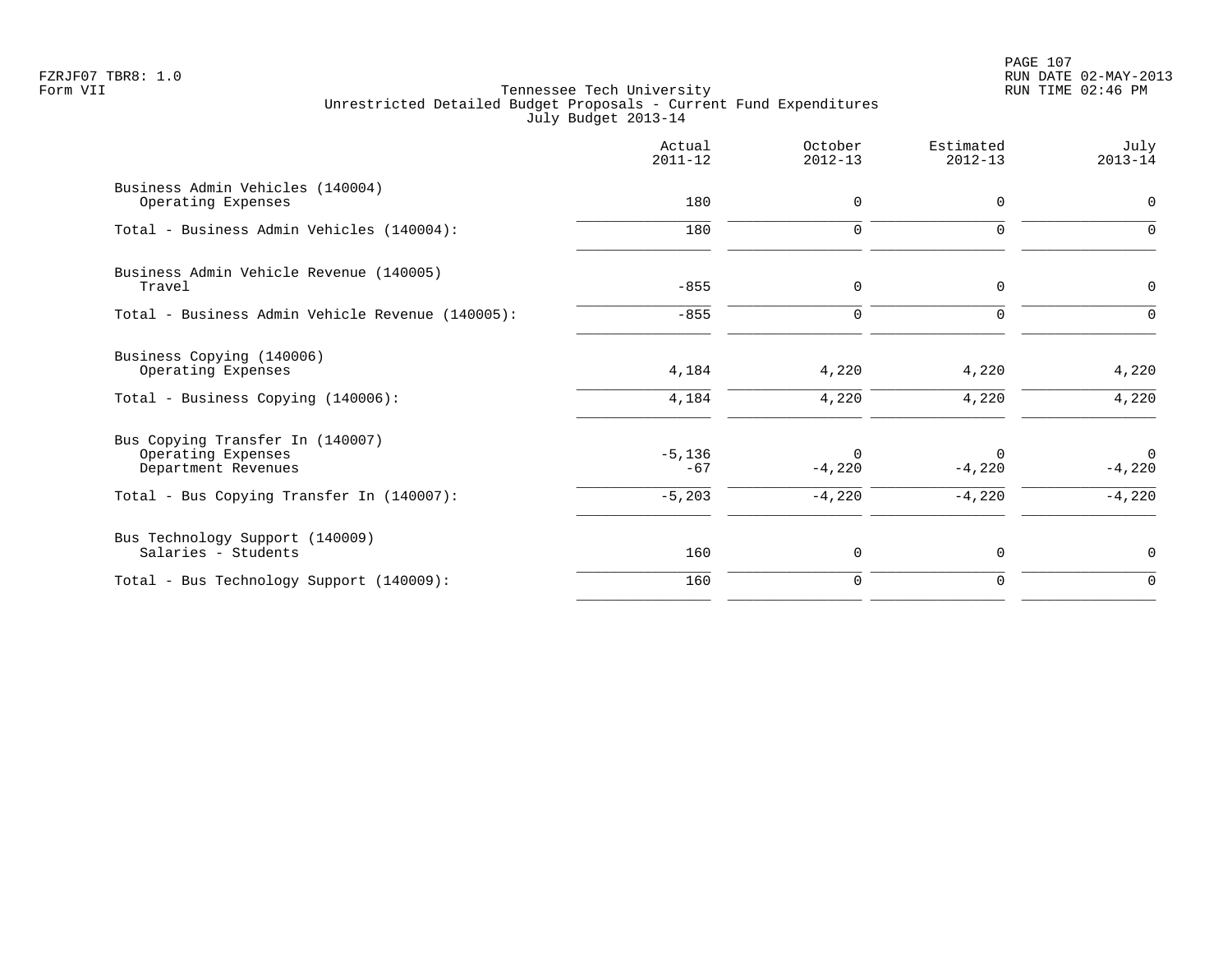PAGE 108 FZRJF07 TBR8: 1.0 RUN DATE 02-MAY-2013

|                                                       | Actual<br>$2011 - 12$ | October<br>$2012 - 13$ | Estimated<br>$2012 - 13$ | July<br>$2013 - 14$ |
|-------------------------------------------------------|-----------------------|------------------------|--------------------------|---------------------|
| Bus Tech Support Transfer In (140010)                 |                       |                        |                          |                     |
| Department Revenues                                   | $-160$                | $\mathbf 0$            | $\mathbf 0$              | 0                   |
| Total - Bus Tech Support Transfer In (140010):        | $-160$                | $\mathbf 0$            | $\mathbf 0$              | $\mathbf 0$         |
| Dean of College of Education Office (150000)          |                       |                        |                          |                     |
| Salaries - Administrative                             | 98,537                | 128,293                | 118,293                  | 129,568             |
| Salaries - Academic                                   | 1,826                 | $\Omega$               | $\Omega$                 | $\Omega$            |
| Salaries - Supporting                                 | 56,687                | 54,750                 | 54,750                   | 54,950              |
| Salaries - Students                                   | $\Omega$              | 780                    | 780                      | 780                 |
| Salaries - Professional                               | 92,124                | 111,276                | 118,826                  | 161,098             |
| Employee Benefits                                     | 86,318                | 105,930                | 105,930                  | 105,930             |
| Travel                                                | 43,826                | 14,090                 | 39,090                   | 9,090               |
| Operating Expenses                                    | 278,796               | 460,040                | 602,730                  | 27,050              |
| Total - Dean of College of Education Office (150000): | 658,114               | 875,159                | 1,040,399                | 488,466             |
| Eled Two Plus Two Advising (153058)                   |                       |                        |                          |                     |
| Salaries - Supporting                                 | 52,047                | 54,245                 | 54,012                   | 57,340              |
| Salaries - Students                                   | 973                   | $\Omega$               | 1,650                    | $\overline{0}$      |
| Salaries - Professional                               | 80,066                | 85,033                 | 111,783                  | 85,511              |
| Employee Benefits                                     | 45,408                | 45,370                 | 53,370                   | 53,370              |
| Operating Expenses                                    | 4,113                 | 5,140                  | 5,140                    | 5,140               |
| Total - Eled Two Plus Two Advising (153058):          | 182,607               | 189,788                | 225,955                  | 201,361             |
| Child Development Lab (153400)                        |                       |                        |                          |                     |
| Salaries - Supporting                                 | 118,933               | 119,213                | 123,503                  | 146,856             |
| Salaries - Students                                   | 59,731                | 6,000                  | 6,000                    | 6,000               |
| Salaries - Professional                               | 123,247               | 120,925                | 120,925                  | 133,680             |
| Employee Benefits                                     | 127,041               | 127,140                | 138,640                  | 171,740             |
| Travel                                                | 1,540                 | 760                    | 760                      | 760                 |
| Operating Expenses                                    | 17,299                | 39,110                 | 39,110                   | 39,110              |
| Total - Child Development Lab (153400):               | 447,791               | 413,148                | 428,938                  | 498,146             |
|                                                       |                       |                        |                          |                     |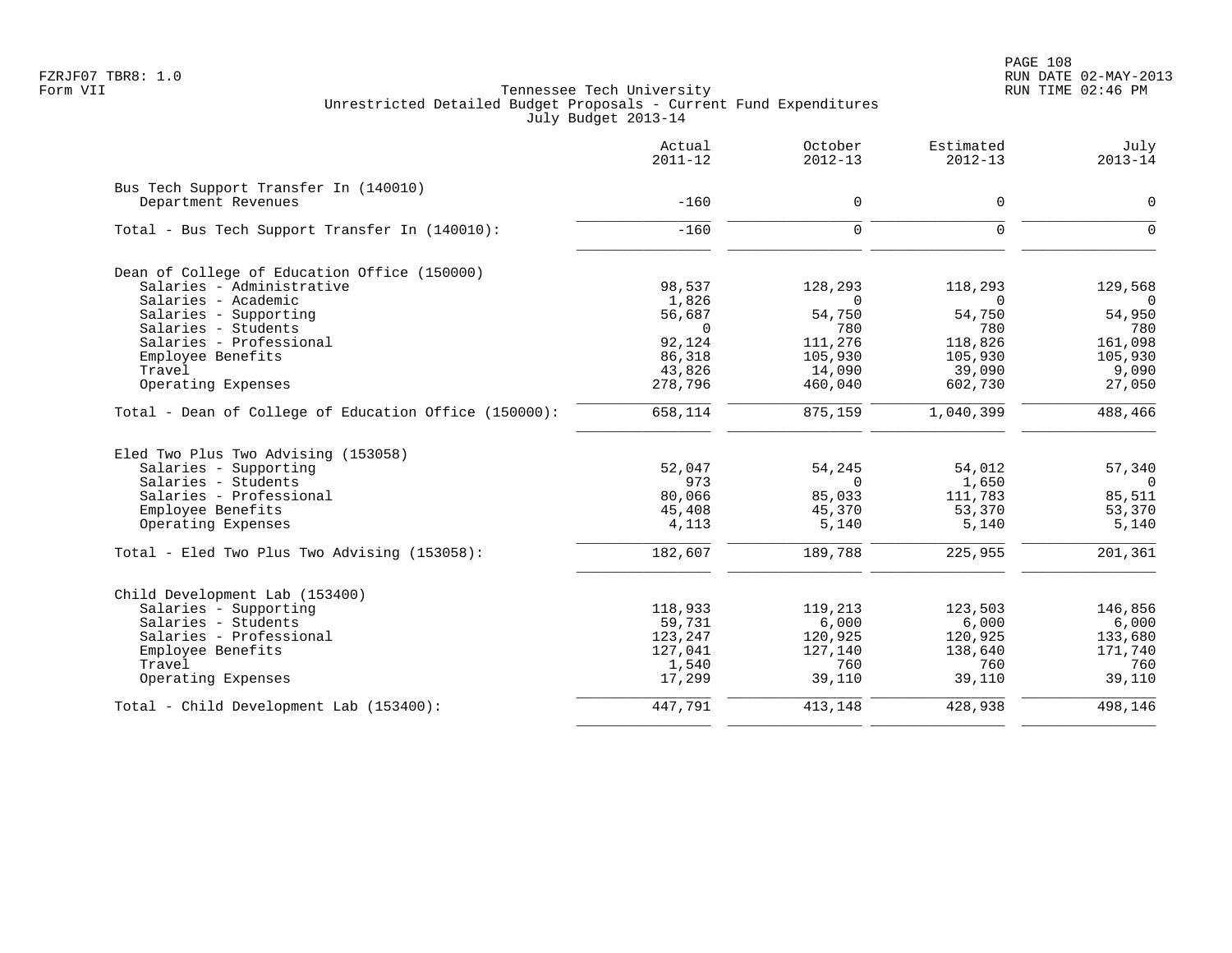|                                                               | Actual<br>$2011 - 12$ | October<br>$2012 - 13$ | Estimated<br>$2012 - 13$ | July<br>$2013 - 14$ |
|---------------------------------------------------------------|-----------------------|------------------------|--------------------------|---------------------|
| UC Joan Derryberry Art Gallery (155003)<br>Operating Expenses | 1,666                 | 1,810                  | 1,810                    | 1,810               |
| Total - UC Joan Derryberry Art Gallery (155003):              | 1,666                 | 1,810                  | 1,810                    | 1,810               |
| Learning Resource Center (157000)                             |                       |                        |                          |                     |
| Salaries - Academic                                           | 5,030                 | 6,000                  | 6,000                    | 6,000               |
| Salaries - Supporting                                         | 23,682                | 26,624                 | 26,624                   | 27,615              |
| Salaries - Students                                           | 1,299                 | $\Omega$               | $\Omega$                 | $\overline{0}$      |
| Salaries - Professional                                       | 52,490                | 53,003                 | 53,003                   | 53,217              |
| Employee Benefits                                             | 44,013                | 44,900                 | 44,900                   | 44,900              |
| Operating Expenses                                            | 17,190                | 18,760                 | 18,760                   | 18,760              |
| Department Revenues                                           | $-414$                | $\Omega$               | $\Omega$                 | $\Omega$            |
| Total - Learning Resource Center (157000):                    | 143,290               | 149,287                | 149,287                  | 150,492             |
| Education Media Grad Assist (157001)<br>Operating Expenses    | 17,498                | 17,230                 | 17,230                   | 17,230              |
|                                                               |                       |                        |                          |                     |
| Total - Education Media Grad Assist (157001):                 | 17,498                | 17,230                 | 17,230                   | 17,230              |
| Ag and Human Sciences Admin (160000)                          |                       |                        |                          |                     |
| Salaries - Administrative                                     | 130,040               | 152,361                | 152,361                  | 158,905             |
| Salaries - Supporting                                         | 34,442                | 34,330                 | 34,336                   | 34,430              |
| Salaries - Professional                                       | 4,662                 | 5,318                  | 5,318                    | 5,318               |
| Employee Benefits                                             | 58,713                | 60,640                 | 62,340                   | 62,340              |
| Travel                                                        | $\Omega$              | 0                      | 3,500                    | $\Omega$            |
| Operating Expenses                                            | 37,163                | 20                     | 28,174                   | 20                  |
| Total - Ag and Human Sciences Admin (160000):                 | 265,020               | 252,669                | 286,029                  | 261,013             |
|                                                               |                       |                        |                          |                     |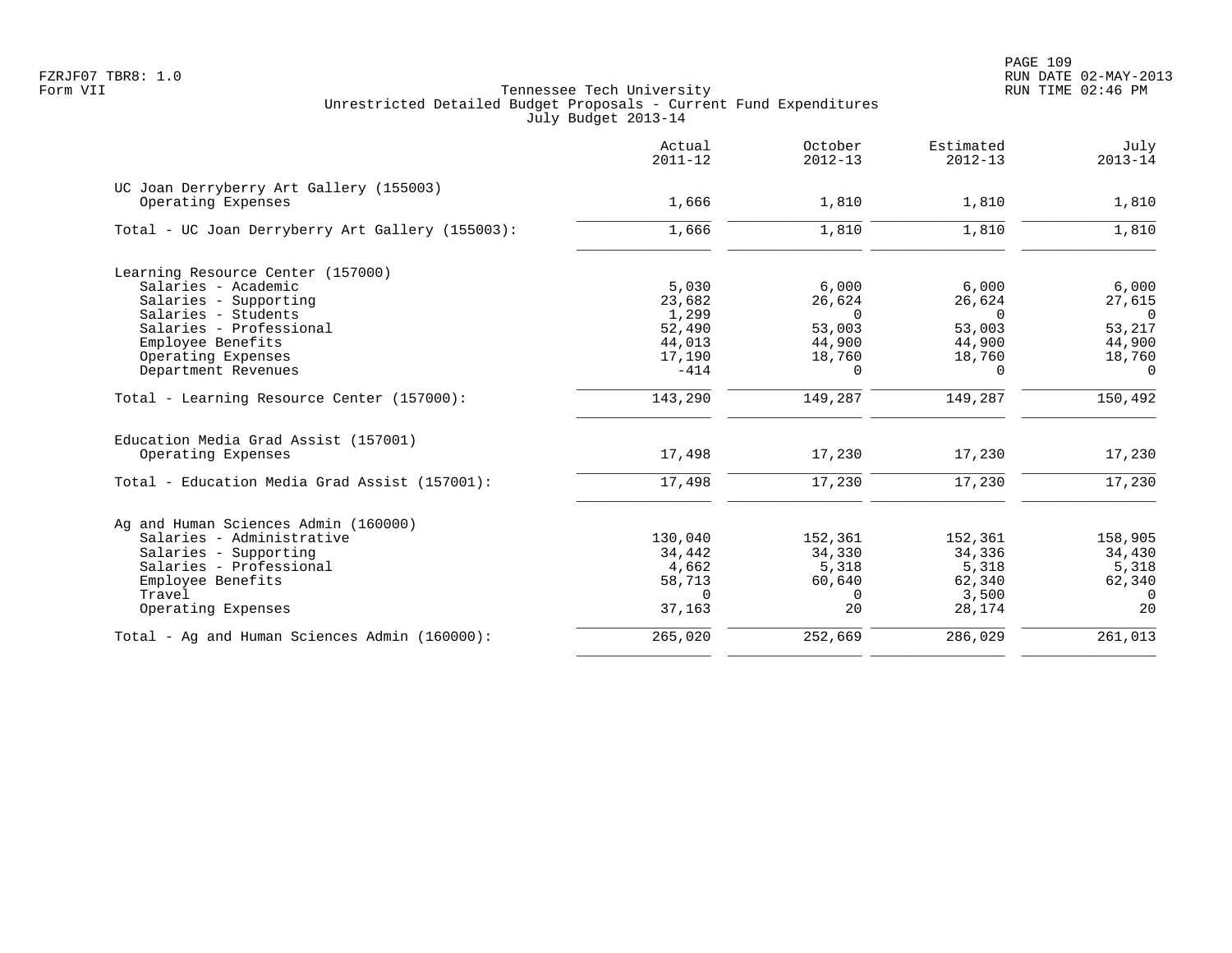PAGE 110 FZRJF07 TBR8: 1.0 RUN DATE 02-MAY-2013

|                                                | Actual<br>$2011 - 12$ | October<br>$2012 - 13$ | Estimated<br>$2012 - 13$ | July<br>$2013 - 14$ |
|------------------------------------------------|-----------------------|------------------------|--------------------------|---------------------|
| Farm Administration (162000)                   |                       |                        |                          |                     |
| Salaries - Professional                        | 96,169                | 97,594                 | 97,594                   | 100,694             |
| Employee Benefits                              | 46,608                | 60,650                 | 60,650                   | 60,650              |
| Travel                                         | $\Omega$              | 140                    | 140                      | 140                 |
| Total - Farm Administration (162000):          | 142,777               | 158,384                | 158,384                  | 161,484             |
| Livestock and Dairy (162001)                   |                       |                        |                          |                     |
| Salaries - Students                            | 14,192                | 2,090                  | 14,000                   | 2,090               |
| Employee Benefits                              | 135                   | 300                    | 300                      | 300                 |
| Travel                                         | 868                   | $\Omega$               | 0                        | $\Omega$            |
| Operating Expenses                             | 174,982               | 74,610                 | 232,060                  | 168,060             |
| Capital Outlay                                 | 2,500                 | $\Omega$               |                          |                     |
| Total - Livestock and Dairy (162001):          | 192,677               | 77,000                 | 246,360                  | 170,450             |
| Oakley Sustainable Ag Center (162006)          |                       |                        |                          |                     |
| Salaries - Supporting                          | 43,100                | 45,200                 | 66,700                   | 80,874              |
| Salaries - Students                            | 24,965                | $\Omega$               | 16,000                   | $\cap$              |
| Salaries - Professional                        | 68,245                | 113,743                | 90,083                   | 71,803              |
| Employee Benefits                              | 40,985                | 52,800                 | 52,800                   | 52,800              |
| Travel                                         | 475                   | $\Omega$               | $\cap$                   | $\Omega$            |
| Operating Expenses                             | 259,437               | 89,410                 | 89,410                   | 95,670              |
| Department Revenues                            | $-2$                  | $\Omega$               |                          |                     |
| Total - Oakley Sustainable Ag Center (162006): | 437,205               | 301,153                | 314,993                  | 301,147             |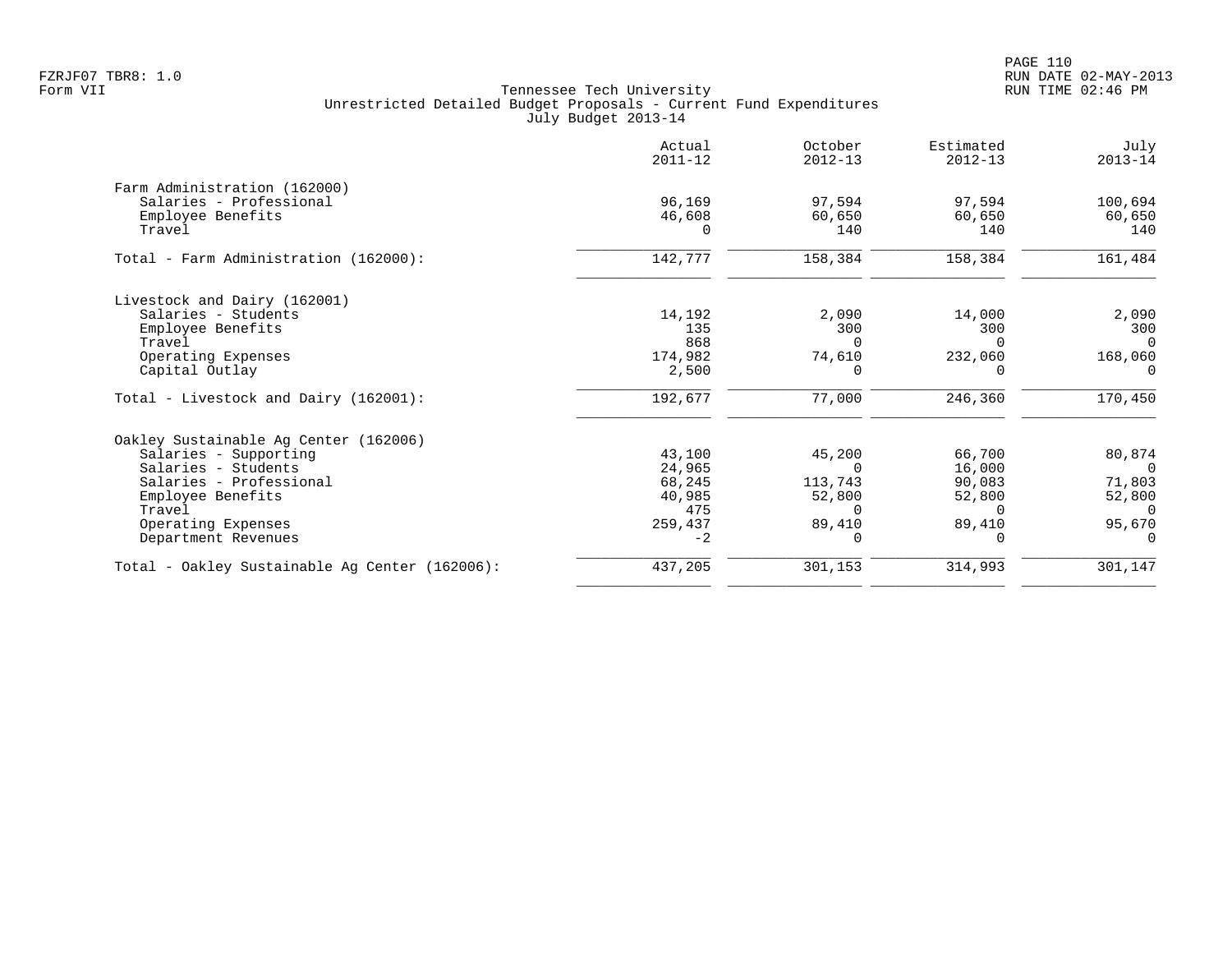|                                                                                                                                          | Actual<br>$2011 - 12$                            | October<br>$2012 - 13$                           | Estimated<br>$2012 - 13$                         | July<br>$2013 - 14$                             |
|------------------------------------------------------------------------------------------------------------------------------------------|--------------------------------------------------|--------------------------------------------------|--------------------------------------------------|-------------------------------------------------|
| Waters Organic Farm (162007)<br>Operating Expenses                                                                                       | $\mathbf 0$                                      | 6,000                                            | 6,000                                            | 6,000                                           |
| Total - Waters Organic Farm (162007):                                                                                                    | $\mathbf 0$                                      | 6,000                                            | 6,000                                            | 6,000                                           |
| Agriculture Vehicles (163002)<br>Operating Expenses<br>Department Revenues                                                               | 42<br>$-45$                                      | 0<br>0                                           | 0<br>$\mathbf 0$                                 | $\mathbf 0$<br>$\mathbf 0$                      |
| Total - Agriculture Vehicles (163002):                                                                                                   | $-3$                                             | $\mathbf 0$                                      | 0                                                | ∩                                               |
| Office of Research (170000)<br>Salaries - Administrative<br>Salaries - Professional<br>Employee Benefits<br>Travel<br>Operating Expenses | 149,810<br>153,624<br>107,626<br>5,119<br>20,330 | 155,400<br>189,105<br>112,780<br>2,000<br>11,240 | 155,400<br>189,105<br>112,780<br>2,500<br>10,740 | 156,430<br>201,291<br>112,780<br>2,000<br>5,000 |
| Total - Office of Research (170000):                                                                                                     | 436,509                                          | 470,525                                          | 470,525                                          | 477,501                                         |
| Graduate Studies Admin (176000)<br>Salaries - Supporting<br>Salaries - Professional<br>Employee Benefits<br>Travel<br>Operating Expenses | 79,203<br>$\Omega$<br>57,464<br>4,205<br>15,855  | 90,700<br>34,010<br>74,730<br>1,000<br>28,750    | 90,700<br>34,010<br>74,730<br>1,000<br>28,750    | 118,775<br>34,710<br>74,730<br>1,000<br>12,860  |
| Total - Graduate Studies Admin (176000):                                                                                                 | 156,727                                          | 229,190                                          | 229,190                                          | 242,075                                         |
|                                                                                                                                          |                                                  |                                                  |                                                  |                                                 |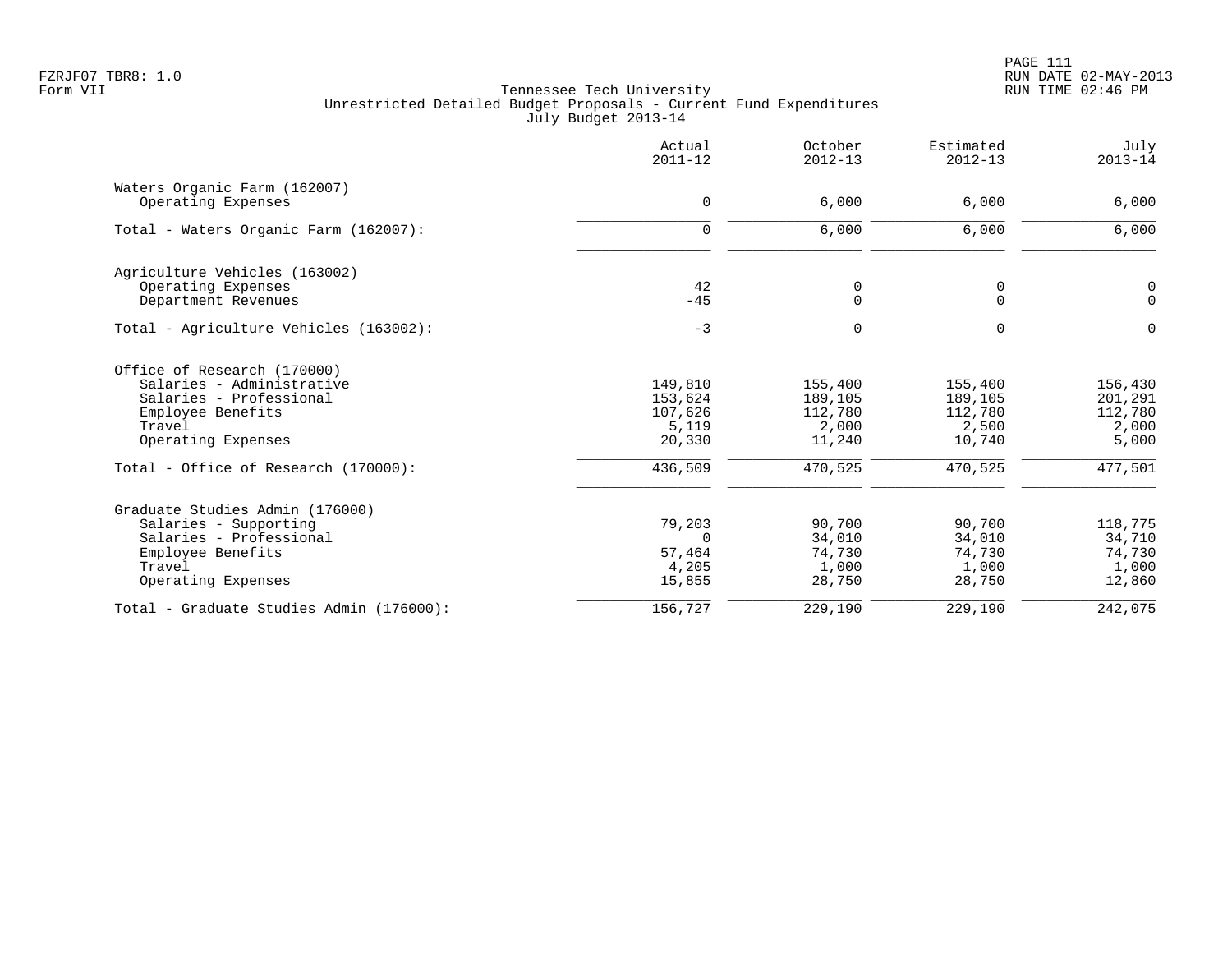PAGE 112 FZRJF07 TBR8: 1.0 RUN DATE 02-MAY-2013

|                                           | Actual<br>$2011 - 12$ | October<br>$2012 - 13$ | Estimated<br>$2012 - 13$ | July<br>$2013 - 14$ |
|-------------------------------------------|-----------------------|------------------------|--------------------------|---------------------|
| Thesis Binding (176005)                   |                       |                        |                          |                     |
| Operating Expenses                        | 1,612                 | 2,000                  | 2,000                    | 2,000               |
| Total - Thesis Binding $(176005)$ :       | 1,612                 | 2,000                  | 2,000                    | 2,000               |
| Visions 5000 (180006)                     |                       |                        |                          |                     |
| Operating Expenses                        | 382                   | 30                     | 30                       | 30                  |
| Total - Visions 5000 (180006):            | 382                   | 30                     | 30                       | 30                  |
| Extended Education (180012)               |                       |                        |                          |                     |
| Salaries - Administrative                 | 31,016                | 65,750                 | 65,750                   | $\mathsf{O}$        |
| Salaries - Academic                       | 938                   | $\Omega$               | $\Omega$                 | $\Omega$            |
| Salaries - Supporting                     | 126,242               | 120,101                | 118,101                  | 117,740             |
| Salaries - Students                       | 2,648                 | 8,000                  | 14,000                   | 8,000               |
| Salaries - Professional                   | 224,896               | 279,057                | 262,137                  | 176,355             |
| Employee Benefits<br>Travel               | 133,145<br>37,652     | 153,660<br>11,200      | 143,660<br>36,200        | 143,660<br>3,700    |
| Operating Expenses                        | 25,219                | 32,390                 | 32,390                   | 32,390              |
| Total - Extended Education (180012):      | 581,756               | 670,158                | 672,238                  | 481,845             |
| Extended Educ Grad Asst (180018)          |                       |                        |                          |                     |
| Operating Expenses                        | 2,526                 | 0                      | 3,000                    | $\mathbf 0$         |
| Total - Extended Educ Grad Asst (180018): | 2,526                 | $\mathbf 0$            | 3,000                    | $\mathbf 0$         |
|                                           |                       |                        |                          |                     |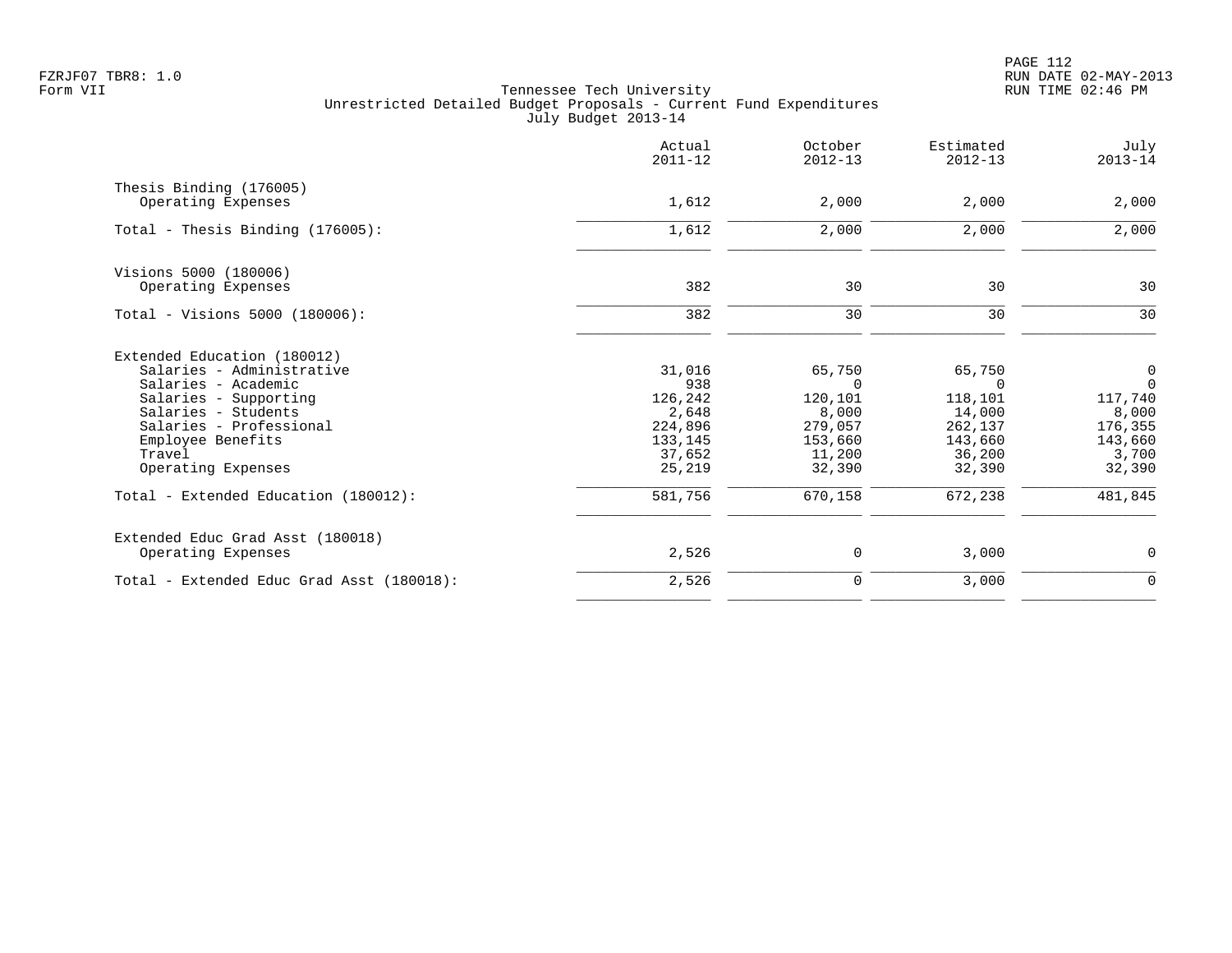|                                                | Actual<br>$2011 - 12$ | October<br>$2012 - 13$ | Estimated<br>$2012 - 13$ | July<br>$2013 - 14$ |
|------------------------------------------------|-----------------------|------------------------|--------------------------|---------------------|
| Information Technology Admin (190000)          |                       |                        |                          |                     |
| Salaries - Administrative                      | 112,980               | 156,850                | 138,582                  | 165,000             |
| Salaries - Supporting                          | 304,456               | 344,606                | 368,231                  | 350,230             |
| Salaries - Students                            | 1,274                 | 2,290                  | 10,890                   | 2,290               |
| Salaries - Professional                        | 970,746               | 1,255,314              | 1,235,714                | 1,360,409           |
| Employee Benefits                              | 493,560               | 535,490                | 624,490                  | 624,490             |
| Travel                                         | 34,422                | 27,000                 | 63,237                   | 5,000               |
| Operating Expenses                             | 732,443               | 989,430                | 1,077,336                | 909,770             |
| Department Revenues                            | 159,054               | 175,000                | 175,000                  | 175,000             |
| Total - Information Technology Admin (190000): | 2,808,935             | 3,485,980              | 3,693,480                | 3,592,189           |
| PC Maintenance (190004)                        |                       |                        |                          |                     |
| Operating Expenses                             | 37,301                | 37,020                 | 37,020                   | 37,020              |
| Total - PC Maintenance (190004):               | 37,301                | 37,020                 | 37,020                   | 37,020              |
| Technology Institute (190005)                  |                       |                        |                          |                     |
| Salaries - Academic                            | 5,000                 | 5,000                  | 5,000                    | 5,000               |
| Salaries - Students                            | 360                   | 1,180                  | 1,180                    | 1,180               |
| Salaries - Professional                        | 133,268               | 143,512                | 143,512                  | 145,852             |
| Employee Benefits                              | 59,069                | 59,430                 | 61,430                   | 61,430              |
| Travel                                         | 2,224                 | 5,000                  | 5,000                    | 5,000               |
| Operating Expenses                             | 42,681                | 35,010                 | 35,010                   | 29,870              |
| Capital Outlay                                 | 0                     | 13,420                 | 13,420                   | 13,420              |
| Total - Technology Institute (190005):         | 242,602               | 262,552                | 264,552                  | 261,752             |
|                                                |                       |                        |                          |                     |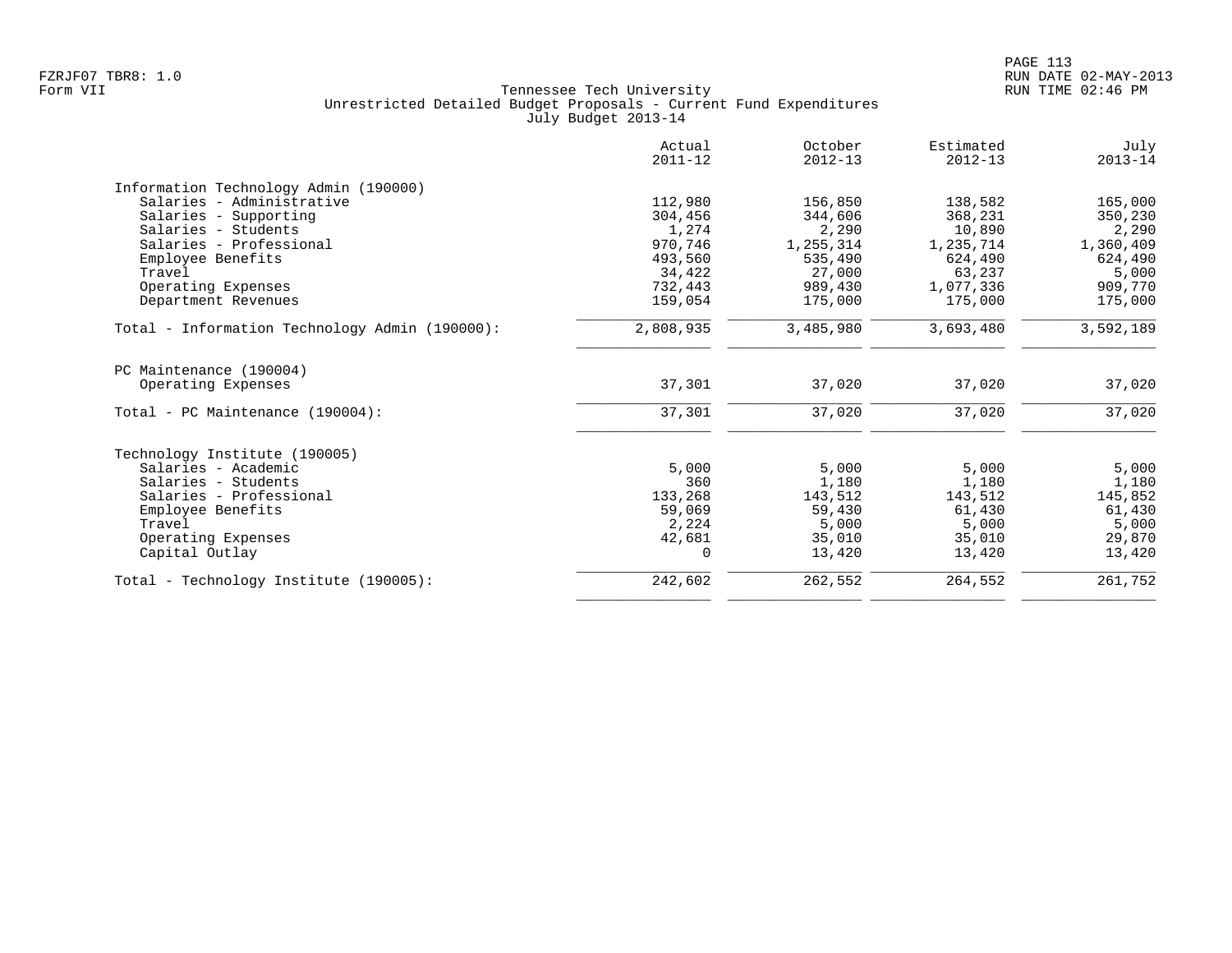PAGE 114 FZRJF07 TBR8: 1.0 RUN DATE 02-MAY-2013

|                                                                                                                    | Actual<br>$2011 - 12$      | October<br>$2012 - 13$      | Estimated<br>$2012 - 13$    | July<br>$2013 - 14$         |
|--------------------------------------------------------------------------------------------------------------------|----------------------------|-----------------------------|-----------------------------|-----------------------------|
| TAF Acad Support Tech Access Fee (190007)<br>Salaries - Supporting<br>Salaries - Professional<br>Employee Benefits | 40,470<br>54,535<br>44,465 | 46,383<br>107,360<br>62,700 | 46,383<br>107,360<br>62,700 | 48,200<br>108,270<br>62,700 |
| Total - TAF Acad Support Tech Access Fee (190007):                                                                 | 139,470                    | 216,443                     | 216,443                     | 219,170                     |
| Student Printing Cost Center (190010)<br>Operating Expenses                                                        | $\mathbf 0$                | 2,000                       | 7,000                       | 2,000                       |
| Total - Student Printing Cost Center (190010):                                                                     | $\mathbf 0$                | 2,000                       | 7,000                       | 2,000                       |
| TBR Spouse Dependent Discount (700000)<br>Employee Benefits                                                        | 69,462                     | 70,010                      | 105,010                     | 105,010                     |
| Total - TBR Spouse Dependent Discount (700000):                                                                    | 69,462                     | 70,010                      | 105,010                     | 105,010                     |
| TBR Employ Remission PC191 (700001)<br>Employee Benefits                                                           | 28,619                     | 28,700                      | 28,700                      | 28,700                      |
| Total - TBR Employ Remission PC191 (700001):                                                                       | 28,619                     | 28,700                      | 28,700                      | 28,700                      |
| E and G Data Processing Allocation (700003)<br>Department Revenues                                                 | 14,231                     | 17,620                      | 18,650                      | 18,150                      |
| Total - E and G Data Processing Allocation (700003):                                                               | 14,231                     | 17,620                      | 18,650                      | 18,150                      |
|                                                                                                                    |                            |                             |                             |                             |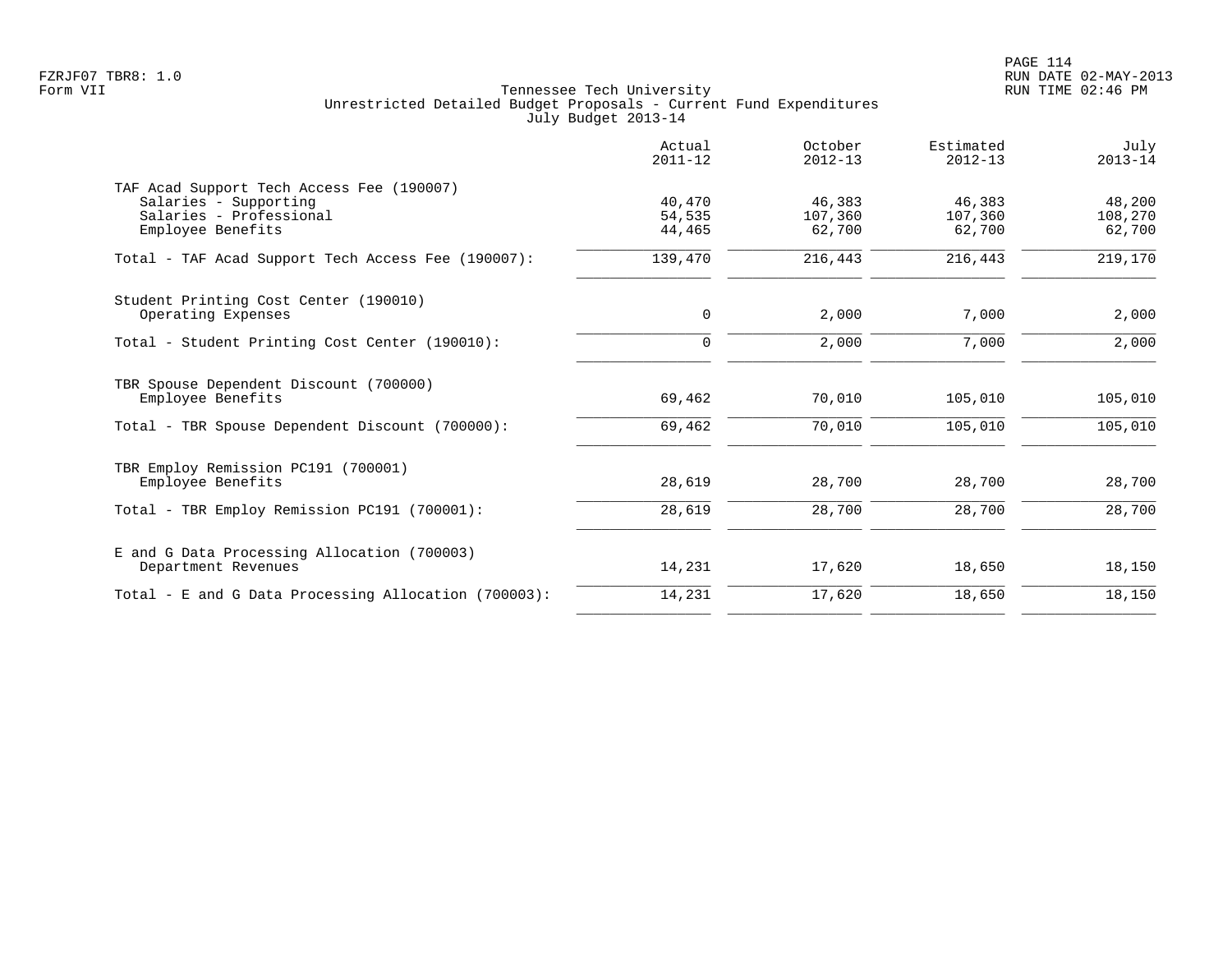|                                                          | Actual<br>$2011 - 12$ | October<br>$2012 - 13$ | Estimated<br>$2012 - 13$ | July<br>$2013 - 14$ |
|----------------------------------------------------------|-----------------------|------------------------|--------------------------|---------------------|
| E and G Claims Adjustment (700004)<br>Operating Expenses | 27,975                | 33,050                 | 33,050                   | 33,050              |
| Total - E and G Claims Adjustment $(700004)$ :           | 27,975                | 33,050                 | 33,050                   | 33,050              |
| $E$ and G Support (700005)                               |                       |                        |                          |                     |
| Salaries - Administrative                                |                       | 0                      | $\Omega$                 | 24,710              |
| Salaries - Academic                                      |                       | 15,450                 | 15,450                   | 27,070              |
| Salaries - Supporting                                    |                       | 3,540                  | 3,540                    | 27,460              |
| Salaries - Professional                                  |                       | $\Omega$               | $\Omega$                 | 52,790              |
| Employee Benefits                                        | 128,300               | 85,430                 | 128,330                  | 190,160             |
| Operating Expenses                                       | $-30,645$             | 298,280                | $-30,690$                | $-30,690$           |
| Total - E and G Support $(700005)$ :                     | 97,655                | 402,700                | 116,630                  | 291,500             |
| E and G Other Salary Pool (700009)                       |                       |                        |                          |                     |
| Salaries - Supporting                                    | 0                     | 20,670                 | 20,670                   | 20,670              |
| Salaries - Professional                                  | $\mathbf 0$           | 12,380                 | 12,380                   | 12,380              |
| Total - E and G Other Salary Pool (700009):              | 0                     | 33,050                 | 33,050                   | 33,050              |
| $C$ C Admin Trans (700014)                               |                       |                        |                          |                     |
| Operating Expenses                                       | $-124,600$            | $-124,600$             | $-124,600$               | $-124,600$          |
| Total - C C Admin Trans $(700014)$ :                     | $-124,600$            | $-124,600$             | $-124,600$               | $-124,600$          |
|                                                          |                       |                        |                          |                     |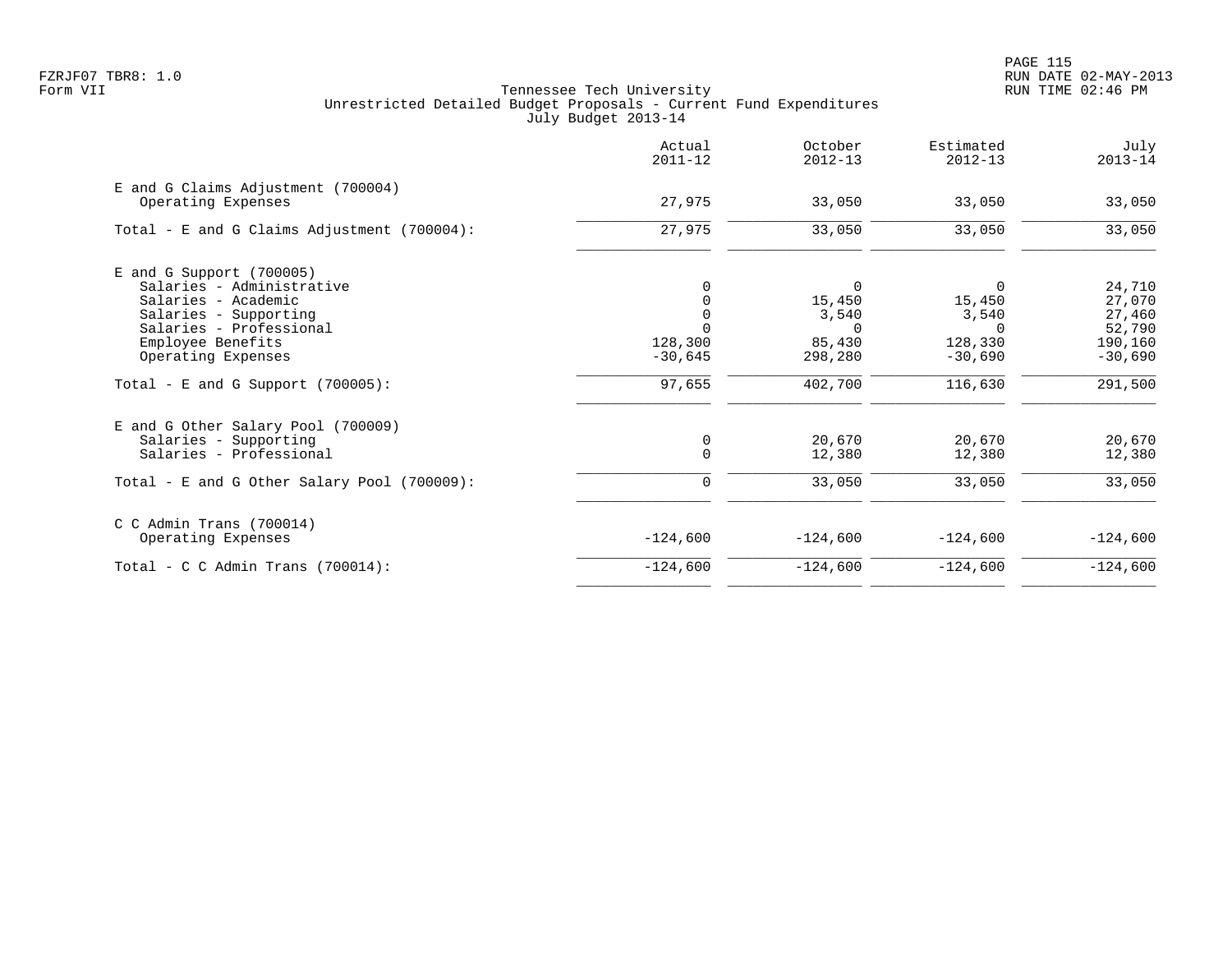|                                                     | Actual<br>$2011 - 12$ | October<br>$2012 - 13$ | Estimated<br>$2012 - 13$ | July<br>$2013 - 14$ |
|-----------------------------------------------------|-----------------------|------------------------|--------------------------|---------------------|
| Post Office Allocation (700045)                     |                       |                        |                          |                     |
| Operating Expenses<br>Department Revenues           | $\Omega$<br>4,090     | 3,940<br>$\Omega$      | 3,940<br>$\Omega$        | 3,940<br>$\Omega$   |
| Total - Post Office Allocation (700045):            | 4,090                 | 3,940                  | 3,940                    | 3,940               |
| Computing Alloc to Other Function (700051)          |                       |                        |                          |                     |
| Department Revenues                                 | $-2,846,237$          | $-3,523,000$           | $-3,730,500$             | $-3,629,210$        |
| Total - Computing Alloc to Other Function (700051): | $-2,846,237$          | $-3,523,000$           | $-3,730,500$             | $-3,629,210$        |
| Total - Academic Support (350):                     |                       |                        |                          |                     |
| Salaries - Administrative                           | 1,262,378             | 1,440,225              | 1,406,957                | 1,681,511           |
| Salaries - Academic                                 | 686,202               | 829,710                | 694,860                  | 878,940             |
| Salaries - Supporting                               | 1,525,584             | 1,634,679              | 1,722,374                | 1,778,590           |
| Salaries - Students                                 | 191,229               | 103,190                | 165,450                  | 103,190             |
| Salaries - Professional                             | 2,882,977             | 3,481,327              | 3,432,597                | 3,684,843           |
| Employee Benefits<br>Travel                         | 2,601,430<br>282,050  | 2,801,470<br>139,800   | 2,942,720<br>334,537     | 3,072,050<br>70,100 |
| Operating Expenses                                  | 2,746,608             | 3,403,395              | 4,601,266                | 2,229,065           |
| Capital Outlay                                      | 297,631               | 883,780                | 258,190                  | 233,420             |
| Department Revenues                                 | $-2,739,662$          | $-3, 339, 510$         | $-3,656,630$             | $-3,445,190$        |
| Total                                               | 9,736,427             | 11,378,066             | 11,902,321               | 10,286,519          |
|                                                     |                       |                        |                          |                     |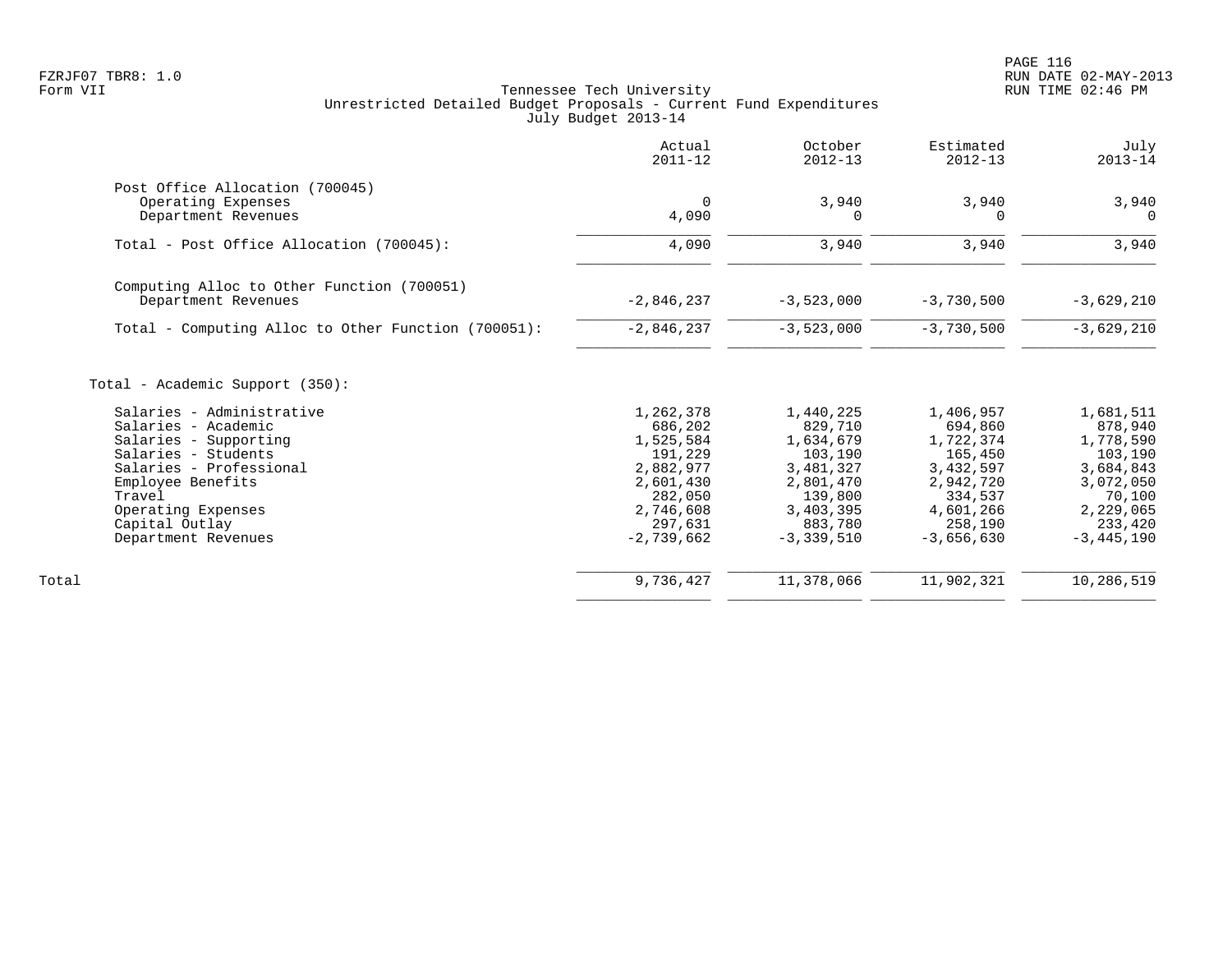|                                                     | Actual<br>$2011 - 12$ | October<br>$2012 - 13$ | Estimated<br>$2012 - 13$ | July<br>$2013 - 14$ |
|-----------------------------------------------------|-----------------------|------------------------|--------------------------|---------------------|
| Total - Academic Support (35):                      |                       |                        |                          |                     |
| Salaries - Administrative                           | 1,262,378             | 1,440,225              | 1,406,957                | 1,681,511           |
| Salaries - Academic                                 | 686,202               | 829,710                | 694,860                  | 878,940             |
| Salaries - Supporting                               | 1,525,584             | 1,634,679              | 1,722,374                | 1,778,590           |
| Salaries - Students                                 | 191,229               | 103,190                | 165,450                  | 103,190             |
| Salaries - Professional                             | 2,882,977             | 3,481,327              | 3,432,597                | 3,684,843           |
| Employee Benefits                                   | 2,601,430             | 2,801,470              | 2,942,720                | 3,072,050           |
| Travel                                              | 282,050               | 139,800                | 334,537                  | 70,100              |
| Operating Expense                                   | 2,746,608             | 3,403,395              | 4,601,266                | 2,229,065           |
| Capital Outlay                                      | 297,631               | 883,780                | 258,190                  | 233,420             |
| Department Revenues                                 | $-2,739,662$          | $-3, 339, 510$         | $-3,656,630$             | $-3,445,190$        |
| Total                                               | 9,736,427             | 11,378,066             | 11,902,321               | 10,286,519          |
| Student Services (40)<br>Student Services (400)     |                       |                        |                          |                     |
| Seminars and Forums (110013)                        |                       |                        |                          |                     |
| Operating Expenses                                  | 52,745                | 33,480                 | 33,480                   | 33,480              |
| Total - Seminars and Forums (110013):               | 52,745                | 33,480                 | 33,480                   | 33,480              |
| NCAA Certification and Compliance (110015)          |                       |                        |                          |                     |
| Salaries - Professional                             | 100,065               | 105,056                | 102,056                  | 106,343             |
| Employee Benefits                                   | 32,591                | 32,170                 | 32,170                   | 32,170              |
| Travel                                              | 3,251                 | 280                    | 4,020                    | 3,500               |
| Operating Expenses                                  | 472                   | 1,280                  | 540                      | 1,280               |
| Total - NCAA Certification and Compliance (110015): | 136,379               | 138,786                | 138,786                  | 143,293             |
|                                                     |                       |                        |                          |                     |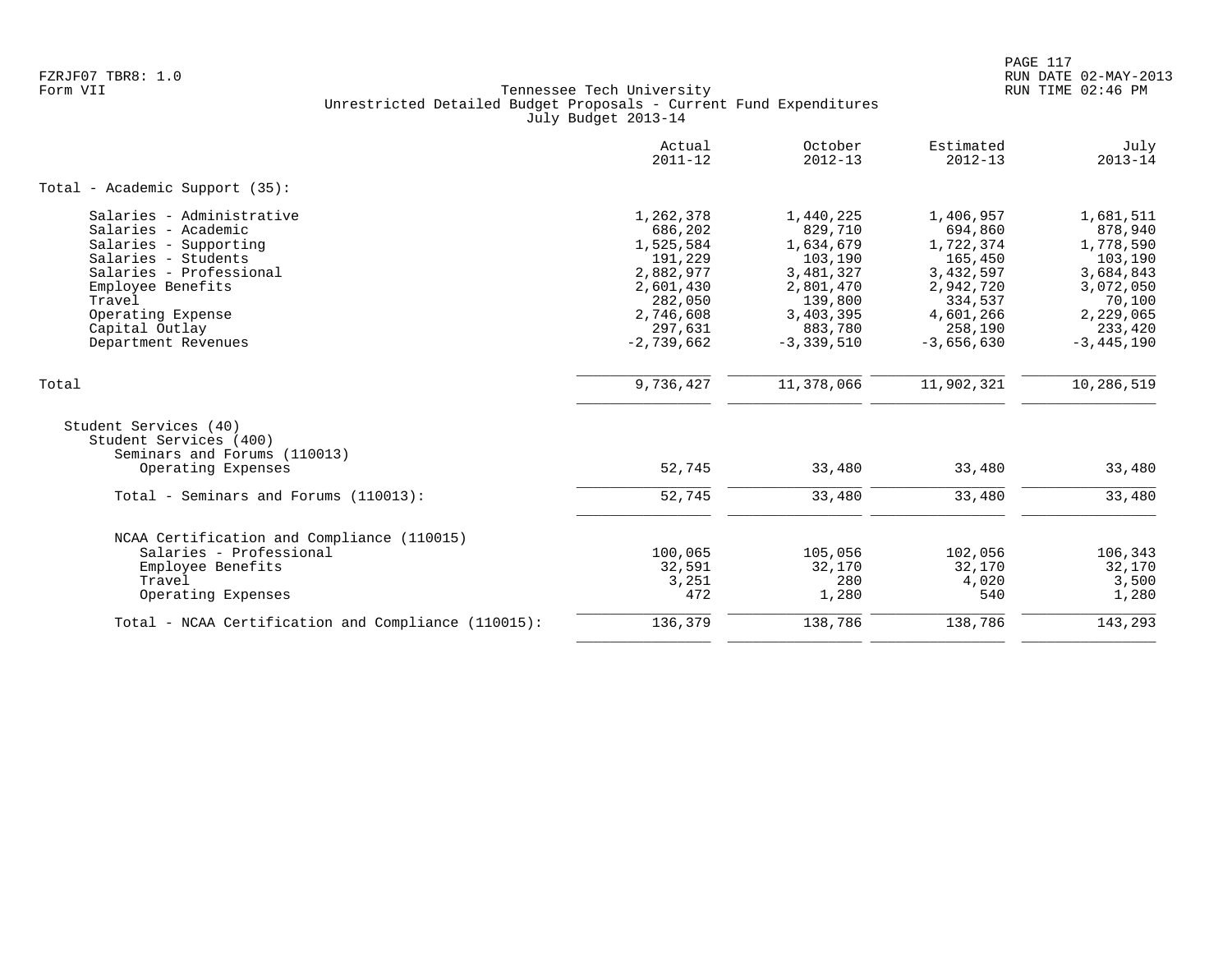|                                               | Actual<br>$2011 - 12$ | October<br>$2012 - 13$ | Estimated<br>$2012 - 13$ | July<br>$2013 - 14$ |
|-----------------------------------------------|-----------------------|------------------------|--------------------------|---------------------|
| Scholarship Manager (120003)                  |                       |                        |                          |                     |
| Salaries - Supporting                         | 22,067                | 25,066                 | 25,066                   | 25,904              |
| Salaries - Professional                       | 41,977                | 45,498                 | 45,498                   | 46,514              |
| Employee Benefits                             | 26,377                | 26,340                 | 26,340                   | 26,340              |
| Travel                                        | $\Omega$              | 800                    | 800                      | 800                 |
| Operating Expenses                            | 1,124                 | 1,260                  | 1,260                    | 1,260               |
| Total - Scholarship Manager (120003):         | 91,545                | 98,964                 | 98,964                   | 100,818             |
| Crawford Coffee Machine (121200)              |                       |                        |                          |                     |
| Operating Expenses                            | 339                   | 350                    | 350                      | 350                 |
| Total - Crawford Coffee Machine (121200):     | 339                   | 350                    | 350                      | 350                 |
| Womens Center (121500)                        |                       |                        |                          |                     |
| Salaries - Supporting                         | 22,444                | 23,149                 | 23,149                   | 24,032              |
| Salaries - Professional                       | 10,800                | 9,310                  | 9,310                    | 9,310               |
| Employee Benefits                             | 13,792                | 15,820                 | 15,820                   | 15,820              |
| Operating Expenses                            | 1,597                 | 1,600                  | 1,600                    | 1,600               |
| Total - Womens Center (121500):               | 48,633                | 49,879                 | 49,879                   | 50,762              |
| SAF Internaltional Educ Fee (121704)          |                       |                        |                          |                     |
| Travel                                        | 278,049               | 266,980                | 266,980                  | 266,980             |
| Operating Expenses                            | 9,071                 | 28,810                 | 30,810                   | 26,020              |
| Department Revenues                           | $-216$                | $\Omega$               | $\Omega$                 | $\Omega$            |
| Total - SAF Internaltional Educ Fee (121704): | 286,904               | 295,790                | 297,790                  | 293,000             |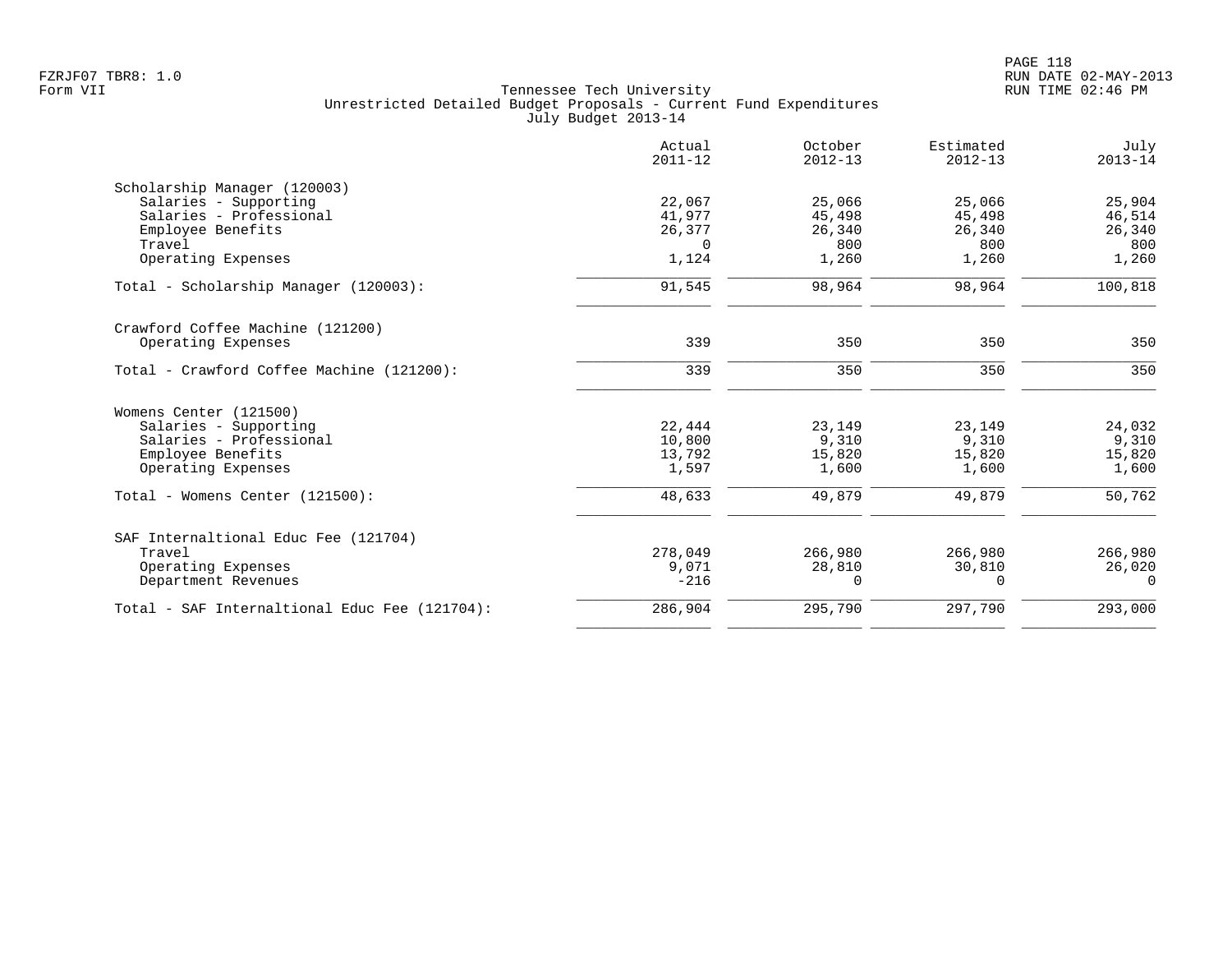|                                                | Actual<br>$2011 - 12$ | October<br>$2012 - 13$ | Estimated<br>$2012 - 13$ | July<br>$2013 - 14$ |
|------------------------------------------------|-----------------------|------------------------|--------------------------|---------------------|
| Craft Center Promo and Dev (121761)            |                       |                        |                          |                     |
| Salaries - Professional                        | 52,912                | $\Omega$               | 15,000                   | $\overline{0}$      |
| Employee Benefits                              | 13,847                | 14,350                 | 5,200                    | 5,200               |
| Travel                                         | 559                   | 500                    | 500                      | 500                 |
| Operating Expenses                             | 14,040                | 22,600                 | 24,220                   | 22,600              |
| Total - Craft Center Promo and Dev (121761):   | 81,358                | 37,450                 | 44,920                   | 28,300              |
| Career Services (121800)                       |                       |                        |                          |                     |
| Salaries - Supporting                          | 28,290                | 28,310                 | 28,310                   | 28,410              |
| Salaries - Students                            | 910                   | $\Omega$               | 2,500                    | $\Omega$            |
| Salaries - Professional                        | 123,380               | 124,520                | 124,520                  | 124,720             |
| Employee Benefits                              | 54,197                | 56,830                 | 56,830                   | 56,830              |
| Travel                                         | 13,295                | 3,000                  | 7,300                    | 3,000               |
| Operating Expenses                             | 30,886                | 21,140                 | 21,140                   | 21,140              |
| Department Revenues                            | $-1,792$              | $\Omega$               | $-500$                   | $\Omega$            |
| Total - Career Services (121800):              | 249,166               | 233,800                | 240,100                  | 234,100             |
| Restricted Career Services (121813)            |                       |                        |                          |                     |
| Operating Expenses                             | 2,233                 | 0                      | $\mathbf 0$              | $\mathbf 0$         |
| Total - Restricted Career Services (121813):   | 2,233                 | $\mathbf 0$            | $\mathbf 0$              | $\mathbf 0$         |
| Student Financial Aid Office (122000)          |                       |                        |                          |                     |
| Salaries - Supporting                          | 208,479               | 239,724                | 239,724                  | 240,488             |
| Salaries - Students                            | 6,640                 | 5,360                  | 5,360                    | $\Omega$            |
| Salaries - Professional                        | 201,461               | 260,451                | 259,951                  | 262,788             |
| Employee Benefits                              | 199,926               | 212,950                | 227,750                  | 227,750             |
| Travel                                         | 4,811                 | 2,190                  | 9,190                    | 2,190               |
| Operating Expenses                             | 51,307                | 28,870                 | 25,370                   | 27,200              |
| Total - Student Financial Aid Office (122000): | 672,624               | 749,545                | 767,345                  | 760,416             |
|                                                |                       |                        |                          |                     |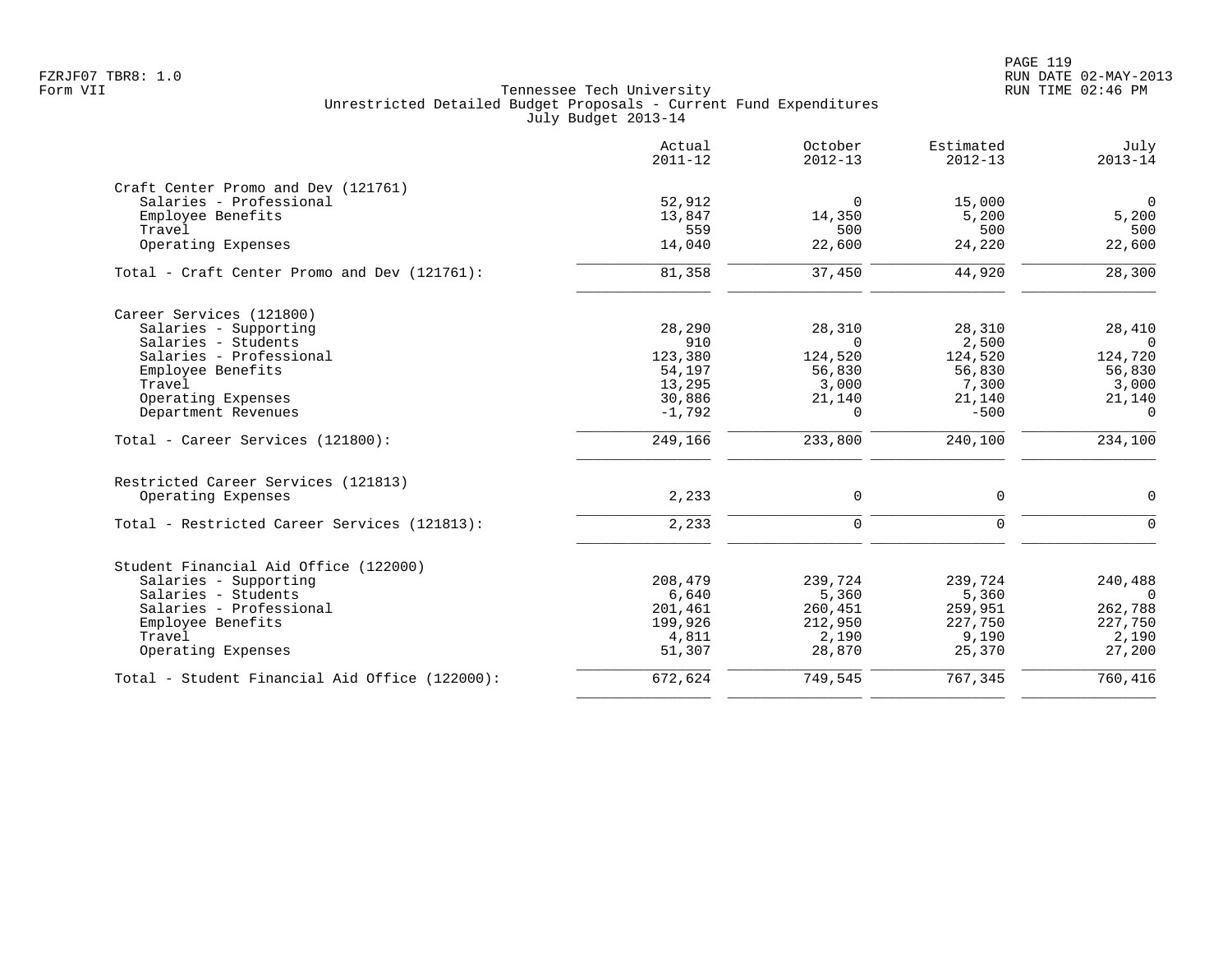|                                                                    | Actual<br>$2011 - 12$ | October<br>$2012 - 13$ | Estimated<br>$2012 - 13$ | July<br>$2013 - 14$ |
|--------------------------------------------------------------------|-----------------------|------------------------|--------------------------|---------------------|
| Federal College Work Study Program (122001)<br>Salaries - Students | 28,651                | 28,490                 | 28,490                   | 28,490              |
| Total - Federal College Work Study Program (122001):               | 28,651                | 28,490                 | 28,490                   | 28,490              |
| Student Fin Aid Grad Asst (122017)                                 |                       |                        |                          |                     |
| Operating Expenses                                                 | 4,500                 | 8,320                  | 5,320                    | 8,320               |
| Total - Student Fin Aid Grad Asst (122017):                        | 4,500                 | 8,320                  | 5,320                    | 8,320               |
| Admissions Office (123000)                                         |                       |                        |                          |                     |
| Salaries - Supporting                                              | 173,576               | 199,501                | 190,501                  | 202,987             |
| Salaries - Students<br>Salaries - Professional                     | 369<br>530,950        | $\Omega$<br>319,017    | $\Omega$<br>298,357      | $\Omega$<br>321,486 |
| Employee Benefits                                                  | 289,968               | 228,000                | 232,000                  | 232,000             |
| Travel                                                             | 21,596                | 30,000                 | 25,000                   | 30,000              |
| Operating Expenses                                                 | 21,006                | 29,740                 | 29,690                   | 7,470               |
| Total - Admissions Office (123000):                                | 1,037,465             | 806,258                | 775,548                  | 793,943             |
| Admiss Counsel Athlet Tickets (123001)                             |                       |                        |                          |                     |
| Operating Expenses                                                 | 10,432                | 10,440                 | 10,440                   | 10,440              |
| Total - Admiss Counsel Athlet Tickets (123001):                    | 10,432                | 10,440                 | 10,440                   | 10,440              |
| Enrollment Management Comm (123002)                                |                       |                        |                          |                     |
| Salaries - Administrative                                          | 93,264                | 120,080                | 120,080                  | 120,180             |
| Salaries - Supporting                                              | 45,067                | 163,245                | 163,245                  | 166,730             |
| Salaries - Professional                                            | 95,677                | 153,453                | 153,453                  | 154,780             |
| Employee Benefits<br>Travel                                        | 73,559<br>9,350       | 149,310<br>2,700       | 155,910<br>14,700        | 155,910<br>2,700    |
| Operating Expenses                                                 | 66,040                | 67,170                 | 46,920                   | 41,340              |
| Department Revenues                                                | $-4$                  | $\Omega$               | $\cap$                   | $\Omega$            |
| Total - Enrollment Management Comm (123002):                       | 382,953               | 655,958                | 654,308                  | 641,640             |
|                                                                    |                       |                        |                          |                     |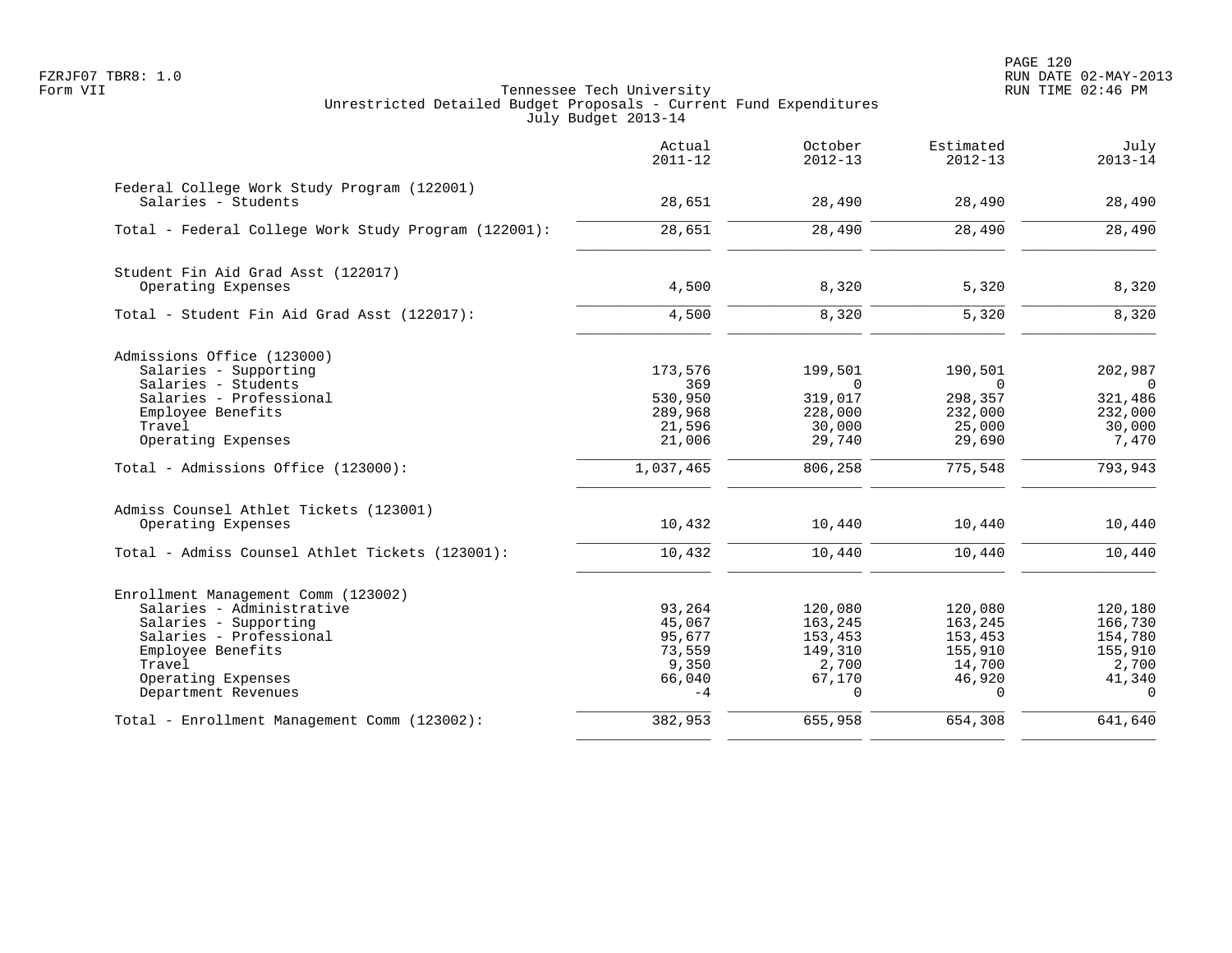PAGE 121 FZRJF07 TBR8: 1.0 RUN DATE 02-MAY-2013

|                                                                                         | Actual<br>$2011 - 12$ | October<br>$2012 - 13$ | Estimated<br>$2012 - 13$ | July<br>$2013 - 14$ |
|-----------------------------------------------------------------------------------------|-----------------------|------------------------|--------------------------|---------------------|
| Admissions Athletic Recruiting (123003)<br>Salaries - Professional<br>Employee Benefits | 2,824<br>997          | 273,786<br>100,600     | 274,536<br>100,600       | 280,992<br>100,600  |
| Total - Admissions Athletic Recruiting (123003):                                        | 3,821                 | 374,386                | 375,136                  | 381,592             |
| Admissions Publicatins (123004)<br>Operating Expenses                                   | 34,327                | 30,000                 | 38,500                   | 30,000              |
| Total - Admissions Publicatins (123004):                                                | 34,327                | 30,000                 | 38,500                   | 30,000              |
| Admiss Rec Grad Assist (123005)<br>Operating Expenses                                   | 8,587                 | 9,720                  | 9,720                    | 9,720               |
| Total - Admiss Rec Grad Assist (123005):                                                | 8,587                 | 9,720                  | 9,720                    | 9,720               |
| Career College Fair (123007)<br>Operating Expenses                                      | 4,043                 | 5,880                  | 5,880                    | 5,880               |
| Total - Career College Fair (123007):                                                   | 4,043                 | 5,880                  | 5,880                    | 5,880               |
| Campus Visitation (123008)<br>Operating Expenses                                        | 4,998                 | 8,000                  | 8,000                    | 8,000               |
| Total - Campus Visitation (123008):                                                     | 4,998                 | 8,000                  | 8,000                    | 8,000               |
|                                                                                         |                       |                        |                          |                     |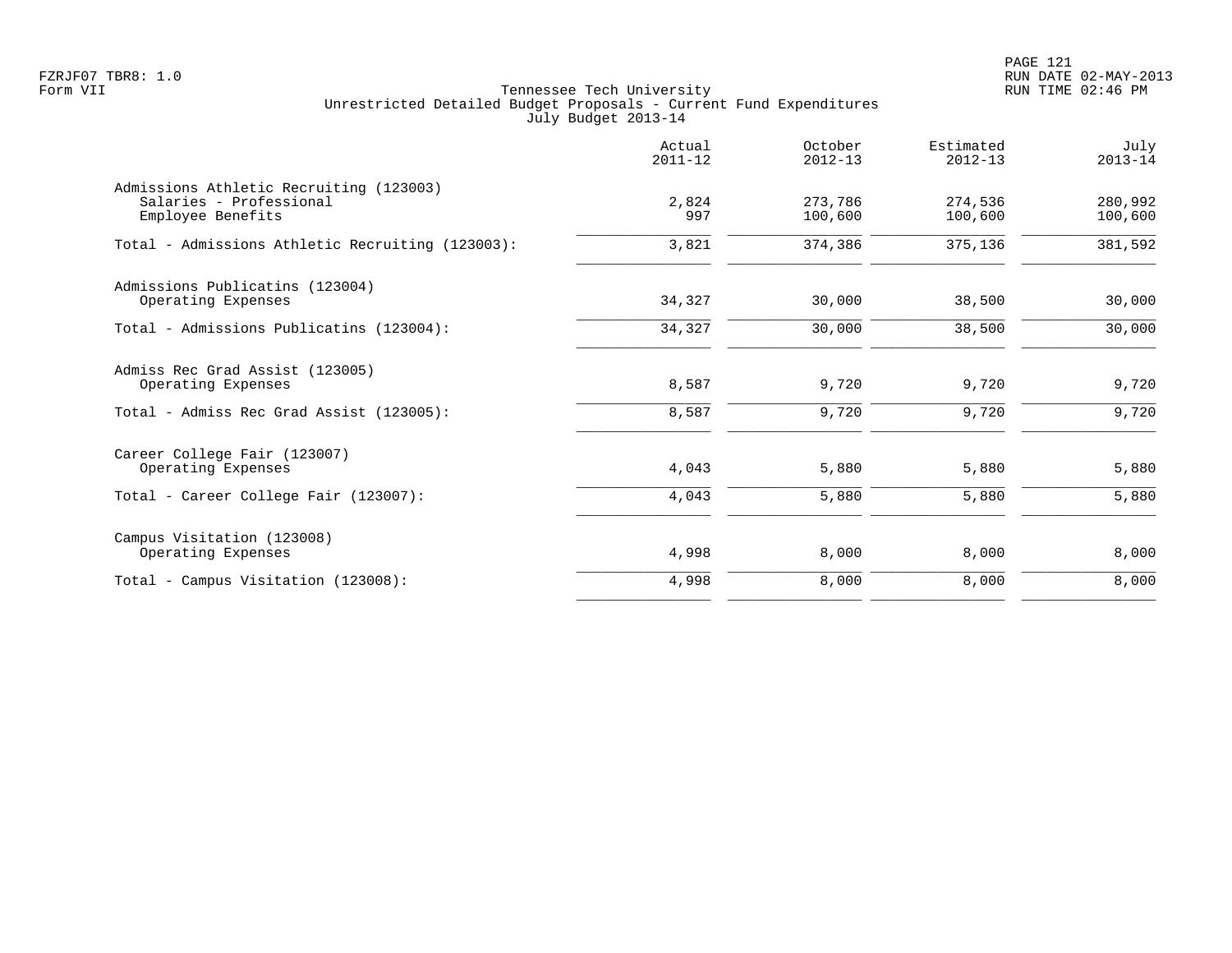|                                                 | Actual<br>$2011 - 12$ | October<br>$2012 - 13$ | Estimated<br>$2012 - 13$ | July<br>$2013 - 14$ |
|-------------------------------------------------|-----------------------|------------------------|--------------------------|---------------------|
| Undergrad Recruitment (123009)                  |                       |                        |                          |                     |
| Salaries - Supporting                           | 474                   | $\overline{0}$         | $\mathbf 0$              | $\overline{0}$      |
| Salaries - Students                             | 17,439                | 27,200                 | 15,200                   | 27,200              |
| Employee Benefits                               | 591                   | 17,230                 | 17,230                   | 17,230              |
| Operating Expenses                              | 88,790                | 87,285                 | 87,285                   | 87,285              |
| Total - Undergrad Recruitment (123009):         | 107,294               | 131, 715               | 119,715                  | 131,715             |
| Record Office (123500)                          |                       |                        |                          |                     |
| Salaries - Supporting                           | 314,673               | 228,806                | 238,606                  | 229,849             |
| Salaries - Students                             | 2,791                 | 2,000                  | 2,000                    | 900                 |
| Salaries - Professional                         | 163,595               | 112,840                | 112,840                  | 113,040             |
| Employee Benefits                               | 258,265               | 205,750                | 205,750                  | 205,750             |
| Travel                                          | 1,580                 | 700                    | 2,400                    | $\Omega$            |
| Operating Expenses                              | 29,921                | 26,690                 | 24,990                   | 26,350              |
| Department Revenues                             | $-2$                  | $\mathbf 0$            | $\Omega$                 | $\Omega$            |
| Total - Record Office (123500):                 | 770,823               | 576,786                | 586,586                  | 575,889             |
| Records Publication (123502)                    |                       |                        |                          |                     |
| Operating Expenses                              | $\mathbf 0$           | 0                      | $\mathbf 0$              | 700                 |
| Total - Records Publication (123502):           | $\mathbf 0$           | $\mathbf 0$            | $\mathbf 0$              | 700                 |
| International Education Admin (123700)          |                       |                        |                          |                     |
| Salaries - Supporting                           | 36,144                | 94, 313                | 94,854                   | 96,092              |
| Salaries - Students                             | 495                   | 860                    | 860                      | 860                 |
| Salaries - Professional                         | 137,939               | 157,006                | 157,006                  | 161,824             |
| Employee Benefits                               | 75,839                | 85,050                 | 95,850                   | 95,850              |
| Travel                                          | 1,376                 | $\Omega$               | 700                      | $\Omega$            |
| Operating Expenses                              | 9,443                 | 8,040                  | 7,340                    | 14,040              |
| Total - International Education Admin (123700): | 261,236               | 345,269                | 356,610                  | 368,666             |
|                                                 |                       |                        |                          |                     |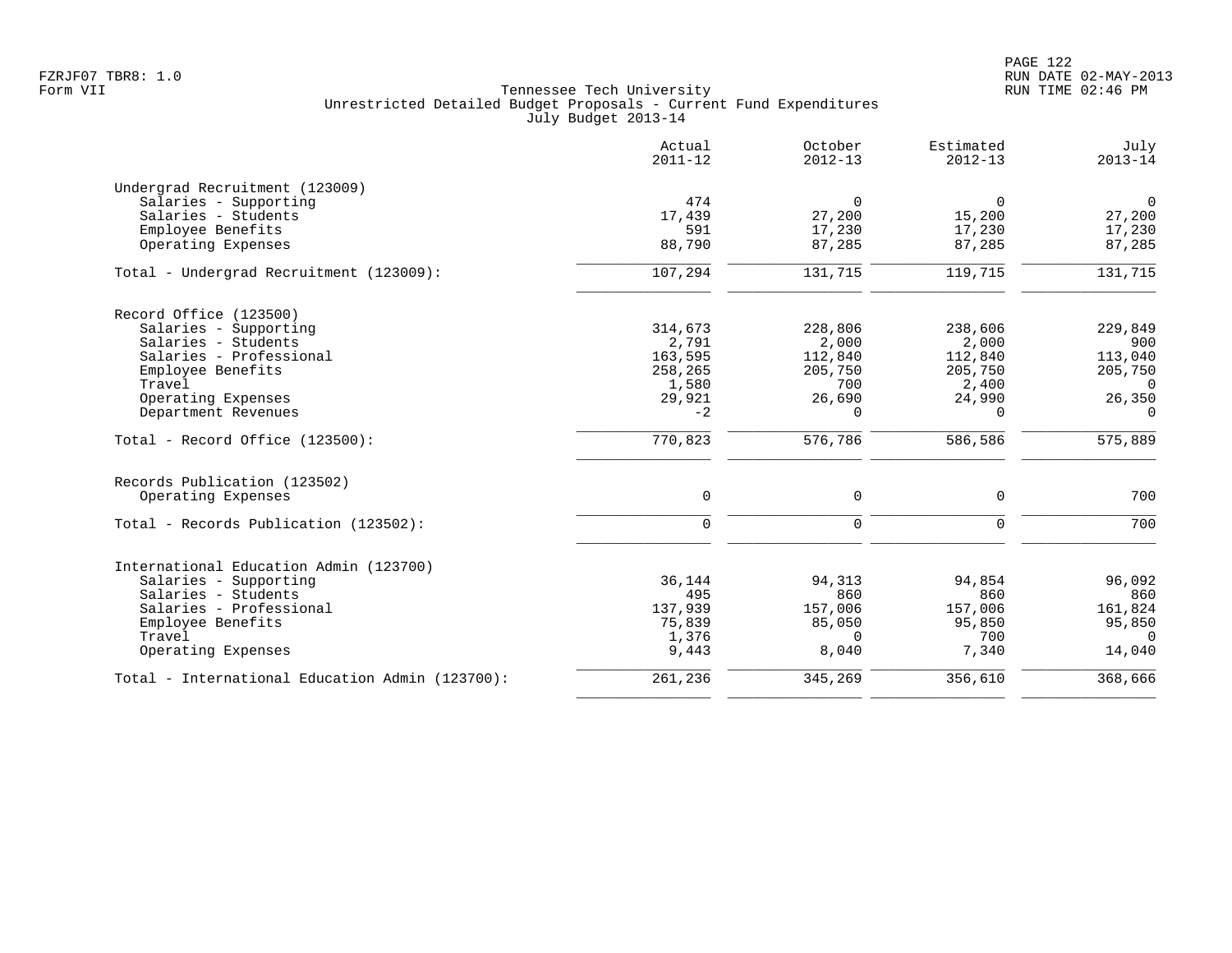|                                                    | Actual<br>$2011 - 12$ | October<br>$2012 - 13$ | Estimated<br>$2012 - 13$ | July<br>$2013 - 14$ |
|----------------------------------------------------|-----------------------|------------------------|--------------------------|---------------------|
| Intern Student Registration Fees (123702)          |                       |                        |                          |                     |
| Salaries - Supporting                              | 3,856                 | 5,000                  | 5,400                    | 5,000               |
| Salaries - Students                                | 1,761                 | 500                    | 3,700                    | 500                 |
| Employee Benefits                                  | 359                   | 500                    | 500                      | 500                 |
| Travel                                             | 139                   | 500                    | 500                      | 500                 |
| Operating Expenses                                 | 25,602                | 104,500                | 100,900                  | 104,500             |
| Total - Intern Student Registration Fees (123702): | 31,717                | 111,000                | 111,000                  | 111,000             |
| Airport Transportation Fee (123706)                |                       |                        |                          |                     |
| Travel                                             | 3,530                 | 2,000                  | 2,000                    | 2,000               |
| Operating Expenses                                 | $\Omega$              | 5,440                  | 5,440                    | 5,440               |
| Total - Airport Transportation Fee (123706):       | 3,530                 | 7,440                  | 7,440                    | 7,440               |
| FLS International ESL (123711)                     |                       |                        |                          |                     |
| Salaries - Supporting                              | 11,656                | 10,000                 | 10,000                   | 10,000              |
| Salaries - Students                                | 1,668                 | $\Omega$               | $\Omega$                 | $\Omega$            |
| Employee Benefits                                  | 939                   | 2,500                  | 2,500                    | 2,500               |
| Operating Expenses                                 | 145,114               | 144,520                | 144,520                  | 144,520             |
| Total - FLS International ESL (123711):            | 159,377               | 157,020                | 157,020                  | 157,020             |
| International Student SOAR (123712)                |                       |                        |                          |                     |
| Salaries - Students                                | 3,978                 | 4,950                  | 4,950                    | 4,950               |
| Employee Benefits                                  | 44                    | 750                    | 750                      | 750                 |
| Operating Expenses                                 | 2,386                 | 7,990                  | 20,680                   | 7,990               |
| Total - International Student SOAR (123712):       | 6,408                 | 13,690                 | 26,380                   | 13,690              |
|                                                    |                       |                        |                          |                     |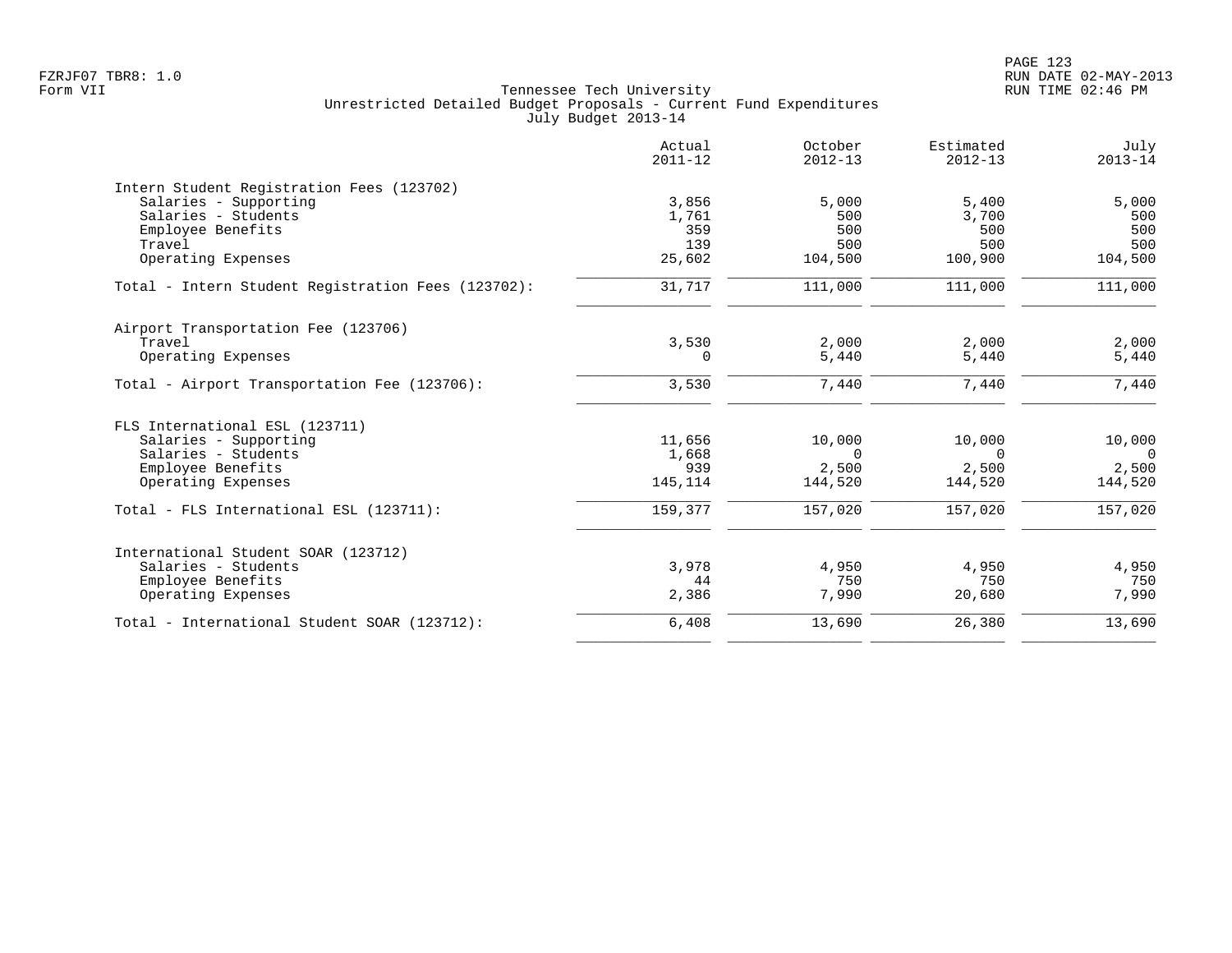|                                                  | Actual<br>$2011 - 12$ | October<br>$2012 - 13$ | Estimated<br>$2012 - 13$ | July<br>$2013 - 14$     |
|--------------------------------------------------|-----------------------|------------------------|--------------------------|-------------------------|
| International Recruitment (123715)               |                       |                        |                          |                         |
| Travel<br>Operating Expenses                     | 16,700<br>4,976       | $\Omega$<br>10,000     | $\Omega$<br>16,100       | $\Omega$<br>10,000      |
| Total - International Recruitment (123715):      | 21,676                | 10,000                 | 16,100                   | 10,000                  |
| Student Svc Publications (127003)                |                       |                        |                          |                         |
| Salaries - Students<br>Operating Expenses        | 1,036<br>6,444        | $\Omega$<br>7,500      | 1,320<br>6,180           | $\overline{0}$<br>7,500 |
| Total - Student Svc Publications (127003):       | 7,480                 | 7,500                  | 7,500                    | 7,500                   |
| Student Government Association (127005)          |                       |                        |                          |                         |
| Salaries - Students                              | 4,500                 | 3,520                  | 3,060                    | 3,520                   |
| Employee Benefits                                |                       | $\Omega$               | 40                       | $\Omega$                |
| Travel                                           | $\Omega$              | 140                    | 560                      | 140                     |
| Operating Expenses                               | 2,391                 | 3,550                  | 3,550                    | 3,550                   |
| Total - Student Government Association (127005): | 6,898                 | 7,210                  | 7,210                    | 7,210                   |
| Student Gov Assoc CDS (127006)                   |                       |                        |                          |                         |
| Salaries - Students                              | $\Omega$              | $\Omega$               | 2,900                    | $\mathbf 0$             |
| Travel                                           | 3,251                 | $\Omega$               | 2,930                    | $\Omega$                |
| Operating Expenses                               | 6,254                 | 10,000                 | 4,170                    | 10,000                  |
| Total - Student Gov Assoc CDS (127006):          | 9,505                 | 10,000                 | 10,000                   | 10,000                  |
|                                                  |                       |                        |                          |                         |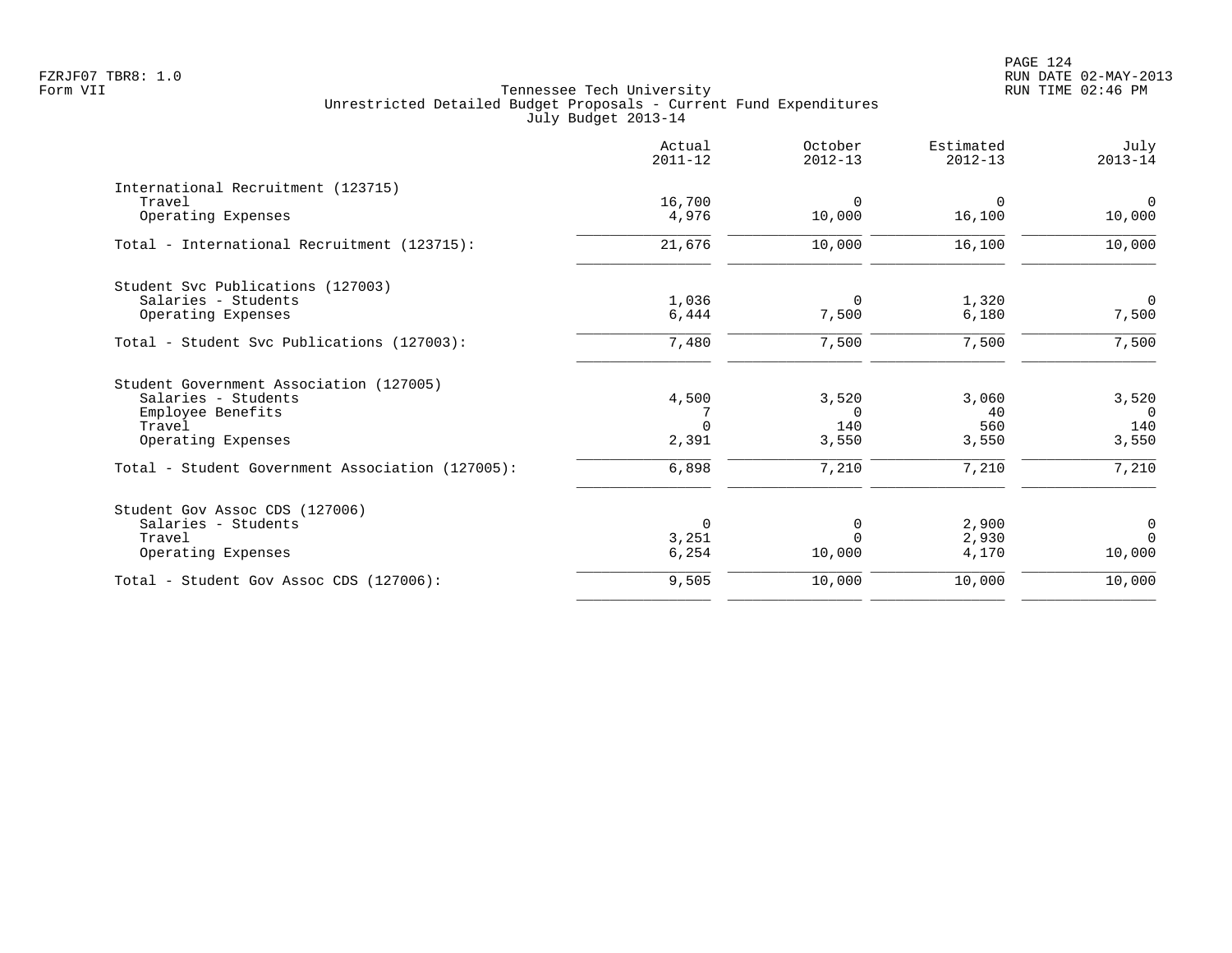PAGE 125 FZRJF07 TBR8: 1.0 RUN DATE 02-MAY-2013

|                                                    | Actual<br>$2011 - 12$ | October<br>$2012 - 13$ | Estimated<br>$2012 - 13$ | July<br>$2013 - 14$ |
|----------------------------------------------------|-----------------------|------------------------|--------------------------|---------------------|
| SAF General Educ Student Affairs (127007)          |                       |                        |                          |                     |
| Salaries - Supporting                              | 20,669                | 23,088                 | 23,088                   | 23,951              |
| Employee Benefits                                  | 13,724                | 14,840                 | 14,840                   | 14,840              |
| Operating Expenses                                 | 14,139                | 6,160                  | 6,160                    | 2,410               |
| Total - SAF General Educ Student Affairs (127007): | 48,532                | 44,088                 | 44,088                   | 41,201              |
| SAF University Programming (127008)                |                       |                        |                          |                     |
| Salaries - Supporting                              | 216                   | 0                      | 300                      | 0                   |
| Salaries - Students                                | 1,525                 | $\Omega$               | 740                      | $\Omega$            |
| Salaries - Professional                            | 11,600                | $\Omega$               | 11,600                   | $\Omega$            |
| Employee Benefits                                  | 293                   | 120                    | 120                      | 120                 |
| Operating Expenses                                 | 113,890               | 156,130                | 144,390                  | 104,880             |
| Total - SAF University Programming (127008):       | 127,524               | 156,250                | 157,150                  | 105,000             |
| Counseling Center (127200)                         |                       |                        |                          |                     |
| Salaries - Supporting                              | 26,990                | 27,568                 | 27,568                   | 27,910              |
| Salaries - Students                                | 1,676                 | 1,200                  | 1,200                    | $\Omega$            |
| Salaries - Professional                            | 158,820               | 195,325                | 195,325                  | 195,762             |
| Employee Benefits                                  | 82,507                | 82,560                 | 82,560                   | 82,560              |
| Travel                                             | 2,235                 | 2,500                  | 2,090                    | $\Omega$            |
| Operating Expenses                                 | 48,002                | 14,130                 | 14,610                   | 16,650              |
| Total - Counseling Center (127200):                | 320,230               | 323,283                | 323,353                  | 322,882             |
| Dean of Students (127300)                          |                       |                        |                          |                     |
| Salaries - Administrative                          | 88,480                | 92,005                 | 92,005                   | 92,810              |
| Salaries - Supporting                              | 17,755                | 17,224                 | 17,244                   | 17,324              |
| Salaries - Students                                | 428                   | $\Omega$               | $\Omega$                 | $\Omega$            |
| Employee Benefits                                  | 34,847                | 50,760                 | 50,760                   | 50,760              |
| Operating Expenses                                 | 2,673                 | 2,380                  | 2,360                    | 2,380               |
| Total - Dean of Students (127300):                 | 144,183               | 162,369                | 162,369                  | 163,274             |
|                                                    |                       |                        |                          |                     |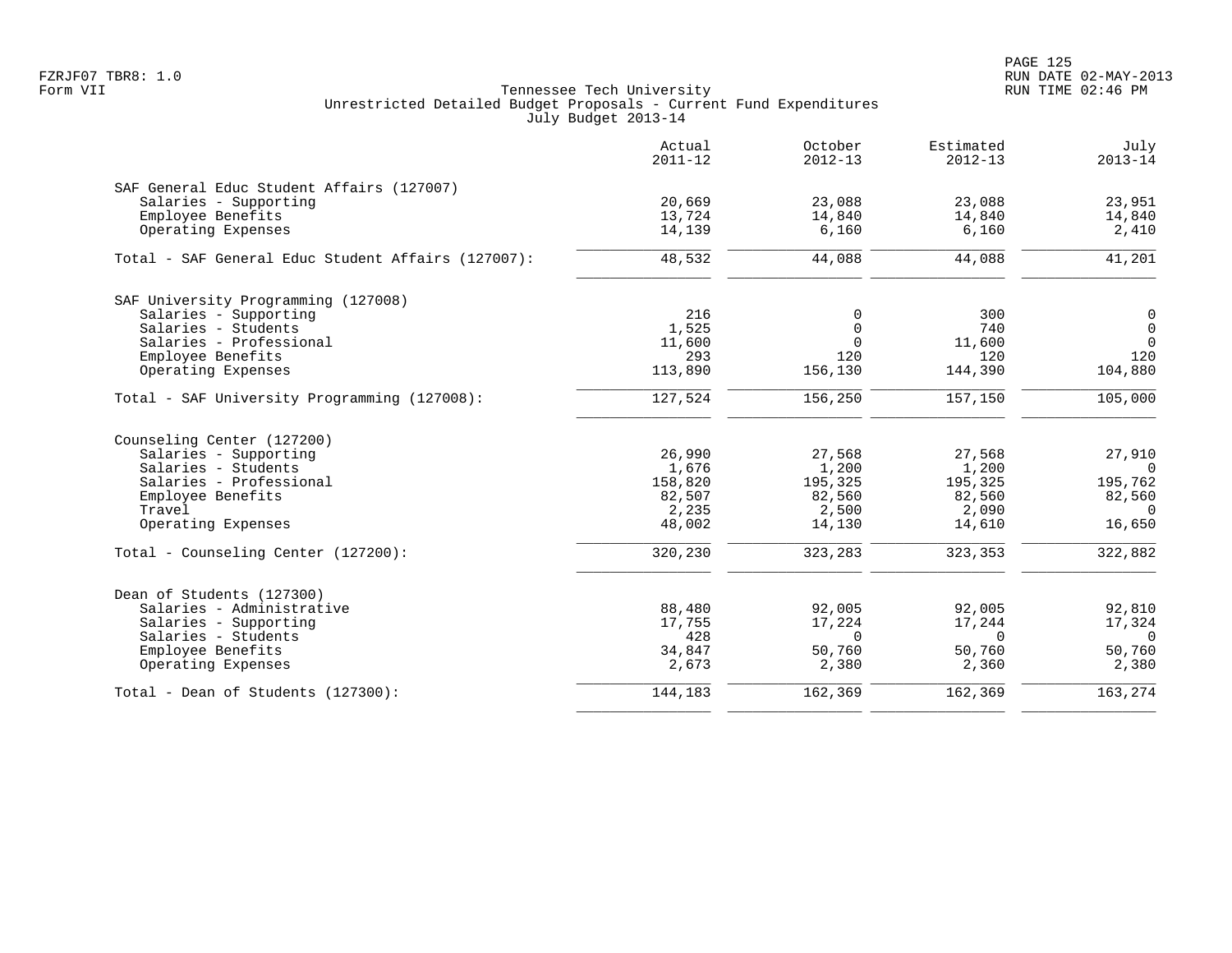PAGE 126 FZRJF07 TBR8: 1.0 RUN DATE 02-MAY-2013

|                                                     | Actual<br>$2011 - 12$ | October<br>$2012 - 13$ | Estimated<br>$2012 - 13$ | July<br>$2013 - 14$ |
|-----------------------------------------------------|-----------------------|------------------------|--------------------------|---------------------|
| Student Development (127301)<br>Operating Expenses  | 3,738                 | 3,990                  | 3,990                    | 3,990               |
|                                                     |                       |                        |                          |                     |
| Total - Student Development (127301):               | 3,738                 | 3,990                  | 3,990                    | 3,990               |
| Student Affairs Orient CDS (127302)                 |                       |                        |                          |                     |
| Operating Expenses                                  | 15,000                | 15,000                 | 15,000                   | 15,000              |
| Total - Student Affairs Orient CDS (127302):        | 15,000                | 15,000                 | 15,000                   | 15,000              |
| SAF Student Orientation (127303)                    |                       |                        |                          |                     |
| Salaries - Supporting                               | 18,922                | 18,836                 | 21,686                   | 14,836              |
| Salaries - Students                                 | 18,146                | 17,000                 | 17,000                   | 7,000               |
| Salaries - Professional                             | 46,973                | 50,018                 | 66,018                   | 48,404              |
| Employee Benefits                                   | 12,961                | 21,920                 | 21,920                   | 21,920              |
| Travel<br>Operating Expenses                        | 446<br>97,468         | $\Omega$<br>179,640    | 6,250<br>156,140         | $\Omega$<br>116,840 |
|                                                     |                       |                        |                          |                     |
| Total - SAF Student Orientation (127303):           | 194,916               | 287,414                | 289,014                  | 209,000             |
| Student Orient Advis Registration (127304)          |                       |                        |                          |                     |
| Salaries - Supporting                               | 40                    | $\Omega$               | $\Omega$                 | $\overline{0}$      |
| Salaries - Students                                 | 45,746                | 40,000                 | 40,000                   | 30,000              |
| Employee Benefits                                   | 2,293                 | 2,000                  | 2,000                    | 2,000               |
| Operating Expenses                                  | 147,597               | 160,000                | 194,570                  | 170,000             |
| Total - Student Orient Advis Registration (127304): | 195,676               | 202,000                | 236,570                  | 202,000             |
|                                                     |                       |                        |                          |                     |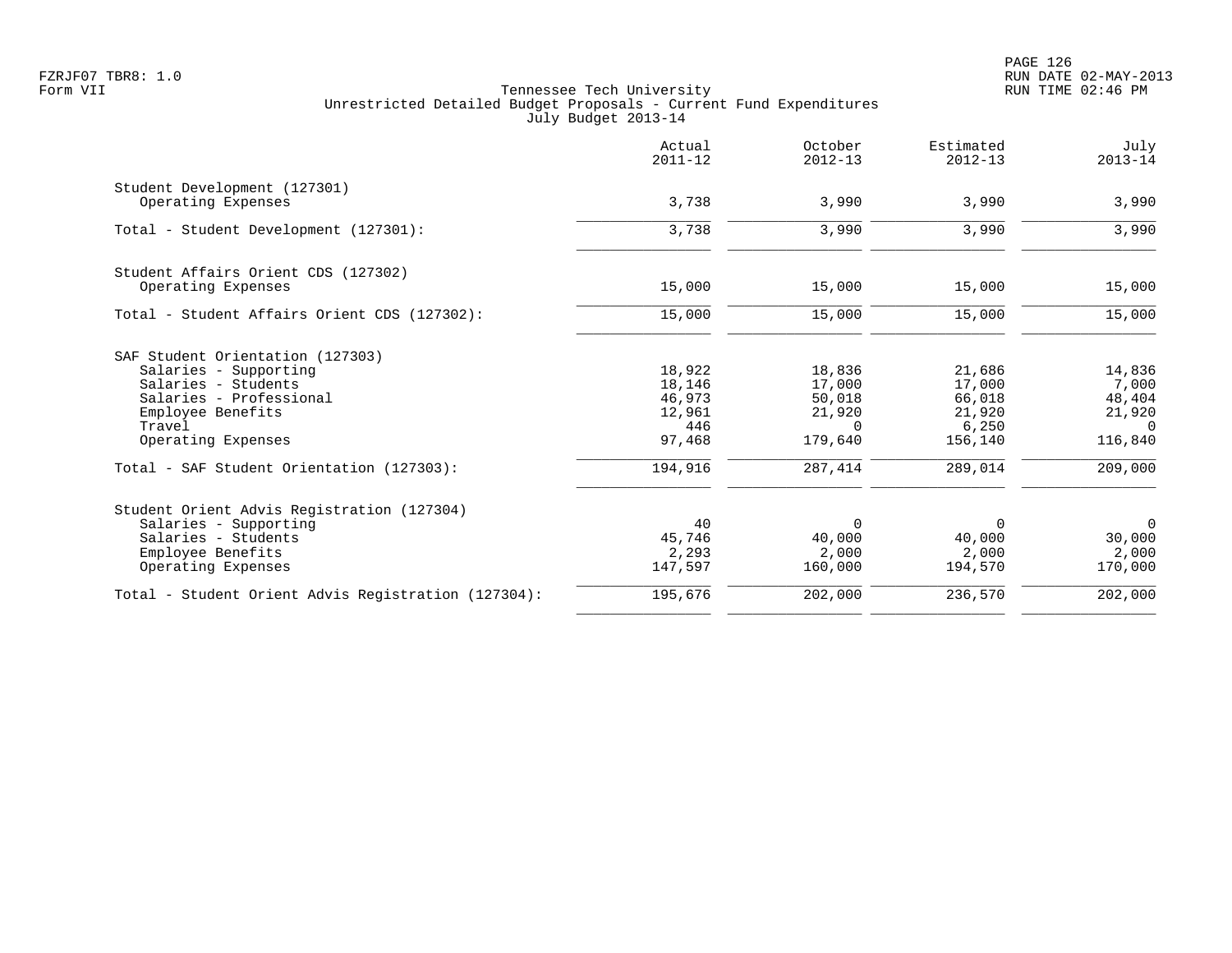|                                       | Actual<br>$2011 - 12$ | October<br>$2012 - 13$ | Estimated<br>$2012 - 13$ | July<br>$2013 - 14$ |
|---------------------------------------|-----------------------|------------------------|--------------------------|---------------------|
| Disability Services (127400)          |                       |                        |                          |                     |
| Salaries - Supporting                 | 51,601                | 53,740                 | 53,740                   | 54,730              |
| Salaries - Students                   | 200                   | $\Omega$               | $\Omega$                 | $\Omega$            |
| Salaries - Professional               | 82,437<br>63,411      | 89,458                 | 89,458                   | 91,280<br>74,890    |
| Employee Benefits<br>Travel           | 3,165                 | 104,890<br>5,340       | 74,890<br>9,940          | $\Omega$            |
| Operating Expenses                    | 13,774                | 45,810                 | 41,210                   | 16,880              |
| Department Revenues                   | $-345$                | $\Omega$               | $\Omega$                 | $\Omega$            |
| Total - Disability Services (127400): | 214,243               | 299, 238               | 269,238                  | 237,780             |
| ADA Student Affairs (127401)          |                       |                        |                          |                     |
| Salaries - Professional               | 4,320                 | 3,600                  | 3,600                    | 4,500               |
| Employee Benefits                     | 0                     | 1,300                  | 1,300                    | 1,300               |
| Operating Expenses                    | 1,316                 | 1,470                  | 1,470                    | $\overline{0}$      |
| Total - ADA Student Affairs (127401): | 5,636                 | 6,370                  | 6,370                    | 5,800               |
| Health Services (127500)              |                       |                        |                          |                     |
| Salaries - Supporting                 | 94,882                | 77,379                 | 77,379                   | 78,353              |
| Salaries - Professional               | 56,533                | 58,135                 | 58,135                   | 64,740              |
| Employee Benefits                     | 73,064                | 81,580                 | 70,580                   | 70,580              |
| Operating Expenses                    | 10,922                | 10,835                 | 10,835                   | 10,835              |
| Total - Health Services (127500):     | 235,401               | 227,929                | 216,929                  | 224,508             |
| Pharmacy (127501)                     |                       |                        |                          |                     |
| Salaries - Supporting                 | 17,469                | 18,100                 | 18,100                   | 18,395              |
| Employee Benefits                     | 2,397                 | 2,400                  | 2,400                    | 2,400               |
| Operating Expenses                    | 38,358                | 38,540                 | 38,540                   | 38,540              |
| Total - Pharmacy $(127501)$ :         | 58,224                | 59,040                 | 59,040                   | 59,335              |
|                                       |                       |                        |                          |                     |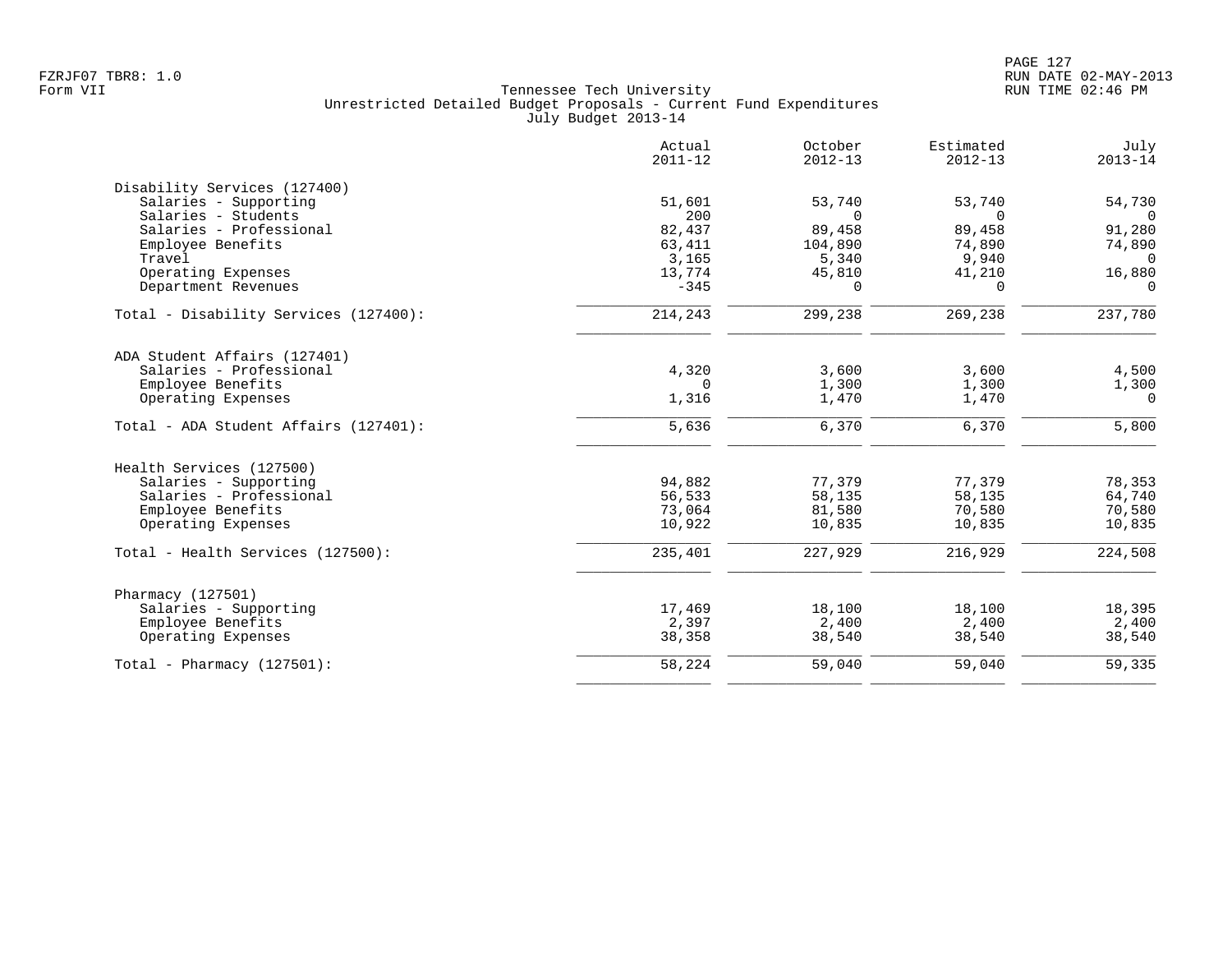|                                                           | Actual<br>$2011 - 12$ | October<br>$2012 - 13$ | Estimated<br>$2012 - 13$ | July<br>$2013 - 14$ |
|-----------------------------------------------------------|-----------------------|------------------------|--------------------------|---------------------|
| Health Services Laboratory (127502)<br>Operating Expenses | 17,302                | 20,000                 | 20,000                   | 20,000              |
| Total - Health Services Laboratory (127502):              | 17,302                | 20,000                 | 20,000                   | 20,000              |
| SAF Health Services (127504)                              |                       |                        |                          |                     |
| Salaries - Supporting                                     | 47,971                | 46,150                 | 66,800                   | 47,230              |
| Salaries - Students                                       | $\Omega$              | $\Omega$               | 2,180                    | $\overline{0}$      |
| Salaries - Professional                                   | 226,327               | 190,175                | 229,775                  | 190,575             |
| Employee Benefits                                         | 91,938                | 119,070                | 119,070                  | 119,070             |
| Travel                                                    | $\Omega$              | $\Omega$               | 2,150                    | $\overline{0}$      |
| Operating Expenses                                        | 104,453               | 520,750                | 461,170                  | 271,120             |
| Total - SAF Health Services (127504):                     | 470,689               | 876,145                | 881,145                  | 627,995             |
| Student Activities Admin (127600)                         |                       |                        |                          |                     |
| Salaries - Supporting                                     | 31,956                | 31,800                 | 31,800                   | 31,900              |
| Salaries - Professional                                   | 100,325               | 109,996                | 109,996                  | 112,580             |
| Employee Benefits                                         | 61,886                | 63,940                 | 63,940                   | 63,940              |
| Operating Expenses                                        | 4,530                 | 4,580                  | 4,580                    | 4,580               |
| Total - Student Activities Admin (127600):                | 198,697               | 210,316                | 210,316                  | 213,000             |
| Social Development UPC (127602)                           |                       |                        |                          |                     |
| Salaries - Students                                       | 1,816                 | 0                      | $\overline{0}$           | $\overline{0}$      |
| Employee Benefits                                         | 72                    | 310                    | 310                      | 310                 |
| Operating Expenses                                        | 4,490                 | 6,270                  | 6,270                    | 6,270               |
| Total - Social Development UPC (127602):                  | 6,378                 | 6,580                  | 6,580                    | 6,580               |
|                                                           |                       |                        |                          |                     |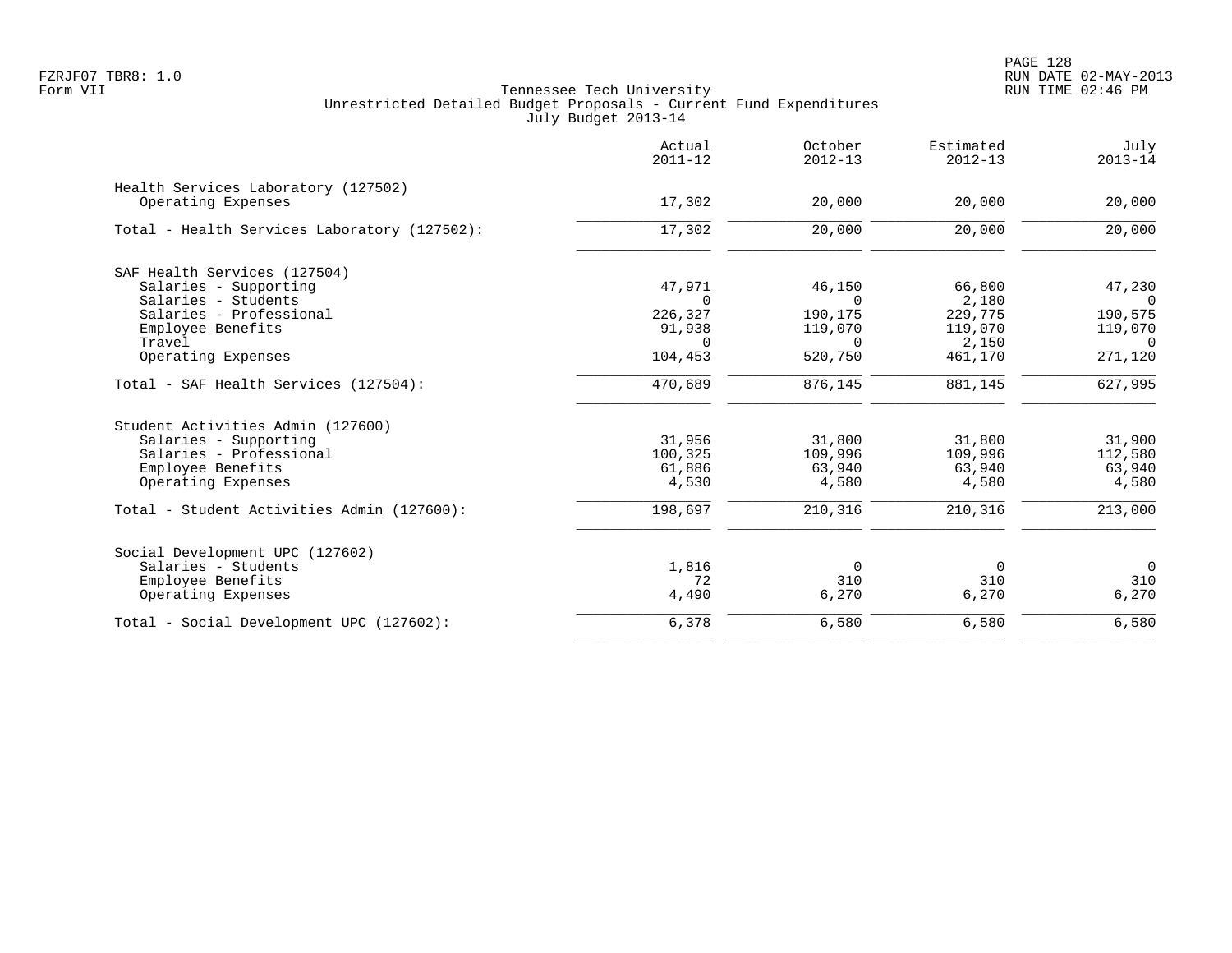PAGE 129 FZRJF07 TBR8: 1.0 RUN DATE 02-MAY-2013

|                                            | Actual<br>$2011 - 12$ | October<br>$2012 - 13$ | Estimated<br>$2012 - 13$ | July<br>$2013 - 14$ |
|--------------------------------------------|-----------------------|------------------------|--------------------------|---------------------|
| Student Act Grad Assist (127603)           |                       |                        |                          |                     |
| Operating Expenses                         | 0                     | 50                     | 50                       | 50                  |
| Total - Student Act Grad Assist (127603):  | $\Omega$              | 50                     | 50                       | 50                  |
| Minority Student Affairs (127700)          |                       |                        |                          |                     |
| Salaries - Professional                    | 89,635                | 99,180                 | 99,180                   | 99,380              |
| Employee Benefits                          | 36,504                | 41,000                 | 41,000                   | 41,000              |
| Travel                                     | 3,840                 | $\Omega$               | 3,000                    | 3,000               |
| Operating Expenses                         | 5,072                 | 5,120                  | 5,120                    | 5,120               |
| Total - Minority Student Affairs (127700): | 135,051               | 145,300                | 148,300                  | 148,500             |
| Eagle Card Office (127800)                 |                       |                        |                          |                     |
| Salaries - Supporting                      | 30,394                | 29,904                 | 29,904                   | 30,302              |
| Salaries - Students                        | 7,057                 | $\Omega$               | 6,910                    | $\Omega$            |
| Salaries - Professional                    | 44,629                | 37,742                 | 49,492                   | 37,960              |
| Employee Benefits                          | 34,324                | 35,900                 | 35,900                   | 35,900              |
| Operating Expenses                         | 29,440                | 39,660                 | 21,000                   | 39,660              |
| Department Revenues                        | $-7$                  | $\Omega$               | $\Omega$                 | $\Omega$            |
| Total - Eagle Card Office (127800):        | 145,837               | 143,206                | 143,206                  | 143,822             |
| The Eagle (127900)                         |                       |                        |                          |                     |
| Salaries - Students                        | 7,590                 | 7,840                  | 7,840                    | 7,840               |
| Employee Benefits                          | 11                    | 5,370                  | 5,370                    | 5,370               |
| Travel                                     | $\Omega$              | 400                    | 400                      | 400                 |
| Operating Expenses                         | 11,702                | 7,170                  | 7,170                    | 7,170               |
| Department Revenues                        | $-675$                | $\Omega$               | $\Omega$                 | $\Omega$            |
| Total - The Eagle $(127900)$ :             | 18,628                | 20,780                 | 20,780                   | 20,780              |
|                                            |                       |                        |                          |                     |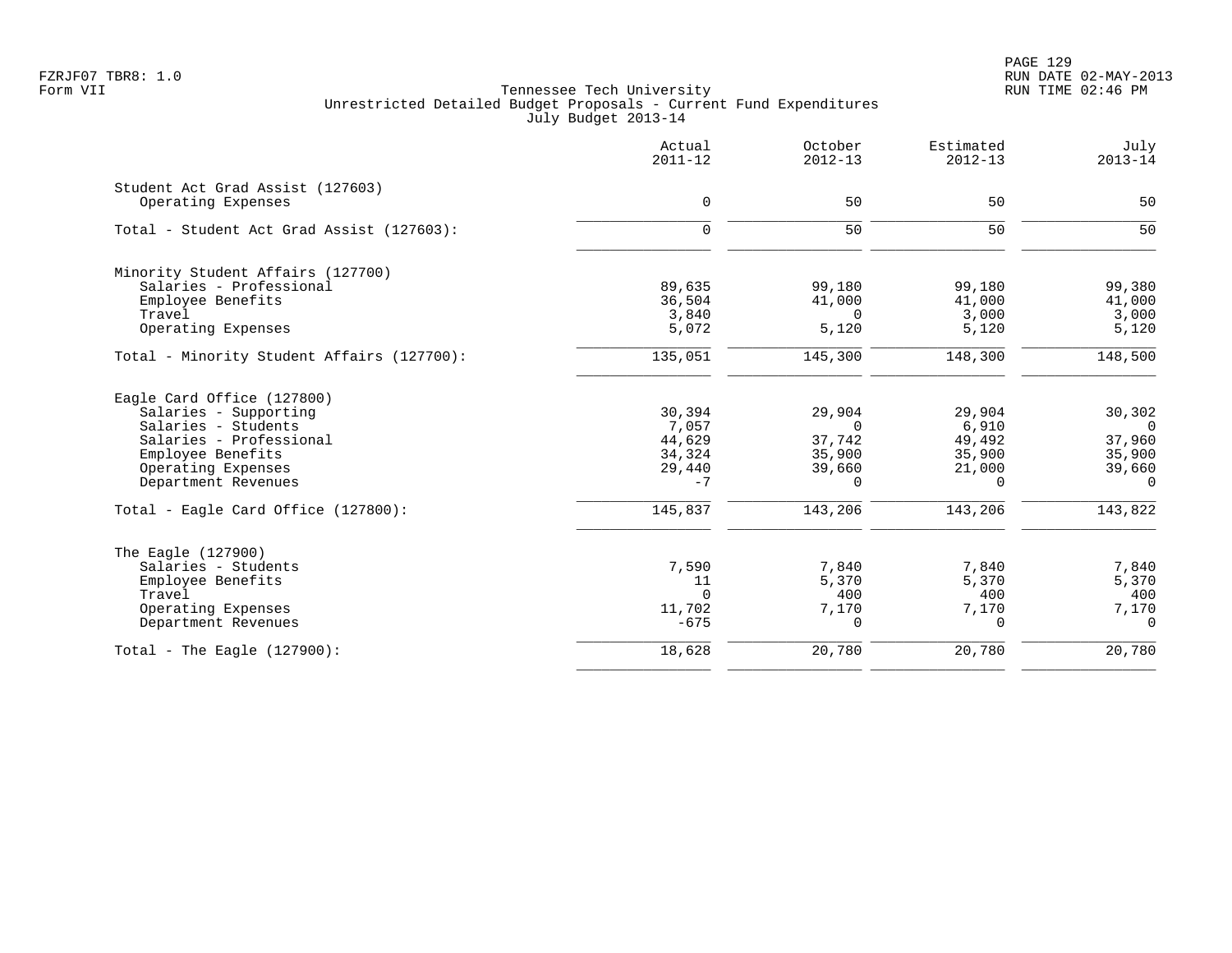|                                    | Actual<br>$2011 - 12$ | October<br>$2012 - 13$ | Estimated<br>$2012 - 13$ | July<br>$2013 - 14$ |
|------------------------------------|-----------------------|------------------------|--------------------------|---------------------|
| Tenn Tech Oracle (127902)          |                       |                        |                          |                     |
| Salaries - Students                | 10,735                | 11,990                 | 11,990                   | 11,990              |
| Employee Benefits                  | 11                    | 6,300                  | 6,300                    | 6,300               |
| Operating Expenses                 | 19,680                | 8,810                  | 10,810                   | 8,810               |
| Department Revenues                | $-822$                | $\Omega$               | $\Omega$                 | $\overline{0}$      |
| Total - Tenn Tech Oracle (127902): | 29,604                | 27,100                 | 29,100                   | 27,100              |
| SAF Intramurals (129001)           |                       |                        |                          |                     |
| Salaries - Supporting              | 22,644                | 25,446                 | 26,446                   | 26,411              |
| Salaries - Students                | 58,979                | 45,520                 | 45,520                   | 45,520              |
| Salaries - Professional            | 49,480                | 44,632                 | 53,632                   | 45,063              |
| Employee Benefits                  | 25,510                | 23,330                 | 23,330                   | 23,330              |
| Travel                             | 9,486                 | 3,000                  | 7,000                    | 3,000               |
| Operating Expenses                 | 81,505                | 95,020                 | 82,620                   | 65,680              |
| Total - SAF Intramurals (129001):  | 247,604               | 236,948                | 238,548                  | 209,004             |
| Extramurals (129002)               |                       |                        |                          |                     |
| Operating Expenses                 | $\mathbf 0$           | 820                    | 820                      | 820                 |
| Total - Extramurals (129002):      | $\mathbf 0$           | 820                    | 820                      | 820                 |
| Cheerleaders (129003)              |                       |                        |                          |                     |
| Salaries - Supporting              | 6,535                 | 7,652                  | 7,852                    | 7,936               |
| Employee Benefits                  | 3,630                 | 4,170                  | 4,170                    | 4,170               |
| Travel                             | 3,637                 | 1,000                  | 11,900                   | 1,000               |
| Operating Expenses                 | 599                   | 2,350                  | 11,550                   | 2,350               |
| Total - Cheerleaders (129003):     | 14,401                | 15,172                 | 35,472                   | 15,456              |
|                                    |                       |                        |                          |                     |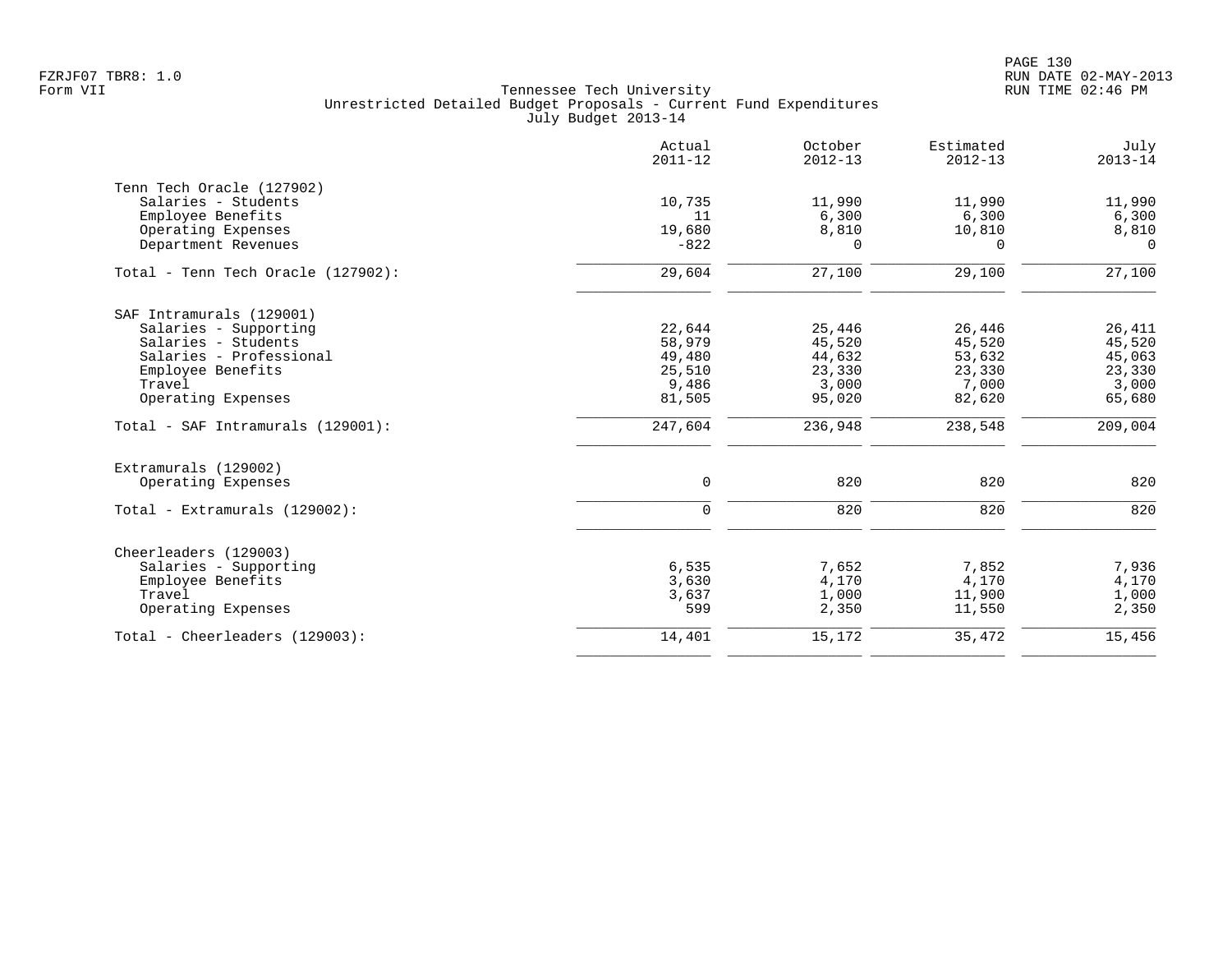|                                                         | Actual<br>$2011 - 12$ | October<br>$2012 - 13$ | Estimated<br>$2012 - 13$ | July<br>$2013 - 14$     |
|---------------------------------------------------------|-----------------------|------------------------|--------------------------|-------------------------|
| Cheerleaders Housing Sch (129004)<br>Operating Expenses | 9,600                 | 25,390                 | 25,390                   | 25,390                  |
| Total - Cheerleaders Housing Sch (129004):              | 9,600                 | 25,390                 | 25,390                   | 25,390                  |
|                                                         |                       |                        |                          |                         |
| Cheerleader Clinic (129006)<br>Salaries - Supporting    | 108                   | 0                      | 0                        | 0                       |
| Employee Benefits                                       | 9                     | 0                      | $\mathbf 0$              | $\mathbf 0$             |
| Total - Cheerleader Clinic (129006):                    | 117                   | 0                      | $\mathbf 0$              | $\Omega$                |
| Dance Team (129007)                                     |                       |                        |                          |                         |
| Travel<br>Operating Expenses                            | 4,112<br>1,993        | $\Omega$<br>6,000      | 7,000<br>4,000           | $\Omega$<br>6,000       |
| Total - Dance Team $(129007)$ :                         | 6,105                 | 6,000                  | 11,000                   | 6,000                   |
| SAF General Education Acad Affrs (130002)               |                       |                        |                          |                         |
| Salaries - Academic                                     | 7,121                 |                        |                          | 0                       |
| Salaries - Supporting                                   | 25,222                | <sup>n</sup>           | U                        | $\mathbf 0$<br>$\Omega$ |
| Salaries - Students<br>Salaries - Professional          | 1,773<br>77,464       | 78,078                 | 78,078                   | 35,250                  |
| Employee Benefits                                       | 27,972                | 34,410                 | 34,410                   | 21,510                  |
| Travel                                                  | 146                   | $\Omega$               | $\Omega$                 | $\Omega$                |
| Operating Expenses                                      | 254,933               | 415,730                | 418,930                  | 362,240                 |
| Total - SAF General Education Acad Affrs (130002):      | 394,631               | 528,218                | 531,418                  | 419,000                 |
|                                                         |                       |                        |                          |                         |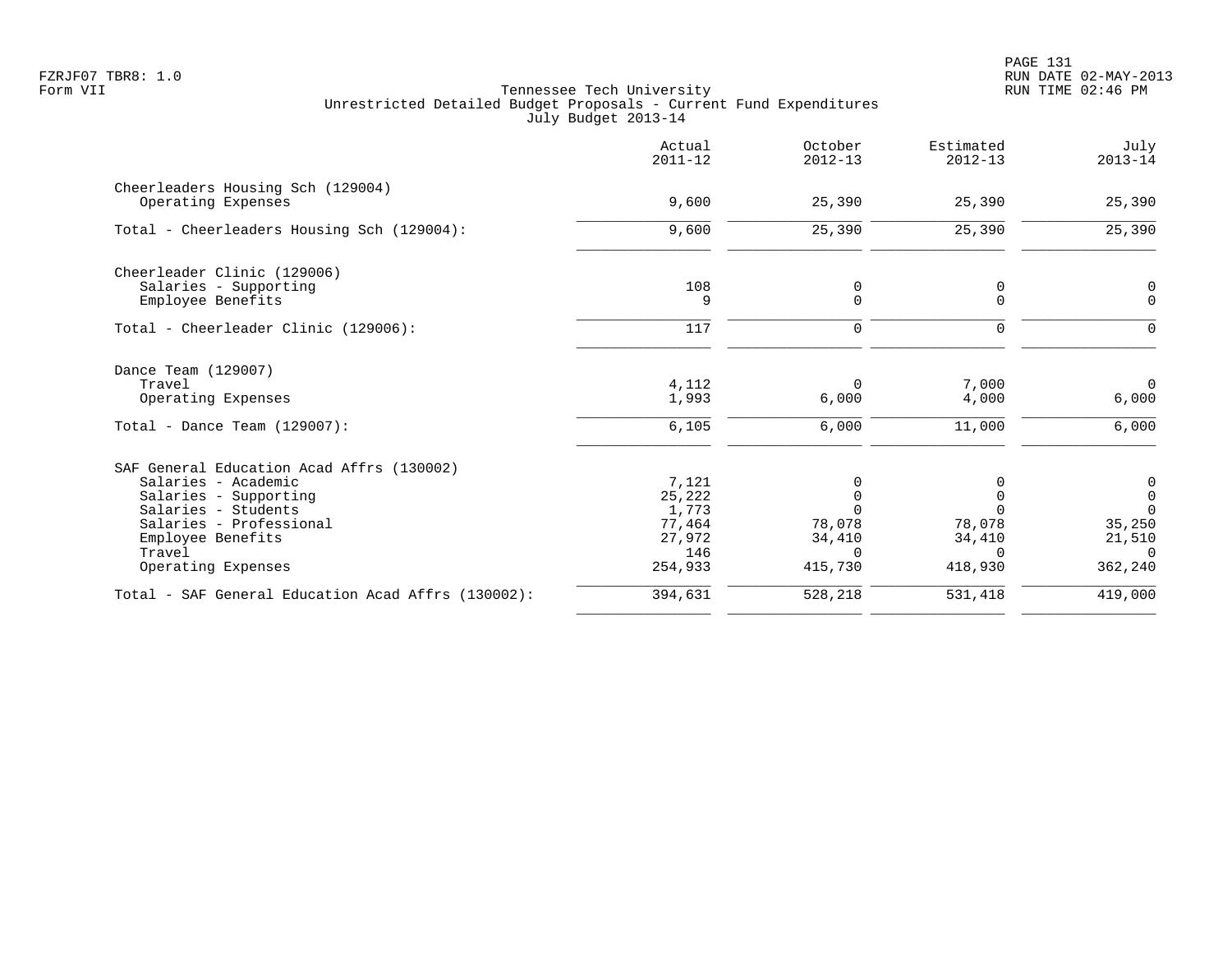|                                           | Actual<br>$2011 - 12$ | October<br>$2012 - 13$ | Estimated<br>$2012 - 13$ | July<br>$2013 - 14$ |
|-------------------------------------------|-----------------------|------------------------|--------------------------|---------------------|
| Band (155004)                             |                       |                        |                          |                     |
| Salaries - Supporting                     | 3,386                 |                        | 3,240                    | 0                   |
| Salaries - Students                       | 1,375                 |                        | 5,150                    | $\mathbf 0$         |
| Employee Benefits                         | 320                   |                        | $\Omega$                 | $\Omega$            |
| Travel                                    | 1,595                 | 1,600                  | 846                      | 1,600               |
| Operating Expenses                        | 28,685                | 67,050                 | 59,414                   | 7,050               |
| Department Revenues                       | $-1,772$              | $\Omega$               | $\Omega$                 | $\Omega$            |
| Total - Band $(155004)$ :                 | 33,589                | 68,650                 | 68,650                   | 8,650               |
| Pep Band Scholarships (155006)            |                       |                        |                          |                     |
| Operating Expenses                        | 108,005               | 148,010                | 148,010                  | 148,010             |
| Total - Pep Band Scholarships (155006):   | 108,005               | 148,010                | 148,010                  | 148,010             |
| Band Uniforms and Shoes (155009)          |                       |                        |                          |                     |
| Operating Expenses                        | 0                     | $\Omega$               | 4,400                    | $\Omega$            |
| Total - Band Uniforms and Shoes (155009): | $\Omega$              | 0                      | 4,400                    |                     |
| CATS Bus Service (203026)                 |                       |                        |                          |                     |
| Travel                                    | $\Omega$              | 10,000                 | $\Omega$                 | $\Omega$            |
| Operating Expenses                        | 6,000                 | 4,000                  | 16,000                   | 16,000              |
| Total - CATS Bus Service (203026):        | 6,000                 | 14,000                 | 16,000                   | 16,000              |
|                                           |                       |                        |                          |                     |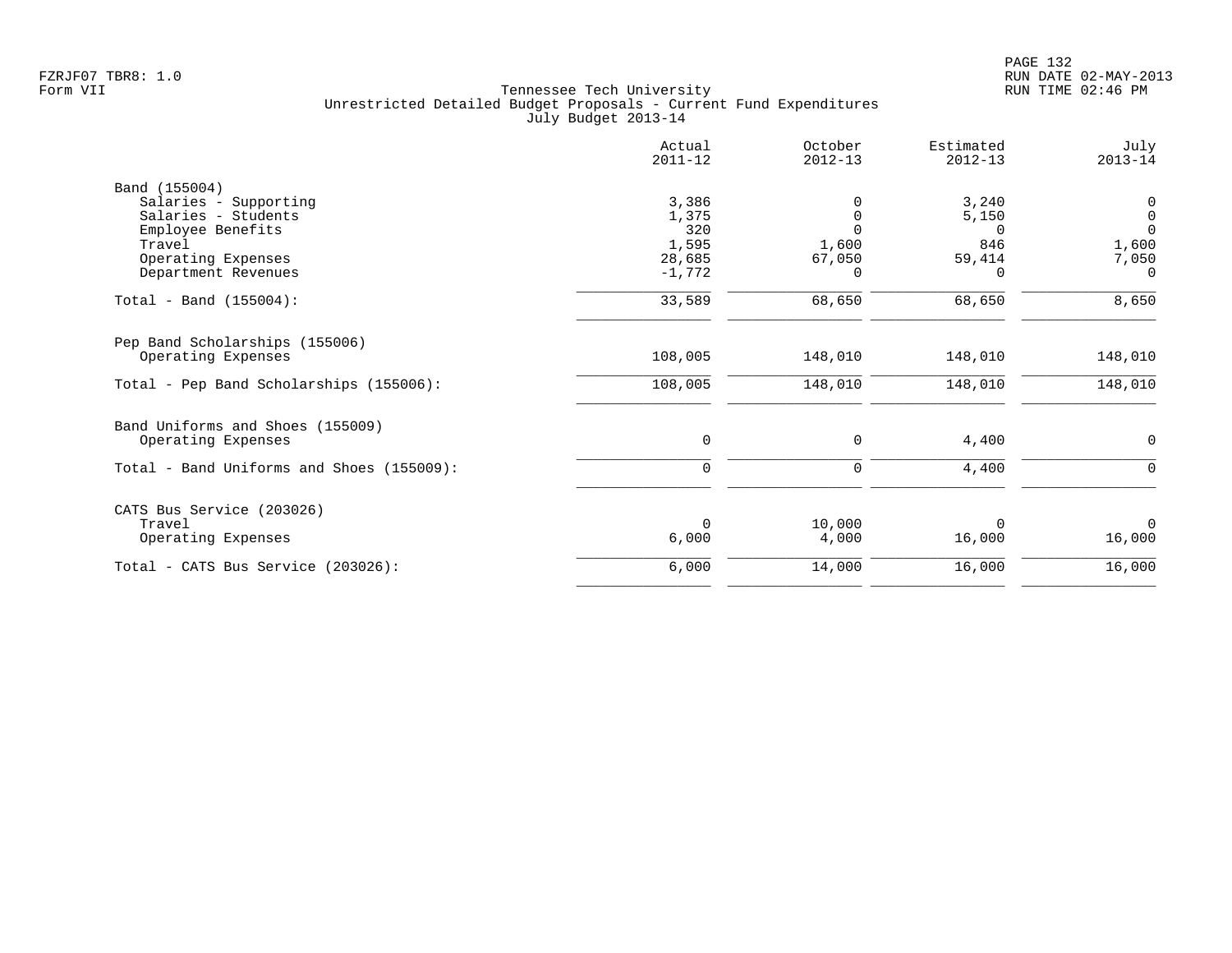|                                                      | Actual<br>$2011 - 12$ | October<br>$2012 - 13$ | Estimated<br>$2012 - 13$ | July<br>$2013 - 14$ |
|------------------------------------------------------|-----------------------|------------------------|--------------------------|---------------------|
| Marketing and Promotions (305000)                    |                       |                        |                          |                     |
| Salaries - Professional                              | 0                     | 100                    | 100                      | 100                 |
| Employee Benefits                                    | $\Omega$              | 720                    | 720                      | 720                 |
| Travel                                               | 528                   | $\Omega$               | $\Omega$                 | $\Omega$            |
| Operating Expenses                                   | 138,951               | 169,390                | 169,390                  | 159,390             |
| Total - Marketing and Promotions (305000):           | 139,479               | 170,210                | 170,210                  | 160,210             |
| Athletic Director (600050)                           |                       |                        |                          |                     |
| Salaries - Administrative                            | 70,958                | 78,320                 | 78,320                   | 78,420              |
| Salaries - Supporting                                | 109,838               | 164,004                | 161,104                  | 171,421             |
| Salaries - Students                                  | 7,046                 | 7,000                  | 1,380                    | 7,000               |
| Salaries - Professional                              | 191,725               | 211,900                | 199,720                  | 215,992             |
| Employee Benefits                                    | 148,116               | 155,000                | 183,250                  | 155,000             |
| Travel                                               | 39,641                | 20,000                 | 25,000                   | 20,000              |
| Operating Expenses                                   | 320,832               | 175,000                | 300,540                  | 175,000             |
| Capital Outlay                                       | 54,970                | $\Omega$               | 20,980                   | 0                   |
| Department Revenues                                  | $-154$                | $\Omega$               | $-30$                    | $\Omega$            |
| Total - Athletic Director (600050):                  | 942,972               | 811,224                | 970,264                  | 822,833             |
| Athletic Grad Assistant (600051)                     |                       |                        |                          |                     |
| Operating Expenses                                   | 29,993                | 31,200                 | 12,570                   | 31,200              |
| Total - Athletic Grad Assistant (600051):            | 29,993                | 31,200                 | 12,570                   | 31,200              |
| Marketing and Promotion Management (600052)          |                       |                        |                          |                     |
| Salaries - Academic                                  | 1,181                 | $\Omega$               | 1,030                    | $\Omega$            |
| Salaries - Supporting                                | 26,249                | 23,000                 | 71,260                   | 23,000              |
| Salaries - Students                                  | 19,119                | 15,000                 | 1,630                    | 15,000              |
| Employee Benefits                                    | 3,876                 | 4,000                  | 7,460                    | 4,000               |
| Travel                                               | 835                   | $\overline{0}$         | $\Omega$                 | $\mathbf 0$         |
| Operating Expenses                                   | 154,721               | 140,000                | 165,000                  | 140,000             |
| Capital Outlay                                       | $\Omega$              | 0                      | 13,500                   | 0                   |
| Department Revenues                                  | $-19$                 | $\overline{0}$         | $\Omega$                 | $\Omega$            |
| Total - Marketing and Promotion Management (600052): | 205,962               | 182,000                | 259,880                  | 182,000             |
|                                                      |                       |                        |                          |                     |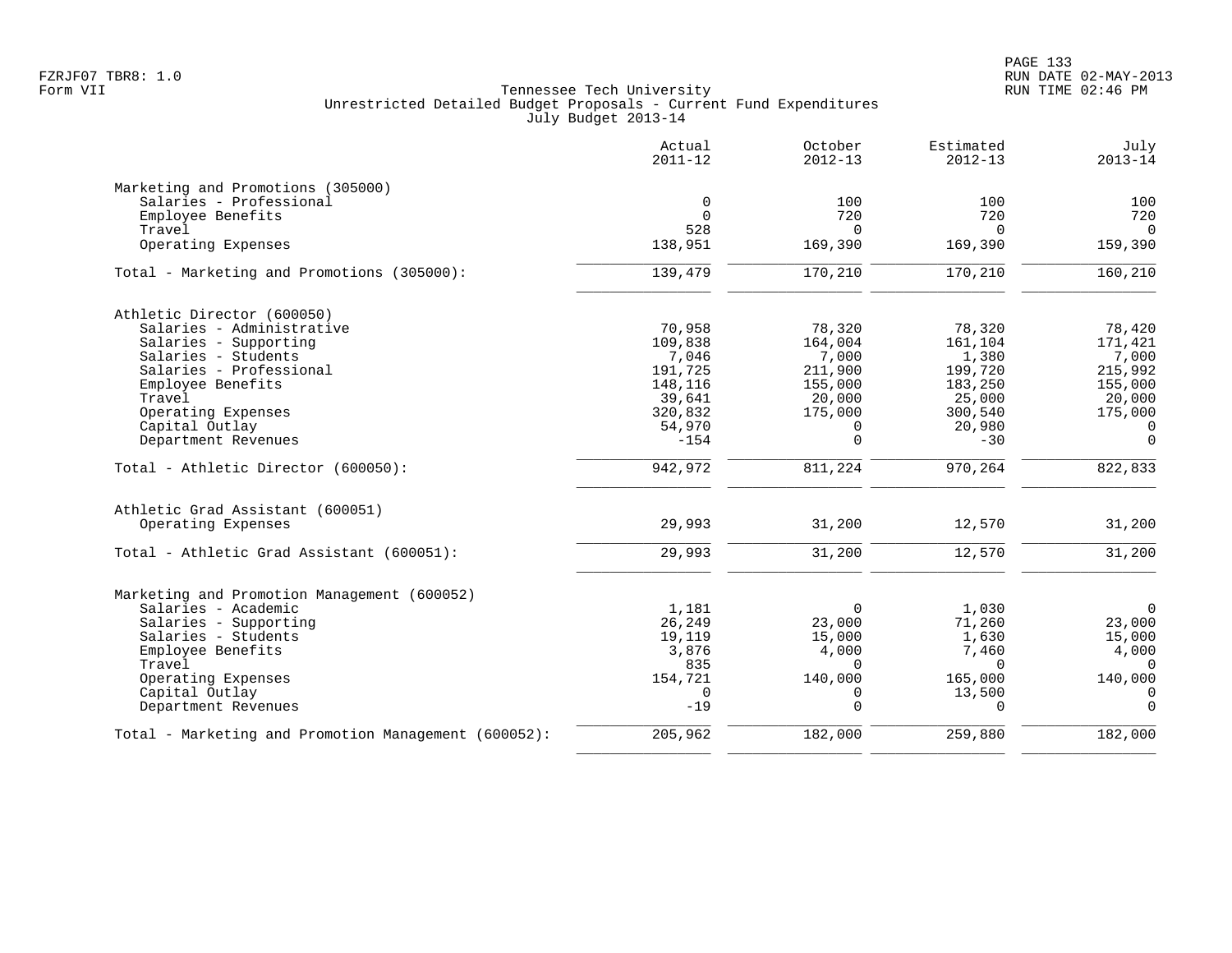PAGE 134 FZRJF07 TBR8: 1.0 RUN DATE 02-MAY-2013

|                                                                                                            | Actual<br>$2011 - 12$      | October<br>$2012 - 13$       | Estimated<br>$2012 - 13$  | July<br>$2013 - 14$          |
|------------------------------------------------------------------------------------------------------------|----------------------------|------------------------------|---------------------------|------------------------------|
| Athletic Concessions CDS (600053)<br>Operating Expenses                                                    | 0                          | 32,000                       | 0                         | 32,000                       |
| Total - Athletic Concessions CDS (600053):                                                                 | $\mathbf 0$                | 32,000                       | 0                         | 32,000                       |
| Athletic Medical and Insurance (600054)<br>Operating Expenses                                              | 133,973                    | 187,650                      | 187,650                   | 187,650                      |
| Total - Athletic Medical and Insurance (600054):                                                           | 133,973                    | 187,650                      | 187,650                   | 187,650                      |
| Athletic Awards (600055)<br>Operating Expenses<br>Department Revenues<br>Total - Athletic Awards (600055): | 42,339<br>$-212$<br>42,127 | 10,000<br>$\Omega$<br>10,000 | 15,072<br>$-72$<br>15,000 | 10,000<br>$\Omega$<br>10,000 |
| Athletic Comp Tickets (600056)<br>Operating Expenses                                                       | 21,433                     | 16,890                       | 19,580                    | 16,890                       |
| Total - Athletic Comp Tickets (600056):                                                                    | 21,433                     | 16,890                       | 19,580                    | 16,890                       |
| Athletic Book Account (600057)<br>Operating Expenses<br>Department Revenues                                | 161,330<br>$-1,395$        | 45,000<br>0                  | 45,000<br>0               | 45,000<br>$\Omega$           |
| Total - Athletic Book Account (600057):                                                                    | 159,935                    | 45,000                       | 45,000                    | 45,000                       |
|                                                                                                            |                            |                              |                           |                              |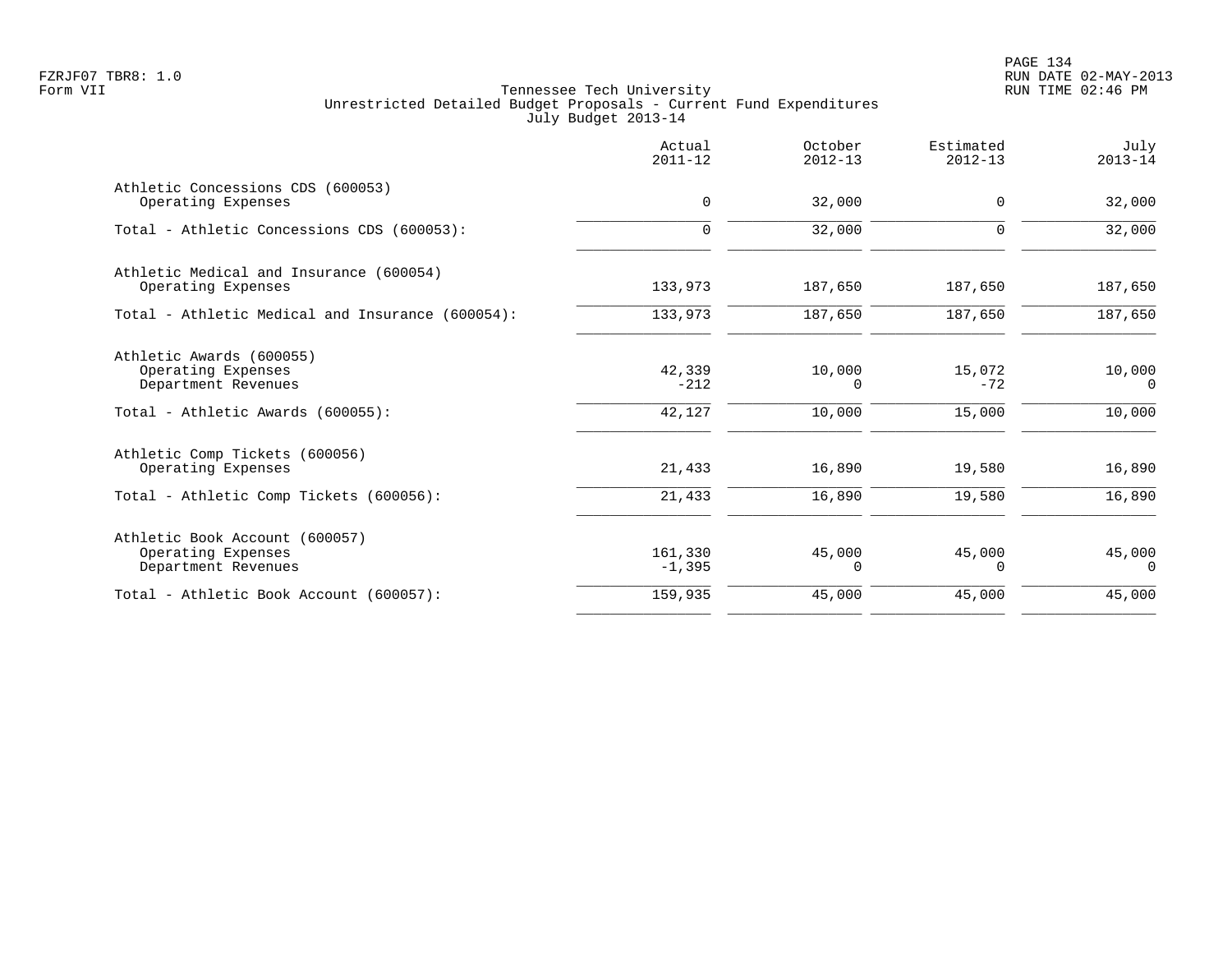|                                                | Actual<br>$2011 - 12$ | October<br>$2012 - 13$ | Estimated<br>$2012 - 13$ | July<br>$2013 - 14$  |
|------------------------------------------------|-----------------------|------------------------|--------------------------|----------------------|
| Athletic Book Trans Out (600058)               |                       |                        |                          |                      |
| Operating Expenses                             | $-159,935$            | $-45,000$              | $-45,000$                | $-45,000$            |
| Total - Athletic Book Trans Out (600058):      | $-159,935$            | $-45,000$              | $-45,000$                | $-45,000$            |
| Sports Information (600059)                    |                       |                        |                          |                      |
| Salaries - Supporting                          | 48,386                | 49,525                 | 74,075                   | 44,000               |
| Salaries - Professional                        | 55,360                | 55,850                 | 55,750                   | 55,850               |
| Employee Benefits                              | 31,730                | 35,000                 | 37,330                   | 35,000               |
| Travel                                         | 8,704                 | 6,920                  | 6,920                    | 6,920                |
| Operating Expenses<br>Department Revenues      | 47,704<br>$-11$       | 50,000<br>$\Omega$     | 50,000<br>$\Omega$       | 50,000<br>$\bigcirc$ |
|                                                |                       |                        |                          |                      |
| Total - Sports Information (600059):           | 191,873               | 197,295                | 224,075                  | 191,770              |
| Athletic Academic Counseling (600060)          |                       |                        |                          |                      |
| Salaries - Supporting                          | 16,351                | 25,677                 | 25,677                   | 26,336               |
| Salaries - Students                            | $\Omega$              | $\Omega$               | 3,500                    |                      |
| Salaries - Professional                        | 46,784                | 93,223                 | 93,433                   | 97,834               |
| Employee Benefits                              | 29,366                | 70,000                 | 71,600                   | 70,000               |
| Travel                                         | 887                   | $\Omega$               | 5,000                    | $\bigcap$            |
| Operating Expenses<br>Department Revenues      | 53,027<br>$-3$        | 12,690<br>$\Omega$     | 16,690<br>$\Omega$       | 12,690<br>$\Omega$   |
| Total - Athletic Academic Counseling (600060): | 146,412               | 201,590                | 215,900                  | 206,860              |
| Athletic Academic Tutoring (600061)            |                       |                        |                          |                      |
| Salaries - Supporting                          | 742                   | $\Omega$               |                          | $\Omega$             |
| Salaries - Students                            | 30,367                | 30,000                 | 41,250                   | 30,000               |
| Salaries - Professional                        | $\Omega$              | 300                    | 0                        | 300                  |
| Employee Benefits                              | 163                   | $\Omega$               | 320                      | $\overline{0}$       |
| Operating Expenses                             | $\Omega$              | 7,490                  | $\Omega$                 | 7,490                |
| Total - Athletic Academic Tutoring (600061):   | 31,272                | 37,790                 | 41,570                   | 37,790               |
|                                                |                       |                        |                          |                      |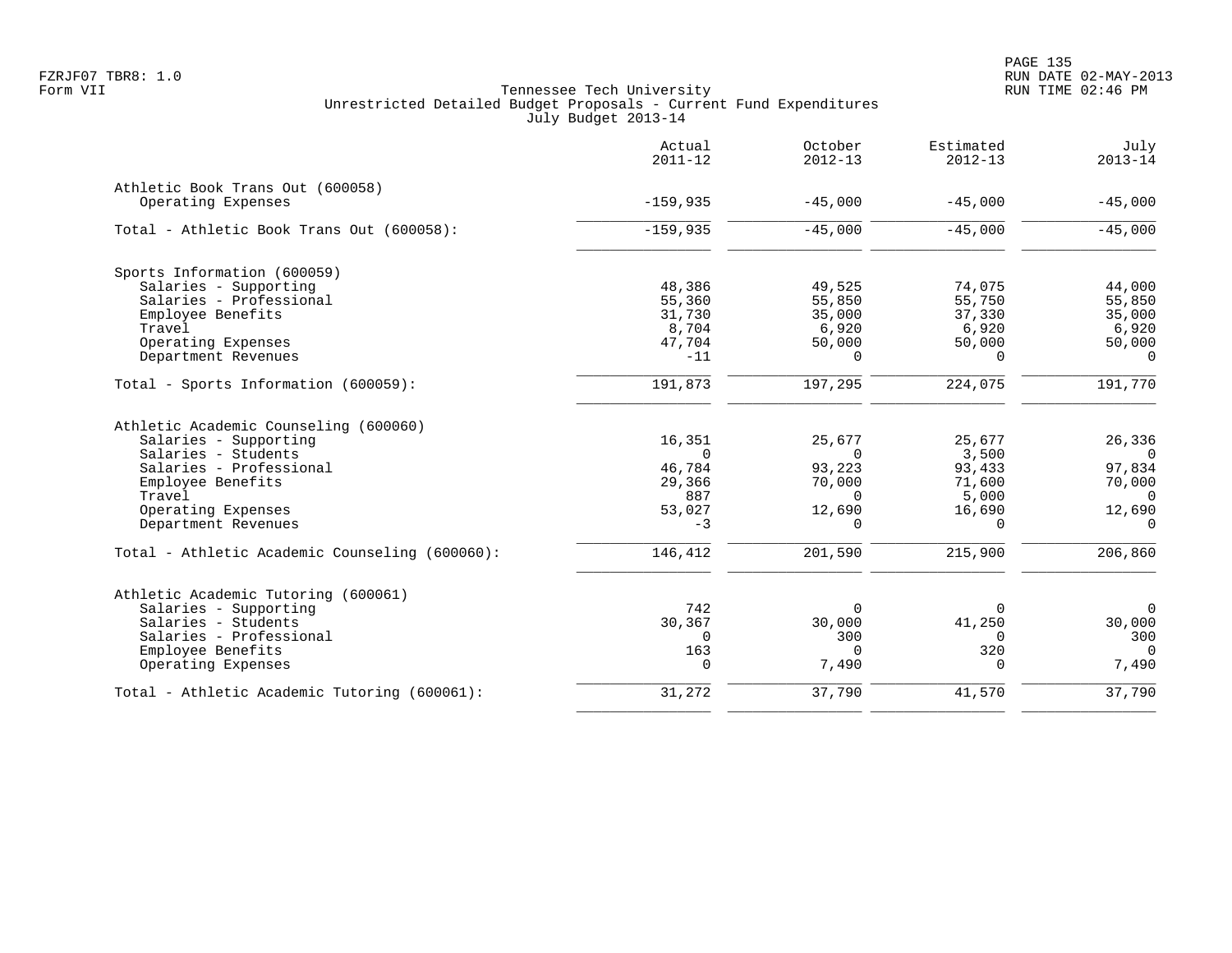|                                                       | Actual<br>$2011 - 12$ | October<br>$2012 - 13$ | Estimated<br>$2012 - 13$ | July<br>$2013 - 14$ |
|-------------------------------------------------------|-----------------------|------------------------|--------------------------|---------------------|
| Athletic Student Therapy Center (600062)              |                       |                        |                          |                     |
| Salaries - Students                                   | 2,515                 | $\Omega$               | 4,570                    | $\overline{0}$      |
| Salaries - Professional                               | 169,904               | 195,985                | 183,595                  | 196,825             |
| Employee Benefits                                     | 56,655                | 90,000                 | 70,540                   | 90,000              |
| Travel                                                | 9,783                 | 6,010                  | 11,010                   | 6,010               |
| Operating Expenses                                    | 86,352                | 85,190                 | 94,032                   | 85,190              |
| Department Revenues                                   | $-1$                  | $\Omega$               | $-2$                     | $\Omega$            |
| Total - Athletic Student Therapy Center (600062):     | 325,208               | 377,185                | 363,745                  | 378,025             |
| Athletic Training Graduate Teaching (600064)          |                       |                        |                          |                     |
| Operating Expenses                                    | 14,825                | 23,830                 | 12,570                   | 23,830              |
| Total - Athletic Training Graduate Teaching (600064): | 14,825                | 23,830                 | 12,570                   | 23,830              |
| Graduation Incentive (600065)                         |                       |                        |                          |                     |
| Operating Expenses                                    | 147,337               | 186,530                | 191,180                  | 186,530             |
| Total - Graduation Incentive (600065):                | 147,337               | 186,530                | 191,180                  | 186,530             |
| Strength and Conditioning (600066)                    |                       |                        |                          |                     |
| Salaries - Supporting                                 | 7,464                 | 6,000                  | 12,040                   | 6,000               |
| Salaries - Students                                   | 4,800                 | 7,500                  | 1,940                    | 7,500               |
| Salaries - Professional                               | 69,350                | 69,170                 | 69,870                   | 69,270              |
| Employee Benefits                                     | 25,249                | 20,000                 | 27,300                   | 20,000              |
| Travel                                                | 70                    | 5,000                  | 5,000                    | 5,000               |
| Operating Expenses<br>Department Revenues             | 15,223<br>$-28$       | 12,000<br>0            | 16,002<br>$-2$           | 12,000<br>0         |
|                                                       |                       |                        |                          |                     |
| Total - Strength and Conditioning (600066):           | 122,128               | 119,670                | 132,150                  | 119,770             |
|                                                       |                       |                        |                          |                     |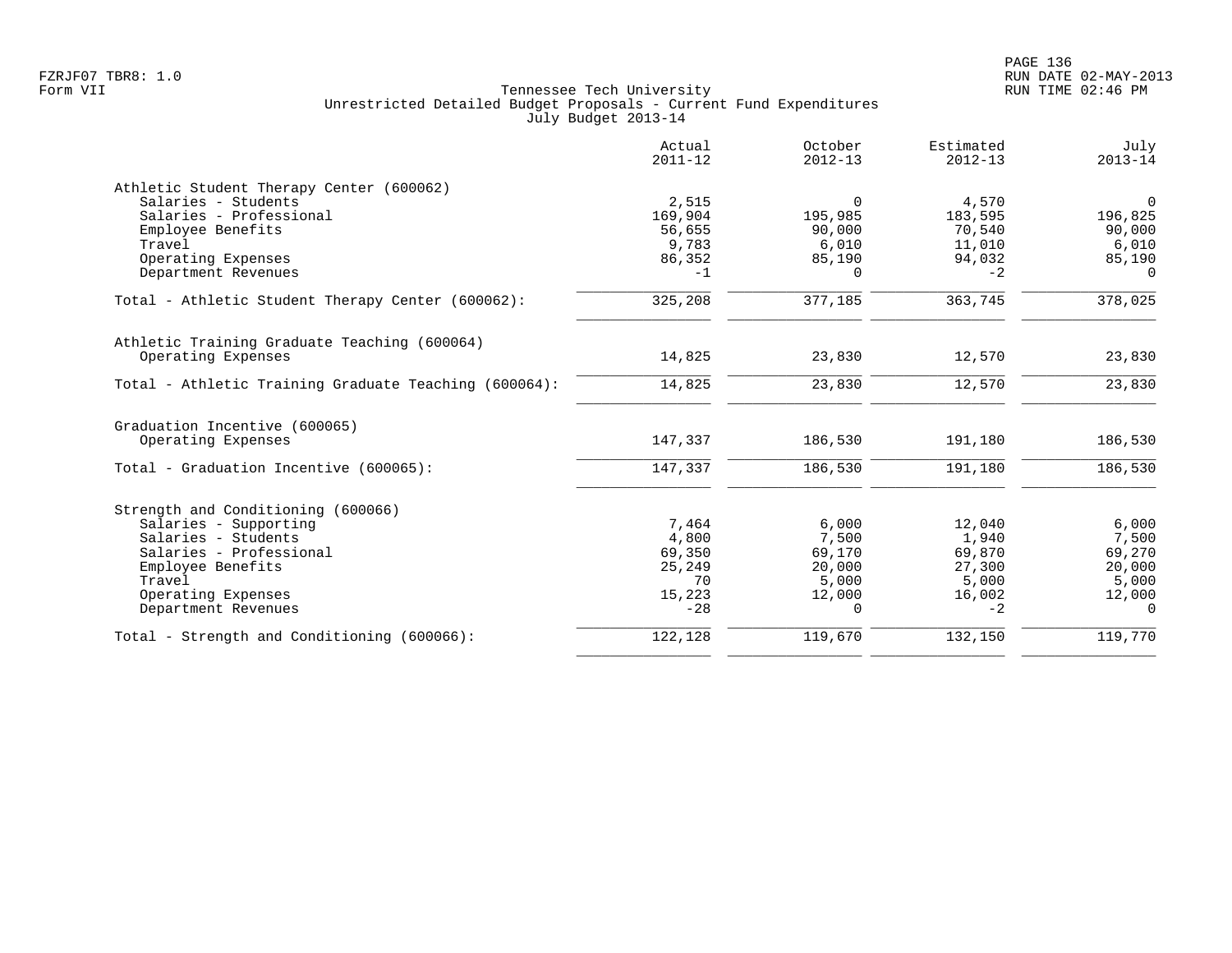|                                   | Actual<br>$2011 - 12$ | October<br>$2012 - 13$ | Estimated<br>$2012 - 13$ | July<br>$2013 - 14$ |
|-----------------------------------|-----------------------|------------------------|--------------------------|---------------------|
| Football (601000)                 |                       |                        |                          |                     |
| Salaries - Supporting             | 53,980                | 23,550                 | 61,730                   | 23,650              |
| Salaries - Students               | 5,000                 | 50                     | 7,350                    | 50                  |
| Salaries - Professional           | 377,975               | 383,792                | 391,432                  | 400,692             |
| Employee Benefits                 | 130,506               | 164,000                | 168,120                  | 164,000             |
| Travel                            | 257,533               | 323,030                | 343,030                  | 156,030             |
| Operating Expenses                | 227,575               | 267,420                | 277,490                  | 167,420             |
| Department Revenues               | $-171$                | $\Omega$               | $-70$                    | $\Omega$            |
| $Total - Football (601000):$      | 1,052,398             | 1,161,842              | 1,249,082                | 911,842             |
| Mens Basketball (601001)          |                       |                        |                          |                     |
| Salaries - Supporting             | 33,572                | 36,275                 | 22,775                   | 36,613              |
| Salaries - Students               | $\Omega$              | 100                    | $\Omega$                 | 100                 |
| Salaries - Professional           | 212,531               | 234,472                | 240,772                  | 235,272             |
| Employee Benefits                 | 86,042                | 90,000                 | 99,040                   | 90,000              |
| Travel                            | 184,720               | 149,610                | 169,610                  | 149,610             |
| Operating Expenses                | 108,404               | 124,880                | 135,010                  | 124,880             |
| Department Revenues               | $-65$                 | $\Omega$               | $-130$                   | $\Omega$            |
| Total - Mens Basketball (601001): | 625,204               | 635,337                | 667,077                  | 636,475             |
| Baseball (601003)                 |                       |                        |                          |                     |
| Salaries - Students               | $\Omega$              | 280                    | $\Omega$                 | 280                 |
| Salaries - Professional           | 81,060                | 81,245                 | 81,025                   | 81,345              |
| Employee Benefits                 | 20,964                | 23,000                 | 22,530                   | 23,000              |
| Travel                            | 62,764                | 47,420                 | 60,420                   | 47,420              |
| Operating Expenses                | 74,587                | 47,130                 | 63,475                   | 47,130              |
| Department Revenues               | $-325$                | 0                      | $-35$                    | $\overline{0}$      |
| $Total - Baseball (601003):$      | 239,050               | 199,075                | 227,415                  | 199,175             |
|                                   |                       |                        |                          |                     |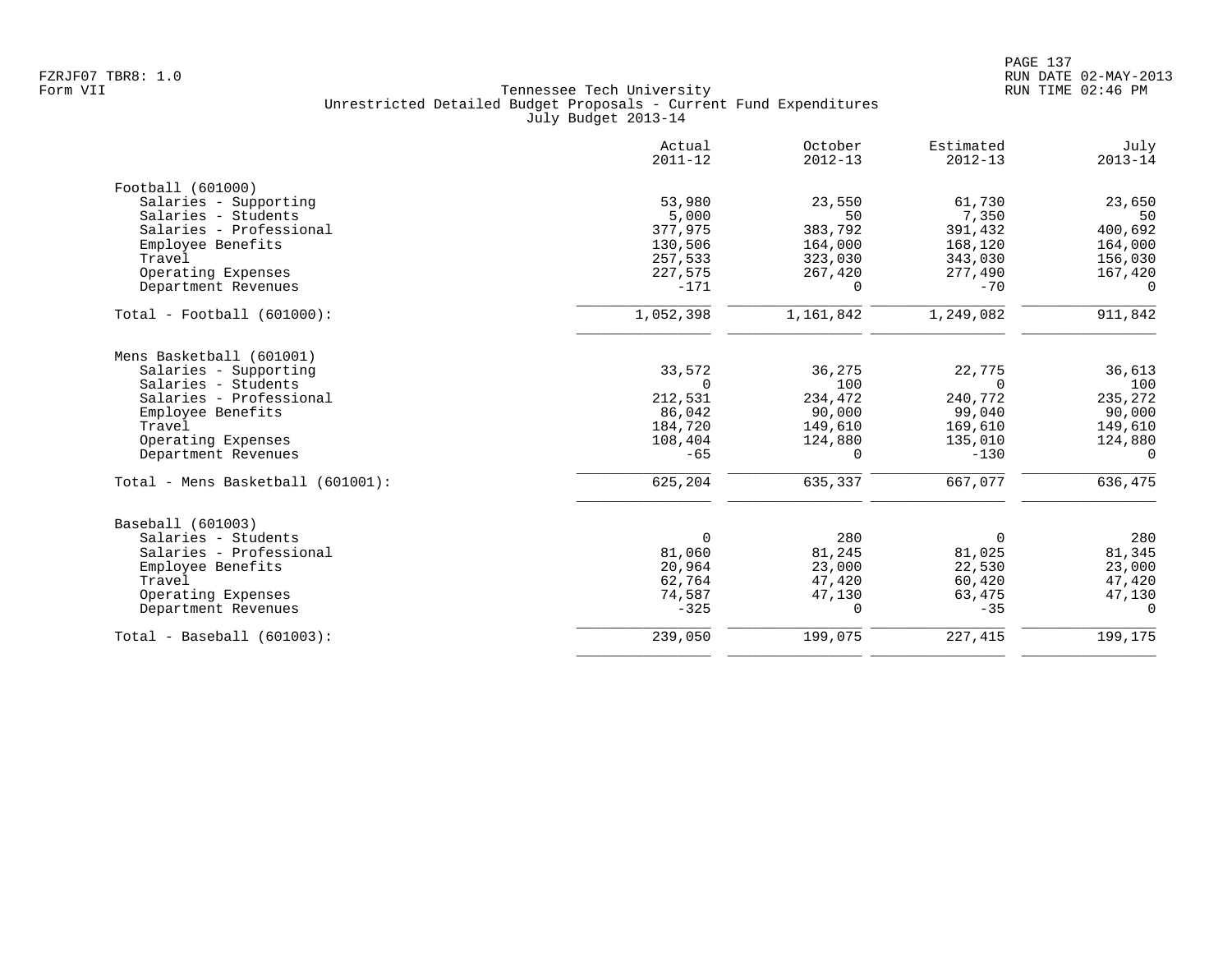|                                           | Actual<br>$2011 - 12$ | October<br>$2012 - 13$ | Estimated<br>$2012 - 13$ | July<br>$2013 - 14$ |
|-------------------------------------------|-----------------------|------------------------|--------------------------|---------------------|
| Mens Cross Country (601005)               |                       |                        |                          |                     |
| Salaries - Professional                   | 5,400                 | 5,400                  | 6,000                    | 5,400               |
| Employee Benefits                         | 413                   | 400                    | 500                      | 400                 |
| Travel                                    | 4,452                 | 7,100                  | 7,100                    | 7,100               |
| Operating Expenses                        | 5,482                 | 4,880                  | 7,380                    | 4,880               |
| Total - Mens Cross Country (601005):      | 15,747                | 17,780                 | 20,980                   | 17,780              |
| Mens Golf (601006)                        |                       |                        |                          |                     |
| Salaries - Professional                   | 10,500                | 10,500                 | 10,500                   | 10,500              |
| Employee Benefits                         | 807                   | 800                    | 890                      | 800                 |
| Travel                                    | 22,226                | 24,350                 | 32,350                   | 24,350              |
| Operating Expenses                        | 15,133                | 10,000                 | 12,000                   | 10,000              |
| Total - Mens Golf $(601006)$ :            | 48,666                | 45,650                 | 55,740                   | 45,650              |
| Mens Tennis (601007)                      |                       |                        |                          |                     |
| Salaries - Students                       | 4,270                 | $\mathbf 0$            | 0                        | $\mathbf 0$         |
| Salaries - Professional                   | 42,992                | 38,730                 | 41,230                   | 38,830              |
| Employee Benefits                         | 11,567                | 15,000                 | 11,620                   | 15,000              |
| Travel                                    | 27,462                | 33,000                 | 41,000                   | 33,000              |
| Operating Expenses                        | 22,741                | 22,500                 | 27,500                   | 22,500              |
| Department Revenues                       | $-3$                  | 0                      | 0                        | $\mathbf 0$         |
| Total - Mens Tennis (601007):             | 109,029               | 109,230                | 121,350                  | 109,330             |
| Mens Tennis Tournaments (601008)          |                       |                        |                          |                     |
| Travel                                    | 3,465                 | 0                      | 3,500                    | 0                   |
| Total - Mens Tennis Tournaments (601008): | 3,465                 | 0                      | 3,500                    | $\mathbf 0$         |
|                                           |                       |                        |                          |                     |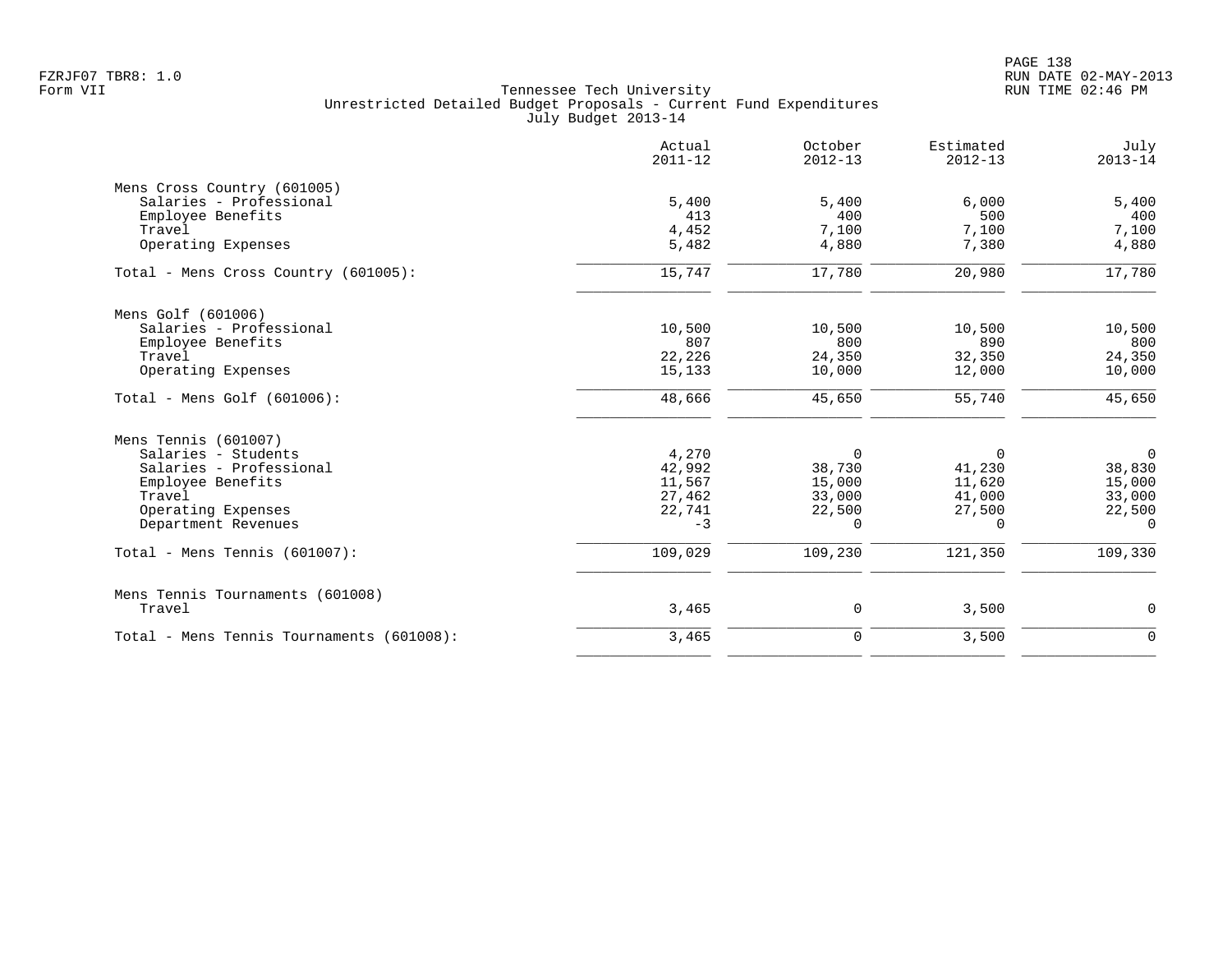|                                                               | Actual<br>$2011 - 12$ | October<br>$2012 - 13$ | Estimated<br>$2012 - 13$ | July<br>$2013 - 14$     |
|---------------------------------------------------------------|-----------------------|------------------------|--------------------------|-------------------------|
| Mens OVC Tournaments (601011)<br>Travel<br>Operating Expenses | 16,661<br>905         | 0<br>$\Omega$          | 10,000<br>$\Omega$       | $\mathbf 0$<br>$\Omega$ |
| Total - Mens OVC Tournaments (601011):                        | 17,566                | 0                      | 10,000                   | $\Omega$                |
| Mens OVC Golf (601012)<br>Travel                              | 3,257                 | 0                      | 3,500                    | 0                       |
| Total - Mens OVC Golf $(601012)$ :                            | 3,257                 | $\mathbf 0$            | 3,500                    | ∩                       |
| Mens OVC Baseball Tourney (601014)<br>Travel                  | 0                     | $\mathbf 0$            | 15,000                   | $\mathbf 0$             |
| Total - Mens OVC Baseball Tourney (601014):                   | $\Omega$              | $\Omega$               | 15,000                   | $\Omega$                |
| Mens OVC Cross Country Tourney (601016)<br>Travel             | 634                   | 0                      | 790                      | 0                       |
| Total - Mens OVC Cross Country Tourney (601016):              | 634                   | $\mathbf 0$            | 790                      | $\Omega$                |
| Football Tournaments (601017)<br>Operating Expenses           | 70,642                | $\mathbf 0$            | $\mathbf 0$              | $\mathbf 0$             |
| Total - Football Tournaments (601017):                        | 70,642                | 0                      | 0                        | $\mathbf 0$             |
|                                                               |                       |                        |                          |                         |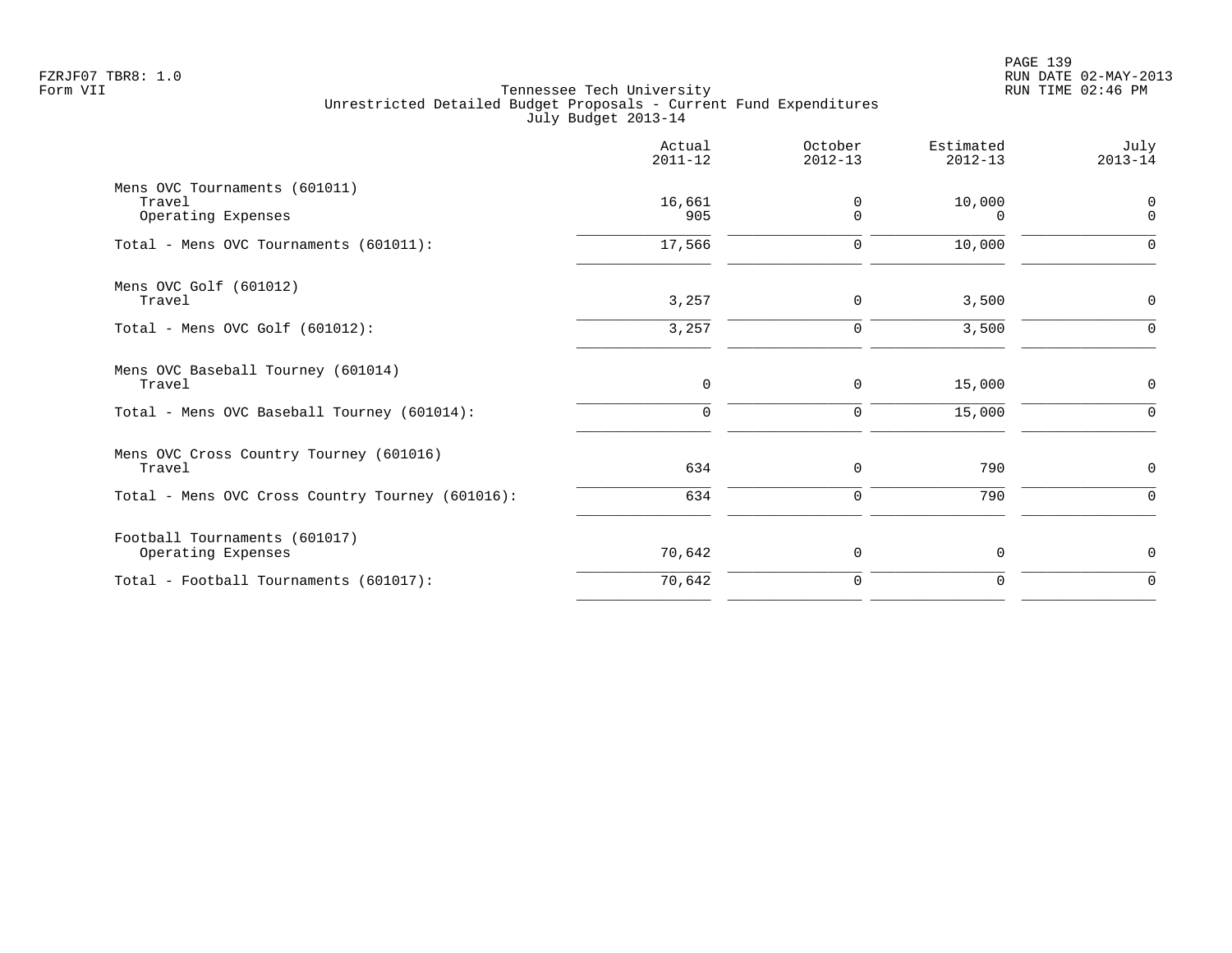| Actual<br>$2011 - 12$ | October<br>$2012 - 13$ | Estimated<br>$2012 - 13$ | July<br>$2013 - 14$     |
|-----------------------|------------------------|--------------------------|-------------------------|
| 1,546,831             | 1,537,960              | 1,586,360                | 1,537,960               |
| 1,546,831             | 1,537,960              | 1,586,360                | 1,537,960               |
| 416,406               | 412,800                | 482,760                  | 412,800                 |
| 416,406               | 412,800                | 482,760                  | 412,800                 |
| 219,887               | 287,530                | 249,910                  | 287,530<br>287,530      |
| $-4,645$              | 0                      | 0                        | $\mathbf 0$<br>$\Omega$ |
|                       |                        |                          |                         |
| 130,361               | 137,470                | 140,780                  | 137,470                 |
| 130,361               | 137,470                | 140,780                  | 137,470                 |
|                       | 219,887<br>$-4,645$    | 287,530<br>0             | 249,910<br>0            |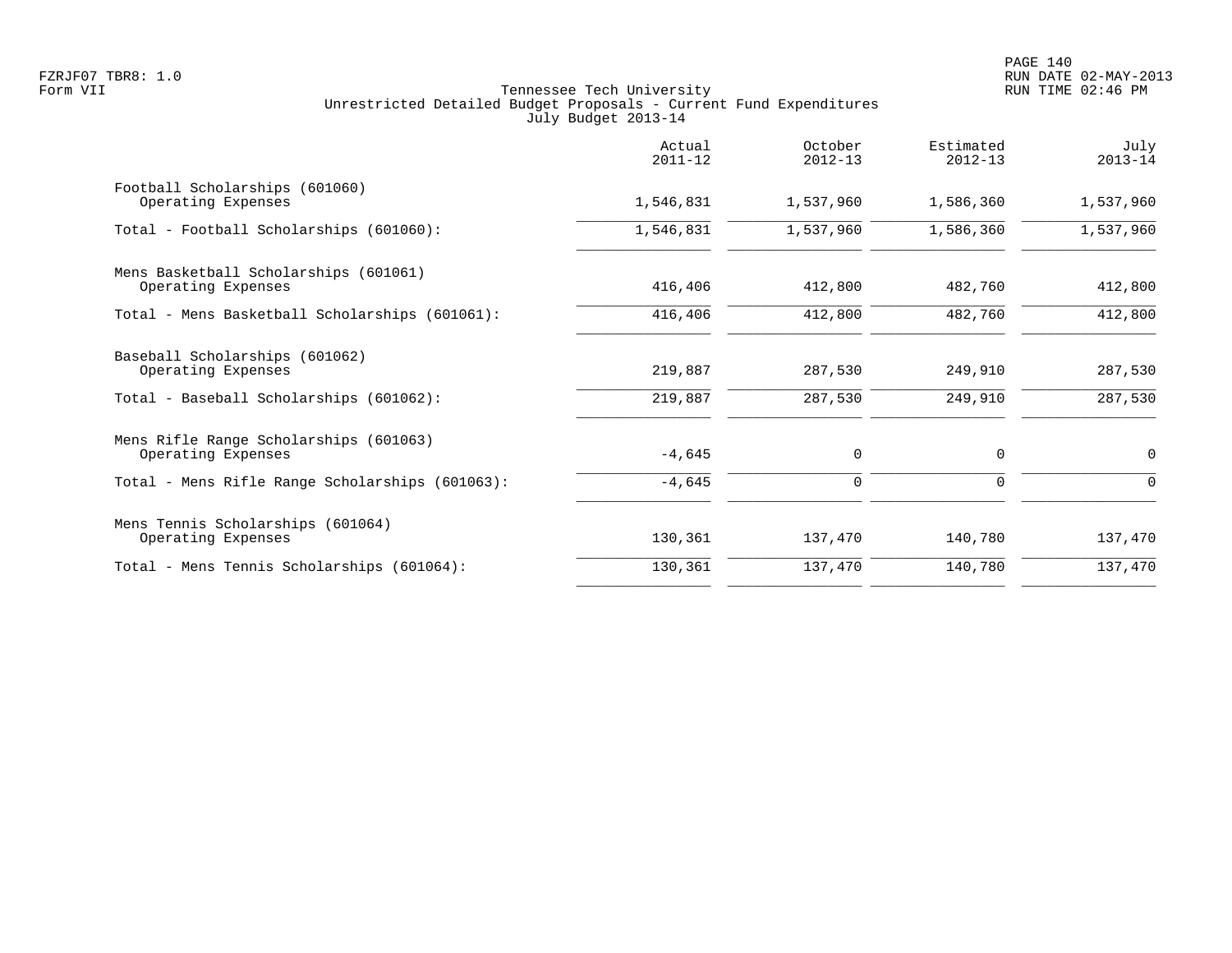|                                                       | Actual<br>$2011 - 12$ | October<br>$2012 - 13$ | Estimated<br>$2012 - 13$ | July<br>$2013 - 14$ |
|-------------------------------------------------------|-----------------------|------------------------|--------------------------|---------------------|
| Mens Golf Scholarships (601065)<br>Operating Expenses | 28,387                | 70,560                 | 49,010                   | 70,560              |
| Total - Mens Golf Scholarships (601065):              | 28,387                | 70,560                 | 49,010                   | 70,560              |
| Mens Cross Country Scholarships (601066)              |                       |                        |                          |                     |
| Operating Expenses                                    | 35,136                | 78,400                 | 59,780                   | 78,400              |
| Total - Mens Cross Country Scholarships (601066):     | 35,136                | 78,400                 | 59,780                   | 78,400              |
| Womens Basketball (602000)                            |                       |                        |                          |                     |
| Salaries - Supporting                                 | 28,447                | 32,728                 | 20,448                   | 33,048              |
| Salaries - Students                                   | $\Omega$              | 100                    | 12,280                   | 100                 |
| Salaries - Professional<br>Employee Benefits          | 176,187<br>62,154     | 205,096<br>66,000      | 196,686<br>77,280        | 206,796<br>66,000   |
| Travel                                                | 127,829               | 112,700                | 123,700                  | 112,700             |
| Operating Expenses                                    | 88,303                | 93,660                 | 106,705                  | 93,660              |
| Department Revenues                                   | $-198$                | $\Omega$               | $-45$                    | $\Omega$            |
| Total - Womens Basketball (602000):                   | 482,722               | 510,284                | 537,054                  | 512,304             |
| Womens Bball OVC Tournaments (602001)                 |                       |                        |                          |                     |
| Travel                                                | 31,443                | 0                      | 15,000                   | 0                   |
| Operating Expenses                                    | 10,553                | $\mathbf 0$            | $\Omega$                 | $\Omega$            |
| Total - Womens Bball OVC Tournaments (602001):        | 41,996                | $\mathbf 0$            | 15,000                   | $\mathbf 0$         |
|                                                       |                       |                        |                          |                     |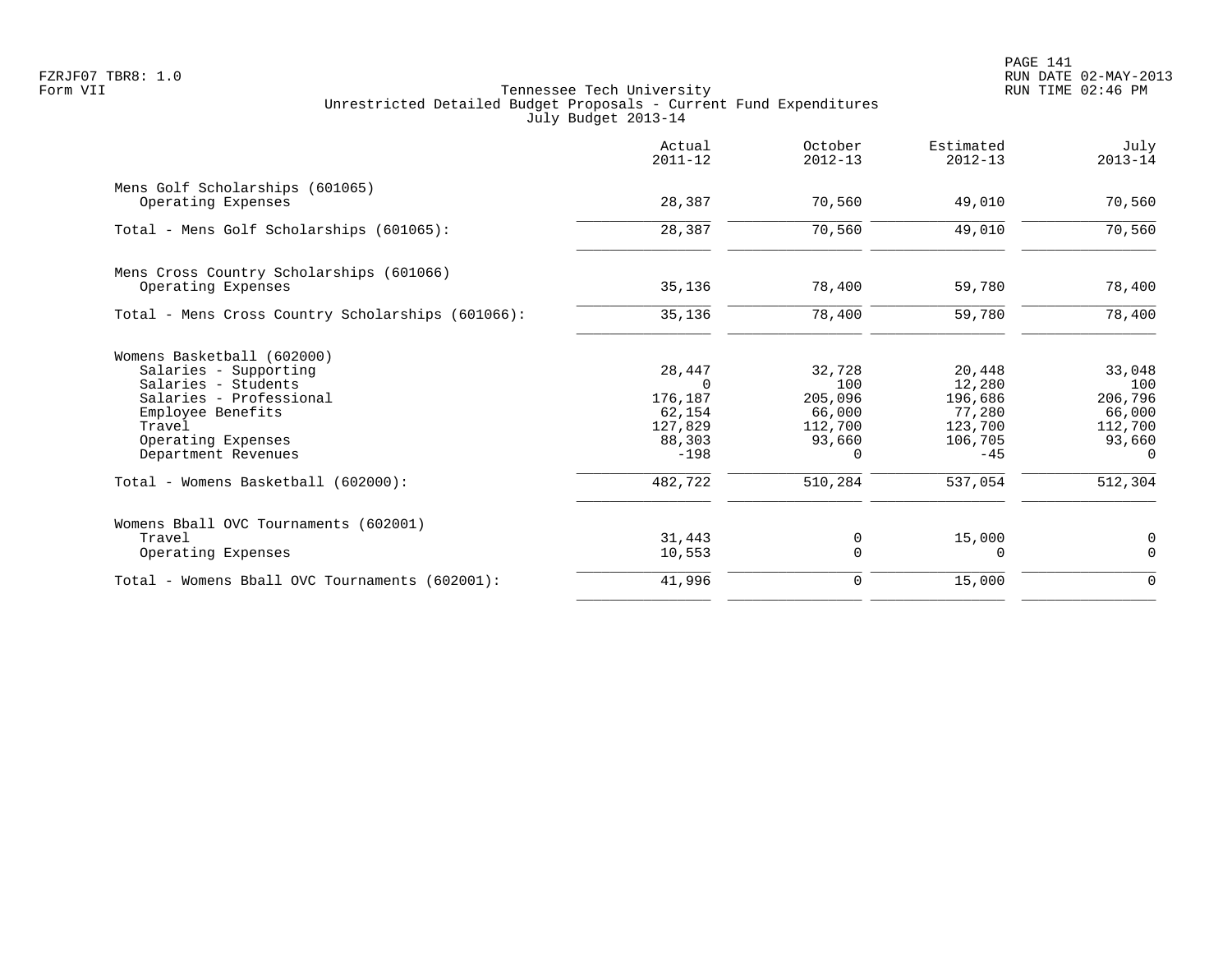|                                              | Actual<br>$2011 - 12$ | October<br>$2012 - 13$ | Estimated<br>$2012 - 13$ | July<br>$2013 - 14$ |
|----------------------------------------------|-----------------------|------------------------|--------------------------|---------------------|
| Womens Volleyball (602004)                   |                       |                        |                          |                     |
| Salaries - Students                          | 1,235                 | 550                    | 1,340                    | 550                 |
| Salaries - Professional                      | 61,842                | 57,352                 | 73,882                   | 67,148              |
| Employee Benefits                            | 18,915                | 29,090                 | 23,380                   | 29,090              |
| Travel                                       | 40,576                | 33,600                 | 43,600                   | 33,600              |
| Operating Expenses                           | 23,473                | 21,240                 | 29,242                   | 21,240              |
| Department Revenues                          | $-16$                 | 0                      | $-2$                     | $\Omega$            |
| Total - Womens Volleyball (602004):          | 146,025               | 141,832                | 171,442                  | 151,628             |
| Womens Golf (602008)                         |                       |                        |                          |                     |
| Salaries - Professional                      | 15,500                | 15,500                 | 15,500                   | 15,500              |
| Employee Benefits                            | 1,187                 | 1,400                  | 1,270                    | 1,400               |
| Travel                                       | 25,579                | 26,650                 | 34,650                   | 26,650              |
| Operating Expenses                           | 13,969                | 10,000                 | 12,022                   | 10,000              |
| Department Revenues                          | $-18$                 | 0                      | $-22$                    | 0                   |
| $Total - Womens Golf (602008):$              | 56,217                | 53,550                 | 63,420                   | 53,550              |
| Womens Cross Country Track (602009)          |                       |                        |                          |                     |
| Salaries - Professional                      | 10,800                | 10,800                 | 14,500                   | 10,800              |
| Employee Benefits                            | 827                   | 1,130                  | 920                      | 1,130               |
| Travel                                       | 16,129                | 19,750                 | 19,750                   | 19,750              |
| Operating Expenses                           | 16,282                | 10,000                 | 15,000                   | 10,000              |
| Total - Womens Cross Country Track (602009): | 44,038                | 41,680                 | 50,170                   | 41,680              |
|                                              |                       |                        |                          |                     |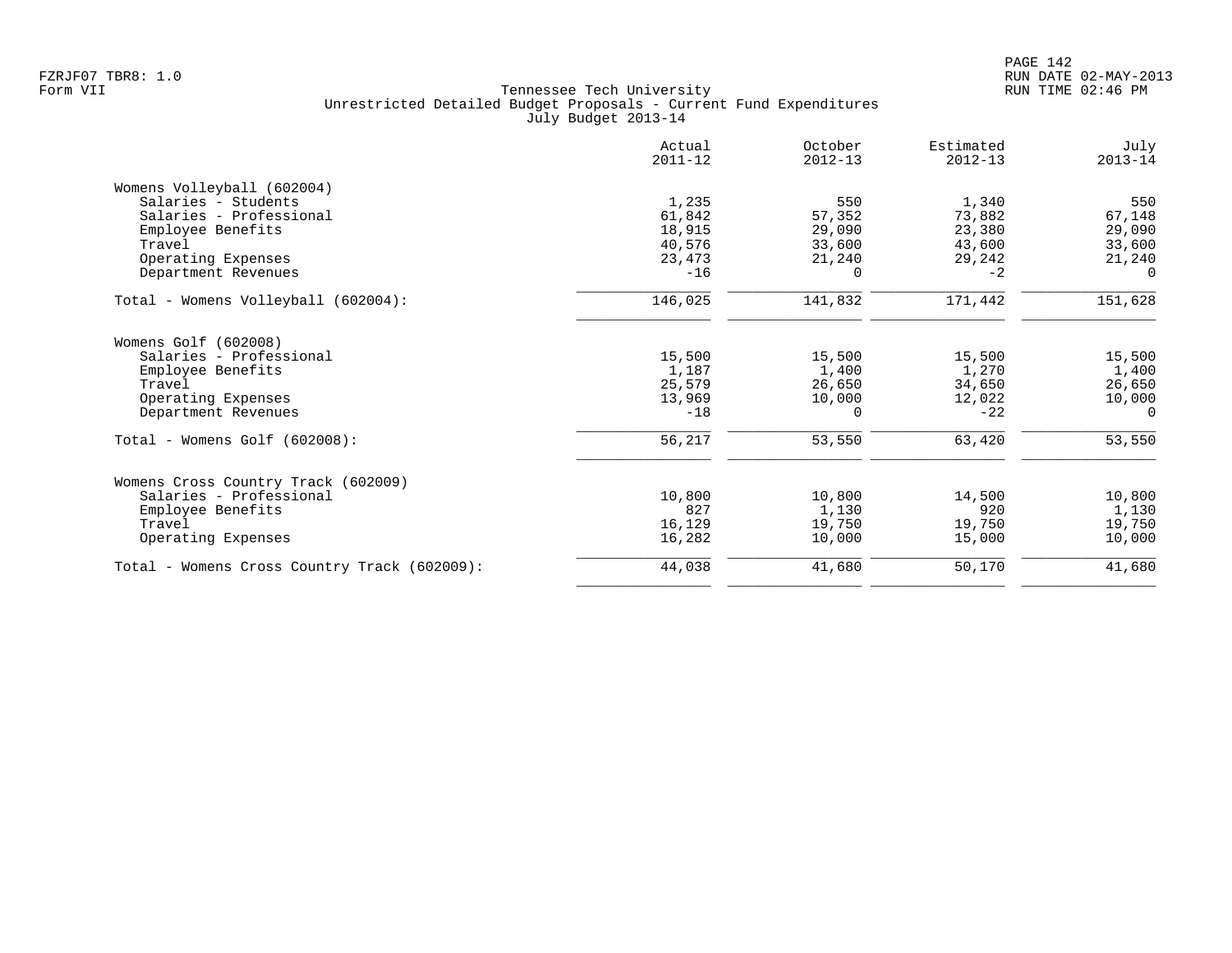|                                                   | Actual<br>$2011 - 12$ | October<br>$2012 - 13$ | Estimated<br>$2012 - 13$ | July<br>$2013 - 14$  |
|---------------------------------------------------|-----------------------|------------------------|--------------------------|----------------------|
| Womens Track Tournaments (602010)<br>Travel       | 7,801                 | $\mathbf 0$            | 4,000                    | 0                    |
| Total - Womens Track Tournaments (602010):        | 7,801                 | $\mathbf 0$            | 4,000                    | 0                    |
| Womens Softball (602011)                          |                       |                        |                          |                      |
| Salaries - Professional                           | 86,306                | 86,603                 | 91,313                   | 85,203               |
| Employee Benefits                                 | 21,840                | 23,000                 | 27,830                   | 23,000               |
| Travel                                            | 72,644                | 42,960                 | 62,960                   | 42,960               |
| Operating Expenses<br>Department Revenues         | 58,461<br>$-12$       | 36,440<br>$\Omega$     | 51,440<br>$\Omega$       | 36,440<br>$\Omega$   |
|                                                   |                       |                        |                          |                      |
| Total - Womens Softball (602011):                 | 239,239               | 189,003                | 233,543                  | 187,603              |
| Womens Soccer (602012)                            |                       |                        |                          |                      |
| Salaries - Students                               | $\Omega$              | 500                    | $\Omega$                 | 500                  |
| Salaries - Professional                           | 68,577                | 74,543                 | 69,543                   | 74,843               |
| Employee Benefits                                 | 19,282                | 20,000                 | 20,510                   | 20,000               |
| Travel                                            | 64,839                | 47,150                 | 60,150                   | 47,150               |
| Operating Expenses                                | 67,487                | 33,560                 | 41,560                   | 33,560               |
| Capital Outlay<br>Department Revenues             | 11,909<br>$-1$        | 0<br>$\Omega$          | 0<br>$\Omega$            | $\Omega$<br>$\Omega$ |
| Total - Womens Soccer (602012):                   | 232,093               | 175,753                | 191,763                  | 176,053              |
| Womens OVC Softball Tournaments (602013)          |                       |                        |                          |                      |
| Travel                                            | 9,308                 | 0                      | $\mathbf 0$              | 0                    |
| Total - Womens OVC Softball Tournaments (602013): | 9,308                 | $\mathbf 0$            | $\Omega$                 | $\Omega$             |
|                                                   |                       |                        |                          |                      |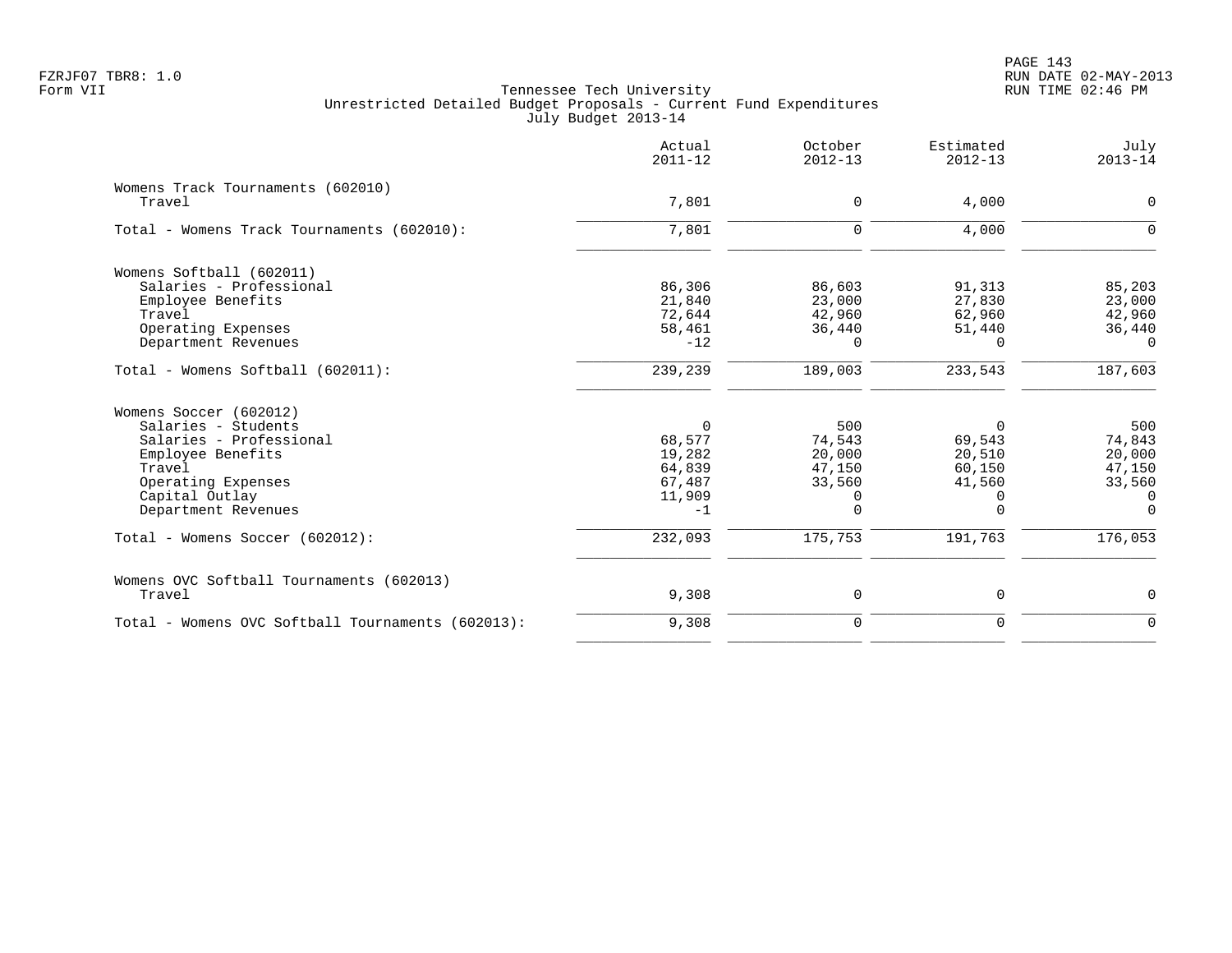PAGE 144 FZRJF07 TBR8: 1.0 RUN DATE 02-MAY-2013

|                                                               | Actual<br>$2011 - 12$ | October<br>$2012 - 13$ | Estimated<br>$2012 - 13$ | July<br>$2013 - 14$ |
|---------------------------------------------------------------|-----------------------|------------------------|--------------------------|---------------------|
| Womens OVC Golf (602014)<br>Travel                            | 3,381                 | $\mathbf 0$            | $\mathbf 0$              | $\mathbf 0$         |
| Total - Womens OVC Golf (602014):                             | 3,381                 | $\mathbf 0$            | $\mathbf 0$              | 0                   |
| Womens Basketball Scholarships (602060)<br>Operating Expenses | 442,895               | 458,220                | 428,370                  | 458,220             |
| Total - Womens Basketball Scholarships (602060):              | 442,895               | 458,220                | 428,370                  | 458,220             |
| Womens Volleyball Scholarships (602061)<br>Operating Expenses | 352,261               | 374,340                | 372,160                  | 374,340             |
| Total - Womens Volleyball Scholarships (602061):              | 352,261               | 374,340                | 372,160                  | 374,340             |
| Womens Golf Scholarships (602063)<br>Operating Expenses       | 59,206                | 183,290                | 67,610                   | 183,290             |
| Total - Womens Golf Scholarships (602063):                    | 59,206                | 183,290                | 67,610                   | 183,290             |
| Womens Softball Scholarships (602064)<br>Operating Expenses   | 304,107               | 366,580                | 308,800                  | 366,580             |
| Total - Womens Softball Scholarships (602064):                | 304,107               | 366,580                | 308,800                  | 366,580             |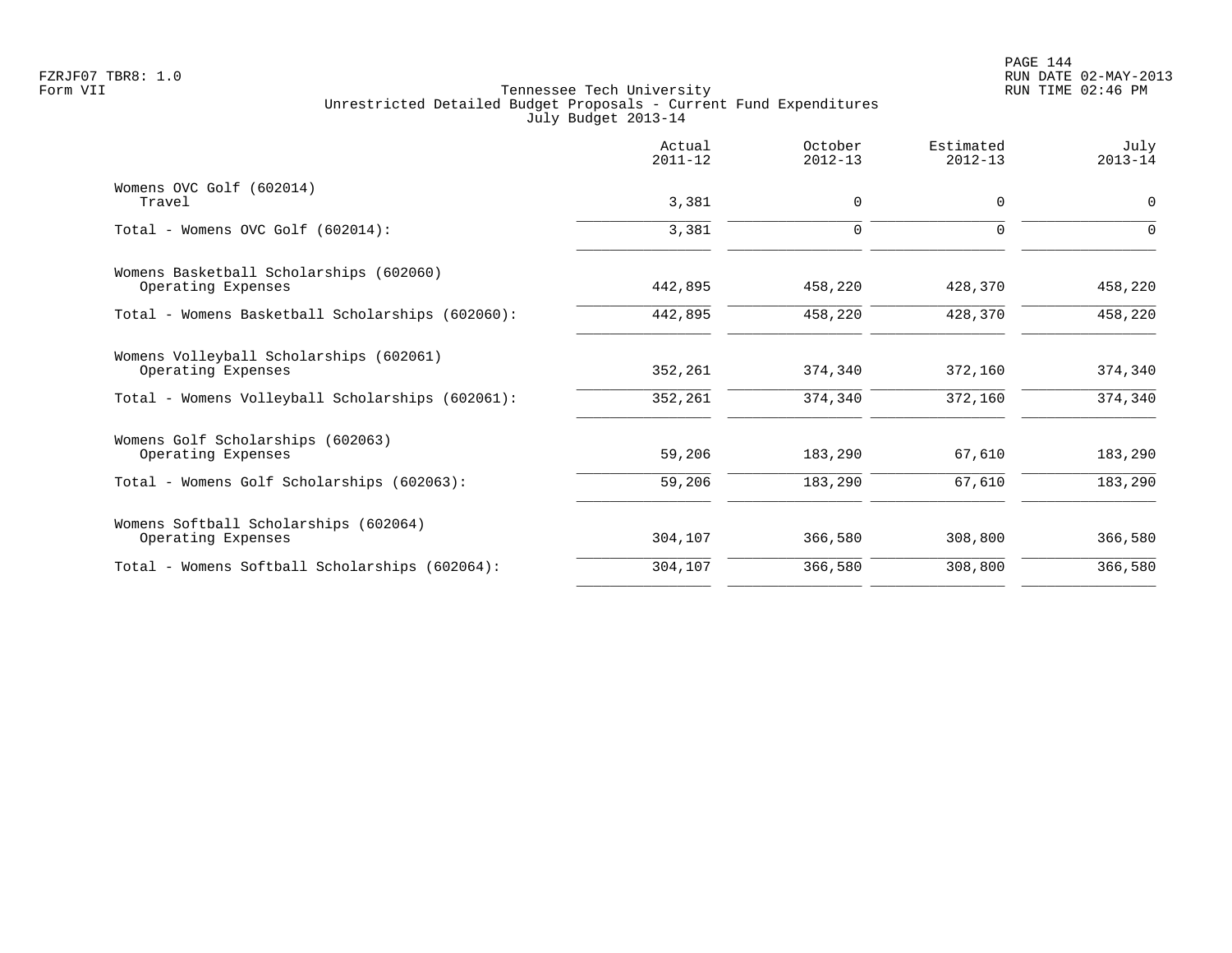|                                                                                                                                                  | Actual<br>$2011 - 12$                        | October<br>$2012 - 13$                             | Estimated<br>$2012 - 13$                     | July<br>$2013 - 14$                                |
|--------------------------------------------------------------------------------------------------------------------------------------------------|----------------------------------------------|----------------------------------------------------|----------------------------------------------|----------------------------------------------------|
| Womens Cross Country Scholarships (602065)<br>Operating Expenses                                                                                 | 248,726                                      | 445,790                                            | 210,660                                      | 445,790                                            |
| Total - Womens Cross Country Scholarships (602065):                                                                                              | 248,726                                      | 445,790                                            | 210,660                                      | 445,790                                            |
| Womens Soccer Scholarships (602066)<br>Operating Expenses                                                                                        | 324,983                                      | 427,670                                            | 415,100                                      | 427,670                                            |
| Total - Womens Soccer Scholarships (602066):                                                                                                     | 324,983                                      | 427,670                                            | 415,100                                      | 427,670                                            |
| Athletic Motor Pool (650000)<br>Salaries - Professional<br>Operating Expenses                                                                    | $\Omega$<br>36,952                           | 4,000<br>$\Omega$                                  | 4,000<br>35,000                              | 4,000<br>$\Omega$                                  |
| Total - Athletic Motor Pool (650000):                                                                                                            | 36,952                                       | 4,000                                              | 39,000                                       | 4,000                                              |
| Athletic Motor Pool Revenue (650001)<br>Travel<br>Operating Expenses                                                                             | $-42, 261$<br>$-1,154$                       | $\Omega$<br>$-19,000$                              | 0<br>$-45,000$                               | $\Omega$<br>$-19,000$                              |
| Total - Athletic Motor Pool Revenue (650001):                                                                                                    | $-43, 415$                                   | $-19,000$                                          | $-45,000$                                    | $-19,000$                                          |
| Student Sports Comp (650002)<br>Salaries - Students<br>Salaries - Professional<br>Employee Benefits<br>Operating Expenses<br>Department Revenues | 5,882<br>30,574<br>13,120<br>20,040<br>$-67$ | $\Omega$<br>41,717<br>14,606<br>15,930<br>$\Omega$ | 7,230<br>34,487<br>14,606<br>18,785<br>$-75$ | $\Omega$<br>42,825<br>14,606<br>15,930<br>$\Omega$ |
| Total - Student Sports Comp (650002):                                                                                                            | 69,549                                       | 72,253                                             | 75,033                                       | 73,361                                             |
|                                                                                                                                                  |                                              |                                                    |                                              |                                                    |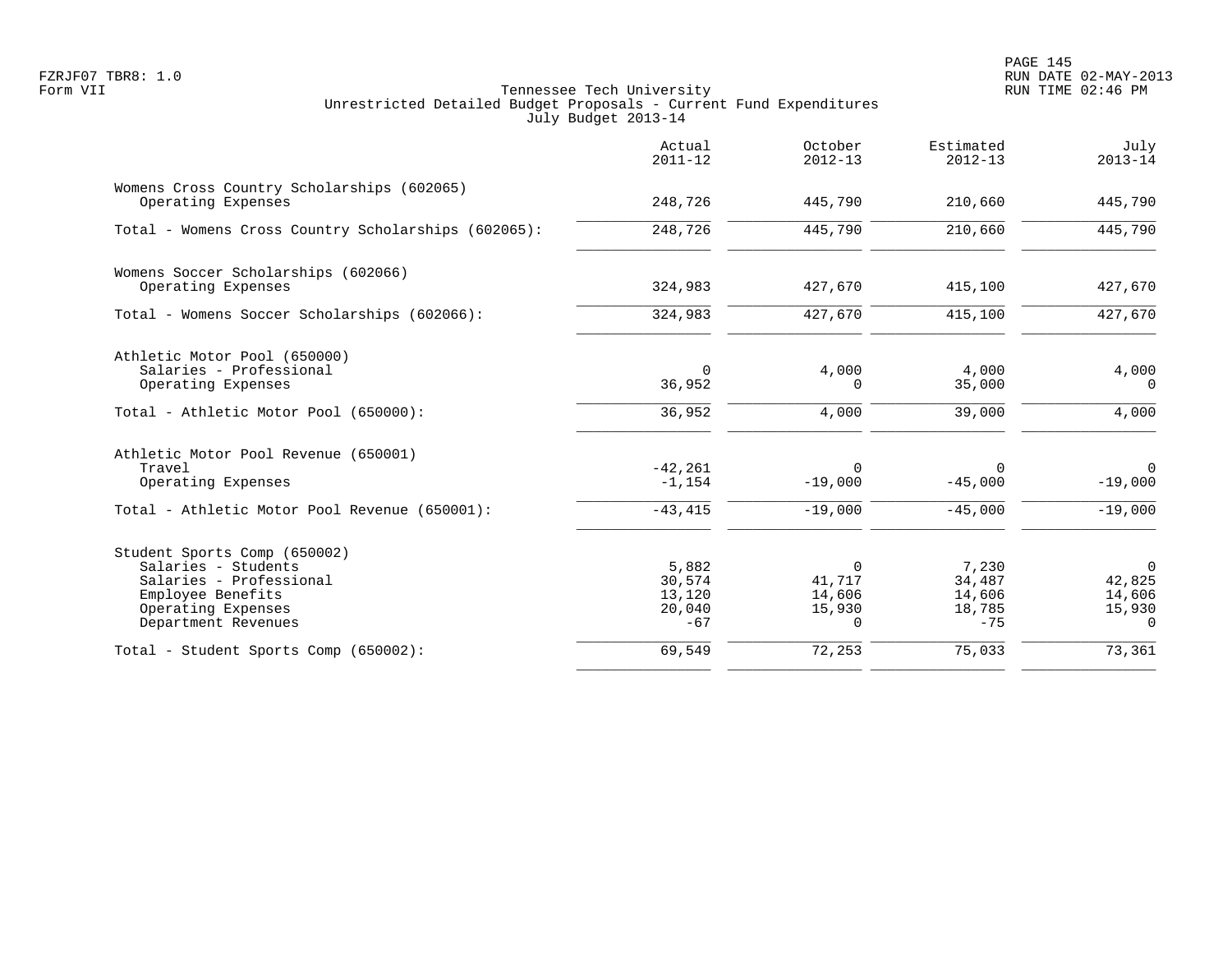|                                                                                                                                                                                         | Actual<br>$2011 - 12$                 | October<br>$2012 - 13$                             | Estimated<br>$2012 - 13$                     | July<br>$2013 - 14$                                |
|-----------------------------------------------------------------------------------------------------------------------------------------------------------------------------------------|---------------------------------------|----------------------------------------------------|----------------------------------------------|----------------------------------------------------|
| Student Sports Comp Grad Assist (650003)<br>Operating Expenses                                                                                                                          | 0                                     | 2,780                                              | $\mathbf 0$                                  | 2,780                                              |
| Total - Student Sports Comp Grad Assist (650003):                                                                                                                                       | $\mathbf 0$                           | 2,780                                              | $\mathbf 0$                                  | 2,780                                              |
| Tennis Center (650004)<br>Salaries - Professional<br>Employee Benefits                                                                                                                  | 14,537<br>6,210                       | 16,944<br>10,362                                   | 16,944<br>10,362                             | 17,448<br>10,362                                   |
| Total - Tennis Center (650004):                                                                                                                                                         | 20,747                                | 27,306                                             | 27,306                                       | 27,810                                             |
| Athletic Facilities & Events (650008)<br>Salaries - Supporting<br>Salaries - Students<br>Salaries - Professional<br>Employee Benefits<br>Total - Athletic Facilities & Events (650008): | 750<br>2,251<br>1,682<br>365<br>5,048 | $\overline{0}$<br>2,000<br>1,000<br>1,000<br>4,000 | 3,150<br>$\Omega$<br>1,000<br>1,000<br>5,150 | $\overline{0}$<br>2,000<br>1,000<br>1,000<br>4,000 |
| TBR Spouse Dependent Discount (700000)<br>Employee Benefits                                                                                                                             | 87,643                                | 89,270                                             | 89,270                                       | 89,270                                             |
| Total - TBR Spouse Dependent Discount (700000):                                                                                                                                         | 87,643                                | 89,270                                             | 89,270                                       | 89,270                                             |
| TBR Employ Remission PC191 (700001)<br>Employee Benefits                                                                                                                                | 34,878                                | 34,860                                             | 34,860                                       | 34,860                                             |
| Total - TBR Employ Remission PC191 (700001):                                                                                                                                            | 34,878                                | 34,860                                             | 34,860                                       | 34,860                                             |
|                                                                                                                                                                                         |                                       |                                                    |                                              |                                                    |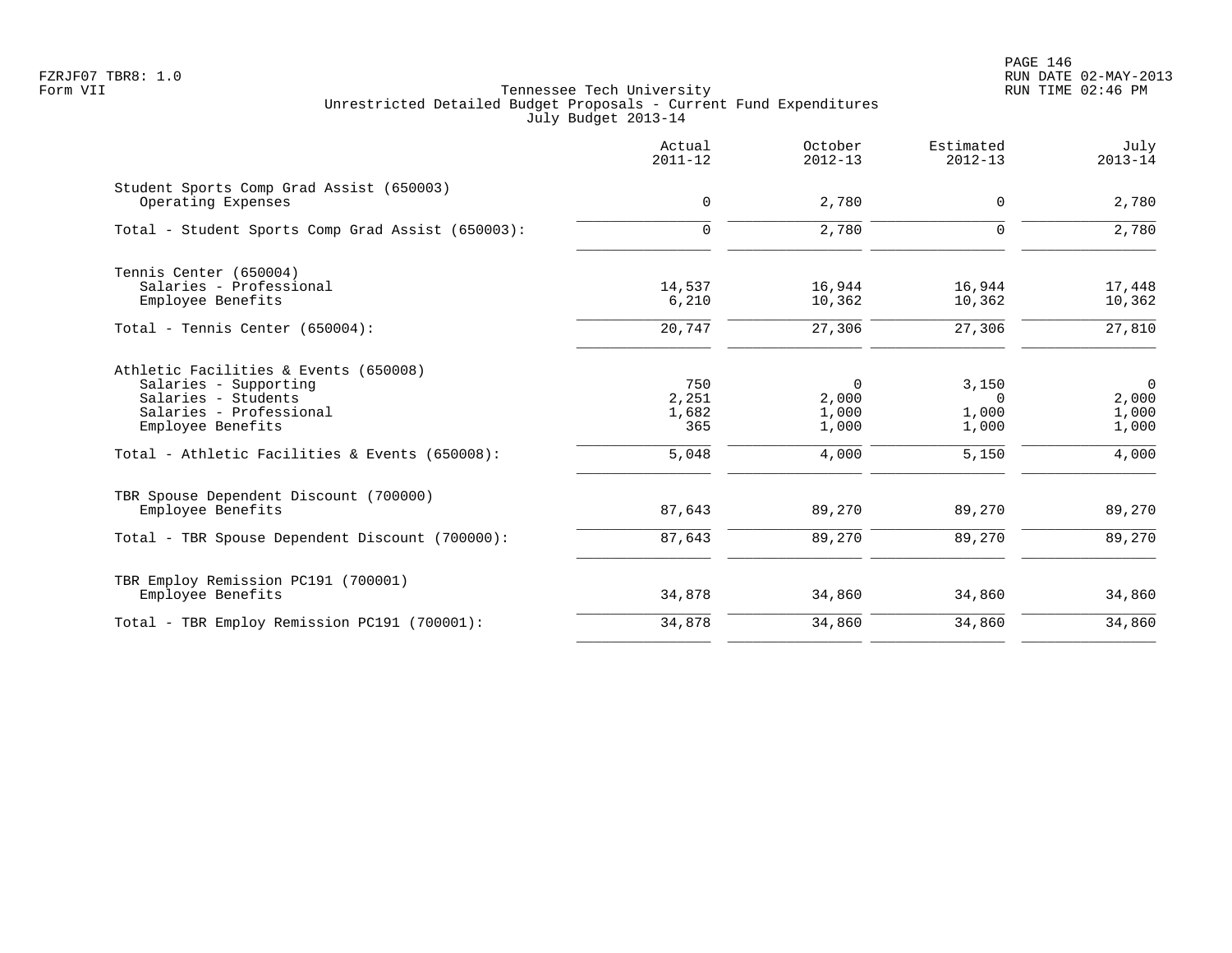PAGE 147 FZRJF07 TBR8: 1.0 RUN DATE 02-MAY-2013

|                                                                    | Actual<br>$2011 - 12$      | October<br>$2012 - 13$     | Estimated<br>$2012 - 13$ | July<br>$2013 - 14$ |
|--------------------------------------------------------------------|----------------------------|----------------------------|--------------------------|---------------------|
| E and G Data Processing Allocation (700003)<br>Department Revenues | 257,300                    | 318,480                    | 337,240                  | 328,080             |
| Total - E and G Data Processing Allocation (700003):               | 257,300                    | 318,480                    | 337,240                  | 328,080             |
| E and G Claims Adjustment (700004)                                 |                            |                            |                          |                     |
| Operating Expenses                                                 | 26,207                     | 28,350                     | 28,350                   | 28,350              |
| Total - E and G Claims Adjustment (700004):                        | 26,207                     | 28,350                     | 28,350                   | 28,350              |
| $E$ and G Support (700005)                                         |                            |                            |                          |                     |
| Salaries - Administrative<br>Salaries - Supporting                 | $\mathbf 0$<br>$\mathbf 0$ | $\mathbf 0$<br>$\mathbf 0$ | $\Omega$<br>$\Omega$     | 4,280<br>22,610     |
| Salaries - Professional                                            | $\Omega$                   | $\Omega$                   | $\Omega$                 | 61,070              |
| Employee Benefits                                                  | 179,337                    | 87,100                     | 179,300                  | 233,830             |
| Operating Expenses                                                 | 28,690                     | 56,890                     | 28,720                   | 28,720              |
| Total - E and G Support $(700005)$ :                               | 208,027                    | 143,990                    | 208,020                  | 350,510             |
| E and G Other Salary Pool (700009)                                 |                            |                            |                          |                     |
| Salaries - Supporting                                              | 0                          | 21,350                     | 21,350                   | 21,350              |
| Salaries - Professional                                            | $\mathbf 0$                | 21,520                     | 21,520                   | 21,520              |
| Total - E and G Other Salary Pool (700009):                        | $\Omega$                   | 42,870                     | 42,870                   | 42,870              |
| Post Office Allocation (700045)                                    |                            |                            |                          |                     |
| Operating Expenses                                                 | $\mathbf 0$                | 8,050                      | 8,050                    | 8,050               |
| Department Revenues                                                | 7,860                      | 0                          | $\Omega$                 | $\Omega$            |
| Total - Post Office Allocation (700045):                           | 7,860                      | 8,050                      | 8,050                    | 8,050               |
|                                                                    |                            |                            |                          |                     |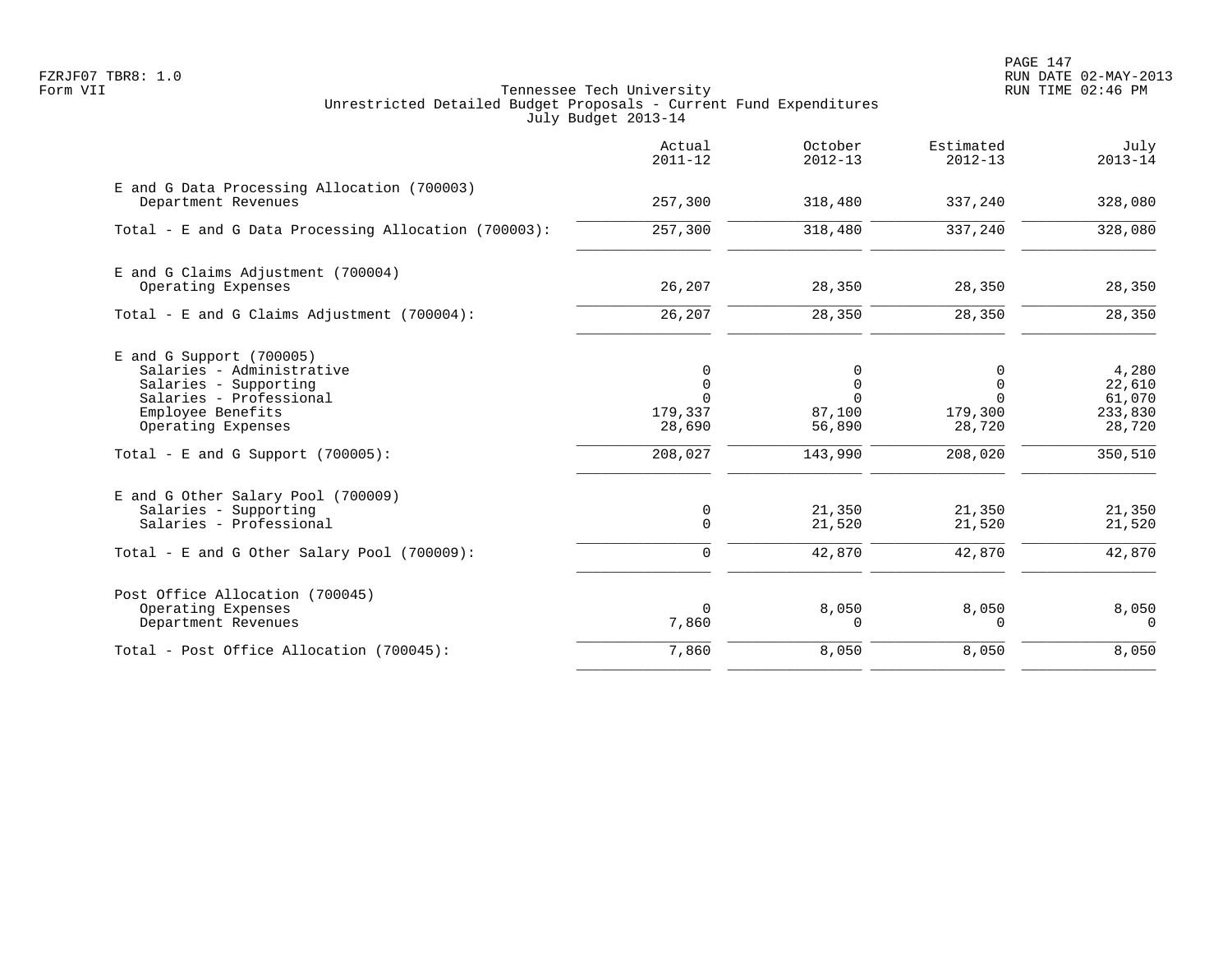# FZRJF07 TBR8: 1.0 RUN DATE 02-MAY-2013 Tennessee Tech University Unrestricted Detailed Budget Proposals - Current Fund Expenditures July Budget 2013-14

|                                 | Actual<br>$2011 - 12$ | October<br>$2012 - 13$ | Estimated<br>$2012 - 13$ | July<br>$2013 - 14$ |
|---------------------------------|-----------------------|------------------------|--------------------------|---------------------|
| Total - Student Services (400): |                       |                        |                          |                     |
| Salaries - Administrative       | 252,702               | 290,405                | 290,405                  | 295,690             |
| Salaries - Academic             | 8,302                 | <sup>n</sup>           | 1,030                    | $\Omega$            |
| Salaries - Supporting           | 1,609,265             | 1,776,110              | 1,897,611                | 1,816,798           |
| Salaries - Students             | 309,769               | 259,510                | 291,340                  | 231,850             |
| Salaries - Professional         | 4,139,709             | 4,433,018              | 4,509,618                | 4,523,654           |
| Employee Benefits               | 2,600,194             | 2,890,058              | 3,012,218                | 3,009,938           |
| Travel                          | 1,387,039             | 1,238,880              | 1,491,196                | 1,059,560           |
| Operating Expenses              | 8,061,312             | 9,430,220              | 9,125,279                | 8,729,710           |
| Capital Outlay                  | 66,879                | $\Omega$               | 34,480                   | $\Omega$            |
| Department Revenues             | 256,826               | 318,480                | 336,255                  | 328,080             |
| Total                           | 18,691,997            | 20,636,681             | 20,989,432               | 19,995,280          |
|                                 |                       |                        |                          |                     |
| Total - Student Services (40):  |                       |                        |                          |                     |
| Salaries - Administrative       | 252,702               | 290,405                | 290,405                  | 295,690             |
| Salaries - Academic             | 8,302                 | <sup>n</sup>           | 1,030                    | $\Omega$            |
| Salaries - Supporting           | 1,609,265             | 1,776,110              | 1,897,611                | 1,816,798           |
| Salaries - Students             | 309,769               | 259,510                | 291,340                  | 231,850             |
| Salaries - Professional         | 4,139,709             | 4,433,018              | 4,509,618                | 4,523,654           |
| Employee Benefits               | 2,600,194             | 2,890,058              | 3,012,218                | 3,009,938           |
| Travel                          | 1,387,039             | 1,238,880              | 1,491,196                | 1,059,560           |
| Operating Expense               | 8,061,312             | 9,430,220              | 9,125,279                | 8,729,710           |
| Capital Outlay                  | 66,879                | $\Omega$               | 34,480                   | $\Omega$            |
| Department Revenues             | 256,826               | 318,480                | 336,255                  | 328,080             |
| Total                           | 18,691,997            | 20,636,681             | 20,989,432               | 19,995,280          |
|                                 |                       |                        |                          |                     |

 Institutional Support (45) Institutional Support (450)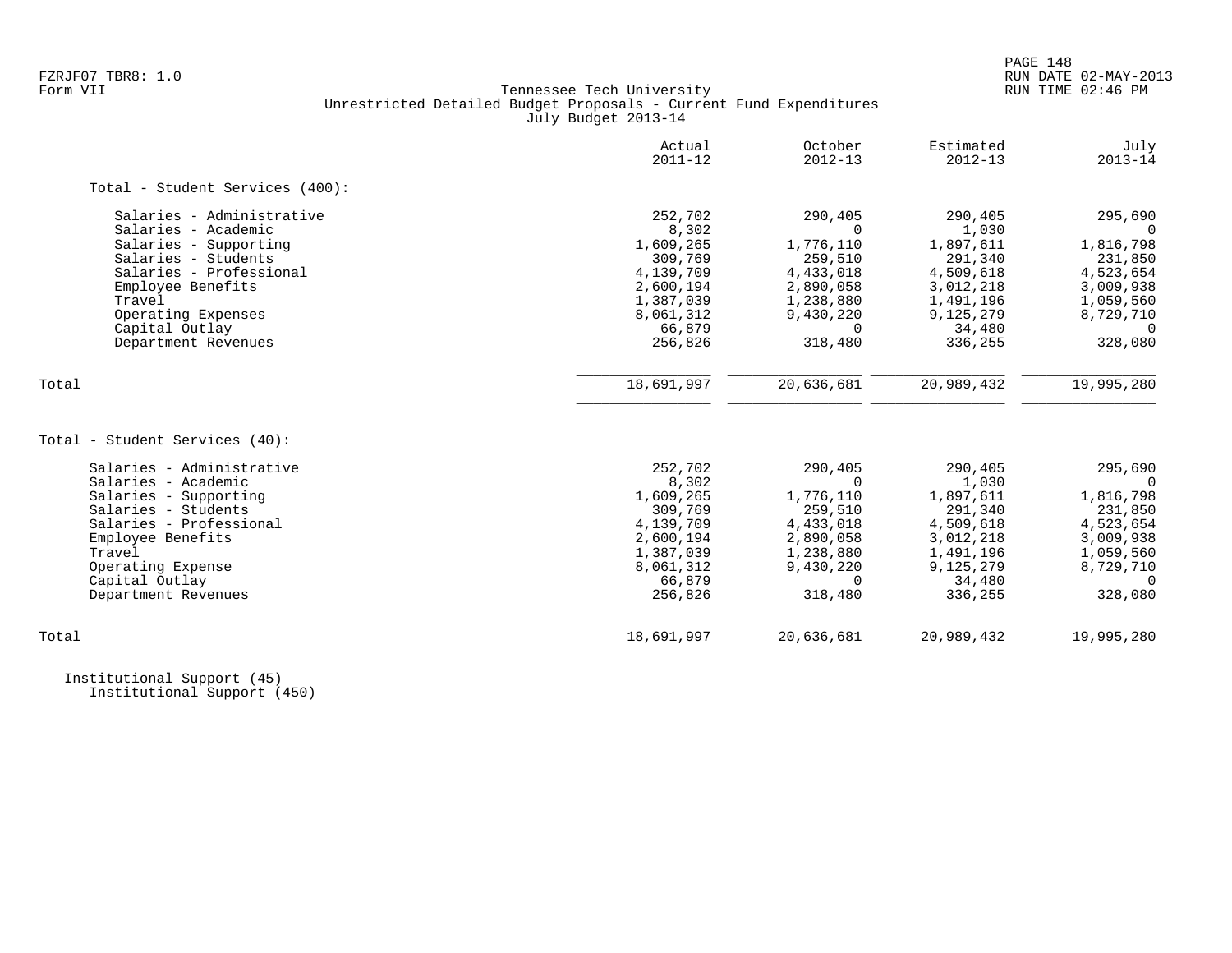|                                               | Actual<br>$2011 - 12$ | October<br>$2012 - 13$ | Estimated<br>$2012 - 13$ | July<br>$2013 - 14$ |
|-----------------------------------------------|-----------------------|------------------------|--------------------------|---------------------|
| Presidents Office (110000)                    |                       |                        |                          |                     |
| Salaries - Administrative                     | 386,050               | 347,882                | 357,996                  | 365,820             |
| Salaries - Supporting                         | 7,293                 | 3,000                  | 500                      | 3,000               |
| Salaries - Students                           | 5,344                 | 3,190                  | 5,190                    | 3,190               |
| Salaries - Professional<br>Employee Benefits  | 152,475<br>150,991    | 157,554<br>151,120     | 160,054<br>151,120       | 157,671<br>151,120  |
| Travel                                        | 17,302                | 9,000                  | 9,000                    | 4,000               |
| Operating Expenses                            | 20,360                | 26,220                 | 26,220                   | 15,720              |
| Department Revenues                           | $-119$                | $\Omega$               | $\Omega$                 | $\Omega$            |
| Total - Presidents Office (110000):           | 739,696               | 697,966                | 710,080                  | 700,521             |
| University Support (110001)                   |                       |                        |                          |                     |
| Operating Expenses                            | $\mathbf 0$           | $\mathbf 0$            | $\mathbf 0$              | 56,130              |
| Total - University Support (110001):          | $\mathbf 0$           | $\mathbf 0$            | $\mathbf 0$              | 56,130              |
| Allow for Retired Personnel (110002)          |                       |                        |                          |                     |
| Salaries - Professional                       | 28,540                | 77,920                 | 77,920                   | 77,920              |
| Employee Benefits                             | 414                   | 1,290                  | 2,290                    | 2,290               |
| Travel                                        | 1,605                 | 1,000                  | 2,490                    | $\Omega$            |
| Operating Expenses                            | 253                   | 1,040                  | 490                      | 1,040               |
| Total - Allow for Retired Personnel (110002): | 30,812                | 81,250                 | 83,190                   | 81,250              |
| Faculty Senate (110003)                       |                       |                        |                          |                     |
| Salaries - Academic                           | $\mathbf 0$           | 2,400                  | 2,400                    | 2,400               |
| Employee Benefits                             | $\Omega$              | 1,500                  | 1,500                    | 1,500               |
| Travel                                        | 1,239                 | 2,340                  | 2,340                    | 400                 |
| Operating Expenses                            | $\Omega$              | 380                    | 380                      | 380                 |
| Total - Faculty Senate (110003):              | 1,239                 | 6,620                  | 6,620                    | 4,680               |
|                                               |                       |                        |                          |                     |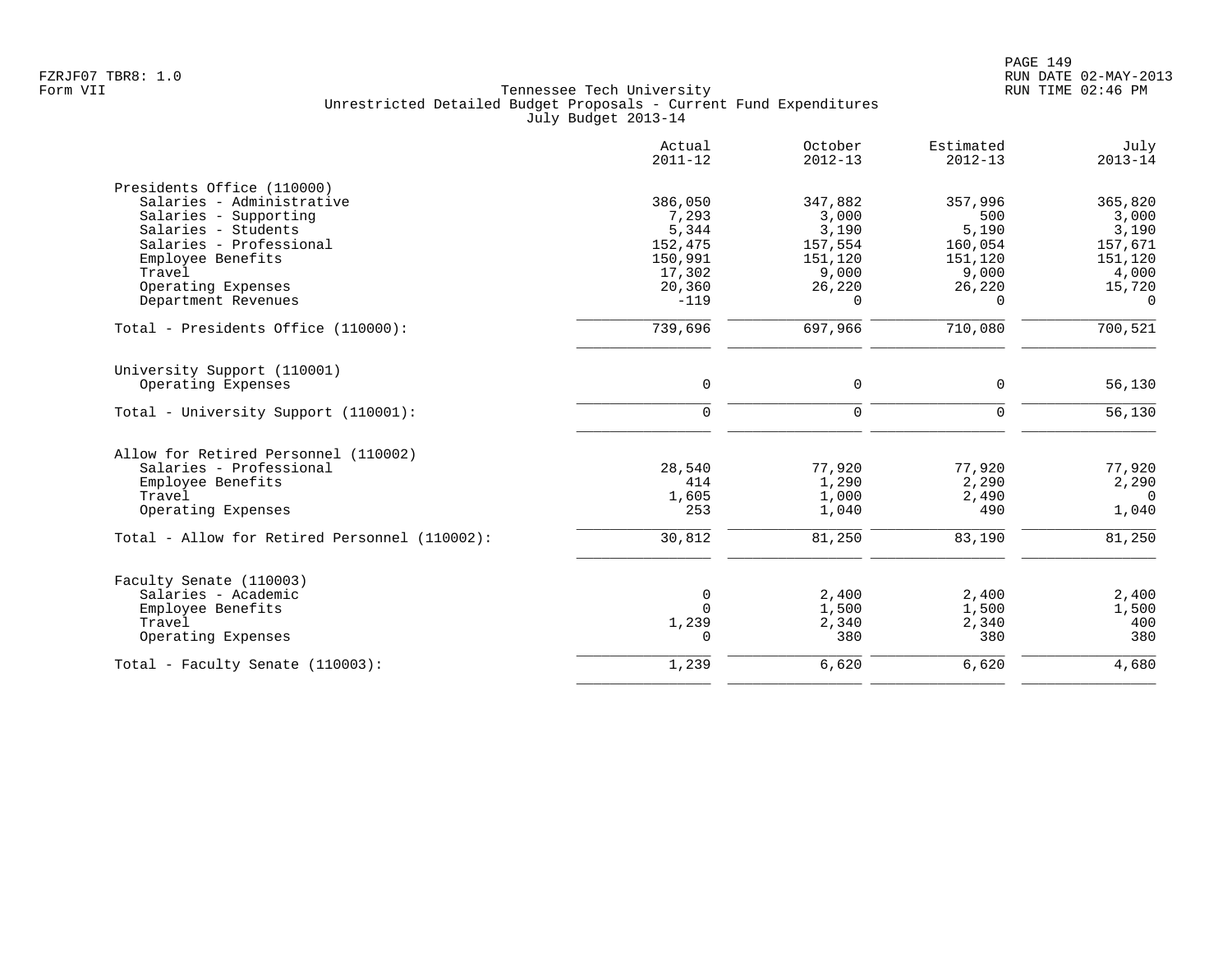|                                                                                                    | Actual<br>$2011 - 12$ | October<br>$2012 - 13$ | Estimated<br>$2012 - 13$   | July<br>$2013 - 14$        |
|----------------------------------------------------------------------------------------------------|-----------------------|------------------------|----------------------------|----------------------------|
| Staff Development (110005)<br>Operating Expenses                                                   | $\mathbf 0$           | 1,500                  | 1,500                      | 1,500                      |
| Total - Staff Development (110005):                                                                | $\mathbf 0$           | 1,500                  | 1,500                      | 1,500                      |
| President Grad Assistant (110006)<br>Operating Expenses                                            | 32,478                | 16,380                 | 24,380                     | 16,380                     |
| Total - President Grad Assistant (110006):                                                         | 32,478                | 16,380                 | 24,380                     | 16,380                     |
| Staff Moving (110007)<br>Travel<br>Total - Staff Moving $(110007)$ :                               | 0<br>$\mathbf 0$      | 7,000<br>7,000         | 7,000<br>7,000             | $\mathbf 0$<br>$\mathbf 0$ |
| Staff Awards (110008)<br>Salaries - Supporting<br>Employee Benefits<br>Operating Expenses          | 2,000<br>731<br>286   | 2,000<br>1,000<br>200  | 1,500<br>1,000<br>200      | 2,000<br>1,000<br>200      |
| Total - Staff Awards (110008):                                                                     | 3,017                 | 3,200                  | 2,700                      | 3,200                      |
| Professional Awards (110009)<br>Salaries - Professional<br>Employee Benefits<br>Operating Expenses | 1,000<br>170<br>50    | 1,000<br>0<br>50       | 1,000<br>$\mathbf 0$<br>50 | 1,000<br>0<br>50           |
| Total - Professional Awards (110009):                                                              | 1,220                 | 1,050                  | 1,050                      | 1,050                      |
|                                                                                                    |                       |                        |                            |                            |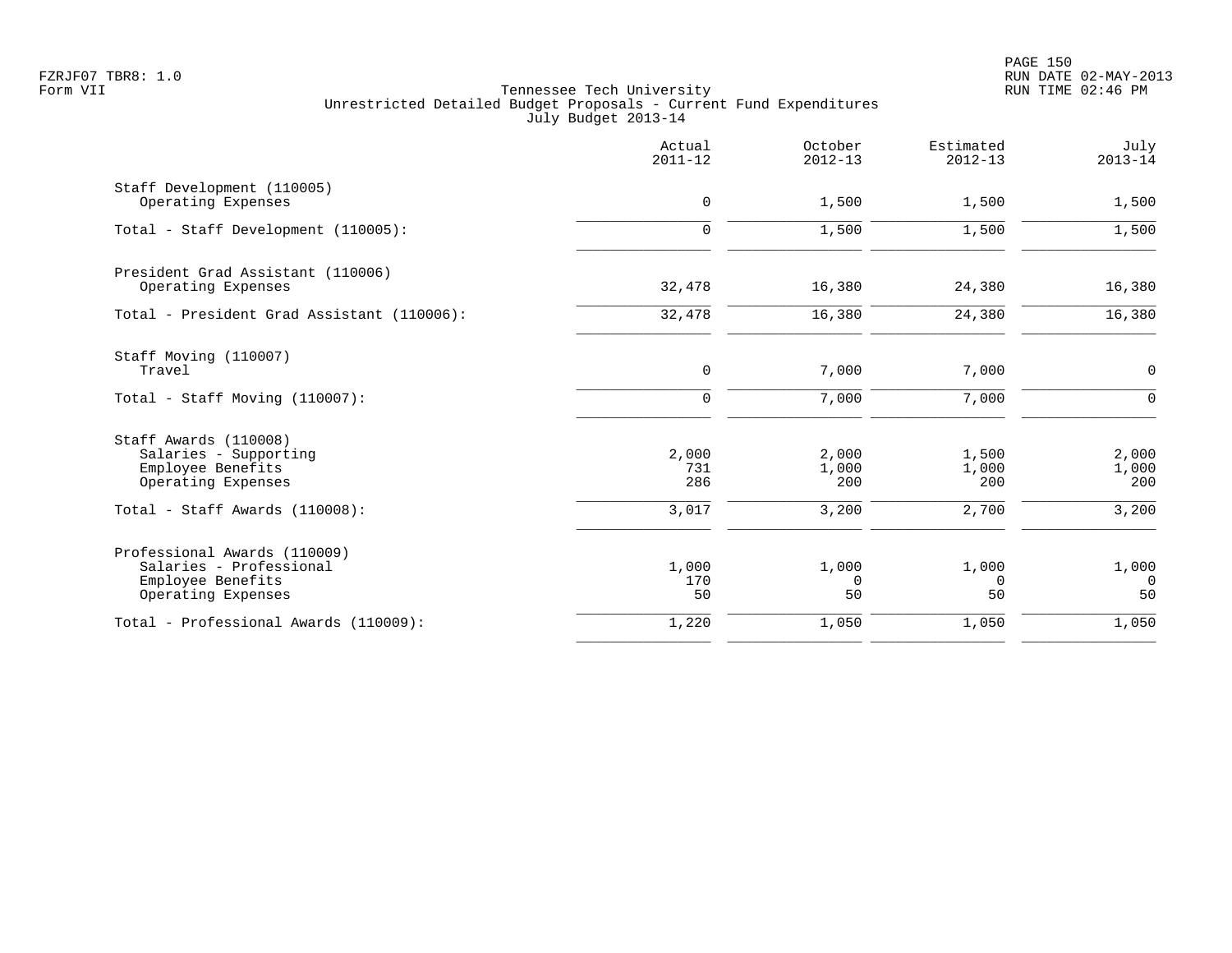|                                                  | Actual<br>$2011 - 12$ | October<br>$2012 - 13$ | Estimated<br>$2012 - 13$ | July<br>$2013 - 14$ |
|--------------------------------------------------|-----------------------|------------------------|--------------------------|---------------------|
| Performance Awards (110010)                      |                       |                        |                          |                     |
| Operating Expenses                               | $\mathbf 0$           | 12,000                 | 10,060                   | 12,000              |
| Total - Performance Awards (110010):             | $\Omega$              | 12,000                 | 10,060                   | 12,000              |
| Graduation Experience (110012)                   |                       |                        |                          |                     |
| Salaries - Students                              | 3,260                 | $\Omega$               | 2,000                    | $\Omega$            |
| Employee Benefits                                | $\Omega$              | 100                    | 100                      | 100                 |
| Operating Expenses                               | 94,035                | 60,110                 | 60,110                   | 60,110              |
| Total - Graduation Experience (110012):          | 97,295                | 60,210                 | 62,210                   | 60,210              |
| Exec Mgt Strategic Initiatives (110016)          |                       |                        |                          |                     |
| Operating Expenses                               | $\mathbf 0$           | 550,090                | 433,340                  | 375,940             |
| Total - Exec Mgt Strategic Initiatives (110016): | $\Omega$              | 550,090                | 433,340                  | 375,940             |
| Marketing Strategic Plans (110017)               |                       |                        |                          |                     |
| Operating Expenses                               | 6,462                 | 150,000                | 150,000                  | 0                   |
| Total - Marketing Strategic Plans (110017):      | 6,462                 | 150,000                | 150,000                  | $\Omega$            |
| University Counsel (110100)                      |                       |                        |                          |                     |
| Salaries - Administrative                        | $\Omega$              | 130,000                | 130,000                  | 131,400             |
| Salaries - Professional                          | $\Omega$              | $\Omega$               | 4,200                    | 45,000              |
| Employee Benefits                                | $\Omega$              | 45,000                 | 45,000                   | 58,500              |
| Travel                                           | 0                     | 5,000                  | 5,000                    | 5,000               |
| Operating Expenses                               | $\mathbf 0$           | 6,000                  | 11,200                   | 6,000               |
| Total - University Counsel (110100):             | $\mathbf 0$           | 186,000                | 195,400                  | 245,900             |
|                                                  |                       |                        |                          |                     |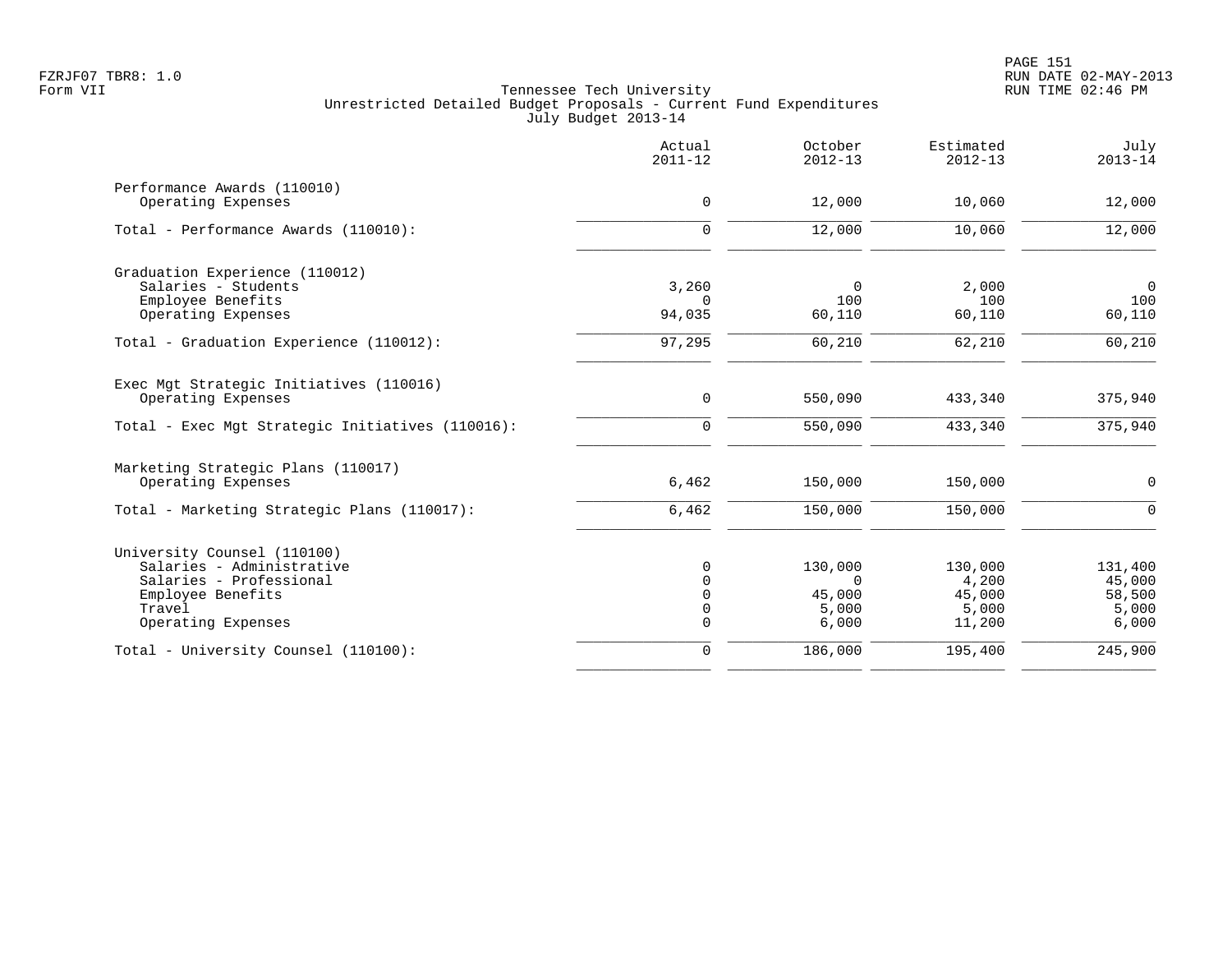|                                                  | Actual<br>$2011 - 12$ | October<br>$2012 - 13$ | Estimated<br>$2012 - 13$ | July<br>$2013 - 14$ |
|--------------------------------------------------|-----------------------|------------------------|--------------------------|---------------------|
| Office of Internal Audit (111000)                |                       |                        |                          |                     |
| Salaries - Administrative                        | 87,882                | 92,810                 | 92,810                   | 92,810              |
| Salaries - Professional                          | 63,755                | 65,496                 | 65,496                   | 65,978              |
| Employee Benefits                                | 50,836                | 51,320                 | 52,620                   | 52,620              |
| Travel                                           | 758                   | 8,700                  | 8,700                    | 1,700               |
| Operating Expenses                               | 4,413                 | 2,550                  | 2,550                    | 2,550               |
| Total - Office of Internal Audit (111000):       | 207,644               | 220,876                | 222,176                  | 215,658             |
| Diversity and Legal Affiars (112000)             |                       |                        |                          |                     |
| Travel                                           | 920                   | 1,000                  | 1,000                    | 1,000               |
| Operating Expenses                               | 9,313                 | 3,180                  | 3,180                    | 3,180               |
| Total - Diversity and Legal Affiars (112000):    | 10,233                | 4,180                  | 4,180                    | 4,180               |
| Commission on Status of Women (112001)           |                       |                        |                          |                     |
| Travel                                           | 146                   | 0                      | 0                        | $\overline{0}$      |
| Operating Expenses                               | 1,850                 | 2,000                  | 2,000                    | 2,000               |
| Total - Commission on Status of Women (112001):  | 1,996                 | 2,000                  | 2,000                    | 2,000               |
| Vice President of Acad Affairs (120000)          |                       |                        |                          |                     |
| Salaries - Administrative                        | 151,833               | 191,071                | 179,571                  | 191,308             |
| Salaries - Supporting                            | 49,700                | 51,774                 | 51,774                   | 52,765              |
| Salaries - Students                              | 1,079                 | $\Omega$               | 1,500                    | $\overline{0}$      |
| Salaries - Professional                          | 49,240                | 51,122                 | 51,122                   | 51,769              |
| Employee Benefits                                | 94,621                | 111,050                | 99,050                   | 99,050              |
| Travel                                           | 333                   | 1,920                  | 1,920                    | 1,920               |
| Operating Expenses                               | 4,129                 | 4,500                  | 14,500                   | 4,500               |
| Department Revenues                              | $-1$                  | $\Omega$               | $\Omega$                 | $\Omega$            |
| Total - Vice President of Acad Affairs (120000): | 350,934               | 411,437                | 399,437                  | 401,312             |
|                                                  |                       |                        |                          |                     |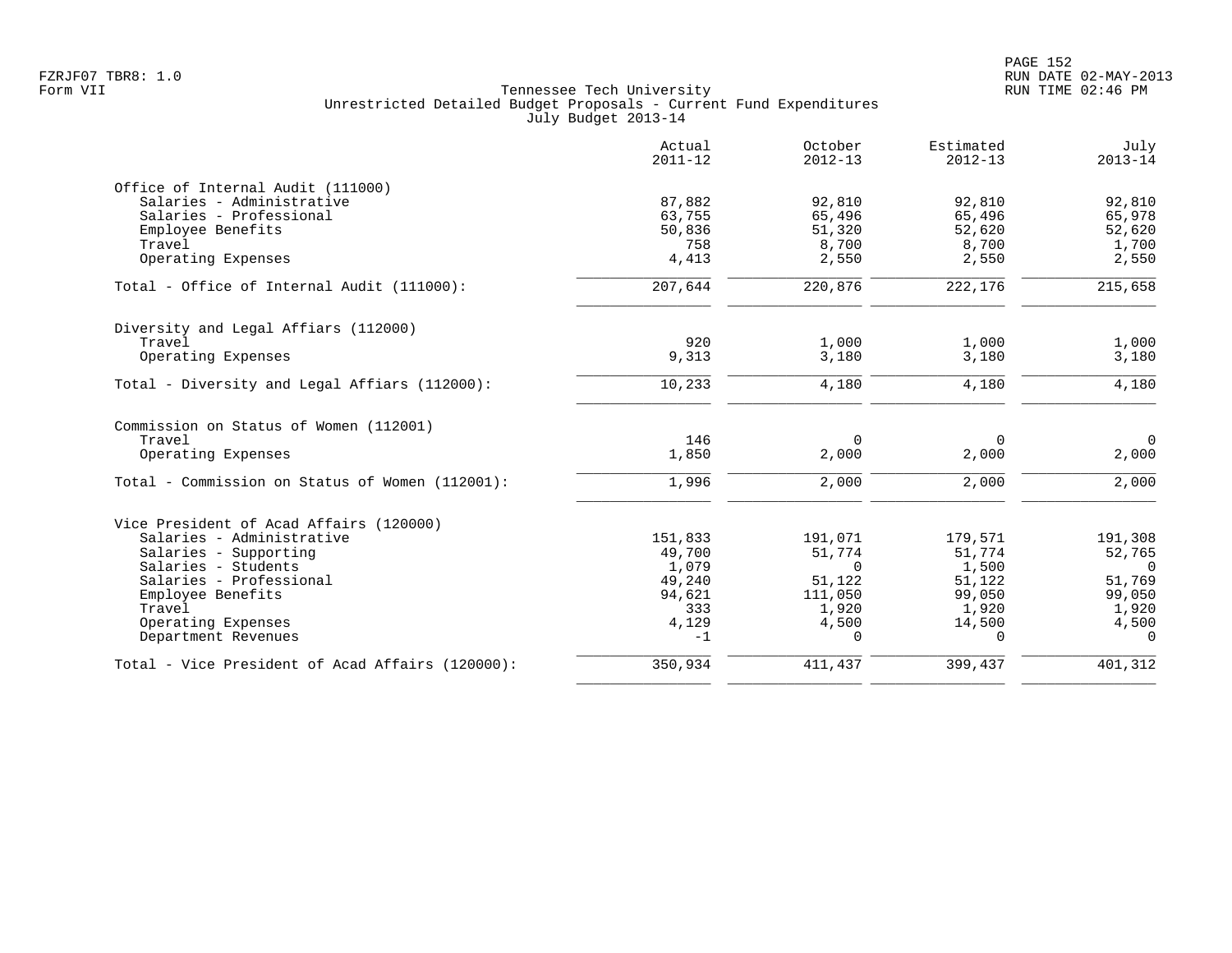|                                                      | Actual<br>$2011 - 12$ | October<br>$2012 - 13$ | Estimated<br>$2012 - 13$ | July<br>$2013 - 14$ |
|------------------------------------------------------|-----------------------|------------------------|--------------------------|---------------------|
| Self Study (120001)                                  |                       |                        |                          |                     |
| Travel                                               | 2,348                 | 4,000                  | 4,510                    | 4,000               |
| Operating Expenses                                   | $\Omega$              | 960                    | 450                      | 960                 |
| Total - Self Study $(120001)$ :                      | 2,348                 | 4,960                  | 4,960                    | 4,960               |
| Craft Center Security (121771)                       |                       |                        |                          |                     |
| Salaries - Supporting                                | 46,354                | 45,858                 | 45,858                   | 44,874              |
| Salaries - Students                                  | 567                   | 4,000                  | 4,000                    | 4,000               |
| Employee Benefits                                    | 15,772                | 18,460                 | 18,460                   | 18,460              |
| Travel                                               | $-1,088$              | $-800$                 | $-800$                   | $-800$              |
| Operating Expenses                                   | 1,682                 | 900                    | 900                      | 900                 |
| Total - Craft Center Security (121771):              | 63,287                | 68,418                 | 68,418                   | 67,434              |
| Federal College Work Study Program (122001)          |                       |                        |                          |                     |
| Salaries - Students                                  | 10,512                | 20,410                 | 20,410                   | 20,410              |
| Employee Benefits                                    | $\Omega$              | $\Omega$               | 3,000                    | 3,000               |
| Total - Federal College Work Study Program (122001): | 10,512                | 20,410                 | 23,410                   | 23,410              |
| African Am Undergrad Sch (123017)                    |                       |                        |                          |                     |
| Salaries - Students                                  | 4,188                 | 0                      | 0                        | $\mathbf 0$         |
| Total - African Am Undergrad Sch (123017):           | 4,188                 | $\mathbf 0$            | 0                        | 0                   |
|                                                      |                       |                        |                          |                     |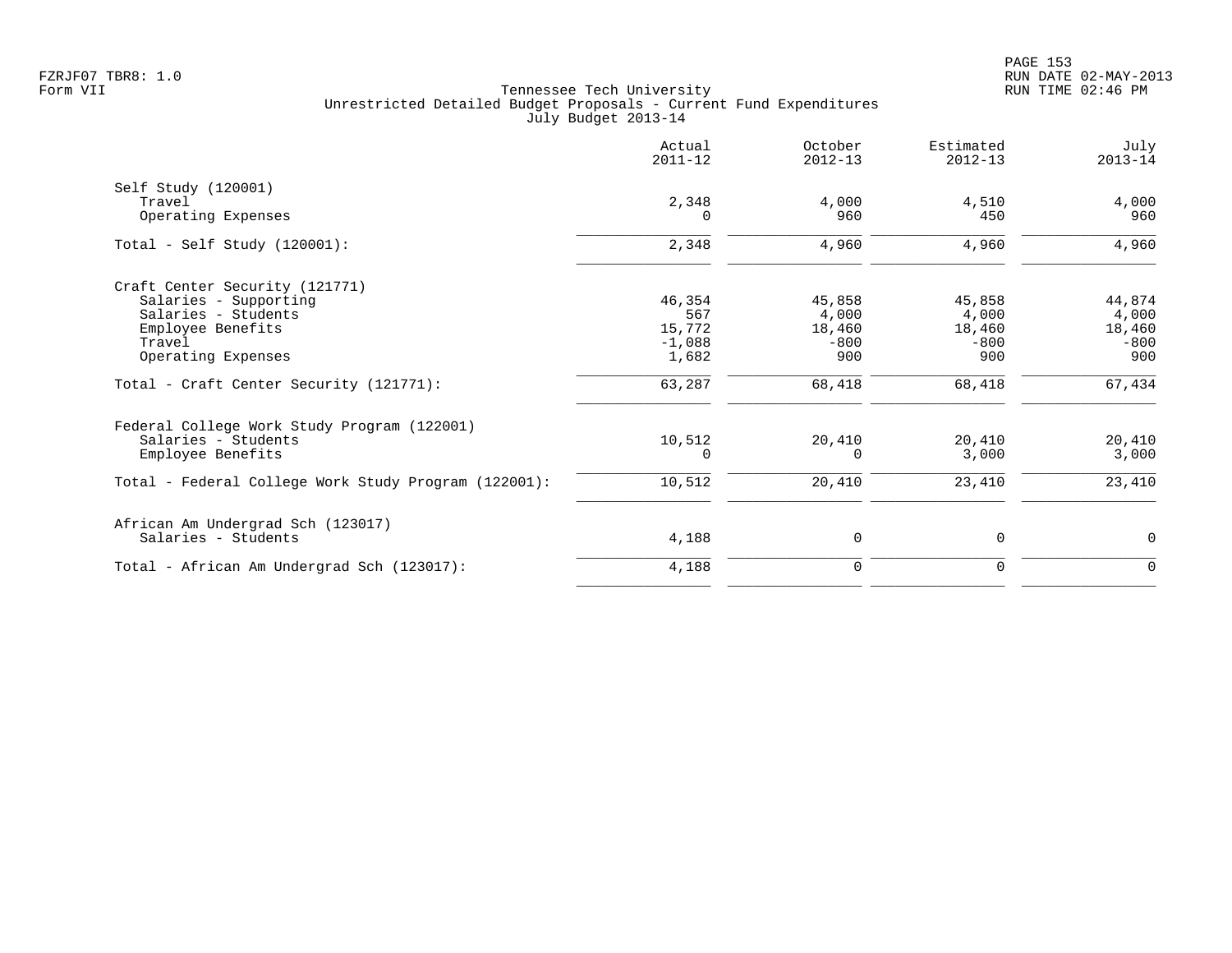|                                                     | Actual<br>$2011 - 12$ | October<br>$2012 - 13$ | Estimated<br>$2012 - 13$ | July<br>$2013 - 14$ |
|-----------------------------------------------------|-----------------------|------------------------|--------------------------|---------------------|
| Graduation Diplomas (123503)                        |                       |                        |                          |                     |
| Operating Expenses                                  | 10,190                | 0                      | 380                      | $\mathbf 0$         |
| Total - Graduation Diplomas (123503):               | 10,190                | $\Omega$               | 380                      | $\Omega$            |
| Institutional Research Office (125000)              |                       |                        |                          |                     |
| Salaries - Administrative                           | 80,935                | 89,290                 | 89,290                   | 91,710              |
| Salaries - Professional                             | 140,582               | 169,541                | 134,141                  | 172,917             |
| Employee Benefits                                   | 76,994                | 82,730                 | 82,730                   | 82,730              |
| Travel                                              | 3,641                 | 2,300                  | 7,700                    | 2,300               |
| Operating Expenses                                  | 14,152                | 12,220                 | 42,220                   | 12,220              |
| Total - Institutional Research Office (125000):     | 316,304               | 356,081                | 356,081                  | 361,877             |
| Institutional Res Graduate Assist (125001)          |                       |                        |                          |                     |
| Operating Expenses                                  | $\mathsf{O}$          | 12,000                 | 12,000                   | 12,000              |
| Total - Institutional Res Graduate Assist (125001): | $\mathbf 0$           | 12,000                 | 12,000                   | 12,000              |
| Institutional Planning (125100)                     |                       |                        |                          |                     |
| Salaries - Professional                             | $\mathsf{O}$          | 7,080                  | 0                        | 0                   |
| Employee Benefits                                   | $\mathbf 0$           | 8,950                  | $\mathbf 0$              | $\mathbf 0$         |
| Total - Institutional Planning (125100):            | $\mathbf 0$           | 16,030                 | $\mathbf 0$              | $\Omega$            |
| Student Affairs Administration (127000)             |                       |                        |                          |                     |
| Salaries - Administrative                           | 136,828               | 147,550                | 147,550                  | 147,650             |
| Salaries - Supporting                               | 28,370                | 29,803                 | 29,803                   | 30,430              |
| Salaries - Students                                 | 6,302                 | 1,200                  | 5,700                    | 1,200               |
| Salaries - Professional                             | 30,210                | 35,141                 | 30,641                   | 35,460              |
| Employee Benefits                                   | 65,352                | 68,270                 | 68,270                   | 68,270              |
| Travel                                              | 1,454                 | 480                    | 1,210                    | 480                 |
| Operating Expenses                                  | 11,233                | 13,090                 | 12,360                   | 7,340               |
| Total - Student Affairs Administration (127000):    | 279,749               | 295,534                | 295,534                  | 290,830             |
|                                                     |                       |                        |                          |                     |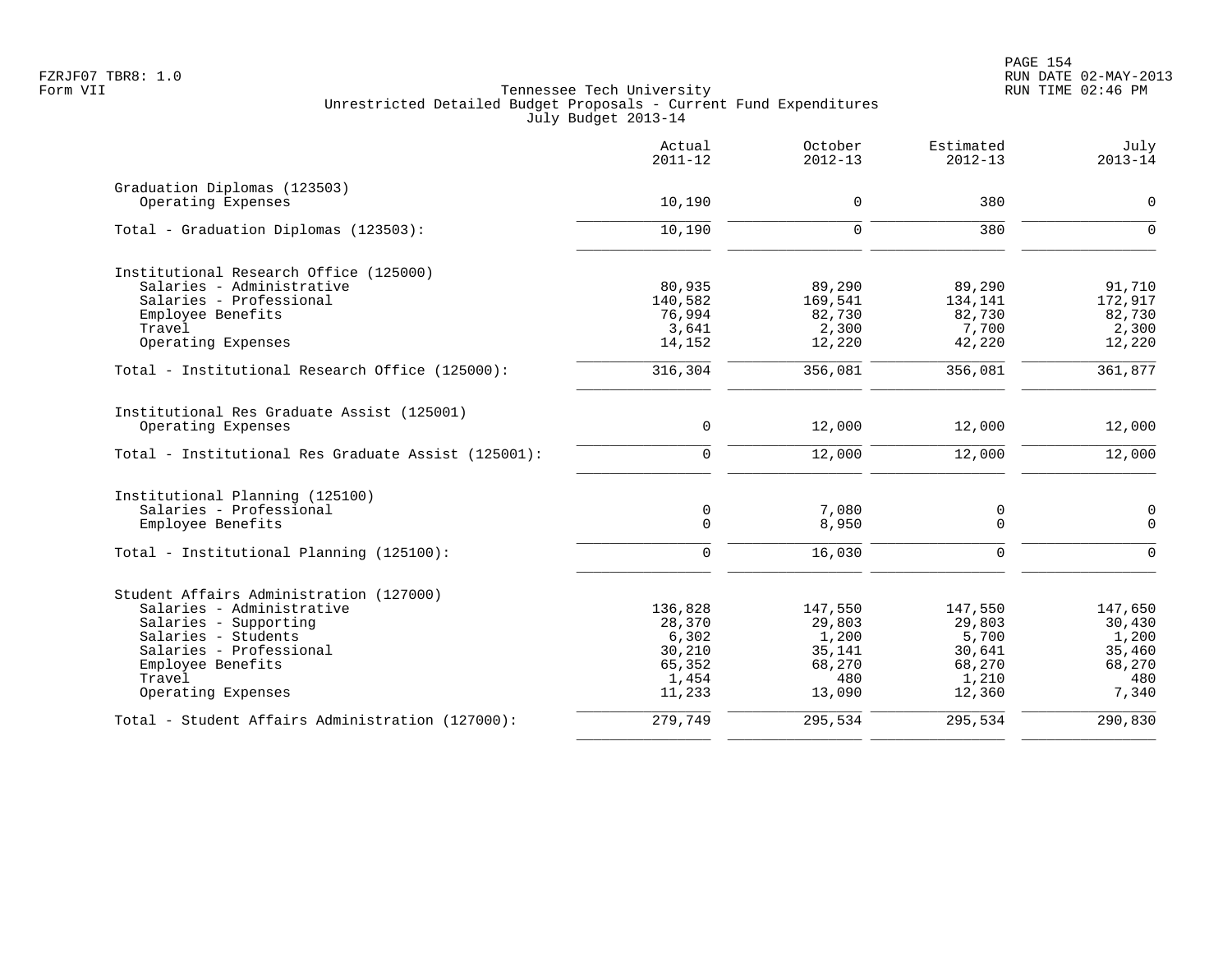|                                                            | Actual<br>$2011 - 12$ | October<br>$2012 - 13$ | Estimated<br>$2012 - 13$ | July<br>$2013 - 14$ |
|------------------------------------------------------------|-----------------------|------------------------|--------------------------|---------------------|
| Student Affairs Grad Assist (127001)<br>Operating Expenses | 29,328                | 46,300                 | 46,300                   | 46,300              |
|                                                            |                       |                        |                          |                     |
| Total - Student Affairs Grad Assist (127001):              | 29,328                | 46,300                 | 46,300                   | 46,300              |
| Commission on Status of Blacks (127002)                    |                       |                        |                          |                     |
| Travel                                                     | 420                   | 0                      | 380                      | $\overline{0}$      |
| Operating Expenses                                         | 1,578                 | 2,010                  | 1,630                    | 2,010               |
| Total - Commission on Status of Blacks (127002):           | 1,998                 | 2,010                  | 2,010                    | 2,010               |
| VP of Research & Economic Developmt (180000)               |                       |                        |                          |                     |
| Salaries - Administrative                                  | 40,219                | 41,550                 | 41,550                   | 275,000             |
| Employee Benefits                                          | 10,957                | 11,160                 | 11,160                   | 82,500              |
| Total - VP of Research & Economic Developmt (180000):      | 51,176                | 52,710                 | 52,710                   | 357,500             |
| Vice Pres for Planning and Finance (200000)                |                       |                        |                          |                     |
| Salaries - Administrative                                  | 153,037               | 170,032                | 170,032                  | 172,850             |
| Salaries - Supporting                                      | 24,840                | 25,290                 | 29,290                   | 25,390              |
| Salaries - Professional                                    | $\Omega$              | 114,520                | 97,520                   | 64,520              |
| Employee Benefits                                          | 43,801                | 53,740                 | 62,340                   | 62,340              |
| Travel                                                     | 3,562                 | 750                    | 9,750                    | 750                 |
| Operating Expenses                                         | 5,260                 | 3,760                  | 7,760                    | 3,760               |
| Total - Vice Pres for Planning and Finance $(200000)$ :    | 230,500               | 368,092                | 376,692                  | 329,610             |
|                                                            |                       |                        |                          |                     |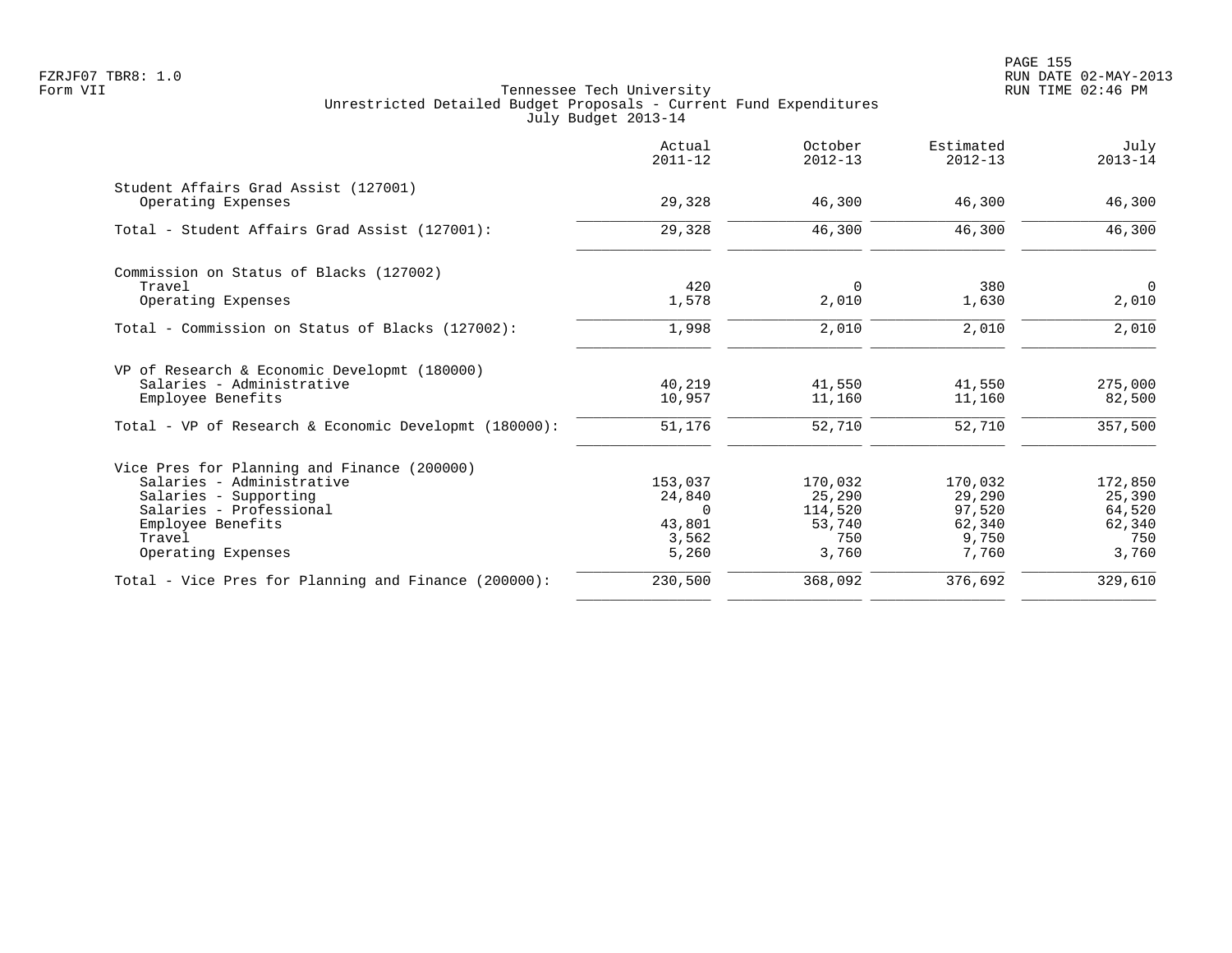|                                    | Actual<br>$2011 - 12$ | October<br>$2012 - 13$ | Estimated<br>$2012 - 13$ | July<br>$2013 - 14$ |
|------------------------------------|-----------------------|------------------------|--------------------------|---------------------|
| Business Office (200001)           |                       |                        |                          |                     |
| Salaries - Administrative          | 106,200               | 112,667                | 112,667                  | 114,363             |
| Salaries - Supporting              | 406,246               | 430,707                | 412,338                  | 435,886             |
| Salaries - Students                | 10,697                | $\Omega$               | 18,060                   | $\Omega$            |
| Salaries - Professional            | 551,970               | 633,082                | 633,082                  | 636,558             |
| Employee Benefits                  | 468,817               | 480,000                | 480,000                  | 480,000             |
| Travel                             | 15,577                | 21,150                 | 24,150                   | 5,670               |
| Operating Expenses                 | 78,123                | 81,310                 | 81,310                   | 82,240              |
| Department Revenues                | $-56$                 | $\Omega$               | $\Omega$                 | $\Omega$            |
| Total - Business Office (200001):  | 1,637,574             | 1,758,916              | 1,761,607                | 1,754,717           |
| Human Resources (200002)           |                       |                        |                          |                     |
| Salaries - Administrative          | 94,500                | 96,387                 | 86,877                   | 95,643              |
| Salaries - Supporting              | 170,653               | 214,630                | 198,660                  | 214,130             |
| Salaries - Students                | 449                   | $\Omega$               | $\Omega$                 | $\Omega$            |
| Salaries - Professional            | 212,067               | 216,927                | 212,727                  | 219,293             |
| Employee Benefits                  | 209,556               | 227,790                | 227,790                  | 227,790             |
| Travel                             | 9,042                 | 780                    | 8,530                    | 780                 |
| Operating Expenses                 | 92,606                | 70,210                 | 117,140                  | 54,900              |
| Department Revenues                | $-228$                | 0                      | $\Omega$                 | $\Omega$            |
| Total - Human Resources (200002):  | 788,645               | 826,724                | 851,724                  | 812,536             |
| Executive Search (200003)          |                       |                        |                          |                     |
| Salaries - Students                | 1,350                 | 0                      | O                        | 0                   |
| Employee Benefits                  | 38                    | $\mathbf 0$            | $\Omega$                 | 0                   |
| Travel                             | 8,522                 | $\Omega$               | $\cap$                   | $\mathbf 0$         |
| Operating Expenses                 | 111,130               | 120,000                | 120,000                  | $\mathbf 0$         |
| Total - Executive Search (200003): | 121,040               | 120,000                | 120,000                  | $\mathbf 0$         |
|                                    |                       |                        |                          |                     |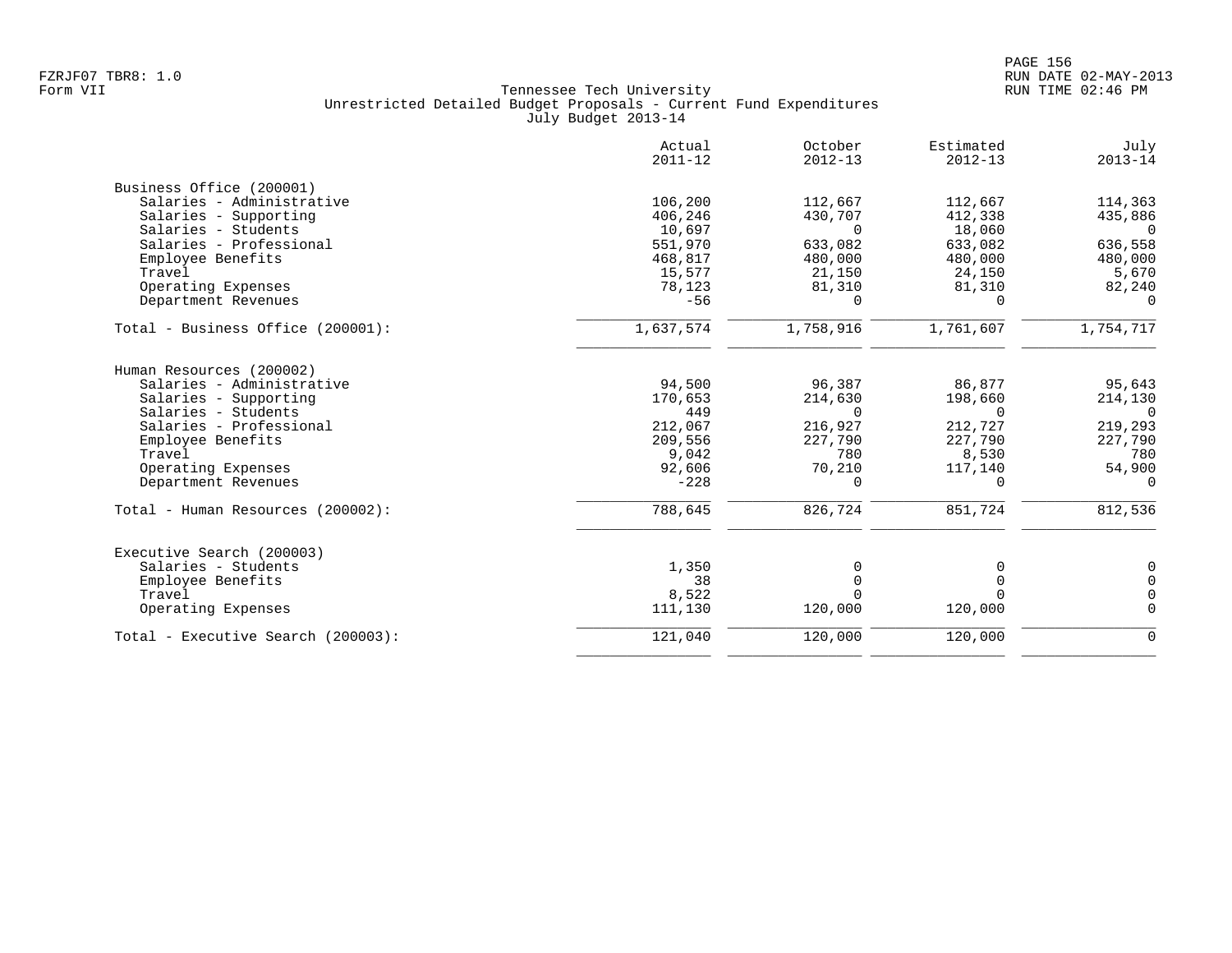|                                                                                                                                                            | Actual<br>$2011 - 12$                                   | October<br>$2012 - 13$                               | Estimated<br>$2012 - 13$                                    | July<br>$2013 - 14$                                         |
|------------------------------------------------------------------------------------------------------------------------------------------------------------|---------------------------------------------------------|------------------------------------------------------|-------------------------------------------------------------|-------------------------------------------------------------|
| University Police (200004)<br>Salaries - Supporting<br>Salaries - Professional<br>Employee Benefits<br>Travel<br>Operating Expenses<br>Department Revenues | 627,029<br>71,440<br>311,246<br>967<br>71,911<br>$-126$ | 667,618<br>72,145<br>322,500<br>3,210<br>62,090<br>0 | 670,092<br>72,145<br>335,800<br>5,210<br>60,090<br>$\Omega$ | 682,416<br>72,150<br>335,800<br>2,710<br>82,590<br>$\Omega$ |
| Total - University Police (200004):                                                                                                                        | 1,082,467                                               | 1,127,563                                            | 1,143,337                                                   | 1,175,666                                                   |
| Business Office GA (200008)<br>Operating Expenses                                                                                                          | 7,774                                                   | 8,150                                                | 13,150                                                      | 8,150                                                       |
| Total - Business Office GA (200008):                                                                                                                       | 7,774                                                   | 8,150                                                | 13,150                                                      | 8,150                                                       |
| Planning Strategic Initiatives (200009)<br>Operating Expenses<br>Total - Planning Strategic Initiatives (200009):                                          | $\mathbf 0$<br>$\mathbf 0$                              | 156,000<br>156,000                                   | 311,000<br>311,000                                          | $\mathsf{O}$<br>$\mathbf 0$                                 |
| PCI Compliance (200030)<br>Operating Expenses                                                                                                              | 0                                                       | 5,000                                                | 0                                                           | 5,000                                                       |
| Total - PCI Compliance (200030):                                                                                                                           | $\mathbf 0$                                             | 5,000                                                | 0                                                           | 5,000                                                       |
| Postage and Mailing (203007)<br>Operating Expenses                                                                                                         | 152,088                                                 | 202,000                                              | 202,000                                                     | 202,000                                                     |
| Total - Postage and Mailing (203007):                                                                                                                      | 152,088                                                 | 202,000                                              | 202,000                                                     | 202,000                                                     |
|                                                                                                                                                            |                                                         |                                                      |                                                             |                                                             |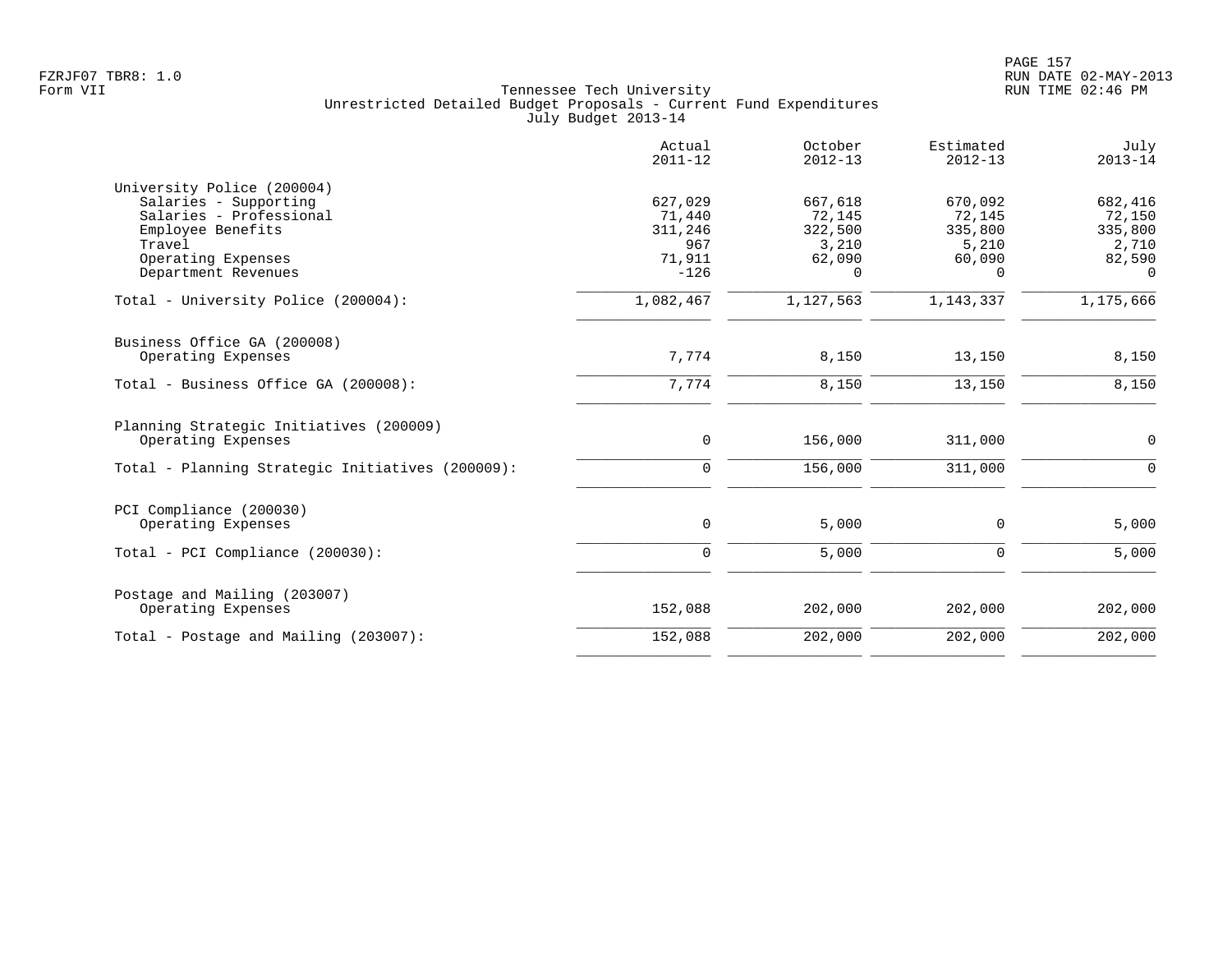|                                                   | Actual<br>$2011 - 12$ | October<br>$2012 - 13$ | Estimated<br>$2012 - 13$ | July<br>$2013 - 14$ |
|---------------------------------------------------|-----------------------|------------------------|--------------------------|---------------------|
| Postage and Mailing Transfer In (203008)          |                       |                        |                          |                     |
| Operating Expenses                                | $-167,547$            | $\Omega$               |                          | $\mathbf{0}$        |
| Department Revenues                               | $-3,111$              | $-202,000$             | $-202,000$               | $-202,000$          |
| Total - Postage and Mailing Transfer In (203008): | $-170,658$            | $-202,000$             | $-202,000$               | $-202,000$          |
| Printing Services (203009)                        |                       |                        |                          |                     |
| Salaries - Supporting                             | 54,420                | 63,333                 | 60,723                   | 65,670              |
| Salaries - Students                               | $\Omega$              | 2,120                  | $\Omega$                 | 2,120               |
| Salaries - Professional                           | 31,040                | 31,274                 | 31,274                   | 31,460              |
| Employee Benefits                                 | 43,924                | 43,890                 | 46,190                   | 46,190              |
| Travel                                            | $\Omega$              | 140                    | $\Omega$                 | 140                 |
| Operating Expenses                                | 70,801                | 68,320                 | 103,680                  | 68,320              |
| Department Revenues                               | 11,997                | 12,000                 | 12,000                   | 12,000              |
| Total - Printing Services (203009):               | 212,182               | 221,077                | 253,867                  | 225,900             |
| Printing Serv Transf In (203010)                  |                       |                        |                          |                     |
| Operating Expenses                                | $-199,500$            | $\Omega$               | $-30,000$                | $\Omega$            |
| Department Revenues                               | $\Omega$              | $-158,910$             | $-161,710$               | $-163,740$          |
| Total - Printing Serv Transf In (203010):         | $-199,500$            | $-158,910$             | $-191,710$               | $-163,740$          |
| Printing Serv Allocation Offset (203011)          |                       |                        |                          |                     |
| Operating Expenses                                | 39,712                | 0                      | $\Omega$                 | $\Omega$            |
| Department Revenues                               | 0                     | $-40,000$              | $-40,000$                | $-40,000$           |
| Total - Printing Serv Allocation Offset (203011): | 39,712                | $-40,000$              | $-40,000$                | $-40,000$           |
|                                                   |                       |                        |                          |                     |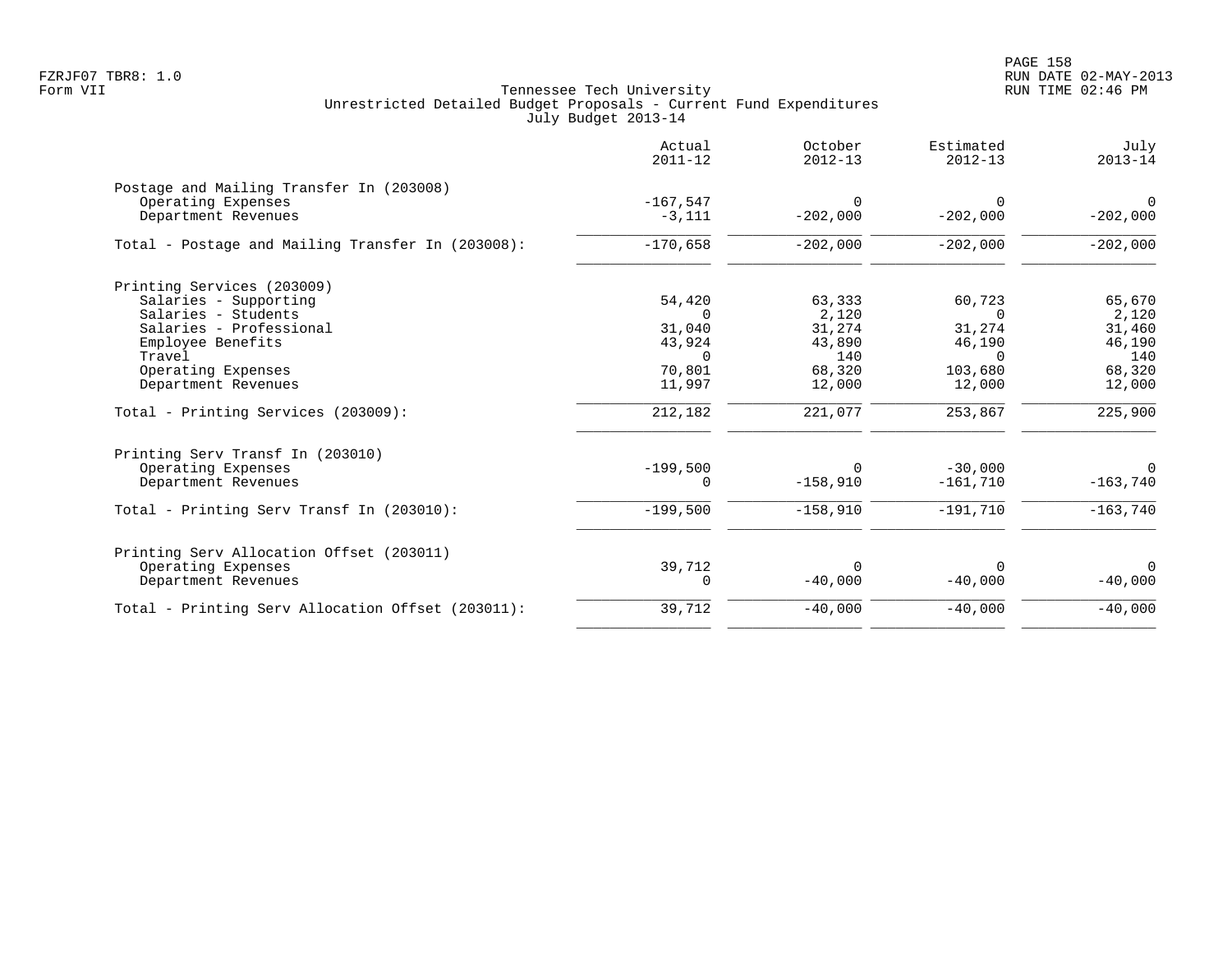|                                                 | Actual<br>$2011 - 12$ | October<br>$2012 - 13$ | Estimated<br>$2012 - 13$ | July<br>$2013 - 14$ |
|-------------------------------------------------|-----------------------|------------------------|--------------------------|---------------------|
| Purchasing Office (221001)                      |                       |                        |                          |                     |
| Salaries - Administrative                       | 79,497                | 84,150                 | 84,150                   | 84,250              |
| Salaries - Supporting                           | 59,613                | 77,977                 | 58,898                   | 76,252              |
| Salaries - Students                             | 83                    | 410                    | 410                      | 410                 |
| Salaries - Professional                         | 28,446                | 49,090                 | 49,090                   | 49,190              |
| Employee Benefits                               | 77,695                | 93,950                 | 93,950                   | 93,950              |
| Travel                                          | 227                   | 200                    | 200                      | 200                 |
| Operating Expenses                              | 19,911                | 14,210                 | 33,289                   | 14,210              |
| Department Revenues                             | $-208$                | 0                      | 0                        | $\Omega$            |
| Total - Purchasing Office (221001):             | 265,264               | 319,987                | 319,987                  | 318,462             |
| Purchasing Fax Service (221002)                 |                       |                        |                          |                     |
| Operating Expenses                              | 1,142                 | 0                      | 0                        | 0                   |
| Department Revenues                             | $-2$                  | $\mathbf 0$            | $\Omega$                 | $\Omega$            |
| Total - Purchasing Fax Service (221002):        | 1,140                 | $\mathbf 0$            | $\mathbf 0$              | $\Omega$            |
| Safety and Environ Compliance (221003)          |                       |                        |                          |                     |
| Salaries - Supporting                           | 23,682                | 25,794                 | 25,794                   | 26,509              |
| Salaries - Students                             | 5,430                 | 11,000                 | 11,000                   | 11,000              |
| Salaries - Professional                         | 128,379               | 134,887                | 128,047                  | 136,922             |
| Employee Benefits                               | 53,460                | 54,350                 | 54,350                   | 54,350              |
| Travel                                          | 2,827                 | 2,500                  | 3,500                    | $\Omega$            |
| Operating Expenses                              | 103,997               | 25,930                 | 67,970                   | 28,430              |
| Capital Outlay                                  | 0                     | 35,100                 | 35,100                   | $\Omega$            |
| Total - Safety and Environ Compliance (221003): | 317,775               | 289,561                | 325,761                  | 257,211             |
|                                                 |                       |                        |                          |                     |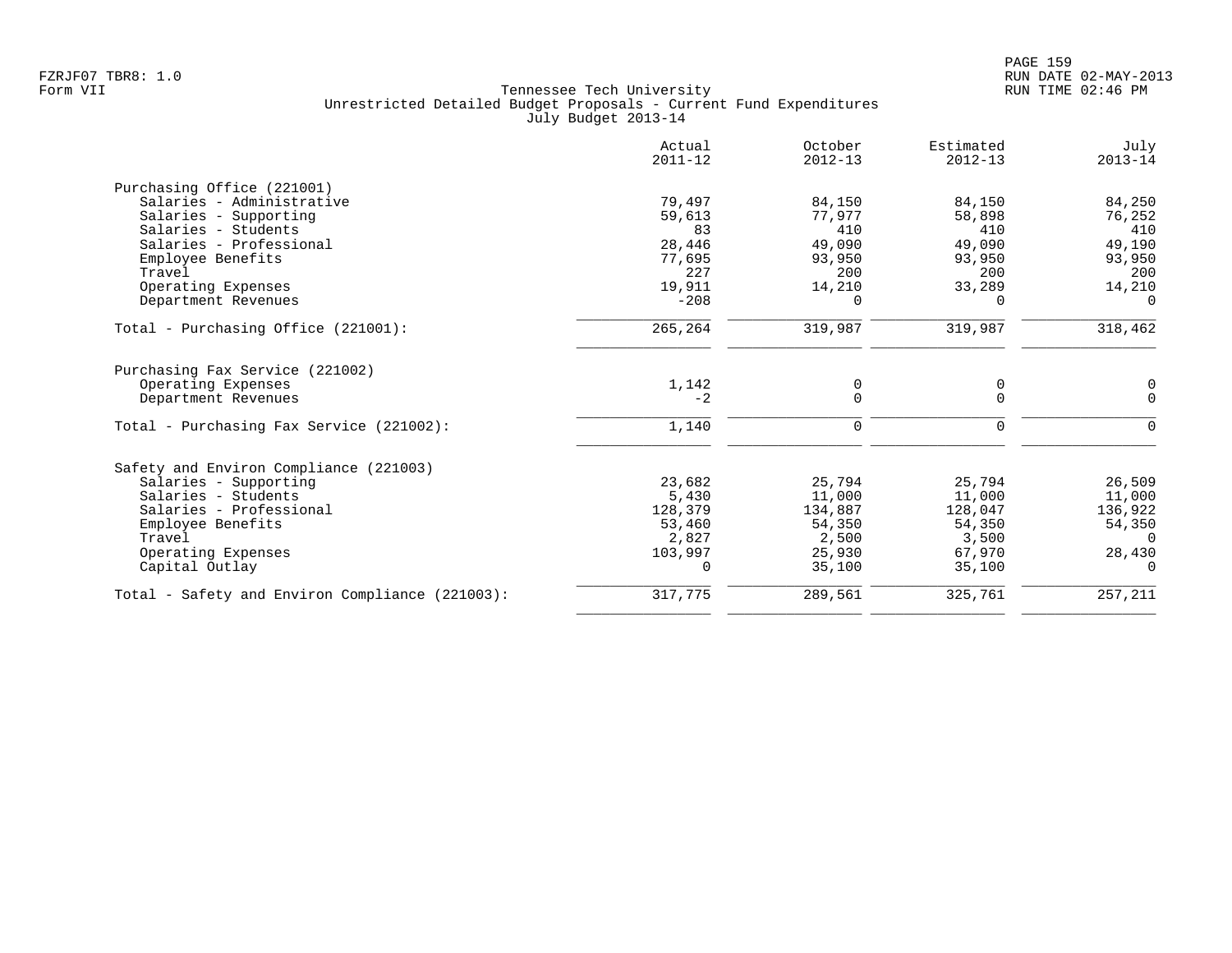|                                               | Actual<br>$2011 - 12$ | October<br>$2012 - 13$ | Estimated<br>$2012 - 13$ | July<br>$2013 - 14$ |
|-----------------------------------------------|-----------------------|------------------------|--------------------------|---------------------|
| Motor Pool Fuel (221006)                      |                       |                        |                          |                     |
| Operating Expenses                            | 152,029               | 150,000                | 150,000                  | 150,000             |
| Total - Motor Pool Fuel (221006):             | 152,029               | 150,000                | 150,000                  | 150,000             |
| Motor Pool Fuel Transfer In (221007)          |                       |                        |                          |                     |
| Operating Expenses                            | $-152,029$            | $-150,000$             | $-150,000$               | $-150,000$          |
| Total - Motor Pool Fuel Transfer In (221007): | $-152,029$            | $-150,000$             | $-150,000$               | $-150,000$          |
| Telephone Services (231000)                   |                       |                        |                          |                     |
| Salaries - Supporting                         | 79,265                | 89,540                 | 89,620                   | 90,534              |
| Salaries - Students                           | 5,133                 | 5,140                  | 5,140                    | 5,140               |
| Salaries - Professional                       | 124,680               | 125,820                | 125,820                  | 126,020             |
| Employee Benefits                             | 86,592                | 105,790                | 95,790                   | 95,790              |
| Travel                                        | 777                   | 1,000                  | 920                      | 1,000               |
| Operating Expenses<br>Department Revenues     | 277.672<br>114,000    | 554,470<br>114,000     | 554,470<br>114,000       | 554,470<br>114,000  |
| Total - Telephone Services (231000):          | 688,119               | 995,760                | 985,760                  | 986,954             |
| Telephone Transfer In (231001)                |                       |                        |                          |                     |
| Operating Expenses                            | $-668,826$            | $\Omega$               | $\Omega$                 | 0                   |
| Department Revenues                           | $-103$                | $-974,760$             | $-985,760$               | $-986,950$          |
| Total - Telephone Transfer In (231001):       | $-668,929$            | $-974,760$             | $-985,760$               | $-986,950$          |
|                                               |                       |                        |                          |                     |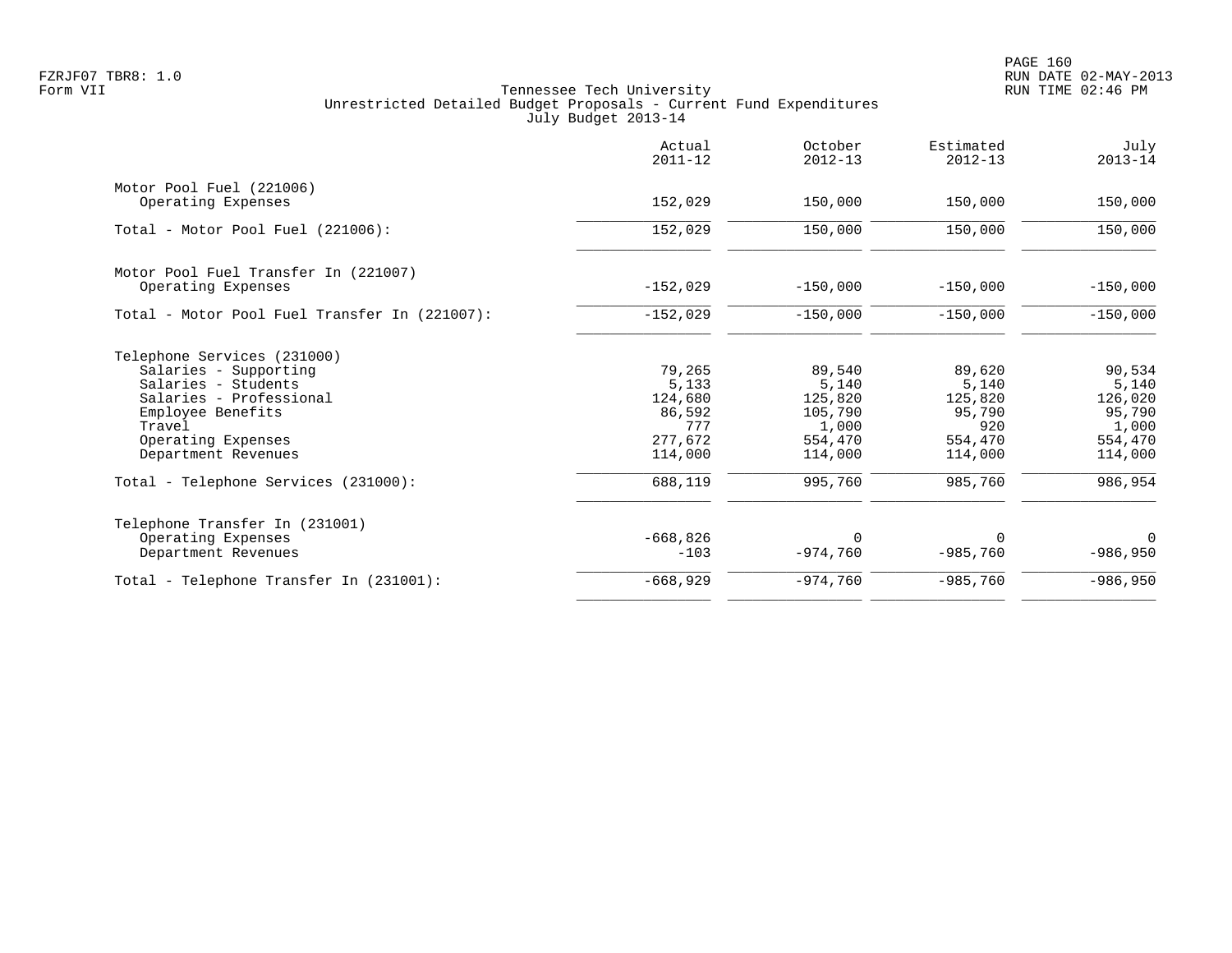|                                                         | Actual<br>$2011 - 12$ | October<br>$2012 - 13$ | Estimated<br>$2012 - 13$ | July<br>$2013 - 14$ |
|---------------------------------------------------------|-----------------------|------------------------|--------------------------|---------------------|
| Cable TV (231002)                                       |                       |                        |                          |                     |
| Operating Expenses                                      | 96,372                | 98,700                 | 109,500                  | 109,500             |
| Total - Cable TV (231002):                              | 96,372                | 98,700                 | 109,500                  | 109,500             |
| Cable TV Transfer In (231003)                           |                       |                        |                          |                     |
| Operating Expenses<br>Department Revenues               | $-165,043$<br>0       | $\Omega$<br>$-98,100$  | $\Omega$<br>$-108,900$   | 0<br>$-108,900$     |
| Total - Cable TV Transfer In (231003):                  | $-165,043$            | $-98,100$              | $-108,900$               | $-108,900$          |
| Regulated Waste Disposal (255001)<br>Operating Expenses | 22,497                | 25,000                 | 34,000                   | 25,000              |
| Total - Regulated Waste Disposal (255001):              | 22,497                | 25,000                 | 34,000                   | 25,000              |
| VP for Univ Advancement Office (300000)                 |                       |                        |                          |                     |
| Salaries - Administrative                               | 298,362               | 314,122                | 223,632                  | 315,020             |
| Salaries - Supporting                                   | 167,936               | 174,910                | 176,656                  | 191,652             |
| Salaries - Students                                     | 5,059                 | 8,960                  | 7,060                    | 1,940               |
| Salaries - Professional                                 | 839,951               | 900,868                | 900,868                  | 915,264             |
| Employee Benefits                                       | 491,388               | 491,450                | 491,450                  | 521,450             |
| Travel                                                  | 20,286                | 12,310                 | 21,420                   | 12,310              |
| Operating Expenses                                      | 44,464                | 33,040                 | 94,500                   | 27,920              |
| Capital Outlay                                          | $\Omega$              | 6,970                  | $\Omega$                 | 6,970               |
| Total - VP for Univ Advancement Office (300000):        | 1,867,446             | 1,942,630              | 1,915,586                | 1,992,526           |
|                                                         |                       |                        |                          |                     |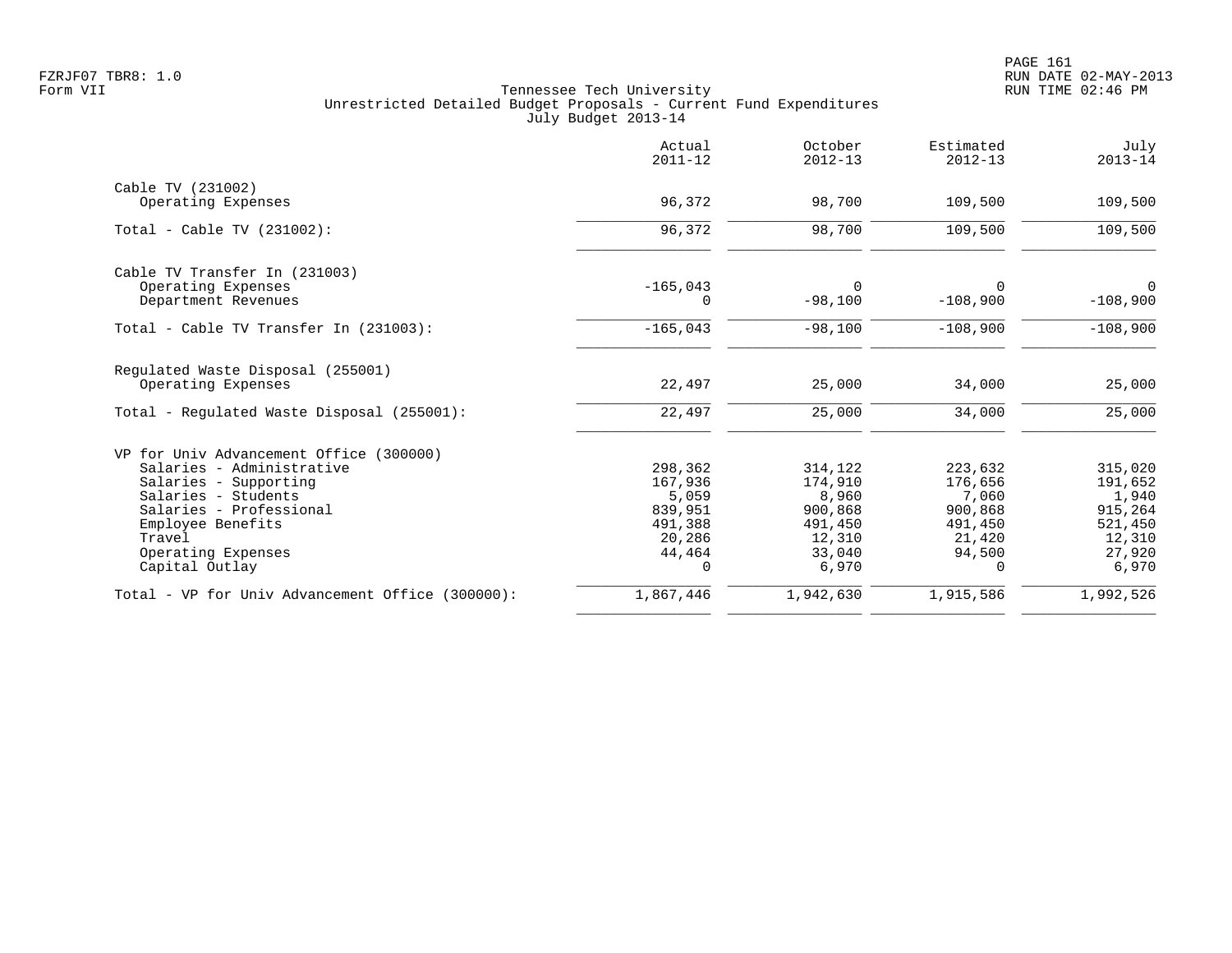|                                                                  | Actual<br>$2011 - 12$ | October<br>$2012 - 13$ | Estimated<br>$2012 - 13$ | July<br>$2013 - 14$ |
|------------------------------------------------------------------|-----------------------|------------------------|--------------------------|---------------------|
| Capital Campaign (300004)<br>Travel                              | 14,110                | 0                      | 0                        | $\mathbf 0$         |
| Operating Expenses                                               | 2,265                 | $\Omega$               | $\Omega$                 | $\Omega$            |
| Total - Capital Campaign (300004):                               | 16,375                | $\mathbf 0$            | $\Omega$                 | $\Omega$            |
| Univ Advancement Advertising (301000)                            |                       |                        |                          |                     |
| Operating Expenses                                               | $\mathbf 0$           | 3,490                  | $\mathbf 0$              | 3,490               |
| Total - Univ Advancement Advertising (301000):                   | $\mathbf 0$           | 3,490                  | 0                        | 3,490               |
| Univ Advancement Athletic Tickets (301001)<br>Operating Expenses | 114,563               | 114,560                | 114,560                  | 114,560             |
| Total - Univ Advancement Athletic Tickets (301001):              | 114,563               | 114,560                | 114,560                  | 114,560             |
| Univ Adv Graduate Assistant (301003)                             |                       |                        |                          |                     |
| Operating Expenses                                               | $\mathbf 0$           | 25,440                 | 25,440                   | 25,440              |
| Total - Univ Adv Graduate Assistant (301003):                    | $\Omega$              | 25,440                 | 25,440                   | 25,440              |
| Univ Develop and Alumni Relations (302000)                       |                       |                        |                          |                     |
| Salaries - Supporting                                            | 0                     | $\mathbf 0$            | 0                        | 500                 |
| Salaries - Students<br>Employee Benefits                         | 2,993<br>122          | 3,500<br>110           | 3,500<br>110             | $\Omega$<br>110     |
| Travel                                                           | 6,114                 | 6,170                  | 36,830                   | 6,170               |
| Operating Expenses                                               | 26,852                | 18,670                 | 30,260                   | 18,670              |
| Department Revenues                                              | $-27$                 | $\Omega$               | $\Omega$                 | $\Omega$            |
| Total - Univ Develop and Alumni Relations (302000):              | 36,054                | 28,450                 | 70,700                   | 25,450              |
|                                                                  |                       |                        |                          |                     |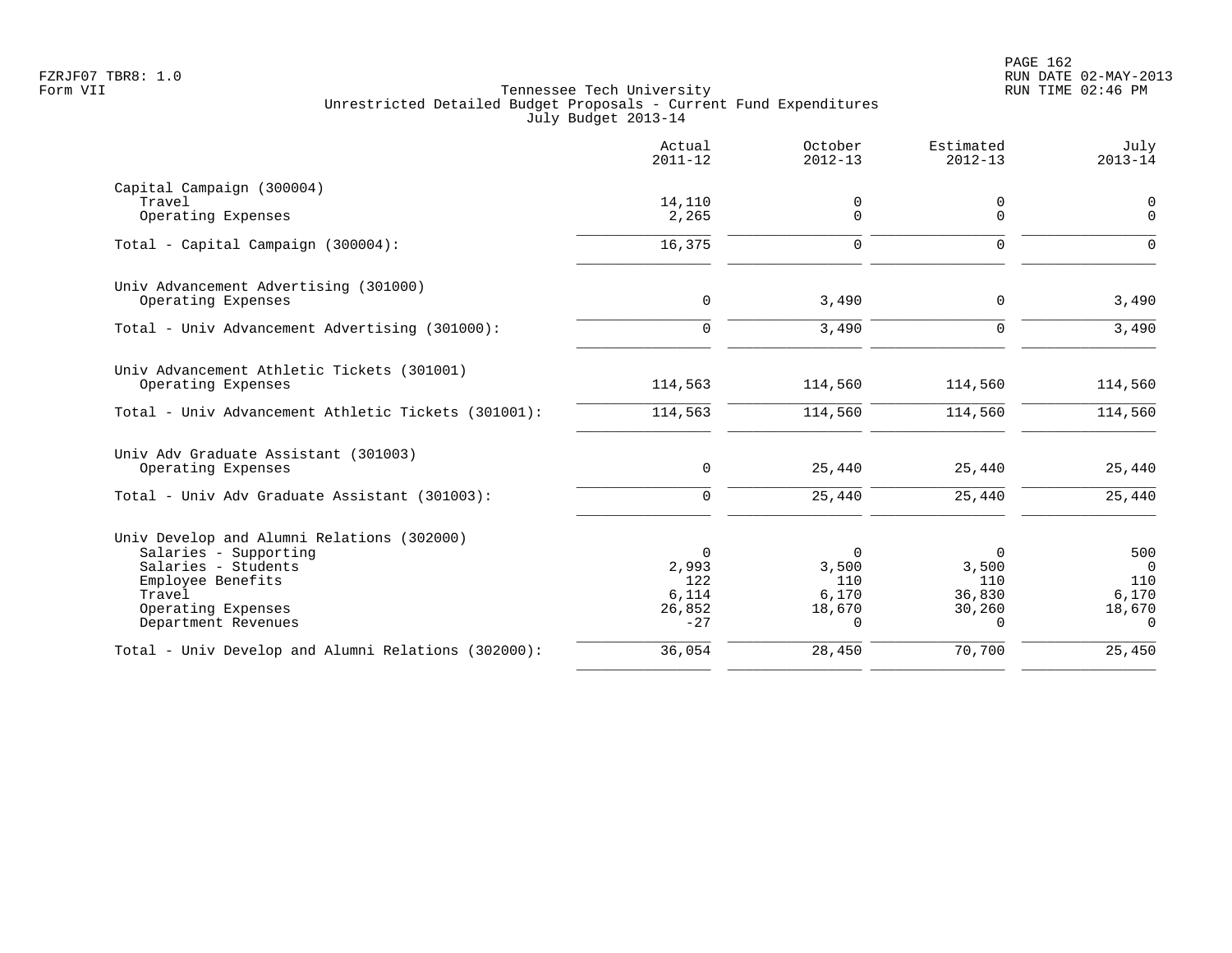|                                                      | Actual<br>$2011 - 12$ | October<br>$2012 - 13$ | Estimated<br>$2012 - 13$ | July<br>$2013 - 14$ |
|------------------------------------------------------|-----------------------|------------------------|--------------------------|---------------------|
| Alumni Relations (302004)                            |                       |                        |                          |                     |
| Operating Expenses                                   | $\mathbf 0$           | $\Omega$               | 2,500                    | 2,500               |
| Total - Alumni Relations (302004):                   | $\mathbf 0$           | $\Omega$               | 2,500                    | 2,500               |
| Communications & Marketing (303000)                  |                       |                        |                          |                     |
| Salaries - Administrative                            | 79,580                | 80,610                 | 80,610                   | 80,710              |
| Salaries - Supporting                                | 48,350                | 54,245                 | 54,245                   | 56,340              |
| Salaries - Students                                  | 1,935                 | $\Omega$               | 1,100                    | $\overline{0}$      |
| Salaries - Professional                              | 269,930               | 331,889                | 331,889                  | 337,021             |
| Employee Benefits                                    | 171,190               | 204,070                | 206,770                  | 206,770             |
| Travel                                               | 3,029                 | 820                    | 820                      | 820                 |
| Operating Expenses                                   | 57,158                | 20,910                 | 37,910                   | 20,910              |
| Department Revenues                                  | $-19$                 | $\Omega$               | $\Omega$                 | $\Omega$            |
| Total - Communications & Marketing (303000):         | 631,153               | 692,544                | 713,344                  | 702,571             |
| Communications & Mrktg Transfer In (303001)          |                       |                        |                          |                     |
| Operating Expenses                                   | $-15,594$             | $\Omega$               | $\Omega$                 | $\overline{0}$      |
| Department Revenues                                  | $-209$                | $-4,120$               | $-19,120$                | $-4,120$            |
| Total - Communications & Mrktq Transfer In (303001): | $-15,803$             | $-4,120$               | $-19,120$                | $-4,120$            |
| Web & Digital Media (303003)                         |                       |                        |                          |                     |
| Operating Expenses                                   | 8,857                 | 160,000                | 160,000                  | 0                   |
| Total - Web & Digital Media $(303003)$ :             | 8,857                 | 160,000                | 160,000                  | $\mathbf 0$         |
|                                                      |                       |                        |                          |                     |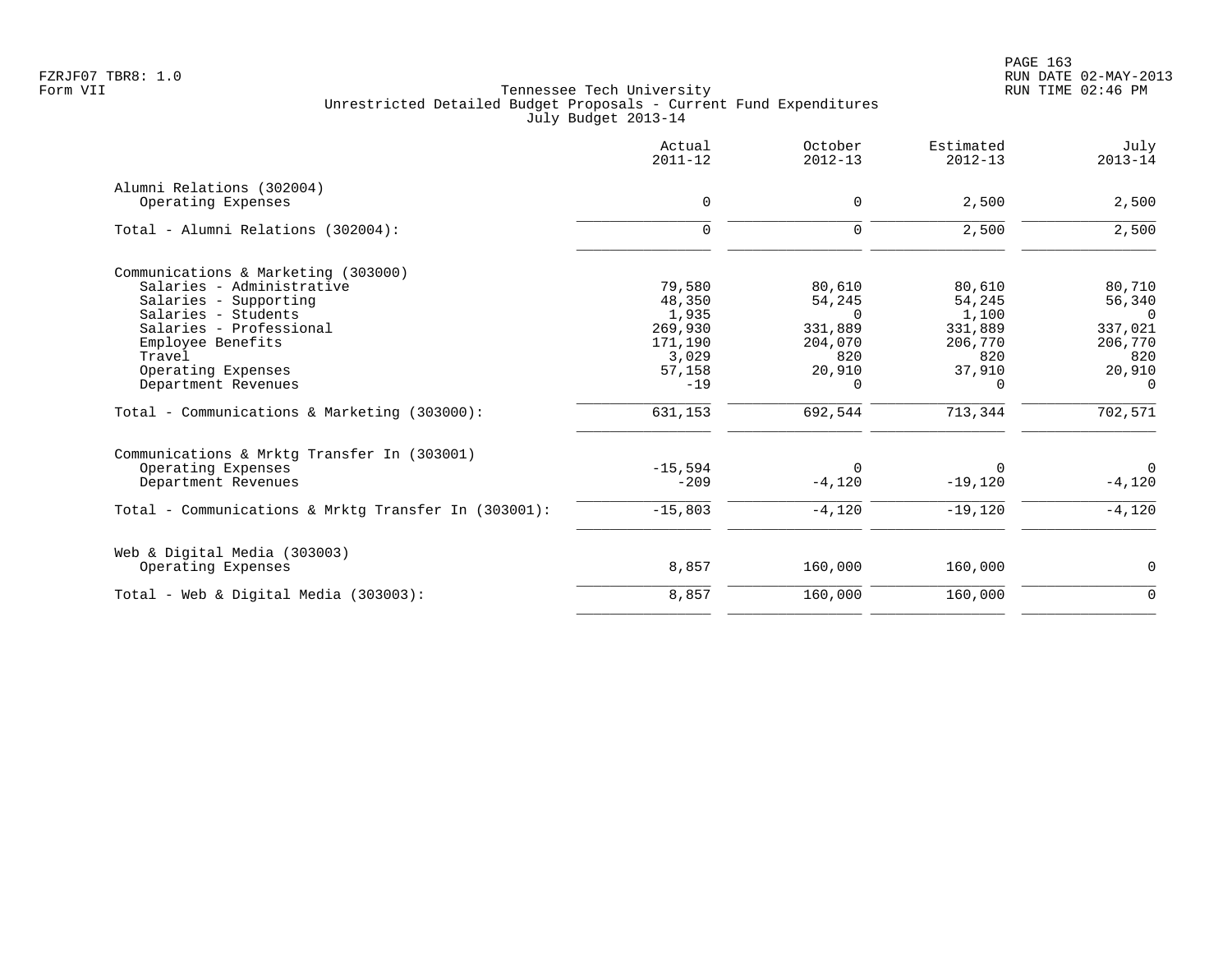|                                                 | Actual<br>$2011 - 12$ | October<br>$2012 - 13$ | Estimated<br>$2012 - 13$ | July<br>$2013 - 14$ |
|-------------------------------------------------|-----------------------|------------------------|--------------------------|---------------------|
| Photo Services Office (304000)                  |                       |                        |                          |                     |
| Salaries - Supporting                           | 64,955                | 65,718                 | 56,568                   | 67,130              |
| Salaries - Professional                         | 55,000                | 55,280                 | 55,280                   | 55,280              |
| Employee Benefits                               | 60,486                | 76,780                 | 76,780                   | 76,780              |
| Travel                                          | 375                   | 420                    | 420                      | 420                 |
| Operating Expenses                              | 23,272                | 41,680                 | 27,390                   | 27,390              |
| Department Revenues                             | 1,500                 | 1,500                  | 1,500                    | 1,500               |
| Total - Photo Services Office (304000):         | 205,588               | 241,378                | 217,938                  | 228,500             |
| Photo Svc Transfer In Revenue (304001)          |                       |                        |                          |                     |
| Operating Expenses                              | $-18,804$             | $-22,500$              | $-22,500$                | $-33,060$           |
| Department Revenues                             | 0                     | $-16,880$              | $-7,730$                 | $-7,730$            |
| Total - Photo Svc Transfer In Revenue (304001): | $-18,804$             | $-39,380$              | $-30,230$                | $-40,790$           |
| Photo Svc Allocation Offset (304002)            |                       |                        |                          |                     |
| Operating Expenses                              | $-155, 218$           | $\Omega$               | $\Omega$                 | $\Omega$            |
| Department Revenues                             | 0                     | $-155,220$             | $-155,220$               | $-155, 220$         |
| Total - Photo Svc Allocation Offset (304002):   | $-155, 218$           | $-155, 220$            | $-155, 220$              | $-155, 220$         |
| Graduation Video Transfer In (304003)           |                       |                        |                          |                     |
| Department Revenues                             | 0                     | $-2,290$               | 0                        | 0                   |
| Total - Graduation Video Transfer In (304003):  | 0                     | $-2,290$               | 0                        | 0                   |
|                                                 |                       |                        |                          |                     |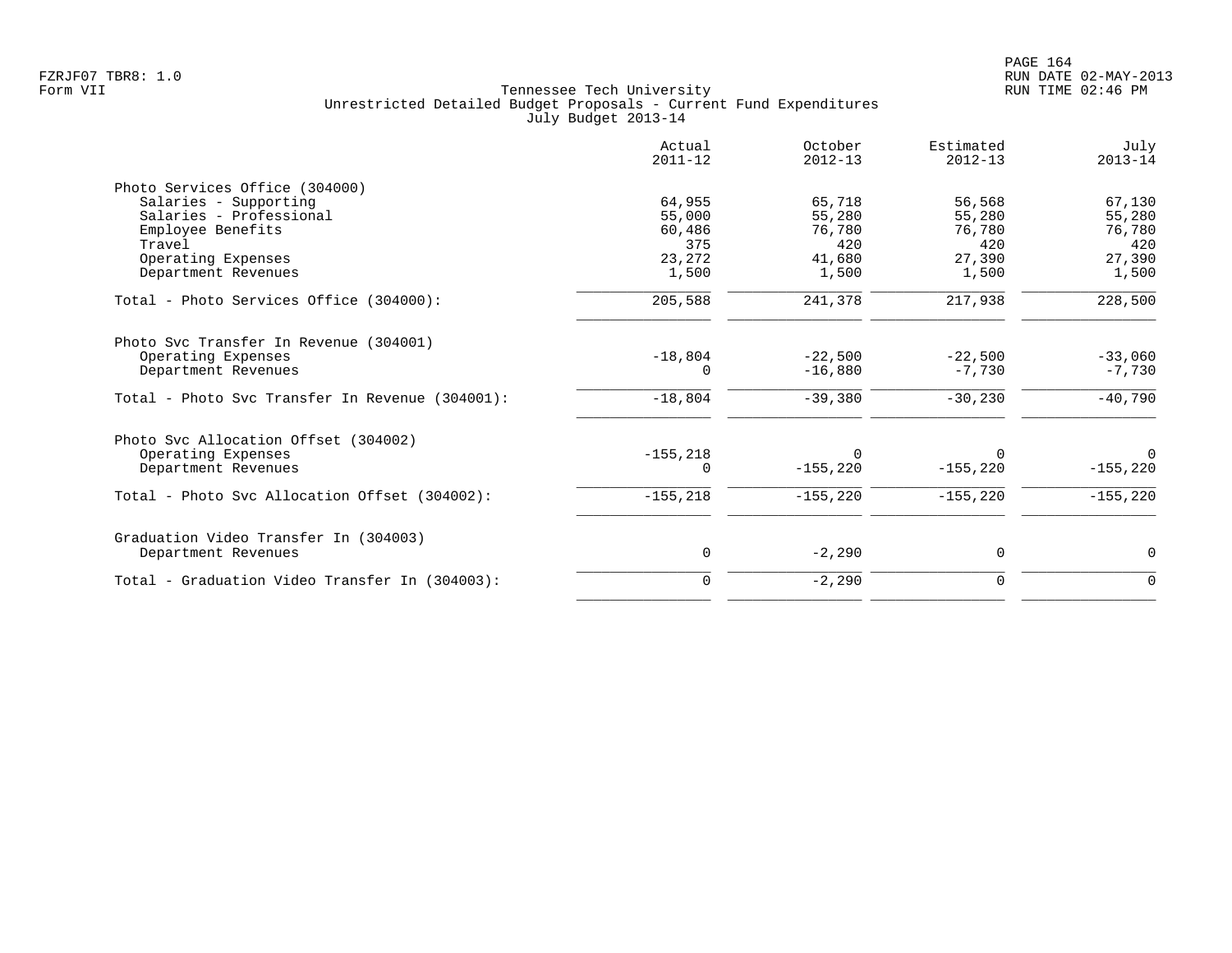PAGE 165 FZRJF07 TBR8: 1.0 RUN DATE 02-MAY-2013

|                                                                                                                                                        | Actual<br>$2011 - 12$ | October<br>$2012 - 13$                               | Estimated<br>$2012 - 13$                     | July<br>$2013 - 14$                                 |
|--------------------------------------------------------------------------------------------------------------------------------------------------------|-----------------------|------------------------------------------------------|----------------------------------------------|-----------------------------------------------------|
| TBR Spouse Dependent Discount (700000)<br>Employee Benefits                                                                                            | 79,617                | 79,600                                               | 79,600                                       | 79,600                                              |
| Total - TBR Spouse Dependent Discount (700000):                                                                                                        | 79,617                | 79,600                                               | 79,600                                       | 79,600                                              |
| TBR Employ Remission PC191 (700001)<br>Employee Benefits                                                                                               | 33,941                | 33,940                                               | 33,940                                       | 33,940                                              |
| Total - TBR Employ Remission PC191 (700001):                                                                                                           | 33,941                | 33,940                                               | 33,940                                       | 33,940                                              |
| E and G Data Processing Allocation (700003)<br>Department Revenues                                                                                     | 227,699               | 281,840                                              | 298,440                                      | 290,340                                             |
| Total - E and G Data Processing Allocation (700003):                                                                                                   | 227,699               | 281,840                                              | 298,440                                      | 290,340                                             |
| E and G Claims Adjustment (700004)<br>Operating Expenses                                                                                               | 27,232                | 34,860                                               | 34,860                                       | 34,860                                              |
| Total - E and G Claims Adjustment $(700004)$ :                                                                                                         | 27,232                | 34,860                                               | 34,860                                       | 34,860                                              |
| $E$ and G Support (700005)<br>Salaries - Administrative<br>Salaries - Supporting<br>Salaries - Professional<br>Employee Benefits<br>Operating Expenses | 125,898<br>$-106,749$ | $\overline{0}$<br>2,970<br>3,220<br>89,650<br>94,110 | 0<br>2,970<br>3,220<br>125,850<br>$-106,780$ | 32,020<br>32,180<br>49,250<br>184,460<br>$-106,780$ |
| Total - E and G Support $(700005)$ :                                                                                                                   | 19,149                | 189,950                                              | 25,260                                       | 191,130                                             |
|                                                                                                                                                        |                       |                                                      |                                              |                                                     |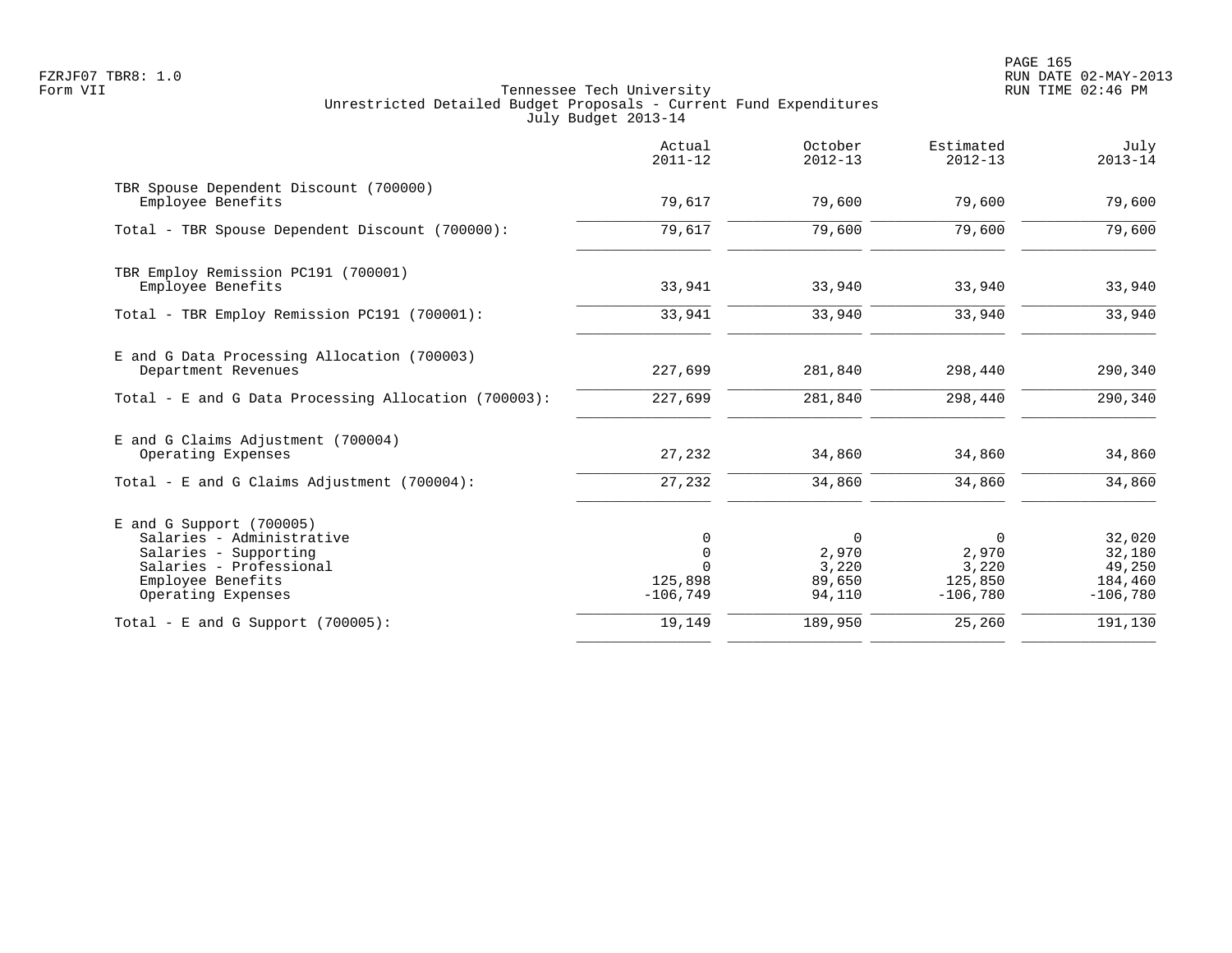|                                                             | Actual<br>$2011 - 12$ | October<br>$2012 - 13$ | Estimated<br>$2012 - 13$ | July<br>$2013 - 14$ |
|-------------------------------------------------------------|-----------------------|------------------------|--------------------------|---------------------|
| E and G Other Salary Pool (700009)<br>Salaries - Supporting | 0                     | 15,220                 | 15,220                   | 15,220              |
| Total - E and G Other Salary Pool (700009):                 | $\mathbf 0$           | 15,220                 | 15,220                   | 15,220              |
| C C Security Trans (700015)<br>Operating Expenses           | $-60,000$             | $-60,000$              | $-60,000$                | $-60,000$           |
| Total - C C Security Trans $(700015)$ :                     | $-60,000$             | $-60,000$              | $-60,000$                | $-60,000$           |
| TBR Chargeback non RODP (700017)<br>Operating Expenses      | 281,037               | 296,140                | 296,140                  | 455,240             |
| Total - TBR Chargeback non RODP (700017):                   | 281,037               | 296,140                | 296,140                  | 455,240             |
| Legal Fees (700023)<br>Operating Expenses                   | 120,964               | 29,000                 | 29,000                   | 29,000              |
| Total - Legal Fees $(700023)$ :                             | 120,964               | 29,000                 | 29,000                   | 29,000              |
| License Fees (700024)<br>Operating Expenses                 | 18,898                | 20,000                 | 20,000                   | 20,000              |
| Total - License Fees (700024):                              | 18,898                | 20,000                 | 20,000                   | 20,000              |
|                                                             |                       |                        |                          |                     |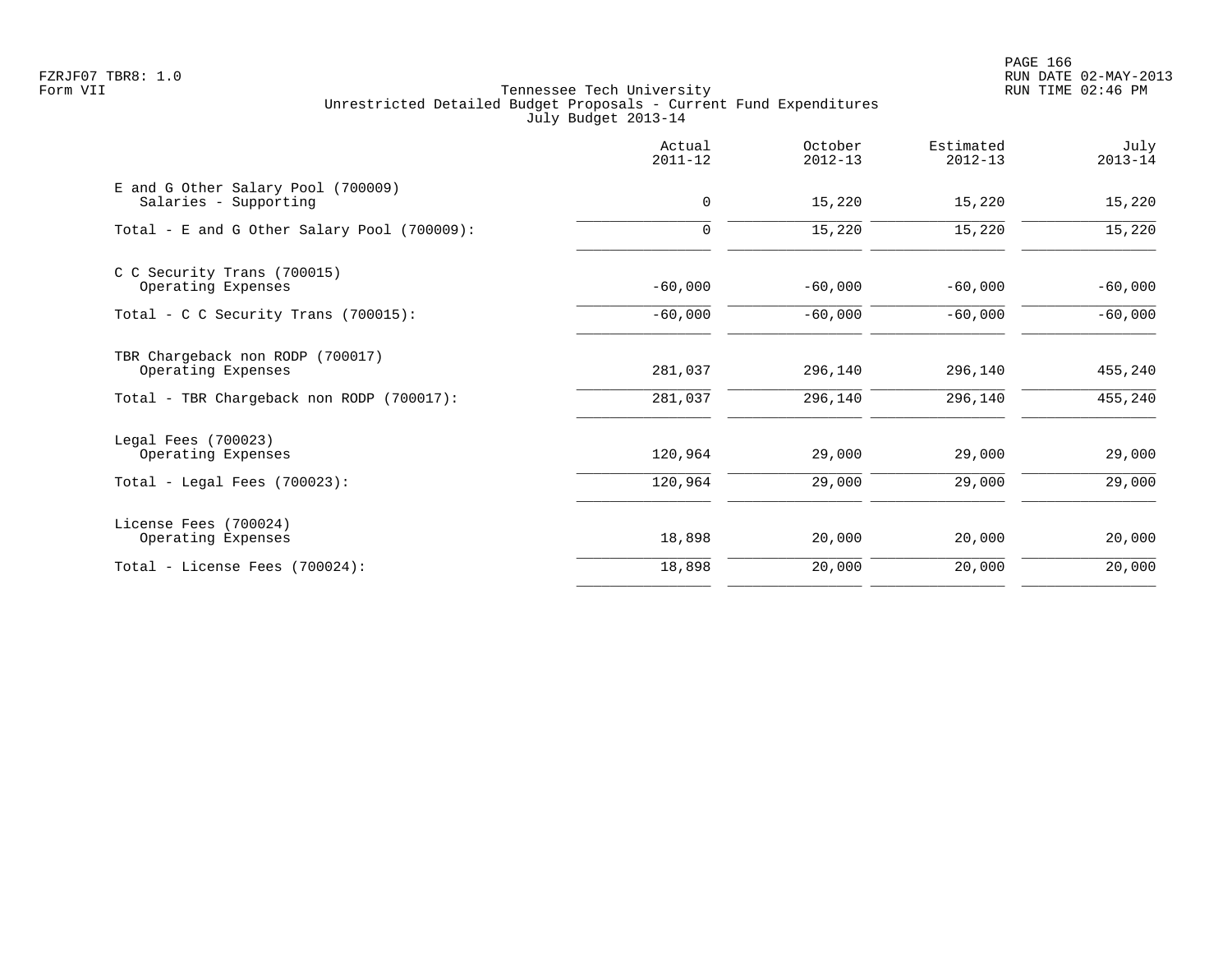|                                                             | Actual<br>$2011 - 12$ | October<br>$2012 - 13$ | Estimated<br>$2012 - 13$ | July<br>$2013 - 14$ |
|-------------------------------------------------------------|-----------------------|------------------------|--------------------------|---------------------|
| Membership Fees (700025)<br>Operating Expenses              | 168,832               | 170,510                | 170,510                  | 170,510             |
| Total - Membership Fees (700025):                           | 168,832               | 170,510                | 170,510                  | 170,510             |
| Consultation Services (700026)<br>Operating Expenses        | 0                     | 7,800                  | 7,800                    | 7,800               |
| Total - Consultation Services (700026):                     | $\mathbf 0$           | 7,800                  | 7,800                    | 7,800               |
| Banking Services (700027)<br>Operating Expenses             | 403,091               | 445,700                | 445,700                  | 445,700             |
| Total - Banking Services (700027):                          | 403,091               | 445,700                | 445,700                  | 445,700             |
| Collection of Debts (700028)<br>Operating Expenses          | 22,352                | 23,770                 | 23,770                   | 23,770              |
| Total - Collection of Debts (700028):                       | 22,352                | 23,770                 | 23,770                   | 23,770              |
| Provision for Doubtful Accts (700029)<br>Operating Expenses | 190,851               | 80,000                 | 80,000                   | 80,000              |
| Total - Provision for Doubtful Accts (700029):              | 190,851               | 80,000                 | 80,000                   | 80,000              |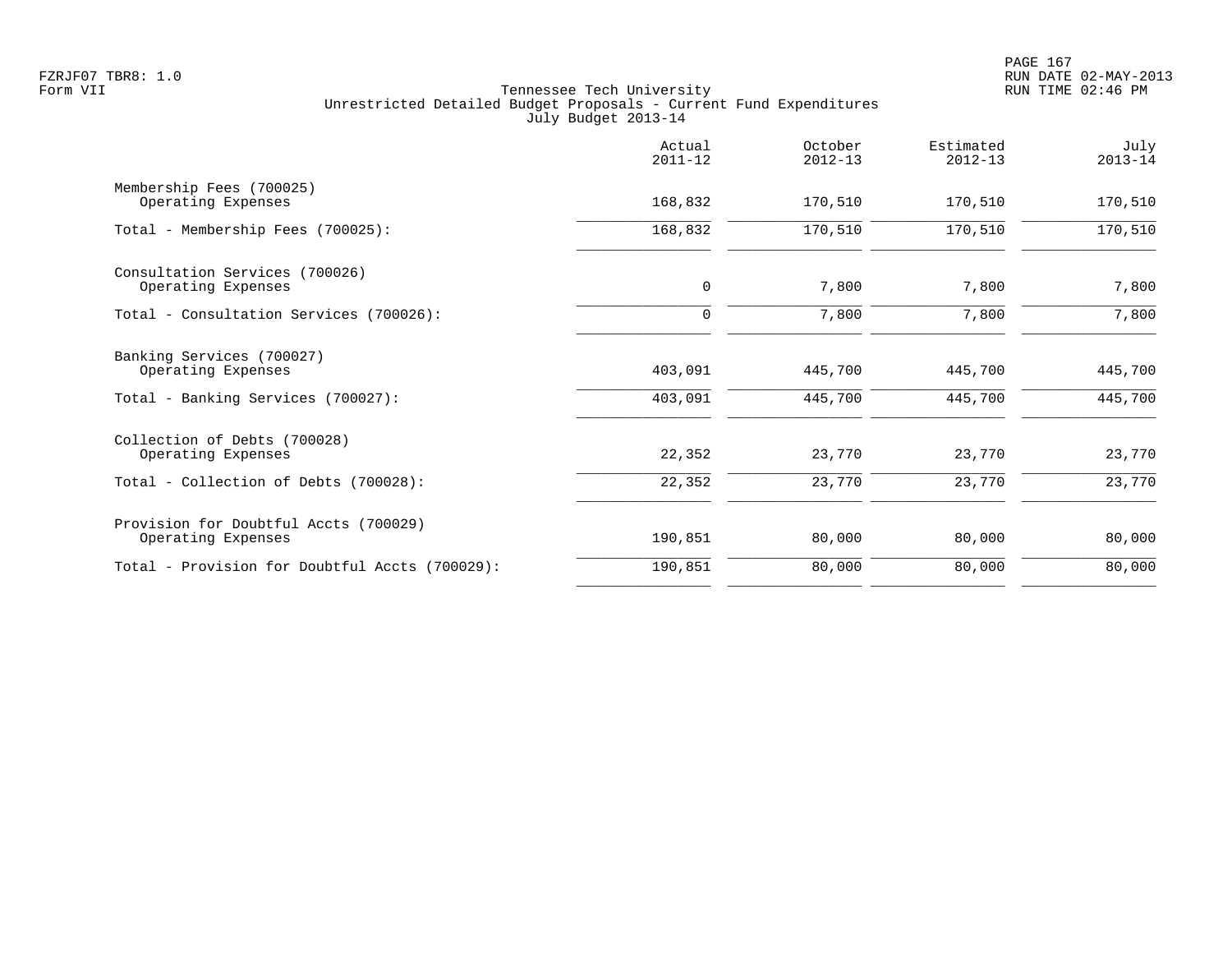PAGE 168 FZRJF07 TBR8: 1.0 RUN DATE 02-MAY-2013

|                                                        | Actual<br>$2011 - 12$ | October<br>$2012 - 13$ | Estimated<br>$2012 - 13$ | July<br>$2013 - 14$ |
|--------------------------------------------------------|-----------------------|------------------------|--------------------------|---------------------|
| External Audit (700030)<br>Operating Expenses          | $\mathbf 0$           | 70,000                 | 70,000                   | 70,000              |
| Total - External Audit (700030):                       | 0                     | 70,000                 | 70,000                   | 70,000              |
| Training (700031)<br>Operating Expenses                | $\mathbf 0$           | 1,360                  | 1,360                    | 1,360               |
| Total - Training $(700031)$ :                          | 0                     | 1,360                  | 1,360                    | 1,360               |
| Cafeteria Benefits (700032)<br>Operating Expenses      | 8,975                 | 15,000                 | 15,000                   | 15,000              |
| Total - Cafeteria Benefits (700032):                   | 8,975                 | 15,000                 | 15,000                   | 15,000              |
| Background Checks (700033)<br>Operating Expenses       | 3,446                 | 3,500                  | 5,500                    | 5,500               |
| Total - Background Checks (700033):                    | 3,446                 | 3,500                  | 5,500                    | 5,500               |
| IRS Penalties and Fines (700034)<br>Operating Expenses | 18,001                | 0                      | 0                        | $\mathbf 0$         |
| Total - IRS Penalties and Fines (700034):              | 18,001                | 0                      | 0                        | $\Omega$            |
|                                                        |                       |                        |                          |                     |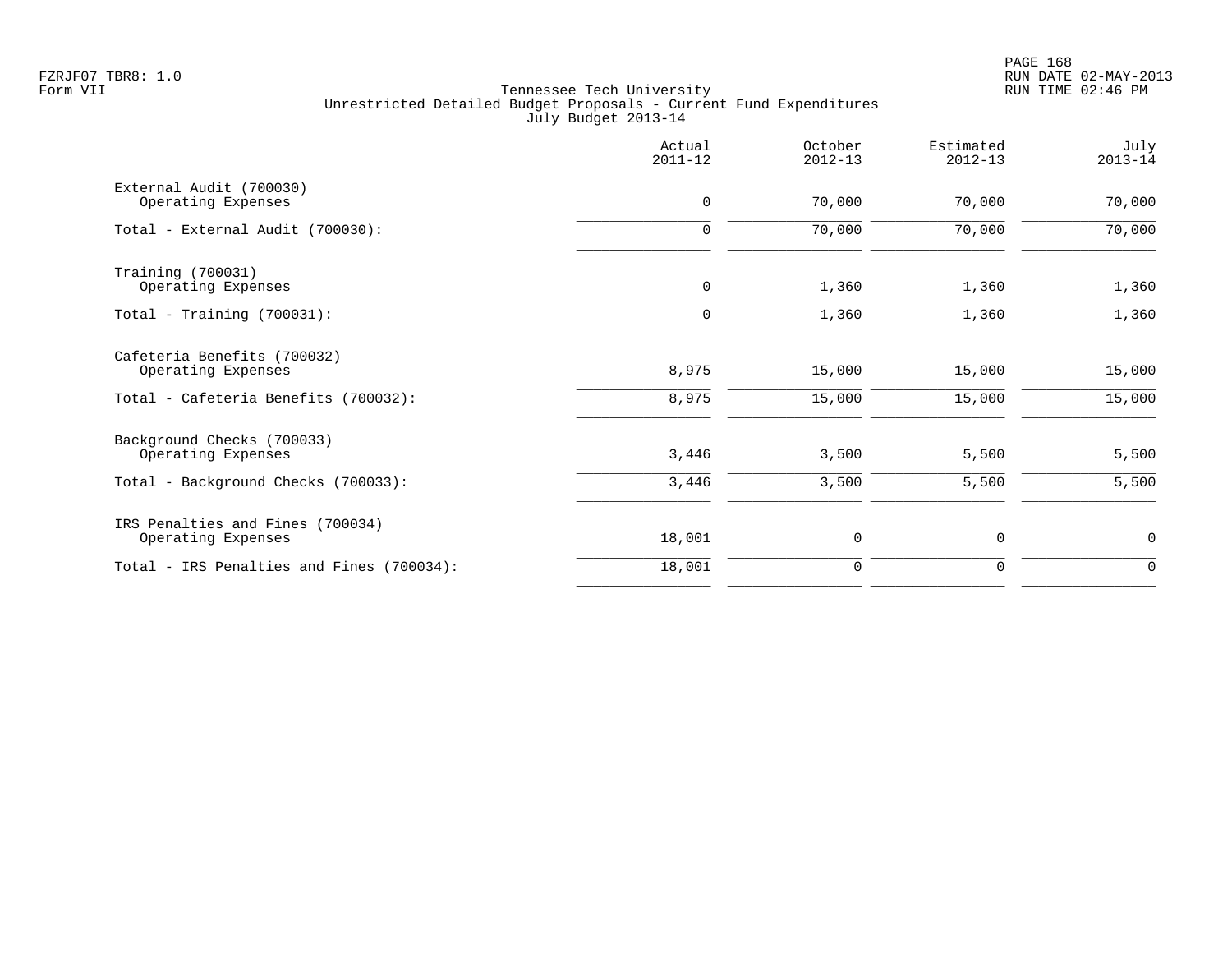|                                           | Actual<br>$2011 - 12$ | October<br>$2012 - 13$ | Estimated<br>$2012 - 13$ | July<br>$2013 - 14$ |
|-------------------------------------------|-----------------------|------------------------|--------------------------|---------------------|
| Allocation to Aux Ent (700037)            |                       |                        |                          |                     |
| Department Revenues                       | $-348,990$            | $-336,840$             | $-346,810$               | $-334,700$          |
| Total - Allocation to Aux Ent (700037):   | $-348,990$            | $-336,840$             | $-346,810$               | $-334,700$          |
| Post Office Allocation (700045)           |                       |                        |                          |                     |
| Operating Expenses<br>Department Revenues | $\mathbf 0$<br>4,620  | 4,790<br>$\Omega$      | 4,790<br>$\Omega$        | 4,790<br>$\Omega$   |
| Total - Post Office Allocation (700045):  | 4,620                 | 4,790                  | 4,790                    | 4,790               |
| System Internal Audit (700061)            |                       |                        |                          |                     |
| Operating Expenses                        | 30,100                | 38,800                 | 38,800                   | 38,800              |
| Total - System Internal Audit (700061):   | 30,100                | 38,800                 | 38,800                   | 38,800              |
| Total - Institutional Support (450):      |                       |                        |                          |                     |
| Salaries - Administrative                 | 1,694,923             | 1,898,121              | 1,796,735                | 2,190,554           |
| Salaries - Academic                       | $\Omega$              | 2,400                  | 2,400                    | 2,400               |
| Salaries - Supporting                     | 1,860,706             | 2,040,387              | 1,980,509                | 2,112,878           |
| Salaries - Students                       | 64,381                | 59,930                 | 85,070                   | 49,410              |
| Salaries - Professional                   | 2,778,705             | 3, 233, 856            | 3,165,536                | 3,300,643           |
| Employee Benefits<br>Travel               | 2,724,609<br>114,493  | 2,909,560<br>91,390    | 2,947,010<br>162,200     | 3,120,460<br>50,970 |
| Operating Expenses                        | 1,406,717             | 4,089,460              | 4,188,269                | 3,321,350           |
| Capital Outlay                            | $\Omega$              | 42,070                 | 35,100                   | 6,970               |
| Department Revenues                       | 6,617                 | $-1,579,780$           | $-1,601,310$             | $-1,585,520$        |
| Total                                     | 10,651,151            | 12,787,394             | 12,761,519               | 12,570,115          |
|                                           |                       |                        |                          |                     |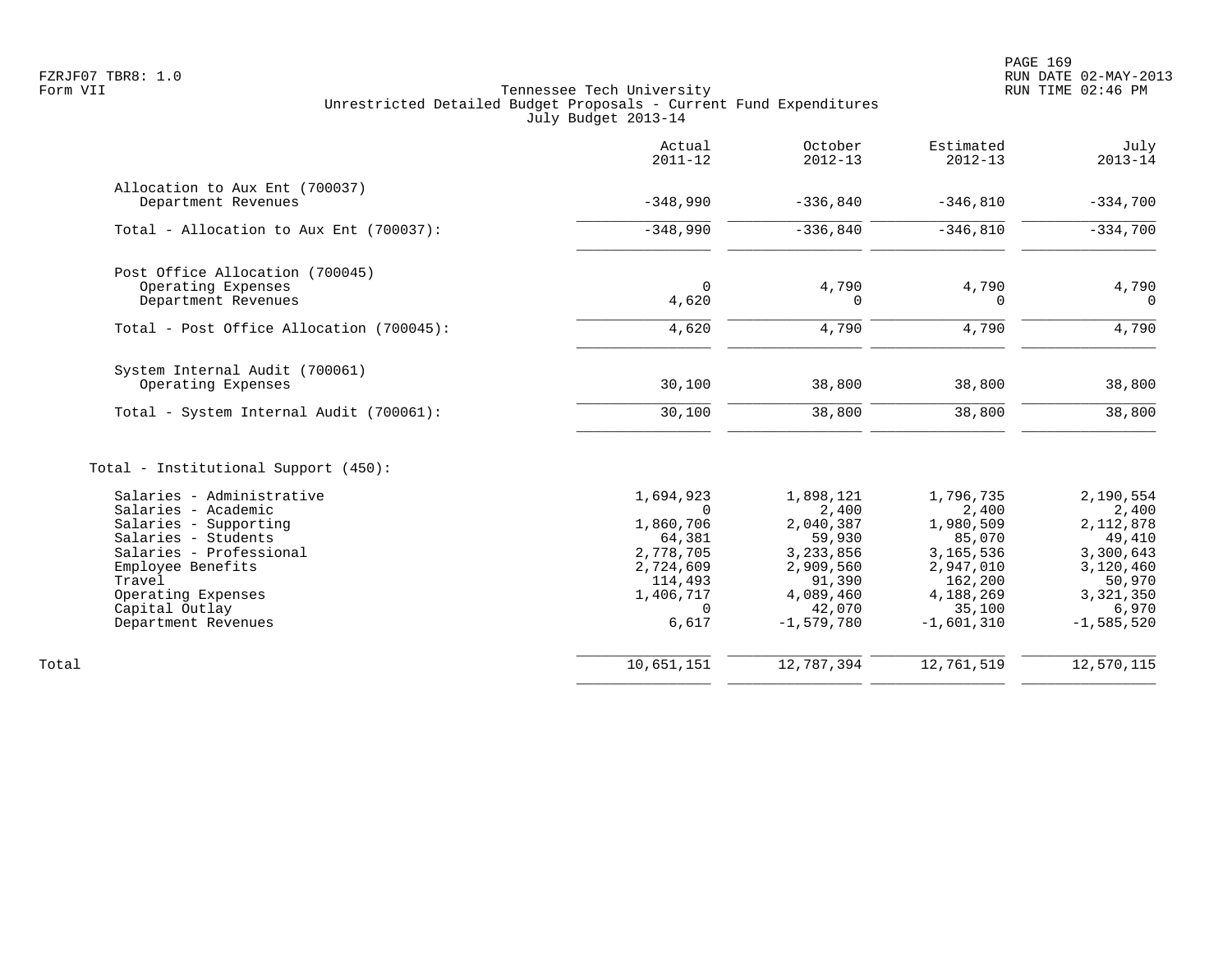|                                                                                                           | Actual<br>$2011 - 12$ | October<br>$2012 - 13$ | Estimated<br>$2012 - 13$ | July<br>$2013 - 14$   |
|-----------------------------------------------------------------------------------------------------------|-----------------------|------------------------|--------------------------|-----------------------|
| Total - Institutional Support (45):                                                                       |                       |                        |                          |                       |
| Salaries - Administrative                                                                                 | 1,694,923             | 1,898,121              | 1,796,735                | 2,190,554             |
| Salaries - Academic                                                                                       | $\Omega$              | 2,400                  | 2,400                    | 2,400                 |
| Salaries - Supporting                                                                                     | 1,860,706             | 2,040,387              | 1,980,509                | 2,112,878             |
| Salaries - Students                                                                                       | 64,381                | 59,930                 | 85,070                   | 49,410                |
| Salaries - Professional                                                                                   | 2,778,705             | 3,233,856              | 3,165,536                | 3,300,643             |
| Employee Benefits                                                                                         | 2,724,609             | 2,909,560              | 2,947,010                | 3,120,460             |
| Travel                                                                                                    | 114,493               | 91,390                 | 162,200                  | 50,970                |
| Operating Expense                                                                                         | 1,406,717<br>$\Omega$ | 4,089,460              | 4,188,269                | 3,321,350             |
| Capital Outlay                                                                                            | 6,617                 | 42,070<br>$-1,579,780$ | 35,100                   | 6,970<br>$-1,585,520$ |
| Department Revenues                                                                                       |                       |                        | $-1,601,310$             |                       |
| Total                                                                                                     | 10,651,151            | 12,787,394             | 12,761,519               | 12,570,115            |
| Physical Plant (50)<br>Physical Plant (500)<br>Craft Center Property Insur (121772)<br>Operating Expenses | 34,788                | 37,000                 | 37,000                   | 37,000                |
|                                                                                                           |                       |                        |                          |                       |
| Total - Craft Center Property Insur (121772):                                                             | 34,788                | 37,000                 | 37,000                   | 37,000                |
| M and R Craft Center (121773)                                                                             |                       |                        |                          |                       |
| Salaries - Supporting                                                                                     | 104,124               | 113,561                | 113,561                  | 115,927               |
| Salaries - Students                                                                                       | 395                   | 3,400                  | 3,400                    | 3,400                 |
| Salaries - Professional                                                                                   | 43,740                | 45,104                 | 45,104                   | 45,609                |
| Employee Benefits                                                                                         | 78,544                | 79,360                 | 81,960                   | 81,960                |
| Travel                                                                                                    | 89                    | 200                    | 200                      | 200                   |
| Operating Expenses                                                                                        | 36,494                | 43,050                 | 45,050                   | 43,050                |
| Total - M and R Craft Center (121773):                                                                    | 263,386               | 284,675                | 289,275                  | 290,146               |
|                                                                                                           |                       |                        |                          |                       |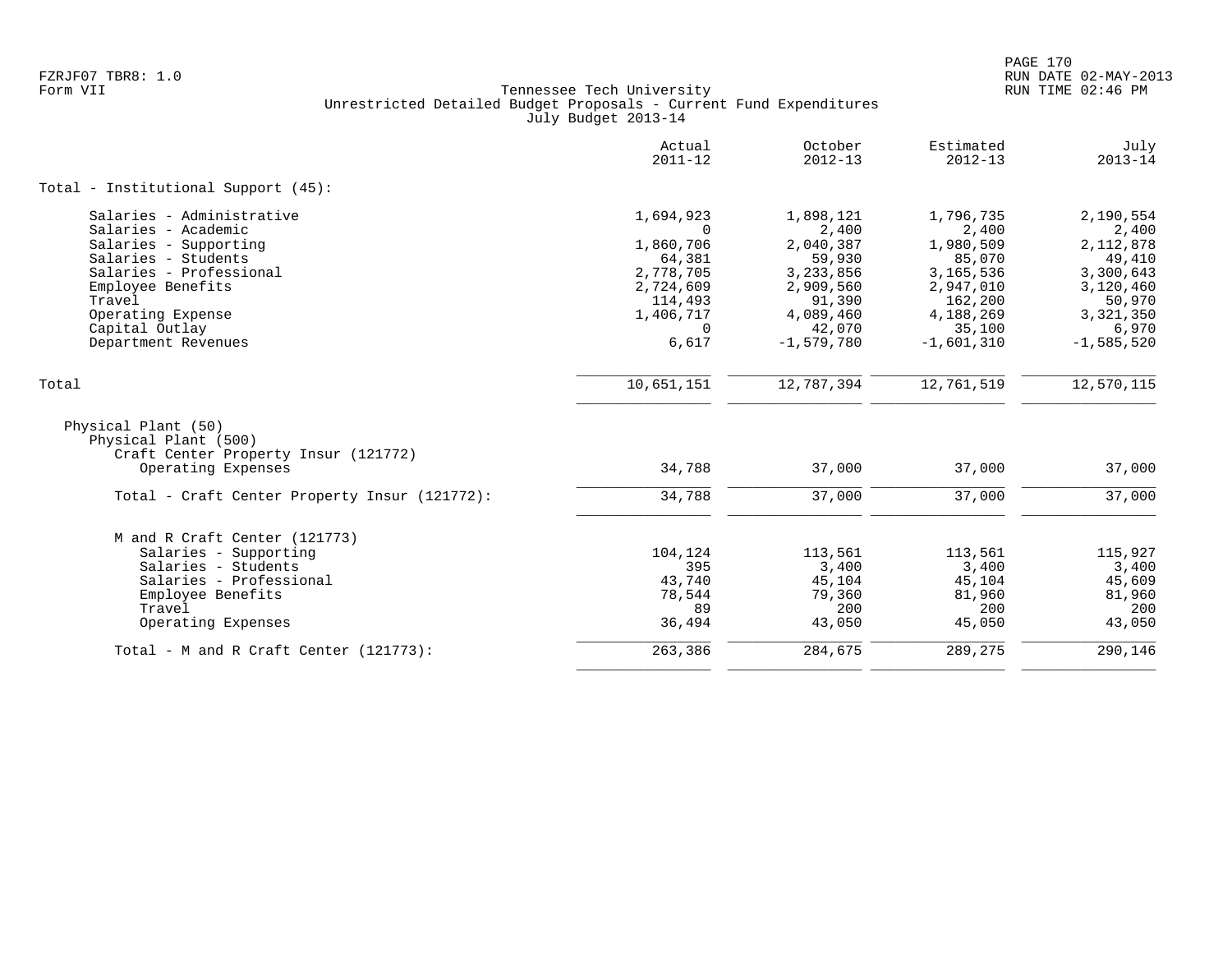|                                                                                                | Actual<br>$2011 - 12$       | October<br>$2012 - 13$ | Estimated<br>$2012 - 13$ | July<br>$2013 - 14$                    |
|------------------------------------------------------------------------------------------------|-----------------------------|------------------------|--------------------------|----------------------------------------|
| Utilities Craft Center (121774)<br>Operating Expenses                                          | 235,366                     | 260,000                | 260,000                  | 260,000                                |
| Total - Utilities Craft Center (121774):                                                       | 235,366                     | 260,000                | 260,000                  | 260,000                                |
| Craft Center Repairs and Renov (121775)<br>Operating Expenses                                  | 3,044                       | 47,422                 | 62,151                   | 47,422                                 |
| Total - Craft Center Repairs and Renov (121775):                                               | 3,044                       | 47,422                 | 62,151                   | 47,422                                 |
| Federal College Work Study Program (122001)<br>Salaries - Students                             | 697                         | 550                    | 550                      | 550                                    |
| Total - Federal College Work Study Program (122001):                                           | 697                         | 550                    | 550                      | 550                                    |
| M and R University Progrms (127604)<br>Operating Expenses                                      | 12,511                      | 12,750                 | 12,750                   | 12,750                                 |
| Total - M and R University Progrms (127604):                                                   | 12,511                      | 12,750                 | 12,750                   | 12,750                                 |
| Custodial Serv UC (127605)<br>Salaries - Supporting<br>Employee Benefits<br>Operating Expenses | 213,557<br>87,890<br>13,641 | 0<br>0<br>$\Omega$     | 0<br>0<br>$\Omega$       | $\mathbf 0$<br>$\mathbf 0$<br>$\Omega$ |
| Total - Custodial Serv UC (127605):                                                            | 315,088                     | 0                      | $\mathbf 0$              | $\mathbf 0$                            |
|                                                                                                |                             |                        |                          |                                        |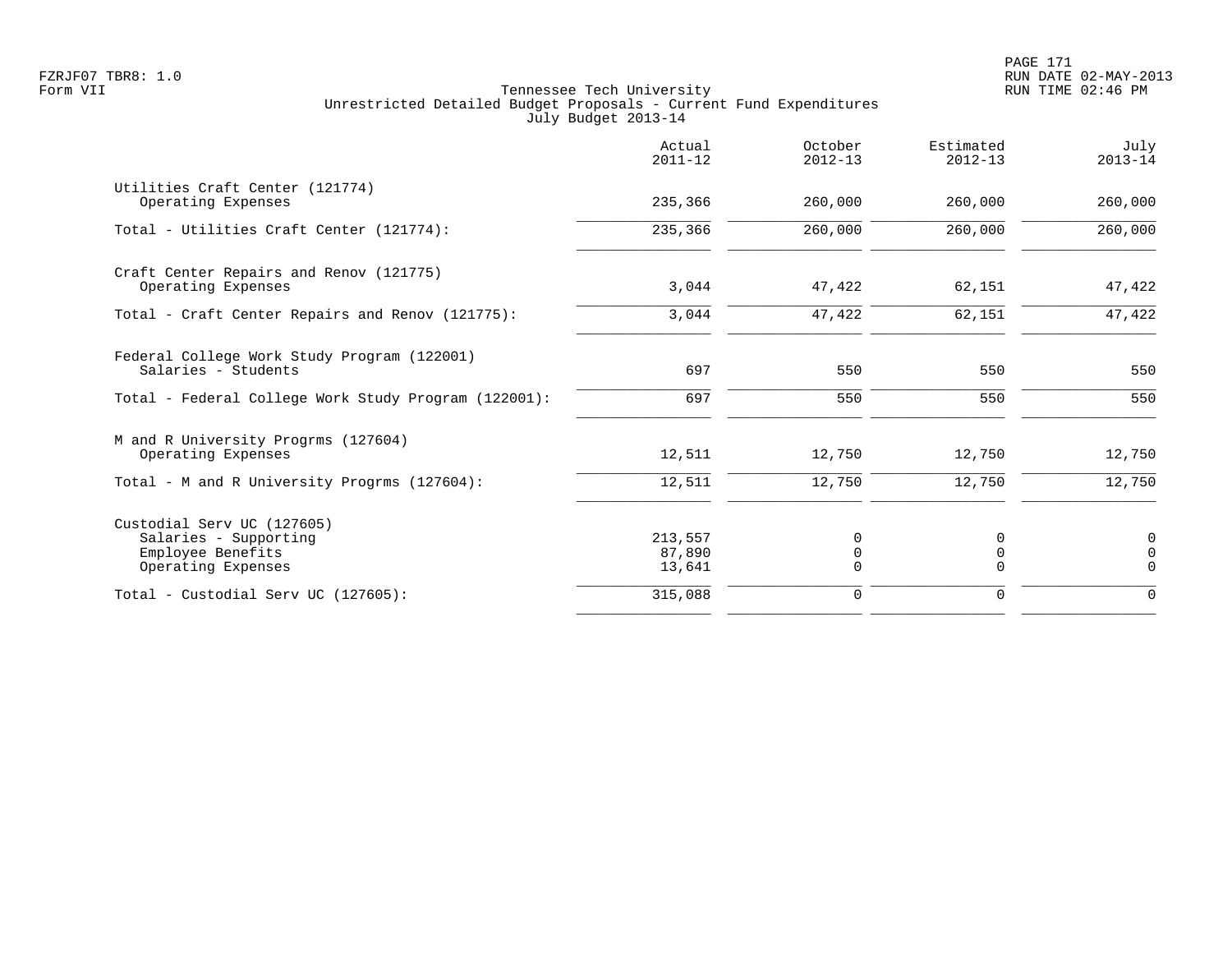PAGE 172 FZRJF07 TBR8: 1.0 RUN DATE 02-MAY-2013

|                                                 | Actual<br>$2011 - 12$ | October<br>$2012 - 13$ | Estimated<br>$2012 - 13$ | July<br>$2013 - 14$                        |
|-------------------------------------------------|-----------------------|------------------------|--------------------------|--------------------------------------------|
| M and R Ag Pavilion (161001)                    |                       |                        |                          |                                            |
| Salaries - Supporting                           | 61,845                | 67,073                 | 65,553                   | 62,130                                     |
| Employee Benefits                               | 41,709                | 41,720                 | 41,720                   | 41,720                                     |
| Operating Expenses                              | 2,070                 | $\Omega$               | 1,520                    | $\Omega$                                   |
| Total - M and R Ag Pavilion (161001):           | 105,624               | 108,793                | 108,793                  | 103,850                                    |
| Greenhouse (162002)                             |                       |                        |                          |                                            |
| Salaries - Academic                             | $-567$                | 0                      | 0                        | $\begin{smallmatrix}0\\0\end{smallmatrix}$ |
| Salaries - Supporting                           | 689                   | $\Omega$               | $\Omega$                 |                                            |
| Salaries - Students                             | 3,270                 | $\Omega$               | $\Omega$                 | $\overline{0}$                             |
| Employee Benefits                               | 297                   | 720                    | 720                      | 720                                        |
| Travel                                          | 699                   | $\Omega$               | $\Omega$                 | $\Omega$                                   |
| Operating Expenses                              | 3,260                 | 6,200                  | 6,200                    | 3,500                                      |
| Department Revenues                             | $-1,413$              | $\Omega$               | $\Omega$                 | $\Omega$                                   |
| Total - Greenhouse (162002):                    | 6,235                 | 6,920                  | 6,920                    | 4,220                                      |
| M and R Farm (162004)                           |                       |                        |                          |                                            |
| Operating Expenses                              | 6,614                 | 6,650                  | 6,650                    | 6,650                                      |
| Total - M and R Farm $(162004)$ :               | $6,614$               | 6,650                  | 6,650                    | 6,650                                      |
| Safety and Environ Compliance (221003)          |                       |                        |                          |                                            |
| Salaries - Students                             | 376                   | $\mathbf 0$            | 0                        | 0                                          |
| Total - Safety and Environ Compliance (221003): | 376                   | $\mathbf 0$            | $\mathbf 0$              | $\mathbf 0$                                |
|                                                 |                       |                        |                          |                                            |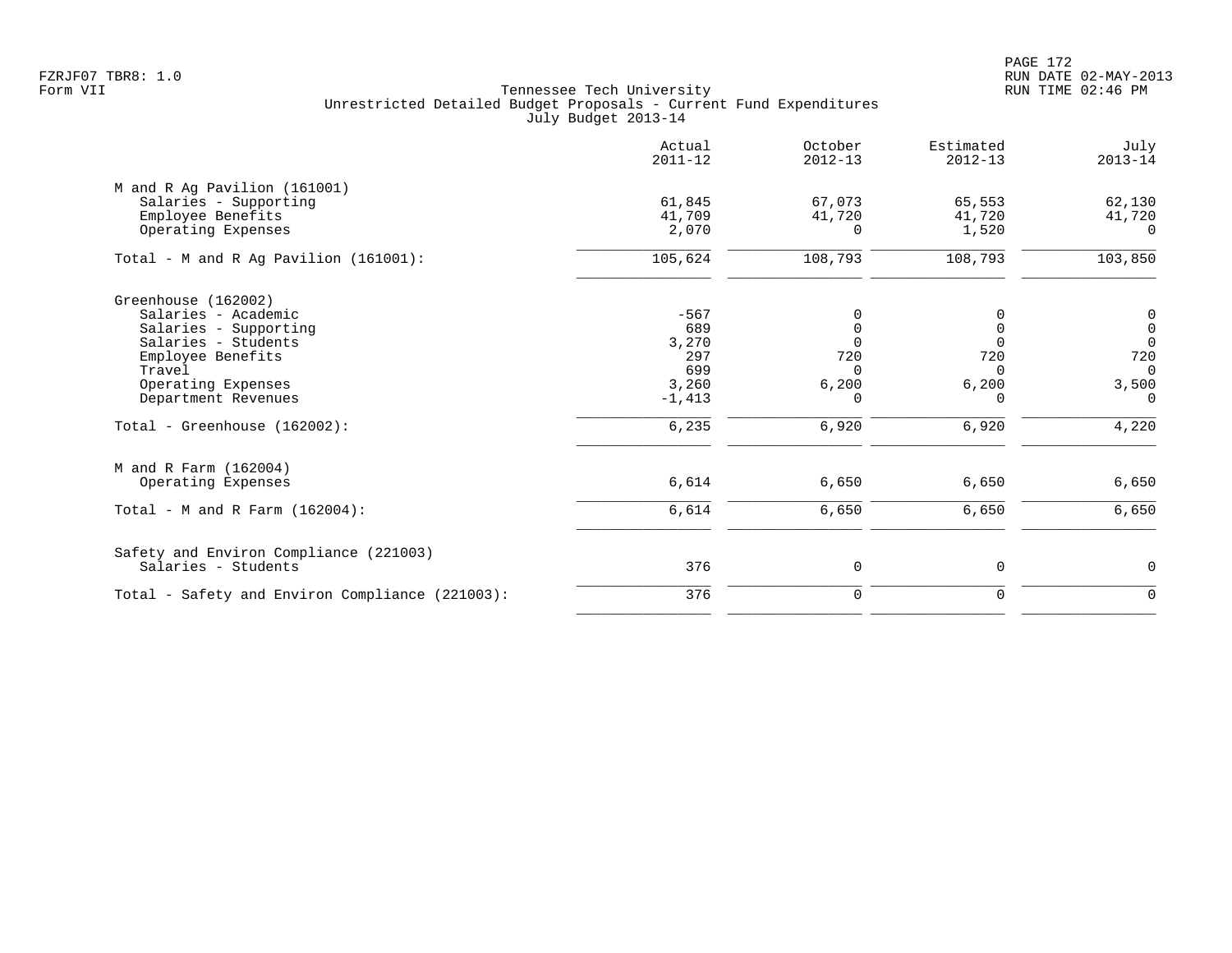|                                             | Actual<br>$2011 - 12$ | October<br>$2012 - 13$ | Estimated<br>$2012 - 13$ | July<br>$2013 - 14$ |
|---------------------------------------------|-----------------------|------------------------|--------------------------|---------------------|
| Central Receiving (221005)                  |                       |                        |                          |                     |
| Salaries - Supporting                       | 42,179                | 27,497                 | 27,627                   | 27,859              |
| Salaries - Students                         | 2,348                 | 6,000                  | 4,500                    | 6,000               |
| Salaries - Professional                     | 73,830                | 8,930                  | 8,930                    | $\Omega$            |
| Employee Benefits                           | 59,070                | 62,100                 | 27,100                   | 27,100              |
| Operating Expenses                          | 2,946                 | 3,680                  | 5,650                    | 3,680               |
| Total - Central Receiving (221005):         | 180,373               | 108,207                | 73,807                   | 64,639              |
| Facilities Administration (241000)          |                       |                        |                          |                     |
| Salaries - Administrative                   | 111,000               | 107,630                | 113,630                  | 107,630             |
| Salaries - Supporting                       | 75,168                | 98,283                 | 102,693                  | 100,174             |
| Salaries - Students                         | 8,138                 | 6,820                  | 6,820                    | 6,820               |
| Salaries - Professional                     | 343,138               | 313,322                | 212,272                  | 308,276             |
| Employee Benefits                           | 163,414               | 152,550                | 152,550                  | 152,550             |
| Travel                                      | 7,904                 | 2,530                  | 9,750                    | 2,530               |
| Operating Expenses                          | 80,496                | 41,080                 | 155,041                  | 31,580              |
| Department Revenues                         | $-9$                  | 0                      | $\Omega$                 | $\Omega$            |
| Total - Facilities Administration (241000): | 789,249               | 722,215                | 752,756                  | 709,560             |
| Vehicle Maintenance (241001)                |                       |                        |                          |                     |
| Travel                                      | $\Omega$              | 7,500                  | $\Omega$                 | 7,500               |
| Operating Expenses                          | 22,817                | 15,000                 | 33,600                   | 15,000              |
| Total - Vehicle Maintenance (241001):       | 22,817                | 22,500                 | 33,600                   | 22,500              |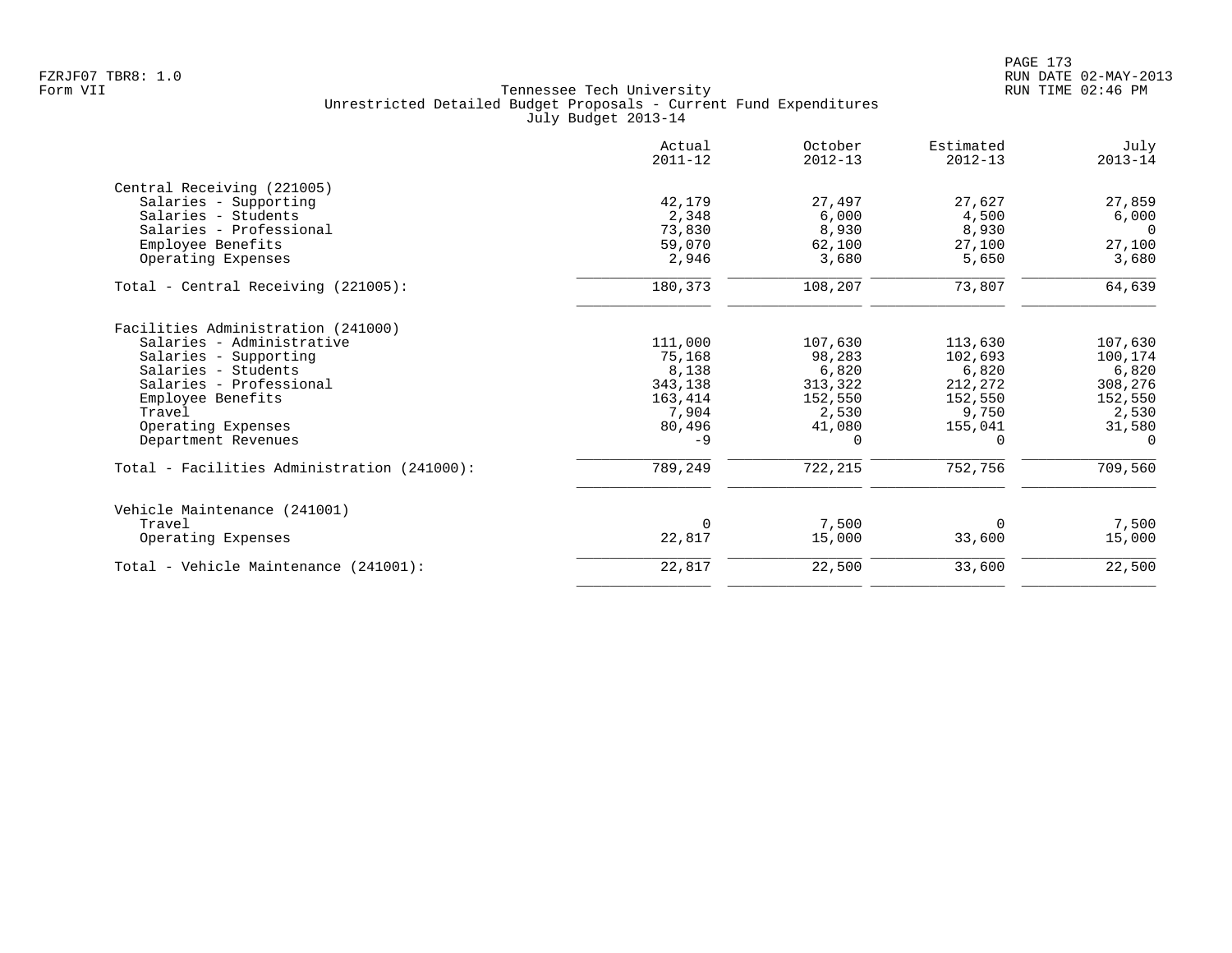|                                                                                                                                                                                                               | Actual<br>$2011 - 12$                                                  | October<br>$2012 - 13$                                                    | Estimated<br>$2012 - 13$                                                  | July<br>$2013 - 14$                                                       |
|---------------------------------------------------------------------------------------------------------------------------------------------------------------------------------------------------------------|------------------------------------------------------------------------|---------------------------------------------------------------------------|---------------------------------------------------------------------------|---------------------------------------------------------------------------|
| Property Insurance (241002)<br>Operating Expenses                                                                                                                                                             | 27,812                                                                 | 343,210                                                                   | 343,210                                                                   | 343,210                                                                   |
| Total - Property Insurance (241002):                                                                                                                                                                          | 27,812                                                                 | 343,210                                                                   | 343,210                                                                   | 343,210                                                                   |
| Facilities Development Fee (241003)<br>Operating Expenses                                                                                                                                                     | 120,700                                                                | 120,700                                                                   | 120,700                                                                   | 120,700                                                                   |
| Total - Facilities Development Fee (241003):                                                                                                                                                                  | 120,700                                                                | 120,700                                                                   | 120,700                                                                   | 120,700                                                                   |
| Maintenance and Repairs (251000)<br>Salaries - Supporting<br>Salaries - Professional<br>Employee Benefits<br>Travel<br>Operating Expenses<br>Department Revenues<br>Total - Maintenance and Repairs (251000): | 589,997<br>21,959<br>395,832<br>2,898<br>443,109<br>$-92$<br>1,453,703 | 777,276<br>63,170<br>385,530<br>1,000<br>343,410<br>$-9,000$<br>1,561,386 | 658,323<br>50,747<br>385,530<br>2,500<br>510,568<br>$-1,330$<br>1,606,338 | 780,847<br>63,170<br>385,530<br>1,000<br>343,410<br>$-9,000$<br>1,564,957 |
| M and R Projects (251001)<br>Operating Expenses<br>Department Revenues                                                                                                                                        | $-7,798$<br>$-2,018$                                                   | 289,460<br>$\Omega$                                                       | 370,640<br>$\Omega$                                                       | 0<br>$\mathbf 0$                                                          |
| Total - M and R Projects $(251001)$ :                                                                                                                                                                         | $-9,816$                                                               | 289,460                                                                   | 370,640                                                                   | $\mathbf 0$                                                               |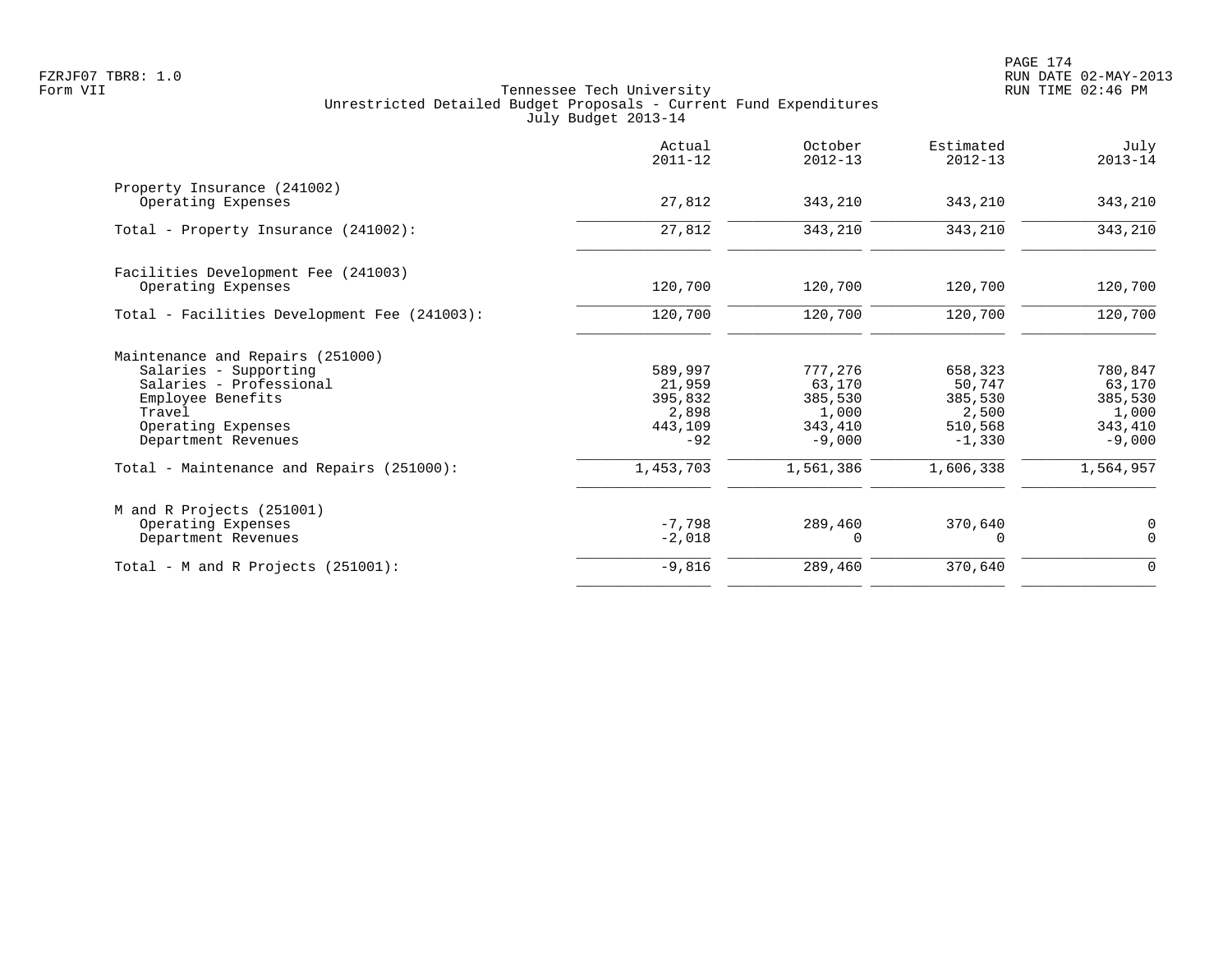PAGE 175 FZRJF07 TBR8: 1.0 RUN DATE 02-MAY-2013

|                                                                                                                                                       | Actual<br>$2011 - 12$                                     | October<br>$2012 - 13$                                   | Estimated<br>$2012 - 13$                                        | July<br>$2013 - 14$                                                      |
|-------------------------------------------------------------------------------------------------------------------------------------------------------|-----------------------------------------------------------|----------------------------------------------------------|-----------------------------------------------------------------|--------------------------------------------------------------------------|
| American Disability Act (251002)<br>Operating Expenses                                                                                                | 15,602                                                    | 10,000                                                   | 10,000                                                          | 10,000                                                                   |
| Total - American Disability Act (251002):                                                                                                             | 15,602                                                    | 10,000                                                   | 10,000                                                          | 10,000                                                                   |
| Fire Alarm System (251004)<br>Operating Expenses                                                                                                      | 84,190                                                    | 70,000                                                   | 70,000                                                          | 70,000                                                                   |
| Total - Fire Alarm System (251004):                                                                                                                   | 84,190                                                    | 70,000                                                   | 70,000                                                          | 70,000                                                                   |
| Building Controls (251005)<br>Operating Expenses                                                                                                      | 6,388                                                     | 25,000                                                   | 25,000                                                          | 25,000                                                                   |
| Total - Building Controls (251005):                                                                                                                   | 6,388                                                     | 25,000                                                   | 25,000                                                          | 25,000                                                                   |
| M and R HVAC (251006)<br>Salaries - Supporting<br>Salaries - Professional<br>Employee Benefits<br>Travel<br>Operating Expenses<br>Department Revenues | 257,259<br>33,488<br>171,427<br>1,866<br>175,194<br>$-13$ | 269,906<br>75,115<br>178,360<br>$\Omega$<br>110,040<br>0 | 274,676<br>34,740<br>178,360<br>$\Omega$<br>140,335<br>$\Omega$ | 274,950<br>75,115<br>178,360<br>$\overline{0}$<br>110,040<br>$\mathbf 0$ |
| Total - M and R HVAC (251006):                                                                                                                        | 639,221                                                   | 633,421                                                  | 628,111                                                         | 638,465                                                                  |
| Stores for Reissue (251007)<br>Operating Expenses                                                                                                     | 266,773                                                   | 290,000                                                  | 290,000                                                         | 290,000                                                                  |
| Total - Stores for Reissue (251007):                                                                                                                  | 266,773                                                   | 290,000                                                  | 290,000                                                         | 290,000                                                                  |
|                                                                                                                                                       |                                                           |                                                          |                                                                 |                                                                          |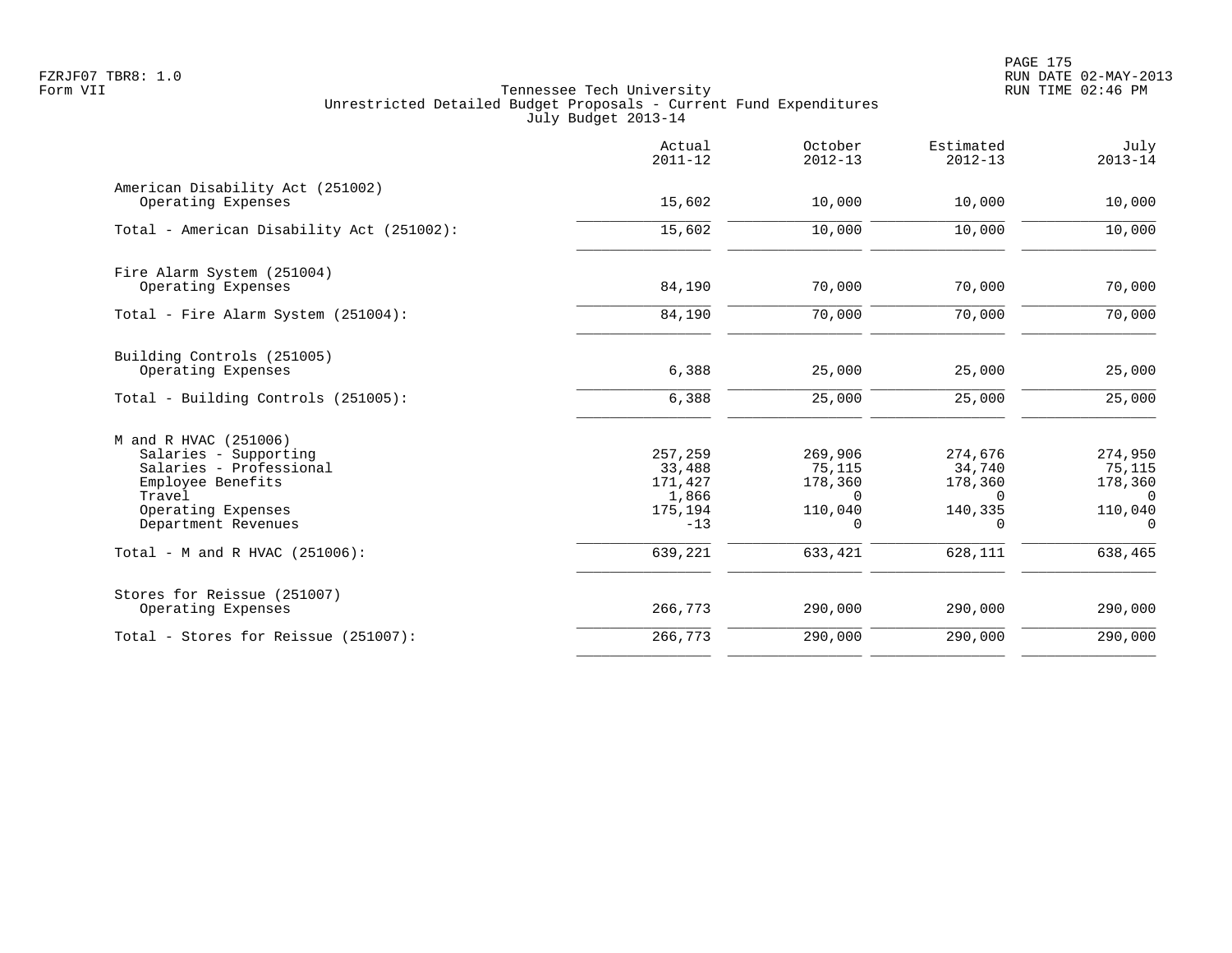PAGE 176 FZRJF07 TBR8: 1.0 RUN DATE 02-MAY-2013

|                                                               | Actual<br>$2011 - 12$ | October<br>$2012 - 13$ | Estimated<br>$2012 - 13$ | July<br>$2013 - 14$ |
|---------------------------------------------------------------|-----------------------|------------------------|--------------------------|---------------------|
| Stores for Reissue Transfer In (251008)<br>Operating Expenses | $-261,971$            | $\Omega$               | $\mathbf 0$              | $\mathbf 0$         |
| Department Revenues                                           | $\Omega$              | $-290,000$             | $-290,000$               | $-290,000$          |
| Total - Stores for Reissue Transfer In (251008):              | $-261,971$            | $-290,000$             | $-290,000$               | $-290,000$          |
| Custodial Services (255000)                                   |                       |                        |                          |                     |
| Salaries - Supporting                                         | 1,182,066             | 97,174                 | 99,394                   | 97,599              |
| Salaries - Professional                                       | 4,400                 | 45,890                 | $\mathbf 0$              | 45,890              |
| Employee Benefits<br>Operating Expenses                       | 397,452<br>563,730    | 49,000<br>1,256,520    | 49,000<br>1,273,420      | 49,000<br>1,256,520 |
| Total - Custodial Services (255000):                          | 2,147,648             | 1,448,584              | 1,421,814                | 1,449,009           |
| Regulated Waste Disposal (255001)                             |                       |                        |                          |                     |
| Operating Expenses                                            | $\mathbf 0$           | $\Omega$               | 4,300                    | $\Omega$            |
| Total - Regulated Waste Disposal (255001):                    | $\mathbf 0$           | $\mathbf 0$            | 4,300                    | $\Omega$            |
| Recycling (255003)                                            |                       |                        |                          |                     |
| Travel                                                        | 193                   | $\Omega$               | 0                        | $\mathbf 0$         |
| Operating Expenses                                            | 20,552                | 22,000                 | 23,000                   | 22,000              |
| Total - Recycling $(255003)$ :                                | 20,745                | 22,000                 | 23,000                   | 22,000              |
| Special Event Cost Center (255004)                            |                       |                        |                          |                     |
| Salaries - Supporting                                         | 10,206                | $\Omega$               | 7,470                    | $\Omega$            |
| Employee Benefits                                             | 2,073                 | 2,000                  | 2,000                    | 2,000               |
| Operating Expenses<br>Department Revenues                     | $-235$<br>$-74$       | 198,000<br>$\Omega$    | 190,530<br>$\Omega$      | 198,000<br>$\Omega$ |
| Total - Special Event Cost Center (255004):                   | 11,970                | 200,000                | 200,000                  | 200,000             |
|                                                               |                       |                        |                          |                     |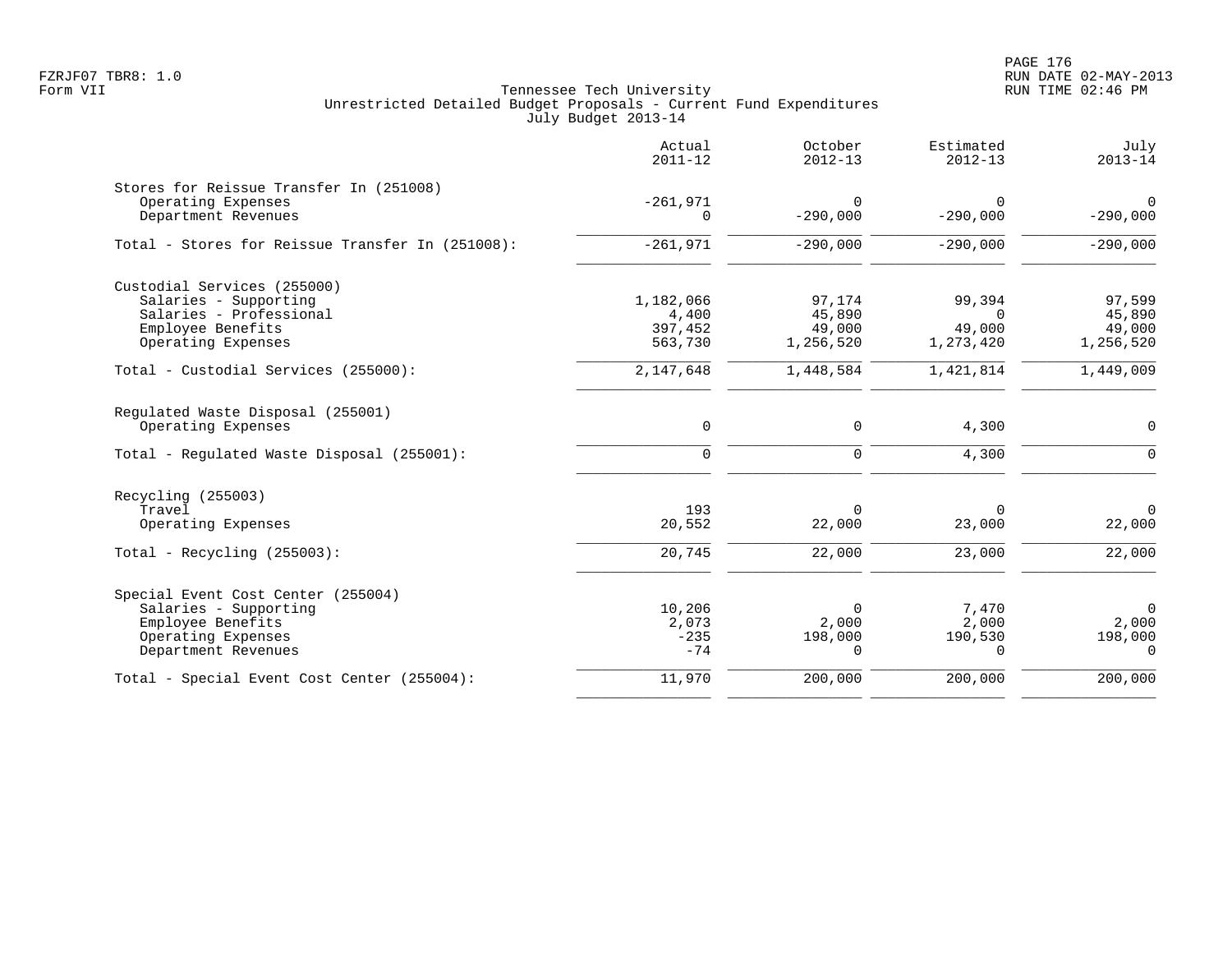|                                              | Actual<br>$2011 - 12$ | October<br>$2012 - 13$ | Estimated<br>$2012 - 13$ | July<br>$2013 - 14$ |
|----------------------------------------------|-----------------------|------------------------|--------------------------|---------------------|
| Utilities Admin (260000)                     |                       |                        |                          |                     |
| Salaries - Supporting                        | 291,997               | 350,748                | 315,301                  | 314,402             |
| Salaries - Professional                      | 31,190                | 76,915                 | 36,540                   | 77,015              |
| Employee Benefits                            | 158,371               | 176,870                | 176,870                  | 176,870             |
| Travel                                       | 1,585                 | 500                    | 500                      | 500                 |
| Operating Expenses                           | 142,286               | 160,220                | 179,713                  | 160,220             |
| Total - Utilities Admin (260000):            | 625,429               | 765,253                | 708,924                  | 729,007             |
| Utilities Main Campus (260001)               |                       |                        |                          |                     |
| Operating Expenses                           | 5,362,969             | 5,492,630              | 5,512,630                | 5,557,400           |
| Total - Utilities Main Campus (260001):      | 5,362,969             | 5,492,630              | 5,512,630                | 5,557,400           |
| Utilities Farm (260002)                      |                       |                        |                          |                     |
| Operating Expenses                           | 40,523                | 76,680                 | 76,680                   | 76,680              |
| Total - Utilities Farm (260002):             | 40,523                | 76,680                 | 76,680                   | 76,680              |
| Utilities Ag Pavilion (260003)               |                       |                        |                          |                     |
| Operating Expenses                           | 74,041                | 81,600                 | 81,600                   | 81,600              |
| Total - Utilities Aq Pavilion (260003):      | 74,041                | 81,600                 | 81,600                   | 81,600              |
| SAF Sustainable Campus Fee (260004)          |                       |                        |                          |                     |
| Salaries - Students                          | 1,230                 | $\Omega$               | $\Omega$                 | $\Omega$            |
| Employee Benefits                            | 47                    | 700                    | 700                      | 700                 |
| Operating Expenses                           | 129,773               | 577,300                | 578,900                  | 153,300             |
| Capital Outlay                               | 14,657                | 0                      | 0                        | 0                   |
| Department Revenues                          | $-68$                 | $\Omega$               | $\Omega$                 | $\Omega$            |
| Total - SAF Sustainable Campus Fee (260004): | 145,639               | 578,000                | 579,600                  | 154,000             |
|                                              |                       |                        |                          |                     |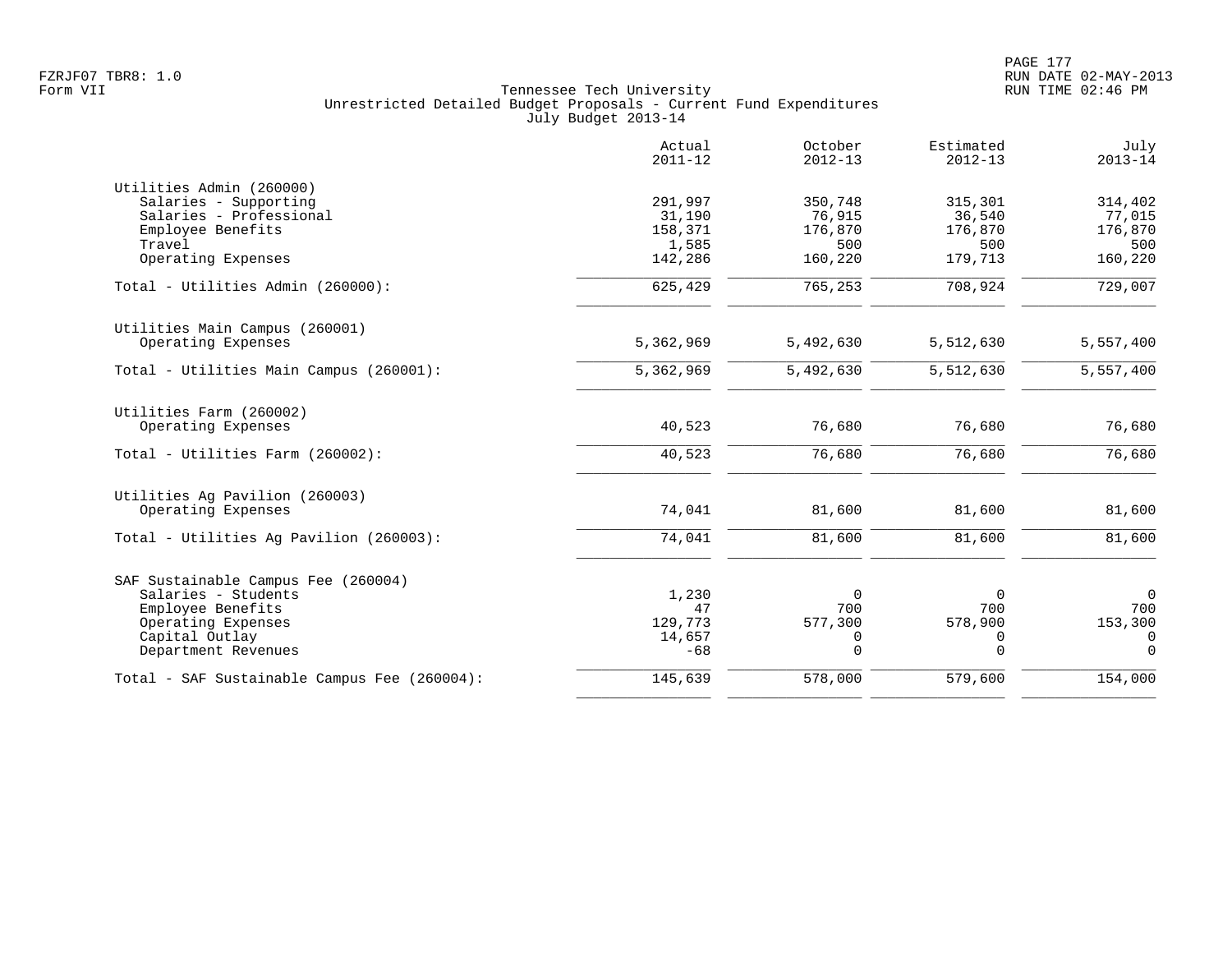PAGE 178 FZRJF07 TBR8: 1.0 RUN DATE 02-MAY-2013

|                                                                                                                                  | Actual<br>$2011 - 12$                             | October<br>$2012 - 13$                               | Estimated<br>$2012 - 13$                              | July<br>$2013 - 14$                                  |
|----------------------------------------------------------------------------------------------------------------------------------|---------------------------------------------------|------------------------------------------------------|-------------------------------------------------------|------------------------------------------------------|
| Utilities TVA Energy Reimb (260005)<br>Operating Expenses                                                                        | $-269,928$                                        | $-260,000$                                           | $-260,000$                                            | $-260,000$                                           |
| Total - Utilities TVA Energy Reimb (260005):                                                                                     | $-269,928$                                        | $-260,000$                                           | $-260,000$                                            | $-260,000$                                           |
| Utilities TVA Energy Exp (260006)<br>Operating Expenses                                                                          | 61,648                                            | 111,800                                              | 99,320                                                | 111,800                                              |
| Total - Utilities TVA Energy Exp (260006):                                                                                       | 61,648                                            | 111,800                                              | 99,320                                                | 111,800                                              |
| Utilities Foundation Hall (260007)<br>Operating Expenses                                                                         | 19,500                                            | 32,290                                               | 44,770                                                | $\mathbf 0$                                          |
| Total - Utilities Foundation Hall (260007):                                                                                      | 19,500                                            | 32,290                                               | 44,770                                                | $\Omega$                                             |
| Sustainability Office (260008)<br>Salaries - Students<br>Salaries - Professional<br>Employee Benefits                            | 0<br>0<br>$\Omega$                                | 0<br>0<br>$\Omega$                                   | 1,500<br>0<br>U                                       | $\Omega$<br>55,000<br>16,500                         |
| Total - Sustainability Office (260008):                                                                                          | $\Omega$                                          | 0                                                    | 1,500                                                 | 71,500                                               |
| Grounds Roads and Walks (265000)<br>Salaries - Supporting<br>Employee Benefits<br>Travel<br>Operating Expenses<br>Capital Outlay | 313,752<br>174,033<br>$-750$<br>125,006<br>54,791 | 352,006<br>158,410<br>$\Omega$<br>75,880<br>$\Omega$ | 306,550<br>164,010<br>$\Omega$<br>101,377<br>$\Omega$ | 386,695<br>164,010<br>$\Omega$<br>75,880<br>$\Omega$ |
| Total - Grounds Roads and Walks (265000):                                                                                        | 666,832                                           | 586,296                                              | 571,937                                               | 626,585                                              |
|                                                                                                                                  |                                                   |                                                      |                                                       |                                                      |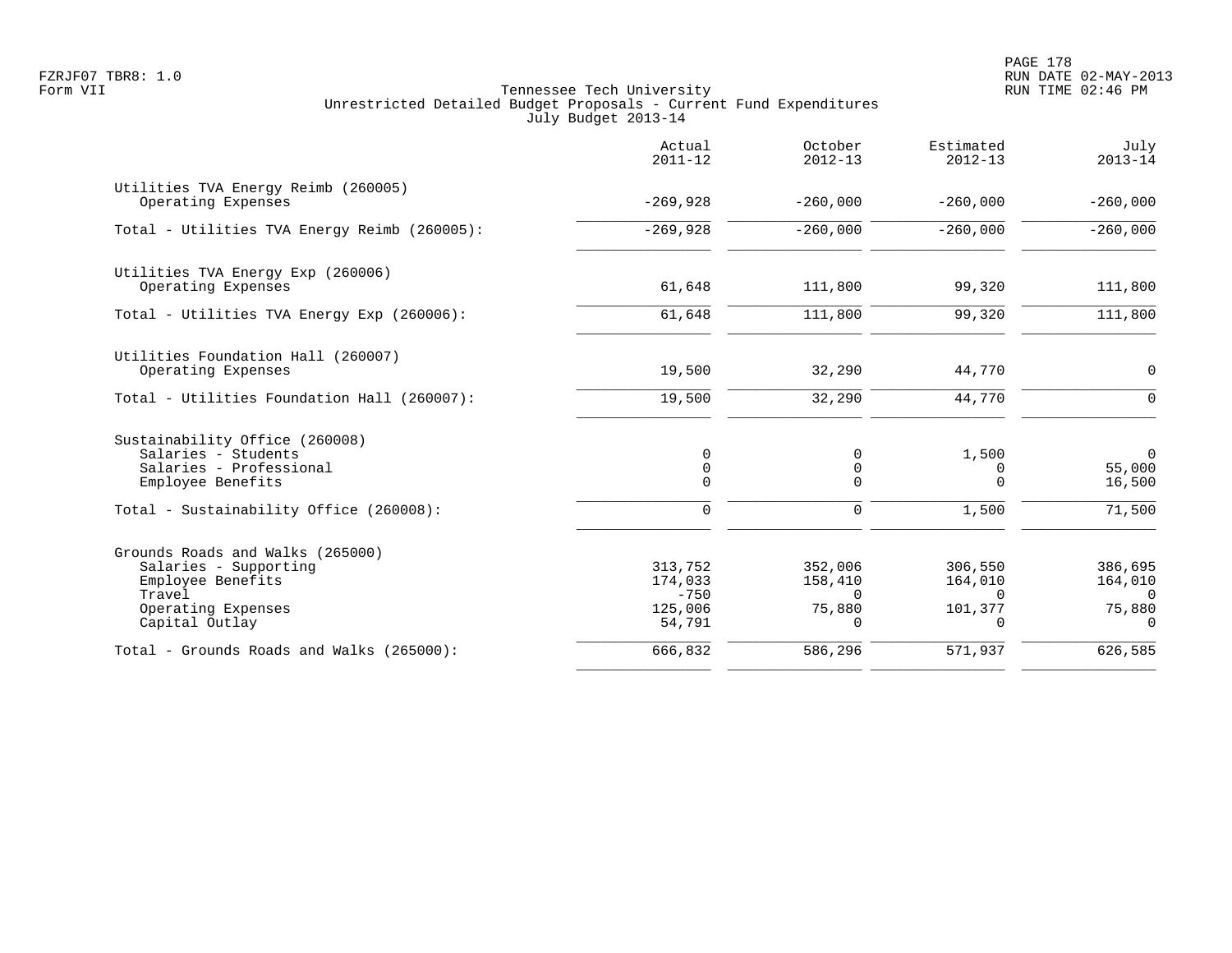|                                                                    | Actual<br>$2011 - 12$ | October<br>$2012 - 13$ | Estimated<br>$2012 - 13$ | July<br>$2013 - 14$ |
|--------------------------------------------------------------------|-----------------------|------------------------|--------------------------|---------------------|
| Grounds Refuse Disposal (265001)<br>Operating Expenses             | 53,377                | 50,000                 | 51,850                   | 50,000              |
| Total - Grounds Refuse Disposal (265001):                          | 53,377                | 50,000                 | 51,850                   | 50,000              |
| Major Repairs and Renovations (270000)<br>Employee Benefits        | $\mathbf 0$           | 200                    | 200                      | 200                 |
| Operating Expenses                                                 | 260,617               | 335,350                | 345,780                  | 159,920             |
| Total - Major Repairs and Renovations (270000):                    | 260,617               | 335,550                | 345,980                  | 160,120             |
| TBR Spouse Dependent Discount (700000)<br>Employee Benefits        | 29,429                | 29,460                 | 54,160                   | 54,160              |
| Total - TBR Spouse Dependent Discount (700000):                    | 29,429                | 29,460                 | 54,160                   | 54,160              |
| TBR Employ Remission PC191 (700001)<br>Employee Benefits           | 6,474                 | 6,530                  | 6,530                    | 6,530               |
| Total - TBR Employ Remission PC191 (700001):                       | 6,474                 | 6,530                  | 6,530                    | 6,530               |
| E and G Data Processing Allocation (700003)<br>Department Revenues | 18,216                | 22,550                 | 23,880                   | 23,230              |
| Total - E and G Data Processing Allocation (700003):               | 18,216                | 22,550                 | 23,880                   | 23,230              |
|                                                                    |                       |                        |                          |                     |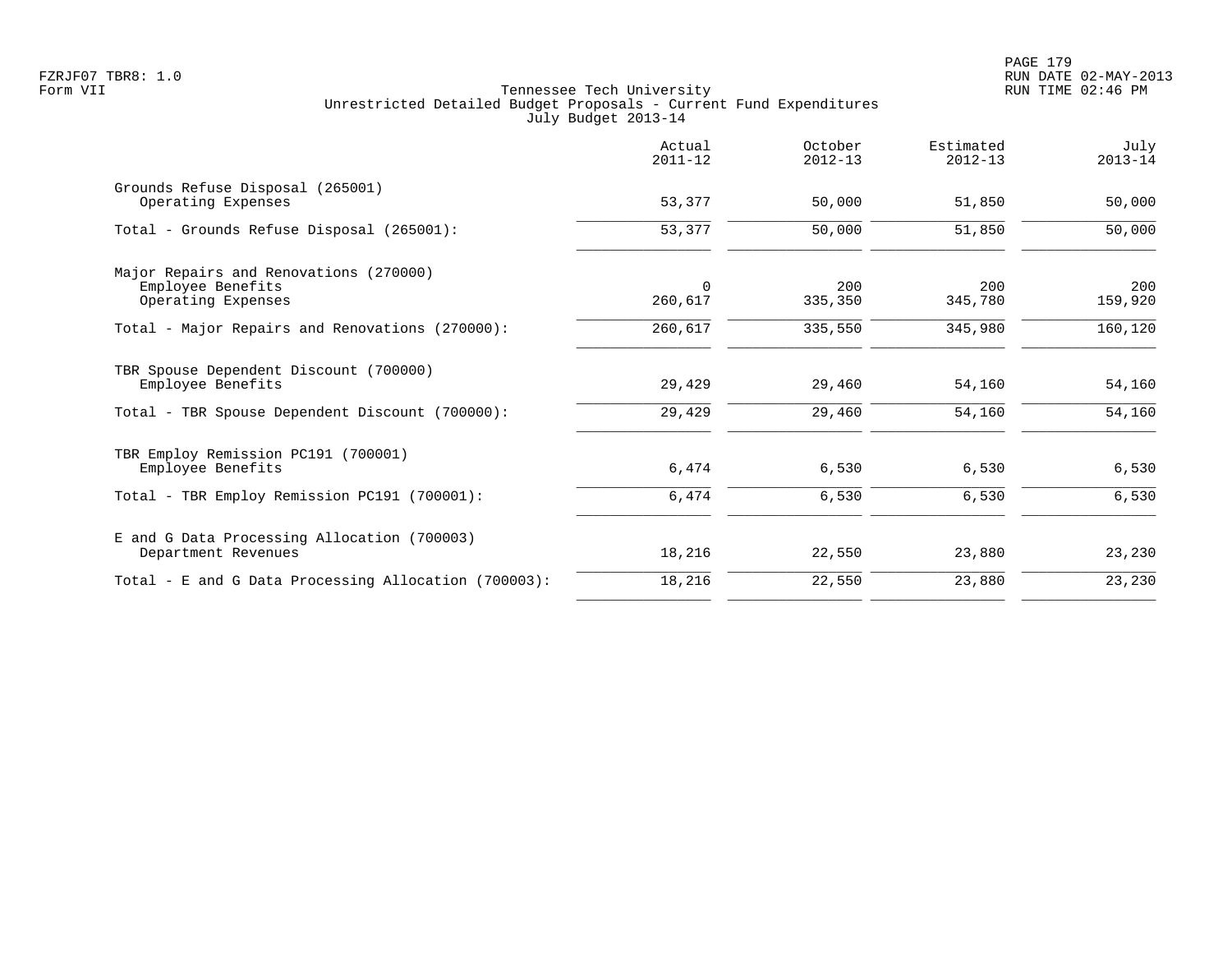|                                                                                  | Actual<br>$2011 - 12$             | October<br>$2012 - 13$       | Estimated<br>$2012 - 13$          | July<br>$2013 - 14$             |
|----------------------------------------------------------------------------------|-----------------------------------|------------------------------|-----------------------------------|---------------------------------|
| E and G Claims Adjustment (700004)<br>Operating Expenses                         | 15,093                            | 21,180                       | 21,180                            | 21,180                          |
| Total - E and G Claims Adjustment $(700004)$ :                                   | 15,093                            | 21,180                       | 21,180                            | 21,180                          |
| $E$ and G Support (700005)<br>Salaries - Administrative<br>Salaries - Supporting | 0<br>$\mathbf 0$                  | 0<br>0                       | 0<br>$\Omega$                     | 1,610<br>29,900                 |
| Salaries - Professional<br>Employee Benefits<br>Operating Expenses               | $\Omega$<br>$-48,564$<br>$-6,851$ | $\Omega$<br>72,850<br>22,680 | $\Omega$<br>$-48,550$<br>$-6,870$ | 10,000<br>$-26,990$<br>$-6,870$ |
| Total - E and G Support $(700005)$ :                                             | $-55,415$                         | 95,530                       | $-55,420$                         | 7,650                           |
| E and G Other Salary Pool (700009)<br>Salaries - Supporting                      | 0                                 | 19,520                       | 19,520                            | 19,520                          |
| Total - E and G Other Salary Pool (700009):                                      | $\mathbf 0$                       | 19,520                       | 19,520                            | 19,520                          |
| App Plant Non Utility Allocation (700038)<br>Department Revenues                 | $-786, 230$                       | $-871,560$                   | $-815,360$                        | $-836,960$                      |
| Total - App Plant Non Utility Allocation (700038):                               | $-786, 230$                       | $-871,560$                   | $-815, 360$                       | $-836,960$                      |
| App Plant Utilities Allocation (700039)<br>Department Revenues                   | $-909,510$                        | $-918,670$                   | $-919,960$                        | $-929,800$                      |
| Total - App Plant Utilities Allocation (700039):                                 | $-909,510$                        | $-918,670$                   | $-919,960$                        | $-929,800$                      |
|                                                                                  |                                   |                              |                                   |                                 |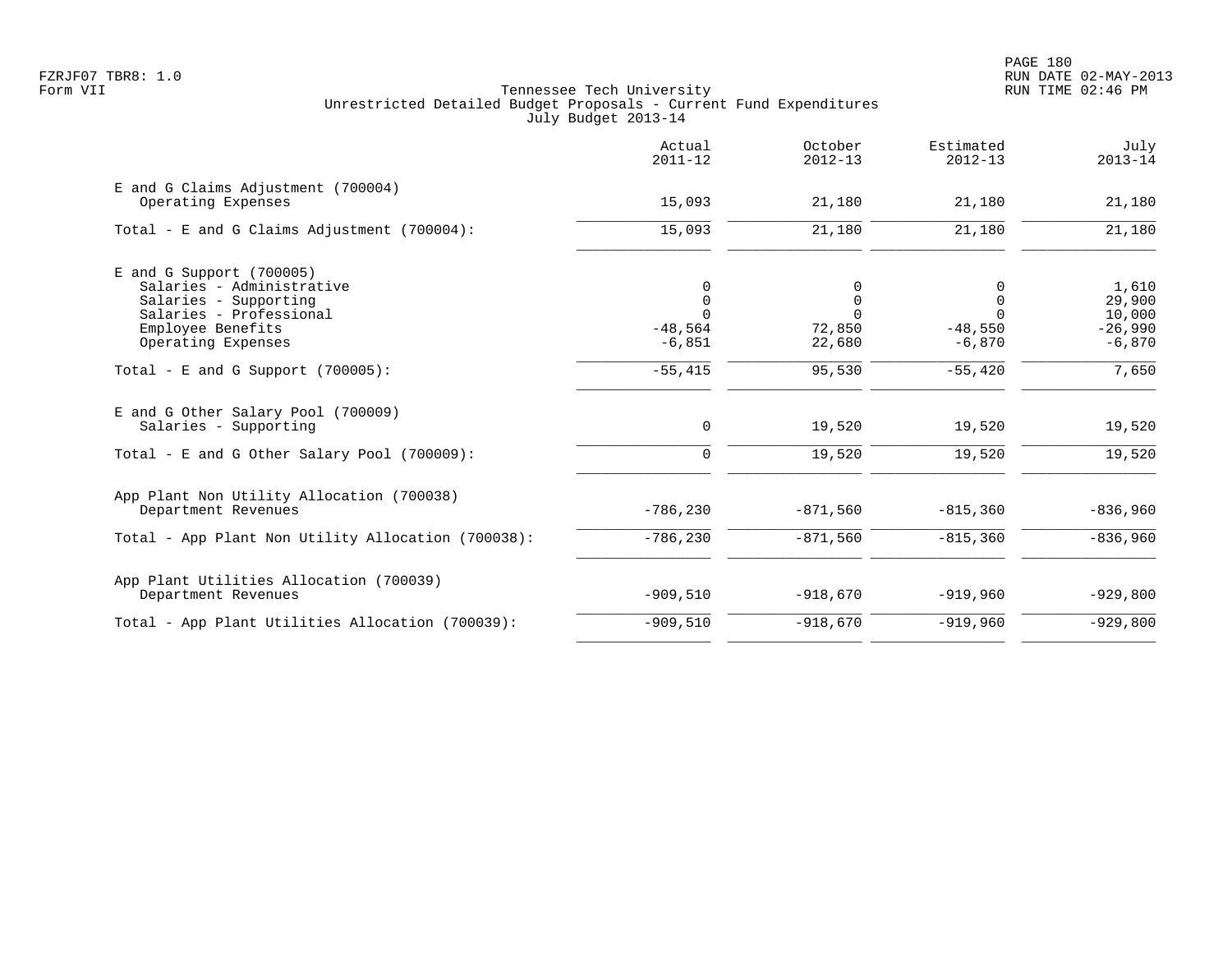PAGE 181 FZRJF07 TBR8: 1.0 RUN DATE 02-MAY-2013

|                                                                                                                                                                                                                           | Actual<br>$2011 - 12$                                                                                               | October<br>$2012 - 13$                                                                                                     | Estimated<br>$2012 - 13$                                                                                               | July<br>$2013 - 14$                                                                                                   |
|---------------------------------------------------------------------------------------------------------------------------------------------------------------------------------------------------------------------------|---------------------------------------------------------------------------------------------------------------------|----------------------------------------------------------------------------------------------------------------------------|------------------------------------------------------------------------------------------------------------------------|-----------------------------------------------------------------------------------------------------------------------|
| App Plant CC Utility Alloc (700042)<br>Department Revenues                                                                                                                                                                | $-20,070$                                                                                                           | $-21,340$                                                                                                                  | $-21,340$                                                                                                              | $-21,340$                                                                                                             |
| Total - App Plant CC Utility Alloc (700042):                                                                                                                                                                              | $-20,070$                                                                                                           | $-21,340$                                                                                                                  | $-21,340$                                                                                                              | $-21,340$                                                                                                             |
| App Plant CC Non Utility Alloc (700043)<br>Department Revenues                                                                                                                                                            | $-58,730$                                                                                                           | $-63,360$                                                                                                                  | $-64,260$                                                                                                              | $-64,430$                                                                                                             |
| Total - App Plant CC Non Utility Alloc (700043):                                                                                                                                                                          | $-58,730$                                                                                                           | $-63,360$                                                                                                                  | $-64, 260$                                                                                                             | $-64, 430$                                                                                                            |
| Post Office Allocation (700045)<br>Operating Expenses<br>Department Revenues                                                                                                                                              | $\Omega$<br>5,700                                                                                                   | 4,340<br>$\Omega$                                                                                                          | 4,340<br>$\Omega$                                                                                                      | 4,340<br>0                                                                                                            |
| Total - Post Office Allocation (700045):                                                                                                                                                                                  | 5,700                                                                                                               | 4,340                                                                                                                      | 4,340                                                                                                                  | 4,340                                                                                                                 |
| Building Maintenance Support (700052)<br>Employee Benefits                                                                                                                                                                | $\mathbf 0$                                                                                                         | 7,900                                                                                                                      | 7,900                                                                                                                  | 7,900                                                                                                                 |
| Total - Building Maintenance Support (700052):                                                                                                                                                                            | $\Omega$                                                                                                            | 7,900                                                                                                                      | 7,900                                                                                                                  | 7,900                                                                                                                 |
| Total - Physical Plant (500):                                                                                                                                                                                             |                                                                                                                     |                                                                                                                            |                                                                                                                        |                                                                                                                       |
| Salaries - Administrative<br>Salaries - Academic<br>Salaries - Supporting<br>Salaries - Students<br>Salaries - Professional<br>Employee Benefits<br>Travel<br>Operating Expenses<br>Capital Outlay<br>Department Revenues | 111,000<br>$-567$<br>3, 142, 839<br>16,454<br>551,745<br>1,717,498<br>14,484<br>7,916,147<br>69,448<br>$-1,754,311$ | 107,630<br>$\Omega$<br>2,173,044<br>16,770<br>628,446<br>1,404,260<br>11,730<br>10, 333, 122<br>$\Omega$<br>$-2, 151, 380$ | 113,630<br>$\Omega$<br>1,990,668<br>16,770<br>388,333<br>1,280,760<br>12,950<br>10,828,585<br>$\Omega$<br>$-2,088,370$ | 109,240<br>$\Omega$<br>2,210,003<br>16,770<br>680,075<br>1,318,820<br>11,730<br>9,434,962<br>$\Omega$<br>$-2,128,300$ |
| Total                                                                                                                                                                                                                     | 11,784,737                                                                                                          | 12,523,622                                                                                                                 | 12,543,326                                                                                                             | 11,653,300                                                                                                            |
|                                                                                                                                                                                                                           |                                                                                                                     |                                                                                                                            |                                                                                                                        |                                                                                                                       |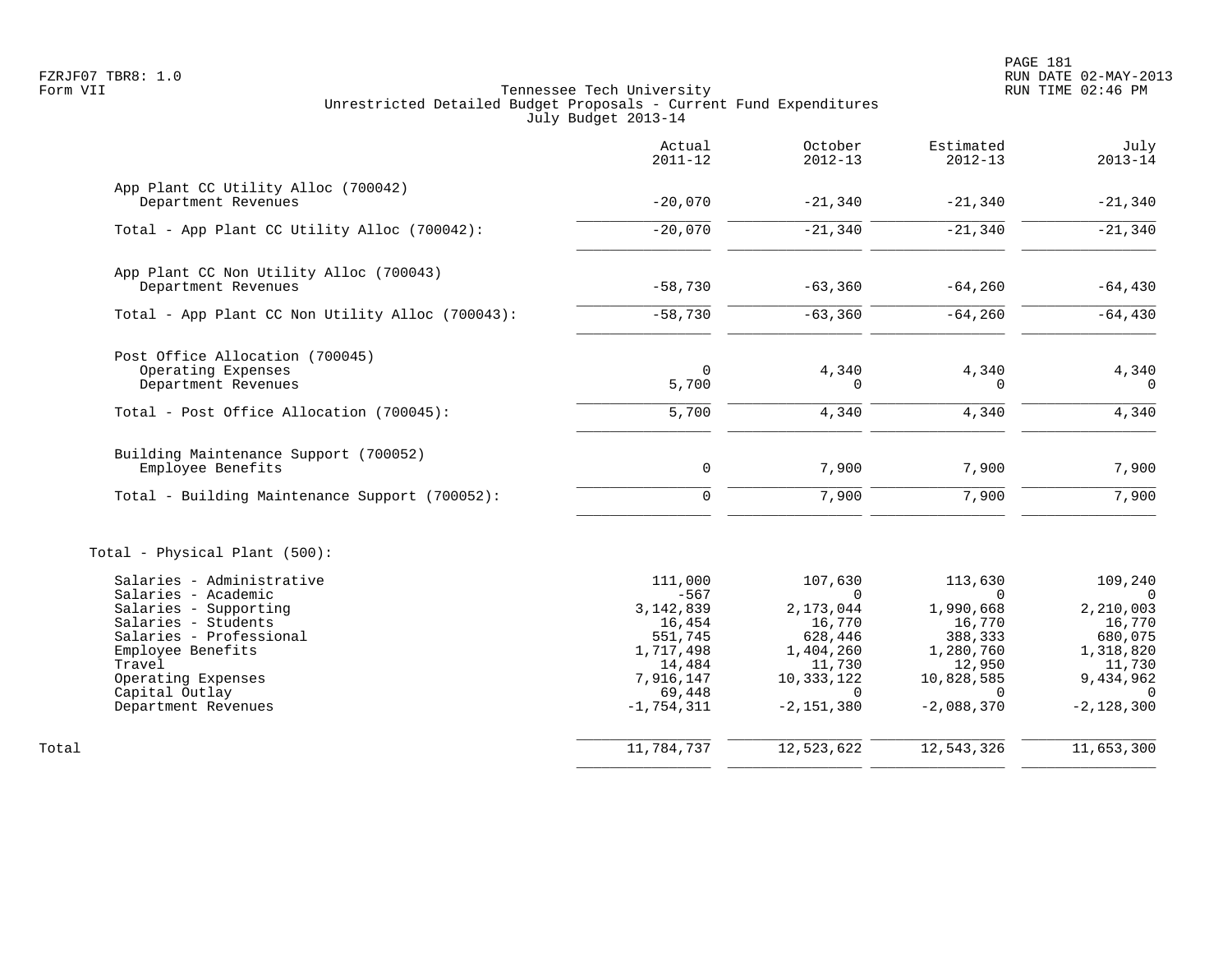|                                                                                                                                                                                                                          | Actual<br>$2011 - 12$                                                                                               | October<br>$2012 - 13$                                                                                                   | Estimated<br>$2012 - 13$                                                                                               | July<br>$2013 - 14$                                                                                                   |
|--------------------------------------------------------------------------------------------------------------------------------------------------------------------------------------------------------------------------|---------------------------------------------------------------------------------------------------------------------|--------------------------------------------------------------------------------------------------------------------------|------------------------------------------------------------------------------------------------------------------------|-----------------------------------------------------------------------------------------------------------------------|
| Total - Physical Plant (50):                                                                                                                                                                                             |                                                                                                                     |                                                                                                                          |                                                                                                                        |                                                                                                                       |
| Salaries - Administrative<br>Salaries - Academic<br>Salaries - Supporting<br>Salaries - Students<br>Salaries - Professional<br>Employee Benefits<br>Travel<br>Operating Expense<br>Capital Outlay<br>Department Revenues | 111,000<br>$-567$<br>3, 142, 839<br>16,454<br>551,745<br>1,717,498<br>14,484<br>7,916,147<br>69,448<br>$-1,754,311$ | 107,630<br>$\Omega$<br>2,173,044<br>16,770<br>628,446<br>1,404,260<br>11,730<br>10,333,122<br>$\Omega$<br>$-2, 151, 380$ | 113,630<br>$\Omega$<br>1,990,668<br>16,770<br>388,333<br>1,280,760<br>12,950<br>10,828,585<br>$\Omega$<br>$-2,088,370$ | 109,240<br>$\Omega$<br>2,210,003<br>16,770<br>680,075<br>1,318,820<br>11,730<br>9,434,962<br>$\Omega$<br>$-2,128,300$ |
| Total                                                                                                                                                                                                                    | 11,784,737                                                                                                          | 12,523,622                                                                                                               | 12,543,326                                                                                                             | 11,653,300                                                                                                            |
| Scholarships and Fellowships (55)<br>Scholarships and Fellowships (550)<br>Alumni Scholarships (120019)<br>Operating Expenses                                                                                            | 18,000                                                                                                              | 72,780                                                                                                                   | 72,780                                                                                                                 | 72,780                                                                                                                |
| Total - Alumni Scholarships (120019):                                                                                                                                                                                    | 18,000                                                                                                              | 72,780                                                                                                                   | 72,780                                                                                                                 | 72,780                                                                                                                |
| Honors Scholarship (121901)<br>Operating Expenses                                                                                                                                                                        | 510,718                                                                                                             | 238,040                                                                                                                  | 238,040                                                                                                                | 238,040                                                                                                               |
| Total - Honors Scholarship (121901):                                                                                                                                                                                     | 510,718                                                                                                             | 238,040                                                                                                                  | 238,040                                                                                                                | 238,040                                                                                                               |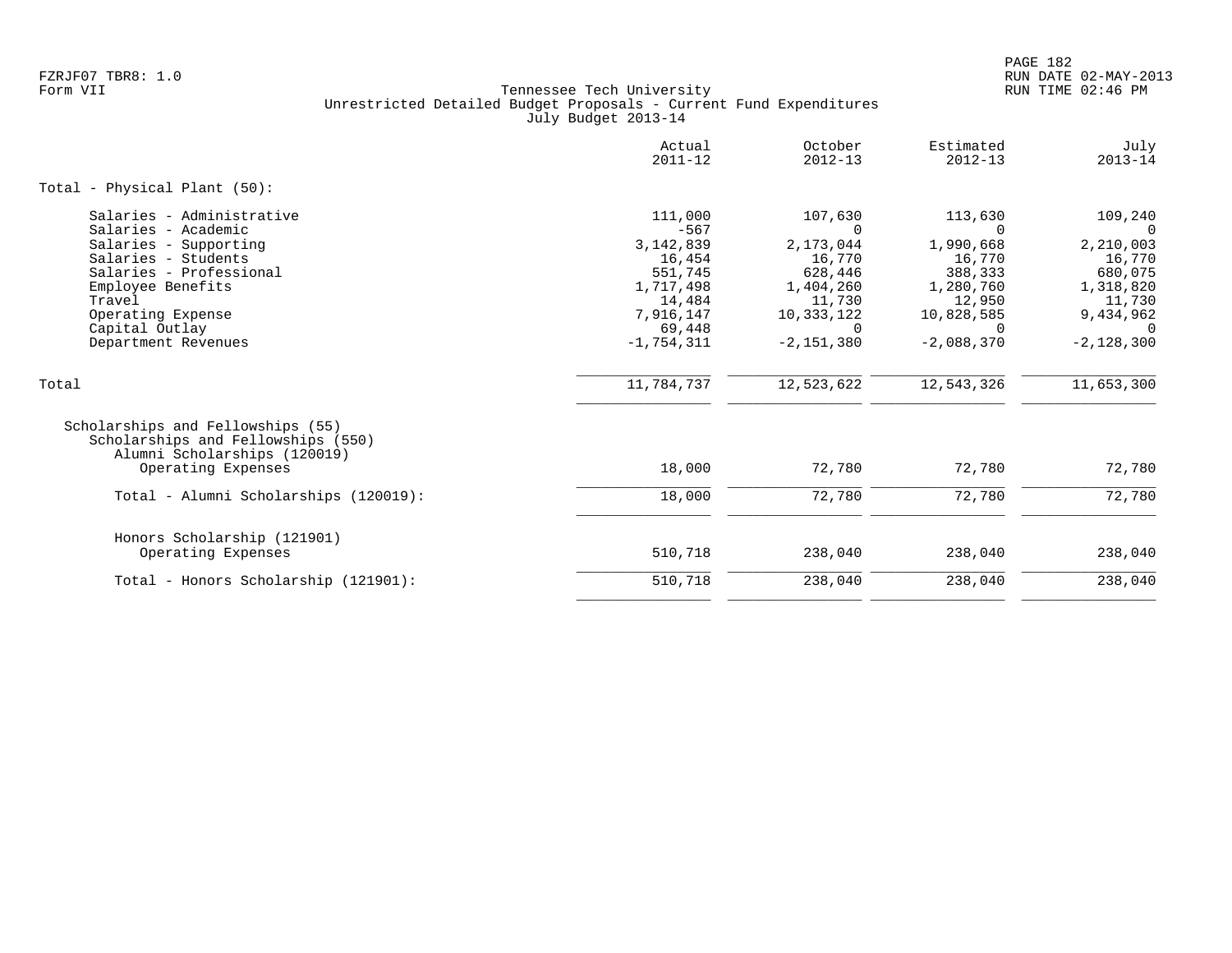PAGE 183 FZRJF07 TBR8: 1.0 RUN DATE 02-MAY-2013

|                                                                                 | Actual<br>$2011 - 12$  | October<br>$2012 - 13$ | Estimated<br>$2012 - 13$ | July<br>$2013 - 14$    |
|---------------------------------------------------------------------------------|------------------------|------------------------|--------------------------|------------------------|
| Comm Coll Scholarship (121902)<br>Operating Expenses                            | 0                      | 134,230                | 134,230                  | 134,230                |
| Total - Comm Coll Scholarship (121902):                                         | $\mathbf 0$            | 134,230                | 134,230                  | 134,230                |
| Financial Aid Housing Scholarship (122003)<br>Operating Expenses                | 16,800                 | 39,600                 | 39,600                   | 39,600                 |
| Total - Financial Aid Housing Scholarship (122003):                             | 16,800                 | 39,600                 | 39,600                   | 39,600                 |
| SEOG Matching (122004)<br>Operating Expenses<br>Total - SEOG Matching (122004): | 142,393<br>142,393     | 89,690<br>89,690       | 89,690<br>89,690         | 89,690<br>89,690       |
| UAS (122005)<br>Operating Expenses<br>$Total - UAS (122005):$                   | 2,720,346<br>2,720,346 | 3,600,040<br>3,600,040 | 3,600,040<br>3,600,040   | 3,600,040<br>3,600,040 |
| Science Fair Scholarship (123011)<br>Operating Expenses                         | 3,000                  | 31,650                 | 31,650                   | 31,650                 |
| Total - Science Fair Scholarship (123011):                                      | 3,000                  | 31,650                 | 31,650                   | 31,650                 |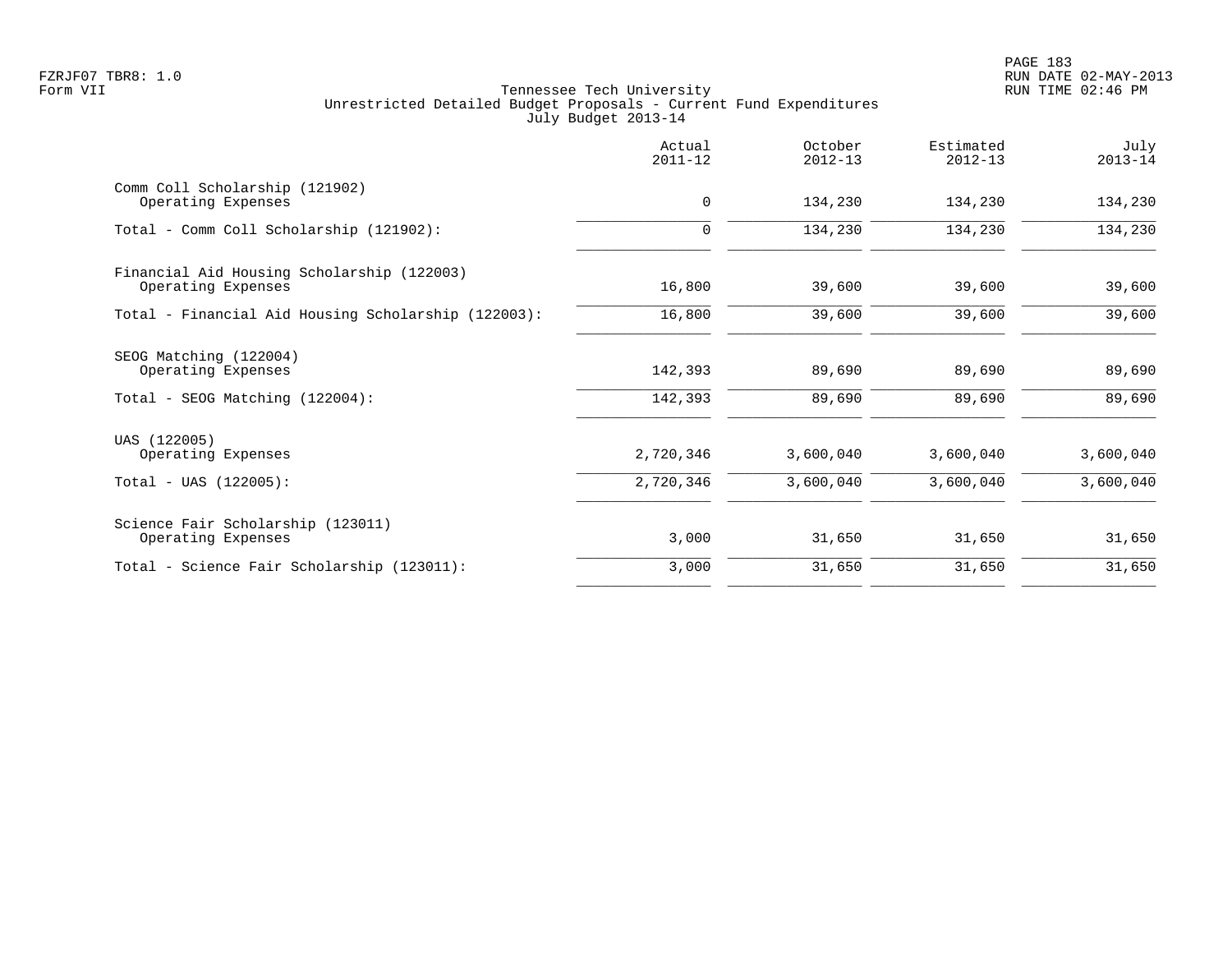PAGE 184 FZRJF07 TBR8: 1.0 RUN DATE 02-MAY-2013

|                                                         | Actual<br>$2011 - 12$ | October<br>$2012 - 13$ | Estimated<br>$2012 - 13$ | July<br>$2013 - 14$ |
|---------------------------------------------------------|-----------------------|------------------------|--------------------------|---------------------|
| Alumni OST Scholarship (123012)<br>Operating Expenses   | $\mathbf 0$           | 53,310                 | 53,310                   | 53,310              |
| Total - Alumni OST Scholarship (123012):                | 0                     | 53,310                 | 53,310                   | 53,310              |
| Boys Girls State Sch (123014)<br>Operating Expenses     | $\mathbf 0$           | 11,780                 | 11,780                   | 11,780              |
| Total - Boys Girls State Sch (123014):                  | 0                     | 11,780                 | 11,780                   | 11,780              |
| Admissions Hounsing Sch (123015)<br>Operating Expenses  | 63,000                | 217,440                | 217,440                  | 217,440             |
| Total - Admissions Hounsing Sch (123015):               | 63,000                | 217,440                | 217,440                  | 217,440             |
| African Am Undergrad Sch (123017)<br>Operating Expenses | 123,755               | 251,300                | 251,300                  | 251,300             |
| Total - African Am Undergrad Sch (123017):              | 123,755               | 251,300                | 251,300                  | 251,300             |
| Minority Housing Sch (123018)<br>Operating Expenses     | 0                     | 123,810                | 123,810                  | 123,810             |
| Total - Minority Housing Sch (123018):                  | $\Omega$              | 123,810                | 123,810                  | 123,810             |
|                                                         |                       |                        |                          |                     |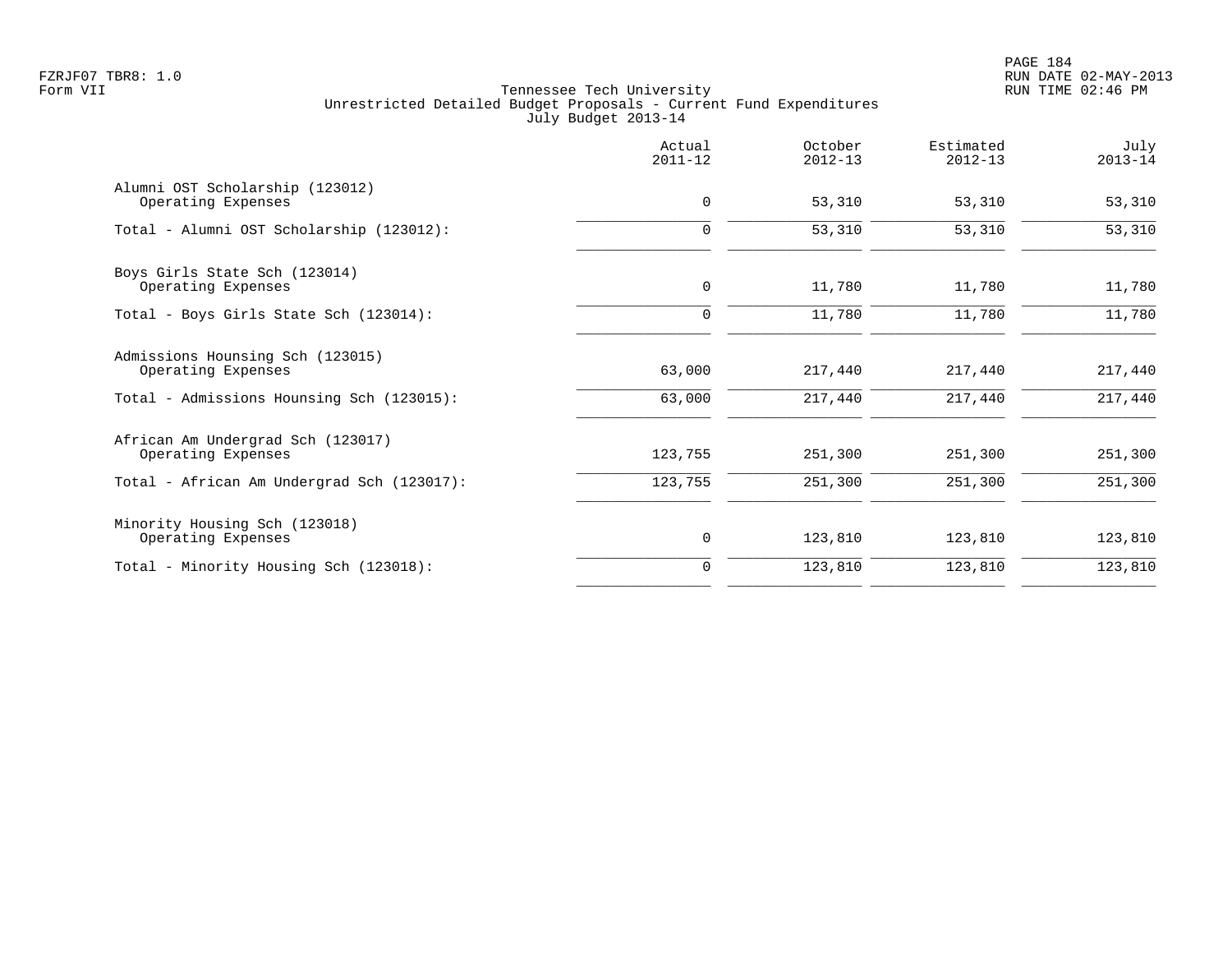PAGE 185 FZRJF07 TBR8: 1.0 RUN DATE 02-MAY-2013

| $2011 - 12$ | $2012 - 13$ | Estimated<br>$2012 - 13$ | July<br>$2013 - 14$ |
|-------------|-------------|--------------------------|---------------------|
| 19,800      | 26,030      | 26,030                   | 26,030              |
| 19,800      | 26,030      | 26,030                   | 26,030              |
| 10,920      | 0           | $\mathbf 0$              | 0                   |
| 10,920      | 0           | $\mathbf 0$              | $\Omega$            |
| $\mathbf 0$ | 234,000     | 234,000                  | 234,000             |
| $\mathbf 0$ | 234,000     | 234,000                  | 234,000             |
| 0           | 6,000       | 6,000                    | 6,000               |
| $\mathbf 0$ | 6,000       | 6,000                    | 6,000               |
| 0           | 160,000     | 160,000                  | 160,000             |
| $\mathbf 0$ | 160,000     | 160,000                  | 160,000             |
|             |             |                          |                     |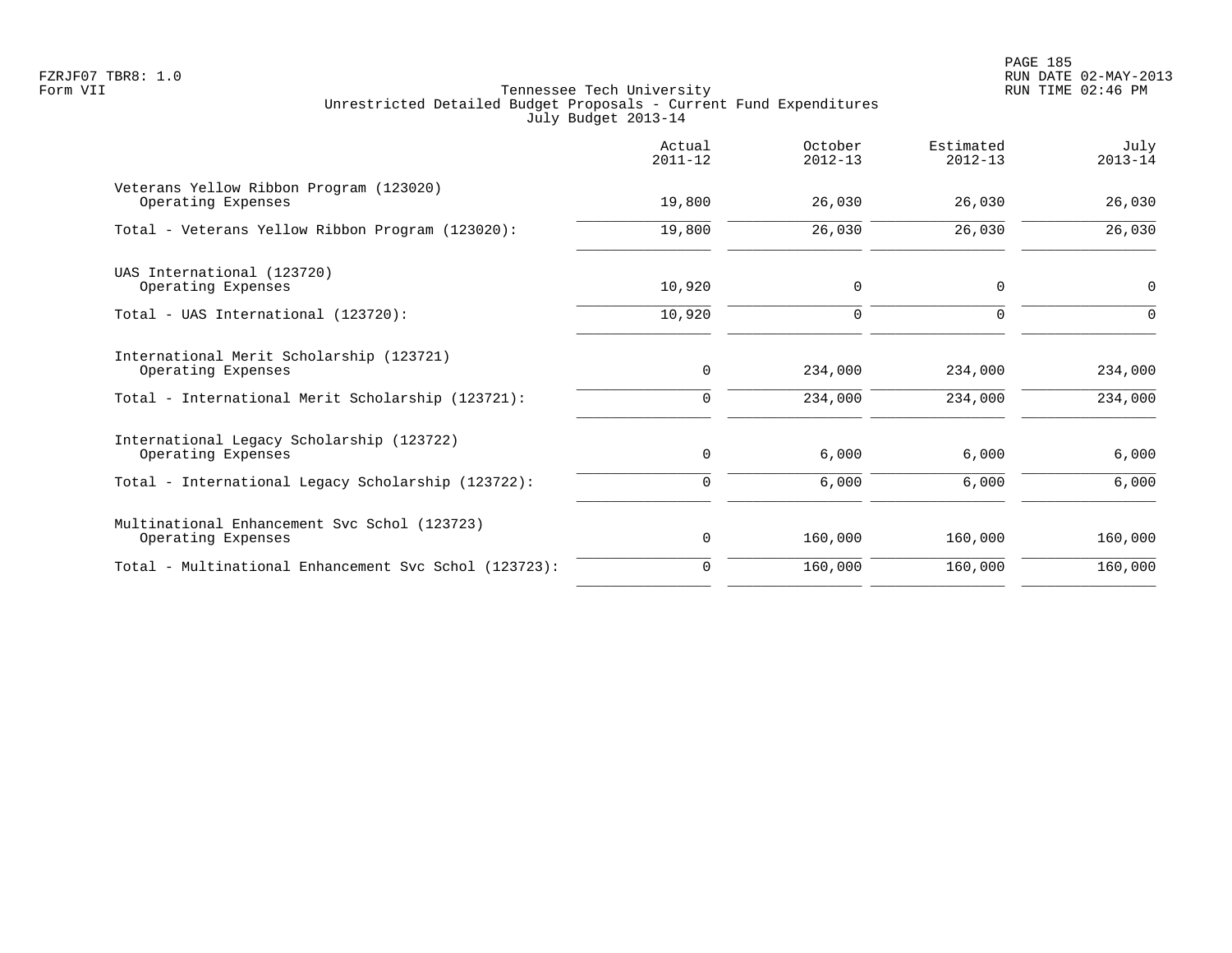|                                                             | Actual<br>$2011 - 12$ | October<br>$2012 - 13$ | Estimated<br>$2012 - 13$ | July<br>$2013 - 14$ |
|-------------------------------------------------------------|-----------------------|------------------------|--------------------------|---------------------|
| ROTC Housing Scholarship (125601)<br>Operating Expenses     | 109,027               | 123,810                | 123,810                  | 123,810             |
| Total - ROTC Housing Scholarship (125601):                  | 109,027               | 123,810                | 123,810                  | 123,810             |
| Varsity Spirit Scholarship (129008)<br>Operating Expenses   | $\mathbf 0$           | 5,000                  | 5,000                    | 5,000               |
| Total - Varsity Spirit Scholarship (129008):                | $\Omega$              | 5,000                  | 5,000                    | 5,000               |
| Don Cook Scholarship (140020)<br>Operating Expenses         | 0                     | 3,700                  | 3,700                    | 3,700               |
| Total - Don Cook Scholarship (140020):                      | 0                     | 3,700                  | 3,700                    | 3,700               |
| Early Admissions Scholarship (180011)<br>Operating Expenses | 9,048                 | 70,210                 | 70,210                   | 70,210              |
| Total - Early Admissions Scholarship (180011):              | 9,048                 | 70,210                 | 70,210                   | 70,210              |
| Restricted Ext Prog Regl Dev (180013)<br>Operating Expenses | 281,192               | 589,510                | 589,510                  | 589,510             |
| Total - Restricted Ext Prog Regl Dev (180013):              | 281,192               | 589,510                | 589,510                  | 589,510             |
|                                                             |                       |                        |                          |                     |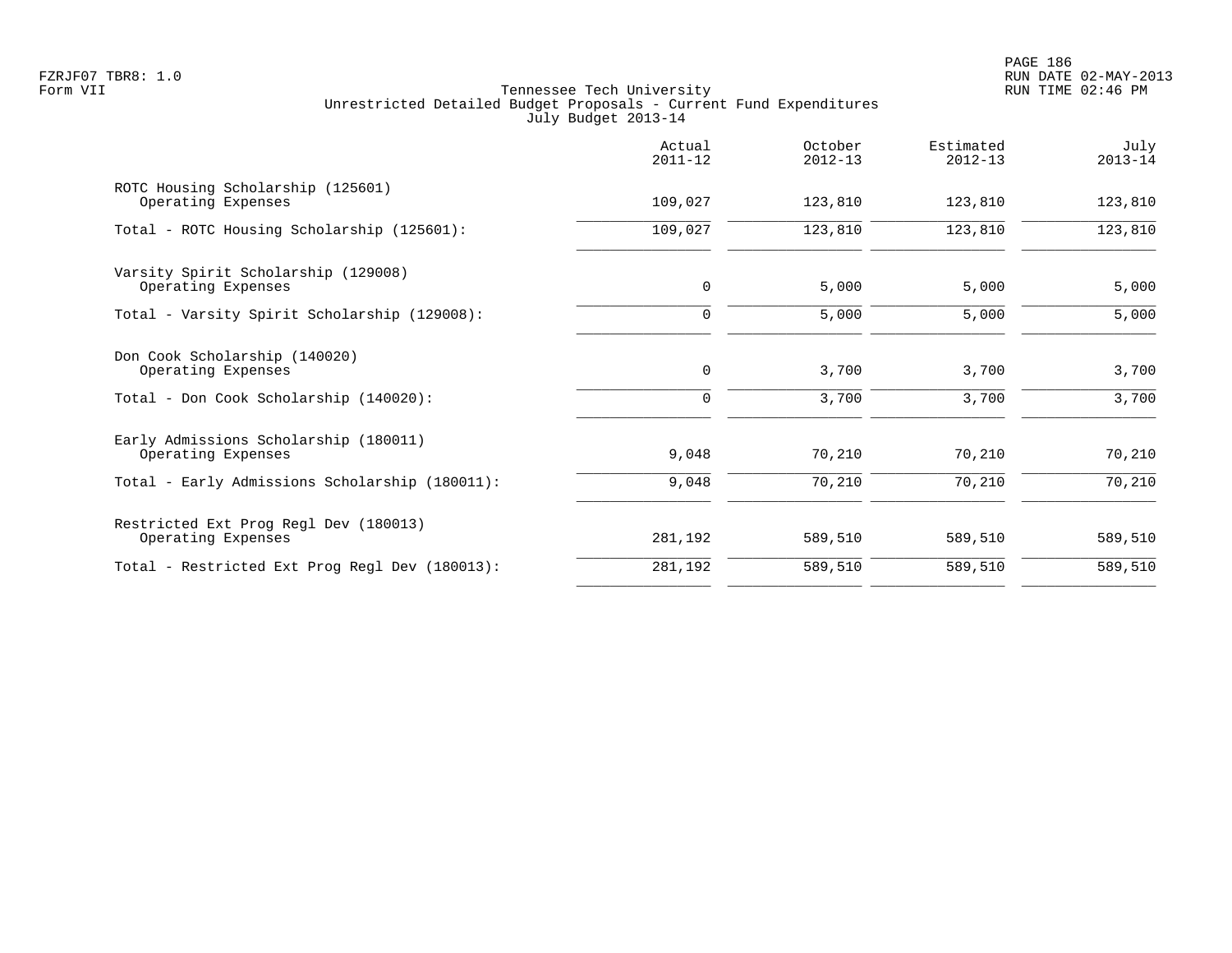PAGE 187 FZRJF07 TBR8: 1.0 RUN DATE 02-MAY-2013

|                                                                  | Actual<br>$2011 - 12$ | October<br>$2012 - 13$ | Estimated<br>$2012 - 13$ | July<br>$2013 - 14$ |
|------------------------------------------------------------------|-----------------------|------------------------|--------------------------|---------------------|
| TBR Spouse Dependent Discount (700000)<br>Operating Expenses     | $-2,922$              | 68,960                 | 68,960                   | 68,960              |
| Total - TBR Spouse Dependent Discount (700000):                  | $-2,922$              | 68,960                 | 68,960                   | 68,960              |
| TBR Employ Remission PC191 (700001)<br>Operating Expenses        | 79,772                | 55,590                 | 55,590                   | 55,590              |
| Total - TBR Employ Remission PC191 (700001):                     | 79,772                | 55,590                 | 55,590                   | 55,590              |
| Staff Scholarships (700053)<br>Operating Expenses                | 51,447                | 39,530                 | 39,530                   | 39,530              |
| Total - Staff Scholarships (700053):                             | 51,447                | 39,530                 | 39,530                   | 39,530              |
| Armed Forces Dependent Schoarship (700054)<br>Operating Expenses | 0                     | 12,410                 | 12,410                   | 12,410              |
| Total - Armed Forces Dependent Schoarship (700054):              | 0                     | 12,410                 | 12,410                   | 12,410              |
| TSAC Scholarship Match (700055)<br>Operating Expenses            | 1,500                 | 21,270                 | 21,270                   | 21,270              |
| Total - TSAC Scholarship Match (700055):                         | 1,500                 | 21,270                 | 21,270                   | 21,270              |
|                                                                  |                       |                        |                          |                     |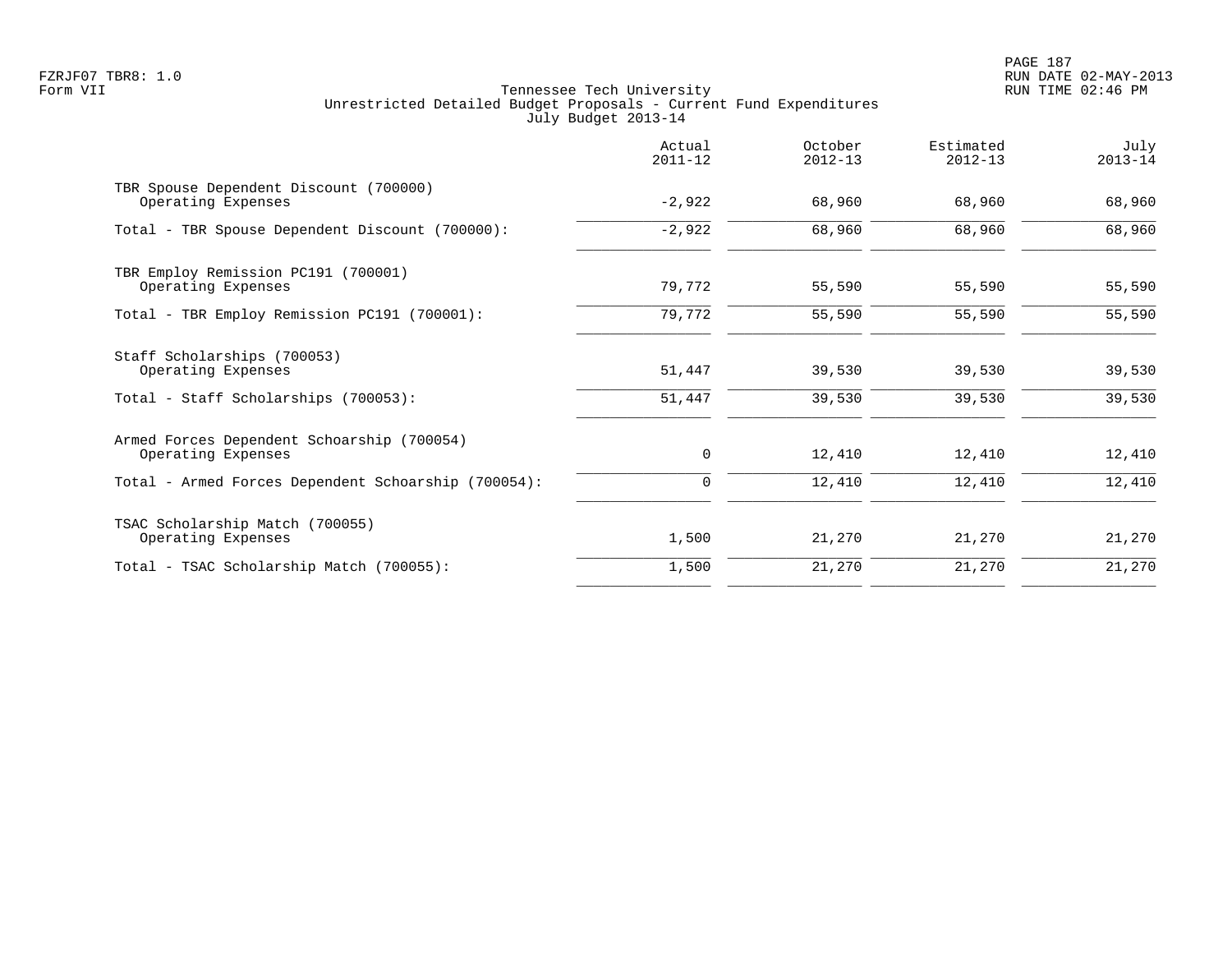|                                                               | Actual<br>$2011 - 12$ | October<br>$2012 - 13$ | Estimated<br>$2012 - 13$ | July<br>$2013 - 14$ |
|---------------------------------------------------------------|-----------------------|------------------------|--------------------------|---------------------|
| State Employee Fee Waiver (700056)<br>Operating Expenses      | 161,058               | 216,370                | 216,370                  | 216,370             |
| Total - State Employee Fee Waiver (700056):                   | 161,058               | 216,370                | 216,370                  | 216,370             |
| Public Schl Teach Dep Discount (700057)<br>Operating Expenses | 959,277               | 999,480                | 999,480                  | 999,480             |
| Total - Public Schl Teach Dep Discount (700057):              | 959,277               | 999,480                | 999,480                  | 999,480             |
| State Employee Dep Discount (700058)<br>Operating Expenses    | 375,105               | 398,860                | 398,860                  | 398,860             |
| Total - State Employee Dep Discount (700058):                 | 375,105               | 398,860                | 398,860                  | 398,860             |
| Faculty Staff Tuition Maint (700059)<br>Operating Expenses    | 121,238               | 101,000                | 101,000                  | 101,000             |
| Total - Faculty Staff Tuition Maint (700059):                 | 121,238               | 101,000                | 101,000                  | 101,000             |
| RIF Educ Assistance MOE Funds (700065)<br>Operating Expenses  | 9,751                 | 15,000                 | 15,000                   | $\mathbf 0$         |
| Total - RIF Educ Assistance MOE Funds (700065):               | 9,751                 | 15,000                 | 15,000                   | $\overline{0}$      |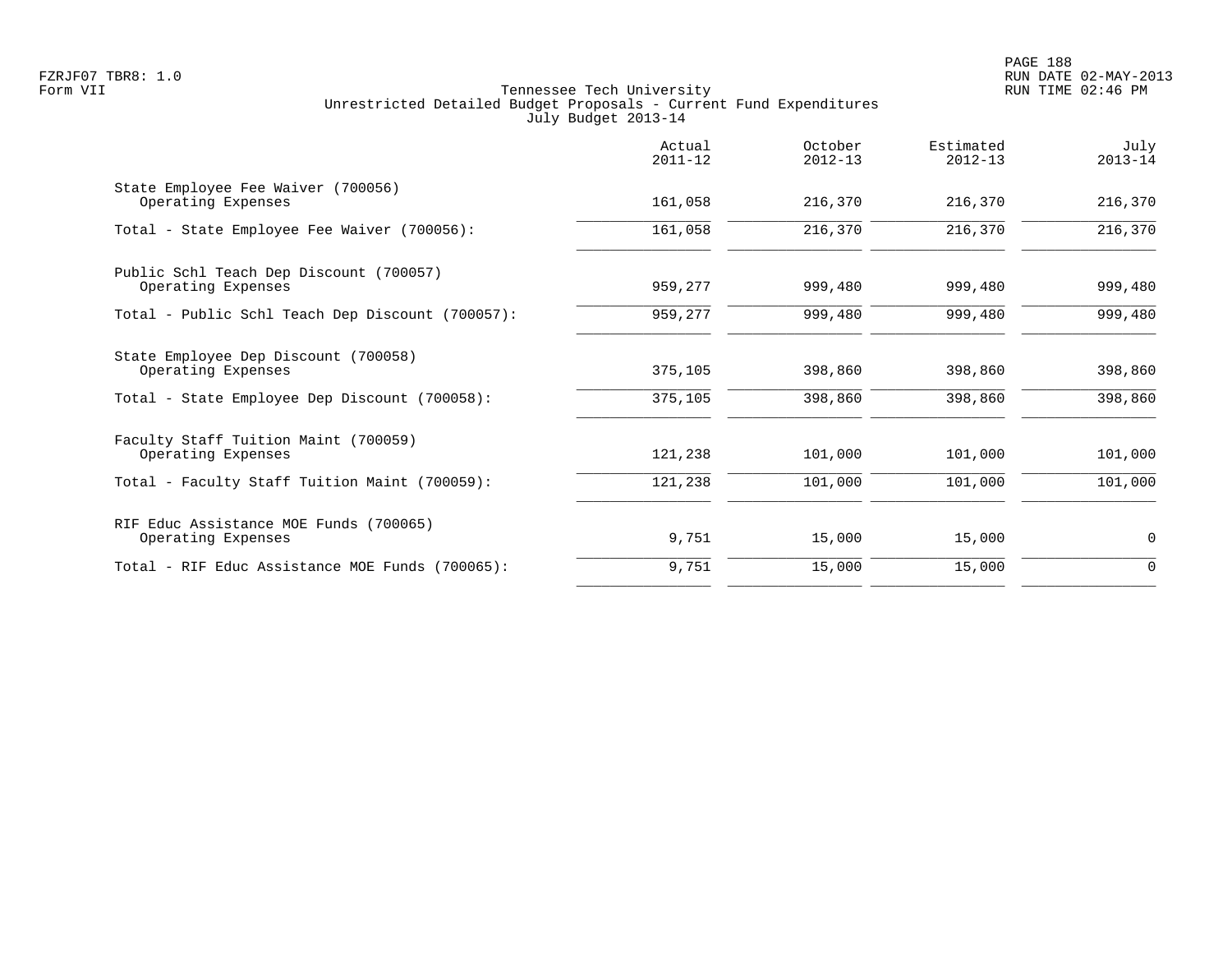| FZRJF07 TBR8: 1.0<br>Form VII<br>Unrestricted Detailed Budget Proposals - Current Fund Expenditures                                                                                                                                                     | Tennessee Tech University<br>July Budget 2013-14                                                                                     |                                                                                                                                          |                                                                                                                                          | PAGE 189<br>RUN DATE 02-MAY-2013<br>RUN TIME 02:46 PM                                                                                  |
|---------------------------------------------------------------------------------------------------------------------------------------------------------------------------------------------------------------------------------------------------------|--------------------------------------------------------------------------------------------------------------------------------------|------------------------------------------------------------------------------------------------------------------------------------------|------------------------------------------------------------------------------------------------------------------------------------------|----------------------------------------------------------------------------------------------------------------------------------------|
|                                                                                                                                                                                                                                                         | Actual<br>$2011 - 12$                                                                                                                | October<br>$2012 - 13$                                                                                                                   | Estimated<br>$2012 - 13$                                                                                                                 | July<br>$2013 - 14$                                                                                                                    |
| Total - Scholarships and Fellowships (550):                                                                                                                                                                                                             |                                                                                                                                      |                                                                                                                                          |                                                                                                                                          |                                                                                                                                        |
| Operating Expenses                                                                                                                                                                                                                                      | 5,784,225                                                                                                                            | 8,010,400                                                                                                                                | 8,010,400                                                                                                                                | 7,995,400                                                                                                                              |
| Total                                                                                                                                                                                                                                                   | 5,784,225                                                                                                                            | 8,010,400                                                                                                                                | 8,010,400                                                                                                                                | 7,995,400                                                                                                                              |
| Total - Scholarships and Fellowships (55):                                                                                                                                                                                                              |                                                                                                                                      |                                                                                                                                          |                                                                                                                                          |                                                                                                                                        |
| Operating Expense                                                                                                                                                                                                                                       | 5,784,225                                                                                                                            | 8,010,400                                                                                                                                | 8,010,400                                                                                                                                | 7,995,400                                                                                                                              |
| Total                                                                                                                                                                                                                                                   | 5,784,225                                                                                                                            | 8,010,400                                                                                                                                | 8,010,400                                                                                                                                | 7,995,400                                                                                                                              |
| Total Education and General<br>Salaries - Administrative<br>Salaries - Academic<br>Salaries - Supporting<br>Salaries - Students<br>Salaries - Professional<br>Employee Benefits<br>Travel<br>Operating Expense<br>Capital Outlay<br>Department Revenues | 3,440,457<br>30,201,108<br>10,488,645<br>1,438,812<br>12,348,119<br>21,462,965<br>2,342,901<br>31,676,062<br>903,892<br>$-1,925,665$ | 3,756,381<br>33,830,724<br>10,139,130<br>1,014,966<br>14, 465, 116<br>22,018,498<br>1,905,049<br>46,130,671<br>1,453,111<br>$-3,890,820$ | 3,619,767<br>33, 198, 265<br>10,147,183<br>1,423,643<br>14,105,805<br>22,527,948<br>2,635,912<br>47, 401, 379<br>990,801<br>$-3,980,145$ | 4,291,995<br>34, 203, 379<br>10,456,469<br>914,750<br>14,933,143<br>23, 149, 248<br>1,526,560<br>39,005,937<br>380,990<br>$-3,883,290$ |
| Total                                                                                                                                                                                                                                                   | 112, 377, 296                                                                                                                        | 130,822,826                                                                                                                              | 132,070,558                                                                                                                              | 124,979,181                                                                                                                            |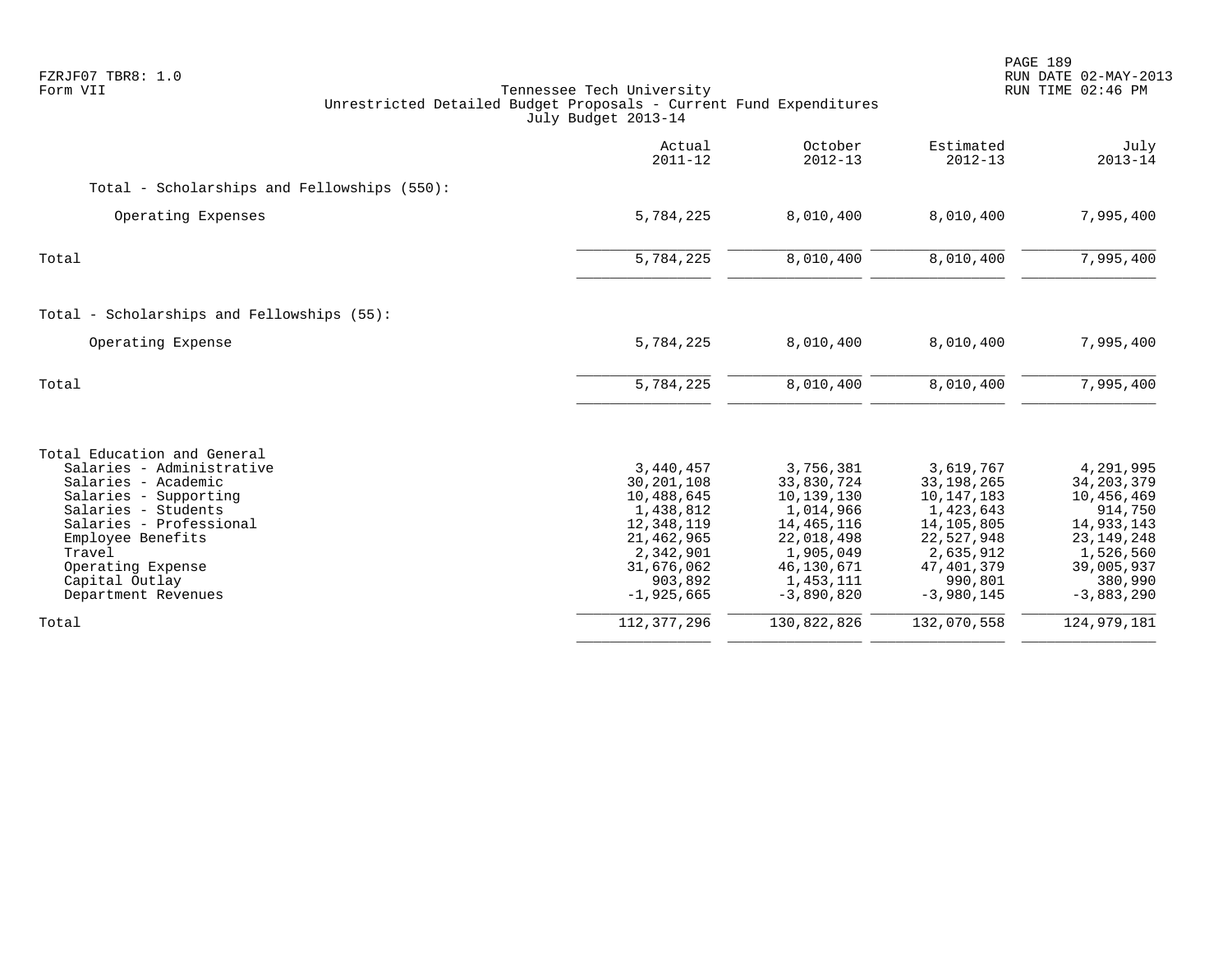|                                                                    | Actual<br>$2011 - 12$ | October<br>$2012 - 13$ | Estimated<br>$2012 - 13$ | July<br>$2013 - 14$        |
|--------------------------------------------------------------------|-----------------------|------------------------|--------------------------|----------------------------|
| E & G Transfers                                                    |                       |                        |                          |                            |
| Mandatory Transfers                                                |                       |                        |                          |                            |
| ROI Energy Performance Contract                                    | 314,650               | 314,670                | 315,060                  | 315,060                    |
| ROI Performance Contr Order 2                                      | 202,520               | 203,300                | 202,540                  | 202,540                    |
|                                                                    |                       |                        |                          |                            |
| Total E & G Mandatory Transfers:                                   | 517,170               | 517,970                | 517,600                  | 517,600                    |
|                                                                    |                       |                        |                          |                            |
| Non-Mandatory Transfers                                            |                       |                        |                          |                            |
| Transf to Un Ex Plant Extra Maint                                  | 90,000                | 90,000                 | 90,000                   | 90,000                     |
| Transf to Un Ex Plant UC Blinds                                    | 57,040                | $\Omega$               | $\Omega$                 | $\Omega$                   |
| Transf to Un Ex Plant Parkg Paving                                 | 214,800               | 214,800                | 214,800                  | 214,800                    |
| Trf to Un Ex Plnt Learng Comms                                     | 100,740               | $\Omega$               | $\Omega$                 | $\Omega$                   |
| Trf to Un Ex Plnt Regional Health                                  | 774,690               | $\Omega$               | $\Omega$                 | $\Omega$                   |
| Trf to Un Ex Plt Extra Maint Local                                 | 17,000                | 60,000                 | 60,000                   | 60,000                     |
| Trf to Un Ex Plt Var Acad Bldg                                     | 1,045,370             | 1,000,000              | 1,000,000                | 1,000,000                  |
| Trf to Un Ex Plt Library Shades                                    | 75,000                | 0                      | $\Omega$                 | 0                          |
| Trf to Un Ex Plt JH 1ST Floor                                      | 70,000                | $\Omega$               | $\Omega$<br>$\Omega$     | $\mathbf 0$                |
| Trf to Un Ex Plt DH 2ND Floor                                      | 200,000               | $\Omega$<br>$\Omega$   | $\cap$                   | $\mathbf 0$<br>$\mathbf 0$ |
| Trf to Un Ex Plt Chem E Lab<br>Trf to Un Ex Plt Engr Learng Common | 40,000<br>40,000      | $\Omega$               |                          | $\mathbf 0$                |
| Trf to Un Ex Plt Advising Center UC                                | 28,000                | $\Omega$               | $\Omega$                 | $\mathsf{O}$               |
| Trf to Un Ex Plt Foundation Hall                                   | 200,000               | $\Omega$               |                          | $\mathsf{O}\xspace$        |
| Trf to Un Ex Plt DH 1st Flloor                                     | 100,000               | $\Omega$               | $\cap$                   | $\mathbf 0$                |
| Trf to Un Ex Plt Peachtree Street                                  | 250,000               | 500,000                | 500,000                  | $\Omega$                   |
| Trf to Un Ex Plt Stadium Stairs                                    | $\Omega$              | 225,000                | 225,000                  | $\Omega$                   |
| Trf to Un Ex Plt Facilities Develop                                | $\Omega$              | $\Omega$               | $\Omega$                 | 990,000                    |
| Transfers to RR Computer Ctr                                       | 300,000               | 300,000                | 300,000                  | 300,000                    |
| Transfers to RR Motor Pool                                         | 330                   | $\Omega$               | $\Omega$                 | $\Omega$                   |
| Transfers to RR MP Athletics                                       | 16,463                | 10,000                 | 6,000                    | 6,000                      |
| Transfers to RR MP Ext Educ                                        | 3,538                 | 1,000                  | 1,000                    | 1,000                      |
| Transfers to RR MP Arts n Sci                                      | 3,349                 | 1,000                  | 1,000                    | 1,000                      |
| Transfers to RR MP Water Ctr                                       | 8,155                 | 12,000                 | 12,000                   | 12,000                     |
| Transfers to RR MP Coll of Bus                                     | 674                   | $\Omega$               | $\mathbf 0$              | $\overline{0}$             |
| Transfers to RR Reserves                                           | 1,000,000             | 1,491,220              | 1,491,220                | 1,500,000                  |
| Transfers to RR Athletic Fund                                      | 533,259               | 172,410                | 324,580                  | 388,062                    |
| Transfers to RR Com Equipment Repl                                 | 77,110                | 77,110                 | 77,110                   | 77,110                     |
| Transfers to RR University Police                                  | 10,350                | $\Omega$               | $\mathbf 0$              | $\mathbf 0$                |
| Transfers to RR Engineering                                        | 65,250                | $\Omega$               | $\Omega$                 | $\Omega$                   |
| Transfers to RR Electronic Updates                                 | $\cap$                | 185,000                | 185,000                  | 350,000                    |
| Transfers to RR Res Acad Bldgs                                     | 5,173,670             | $\Omega$               | $\Omega$                 | $\Omega$                   |
| Transfers to ROI Fitness Center                                    | 258,364               | 259,250                | 261,360                  | 261,360                    |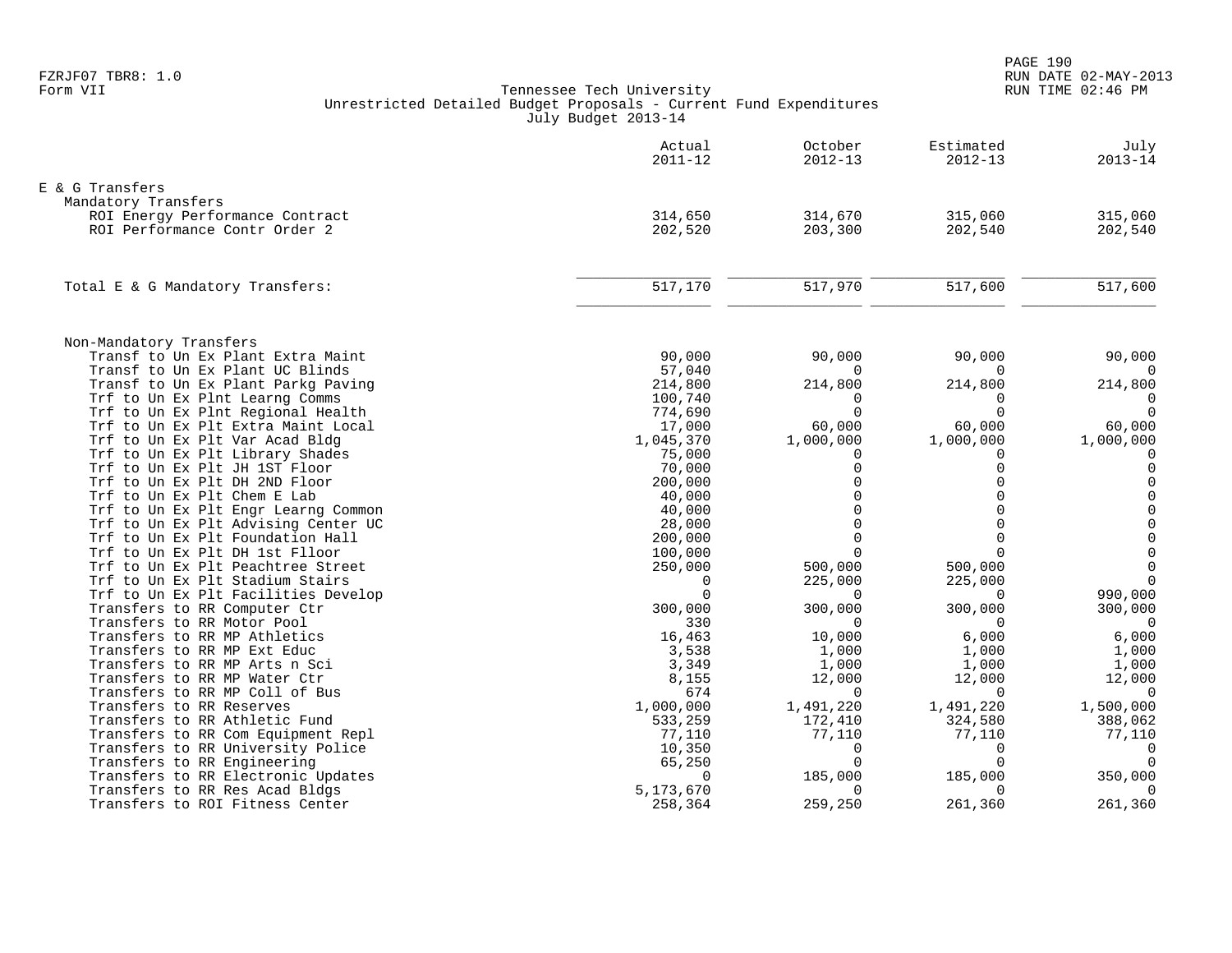| FZRJF07 TBR8: 1.0<br>Form VII                                                                                                                                                                                                                                                                         | Tennessee Tech University<br>Unrestricted Detailed Budget Proposals - Current Fund Expenditures<br>July Budget 2013-14                             |                                                                                                                                                       |                                                                                                                                                       | PAGE 191<br>RUN DATE 02-MAY-2013<br>RUN TIME 02:46 PM                                                                                               |
|-------------------------------------------------------------------------------------------------------------------------------------------------------------------------------------------------------------------------------------------------------------------------------------------------------|----------------------------------------------------------------------------------------------------------------------------------------------------|-------------------------------------------------------------------------------------------------------------------------------------------------------|-------------------------------------------------------------------------------------------------------------------------------------------------------|-----------------------------------------------------------------------------------------------------------------------------------------------------|
|                                                                                                                                                                                                                                                                                                       | Actual<br>$2011 - 12$                                                                                                                              | October<br>$2012 - 13$                                                                                                                                | Estimated<br>$2012 - 13$                                                                                                                              | July<br>$2013 - 14$                                                                                                                                 |
| Transfers to ROI Univ Center<br>Transfers to ROI Eblen Center                                                                                                                                                                                                                                         | 99,371<br>218,616                                                                                                                                  | 99,700<br>219,350                                                                                                                                     | 100,510<br>221,130                                                                                                                                    | 100,510<br>221,130                                                                                                                                  |
| Total E & G Non-Mandatory Transfers:                                                                                                                                                                                                                                                                  | 11,071,139                                                                                                                                         | 4,917,840                                                                                                                                             | 5,070,710                                                                                                                                             | 5,572,972                                                                                                                                           |
| Total E & G Transfers                                                                                                                                                                                                                                                                                 | 11,588,309                                                                                                                                         | 5,435,810                                                                                                                                             | 5,588,310                                                                                                                                             | 6,090,572                                                                                                                                           |
| Total Education and General (Expenditures & Transfers)<br>Salaries - Administrative<br>Salaries - Academic<br>Salaries - Supporting<br>Salaries - Students<br>Salaries - Professional<br>Employee Benefits<br>Travel<br>Operating Expense<br>Capital Outlay<br>Department Revenues<br>E & G Transfers | 3,440,457<br>30,201,108<br>10,488,645<br>1,438,812<br>12,348,119<br>21,462,965<br>2,342,901<br>31,676,062<br>903,892<br>$-1,925,665$<br>11,588,309 | 3,756,381<br>33,830,724<br>10,139,130<br>1,014,966<br>14, 465, 116<br>22,018,498<br>1,905,049<br>46,130,671<br>1,453,111<br>$-3,890,820$<br>5,435,810 | 3,619,767<br>33, 198, 265<br>10,147,183<br>1,423,643<br>14,105,805<br>22,527,948<br>2,635,912<br>47, 401, 379<br>990,801<br>$-3,980,145$<br>5,588,310 | 4,291,995<br>34, 203, 379<br>10,456,469<br>914,750<br>14,933,143<br>23, 149, 248<br>1,526,560<br>39,005,937<br>380,990<br>$-3,883,290$<br>6,090,572 |
| Total                                                                                                                                                                                                                                                                                                 | 123,965,605                                                                                                                                        | 136, 258, 636                                                                                                                                         | 137,658,868                                                                                                                                           | 131,069,753                                                                                                                                         |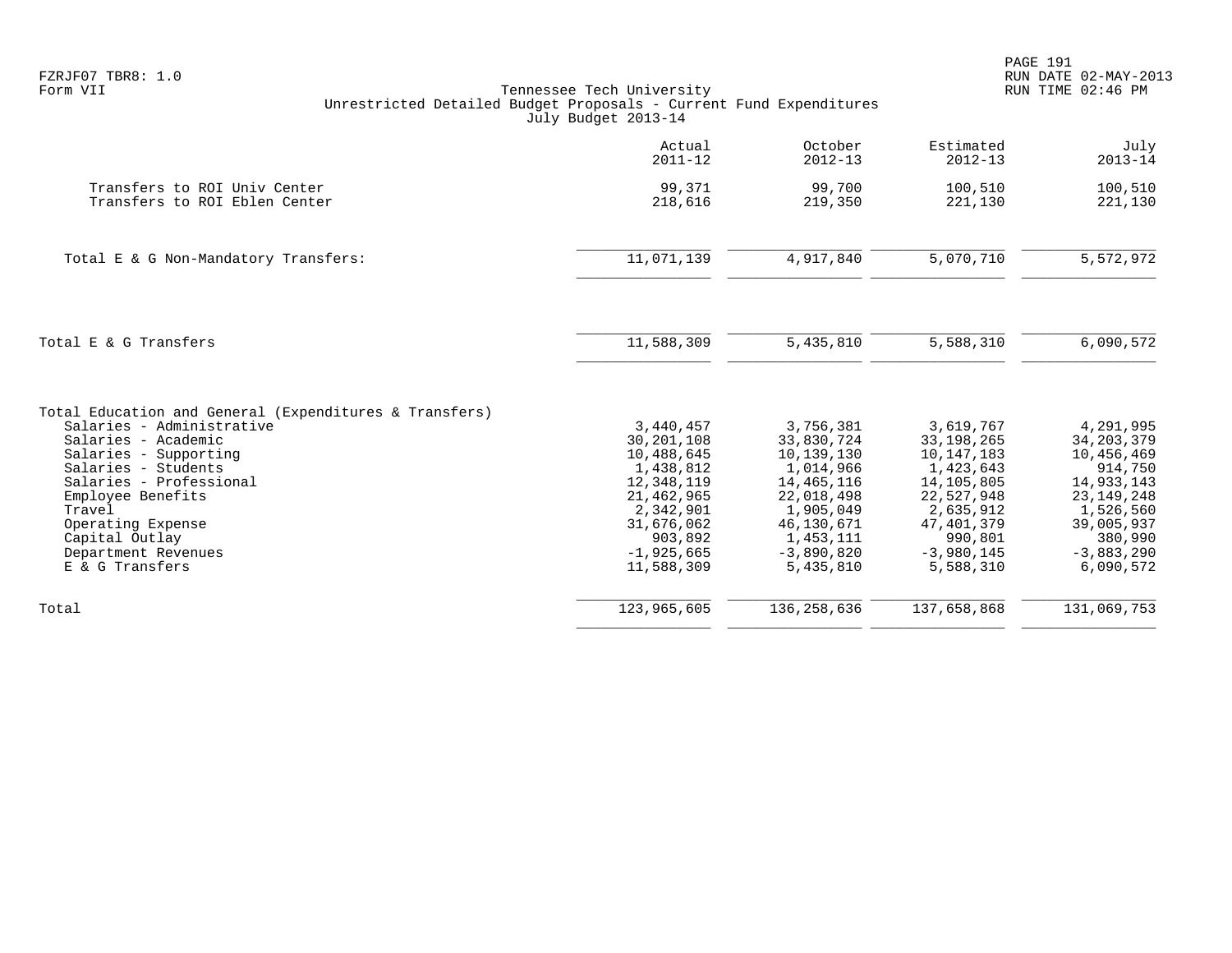| Actual<br>$2011 - 12$ | October<br>$2012 - 13$                                             | Estimated<br>$2012 - 13$                                            | July<br>$2013 - 14$                                                 |
|-----------------------|--------------------------------------------------------------------|---------------------------------------------------------------------|---------------------------------------------------------------------|
|                       |                                                                    |                                                                     |                                                                     |
|                       |                                                                    |                                                                     |                                                                     |
|                       |                                                                    |                                                                     |                                                                     |
|                       |                                                                    |                                                                     |                                                                     |
|                       | 4,800                                                              | 4,800                                                               | 4,800                                                               |
|                       |                                                                    |                                                                     | 4,000                                                               |
|                       |                                                                    |                                                                     | 33,332                                                              |
|                       |                                                                    |                                                                     | 12,800                                                              |
|                       |                                                                    |                                                                     | $\Omega$                                                            |
|                       |                                                                    |                                                                     | 79,502                                                              |
| 155,414               | 134,334                                                            | 134,334                                                             | 134,434                                                             |
|                       |                                                                    |                                                                     |                                                                     |
|                       |                                                                    |                                                                     | 2,580                                                               |
| 3,163                 | $\Omega$                                                           | 0                                                                   | $\Omega$                                                            |
| 2,387                 | 2,570                                                              | 2,570                                                               | 2,580                                                               |
|                       |                                                                    |                                                                     |                                                                     |
| 1,912                 | 2,100                                                              | 2,100                                                               | 2,100                                                               |
| 1,912                 | 2,100                                                              | 2,100                                                               | 2,100                                                               |
|                       |                                                                    |                                                                     |                                                                     |
| 213                   | 117,580                                                            | 117,580                                                             | 18,630                                                              |
|                       |                                                                    |                                                                     |                                                                     |
|                       |                                                                    |                                                                     | 18,630                                                              |
|                       | 2,083<br>9.050<br>32,692<br>12,416<br>8<br>99,165<br>$-776$<br>213 | 4,000<br>33,232<br>12,800<br>$\Omega$<br>79,502<br>2,570<br>117,580 | 4,000<br>33,232<br>12,800<br>$\Omega$<br>79,502<br>2,570<br>117,580 |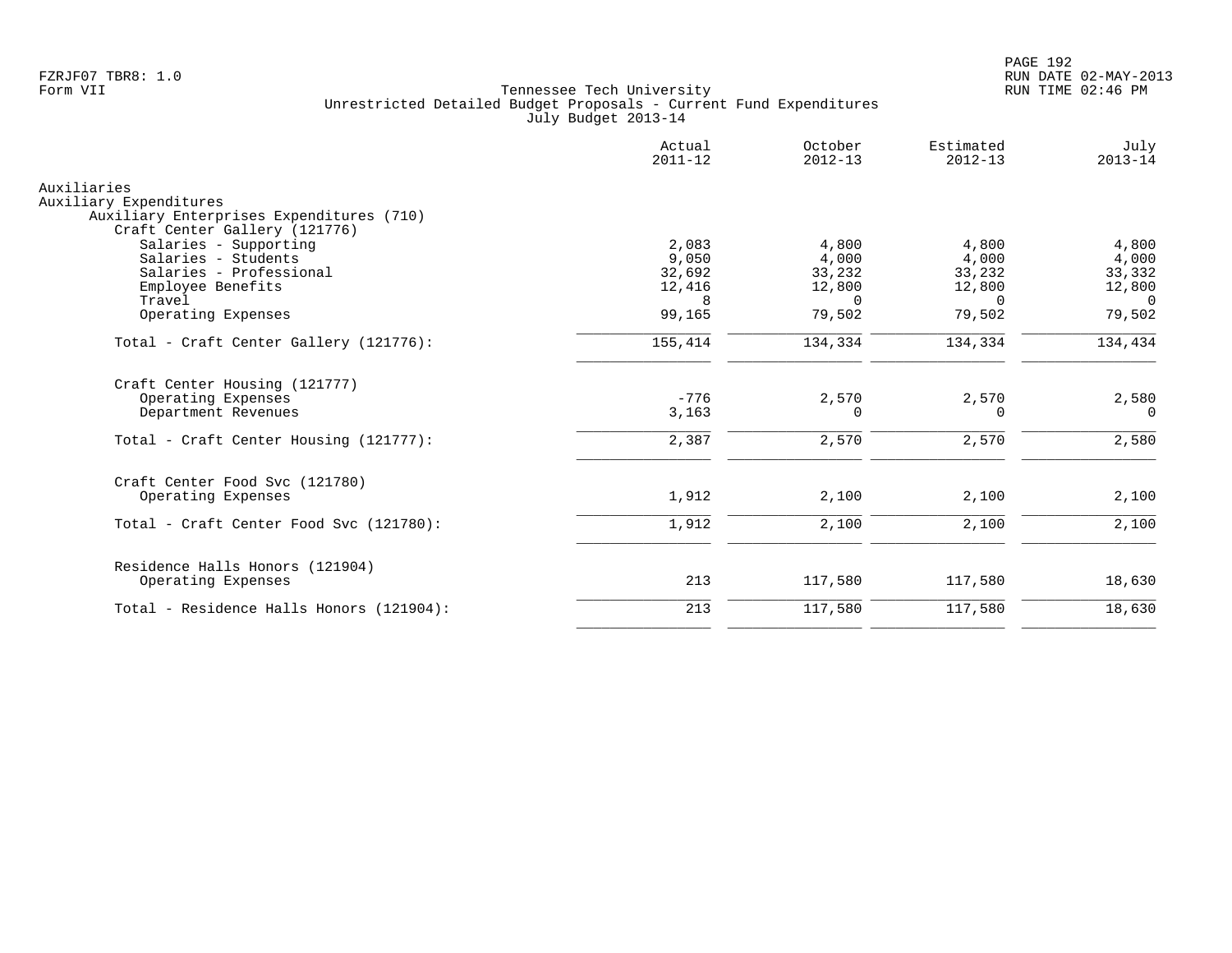PAGE 193 FZRJF07 TBR8: 1.0 RUN DATE 02-MAY-2013

|                                                 | Actual<br>$2011 - 12$ | October<br>$2012 - 13$ | Estimated<br>$2012 - 13$ | July<br>$2013 - 14$ |
|-------------------------------------------------|-----------------------|------------------------|--------------------------|---------------------|
| Residence Halls International (123705)          |                       |                        |                          |                     |
| Salaries - Supporting<br>Operating Expenses     | $\mathbf 0$<br>2,198  | 2,000<br>17,570        | 2,000<br>17,570          | 2,000<br>5,740      |
| Total - Residence Halls International (123705): | 2,198                 | 19,570                 | 19,570                   | 7,740               |
| Housing Administration (128000)                 |                       |                        |                          |                     |
| Salaries - Supporting                           | 44,688                | 51,030                 | 51,030                   | 49,746              |
| Salaries - Students                             | 13,803                | 17,690                 | 15,290                   | 17,690              |
| Salaries - Professional                         | 132,620               | 137,920                | 137,920                  | 139,360             |
| Employee Benefits                               | 57,023                | 81,070                 | 81,070                   | 81,070              |
| Travel                                          | 827                   | 500                    | 500                      | 500                 |
| Operating Expenses                              | 27,998                | 46,865                 | 41,565                   | 46,865              |
| Department Revenues                             | $-1,240$              | $\Omega$               | $\Omega$                 | $\Omega$            |
| Total - Housing Administration (128000):        | 275,719               | 335,075                | 327,375                  | 335,231             |
| Housing Admin Allocation (128001)               |                       |                        |                          |                     |
| Operating Expenses                              | $-275,720$            | $-335,075$             | $-327, 375$              | $-335,231$          |
| Total - Housing Admin Allocation (128001):      | $-275,720$            | $-335,075$             | $-327, 375$              | $-335,231$          |
| Residential Halls General (128002)              |                       |                        |                          |                     |
| Salaries - Supporting                           | 21,035                | 23,370                 | 23,370                   | 24,260              |
| Salaries - Students                             | 20,100                | 35,500                 | 22,500                   | 18,500              |
| Salaries - Professional                         | 240,179               | 242,590                | 246,830                  | 245,013             |
| Employee Benefits                               | 146,495               | 87,380                 | 87,380                   | 87,380              |
| Travel                                          | 4,202                 | 5,000                  | 5,000                    | 5,000               |
| Operating Expenses                              | 547,786               | 547,053                | 505,723                  | 531,419             |
| Department Revenues                             | 12,653                | $\Omega$               | $\Omega$                 | $\Omega$            |
| Total - Residential Halls General (128002):     | 992,450               | 940,893                | 890,803                  | 911,572             |
|                                                 |                       |                        |                          |                     |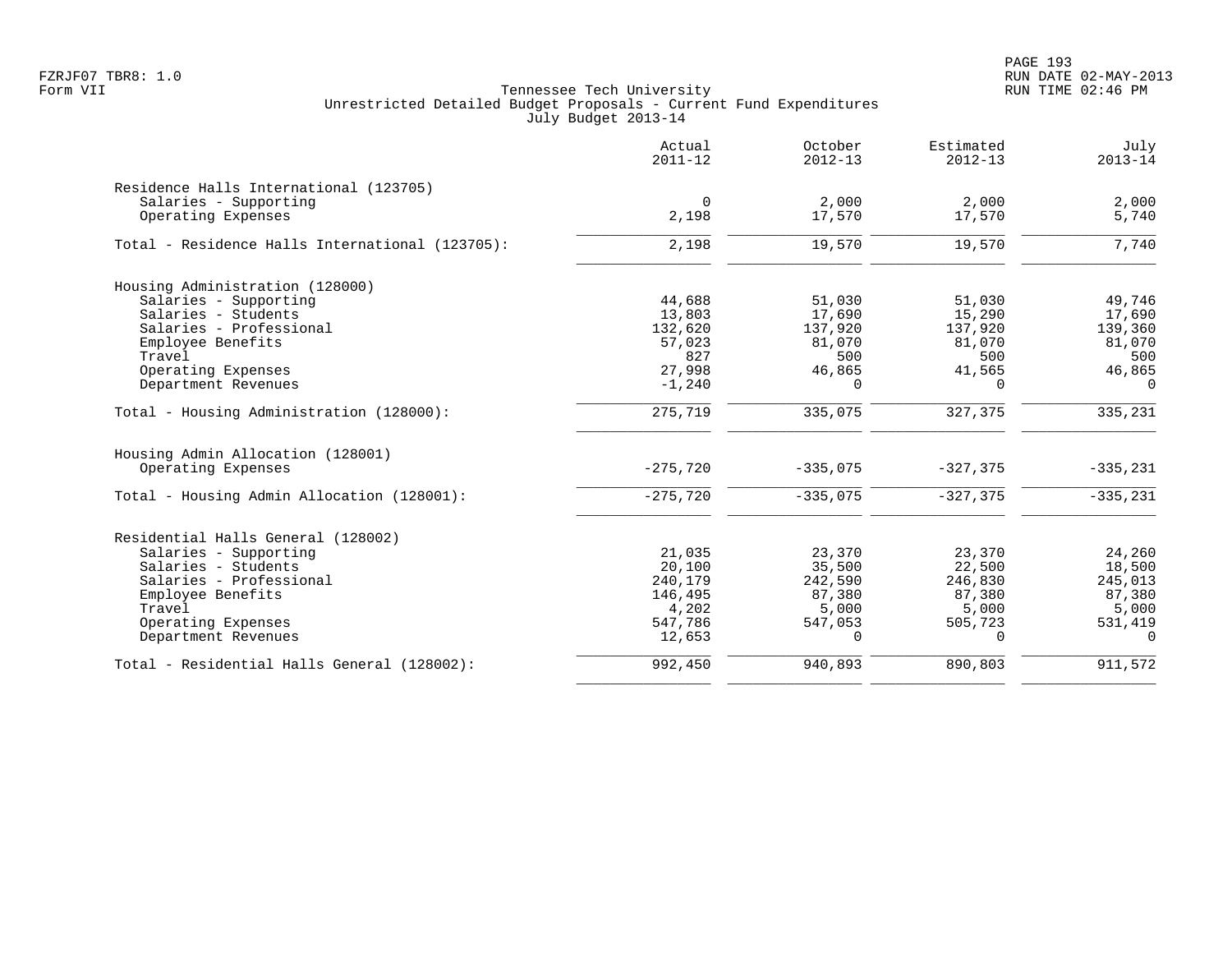|                                                                                               | Actual<br>$2011 - 12$  | October<br>$2012 - 13$ | Estimated<br>$2012 - 13$ | July<br>$2013 - 14$    |
|-----------------------------------------------------------------------------------------------|------------------------|------------------------|--------------------------|------------------------|
| Residential Halls Telephone (128003)<br>Operating Expenses                                    | 396,930                | 390,000                | 415,700                  | 404,900                |
| Total - Residential Halls Telephone (128003):                                                 | 396,930                | 390,000                | 415,700                  | 404,900                |
| Counselor Fees (128009)<br>Salaries - Students<br>Employee Benefits                           | 404,124<br>765         | 413,650<br>1,580       | 489,950<br>4,530         | 466,600<br>2,880       |
| Total - Counselor Fees (128009):                                                              | 404,889                | 415,230                | 494,480                  | 469,480                |
| Summer Conferences (128010)<br>Salaries - Students<br>Employee Benefits<br>Operating Expenses | 13,200<br>703<br>2,786 | 13,100<br>900<br>7,500 | 14,000<br>900<br>7,500   | 17,500<br>900<br>7,500 |
| Total - Summer Conferences (128010):                                                          | 16,689                 | 21,500                 | 22,400                   | 25,900                 |
| Residential Halls Sp Dep Disc (128011)<br>Employee Benefits                                   | 16,439                 | 15,840                 | 23,640                   | 23,640                 |
| Total - Residential Halls Sp Dep Disc (128011):                                               | 16,439                 | 15,840                 | 23,640                   | 23,640                 |
| Residential Hall PC 191 (128012)<br>Employee Benefits                                         | 6,366                  | 7,260                  | 7,260                    | 7,260                  |
| Total - Residential Hall PC 191 (128012):                                                     | 6,366                  | 7,260                  | 7,260                    | 7,260                  |
|                                                                                               |                        |                        |                          |                        |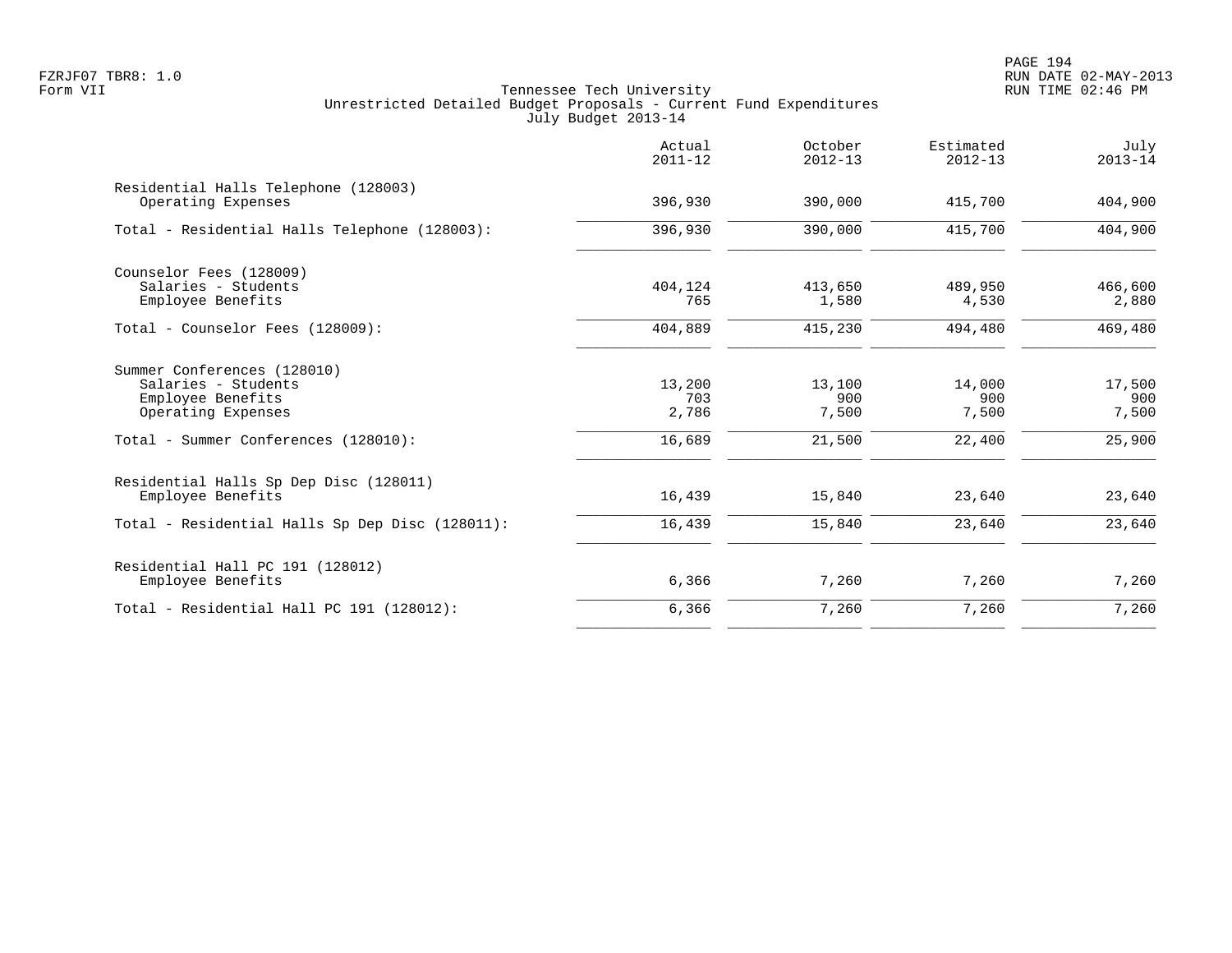|          |          |                  | $2013 - 14$    |
|----------|----------|------------------|----------------|
|          |          |                  |                |
| 31,930   | 32,160   | 32,160           | 32,160         |
| 30,362   | 30,660   | 29,660           | 30,660         |
| 21,012   | 18,550   | 18,550           | 18,550         |
| 53,204   | 73,087   |                  | 79,057         |
| 3,163    | $\Omega$ | $\Omega$         | $\Omega$       |
| 139,671  | 154,457  | 155,997          | 160,427        |
|          |          |                  |                |
| 85,668   | 90,200   | 90,200           | 90,200         |
| 85,668   | 90,200   | 90,200           | 90,200         |
|          |          |                  |                |
| $\Omega$ |          | $\Omega$         | 4,000          |
| 157,228  | 72,720   | 62,720           | 72,759         |
|          |          | 111,000          | 111,000        |
| 150,049  | 159,565  | 162,665          | 163,638        |
| 102,425  | 137,520  | 137,520          | 137,520        |
| $\Omega$ | $\Omega$ | 2,180            | $\overline{0}$ |
| 55,751   | 52,310   | 88,400           | 77,320         |
| 3,163    | 0        | 0                | 0              |
| 591,362  | 537,115  | 564,485          | 566,237        |
|          |          |                  |                |
| 678      | 4,160    | 4,160            | 4,160          |
| 678      | 4,160    | 4,160            | 4,160          |
|          | 122,746  | 4,000<br>111,000 | 75,627         |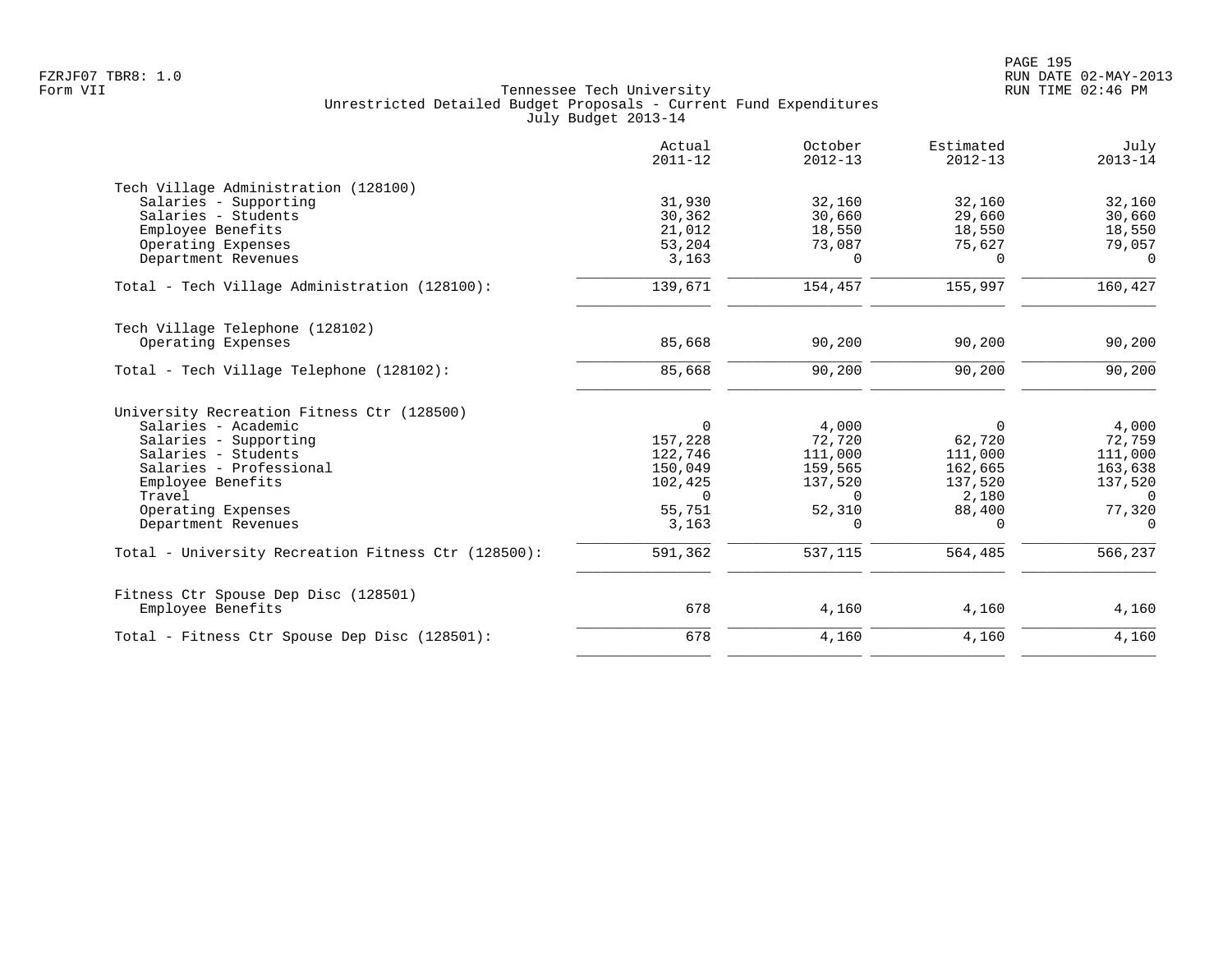PAGE 196 FZRJF07 TBR8: 1.0 RUN DATE 02-MAY-2013

|                                                                                                                  | Actual<br>$2011 - 12$             | October<br>$2012 - 13$             | Estimated<br>$2012 - 13$           | July<br>$2013 - 14$                |
|------------------------------------------------------------------------------------------------------------------|-----------------------------------|------------------------------------|------------------------------------|------------------------------------|
| Fitness Ctr PC191 (128502)<br>Employee Benefits                                                                  | 515                               | 0                                  | 0                                  | $\Omega$                           |
| Total - Fitness Ctr PC191 (128502):                                                                              | 515                               | $\Omega$                           | $\Omega$                           | $\Omega$                           |
| Residence Halls Engineering (137204)<br>Operating Expenses                                                       | 36,782                            | 83,540                             | 83,540                             | 41,400                             |
| Total - Residence Halls Engineering (137204):                                                                    | 36,782                            | 83,540                             | 83,540                             | 41,400                             |
| Residence Halls Business (140018)<br>Operating Expenses                                                          | 21,880                            | 74,350                             | 74,350                             | 28,440                             |
| Total - Residence Halls Business (140018):                                                                       | 21,880                            | 74,350                             | 74,350                             | 28,440                             |
| Residential Hall Security (200006)<br>Salaries - Supporting<br>Employee Benefits<br>Operating Expenses           | 61,736<br>53,024<br>7,164         | 67,613<br>41,350<br>8,530          | 67,613<br>41,350<br>8,530          | 69,097<br>41,350<br>8,530          |
| Total - Residential Hall Security (200006):                                                                      | 121,924                           | 117,493                            | 117,493                            | 118,977                            |
| Director of Auxiliaries (203000)<br>Salaries - Professional<br>Employee Benefits<br>Travel<br>Operating Expenses | 50,480<br>8,441<br>3,104<br>1,236 | 50,750<br>13,530<br>2,150<br>3,420 | 50,750<br>13,530<br>2,150<br>3,320 | 50,830<br>13,530<br>4,010<br>1,560 |
| Total - Director of Auxiliaries (203000):                                                                        | 63,261                            | 69,850                             | 69,750                             | 69,930                             |
|                                                                                                                  |                                   |                                    |                                    |                                    |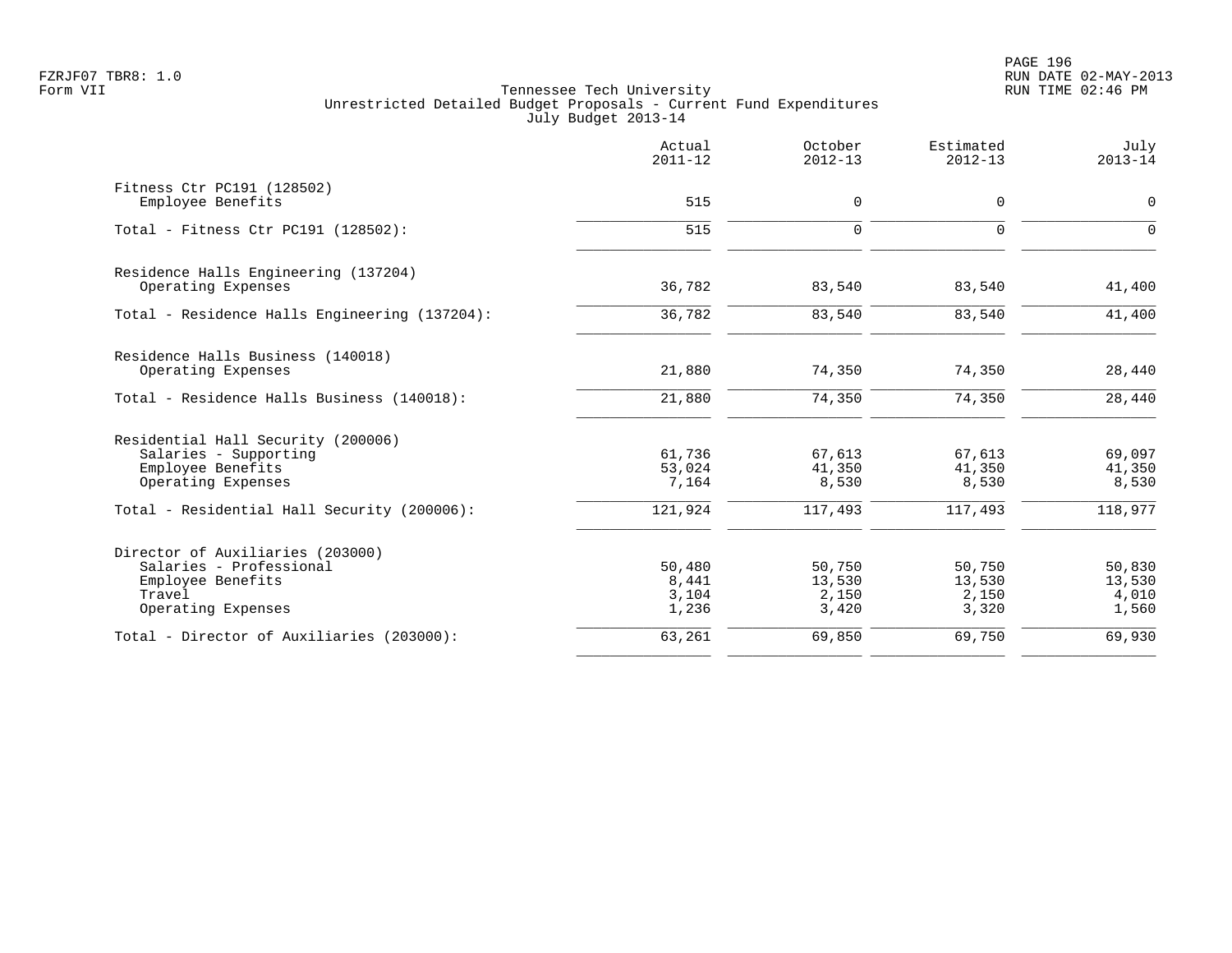PAGE 197 FZRJF07 TBR8: 1.0 RUN DATE 02-MAY-2013

|                                               | Actual<br>$2011 - 12$ | October<br>$2012 - 13$ | Estimated<br>$2012 - 13$ | July<br>$2013 - 14$ |
|-----------------------------------------------|-----------------------|------------------------|--------------------------|---------------------|
| Director of Auxil Transfers (203001)          |                       |                        |                          |                     |
| Operating Expenses                            | $\Omega$              | $-69,850$              | $-69,850$                | $-69,930$           |
| Department Revenues                           | $-63, 263$            | $\Omega$               | $\Omega$                 | $\Omega$            |
| Total - Director of Auxil Transfers (203001): | $-63, 263$            | $-69,850$              | $-69,850$                | $-69,930$           |
| Dining Services (203002)                      |                       |                        |                          |                     |
| Salaries - Supporting                         | 3,525                 | 32,450                 | 32,450                   | 32,950              |
| Employee Benefits                             | 1,998                 | 16,550                 | 16,550                   | 16,550              |
| Operating Expenses                            | 59,452                | 40,360                 | 40,360                   | 40,360              |
| Department Revenues                           | 18,979                | $\Omega$               | $\Omega$                 | $\Omega$            |
| Total - Dining Services (203002):             | 83,954                | 89,360                 | 89,360                   | 89,860              |
| Cafeteria Insurance (203003)                  |                       |                        |                          |                     |
| Operating Expenses                            | 41                    | 260                    | 260                      | 260                 |
| Total - Cafeteria Insurance (203003):         | 41                    | 260                    | 260                      | 260                 |
| Cafe Spouse Depend Discount (203004)          |                       |                        |                          |                     |
| Employee Benefits                             | 2,127                 | 8,320                  | 8,320                    | 8,320               |
| Total - Cafe Spouse Depend Discount (203004): | 2,127                 | 8,320                  | 8,320                    | 8,320               |
| Post Office Administration (203012)           |                       |                        |                          |                     |
| Salaries - Supporting                         | 93,688                | 100,831                | 100,831                  | 103,440             |
| Salaries - Students                           | $\Omega$              | 1,000                  | 1,000                    | 1,000               |
| Salaries - Professional                       | 27,040                | 28,274                 | 28,274                   | 28,460              |
| Employee Benefits                             | 98,139                | 60,170                 | 60,170                   | 60,170              |
| Travel                                        | 1,523                 | 1,000                  | 1,000                    | 2,200               |
| Operating Expenses                            | 8,161                 | 19,490                 | 19,490                   | 18,300              |
| Department Revenues                           | 3,023                 | $\Omega$               | $\Omega$                 | $\Omega$            |
| Total - Post Office Administration (203012):  | 231,574               | 210,765                | 210,765                  | 213,570             |
|                                               |                       |                        |                          |                     |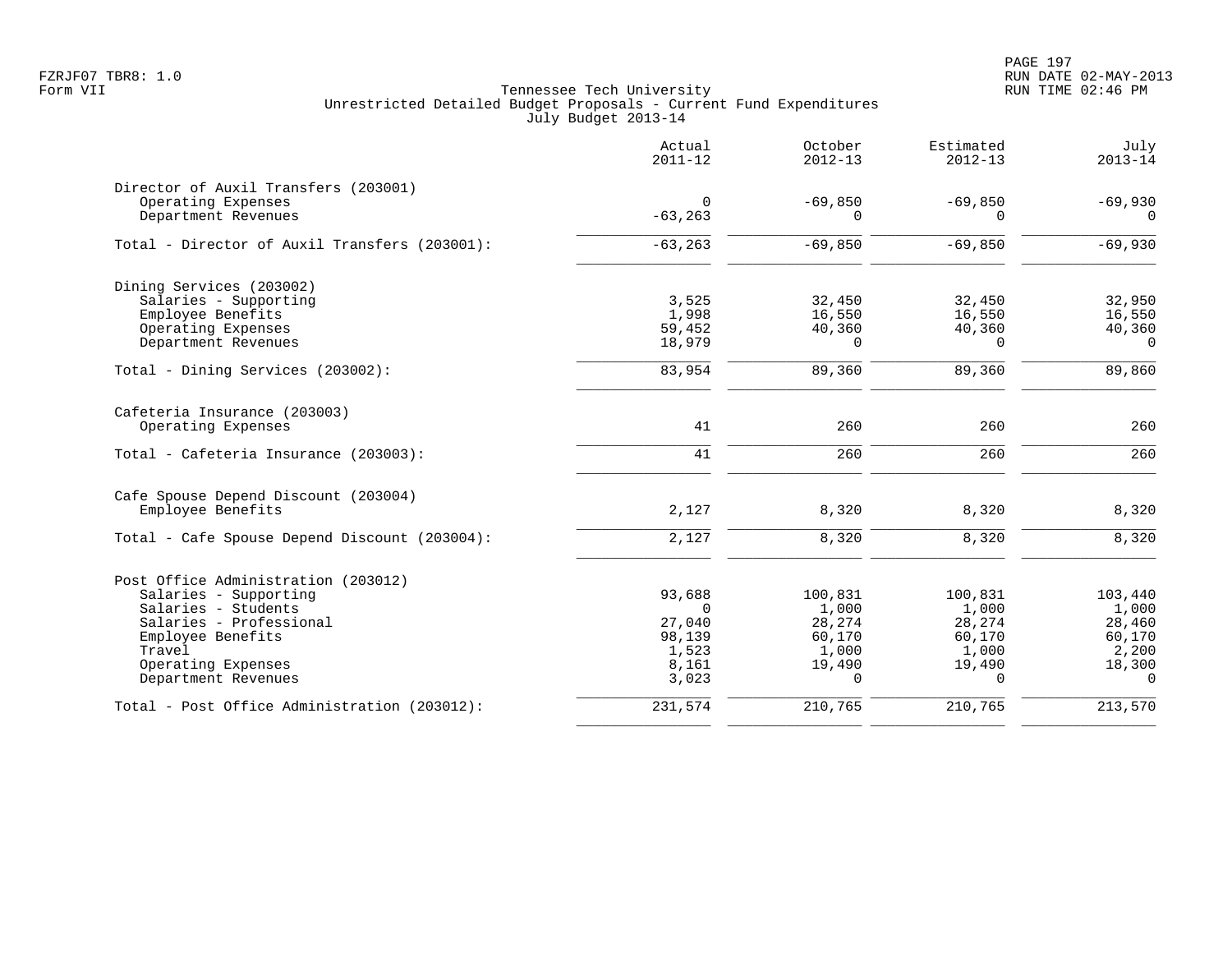PAGE 198 FZRJF07 TBR8: 1.0 RUN DATE 02-MAY-2013

|                                                                                                            | Actual<br>$2011 - 12$       | October<br>$2012 - 13$      | Estimated<br>$2012 - 13$    | July<br>$2013 - 14$         |
|------------------------------------------------------------------------------------------------------------|-----------------------------|-----------------------------|-----------------------------|-----------------------------|
| Post Office Spouse Dependent (203014)<br>Employee Benefits                                                 | 0                           | 10,830                      | 10,830                      | 10,830                      |
| Total - Post Office Spouse Dependent (203014):                                                             | $\Omega$                    | 10,830                      | 10,830                      | 10,830                      |
| Post Office PC191 (203015)<br>Employee Benefits                                                            | 2,751                       | 3,300                       | 3,300                       | 3,300                       |
| Total - Post Office PC191 (203015):                                                                        | 2,751                       | 3,300                       | 3,300                       | 3,300                       |
| Bookstore Operating (203016)<br>Travel<br>Operating Expenses<br>Department Revenues                        | 169<br>1,700<br>12,653      | 250<br>18,994<br>$\Omega$   | 250<br>18,994<br>0          | 250<br>18,994<br>$\Omega$   |
| Total - Bookstore Operating (203016):                                                                      | 14,522                      | 19,244                      | 19,244                      | 19,244                      |
| Vending General (203017)<br>Operating Expenses<br>Department Revenues<br>Total - Vending General (203017): | 9,543<br>6,326<br>15,869    | 17,980<br>0<br>17,980       | 17,980<br>0<br>17,980       | 18,000<br>0<br>18,000       |
|                                                                                                            |                             |                             |                             |                             |
| Tech Village General (221010)<br>Salaries - Supporting<br>Employee Benefits<br>Operating Expenses          | 124,777<br>47,172<br>66,636 | 141,272<br>57,630<br>85,000 | 143,472<br>57,630<br>82,800 | 143,289<br>57,630<br>85,000 |
| Total - Tech Village General (221010):                                                                     | 238,585                     | 283,902                     | 283,902                     | 285,919                     |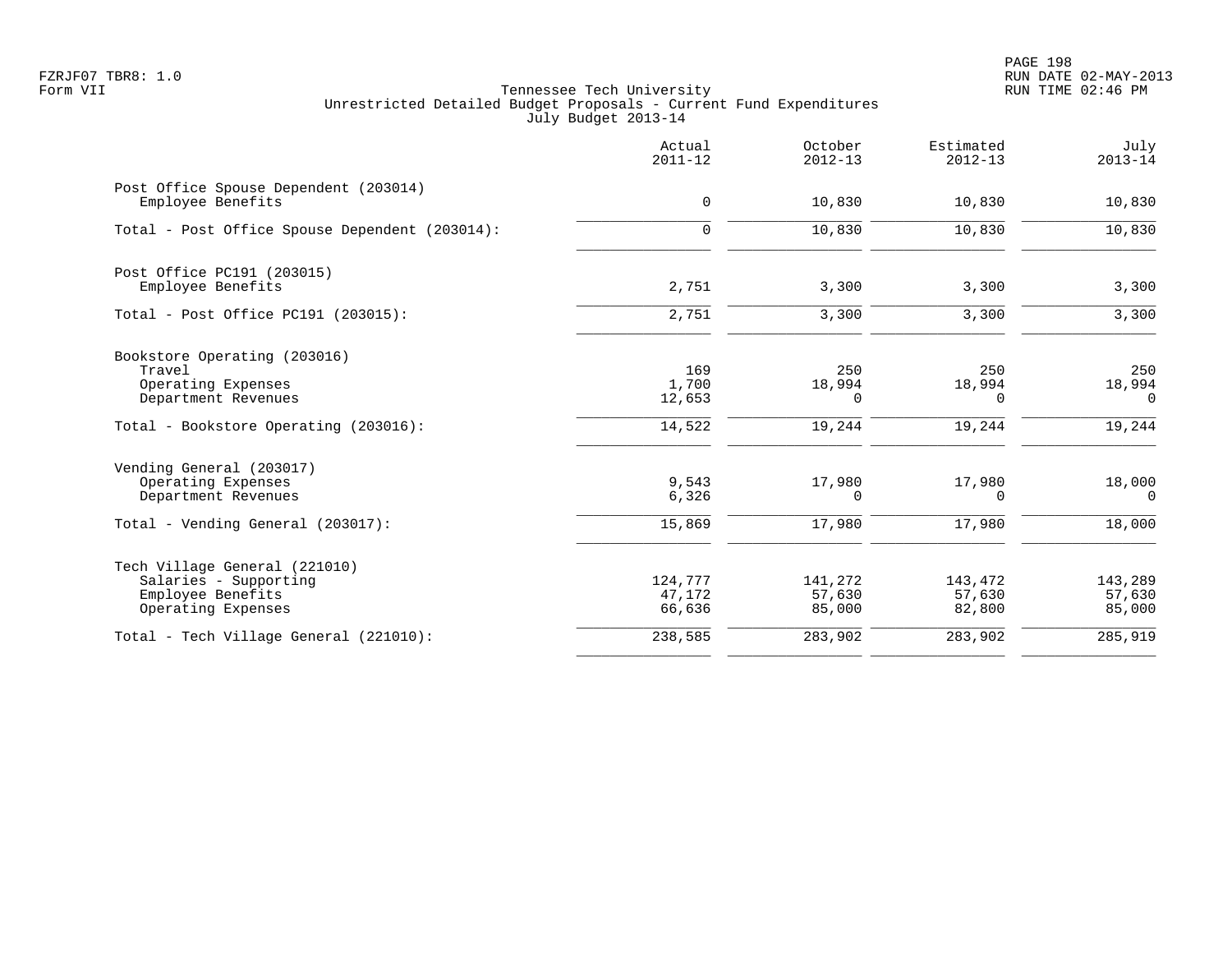|                                               | Actual<br>$2011 - 12$ | October<br>$2012 - 13$ | Estimated<br>$2012 - 13$ | July<br>$2013 - 14$ |
|-----------------------------------------------|-----------------------|------------------------|--------------------------|---------------------|
| Residence Halls Maintenance (251009)          |                       |                        |                          |                     |
| Salaries - Supporting                         | 191,933               | 208,266                | 205,945                  | 242,751             |
| Salaries - Professional                       | 81,945                | $\Omega$               | $\Omega$                 | $\Omega$            |
| Employee Benefits                             | 148,036               | 99,000                 | 99,000                   | 99,000              |
| Travel                                        | 74                    | $\Omega$               | $\Omega$                 | $\Omega$            |
| Operating Expenses                            | 127,606               | 95,000                 | 164,174                  | 125,000             |
| Department Revenues                           | $-64$                 | $\Omega$               | $\Omega$                 | $\Omega$            |
| Total - Residence Halls Maintenance (251009): | 549,530               | 402,266                | 469,119                  | 466,751             |
| Residence Hall Custodial (255002)             |                       |                        |                          |                     |
| Salaries - Supporting                         | 537,383               | 138,676                | 125,003                  | 131,849             |
| Employee Benefits                             | 153,118               | 64,000                 | 64,000                   | 64,000              |
| Operating Expenses                            | 149,414               | 168,250                | 239,995                  | 238,750             |
| Total - Residence Hall Custodial (255002):    | 839,915               | 370,926                | 428,998                  | 434,599             |
| Tech Village Custodial (255005)               |                       |                        |                          |                     |
| Salaries - Supporting                         | 335                   | $\Omega$               | 0                        | 0                   |
| Employee Benefits                             | 26                    | <sup>n</sup>           | $\Omega$                 | $\Omega$            |
| Operating Expenses                            | 44,823                | 29,000                 | 29,000                   | 29,000              |
| Total - Tech Village Custodial (255005):      | 45,184                | 29,000                 | 29,000                   | 29,000              |
| Fitness Center Custodial (255006)             |                       |                        |                          |                     |
| Operating Expenses                            | 12,500                | 75,000                 | 75,000                   | 75,000              |
| Total - Fitness Center Custodial (255006):    | 12,500                | 75,000                 | 75,000                   | 75,000              |
|                                               |                       |                        |                          |                     |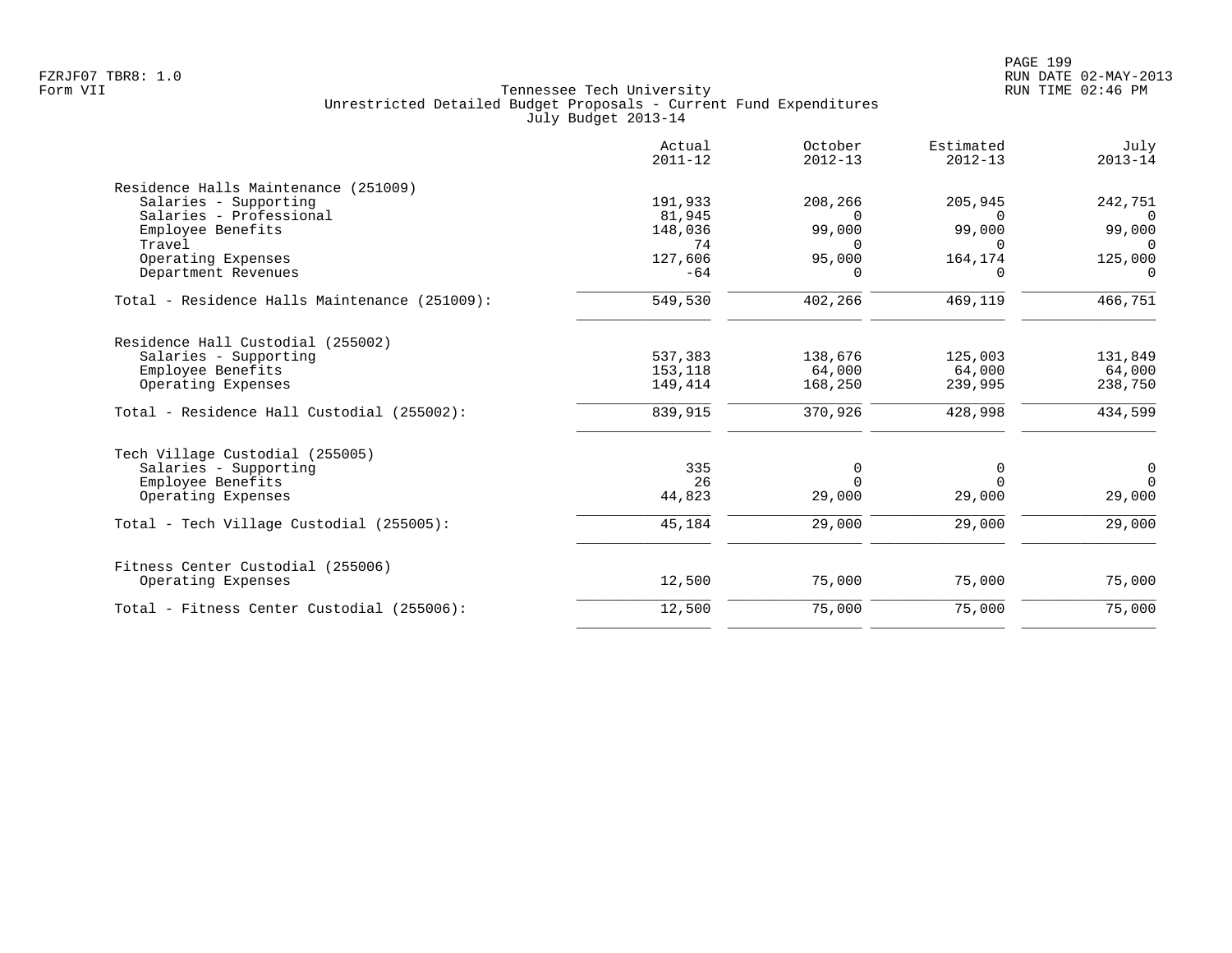PAGE 200

# FZRJF07 TBR8: 1.0 RUN DATE 02-MAY-2013 Tennessee Tech University Unrestricted Detailed Budget Proposals - Current Fund Expenditures July Budget 2013-14

|                                                                                                                                                                            | Actual<br>$2011 - 12$                                                                     | October<br>$2012 - 13$                                                               | Estimated<br>$2012 - 13$                                                                 | July<br>$2013 - 14$                                                                   |
|----------------------------------------------------------------------------------------------------------------------------------------------------------------------------|-------------------------------------------------------------------------------------------|--------------------------------------------------------------------------------------|------------------------------------------------------------------------------------------|---------------------------------------------------------------------------------------|
| Auxil Inst Supp Allocation (700046)<br>Department Revenues                                                                                                                 | 348,990                                                                                   | 336,840                                                                              | 346,810                                                                                  | 334,700                                                                               |
| Total - Auxil Inst Supp Allocation (700046):                                                                                                                               | 348,990                                                                                   | 336,840                                                                              | 346,810                                                                                  | 334,700                                                                               |
| Auxil Data Processing Allocation (700047)<br>Department Revenues                                                                                                           | 17,077                                                                                    | 21,140                                                                               | 22,380                                                                                   | 21,770                                                                                |
| Total - Auxil Data Processing Allocation (700047):                                                                                                                         | 17,077                                                                                    | 21,140                                                                               | 22,380                                                                                   | $\overline{21,770}$                                                                   |
| Auxil Pro Rata Allocation (700048)<br>Department Revenues                                                                                                                  | 1,774,540                                                                                 | 1,874,920                                                                            | 1,820,910                                                                                | 1,852,520                                                                             |
| Total - Auxil Pro Rata Allocation (700048):                                                                                                                                | 1,774,540                                                                                 | 1,874,920                                                                            | 1,820,910                                                                                | 1,852,520                                                                             |
| Auxil Insurance Allocation (700049)<br>Operating Expenses                                                                                                                  | 9,745                                                                                     | 11,200                                                                               | 11,200                                                                                   | 11,200                                                                                |
| Total - Auxil Insurance Allocation (700049):                                                                                                                               | 9,745                                                                                     | 11,200                                                                               | 11,200                                                                                   | 11,200                                                                                |
| Total - Auxiliary Enterprises Expenditures (710):                                                                                                                          |                                                                                           |                                                                                      |                                                                                          |                                                                                       |
| Salaries - Academic<br>Salaries - Supporting<br>Salaries - Students<br>Salaries - Professional<br>Employee Benefits<br>Travel<br>Operating Expenses<br>Department Revenues | $\Omega$<br>1,270,341<br>613,385<br>715,005<br>879,669<br>9,907<br>1,553,798<br>2,139,163 | 4,000<br>875,188<br>626,600<br>652,331<br>741,740<br>8,900<br>1,751,786<br>2,232,900 | $\Omega$<br>851,394<br>687,400<br>659,671<br>752,490<br>11,080<br>1,915,805<br>2,190,100 | 4,000<br>909,101<br>666,950<br>660,633<br>750,840<br>11,960<br>1,680,446<br>2,208,990 |
| Total                                                                                                                                                                      | 7,181,268                                                                                 | 6,893,445                                                                            | 7,067,940                                                                                | 6,892,920                                                                             |
|                                                                                                                                                                            |                                                                                           |                                                                                      |                                                                                          |                                                                                       |

Auxiliary Mandatory Transfers (720)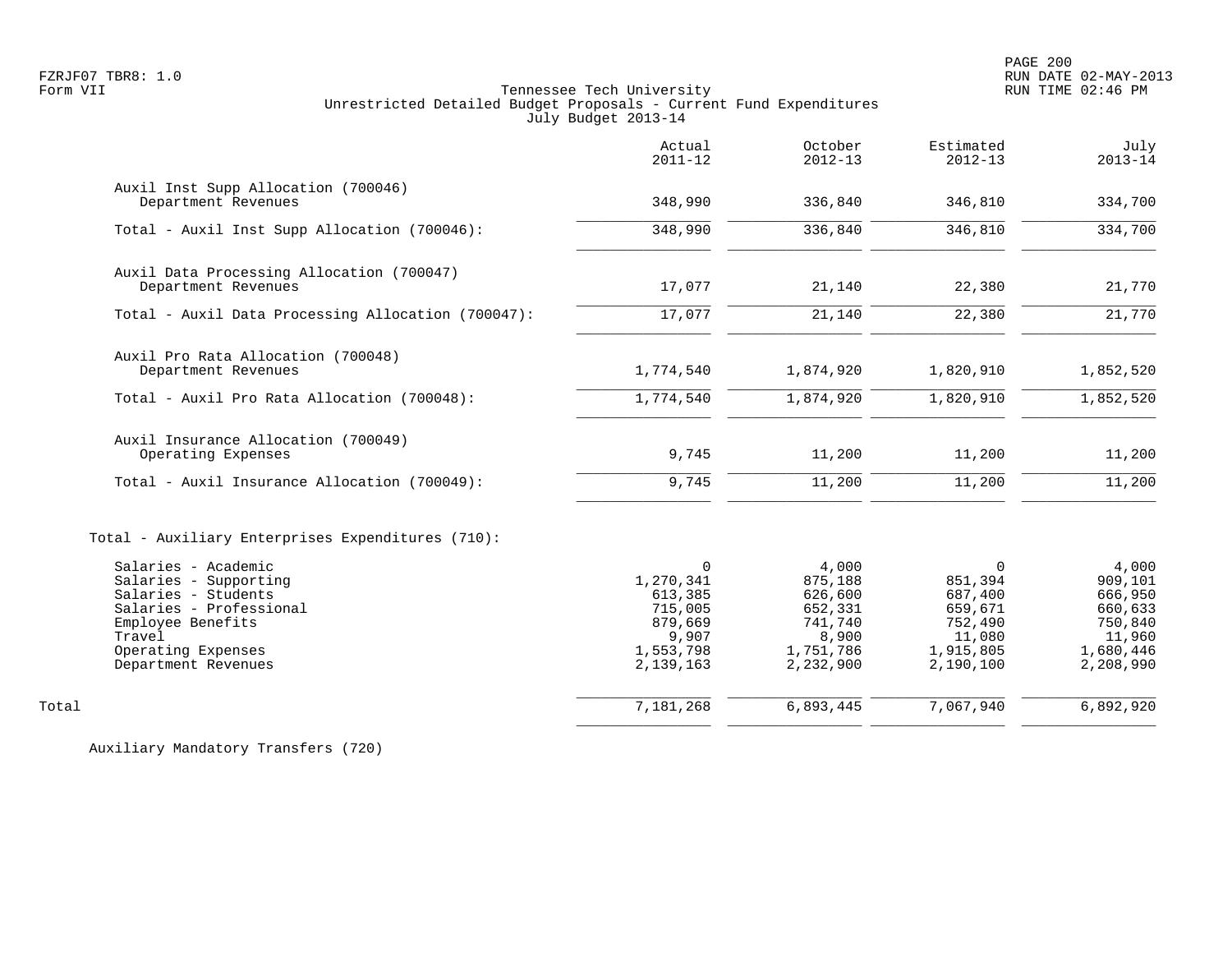|                                        | Actual<br>$2011 - 12$ | October<br>$2012 - 13$ | Estimated<br>$2012 - 13$ | July<br>$2013 - 14$ |
|----------------------------------------|-----------------------|------------------------|--------------------------|---------------------|
| Auxiliary Nonmandatory Transfers (730) |                       |                        |                          |                     |
| Total Auxiliary Expenditures           |                       |                        |                          |                     |
| Salaries - Academic                    | $\mathbf 0$           | 4,000                  |                          | 4,000               |
| Salaries - Supporting                  | 1,270,341             | 875,188                | 851,394                  | 909,101             |
| Salaries - Students                    | 613,385               | 626,600                | 687,400                  | 666,950             |
| Salaries - Professional                | 715,005               | 652,331                | 659,671                  | 660,633             |
| Employee Benefits                      | 879,669               | 741,740                | 752,490                  | 750,840             |
| Travel                                 | 9,907                 | 8,900                  | 11,080                   | 11,960              |
| Operating Expense                      | 1,553,798             | 1,751,786              | 1,915,805                | 1,680,446           |
| Department Revenues                    | 2,139,163             | 2,232,900              | 2,190,100                | 2,208,990           |
| Total                                  | 7,181,268             | 6,893,445              | 7,067,940                | 6,892,920           |
|                                        |                       |                        |                          |                     |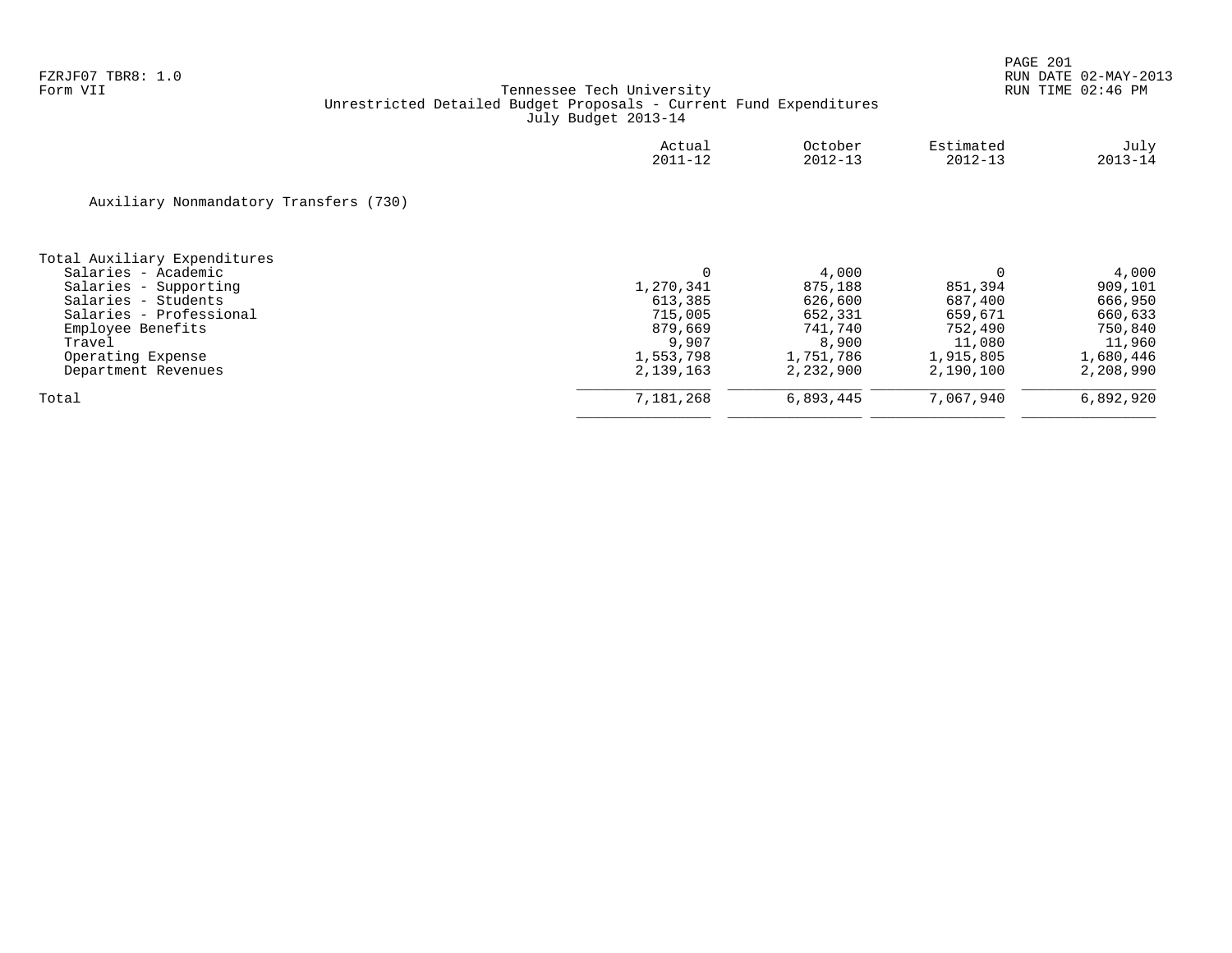|                                                           | Actual<br>$2011 - 12$ | October<br>$2012 - 13$ | Estimated<br>$2012 - 13$ | July<br>$2013 - 14$ |
|-----------------------------------------------------------|-----------------------|------------------------|--------------------------|---------------------|
| Auxiliary Transfers                                       |                       |                        |                          |                     |
| Mandatory Transfers<br>ROI Dorms 10TH Dixie 2002A 914 Bd  | 131,176               | 0                      | $\Omega$                 | 0                   |
| ROI Dorms 10TH D 2012C 914 (2004B)                        | 393,472               | 427,810                | 381,000                  | 354,320             |
| ROI Dorms 10TH Dixie 2005A 914 Bd                         | 35,772                | 172,050                | 172,050                  | 166,160             |
| ROI R H Rep 2007C 914 Bd                                  | 186,172               | 224,510                | 224,510                  | 193,620             |
| ROI New Dorm 2010 917                                     | 1,465,106             | 1,944,810              | 1,944,210                | 1,887,210           |
| ROI TV Apts 2012A 920<br>ROI TV Apts Renov PH2 P921       | 17,680<br>8,393       | 43,600<br>23,000       | 349,420<br>23,000        | 461,790<br>53,000   |
|                                                           |                       |                        |                          |                     |
| Total Auxiliary Mandatory Transfers:                      | 2, 237, 771           | 2,835,780              | 3,094,190                | 3,116,100           |
|                                                           |                       |                        |                          |                     |
|                                                           |                       |                        |                          |                     |
| Non-Mandatory Transfers<br>Transfers to RR Housing        | 3, 145, 175           | 2,644,543              | 2,826,618                | 2,989,115           |
| Transfers to RR Aptments                                  | 78,751                | $\Omega$               | $\Omega$                 | $\Omega$            |
| Transfers to RR Bookstore                                 | 290,321               | 567,856                | 567,826                  | 567,586             |
| Transfers to RR Cafeteria                                 | 1,298,257             | 1,371,370              | 1,373,150                | 1,371,450           |
| Transfers to RR Vending                                   | 77,194                | 67,550                 | 62,680                   | 62,180              |
| Transfers to RR Post Office                               | 96,098                | 85,815                 | 99,795                   | 97,550              |
| Transfers to RR Fitness Center                            | 89,190                | 293,435                | 239,785                  | 232,743             |
| Transfers to RR CC Housing<br>Transfers to RR CC Contr SR | 16,856<br>488         | 14,996<br>300          | 14,130<br>300            | 14,096<br>300       |
|                                                           |                       |                        |                          |                     |
| Total Auxiliary Non-Mandatory Transfers:                  | 5,092,330             | 5,045,865              | 5, 184, 284              | 5,335,020           |
|                                                           |                       |                        |                          |                     |
|                                                           |                       |                        |                          |                     |
| Total Auxiliary Transfers                                 | 7,330,101             | 7,881,645              | 8,278,474                | 8,451,120           |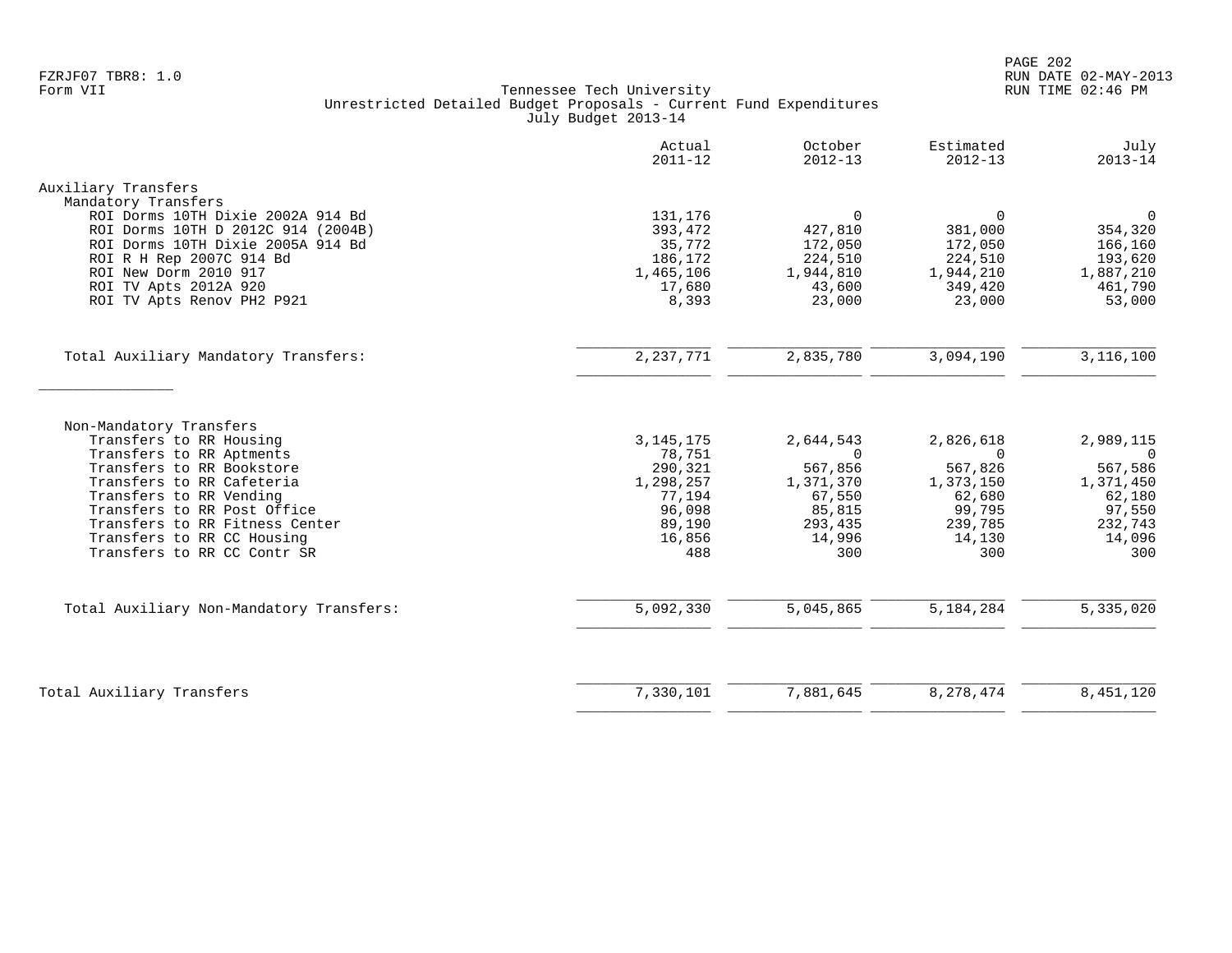|                                                        | Actual<br>$2011 - 12$ | October<br>$2012 - 13$ | Estimated<br>$2012 - 13$ | July<br>$2013 - 14$ |
|--------------------------------------------------------|-----------------------|------------------------|--------------------------|---------------------|
|                                                        |                       |                        |                          |                     |
| Total Auxiliary Enterprises (Expenditures & Transfers) |                       |                        |                          |                     |
| Salaries - Academic                                    | $\Omega$              | 4,000                  | $\Omega$                 | 4,000               |
| Salaries - Supporting                                  | 1,270,341             | 875,188                | 851,394                  | 909,101             |
| Salaries - Students                                    | 613,385               | 626,600                | 687,400                  | 666,950             |
| Salaries - Professional                                | 715,005               | 652,331                | 659,671                  | 660,633             |
| Employee Benefits                                      | 879,669               | 741,740                | 752,490                  | 750,840             |
| Travel                                                 | 9,907                 | 8,900                  | 11,080                   | 11,960              |
| Operating Expense                                      | 1,553,798             | 1,751,786              | 1,915,805                | 1,680,446           |
| Department Revenues                                    | 2,139,163             | 2,232,900              | 2,190,100                | 2,208,990           |
| Auxiliary Transfers                                    | 7,330,101             | 7,881,645              | 8,278,474                | 8,451,120           |
| Total                                                  | 14,511,369            | 14,775,090             | 15,346,414               | 15,344,040          |
|                                                        |                       |                        |                          |                     |
| Total Unrestricted                                     |                       |                        |                          |                     |
| Salaries - Administrative                              | 3,440,457             | 3,756,381              | 3,619,767                | 4,291,995           |
| Salaries - Academic                                    | 30,201,108            | 33,834,724             | 33, 198, 265             | 34, 207, 379        |
| Salaries - Supporting                                  | 11,758,986            | 11,014,318             | 10,998,577               | 11,365,570          |
| Salaries - Students                                    | 2,052,197             | 1,641,566              | 2, 111, 043              | 1,581,700           |
| Salaries - Professional                                | 13,063,124            | 15, 117, 447           | 14,765,476               | 15,593,776          |
| Employee Benefits                                      | 22,342,634            | 22,760,238             | 23, 280, 438             | 23,900,088          |
| Travel                                                 | 2,352,808             | 1,913,949              | 2,646,992                | 1,538,520           |
| Operating Expenses                                     | 33, 229, 860          | 47,882,457             | 49, 317, 184             | 40,686,383          |
| Capital Outlay                                         | 903,892               | 1,453,111              | 990,801                  | 380,990             |
| Department Revenues                                    | 213,498               | $-1,657,920$           | $-1,790,045$             | $-1,674,300$        |
| E & G Transfers and Auxiliary Transfers                | 18,918,410            | 13, 317, 455           | 13,866,784               | 14,541,692          |
| Total                                                  | 138, 476, 974         | 151,033,726            | 153,005,282              | 146, 413, 793       |
|                                                        |                       |                        |                          |                     |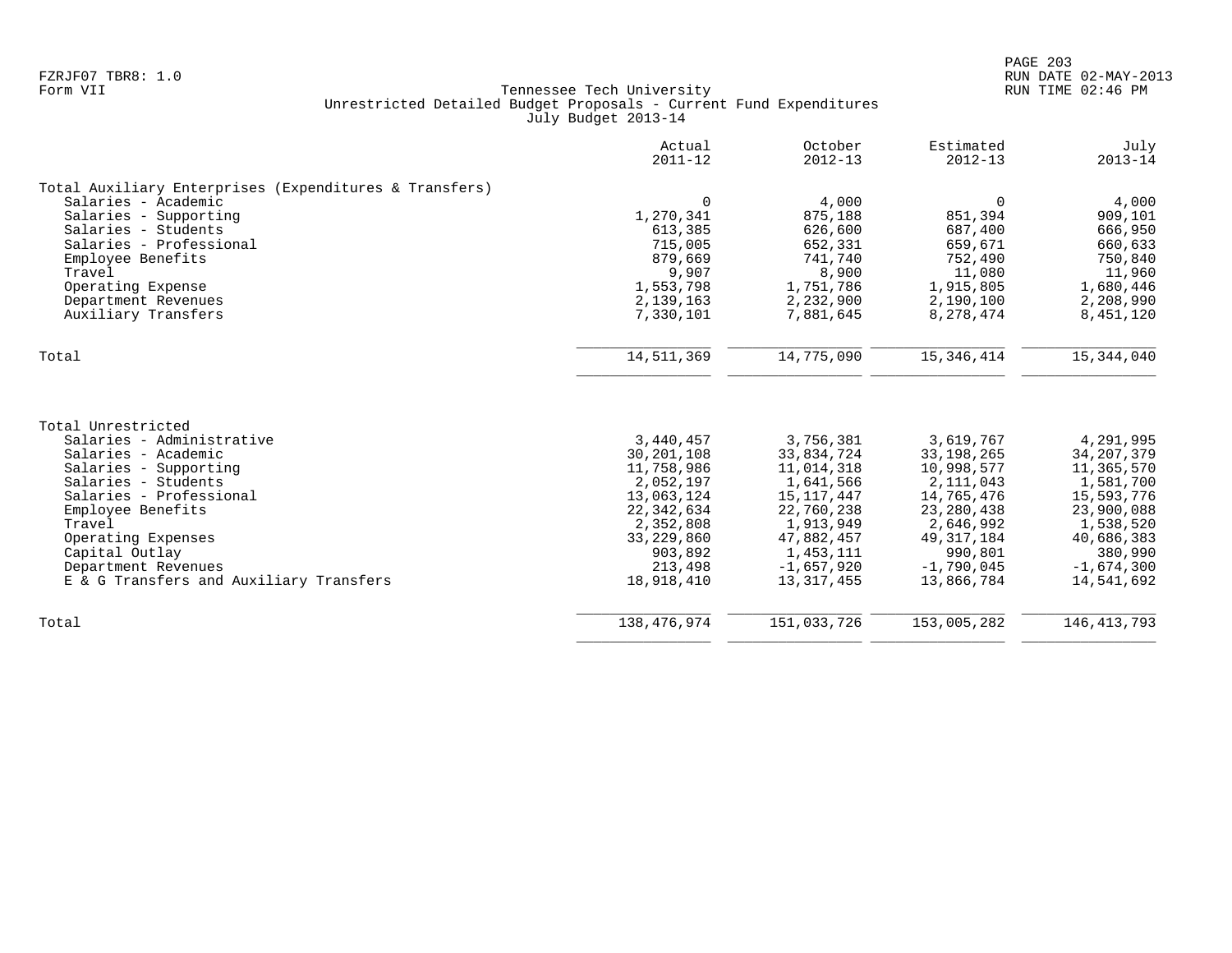PAGE 204

## FZRJF07 TBR8: 1.0 RUN DATE 02-MAY-2013 Tennessee Tech University Unrestricted Detailed Budget Proposals - Current Fund Expenditures July Budget 2013-14 \* \* \* REPORT CONTROL INFORMATION \* \* \* Parameters have been entered via Job Submission.

| Parameter Name            | Value  |
|---------------------------|--------|
| Parameter Seq No:         | 816387 |
| $chart$ :                 | Ͳ      |
| Budget Id:                | FY2013 |
| Budget Phase 5:           | 125A   |
| Budget Phase 2:           | 132R   |
| Budget Phase 3:           | 133E   |
| Budget Phase 4:           | 144P   |
| Fund:                     |        |
| Print Organization Codes: | Υ      |
| Begin Page Number:        | 20     |
| Suppress Zero Amounts:    | Υ      |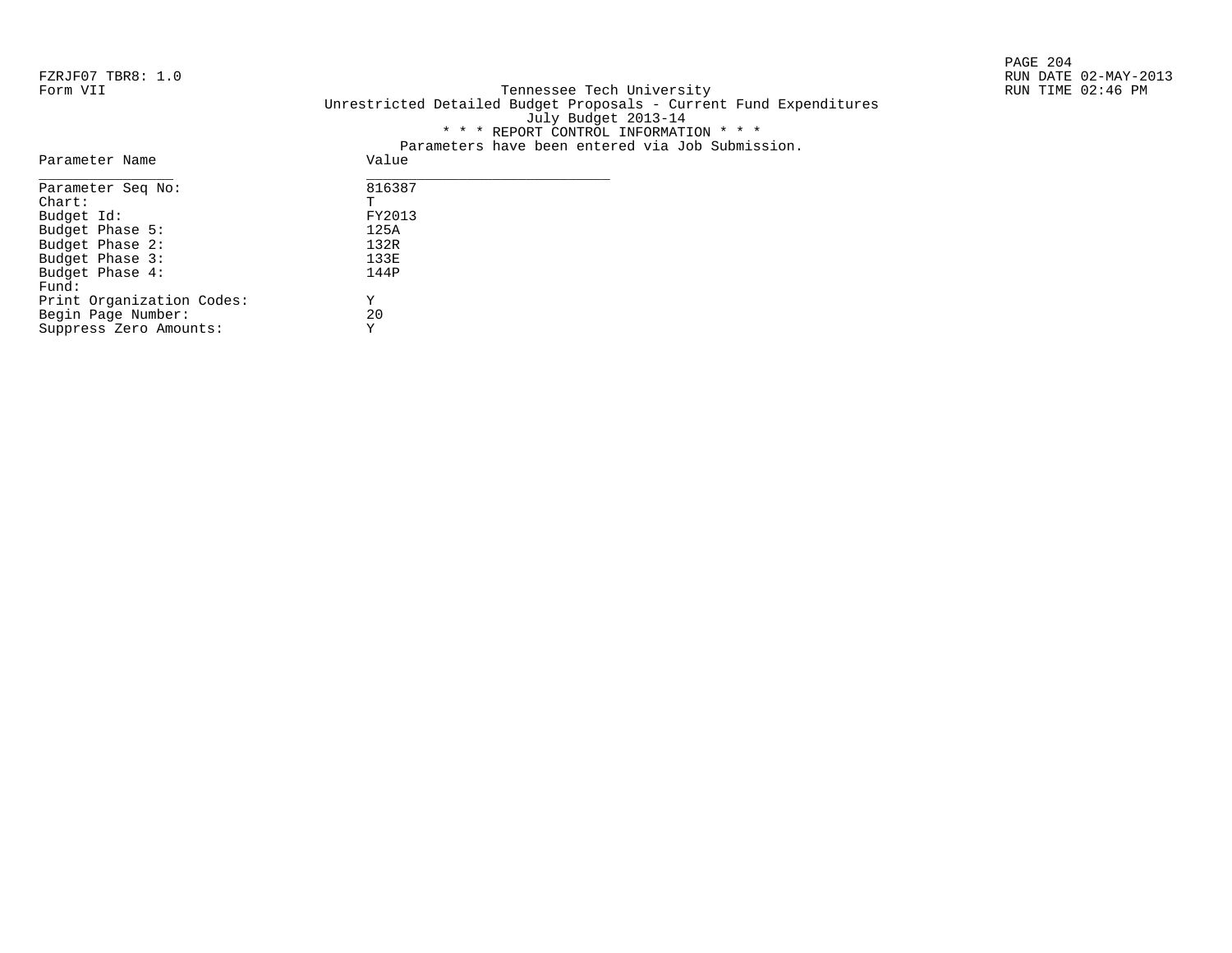#### Form VIII Tennessee Tech University RUN TIME 03:59 PM Summary of Restricted Current Funds Available and Applied July Budget 2013-14

|                                                 |              |              |             | % Change  |              | % Change  |
|-------------------------------------------------|--------------|--------------|-------------|-----------|--------------|-----------|
|                                                 |              | October      | Estimated   | Estimated | July         | July      |
|                                                 | Actual       | Budget       | Budget      | Over      | Budget       | Over      |
|                                                 | $2011 - 12$  | $2012 - 13$  | $2012 - 13$ | Actual    | $2013 - 14$  | Estimated |
|                                                 |              |              |             |           |              |           |
| Restricted Revenues                             |              |              |             |           |              |           |
| 9004 Tuition and Fees                           | 476,998      | 508,900      | 480,700     | 0.78      | 490,800      | 2.10      |
| 9005 Federal Grants and Contracts               | 23,740,277   | 23,099,000   | 21,161,100  | $-10.86$  | 21,800,000   | 3.02      |
| 9010 State Appropriations: Center of Excellence | 3,471,400    | 3,524,900    | 3,524,900   | 1.54      | 3,497,000    | $-0.79$   |
| 9027 State Appropriations: Special Allocations  | 700,900      | 700,900      | 700,900     | 0.00      | 700,900      | 0.00      |
| 9035 State Grants and Contracts                 | 25,459,309   | 25,003,600   | 29,513,000  | 15.92     | 29,450,000   | $-0.21$   |
| 9040 Local Grants and Contracts                 | $\Omega$     | $\Omega$     | 7,500       | 0.00      | 10,000       | 33.33     |
| 9045 Private Grants & Contracts                 | 414,058      | 390,900      | 302,300     | $-26.99$  | 300,000      | $-0.76$   |
| 9047 Private Gifts                              | 731,401      | 724,500      | 467,600     | $-36.07$  | 475,000      | 1.58      |
| 9050 Endowment Income                           | 161,713      | 169,400      | 192,200     | 18.85     | 210,000      | 9.26      |
| 9055 Other Income                               | 199,625      | 200,100      | 796,700     | 299.10    | 525,000      | $-34.10$  |
| Total Restricted Revenues                       | 55, 355, 681 | 54, 322, 200 | 57,146,900  | 3.24      | 57, 458, 700 | 0.55      |
| Restricted Expenditures                         |              |              |             |           |              |           |
| 9205 Instruction                                | 1,298,242    | 1,254,800    | 2,253,300   | 73.57     | 2,275,000    | 0.96      |
| 9210 Research                                   | 8,242,290    | 8,700,900    | 10,062,400  | 22.08     | 10,450,000   | 3.85      |
| 9215 Public Service                             | 3,162,009    | 3,125,000    | 3,521,300   | 11.36     | 3,600,000    | 2.23      |
| 9220 Academic Support                           | 472,291      | 450,000      | 381,100     | $-19.31$  | 410,000      | 7.58      |
| 9225 Student Services                           | 943,270      | 965,000      | 945,200     | 0.20      | 980,000      | 3.68      |
| 9230 Institutional Support                      | 301,962      | 131,100      | 344,900     | 14.22     | 345,000      | 0.03      |
| 9235 Operation & Maintenance of Plant           | 75,814       | 125,000      | 93,400      | 23.20     | 120,000      | 28.48     |
| 9240 Scholarships and Fellowships               | 40,285,122   | 40,069,100   | 39,000,600  | $-3.19$   | 39,125,000   | 0.32      |
| 9305 Auxiliary Enterprises                      | 773          | 0            | 200         | $-74.13$  | 1,000        | 400.00    |
| Total Restricted Expenditures                   | 54,781,773   | 54,820,900   | 56,602,400  | 3.32      | 57,306,000   | 1.24      |